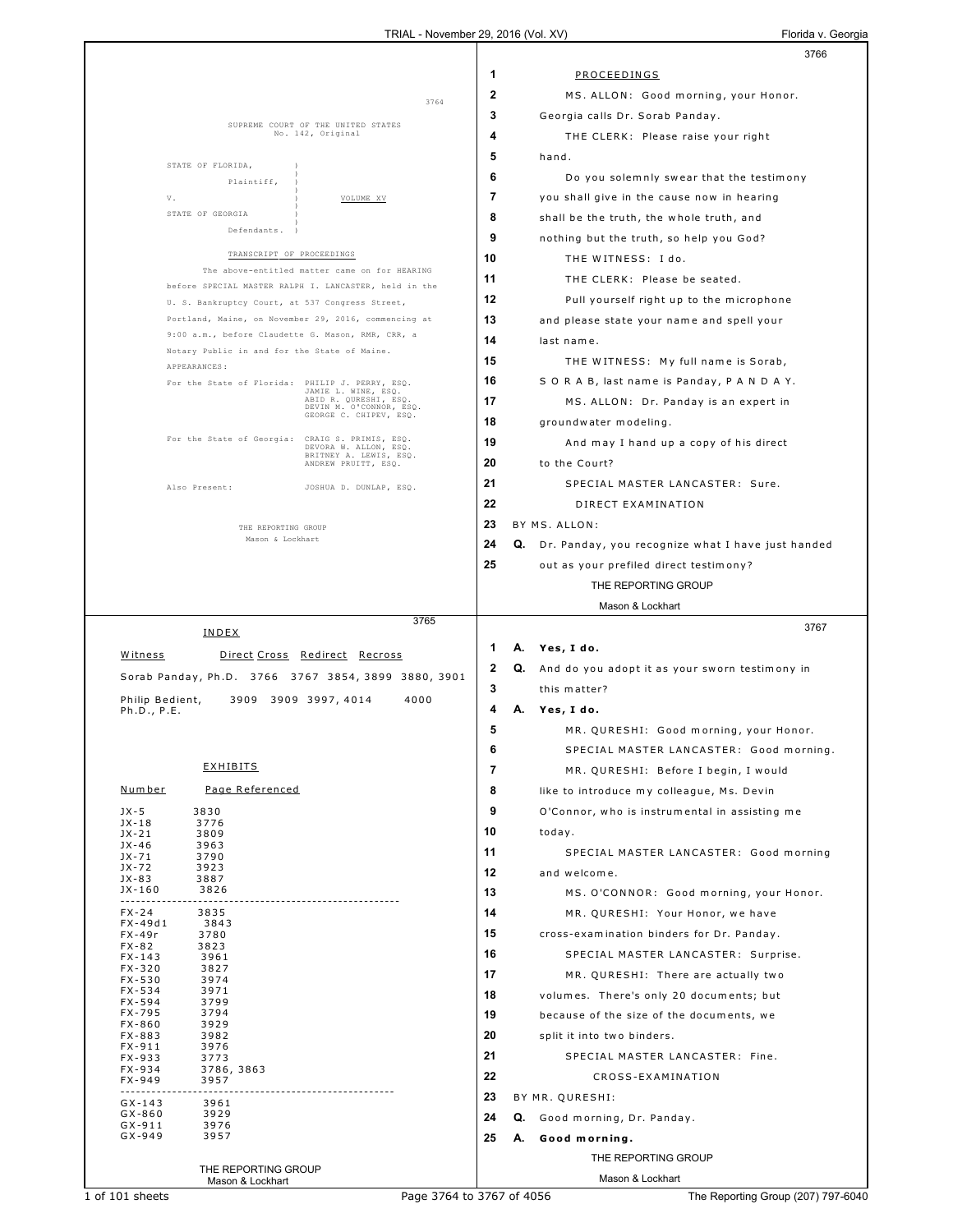|    |    | 3768                                                        |    |    | 3770                                                |
|----|----|-------------------------------------------------------------|----|----|-----------------------------------------------------|
| 1  |    | <b>Q.</b> Sir, I would like to begin by discussing the      | 1  |    | testimony that these particular aquifers have       |
| 2  |    | geology and the groundwater hydrology of the ACF            | 2  |    | lower connectivity, lower transmissivity than the   |
| 3  |    | Basin. And to do that, I would like to turn to              | 3  |    | Upper Floridan, you acknowledge that they do        |
| 4  |    | tab 1 of the first binder that was provided to              | 4  |    | directly intersect with the streams in the ACF      |
| 5  |    | you. That should include a copy of your direct              | 5  |    | River Basin in the depicted areas?                  |
| 6  |    | testimony in this matter.                                   | 6  |    | A. Yes.                                             |
| 7  |    | A. Yes, it is.                                              | 7  |    | Q. And if we're just focusing on the Claiborne,     |
| 8  |    | Q. May I request that you please turn to page 12 of         | 8  |    | Cretaceous, and Clayton, there is approximately     |
| 9  |    | your direct testimony.                                      | 9  |    | 136 acres -- sorry, 136,000 acres in Georgia's      |
| 10 |    | A. Yes, I'm there.                                          | 10 |    | portion of the ACF River Basin that are irrigated   |
| 11 |    | Q. And I would like to begin by focusing on the map         | 11 |    | with water from the Claiborne, Clayton, and         |
| 12 |    | that you have depicted on page 12. You have the             | 12 |    | Cretaceous Aquifer?                                 |
| 13 |    | ACF Basin highlighted with five different                   | 13 |    | A. I do not recall the numbers off the top of my    |
| 14 |    | aquifers in the area. Is that correct?                      | 14 |    | head.                                               |
| 15 |    | A. Yes. That's correct.                                     | 15 |    | Q. I understand. Perhaps you can turn to page 46 of |
| 16 |    | <b>Q.</b> I would like to walk through the identity of      | 16 |    | your direct testimony, and you will see a table     |
| 17 |    | those five aquifers starting with the one that is           | 17 |    | on page 46.                                         |
| 18 |    | at the southern tip of the ACF Basin. Do you                | 18 |    | A. Yes.                                             |
| 19 |    | have -- can you identify them and work our way              | 19 |    | Q. Does that table refresh your recollection that   |
| 20 |    | up.                                                         | 20 |    | there's about 136,000 acres that are irrigated      |
| 21 |    | A. Yes. The southernmost aquifer that we see there          | 21 |    | with water from the Claiborne, Clayton, and         |
| 22 |    | is the Upper Floridan Aquifer.                              | 22 |    | Cretaceous?                                         |
| 23 |    | Q. And that's depicted in the blue color?                   | 23 |    | A. In the outcrop area as well as underlying the    |
| 24 |    | A. That is depicted in the blue color.                      | 24 |    | Upper Floridan, yes.                                |
| 25 |    | <b>Q.</b> And above that in the turquoise color, is that    | 25 |    | Q. And in evaluating the groundwater hydrology, you |
|    |    | THE REPORTING GROUP                                         |    |    | THE REPORTING GROUP                                 |
|    |    | Mason & Lockhart                                            |    |    | Mason & Lockhart                                    |
|    |    |                                                             |    |    |                                                     |
|    |    | 3769                                                        |    |    | 3771                                                |
| 1  |    | the Claiborne Aquifer, sir?                                 | 1  |    | did not exclude those acres?                        |
| 2  |    | A. The lighter blue color is the Claiborne Aquifer,         | 2  | А. | No, I did not.                                      |
| 3  |    | yes.                                                        | 3  |    | Q. And in your direct testimony, you calculate that |
| 4  |    | <b>Q.</b> And above that in the purple, that is the Clayton | 4  |    | at a peak summer month, the maximum impact that     |
| 5  |    | Aquifer?                                                    | 5  |    | groundwater withdrawals from those three            |
| 6  | Α. | Yes. That's correct.                                        | 6  |    | aquifers, the Claiborne, Clayton, and Cretaceous,   |
| 7  |    | Q. And above that in green is the Cretaceous?               | 7  |    | have about a 21 cfs impact on streamflow?           |
| 8  |    | A. Yes.                                                     | 8  |    | A. That is correct.                                 |
| 9  |    | <b>Q.</b> And the one at the top in the pink or salmon      | 9  | Q. | Okay. Do you know Dr. Wei Zeng of Georgia EPD?      |
| 10 |    | color is Crystalline Aquifer?                               | 10 |    | A. Yes.                                             |
| 11 |    | A. Crystalline, yes.                                        | 11 |    | Q. Did you work with him in connection with this    |
| 12 |    | Q. Okay. And what you have depicted on this figure          | 12 |    | matter?                                             |
| 13 |    | are the outcrop areas; is that correct?                     | 13 |    | A. I have been on the phone with him with the       |
| 14 |    | A. Yes. That is correct.                                    | 14 |    | attorneys present, but I haven't worked with him.   |
| 15 |    | Q. And by outcrop you mean the area where each of           | 15 |    | Q. Did you review the direct testimony he submitted |
| 16 |    | the depicted aquifers is closest to the surface             | 16 |    | in this case, sir?                                  |
| 17 |    | of the earth?                                               | 17 |    | A. I was looking at it briefly yesterday.           |
| 18 |    | A. Yes.                                                     | 18 |    | Q. And prior to yesterday, had you reviewed it?     |
| 19 |    | Q. Okay. So you would agree, sir, that putting              | 19 |    | A. No, I had not.                                   |
| 20 |    | aside the Upper Floridan Aquifer for the moment,            | 20 |    | Q. And were you in court when Dr. Zeng was          |
| 21 |    | the Claiborne, the Clayton, and the Cretaceous,             | 21 |    | testifying?                                         |
| 22 |    | they reach the surface in the middle and upper              | 22 |    | A. No, I was not.                                   |
| 23 |    | portions of the ACF River Basin?                            | 23 |    | Q. Did you have an occasion to review Dr. Zeng's    |
| 24 |    | A. Yes.                                                     | 24 |    | transcript from his trial testimony?                |
| 25 |    | Q. Okay. And while you explain in your direct               | 25 | А. | No, I have not.                                     |
|    |    | THE REPORTING GROUP<br>Mason & Lockhart                     |    |    | THE REPORTING GROUP<br>Mason & Lockhart             |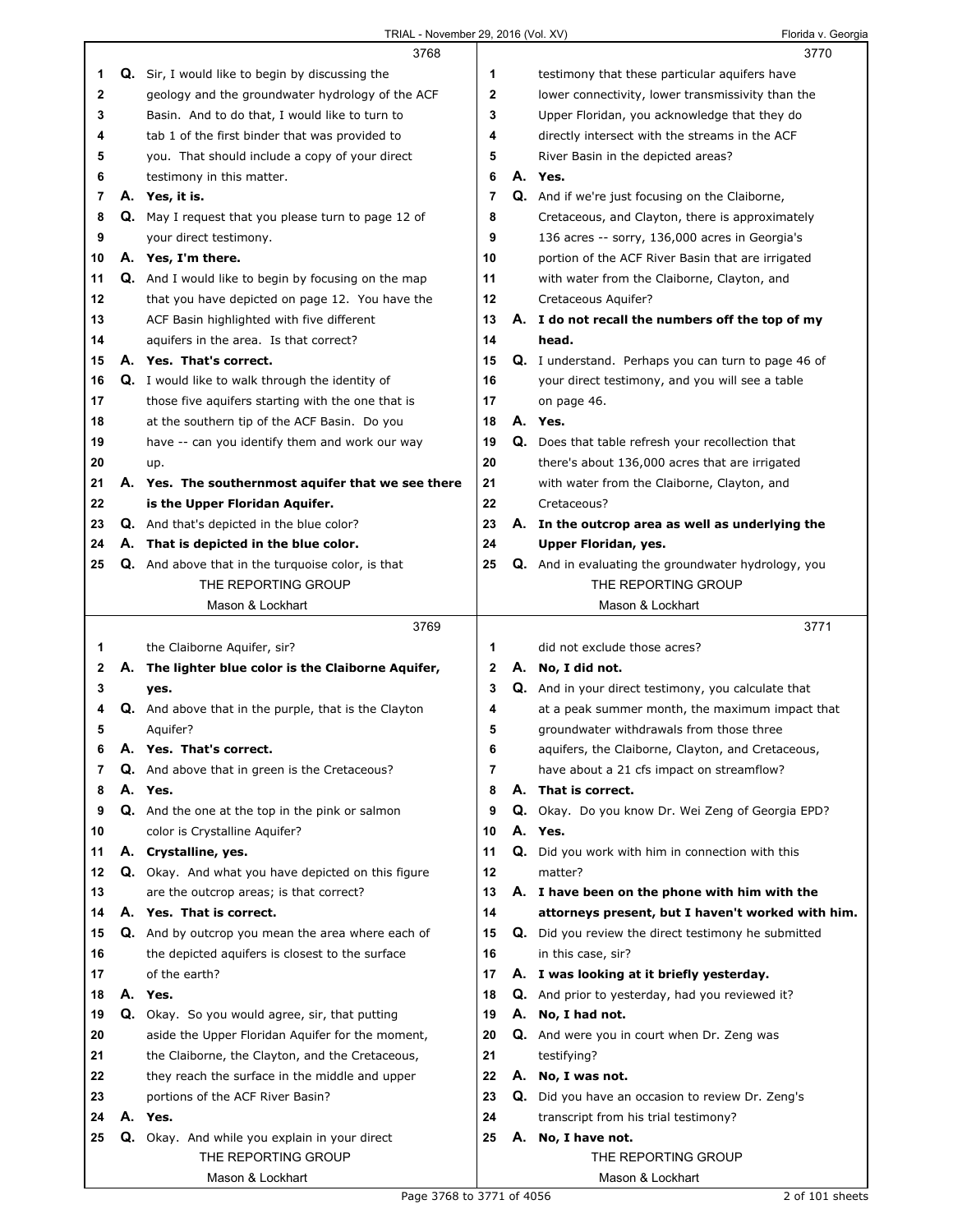|         | 3772                                                       |              | 3774                                                      |
|---------|------------------------------------------------------------|--------------|-----------------------------------------------------------|
| 1       | Q. Okay. But you would disagree with anyone who            | 1            | <b>Q.</b> But you don't recall looking at this particular |
| 2       | says that the Claiborne, Clayton, and Cretaceous           | $\mathbf{2}$ | one, sir?                                                 |
| 3       | are not connected to any streams in the ACF River          | 3            | A. No. I don't.                                           |
| 4       | Basin?                                                     | 4            | Q. May I direct you to page 1 of FX-933 and ask you       |
| 5       | A. The Claiborne -- these other aquifers are not           | 5            | to read the first paragraph under scope of study.         |
| 6       | connected when they are underlying the Upper               | 6            | If you would kindly read that to yourself, sir.           |
| 7       | Floridan Aquifer; that is correct.                         | 7            | A. Just the first paragraph?                              |
| 8       | <b>Q.</b> What about in the outcrop area?                  | 8            | <b>Q.</b> I think the first paragraph would be fine.      |
| 9       | A. In the outcrop areas they are incised by the            | 9            | A. Okay. I read that.                                     |
| 10      | streams in the basin.                                      | 10           | Q. Okay. When you prepared your direct testimony,         |
| 11      | Q. And when you say incised, what do you mean?             | 11           | were you aware that in 1983 the Georgia Geologic          |
| 12      | A. That means the streams do cut through these             | 12           | Survey had commissioned a study to evaluate water         |
| 13      | aquifers.                                                  | 13           | level declines in the Clayton and Claiborne               |
| 14      | <b>Q.</b> Okay. So let me go back to the question I asked. | 14           | Aquifers in southwestern Georgia because of               |
| 15      | If someone were to tell you that the Claiborne,            | 15           | increases in industrial, municipal, and                   |
| 16      | Clayton, and Cretaceous do not connect with any            | 16           | agricultural water use?                                   |
| 17      | of the rivers or -- the streams or rivers in the           | 17           | A. No, I was not.                                         |
| 18      | ACF River Basin, would you disagree with that?             | 18           | Q. And if you now turn to the left-hand column on         |
| 19      | A. I would agree with that if they are talking about       | 19           | the page, there's a paragraph that begins,                |
| 20      | the aquifers when they are underlying the Upper            | 20           | measurements of water levels. And it carries on           |
| 21      | <b>Floridan Aquifer.</b>                                   | 21           | over to the right-hand side of the page. If you           |
| 22      | <b>Q.</b> What about if they're talking about the basin in | 22           | might take a moment to review that, I'll have a           |
| 23      | its entirety, sir?                                         | 23           | question about the last sentence of that                  |
| 24      | A. Well, then in the upper portion, it is connected;       | 24           | paragraph.                                                |
| 25      | and in the lower portion it is not. So I cannot            | 25           | A. Yes. I read that.                                      |
|         | THE REPORTING GROUP                                        |              | THE REPORTING GROUP                                       |
|         | Mason & Lockhart                                           |              | Mason & Lockhart                                          |
|         |                                                            |              |                                                           |
|         | 3773                                                       |              | 3775                                                      |
| 1       | just answer yes for the entire basin.                      | 1            | Q. Okay. Were you aware when you prepared your            |
| 2       | Q. Okay. So let's talk about the outcrop areas.            | $\mathbf 2$  | direct testimony that in 1983 the Georgia                 |
| 3       | Are they connected in the outcrop areas?                   | 3            | Geologic Survey had concluded that the outcrop            |
| 4       | A. Yes.                                                    | 4            | areas of the Claiborne Aquifer -- that increases          |
| 5       | Q. But you would disagree with someone that says           | 5            | in withdrawals from that outcrop area could cause         |
| 6       | they are not connected in the outcrop areas?               | 6            | declines in baseflows?                                    |
| 7       | A. Yes.                                                    | 7            | A. I wasn't aware that -- of this document; but if        |
| 8       | Q. Sir, may I request that you turn to tab 3 of your       | 8            | you are withdrawing water, that could cause a             |
| 9<br>10 | binder.<br>A. Yes.                                         | 9<br>10      | decline in baseflows. That's not surprising to<br>me.     |
| 11      |                                                            | 11           | Q. And the decline will vary depending on where           |
| 12      | Q. Okay. Do you recognize the document behind<br>tab 3?    | 12           | you're withdrawing water from. Is that correct?           |
| 13      | A. No, I do not.                                           | 13           | A. Sure. It would vary where you're withdrawing           |
| 14      | <b>Q.</b> Okay. This document is designated as FX-933.     | 14           | water from.                                               |
| 15      | And it's a 1983 report titled Hydrogeology of the          | 15           | Q. And as a general matter, the closer you are to         |
| 16      | Clayton and Claiborne Aquifers in Southwestern             | 16           | the stream, will it have a greater impact?                |
| 17      | Georgia. Are you familiar with the Georgia                 | 17           | A. The closer you are to the stream, you will have a      |
| 18      | Geologic Survey?                                           | 18           | greater impact on the groundwater flow to                 |
| 19      | A. I know that there is a Georgia Geologic Survey.         | 19           | streams.                                                  |
| 20      | Q. Okay. And did you review any reports or                 | 20           | <b>Q.</b> And that term is -- the groundwater flow to     |
| 21      | publications that they issued in this matter --            | 21           | streams, is that called baseflow?                         |
| 22      | I'm sorry. Did you review any reports that they            | 22           | A. Yes. That is baseflow.                                 |
| 23      | issued in connection with the work that you did            | 23           | Q. Thank you, sir.                                        |
| 24      | in this matter?                                            | 24           | Okay. And in evaluating the impact of                     |
| 25      | A. I may have. I don't recall.                             | 25           | groundwater withdrawals in the -- from the Upper          |
|         | THE REPORTING GROUP<br>Mason & Lockhart                    |              | THE REPORTING GROUP<br>Mason & Lockhart                   |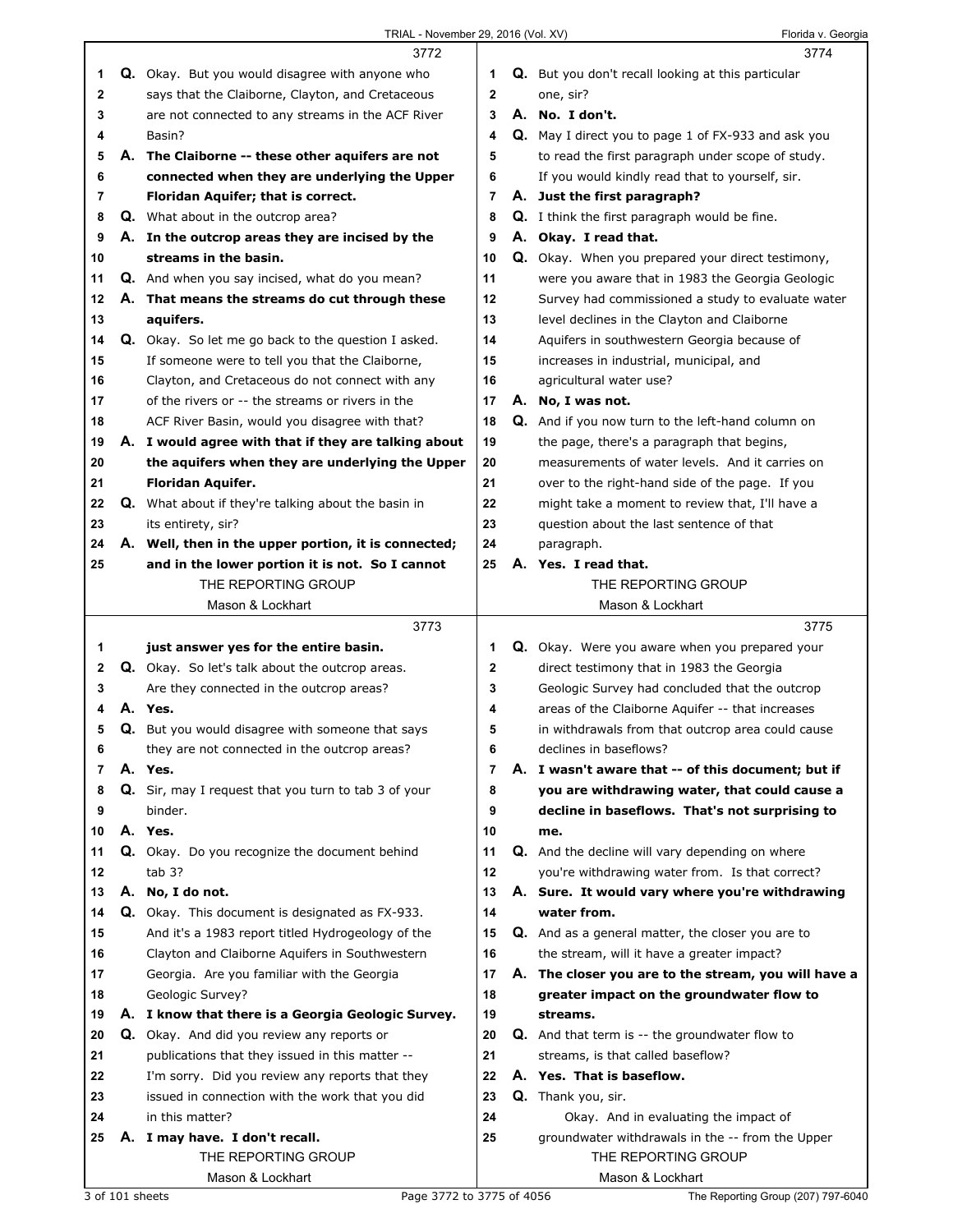|              |    | 3776                                                                                       |             | 3778                                                                                 |
|--------------|----|--------------------------------------------------------------------------------------------|-------------|--------------------------------------------------------------------------------------|
| 1            |    | Floridan Aquifer, you relied on a particular                                               | 1           | that was provided to you from Georgia EPD?                                           |
| 2            |    | model to do that analysis?                                                                 | $\mathbf 2$ | A. Right.                                                                            |
| 3            |    | A. That is correct.                                                                        | 3           | Q. And the EPD data that you relied on, it doesn't                                   |
| 4            |    | Q. And the particular model you rely on is                                                 | 4           | contain details on crop type; does it?                                               |
| 5            |    | associated with two scholars, Jones and Torak; is                                          | 5           | A. The data I believe does contain details on the                                    |
| 6            |    | that right?                                                                                | 6           | different crop types. I had developed my                                             |
| 7            |    | A. Yes.                                                                                    | 7           | irrigation estimates using metered pumping                                           |
| 8            |    | Q. And if you turn to tab 4, sir, you will see a                                           | 8           | information, and that's what he's referencing                                        |
| 9            |    | USGS report written by Jones and Torak. Can you                                            | 9           | here that every agricultural plot was not metered                                    |
| 10           |    | please take a moment to flip through tab 4. And                                            | 10          | and that there was a statistical sample that was                                     |
| 11           |    | the document is designated as Joint Exhibit 18,                                            | 11          | metered. And that was used for developing my                                         |
| 12           |    | and confirm that this is the document you looked                                           | 12          | irrigation depths.                                                                   |
| 13           |    | to to prepare your 2006 Jones and Torak model.                                             | 13          | And I used irrigated acreage databases to                                            |
| 14           |    | A. I believe this is the report that was produced by                                       | 14          | evaluate the irrigated areas. And different                                          |
| 15           |    | the Jones and Torak model -- for the Jones and                                             | 15          | crops would have used different amounts --                                           |
| 16           |    | Torak model.                                                                               | 16          | different irrigation depths; but we averaged that                                    |
| 17           |    | <b>Q.</b> And I notice sometimes the model is referred to                                  | 17          | over the whole basin.                                                                |
| 18           |    | with different names. Sometimes it's called the                                            | 18          | Q. Okay. So you used an average rather than                                          |
| 19           |    | MODFE model, but I'm going to try to refer to it                                           | 19          | specifics associated with each particular meter;                                     |
| 20           |    | as the 2006 Jones and Torak model so you will                                              | 20          | is that right?                                                                       |
| 21           |    | know what I'm talking about.                                                               | 21          | A. We used an average because there is rotation of                                   |
| 22           |    | A. Very good.                                                                              | 22          | crops, so you cannot really consistently say that                                    |
| 23           |    | Q. Sir, if you can please turn with me to page 70 of                                       | 23          | a certain crop was grown on a certain acreage.                                       |
| 24           |    | JX-18. And you will see a section entitled Model                                           | 24          | So that's the -- that's the way we did it.                                           |
| 25           |    | Limitations.                                                                               | 25          | <b>Q.</b> Okay. Sir, can you please turn to page 46 of                               |
|              |    | THE REPORTING GROUP                                                                        |             | THE REPORTING GROUP                                                                  |
|              |    | Mason & Lockhart                                                                           |             | Mason & Lockhart                                                                     |
|              |    |                                                                                            |             |                                                                                      |
|              |    | 3777                                                                                       |             | 3779                                                                                 |
| 1            |    | A. One-seven or seven-zero?                                                                | 1           | JX-18. There is a section on page 46 entitled                                        |
| $\mathbf{2}$ |    | Q. Seven-zero.                                                                             | 2           |                                                                                      |
| 3            |    | A. Yes.                                                                                    | 3           | Parameter Uncertainty.<br>A. Yes.                                                    |
| 4            |    |                                                                                            | 4           |                                                                                      |
| 5            |    | Q. And within this section on model limitations, I                                         | 5           | Q. Okay. What does that mean? What does parameter<br>uncertainty mean?               |
|              |    | would request that you please turn to the                                                  |             |                                                                                      |
| 6<br>7       |    | paragraph that begins at the bottom of the<br>left-hand column. And it starts with lack of | 6<br>7      | A. Parameter uncertainty means that there would be                                   |
| 8            |    | accurate hydrologic data. Can you please read                                              | 8           | uncertainty in the parameters of the model.                                          |
| 9            |    | that to yourself, sir, as well as the paragraph                                            | 9           | Q. Okay. And what particular parameters exist in<br>this 2006 Jones and Torak model? |
| 10           |    | that follows that one.                                                                     | 10          | A. The parameters, I believe, are the aquifer                                        |
| 11           |    | A. Yes.                                                                                    | 11          | parameters, which is the transmissivity of the                                       |
| 12           | Q. | Okay. Were you aware of these model limitations                                            | 12          | aquifer which determines how quickly the water                                       |
| 13           |    | when you determined that you used the 2006 Jones                                           | 13          | can flow in the aquifer, is the storage                                              |
| 14           |    | and Torak model?                                                                           | 14          | coefficient of the aquifer which determines, I                                       |
| 15           |    | A. Yes. All models do have limitations. However,                                           | 15          | would say, the size of the voids within the                                          |
| 16           |    | they finally do conclude that this model is                                                | 16          | aquifer which holds that water. So that would be                                     |
| 17           |    | accurate for the purposes that they have used it                                           | 17          | another parameter.                                                                   |
| 18           |    | for.                                                                                       | 18          | Q. Sir, can you please review the last two                                           |
| 19           |    | <b>Q.</b> Okay. Sir, in that paragraph -- the second                                       | 19          | paragraphs of the parameter uncertainty section.                                     |
| 20           |    | paragraph I asked you to read relates to the                                               | 20          | A. Yes. I have read that.                                                            |
| 21           |    | adequacy of the irrigation pumpage details that                                            | 21          | Q. Sir, when you prepared your direct testimony, you                                 |
| 22           |    | are used in the model. Is that correct?                                                    | 22          | knew that Jones and Torak had noted particular                                       |
| 23           | А. | Right.                                                                                     | 23          | parameters in the model were, quote, little                                          |
| 24           |    | Q. Okay. And in order to obtain details on                                                 | 24          |                                                                                      |
| 25           |    | irrigation pumpage, you relied on information                                              | 25          | better than educated guesses, end quote. You<br>knew that?                           |
|              |    | THE REPORTING GROUP                                                                        |             | THE REPORTING GROUP                                                                  |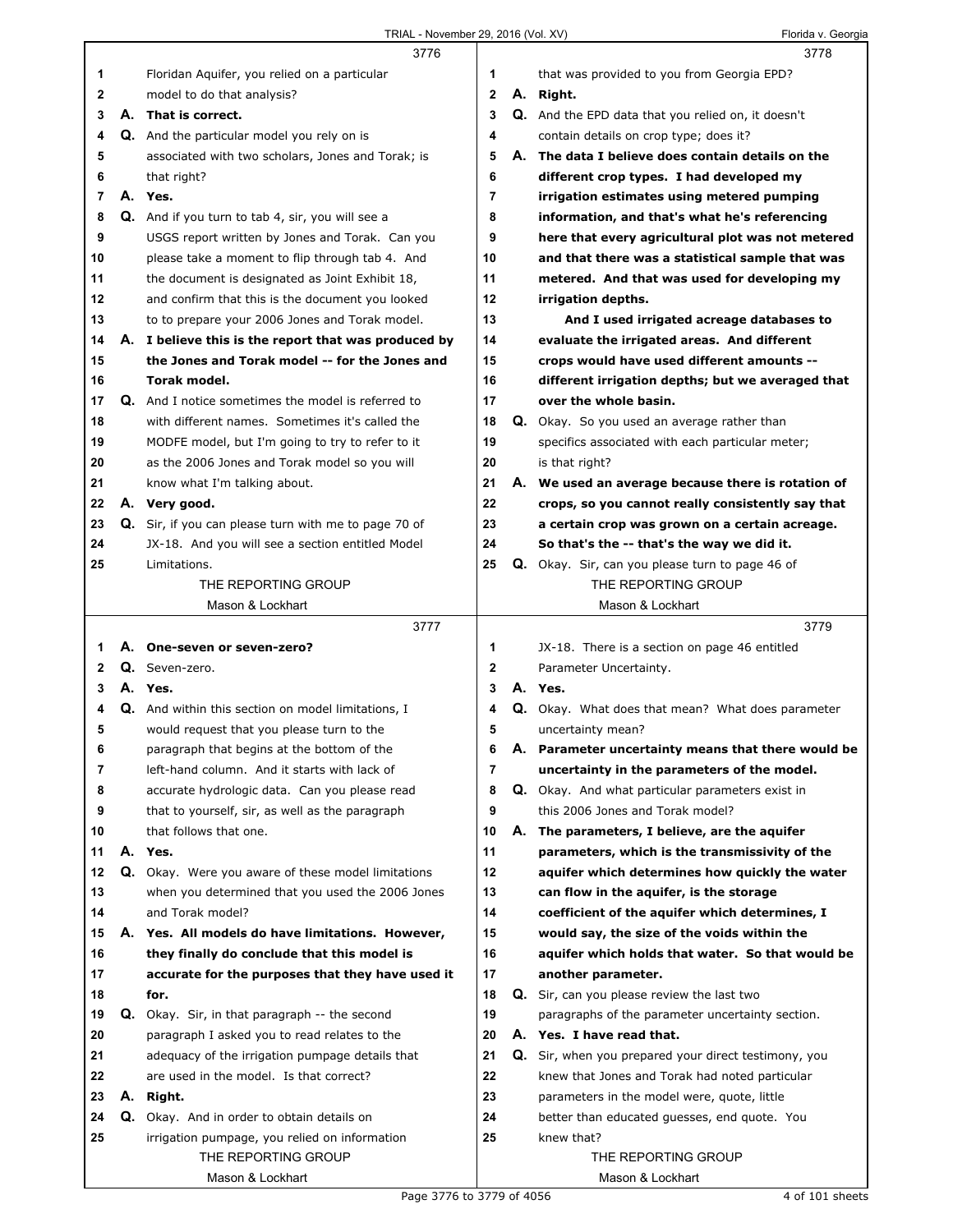|        |    | 3780                                                       |          |    | 3782                                                                     |
|--------|----|------------------------------------------------------------|----------|----|--------------------------------------------------------------------------|
| 1      |    | A. Yes. That's what's written here.                        | 1        |    | explain that the 2006 Jones and Torak model does,                        |
| 2      |    | I do want to point out that these -- these                 | 2        |    | quote, only a fair job at best, end quote, of                            |
| 3      |    | parameters are the -- what he talks about here,            | 3        |    | predicting the impact groundwater withdrawals                            |
| 4      |    | the overlying semiconfining unit heads are part            | 4        |    | have on surface flow?                                                    |
| 5      |    | of the hydrology and that the impact of pumping            | 5        |    | A. No. Even the scientists who are on Florida's                          |
| 6      |    | does not depend on the hydrology itself. It                | 6        |    | team have said that this is the best available                           |
| 7      |    | depends on the actual pumping.                             | 7        |    | model.                                                                   |
| 8      |    | Q. I understand that, sir.                                 | 8        |    | Q. And you would agree with me that Mr. Hicks                            |
| 9      |    | A. So as far as my evaluation is concerned of the          | 9        |    | criticizes that model in this e-mail?                                    |
| 10     |    | impact of pumping, it did not make a difference            | 10       |    | A. I see that here, yes.                                                 |
|        |    |                                                            |          |    |                                                                          |
| 11     |    | if I did not have the absolute correct hydrology           | 11<br>12 |    | <b>Q.</b> Let's turn back to tab 4, the USGS publication at<br>$JX-18$ . |
| 12     |    | for the system.                                            |          |    |                                                                          |
| 13     |    | Q. Okay. When you prepared your direct testimony,          | 13       |    | A. Yes.                                                                  |
| 14     |    | you also knew that Jones and Torak had noted that          | 14       | Q. | Now, the model is used to evaluate groundwater                           |
| 15     |    | particular parameters in your model were, quote,           | 15       |    | impacts on streamflow in a certain portion of the                        |
| 16     |    | subject to large uncertainty?                              | 16       |    | ACF Basin; is that correct?                                              |
| 17     |    | A. That is correct. But they also finally noted            | 17       |    | A. This model has been developed for the Lower ACF                       |
| 18     |    | that this model is accurate for the purposes of            | 18       |    | River Basin, but the Upper Floridan Aquifer --                           |
| 19     |    | figuring out how much baseflow occurs in the               | 19       |    | yes, it's for the Upper Floridan Aquifer.                                |
| 20     |    | basin.                                                     | 20       |    | <b>Q.</b> And as you pointed out, it's for the lower                     |
| 21     |    | <b>Q.</b> Okay. Sir, can you please turn with me to tab 5. | 21       |    | portion of the basin where the Upper Floridan                            |
| 22     |    | A. Yes.                                                    | 22       |    | Aquifer exists.                                                          |
| 23     |    | <b>Q.</b> Tab 5 is a document designated as FX-49r. Have   | 23       |    | A. Yes.                                                                  |
| 24     |    | you seen this document previously, sir?                    | 24       |    | Q. And if you turn to page 2, I think it will show a                     |
| 25     |    | A. No, I have not.                                         | 25       |    | map of exactly what you described.                                       |
|        |    | THE REPORTING GROUP                                        |          |    | THE REPORTING GROUP                                                      |
|        |    | Mason & Lockhart                                           |          |    | Mason & Lockhart                                                         |
|        |    |                                                            |          |    |                                                                          |
|        |    | 3781                                                       |          |    | 3783                                                                     |
| 1      |    | <b>Q.</b> Okay. The portion of the document that I want to | 1        |    | Is that correct?                                                         |
| 2      |    | focus on is a March 29, 2013, e-mail from                  | 2        |    | A. Yes. That is the domain.                                              |
| 3      |    | Mr. Woody Hicks. Do you know who Mr. Woody Hicks           | 3        |    |                                                                          |
| 4      |    | is?                                                        | 4        |    | Q. Okay. And do you know how much of the ACF River                       |
| 5      |    | A. I heard the name.                                       | 5        |    | Basin falls outside the model domain, as you<br>described it?            |
|        |    |                                                            |          |    |                                                                          |
| 6<br>7 | Q. | Okay. Have you heard of the Jones Center?                  | 6        | Α. | A large portion falls outside as well, but most                          |
|        |    | A. Yes.                                                    | 7        |    | of the pumping occurs in the Upper Floridan                              |
| 8      |    | Q. Okay. What does the Jones Center do?                    | 8        |    | Aquifer. Most the connectivity is in the Upper                           |
| 9      |    | A. I'm not sure what they do. I have heard the             | 9        |    | Floridan Aquifer. So as far as the model is                              |
| 10     |    | name.                                                      | 10       |    | concerned -- and that is what even Jones and                             |
| 11     |    | Q. And when you heard Mr. Hicks's name, is it in           | 11       |    | Torak have done -- thev have modeled the Upper                           |
| 12     |    | connection with the work on the ACF River Basin?           | 12       |    | Floridan Aquifer to evaluate the impacts because                         |
| 13     |    | A. Yes.                                                    | 13       |    | that is most significant. Other impacts are not                          |
| 14     |    | Q. Okay. Can you please take a moment and review           | 14       |    | significant.                                                             |
| 15     |    | the e-mail from Mr. Hicks. It's at FX-49r.                 | 15       |    | Q. And we'll certainly get to the significance of                        |
| 16     |    | A. Yes, I have read this.                                  | 16       |    | those impacts as well as the impacts here, sir.                          |
| 17     |    | Q. Okay. And I understand that you haven't seen.           | 17       |    | But my question for you is when you were                                 |
| 18     |    | FX-49r previously, but had you previously heard            | 18       |    | evaluating groundwater impacts on streamflow in                          |
| 19     |    | any criticisms of the 2006 Jones and Torak model?          | 19       |    | areas outside the model domain, you did not use                          |
| 20     | А. | No.                                                        | 20       |    | the 2006 Jones and Torak model?                                          |
| 21     |    | Q. Okay.                                                   | 21       |    | A. I did not model the areas outside of this domain                      |
| 22     |    | A. It's the best available model to evaluate the           | 22       |    | that we see here. I did evaluate what the impact                         |
| 23     |    | impacts of pumping in the basin. And even                  | 23       |    | of pumping could be to the streams. And since                            |
| 24     |    | Florida's experts agree with me on that.                   | 24       |    | that impact was so small, I -- and same with                             |
| 25     |    | <b>Q.</b> Okay. So you had never heard any scientist       | 25       |    | Jones and Torak, they did not spend the effort of                        |
|        |    | THE REPORTING GROUP                                        |          |    | THE REPORTING GROUP                                                      |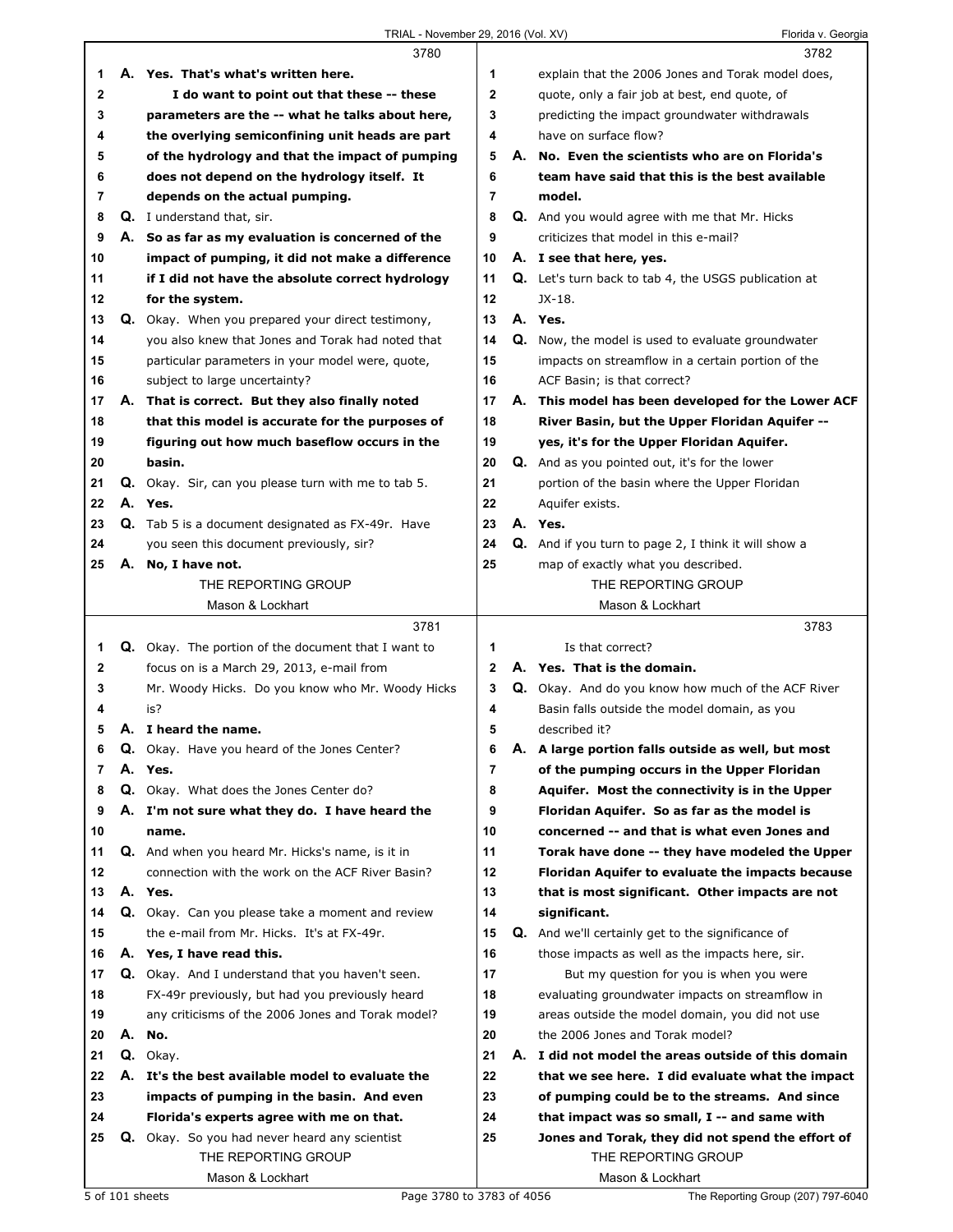|                |    | 3784                                                                         |                | 3786                                                        |
|----------------|----|------------------------------------------------------------------------------|----------------|-------------------------------------------------------------|
| 1              |    | developing a model for that.                                                 | 1              | less baseflow, less contribution to streams?                |
| $\mathbf 2$    | Q. | Okay. And instead, you relied on work that                                   | $\mathbf{2}$   | A. That is correct.                                         |
| 3              |    | others had done, including a consultant for                                  | 3              | Q. Sir, can you please turn to tab 6.                       |
| 4              |    | Georgia EPD called CDM; is that right?                                       | 4              | A. Yes.                                                     |
| 5              |    | A. For the areas outside of this model area, I                               | 5              | Q. Do you recognize this document?                          |
| 6              |    | looked at the hydrogeology. I looked at the                                  | 6              | A. Yes.                                                     |
| 7              |    | transmissivities of those aquifers. They are                                 | 7              | <b>Q.</b> This is designated as FX-934. And this was part   |
| 8              |    | significantly smaller than the transmissivity of                             | 8              | of the materials that you provided to Florida               |
| 9              |    | the Upper Floridan Aquifer. And as I mention in                              | 9              | when you submitted your expert report in this               |
| 10             |    | my direct testimony, it's 25 to thousandths times                            | 10             | case; is that correct?                                      |
| 11             |    | higher, the Upper Floridan Aquifer                                           | 11             | A. This was part of my discovery material, yes.             |
| 12             |    | transmissivity. And for the connectivity is so                               | 12             | <b>Q.</b> And the spreadsheet reflects outputs from the     |
| 13             |    | much higher.                                                                 | 13             | model runs that you had performed?                          |
| 14             |    | So when you look at these things, you can see                                | 14             | A. The spreadsheet reflects the baseflows that the          |
| 15             |    | that the impact of pumping in this upper region                              | 15             | model provided.                                             |
| 16             |    | of the basin was negligible. As you pointed out                              | 16             | Q. Okay. And it provides baseflows in three                 |
| 17             |    | in my direct testimony, we saw that it was around                            | 17             | different months -- 1992, 2011, and 2013, normal            |
| 18             |    | 12 to 20 cfs.                                                                | 18             | conditions, and dry condition. Is that right?               |
| 19             |    | Q. Okay. I believe you said 21 cfs in your direct                            | 19             | A. It provides baseflow for four different year --          |
| 20             |    | testimony.                                                                   | 20             | well, for three different years, 1992, 2011, and            |
| 21             |    | A. I believe it was 21 cfs then, yes.                                        | 21             | 2013. And it also provides baseflow values for              |
| 22             |    | Q. But my question, sir, was in order to look at                             | 22             | no irrigation pumping at all and also the Georgia           |
| 23             |    | these areas outside the model domain, one of the                             | 23             | EPD 2011 simulation that they had conducted.                |
| 24             |    | things you relied on was a study by Camp, Dresser                            | 24             | Q. Okay. And my question was for each of the years          |
| 25             |    | & McKee, CDM; is that correct?                                               | 25             | that you ran, 1992, 2011, and 2013, you compared            |
|                |    | THE REPORTING GROUP                                                          |                | THE REPORTING GROUP                                         |
|                |    | Mason & Lockhart                                                             |                | Mason & Lockhart                                            |
|                |    |                                                                              |                |                                                             |
|                |    | 3785                                                                         |                | 3787                                                        |
| 1              |    | A. I also looked at the report by CDM.                                       | 1              | a dry scenario, a drought scenario with a normal            |
| $\mathbf{2}$   |    | Q. I want to focus now on the model itself, the                              | $\mathbf{2}$   | scenario; is that fair?                                     |
| 3              |    | Jones and Torak model, and some of the outputs                               | 3              | A. No. That is not right. What I did here -- this           |
| 4              |    | from that model. One of the things that you                                  | 4              | is an intermediate step. And from this I                    |
| 5              |    | evaluated is the impacts in dry years versus the                             | 5              | calculated the baseflow reductions. And that is             |
| 6              |    | impacts in what you call normal years; is that                               | 6              | what I compared.                                            |
| $\overline{7}$ |    | correct?                                                                     | $\overline{7}$ | <b>Q.</b> Okay. But I want to focus on --                   |
| 8              |    | A. Yes.                                                                      | 8              | A. I did not compare the baseflow values themselves.        |
| 9              |    | Q. And when you say a dry year, is that synonymous                           | 9              | Q. I understand that, sir. But I want to focus on           |
| 10             |    | with a drought year? Are you talking about the                               | 10             | this particular document on this intermediate               |
| 11             |    | same thing?                                                                  | 11             | step before we get to the other step.                       |
| 12             | А. | Yes.                                                                         | 12             | In this intermediate step, this document                    |
| 13             |    | Q. Okay. And when we think about baseflow, the                               | 13             | depicts the normal year and drought year                    |
| 14             |    | amount that groundwater is contributing to the                               | 14             | conditions as produced by the model that you ran;           |
| 15             |    | stream in a dry year, is that lower than it would                            | 15             | is that correct?                                            |
| 16             |    | be in a normal year?                                                         | 16             | A. Yes. This document -- this shows me the baseflow         |
| 17             |    | A. Yes. That is correct. In a dry year, you have                             | 17             | values that came out of the model that I ran --             |
| 18             |    | less rainfall, so your water -- groundwater                                  | 18             | the models that I ran.                                      |
| 19             |    | levels are lower; and, therefore, you're going to                            | 19             | <b>Q.</b> And for a drought versus normal year condition?   |
| 20             |    | have less groundwater flow to streams. In a wet                              | 20             | A. For drought year conditions and normal year              |
| 21<br>22       |    | year the groundwater levels themselves are                                   | 21<br>22       | conditions. I don't know what you mean by<br>versus.        |
| 23             |    | higher; and, therefore, you have more of that                                | 23             |                                                             |
| 24             |    | groundwater flow to streams.<br>Q. I see. So when you have lower groundwater | 24             | Q. I -- if I used versus, I apologize. I didn't<br>mean to. |
| 25             |    | because of a drought, for example, you will have                             | 25             | A. I wasn't comparing drought and normal years here.        |
|                |    | THE REPORTING GROUP                                                          |                | THE REPORTING GROUP                                         |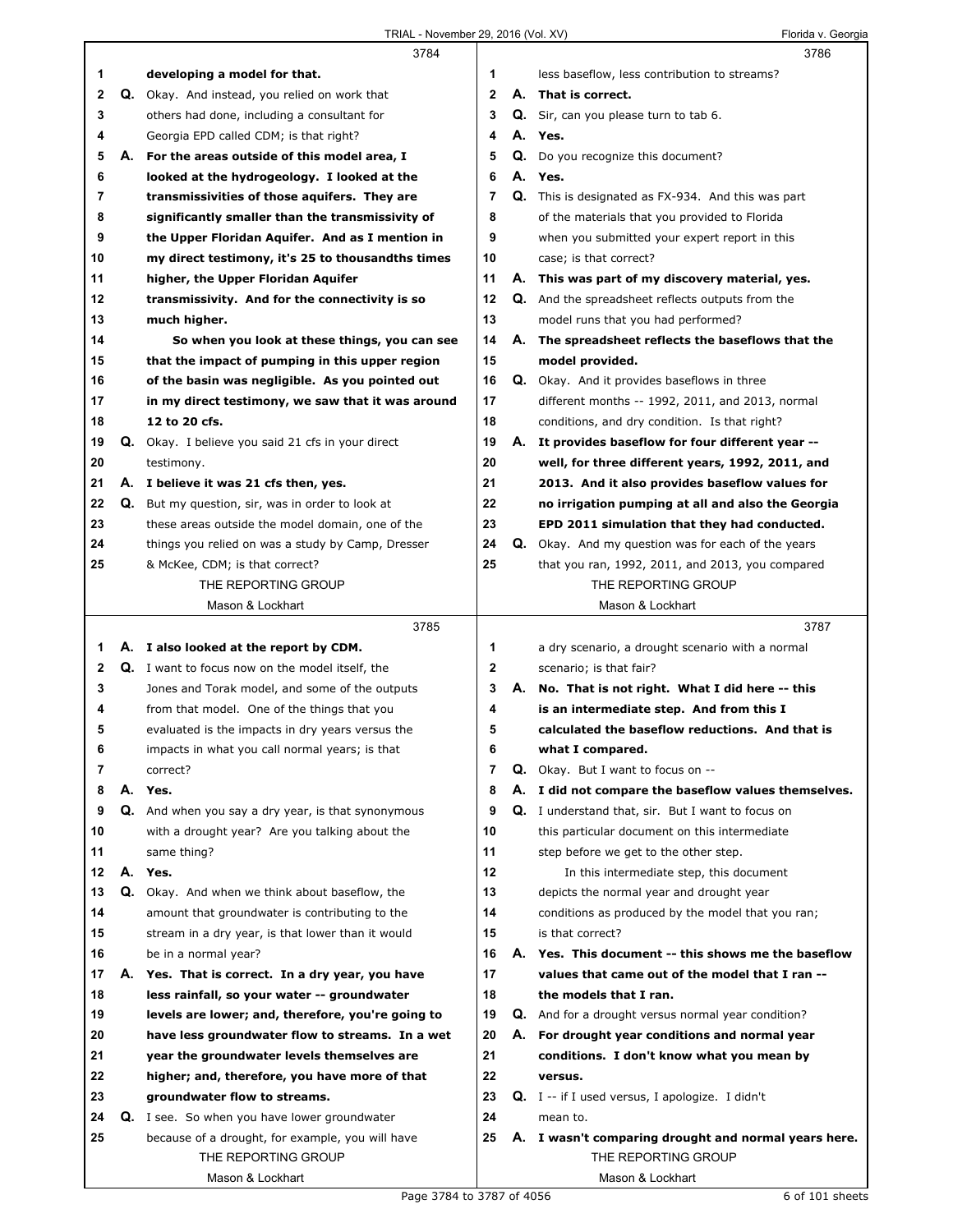|    |    | 3788                                                |              |    | 3790                                                       |
|----|----|-----------------------------------------------------|--------------|----|------------------------------------------------------------|
| 1  |    | I was comparing drought years to drought years of   | 1            |    | will have on baseflow will vary. You said so               |
| 2  |    | pumping/without pumping, and normal years to        | $\mathbf{2}$ |    | yourself?                                                  |
| 3  |    | normal years. So that's what I wanted to            | 3            |    | A. Yes.                                                    |
| 4  |    | clarify.                                            | 4            |    | Q. Can you please turn to tab 7, sir.                      |
| 5  | Q. | Understood. But if you look at each of those        | 5            |    | A. Yes.                                                    |
| 6  |    | years, '92, 2011, and 2013, and you look at the     | 6            | Q. | This is a document designated as Joint                     |
| 7  |    | months March through August, you have higher        | 7            |    | Exhibit 71. Have you seen this document before?            |
| 8  |    | baseflow in the dry conditions versus the           | 8            |    | A. Yes.                                                    |
| 9  |    | baseflow in normal conditions. The number for       | 9            |    | <b>Q.</b> Okay. And the document is a publication by L.    |
| 10 |    | baseflow in a dry year is higher than the number    | 10           |    | Elliott Jones. Is that the Mr. Jones from the              |
| 11 |    | for baseflow in a normal year; is that correct?     | 11           |    | Jones and Torak model?                                     |
| 12 |    | A. Yes.                                             | 12           |    | A. I believe so.                                           |
| 13 |    | Q. And that result is true for all three years, the | 13           |    | Q. Okay. I want to focus on page 3 at the map on           |
| 14 |    | '92, 2011, and 2013?                                | 14           |    | $JX-71.$                                                   |
| 15 |    | A. Yes. It is consistent. I have always used the    | 15           |    | A. Yes.                                                    |
| 16 |    | same hydrology for what I termed as the drought     | 16           |    | <b>Q.</b> Okay. Can you tell us what this map shows?       |
| 17 |    | years, and I have used the same hydrology for       | 17           |    | A. Yes. This is the location-dependent impact              |
| 18 |    | what I have termed as the normal years.             | 18           |    | factor. So essentially what this shows is that             |
| 19 |    | Q. And that's consistent with what you have done.   | 19           |    | if at any point in this map, if you are pumping,           |
| 20 |    | But I think you described that baseflow in a        | 20           |    | then the color indicates what that impact would            |
| 21 |    | drought year you would expect to be lower than      | 21           |    | be of pumping from that location on the streams.           |
| 22 |    | baseflow in a normal year?                          | 22           |    | So when you see the color is red, it's closer              |
| 23 |    | A. Yes.                                             | 23           |    | to the streams; and the impact is larger. And              |
| 24 |    | Q. Sir, I would like to now talk about impact       | 24           |    | when the color is blue, that is further away from          |
| 25 |    | factors. And that -- that's another output from     | 25           |    | the streams; and the impact is less.                       |
|    |    | THE REPORTING GROUP                                 |              |    | THE REPORTING GROUP                                        |
|    |    | Mason & Lockhart                                    |              |    | Mason & Lockhart                                           |
|    |    | 3789                                                |              |    | 3791                                                       |
| 1  |    | the model?                                          | 1            |    | <b>Q.</b> And the areas where there's dark red, the impact |
|    |    |                                                     |              |    |                                                            |
|    |    |                                                     |              |    |                                                            |
| 2  |    | A. We can compute an impact factor from the model,  | 2            |    | factor would be close to -- or somewhere between           |
| 3  |    | yes.                                                | 3            |    | 90 to 100 percent?                                         |
| 4  |    | Q. Okay. And you explained earlier today, in fact,  | 4            |    | A. That's what is shown on this map.                       |
| 5  |    | as well as in your direct testimony that impact     | 5            |    | Q. Okay. And how would you describe the 90 to 100          |
| 6  |    | factors vary depending on a variety of factors,     | 6            |    | percent? What does that number represent?                  |
| 7  |    | including the distance of an irrigation well from   | 7            |    | A. That is the percentage of pumping which is              |
| 8  |    | the stream?                                         | 8            |    | captured from the baseflow. So that would be the           |
| 9  | А. | Let me clarify first. There are several             | 9            |    | reduction of the baseflow to streams as a result           |
| 10 |    | different types of impact factors. The              | 10           |    | of pumping. And that value is the percentage of            |
| 11 |    | basin-wide impact factor for an annual average      | 11           |    | that pumping value.                                        |
| 12 |    | condition is what I was talking about               | 12           |    | Q. Okay. And the little red dots throughout the            |
| 13 |    | specifically. I believe that's what you are         | 13           |    | map, what do those represent?                              |
| 14 |    | referring to. And for that, that is the impact      | 14           |    | A. Irrigated acres by node in the model.                   |
| 15 |    | of pumping divided by the absolute pumping value    | 15           |    | Q. So you understand that to be the location of the        |
| 16 |    | throughout the basin.                               | 16           |    | irrigation that's done in the model domain?                |
| 17 |    | So in that sense, if you have pumping close         | 17           |    | A. I believe so.                                           |
| 18 |    | to the streams, your impact is going to be          | 18           |    | Q. Okay. You have reproduced this particular               |
| 19 |    | larger. If your pumping is further away from the    | 19           |    | graphic in your expert testimony; don't you?               |
| 20 |    | streams, your impact is going to be smaller.        | 20           |    | A. I believe so.                                           |
| 21 |    | Q. Yes. And we'll certainly talk about the annual   | 21           |    | <b>Q.</b> All right. So you are familiar with it?          |
| 22 |    | average impact factor. But what I'm focused on      | 22           |    | A. Yes.                                                    |
| 23 |    | now is the fact that impact factors will vary all   | 23           |    | Q. Okay. Sir, would you agree that as depicted in          |
| 24 |    | throughout the basin depending on where you're      | 24           |    | the map we're looking at, the impact factors will          |
| 25 |    | pumping from, the relative impact that pumping      | 25           |    | vary anywhere from, you know, .1 all the way to            |
|    |    | THE REPORTING GROUP<br>Mason & Lockhart             |              |    | THE REPORTING GROUP<br>Mason & Lockhart                    |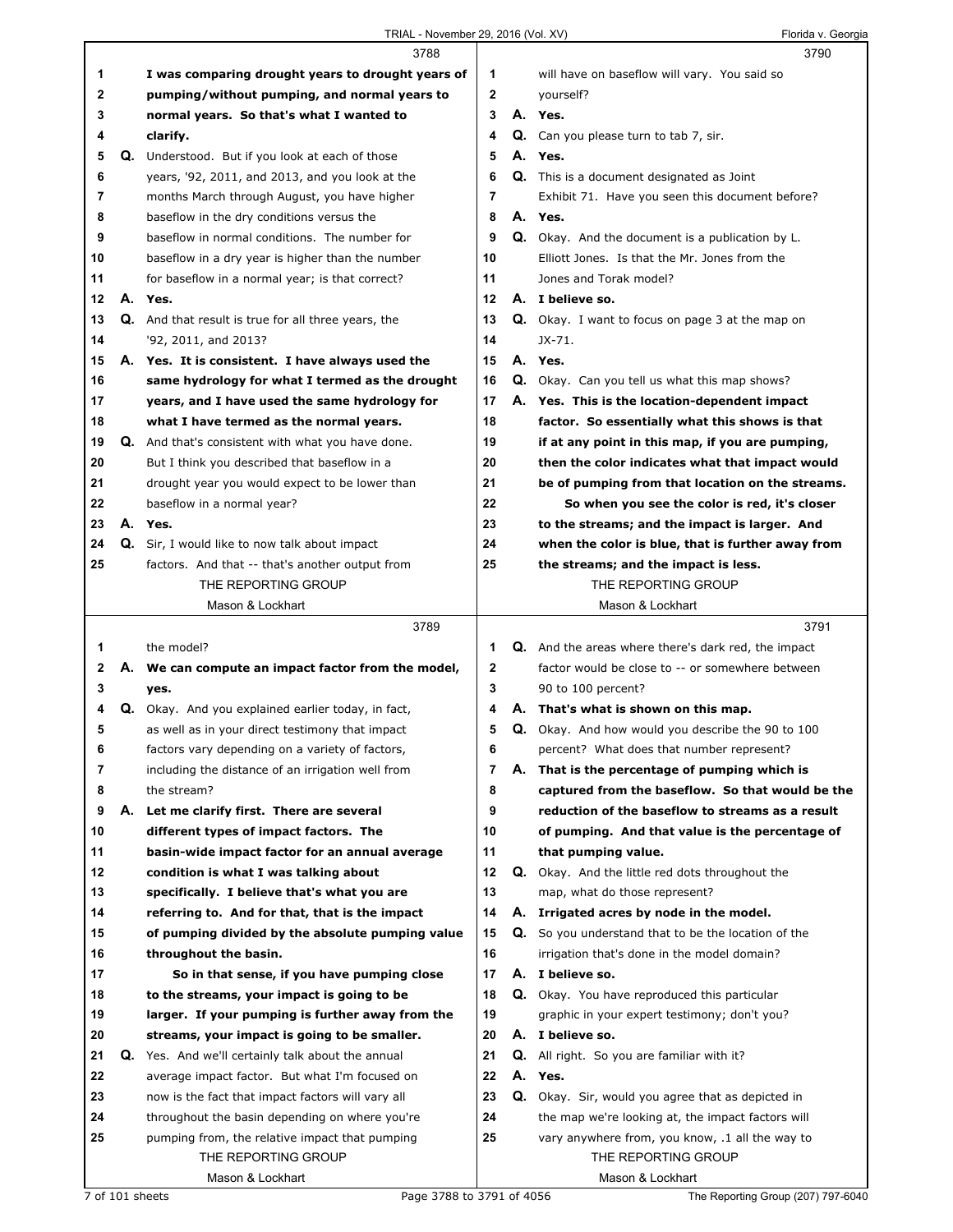|              |    | 3792                                                      |                |    | 3794                                                       |
|--------------|----|-----------------------------------------------------------|----------------|----|------------------------------------------------------------|
| 1            |    | 90 to 100 percent?                                        | 1              |    | adopted the 40 percent impact factor that's                |
| $\mathbf{2}$ | А. | That is correct. This is the steady-state impact          | $\mathbf{2}$   |    | associated with Jones and Torak as his own. He             |
| 3            |    | factor.                                                   | 3              |    | never said, this is the impact factor that I'm             |
| 4            |    | Again, there are so many different impact                 | 4              |    | endorsing. In fact, he always proposed a range;            |
| 5            |    | factors that I do want to clarify which impact            | 5              |    | isn't that true?                                           |
| 6            |    | factor we're talking about because that can get           | 6              | А. | He use the 40 percent impact factor value in his           |
| 7            |    | confusing.                                                | $\overline{7}$ |    | conservation scenarios in the multiple scenarios           |
| 8            |    | <b>Q.</b> I think it is important to clarify that because | 8              |    | that he provided in his expert report. That 40             |
| 9            |    | one of the things you do in your direct testimony         | 9              |    | percent value was, I believe, also used then by            |
| 10           |    | is you criticize Florida's expert for what you            | 10             |    | other Florida experts when they were evaluating            |
| 11           |    | call abandoning the impact factor. Do you recall          | 11             |    | their scenarios of conservation for Georgia's              |
| 12           |    | that testimony?                                           | 12             |    | agricultural pumping.                                      |
| 13           |    | A. I don't think I said that he abandoned the impact      | 13             |    | So the 40 percent value was adopted by them.               |
| 14           |    | factor. If I recall, he's changed his number for          | 14             |    | They used it in all their calculations.                    |
| 15           |    | the impact factor. That's what he did from his            | 15             |    | Q. Okay, sir. Perhaps we can refresh your                  |
| 16           |    | expert report to his direct testimony.                    | 16             |    | recollection if we go to tab 8. That is                    |
| 17           |    | <b>Q.</b> Okay. And we'll certainly look at that, but I   | 17             |    | Dr. Langseth's expert report.                              |
| 18           |    | want to first direct you to paragraph 86 of your          | 18             |    | A. Yes.                                                    |
| 19           |    | direct testimony. That's behind tab 1. And                | 19             |    | <b>Q.</b> Tab 8 is FX-795. And you recall reviewing this;  |
| 20           |    | paragraph 86 is page 49, sir.                             | 20             |    | don't you, sir?                                            |
| 21           |    | A. Yes.                                                   | 21             |    | A. Yes.                                                    |
| 22           |    | Q. Okay. And you will see in the middle of the            | 22             |    | <b>Q.</b> And it's a lengthy expert report, so I'll direct |
| 23           |    | paragraph you actually state that Florida has now         | 23             |    | you to particular pages; and you can let me know           |
| 24           |    | abandoned the opinion?                                    | 24             |    | if you recall reviewing these previously.                  |
| 25           |    | A. This is paragraph 86. Right?                           | 25             |    | I would like to first turn to page 54. On                  |
|              |    | THE REPORTING GROUP                                       |                |    | THE REPORTING GROUP                                        |
|              |    | Mason & Lockhart                                          |                |    | Mason & Lockhart                                           |
|              |    |                                                           |                |    |                                                            |
|              |    | 3793                                                      |                |    | 3795                                                       |
| 1            |    | Q. That's correct, sir, on page 49.                       | 1              |    | page 54 is a section entitled Conservation                 |
| $\mathbf{2}$ |    | A. Yes.                                                   | $\mathbf{2}$   |    | measure scenario, 50 percent reduction in                  |
| 3            |    | <b>Q.</b> Okay. So you do recall using those words?       | 3              |    | agricultural withdrawals in the Georgia portion            |
| 4            |    | A. Yes. And, again, that's exactly what I was             | 4              |    | of the ACF Basin. Do you see that?                         |
| 5            |    | saying. They have abandoned the 40 percent                | 5              |    | A. I don't see that.                                       |
| 6            |    | number, and now they're using a 60 percent                | 6              | Q. | Okay. That's my fault because I should have                |
| 7            |    | number. That's what I was saying.                         | 7              |    | referred you to the prior page for the heading.            |
| 8            |    | <b>Q.</b> Yes. And that's exactly what I would like to    | 8              |    | The heading appears on page 53, section 5.2                |
| 9            |    | explore next, sir. The 40 percent number, the 38          | 9              |    | titled Conservation measure scenario, 50 percent           |
| 10           |    | to 40 percent that you ascribed to Florida's              | 10             |    | reduction in agricultural withdrawals in the               |
| 11           |    | expert, Dr. David Langseth, it's not in his               | 11             |    | Georgia portion of the ACF River Basin.                    |
| 12           |    | expert report. Correct?                                   | 12             |    | A. Yes.                                                    |
| 13           | А. | He has the 40 percent number in his expert report         | 13             | Q. | And then on page 54, the paragraph right before            |
| 14           |    | the. The 38 percent number or around 38 percent           | 14             |    | the table, perhaps you could read that to                  |
| 15           |    | is what I had obtained through all my model               | 15             |    | yourself, sir.                                             |
| 16           |    | simulations.                                              | 16             |    | A. Yes. I read that.                                       |
| 17           | Q. | And the 40 percent number that you're associating         | 17             | Q. | Okay. And you will see that he lists an average            |
| 18           |    | with Dr. Langseth, he actually says that that's           | 18             |    | annual impact factor for the cells that he's               |
| 19           |    | the number that Jones and Torak had derived in            | 19             |    | selected in his conservation scenario of .56;              |
| 20           |    | their 2006 model. He doesn't adopt it; does he?           | 20             |    | isn't that right?                                          |
| 21           | А. | Dr. Langseth never ran any groundwater model. He          | 21             | А. | This is the impact factor -- the impact factor             |
| 22           |    | used the report of the Jones and Torak model --           | 22             |    | that he selected for his conservation scenario.            |
| 23           |    | 2006 model; and he extracted impact factors from          | 23             |    | And this is not the basin-wide impact -- these,            |
| 24           |    | that.                                                     | 24             |    | again, are different impact factors.                       |
| 25           | Q. | My question for you, sir, is Dr. Langseth never           | 25             |    | <b>Q.</b> I understand, sir. If we could now turn to page  |
|              |    | THE REPORTING GROUP<br>Mason & Lockhart                   |                |    | THE REPORTING GROUP<br>Mason & Lockhart                    |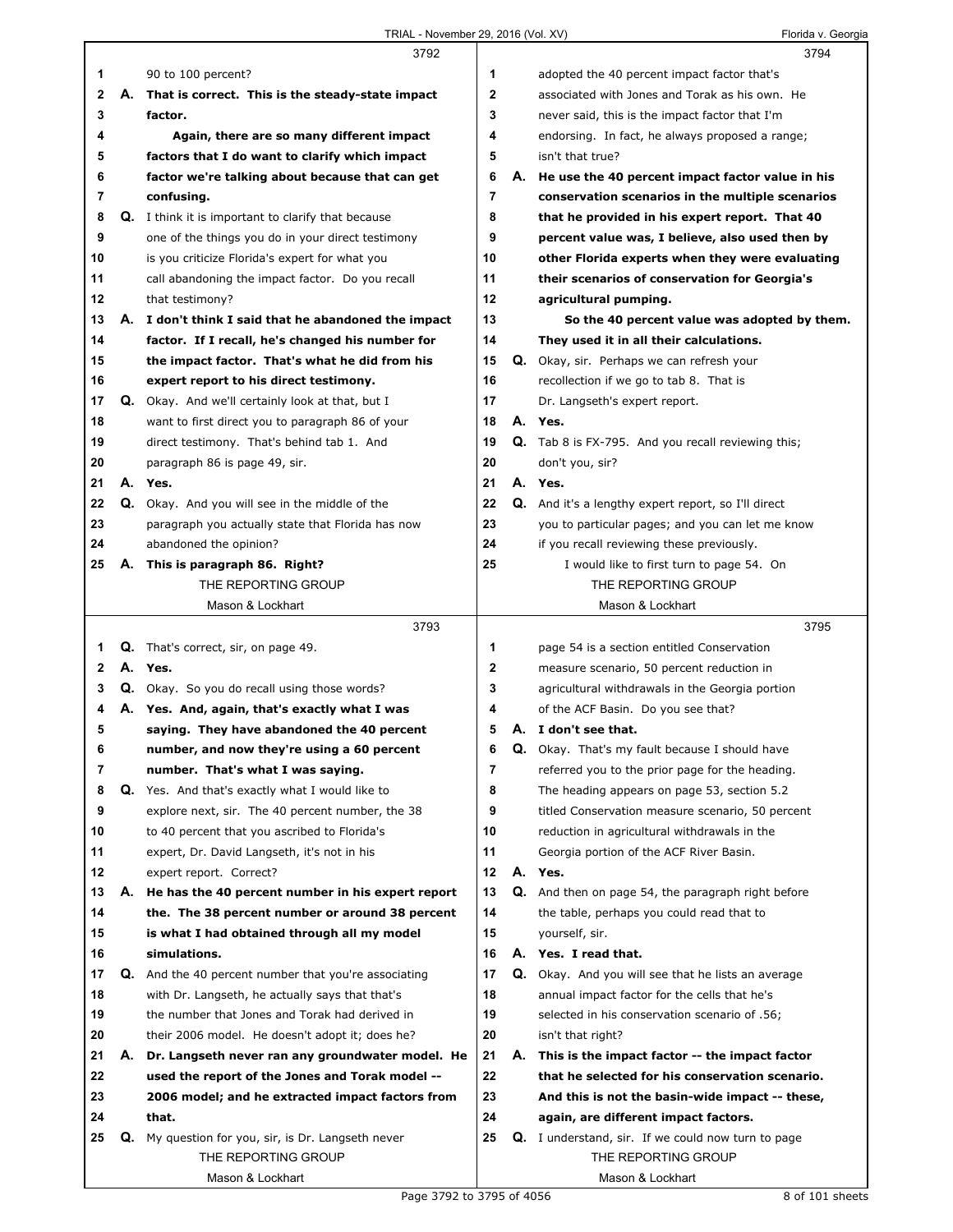|    |    | 3796                                                      |              |    | 3798                                                     |
|----|----|-----------------------------------------------------------|--------------|----|----------------------------------------------------------|
| 1  |    | SS7.                                                      | 1            |    | higher? Did anyone ever tell you that?                   |
| 2  |    | I think SS stands for summary statement, so               | $\mathbf{2}$ |    | A. I see that in his direct testimony; but I -- and      |
| 3  |    | it should be in the front.                                | 3            |    | in Dr. Hornberger's direct testimony as well.            |
| 4  | А. | Thank you.                                                | 4            |    | But that's all I know about that.                        |
| 5  |    | <b>Q.</b> And I want to focus on a paragraph where        | 5            |    | Q. And did you ever follow up to see if he said that     |
| 6  |    | Dr. Langseth discusses the Jones and Torak model.         | 6            |    | at his deposition?                                       |
| 7  |    | And it's a paragraph that begins, for my                  | 7            |    | A. No, I did not. I don't have his deposition.           |
| 8  |    | evaluation.                                               | 8            |    | Q. All right. So before you wrote down Florida has       |
| 9  |    | A. Yes.                                                   | 9            |    | abandoned this opinion, you didn't go back and           |
| 10 |    | Q. And my question is really you understand that          | 10           |    | check to see if they ever talked about it at             |
| 11 |    | Dr. Langseth had characterized the Jones and              | 11           |    | their depositions?                                       |
| 12 |    | Torak model as conservative?                              | 12           |    | A. In the direct testimony and in Dr. Hornberger's       |
| 13 | А. | That's what he says, yes.                                 | 13           |    | direct testimony, they start using 60 percent            |
| 14 | Q. | Right. And you understood that that was his               | 14           |    | instead of 40 percent. So that's why I say that          |
| 15 |    | position when you prepared your direct testimony?         | 15           |    | they have abandoned the 40 percent because               |
| 16 |    | A. I have referenced each of his concerns about the       | 16           |    | this -- all the expert reports used 40 percent;          |
| 17 |    | model in my expert report.                                | 17           |    | and when the direct testimonies come, they all           |
| 18 |    | Q. Okay. And my question, again, was you understood       | 18           |    | started using 60 percent.                                |
| 19 |    | that he was characterizing it as a conservative           | 19           |    | Q. But you understand that the depositions occurred      |
| 20 |    | model and that he further characterized it at the         | 20           |    | before the direct testimony was submitted?               |
| 21 |    | bottom of this paragraph I just directed you to           | 21           |    | A. Yes.                                                  |
| 22 |    | as a model that was designed to produce biased,           | 22           |    | Q. And did you ever review all of Dr. Langseth's         |
| 23 |    | low results. Did you understand that?                     | 23           |    | deposition?                                              |
| 24 |    | A. Yes. I know that that's his position. And I            | 24           |    | A. No, I did not.                                        |
| 25 |    | have refuted his position in my expert report.            | 25           |    | <b>Q.</b> I want to stay on this topic of abandonment. I |
|    |    | THE REPORTING GROUP                                       |              |    | THE REPORTING GROUP                                      |
|    |    | Mason & Lockhart                                          |              |    | Mason & Lockhart                                         |
|    |    |                                                           |              |    |                                                          |
|    |    | 3797                                                      |              |    | 3799                                                     |
| 1  |    | Yes.                                                      | 1            |    | want to move on to a different document. Can you         |
| 2  |    | <b>Q.</b> But to the extent that you are ascribing to him | $\mathbf{2}$ |    | please turn with me to tab 9.                            |
| 3  |    | as endorsing a 40 percent impact factor, you knew         | 3            |    | A. Yes.                                                  |
| 4  |    | that he had these beliefs with respect to the             | 4            |    | Q. Okay. Sir, you previously worked for a company        |
| 5  |    | 2006 Jones and Torak model? You knew that?                | 5            |    | called Hydrogeologic?                                    |
| 6  | А. | He stated this, yes. But he still also stated             | 6            | А. | Yes.                                                     |
| 7  |    | that it is the best model available to determine          | 7            |    | Q. Okay. And Hydrogeologic was retained by the           |
| 8  |    | the impact of pumping. And he has used the 40             | 8            |    | Northwest Florida Water Management District in           |
| 9  |    | percent value, too, in his report -- in his               | 9            |    | the late 1990's to conduct groundwater modeling?         |
| 10 |    | expert report for the conservation scenarios.             | 10           |    | A. Yes.                                                  |
| 11 | Q. | Dr. Panday, did you review Dr. Langseth's                 | 11           |    | Q. Okay. And in particular, the groundwater              |
| 12 |    | deposition transcript?                                    | 12           |    | modeling that was performed for the Northwest            |
| 13 |    | A. I was there for a couple of his -- days of his         | 13           |    | Florida Water Management District, it involved           |
| 14 |    | deposition. But I don't believe I have reviewed           | 14           |    | the ACF Basin; did it not?                               |
| 15 |    | his deposition transcript.                                | 15           |    | A. We had several projects with them, and I believe      |
| 16 |    | Q. He was deposed for four days, as you know.             | 16           |    | one of them was for the ACF River Basin.                 |
| 17 |    | A. That is right. But I wasn't there for his              | 17           |    | <b>Q.</b> Okay. And the document that is behind tab 9,   |
| 18 |    | other -- other depositions.                               | 18           |    | FX-594, that relates to the ACF Basin; does it           |
| 19 |    | <b>Q.</b> Okay. Were you there for the last deposition in | 19           |    | not?                                                     |
| 20 |    | August?                                                   | 20           |    | A. Yes.                                                  |
| 21 |    | A. No. I was there for the depositions before --          | 21           |    | Q. And you worked on that project?                       |
| 22 |    | before mine was -- before my deposition occurred.         | 22           |    | A. Yes.                                                  |
| 23 | Q. | Did you ever become aware that at his August              | 23           |    | Q. Okay. When you were working on that project, did      |
| 24 |    | deposition, he explained that the impact factor           | 24           |    | the Northwest Florida Water Management District          |
| 25 |    | is a range between 40 to 60; and it could be              | 25           |    | pressure you to reach a certain conclusion?              |
|    |    | THE REPORTING GROUP                                       |              |    | THE REPORTING GROUP                                      |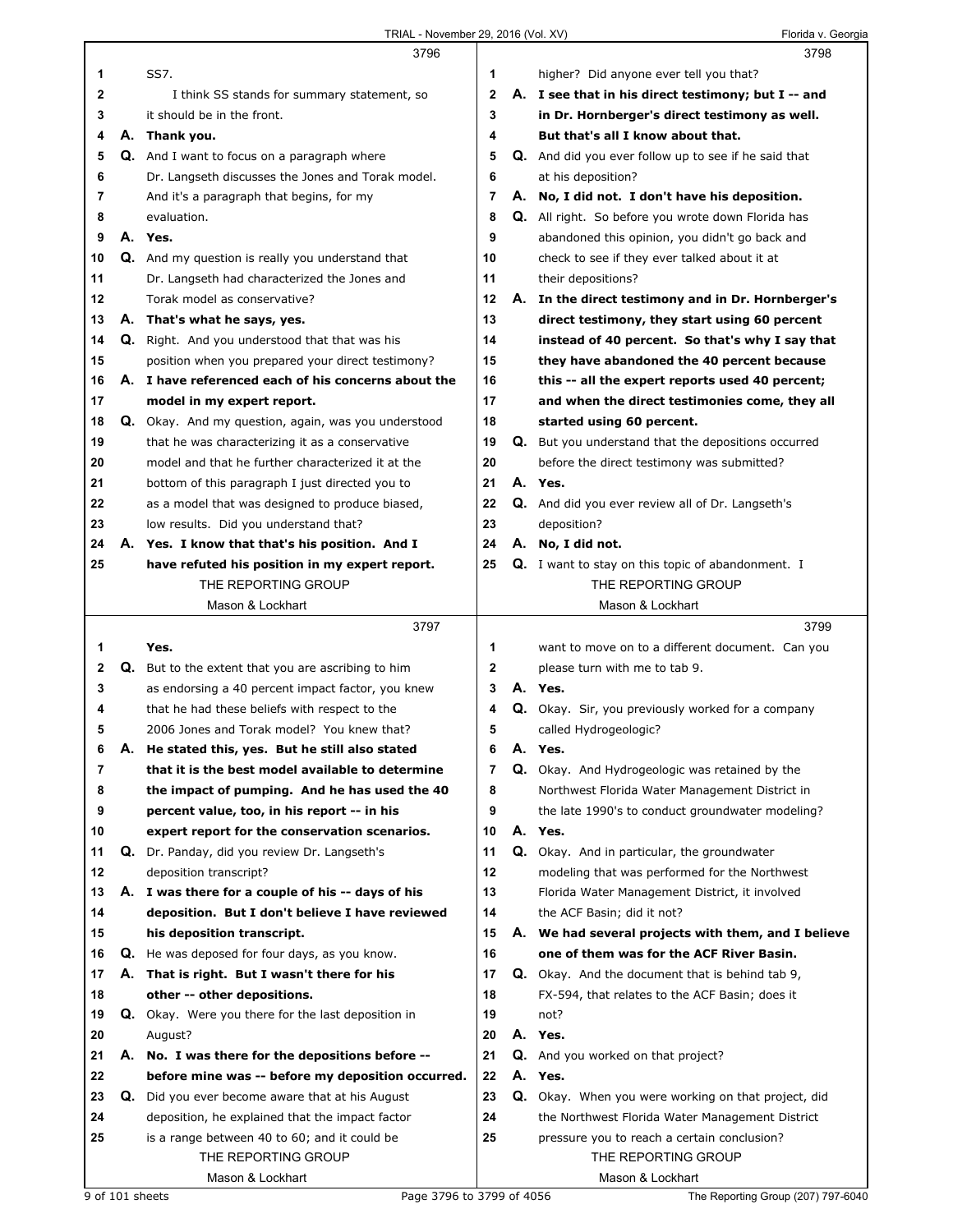$\Gamma$ 

|    |    | 3800                                                        |                |    | 3802                                                     |
|----|----|-------------------------------------------------------------|----------------|----|----------------------------------------------------------|
| 1  |    | A. No.                                                      | 1              |    | A. The last sentence is the entire hydrologic            |
| 2  | Q. | The document designated as FX-594 was authored by           | $\mathbf{2}$   |    | system, therefore, needs to be quantified to             |
| 3  |    | you?                                                        | 3              |    | examine the effects of the various water uses            |
| 4  |    | A. Yes.                                                     | 4              |    | upon each other and upon discharge to streams            |
| 5  |    | Q. And it's dated June 1998. Did you prepare it in          | 5              |    | that flow into Apalachicola Bay. It's -- it              |
| 6  |    | or around that time?                                        | 6              |    | really does not describe the work we did.                |
| 7  |    | A. Yes. Yes.                                                | $\overline{7}$ |    | The work we did was run the model for                    |
| 8  |    | <b>Q.</b> Can I ask you to review the last two sentences of | 8              |    | sensitivity simulations and run the model for            |
| 9  |    | the first paragraph on page 1.                              | 9              |    | transient simulations. So that is the work we            |
| 10 |    | You're certainly free to read the entire                    | 10             |    | did.                                                     |
| 11 |    | paragraph, but my questions are going to focus on           | 11             | Q. | And, actually, I meant to direct you to the last         |
| 12 |    | that.                                                       | 12             |    | sentence on the bottom of the page. And that             |
| 13 |    | It's the first page of FX-594.                              | 13             |    | describes the work. So I apologize for that.             |
| 14 | А. | Yes.                                                        | 14             | А. | That is correct.                                         |
| 15 |    | Q. Okay.                                                    | 15             |    | Q. Okay.                                                 |
| 16 |    | A. I have read the last two sentences, too.                 | 16             |    | A. The last two sentences actually talk about the        |
| 17 |    | Q. At the time you wrote these two sentences that           | 17             |    | work that was done here. Okay. The current               |
| 18 |    | there exists a high degree of hydrologic                    | 18             |    | study expands on these previous modeling efforts         |
| 19 |    | interaction between the aquifers and the streams            | 19             |    | by examining a cyclic transient behavior of the          |
| 20 |    | and floodplains and estuaries of the basin, did             | 20             |    | system for monthly varying current and estimated         |
| 21 |    | you believe it to be true?                                  | 21             |    | future pumping rates.                                    |
| 22 |    | A. Yes.                                                     | 22             |    | And then it says the focus of this work is to            |
| 23 |    | <b>Q.</b> And do you believe it to be true today?           | 23             |    | quantify the net groundwater discharge and its           |
| 24 |    | A. Yes.                                                     | 24             |    | fluctuations to streams and rivers that discharge        |
| 25 |    | <b>Q.</b> And the focus of the work you were doing was to   | 25             |    | into the Apalachicola Bay.                               |
|    |    | THE REPORTING GROUP                                         |                |    | THE REPORTING GROUP                                      |
|    |    | Mason & Lockhart                                            |                |    | Mason & Lockhart                                         |
|    |    | 3801                                                        |                |    | 3803                                                     |
|    |    |                                                             |                |    |                                                          |
| 1  |    | quantify the net groundwater discharge and the              | 1              |    | Q. Okay. Thank you, sir.                                 |
| 2  |    | fluctuations in the streams and rivers that                 | $\mathbf{2}$   |    | Can we now turn to the conclusions of this               |
| 3  |    | discharge in Apalachicola Bay?                              | 3              |    | work on page 25.                                         |
| 4  | А. | I believe this work was to build upon an earlier            | 4              | А. | Yes.                                                     |
| 5  |    | model by Torak and McDowell, which was just a               | 5              |    | <b>Q.</b> And the conclusions actually run onto page 26, |
| 6  |    | steady state model. And we evaluated                        | 6              |    | but I'm interested in the two paragraphs on 25.          |
| 7  |    | sensitivities to certain parameters in this                 | 7              |    | So if you might read those to yourself.                  |
| 8  |    | project, and we converted the model from a steady           | 8              |    | A. Yes.                                                  |
| 9  |    | state model to a transient model. So we looked              | 9              |    | Q. I'll have a couple of follow-up questions after       |
| 10 |    | at the behavior of the system for transient                 | 10             |    | you finish.                                              |
| 11 |    | cyclic conditions.                                          | 11             |    | A. Yes. I have read that.                                |
| 12 | Q. | Okay. My question was just really designed to go            | 12             |    | Q. Okay. There's a reference in the first paragraph      |
| 13 |    | at the last sentence on the page to see if the              | 13             |    | to the Newton, Bainbridge, and Woodruff reaches.         |
| 14 |    | whole work was intended to quantify the impact              | 14             |    | A. Yes.                                                  |
| 15 |    | that the groundwater fluctuations would have on             | 15             |    | <b>Q.</b> What does that represent?                      |
| 16 |    | the river and the bay. Is that why you did this             | 16             | А. | Those are reaches on the Flint River.                    |
| 17 |    | work?                                                       | 17             |    | Q. Okay. And when you wrote the Newton, Bainbridge,      |
| 18 | А. | Can you repeat your question, please.                       | 18             |    | and Woodruff reaches are the most affected by            |
| 19 |    | Q. Sure.                                                    | 19             |    | pumping, did you believe that was a true                 |
| 20 |    | A. I did not quite follow you.                              | 20             |    | statement at the time?                                   |
| 21 | Q. | The last sentence on the first page --                      | 21             |    | A. Yes.                                                  |
| 22 |    | A. Yes?                                                     | 22             |    | Q. And when you wrote that the effects of the            |
| 23 |    | Q. -- did that accurately describe the work you were        | 23             |    | individual reaches result in a cumulative effect         |
| 24 |    | doing for the Northwest Florida Water Management            | 24             |    | in flow reduction of the Apalachicola River, did         |
| 25 |    | District?                                                   | 25             |    | you believe that was a true statement at the             |
|    |    | THE REPORTING GROUP                                         |                |    | THE REPORTING GROUP                                      |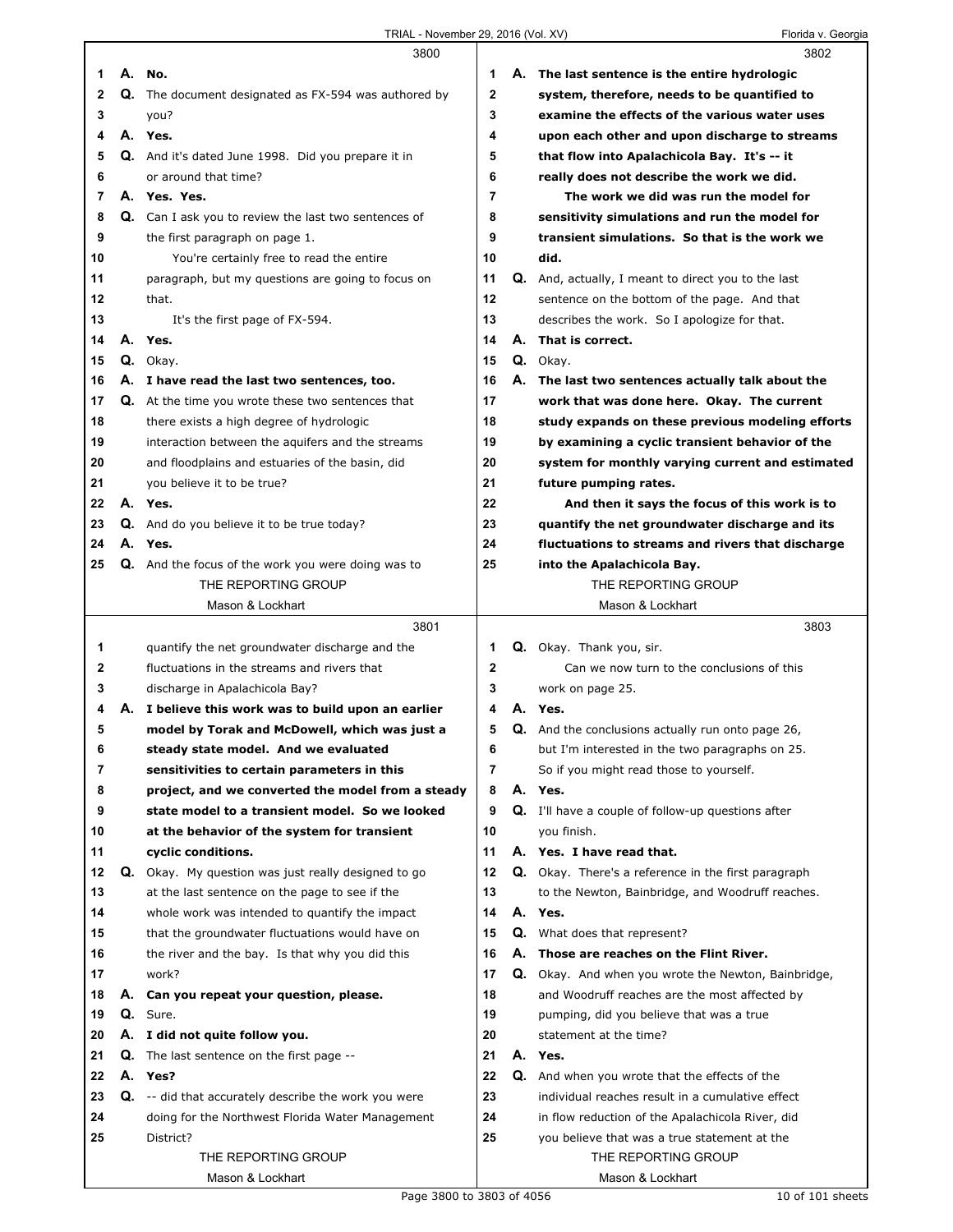|        |    | 3804                                                 |              |    | 3806                                                                                                     |
|--------|----|------------------------------------------------------|--------------|----|----------------------------------------------------------------------------------------------------------|
| 1      |    | time?                                                | 1            |    | A. We're looking at the Upper Floridan Aquifer; that                                                     |
| 2      |    | A. Yes.                                              | $\mathbf{2}$ |    | is correct.                                                                                              |
| 3      |    | Q. And in the conclusion section, you write that the | 3            |    | <b>Q.</b> And you then compare that to what are the                                                      |
| 4      |    | total reduction in streamflow is approximately 60    | 4            |    | observed flows at the Chattahoochee Gage; is that                                                        |
| 5      |    | percent of total groundwater pumped during one       | 5            |    | correct?                                                                                                 |
| 6      |    | annual cycle. Do you see that?                       | 6            |    | A. That's what this figure compares, yes.                                                                |
| 7      |    | A. Yes.                                              | 7            |    | Q. Okay. So you're comparing modeled results to                                                          |
| 8      |    | Q. Okay. And did you believe that was a true         | 8            |    | observed flows; is that right?                                                                           |
| 9      |    | statement at the time?                               | 9            |    | A. That is correct.                                                                                      |
| 10     |    | A. Yes. We used that on the model at the time. And   | 10           |    | Q. Okay. But you're just looking at groundwater;                                                         |
| 11     |    | at that time we did not have very good estimates     | 11           |    | isn't that right?                                                                                        |
| 12     |    | of agricultural irrigation in the area. And for      | 12           |    | A. This impact is just from groundwater, what we see                                                     |
| 13     |    | that model, we did get the 60 percent number.        | 13           |    | in this figure, yes.                                                                                     |
| 14     |    | And that model has been updated by the               | 14           |    | Q. Okay. And do you know what the total Georgia                                                          |
| 15     |    | Georgia EPD, by the USGS. They have looked at        | 15           |    | withdrawals -- I'm sorry, the total Georgia                                                              |
| 16     |    | irrigation. They have tried to be a lot more         | 16           |    | estimated reductions to streamflow were in July                                                          |
| 17     |    | accurate with their irrigation estimates. And        | 17           |    | of 2011?                                                                                                 |
| 18     |    | there is a new model now.                            | 18           |    | A. I have provided an estimate of the net -- I can                                                       |
| 19     |    | Q. Okay. And in this report, do you advise the       | 19           |    | point you to it; it's in my direct testimony --                                                          |
| 20     |    | Northwest Florida Water Management District that     | 20           |    | of the net impact of all of Georgia's pumping on                                                         |
| 21     |    | the information you're presenting them might be      | 21           |    | baseflow in the basin, yes.                                                                              |
| 22     |    | inaccurate?                                          | 22           |    | <b>Q.</b> I'm actually not asking about just groundwater                                                 |
| 23     |    | A. We have -- at that time we used the best          | 23           |    | pumping. I'm asking about everything.                                                                    |
| 24     |    | information that was available.                      | 24           |    | A. Right.                                                                                                |
| 25     |    | Q. I understand.                                     | 25           |    | Q. Groundwater pumping, plus surface water                                                               |
|        |    | THE REPORTING GROUP                                  |              |    | THE REPORTING GROUP                                                                                      |
|        |    | Mason & Lockhart                                     |              |    | Mason & Lockhart                                                                                         |
|        |    | 3805                                                 |              |    | 3807                                                                                                     |
| 1      |    | I want to move on to a different topic now,          | 1            |    | irrigation, municipal and industrial use. Do you                                                         |
| 2      |    | sir; and that is your opinion that the               | $\mathbf 2$  |    | ever compare that to the flows at the                                                                    |
| 3      |    | groundwater pumping in the Lower ACF Basin has       | 3            |    | Chattahoochee Gage?                                                                                      |
| 4<br>5 |    | a minimal impact on streamflow at the                | 4<br>5       |    | A. I have not compared the municipal and industrial.<br>I have not included the municipal and industrial |
| 6      |    | Florida-Georgia line.<br>A. Yes.                     | 6            |    | pumping from surface waters. I have included                                                             |
| 7      |    | Q. Okay. And you testified that that relationship    | 7            |    | agricultural pumping in the basin. I have                                                                |
| 8      |    | holds even in drought conditions and peak            | 8            |    | included agricultural withdrawals from surface                                                           |
| 9      |    | irrigation in the Lower ACF Basin; is that right?    | 9            |    | waters also in the basin.                                                                                |
| 10     |    | A. Yes.                                              | 10           |    | Q. Do you know what the total number that Georgia                                                        |
| 11     |    | Q. If you turn to page 27 of your direct testimony,  | 11           |    | estimates -- Georgia EPD estimates that it                                                               |
| 12     |    | you have a graph that looks at groundwater           | 12           |    | reduced streamflow by in 2011? Do you know what                                                          |
| 13     |    | pumping in the Upper Floridan Aquifer and            | 13           |    | that number is?                                                                                          |
| 14     |    | compares it to streamflow at the Chattahoochee       | 14           |    | A. No, I don't. My number that I have for all of                                                         |
| 15     |    | Gage.                                                | 15           |    | agricultural irrigation pumping in the basin is                                                          |
| 16     |    | I'll give you a moment to get there.                 | 16           |    | less than a thousand cfs.                                                                                |
| 17     | А. | Yes. Yes.                                            | 17           |    | Q. But you agree, sir, that groundwater, surface                                                         |
| 18     |    | Q. And for this figure, you estimate that the total  | 18           |    | water, it all has a cumulative impact on flows                                                           |
| 19     |    | streamflow reductions, because of groundwater        | 19           |    | that Florida receives?                                                                                   |
| 20     |    | pumping in July 2011, amount to about 511 cfs?       | 20           | А. | Every impact is added up; so you have a                                                                  |
| 21     | А. | The total pumping in the Upper Floridan Aquifer      | 21           |    | cumulative impact, yes.                                                                                  |
| 22     |    | in Georgia provided a baseflow reduction --          | 22           |    | Q. Okay. And if you want to figure out what that                                                         |
| 23     |    | maximum baseflow reduction of 511 cfs, yes.          | 23           |    | cumulative impact is, we can go to -- as                                                                 |
| 24     |    | Q. And, again, we're just looking at the model       | 24           |    | estimated by Georgia, we can go to Dr. Zeng's                                                            |
| 25     |    | domain; we're not looking at the entire basin?       | 25           |    | testimony. And that's behind tab 10 of your                                                              |
|        |    | THE REPORTING GROUP                                  |              |    | THE REPORTING GROUP                                                                                      |
|        |    | Mason & Lockhart                                     |              |    | Mason & Lockhart                                                                                         |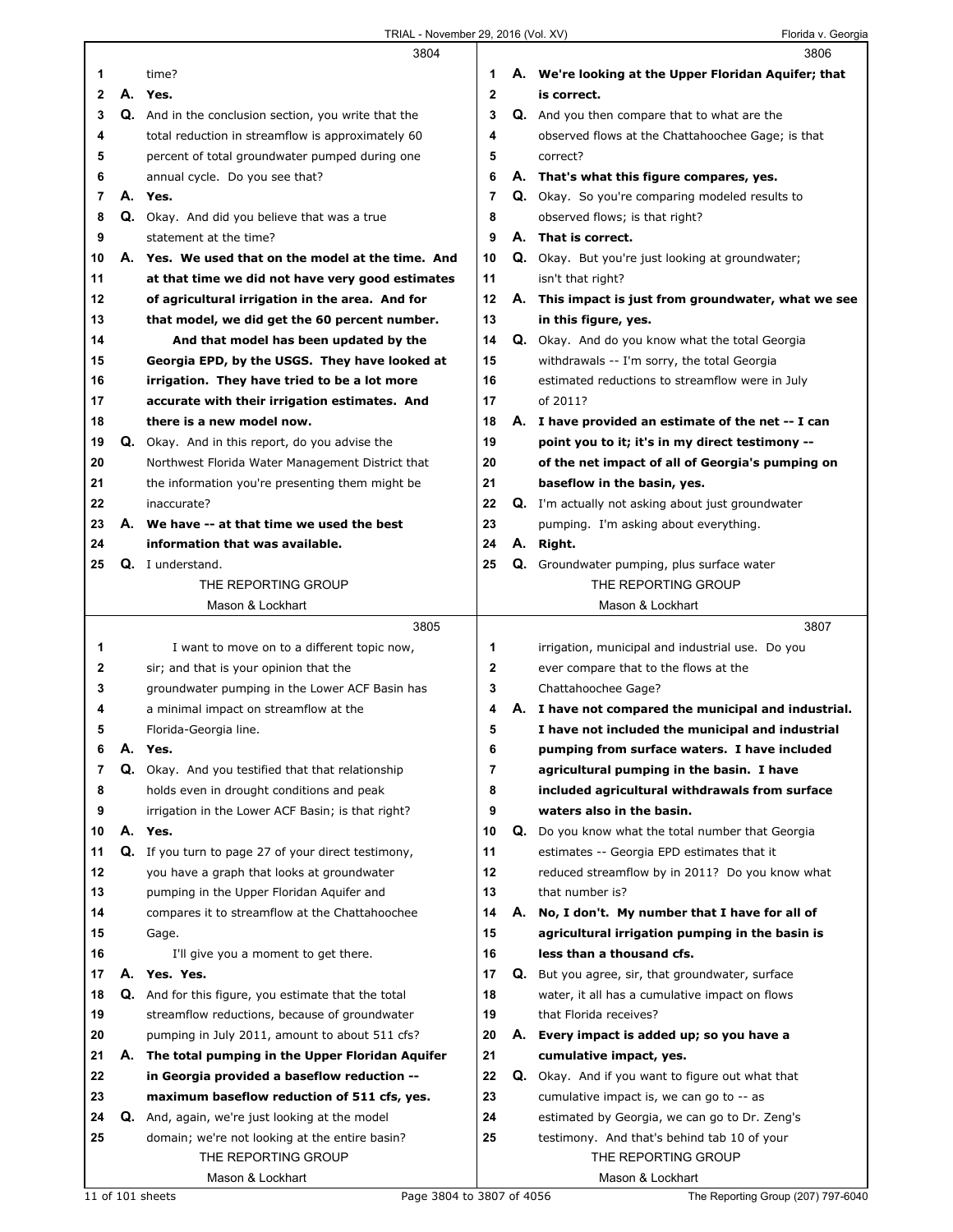|    |    | 3808                                                                                             |              |    | 3810                                                       |
|----|----|--------------------------------------------------------------------------------------------------|--------------|----|------------------------------------------------------------|
| 1  |    | binder.                                                                                          | 1            |    | A. Yes.                                                    |
| 2  |    | In particular, I'll direct you to a figure                                                       | $\mathbf{2}$ |    | Q. Take a moment to look at those names. Do you            |
| 3  |    | that's on page 7 of his testimony.                                                               | 3            |    | recognize any of those people?                             |
| 4  |    | A. Yes.                                                                                          | 4            |    | A. I know some of the names. I know the name of --         |
| 5  |    | Q. Okay. And you will see that in July 2011, the                                                 | 5            |    | I have seen the name Dr. Golladay. I have seen             |
| 6  |    | total consumptive use as estimated by Georgia is                                                 | 6            |    | the name Woody Hicks, Mark Masters. And that's             |
| 7  |    | roughly 1800. Do you see that?                                                                   | 7            |    | it.                                                        |
| 8  |    | A. Yes.                                                                                          | 8            |    | <b>Q.</b> Okay. We just talked about Mr. Woody Hicks       |
| 9  |    | Q. And if you compare that to the state line flows                                               | 9            |    | earlier today. Did you talk to any of these                |
| 10 |    | during that month, do you know what the impact                                                   | 10           |    | people in connection with doing your work here,            |
| 11 |    | is? 1800 divided by 5,000?                                                                       | 11           |    | sir?                                                       |
| 12 |    | A. I can do the math.                                                                            | 12           |    | A. No, I have not. But I have spoken a little bit          |
| 13 |    | Q. Okay. 36 percent, right?                                                                      | 13           |    | with Mark Masters because I have run into him              |
| 14 | А. | I'm not sure. I don't have a calculator with me.                                                 | 14           |    | during the course of this work.                            |
| 15 |    | <b>Q.</b> Okay. Sir, I'm ready to move to another topic.                                         | 15           | Q. | Okay. I want to look at particular statements in           |
| 16 |    | And for this, I think we're going to rely                                                        | 16           |    | this plan and ask you if they're consistent with           |
| 17 |    | principally on the second binder; but we may come                                                | 17           |    | the conclusions that you have reached in this              |
| 18 |    | back to the first one, because that's got your                                                   | 18           |    | matter.                                                    |
| 19 |    | prefiled direct in it. So just keep it handy.                                                    | 19           |    | We can start by looking at page 15 of JX-21.               |
| 20 |    | The focus of these questions is going to be                                                      | 20           |    | And there's a paragraph that begins, water use in          |
| 21 |    | whether you evaluated Georgia EPD documents when                                                 | 21           |    | the Flint River Basin. And if you might read               |
| 22 |    | you rendered your opinion that groundwater                                                       | 22           |    | that paragraph to yourself.                                |
| 23 |    | withdrawals only have a minimal insignificant                                                    | 23           |    | A. Yes. I have read it.                                    |
| 24 |    | impact. Did you ever compare that against                                                        | 24           |    | Q. Okay. Sir, do you agree that groundwater                |
| 25 |    | documents that Georgia EPD itself had published                                                  | 25           |    | withdrawals can reduce streamflow and, therefore,          |
|    |    | THE REPORTING GROUP                                                                              |              |    | THE REPORTING GROUP                                        |
|    |    | Mason & Lockhart                                                                                 |              |    | Mason & Lockhart                                           |
|    |    | 3809                                                                                             |              |    | 3811                                                       |
| 1  |    | on this topic? That's going to be the focus of                                                   | 1            |    | degrade aquatic habitats?                                  |
| 2  |    | this line of questioning.                                                                        | $\mathbf 2$  |    | A. Yes. Groundwater withdrawals can reduce                 |
| 3  |    | Did you review the Flint River Basin Regional                                                    | 3            |    | streamflow, and locally there could be habitats            |
| 4  |    | Water Development and Conservation Plan,                                                         | 4            |    | that could be affected by that.                            |
| 5  |    | sometimes called the Flint River plan, from 2006                                                 | 5            |    | <b>Q.</b> Okay. And we're certainly going to address that  |
| 6  |    | in your work?                                                                                    | 6            |    | issue, whether the impacts are local or more               |
| 7  | А. | I have looked at documents which talk about state                                                | 7            |    | regional; but you do agree with the statement?             |
| 8  |    |                                                                                                  | 8            |    | A. Yes.                                                    |
| 9  |    | water planning. I'm not -- if you can point me<br>to the exact document, I'll tell you if I have | 9            |    | <b>Q.</b> Now, can you please turn with me to page 21; and |
| 10 |    | reviewed that one.                                                                               | 10           |    | we'll review a series of technical findings.               |
| 11 |    | <b>Q.</b> Certainly. And that's going to be the document                                         | 11           |    | A. Yes.                                                    |
| 12 |    | behind tab 11. This is JX-21. It's dated                                                         | 12           |    | Q. And we're going to focus on technical finding 2         |
| 13 |    | March 20, 2006, and entitled Flint River Basin                                                   | 13           |    | and 3 in particular.                                       |
| 14 |    | Regional Water Development and Conservation Plan.                                                | 14           |    | A. Yes.                                                    |
| 15 |    | Now, do you recall reviewing this in the                                                         | 15           |    | Q. Have you had a chance to look at 2 and 3?               |
| 16 |    | course of your study, sir?                                                                       | 16           |    | A. I will read them now.                                   |
|    | А. |                                                                                                  | 17           |    |                                                            |
| 17 |    | I believe I saw this yesterday or day before<br>yesterday. And I was trying to recall if I had   | 18           |    | Q. Okay. Thank you.<br>A. Yes. I have read that.           |
| 18 |    |                                                                                                  |              |    |                                                            |
| 19 |    | seen it earlier.                                                                                 | 19           |    | <b>Q.</b> Okay. Is technical finding 2 consistent with the |
| 20 |    | There are some figures in there which are                                                        | 20           |    | conclusions that you reached in this matter, sir?          |
| 21 |    | similar to what I have seen before.                                                              | 21           |    | A. I do not know the full context of this document.        |
| 22 | Q. | Okay. If you might turn to pages 19 and 20, you                                                  | 22           |    | But I can confirm that in some sub-basins, the             |
| 23 |    | will see a list of Stakeholder Advisory Committee                                                | 23           |    | impact of pumping to streamflow can be large; and          |
| 24 |    | members and Technical Advisory Committee members.                                                | 24           |    | in some sub-basins, there is barely an impact.             |
| 25 |    | This is 19 and 20.                                                                               | 25           |    | And that's pretty much what I take from this               |
|    |    |                                                                                                  |              |    |                                                            |
|    |    | THE REPORTING GROUP<br>Mason & Lockhart                                                          |              |    | THE REPORTING GROUP<br>Mason & Lockhart                    |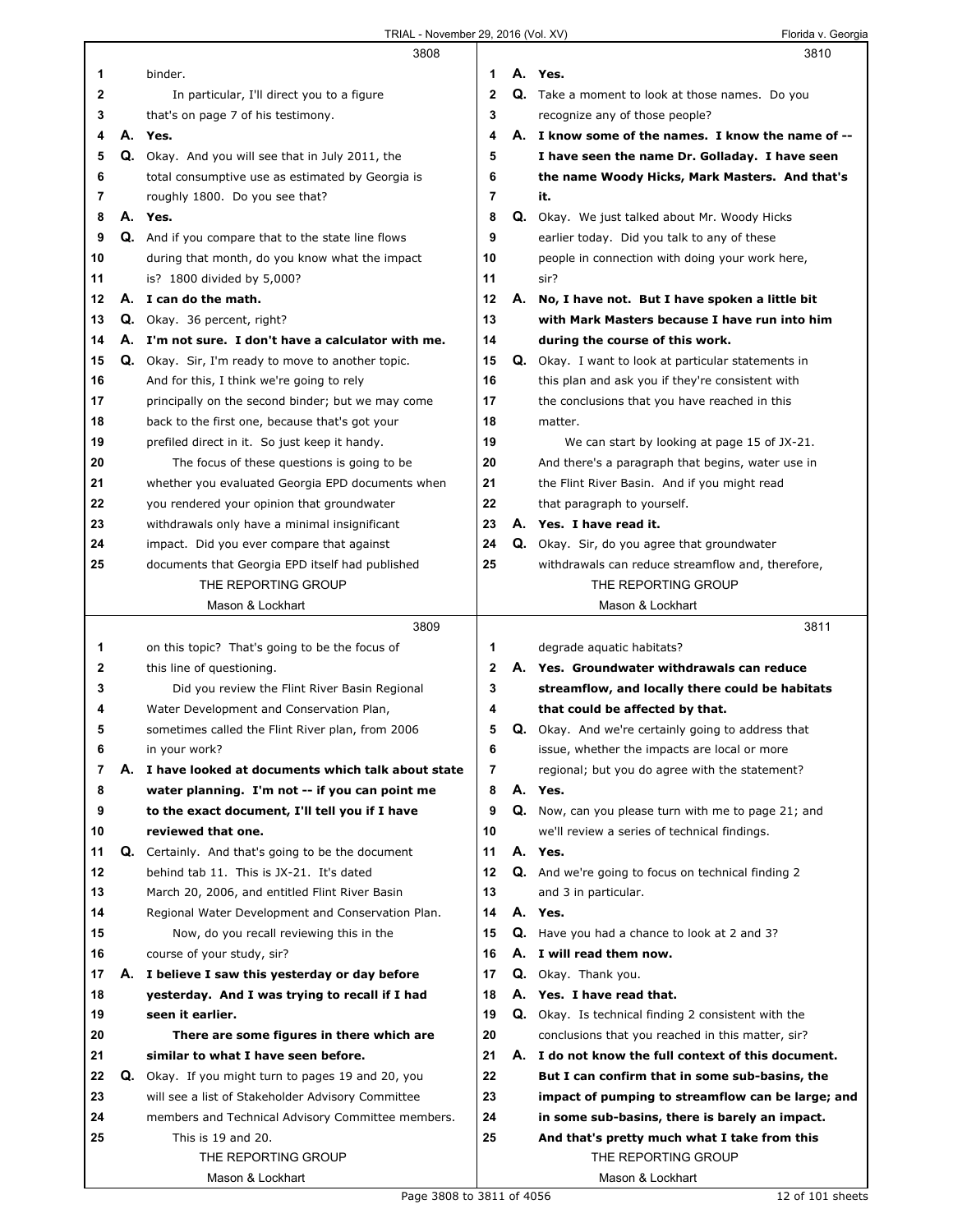|    |    | 3812                                                       |              |    | 3814                                                    |
|----|----|------------------------------------------------------------|--------------|----|---------------------------------------------------------|
| 1  |    | technical finding 2.                                       | 1            |    | larger impacts; some watersheds could have less         |
| 2  | Q. | Okay. The same question with respect to                    | $\mathbf{2}$ |    | impacts. I agree with technical finding 3               |
| 3  |    | technical finding 3, is that consistent with the           | 3            |    | inasmuch that if you are pumping groundwater, it        |
| 4  |    | conclusions you reached in this matter?                    | 4            |    | will impact streams. And that if you are in             |
| 5  |    | A. Again, over here I don't know the context of the        | 5            |    | drought conditions, the baseflow is going to be         |
| 6  |    | entire document. But he says that the data he              | 6            |    | even less.                                              |
| 7  |    | has provides evidence that agricultural                    | 7            |    | Q. Sir, did you evaluate the impact of agricultural     |
| 8  |    | irrigation compounded the effect of climatic               | 8            |    | irrigation on blue hole springs in Georgia?             |
| 9  |    | drought on streamflow. So essentially he is                | 9            |    | A. No, I did not.                                       |
| 10 |    | saying that both the drought and pumping can have          | 10           |    | <b>Q.</b> All right. Do you know what blue hole springs |
| 11 |    | these impacts which -- and, again, he's talking            | 11           |    | are?                                                    |
| 12 |    | about local aquatic habitats.                              | 12           |    | A. I believe these are springs which get water from     |
| 13 |    | <b>Q.</b> Okay. He writes -- the authors write that the    | 13           |    | groundwater.                                            |
| 14 |    | data provides the clearest evidence that                   | 14           |    | <b>Q.</b> That's right. And if you -- that's exactly    |
| 15 |    | agricultural irrigation compounds the effect of            | 15           |    | right. And if you turn to page 67 and 68 of             |
| 16 |    | drought on streamflow. Isn't that right?                   | 16           |    | JX-21, there is some discussion of this topic.          |
| 17 |    | A. That's what he says here.                               | 17           |    | Do you recall reviewing this in the course of           |
| 18 |    | Q. All right. And he goes on to say that that              | 18           |    | your work here, sir?                                    |
| 19 |    | effect is more pronounced during drought. Do you           | 19           |    | A. I don't know if I read this very document. But I     |
| 20 |    | agree with that?                                           | 20           |    | recall that Florida had brought up blue hole            |
| 21 |    | A. Yes. There will be less baseflow during                 | 21           |    | springs, so I had looked at that as well.               |
| 22 |    | droughts. I agree with that.                               | 22           |    | Q. And is that discussed in your direct testimony?      |
| 23 |    | <b>Q.</b> Okay. And do you agree that irrigation compounds | 23           |    | A. I'm not sure I have referred to blue hole springs    |
| 24 |    | the impacts of drought on groundwater discharge            | 24           |    | in my direct testimony. I have looked at the            |
| 25 |    | into streams?                                              | 25           |    | local impacts that Florida has discussed.               |
|    |    | THE REPORTING GROUP                                        |              |    | THE REPORTING GROUP                                     |
|    |    | Mason & Lockhart                                           |              |    | Mason & Lockhart                                        |
|    |    | 3813                                                       |              |    | 3815                                                    |
| 1  |    | A. Pumping of groundwater will reduce the flow of          | 1            |    | <b>Q.</b> The -- the particular blue hole spring that's |
| 2  |    | groundwater to streams. But how much, the                  | 2            |    | referred to here is -- referred to here is Radium       |
| 3  |    | quantity, is what I have evaluated in my                   | 3            |    | Springs. Have you heard of Radium Springs               |
| 4  |    | evaluation.                                                | 4            |    | before?                                                 |
| 5  |    | And he -- he's -- this is a general                        | 5            |    | A. Yes, I have.                                         |
| 6  |    | statement. And it does. I agree. If you pump               | 6            |    | Q. And you know it's the largest natural spring in      |
| 7  |    | groundwater, you're going to affect streams.               | 7            |    | Georgia?                                                |
| 8  | Q. | Do you -- do you know who put this together, this          | 8            | А. | I don't know about that.                                |
| 9  |    | particular document?                                       | 9            |    | Q. You were unaware of that?                            |
| 10 | А. | No, I don't.                                               | 10           |    | A. No, I don't know if that's the largest spring in     |
| 11 |    | Q. Well, if you look on the cover page, that might         | 11           |    | Georgia, no.                                            |
| 12 |    | give you --                                                | 12           |    | Q. Okay. It says here on page 67 that the flow in       |
| 13 |    | A. Yes.                                                    | 13           |    | Radium Springs has been measured at 49,000              |
| 14 |    | Q. -- some insights.                                       | 14           |    | gallons per minute. Do you see that?                    |
| 15 |    | A. I was just going there.                                 | 15           |    | A. Yes.                                                 |
| 16 |    | Yes. It says it was produced by Georgia                    | 16           |    | Q. And, sir, were you aware that Georgia EPD says       |
| 17 |    | <b>Department of Natural Resources Environmental</b>       | 17           |    | that Radium Springs went dry for the first time         |
| 18 |    | Protection Division. Carol Couch, director;                | 18           |    | in recorded history because of drought and              |
| 19 |    | Robin J. McDowell, plan coordinator.                       | 19           |    | increased withdrawals?                                  |
|    |    |                                                            |              |    |                                                         |
| 20 | Q. | Okay. And we'll look at their quantification of            | 20           |    | A. I have done a little analysis of Radium Springs.     |
| 21 |    | amounts in other documents. But the technical              | 21           |    | I looked at the flows in Radium Springs and             |
| 22 |    | findings 2 and 3 are consistent with the                   | 22           |    | minimum flows during droughts in past years,            |
| 23 |    | conclusions you reached in this matter?                    | 23           |    | earlier years. And I don't recall the exact             |
| 24 | А. | I agree with what he says in technical finding 2           | 24           |    | numbers, but they were small. They were, I              |
| 25 |    | that when you pump, some watersheds could have             | 25           |    | believe, less than 10 cfs, if I recall. And if          |
|    |    | THE REPORTING GROUP                                        |              |    | THE REPORTING GROUP                                     |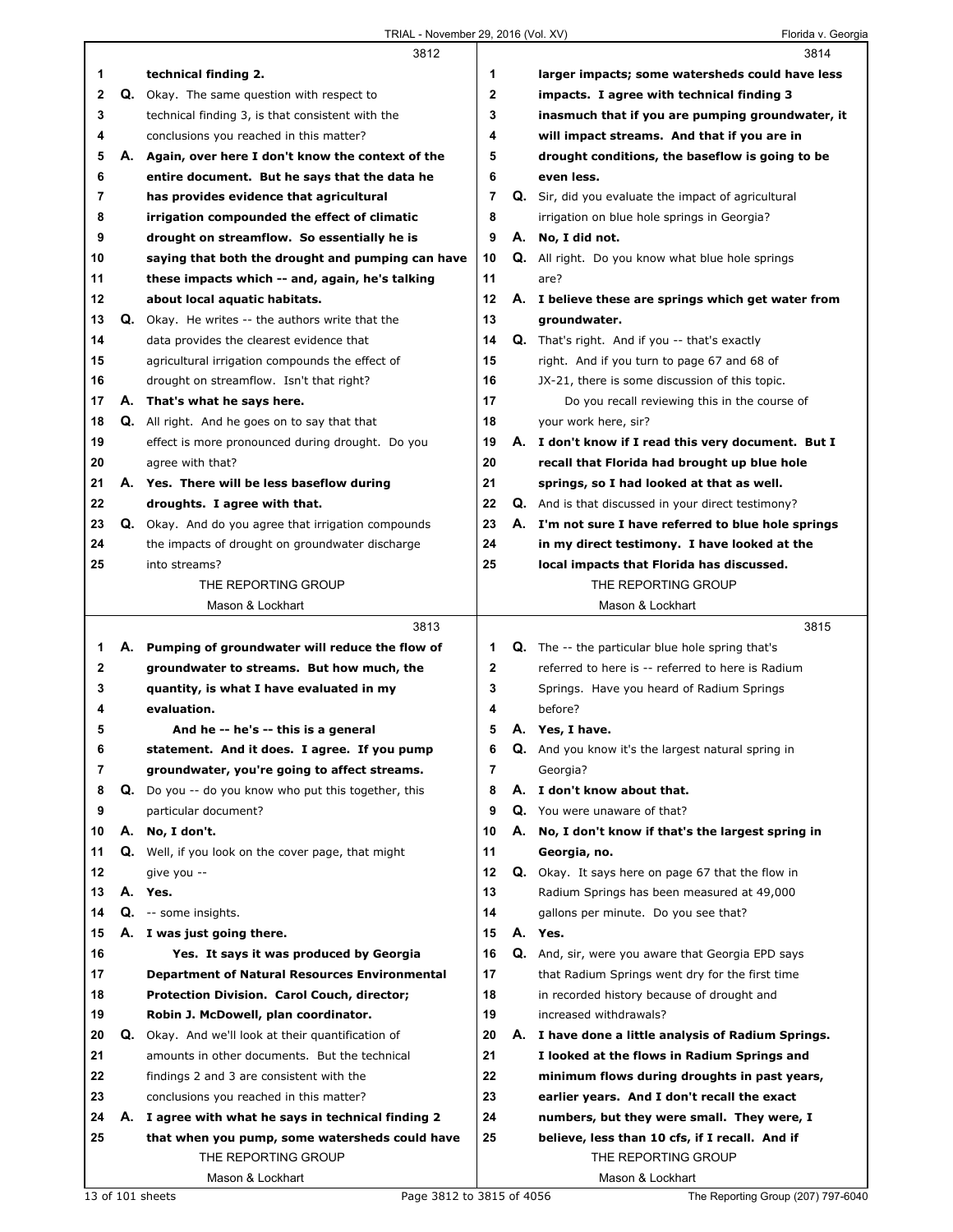|    |    | 3816                                                       |    |    | 3818                                                                                  |
|----|----|------------------------------------------------------------|----|----|---------------------------------------------------------------------------------------|
| 1  |    | that became dry, so your -- the difference is 10           | 1  |    | Q. It's a low flow metric, sir.                                                       |
| 2  |    | cfs. And I don't think that has much of an                 | 2  |    | A. That's what you represent to me, but I don't                                       |
| 3  |    | impact flow into Florida.                                  | 3  |    | understand what the metric does.                                                      |
| 4  |    | Q. Okay. So the answer to my question is, yes, you         | 4  | Q. | The metric represents the lowest seven-day                                            |
| 5  |    | were aware that it went dry?                               | 5  |    | average over a 10-year period.                                                        |
| 6  | А. | I have reviewed the data, yes. And it had gone             | 6  |    | Go down to the column that talks about -- the                                         |
| 7  |    | dry recently. But the flows were very low in               | 7  |    | row that talks about current model. This is                                           |
| 8  |    | previous droughts as well.                                 | 8  |    | referring to the current level of agricultural                                        |
| 9  |    | <b>Q.</b> And according to JX-21, the flow was measured at | 9  |    | irrigation as of 2006. And Georgia EPD is                                             |
| 10 |    | 49,000 gallons per minute. That's approximately            | 10 |    | evaluating the impact it has on streamflows in                                        |
| 11 |    | 70.6 million gallons a day?                                | 11 |    | the Flint River at these three locations. And                                         |
| 12 |    | A. I see that. I don't know the context of that. I         | 12 |    | under the current 2006 conditions, the level of                                       |
| 13 |    | don't know whether this is an annual average. I            | 13 |    | agricultural irrigation reduces the streamflow                                        |
| 14 |    | don't know which year this was in.                         | 14 |    | 7Q10 value from 140 to 20. Do you see that?                                           |
| 15 |    | Q. Okay. Sir, do you know what a 7Q10 value is?            | 15 | А. | That's what this table says. Yes, I see what it                                       |
| 16 |    | A. I have heard of that, but I don't -- I'm not too        | 16 |    | says here.                                                                            |
| 17 |    | sure what it is.                                           | 17 |    | Q. And at Flint River Bainbridge it goes from 2500                                    |
| 18 |    | Q. Okay. Did you associate it with being a low flow        | 18 |    | to 1500. Do you see that?                                                             |
| 19 |    | metric?                                                    | 19 |    | A. This table says that the number 2500 for                                           |
| 20 |    | A. I believe it's some sort of flow metric. I'm not        | 20 |    | pre-'70's data shows -- went down to 1500 for the                                     |
| 21 |    | sure whether it's a low flow metric.                       | 21 |    | current model data.                                                                   |
| 22 |    | Q. But as a groundwater hydrologist, you haven't           | 22 |    | Q. Okay. And the current model data was as of 2006;                                   |
| 23 |    | come across that before?                                   | 23 |    | is that right?                                                                        |
| 24 |    | A. I don't use this often in my work, no.                  | 24 | А. | Where does it say that? Could you please point                                        |
| 25 |    | <b>Q.</b> Can we please turn to page 134.                  | 25 |    | me to that?                                                                           |
|    |    | THE REPORTING GROUP                                        |    |    | THE REPORTING GROUP                                                                   |
|    |    | Mason & Lockhart                                           |    |    | Mason & Lockhart                                                                      |
|    |    |                                                            |    |    |                                                                                       |
|    |    | 3817                                                       |    |    | 3819                                                                                  |
| 1  |    | A. Yes.                                                    | 1  |    | <b>Q.</b> It's the cover page. We just looked at it.                                  |
| 2  |    | Q. Okay. I'm interested in the table at the top of         | 2  |    | Right?                                                                                |
| 3  |    | the page, this table 6.8. Do you recall                    | 3  |    |                                                                                       |
| 4  |    | reviewing that previously?                                 | 4  | А. | That's when this report was issued.<br>This document was written in March of 2006, so |
| 5  |    | A. No, I haven't. I haven't seen this.                     | 5  |    | I'm not sure. The model could have been another                                       |
| 6  | Q. | Okay. If you will follow along with me, you will           | b  |    | year model.                                                                           |
| 7  |    | see that the table represents the streamflow at            | 7  | Q. | Okay. You never studied this table, sir, before                                       |
| 8  |    | three different locations along the Flint River.           | 8  |    | rendering your opinions on groundwater                                                |
| 9  |    | Ichawaynochaway Creek, do you know where that              | 9  |    | withdrawals?                                                                          |
| 10 |    | is?                                                        | 10 | А. | No.                                                                                   |
| 11 |    | A. Yes.                                                    | 11 |    | This is not relevant to my case. I don't                                              |
| 12 | Q. | Okay. Flint River at Bainbridge, do you know               | 12 |    | know what 7Q10 is. I don't know what that metric                                      |
| 13 |    | where Bainbridge is?                                       | 13 |    | is.                                                                                   |
| 14 |    | A. Yes.                                                    | 14 |    | I have evaluated the net flow or the impact                                           |
| 15 |    | Q. And Spring Creek near Iron City; do you know            | 15 |    | of pumping within Georgia on the net flow in the                                      |
| 16 |    | where that --                                              | 16 |    | basin into Florida -- to Lake Seminole, I would                                       |
| 17 |    | A. Yes.                                                    | 17 |    | say. And --                                                                           |
| 18 | Q. | Okay. And the first row talks about the 7Q10,              | 18 | Q. | And -- sorry.                                                                         |
| 19 |    | the low flow measurement pre-1970's. And you               | 19 |    | A. And that's what I evaluated. So I didn't need                                      |
| 20 |    | will see that for Ichawaynochaway Creek, that's            | 20 |    | to -- and I don't know what 7Q10 metric is.                                           |
| 21 |    | at 140 cfs. For Flint River at Bainbridge,                 | 21 | Q. | So was it important to you as part of your                                            |
| 22 |    | that's at 2500. And at Spring Creek, it's 15.              | 22 |    | analysis to see what Georgia EPD had determined                                       |
| 23 |    | Do you -- are you following me?                            | 23 |    | the impact of agricultural pumping would have                                         |
| 24 |    | A. I see those numbers. I don't know what they             | 24 |    | been?                                                                                 |
| 25 |    | represent. I don't know what the 7Q10 is.                  | 25 | А. | I have looked at Georgia EPD's work for overall                                       |
|    |    | THE REPORTING GROUP                                        |    |    | THE REPORTING GROUP                                                                   |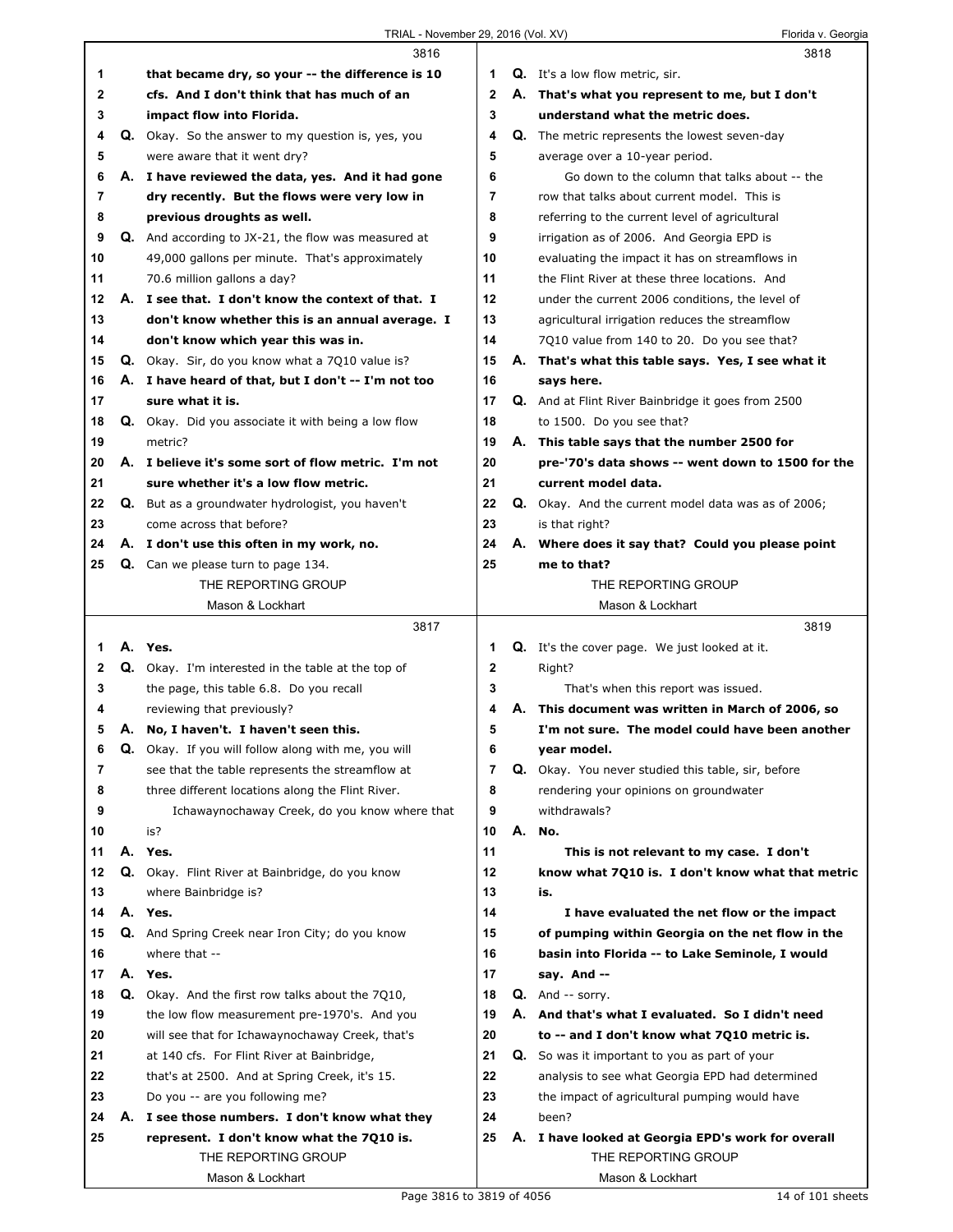|    |    | 3820                                                       |                |    | 3822                                                        |
|----|----|------------------------------------------------------------|----------------|----|-------------------------------------------------------------|
| 1  |    | impact of groundwater pumping in the basin.                | 1              |    | <b>Q.</b> And have you been working on this matter          |
| 2  |    | There were a lot of documents that came my way             | $\mathbf{2}$   |    | continuously since that time?                               |
| 3  |    | which have little local impacts, and I did not             | 3              |    | A. I have been working on this, yes.                        |
| 4  |    | look at those documents.                                   | 4              |    | Q. Okay. Can we please turn to page 145, sir.               |
| 5  | Q. | Because you didn't think that they were material           | 5              |    | And I would request that you read the                       |
| 6  |    | to your analysis?                                          | 6              |    | paragraph at the bottom of the page that begins,            |
| 7  |    | A. That is correct. They were not material to my           | $\overline{7}$ |    | the most severe drought conditions. It continues            |
| 8  |    | analysis because these are small and local                 | 8              |    | on through on page 147.                                     |
| 9  |    | impacts. And I add them all up because finally             | 9              |    | A. Yes. I have read that.                                   |
| 10 |    | the objective is to add up, to look at the net             | 10             |    | Q. Okay. Do you agree with Georgia EPD that                 |
| 11 |    | impact. So that is what I was done.                        | 11             |    | groundwater withdrawals significantly impact                |
| 12 | Q. | Okay. So a reduction of Flint River flow from              | 12             |    | streamflow in drought years when irrigation is              |
| 13 |    | 2500 to 1500, a reduction of a thousand cfs is             | 13             |    | intense and the aquifer has not recharged from              |
|    |    |                                                            | 14             |    |                                                             |
| 14 | А. | not material to your work?                                 |                |    | the previous year?                                          |
| 15 |    | I don't think it's the same as a reduction of a            | 15             |    | A. I do not know the context of this, but                   |
| 16 |    | thousand cfs. This is some metric which is a               | 16             |    | groundwater withdrawals will have some impact;              |
| 17 |    | 7010 metric. And I'm not sure what that is. And            | 17             |    | and drought-related impacts are definitely there            |
| 18 |    | you're representing to me that that is an actual           | 18             |    | in Spring Creek, yes.                                       |
| 19 |    | reduction. It is some metric that is reproduced,           | 19             |    | <b>Q.</b> Okay. But you're unable to say whether those      |
| 20 |    | and that is what this table says.                          | 20             |    | impacts are significant in the way that Georgia             |
| 21 |    | Q. Okay. And that's what Georgia EPD prepared?             | 21             |    | EPD has characterized it?                                   |
| 22 | А. | The state -- this report was prepared by Georgia           | 22             |    | A. We have not quantified what is the impact of             |
| 23 |    | EPD, yes.                                                  | 23             |    | drought versus what is the impact of pumping.               |
| 24 |    | Q. Okay. Let's go on to a discussion on what               | 24             |    | And that is what I have been focusing on. There             |
| 25 |    | Georgia EPD determined with respect to the                 | 25             |    | is no evaluation or analysis saying this much               |
|    |    | THE REPORTING GROUP                                        |                |    | THE REPORTING GROUP                                         |
|    |    | Mason & Lockhart                                           |                |    | Mason & Lockhart                                            |
|    |    |                                                            |                |    |                                                             |
|    |    | 3821                                                       |                |    | 3823                                                        |
| 1  |    | Clayton Aquifer. And if you will turn with me to           | 1              |    | percentage was the drought impact and this much             |
| 2  |    | page 76, please.                                           | $\mathbf{2}$   |    | was the pumping impact.                                     |
| 3  |    | A. Yes.                                                    | 3              |    | <b>Q.</b> Okay. If we can jump ahead to tab $22 -$ it's the |
| 4  |    | <b>Q.</b> And the section I'm interested in is 5.1.2. It's | 4              |    | last tab in the binder -- the document designated           |
| 5  |    | fairly lengthy, but the provisions that I'm                | 5              |    | as FX-82. Actually, a September 6, 2011, memo               |
| 6  |    | interested in begin in the sixth line down. And            | 6              |    | from Dr. Wei Zeng to Georgia EPD director Allen             |
| 7  |    | it's a sentence that starts with, in the coastal           | 7              |    | Barnes. Have you seen this before, sir?                     |
| 8  |    | plain the heavily used Clayton Aquifer.                    | 8              | А. | I'm not sure. I know of some of this                        |
| 9  | А. | Yes.                                                       | 9              |    | information, but I don't think I have seen this             |
| 10 |    | Q. Okay. Do you agree with Georgia EPD that the            | 10             |    | before. So --                                               |
| 11 |    | Clayton Aquifer is heavily used?                           | 11             |    | Q. Okay. Let's focus on the first page for a                |
| 12 |    | A. That is a relative term, I guess. It may be             | 12             |    | moment, the section entitled Groundwater                    |
| 13 |    | heavily used. But the most-used aquifer is the             | 13             |    | Conditions. And in that section Dr. Zeng notes a            |
| 14 |    | Upper Floridan Aquifer.                                    | 14             |    | clear lack of recharge and replenishment of                 |
| 15 |    | Q. Do you agree with Georgia EPD that the Clayton          | 15             |    | groundwater storage after the conclusion of the             |
| 16 |    | Aquifer has experienced, quote, extreme head               | 16             |    | 2011 growing season. Do you see that?                       |
| 17 |    | declines?                                                  | 17             |    | A. Yes.                                                     |
| 18 |    | A. I cannot know.                                          | 18             |    | Q. Did your model results indicate a clear lack of          |
| 19 | Q. | Do you agree with Georgia EPD that groundwater             | 19             |    | recharge and replenishment to groundwater                   |
| 20 |    | withdrawals from the Clayton Aquifer, quote,               | 20             |    | discharge storage in 2011?                                  |
| 21 |    | caused adverse effects on other water users where          | 21             |    | A. That is not what I was modeling. My modeling was         |
| 22 |    | the Clayton Aquifer is being used, end quote?              | 22             |    | focused on the impact of pumping. So I did not              |
| 23 | А. | I do not know what the context of this is.                 | 23             |    | evaluate what recharge does to the system. I was            |
| 24 |    | Q. Okay. Sir, when were you engaged in this matter?        | 24             |    | specifically looking at how much reduction in               |
| 25 |    | A. I believe April of 2015.                                | 25             |    | baseflow occurs because of pumping within                   |
|    |    | THE REPORTING GROUP                                        |                |    | THE REPORTING GROUP                                         |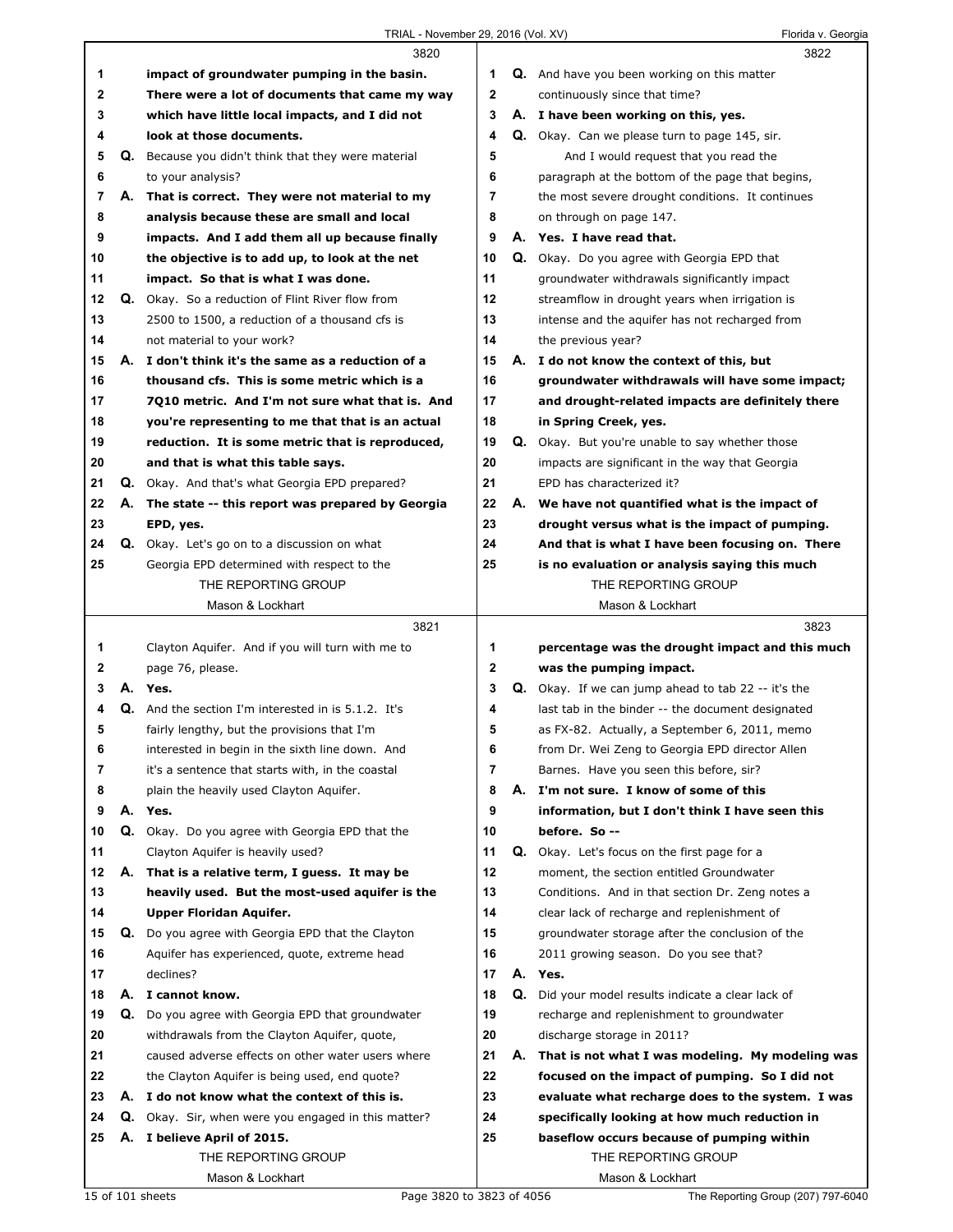|        |    | 3824                                                                                            |        |    | 3826                                                                                               |
|--------|----|-------------------------------------------------------------------------------------------------|--------|----|----------------------------------------------------------------------------------------------------|
| 1      |    | Georgia.                                                                                        | 1      |    | assessment?                                                                                        |
| 2      | Q. | So you didn't look at recharge after a winter                                                   | 2      |    | A. If you show me the document, I could recall.                                                    |
| 3      |    | season when it's generally wet?                                                                 | 3      |    | Q. Certainly. And it's behind tab 12.                                                              |
| 4      | А. | I have looked at water level data. I have looked                                                | 4      |    | It's designated as JX-160.                                                                         |
| 5      |    | at streamflow data. But I have not modeled                                                      | 5      |    | A. Yes, I believe I have seen this document before.                                                |
| 6      |    | recharge or wet -- I have not modeled -- I have                                                 | 6      |    | <b>Q.</b> Sir, you're aware that this March 2010 report                                            |
| 7      |    | not modeled less recharge in 2011 or more                                                       | 7      |    | focused on the availability of groundwater in                                                      |
| 8      |    | recharge in other seasons, as you are asking me.                                                | 8      |    | select priority aguifers?                                                                          |
| 9      |    | <b>Q.</b> So when you conclude that a multi-year drought                                        | 9      |    | A. I don't know the entire purpose of this document.                                               |
| 10     |    | doesn't have any greater impact on streamflow,                                                  | 10     |    | But I have evaluated from this document the                                                        |
| 11     |    | you haven't modeled it; but you just looked at                                                  | 11     |    | safe -- the safe yield issues that Florida                                                         |
| 12     |    | data?                                                                                           | 12     |    | brought up.                                                                                        |
| 13     |    | A. I modeled the impact of pumping in a multi-year                                              | 13     |    | Q. Dr. Panday, you said safe yield. Might you mean                                                 |
| 14     |    | drought. I have analyzed that.                                                                  | 14     |    | the sustainable yield criteria?                                                                    |
| 15     |    | So what I did is I looked at the impact of                                                      | 15     |    | A. That's what I meant. Sorry. The sustainable                                                     |
| 16     |    | pumping in the first year. I looked at what                                                     | 16     |    | yield.                                                                                             |
| 17     |    | residue remains going into the following year.                                                  | 17     |    | <b>Q.</b> That's fine. The select aquifers that are                                                |
| 18     |    | So, again, I have specifically looked at the                                                    | 18     |    | considered in JX-160 include three that are in                                                     |
| 19     |    | impact of pumping. I have separated that out                                                    | 19     |    | the Georgia portion of the ACF Basin, sir. And                                                     |
| 20     |    | from the impact of all these other factors.                                                     | 20     |    | if you look at page S-2, it will list those.                                                       |
| 21     |    | Q. Including groundwater recharge?                                                              | 21     |    | A. Yes. I see it.                                                                                  |
| 22     |    | A. Including groundwater recharge; that is correct.                                             | 22     |    | <b>Q.</b> And the three that lie within the Georgia portion                                        |
| 23     |    | Q. All right. Did your model lead you to conclude                                               | 23     |    | of the basin that are considered here are the                                                      |
| 24     |    | that the lack of groundwater recovery in 2011                                                   | 24     |    | Upper Floridan Aquifer in the Dougherty Plain,                                                     |
| 25     |    | was, quote, stunning?                                                                           | 25     |    | the Claiborne Aquifer in the Coastal Plain, and                                                    |
|        |    | THE REPORTING GROUP                                                                             |        |    | THE REPORTING GROUP                                                                                |
|        |    | Mason & Lockhart                                                                                |        |    | Mason & Lockhart                                                                                   |
|        |    |                                                                                                 |        |    |                                                                                                    |
|        |    |                                                                                                 |        |    |                                                                                                    |
|        |    | 3825                                                                                            |        |    | 3827                                                                                               |
| 1.     |    | A. I did not model the 2011 conditions of the change                                            | 1      |    | the Cretaceous Aquifer in the Coastal Plain; is                                                    |
| 2      |    | in the last -- in the two drought years. I only                                                 | 2<br>3 |    | that right?                                                                                        |
| 3<br>4 |    | modeled the impact of pumping. And recharge                                                     | 4      |    | A. Those three aguifers do lie in the ACF River<br>Basin; that is correct.                         |
| 5      |    | would have dropped, and that would have dropped<br>the baseflow itself. But I did not model the | 5      |    |                                                                                                    |
| 6      |    |                                                                                                 |        |    | Q. Okay. And when you reviewed this document as                                                    |
| 7      |    | effect of recharge. I just isolated out the<br>impact of pumping, and that was small.           | 6<br>7 |    | part of your analysis, did you also review the<br>comments the U.S. Fish and Wildlife Service made |
| 8      |    | Q. So if there's a multi-year drought and recharge                                              | 8      |    | to the State of Georgia about its groundwater                                                      |
| 9      |    | is small, you can't tell us how much that will                                                  | 9      |    | availability assessment?                                                                           |
| 10     |    | reduce baseflow?                                                                                | 10     |    | A. If you point me to those comments, I would                                                      |
| 11     |    | A. I can tell you how much the pumping has reduced                                              | 11     |    | probably recollect.                                                                                |
| 12     |    | the baseflow.                                                                                   | 12     | Q. | Certainly. It's behind tab 13. And the comments                                                    |
| 13     |    | <b>Q.</b> That's not my question.                                                               | 13     |    | are in the form of a letter that's the second                                                      |
| 14     |    | A. Right. But that's what I analyzed.                                                           | 14     |    | page of FX-320.                                                                                    |
| 15     |    | Q. So you can't tell us how much the absence of                                                 | 15     |    | A. No, I have not seen this.                                                                       |
| 16     |    | recharge will impact streamflow --                                                              | 16     | Q. | Okay. You're welcome to read the entire letter,                                                    |
| 17     |    | A. I have --                                                                                    | 17     |    | sir. It's only three pages.                                                                        |
| 18     |    | $Q. - is that right?$                                                                           | 18     |    | I'm going to direct you to the section on the                                                      |
| 19     |    | A. I have not modeled that. But I can certainly                                                 | 19     |    | groundwater availability assessment at the bottom                                                  |
| 20     |    | look at the streamflow information; and we can                                                  | 20     |    | of the second page and carrying over to the third                                                  |
| 21     |    | see that if there is lack of recharge, then                                                     | 21     |    | page. I'll request that you review that section.                                                   |
| 22     |    | you're going get less streamflow. And we have                                                   | 22     |    | SPECIAL MASTER LANCASTER: Counsel,                                                                 |
| 23     |    | seen that in the signature.                                                                     | 23     |    | while he's reviewing that, do you have an                                                          |
| 24     |    | Q. Okay. In the course of your work, sir, did you                                               | 24     |    | estimate of how much longer you think you                                                          |
| 25     |    | review EPD's March 2011 groundwater availability                                                | 25     |    | will be?                                                                                           |
|        |    | THE REPORTING GROUP                                                                             |        |    | THE REPORTING GROUP                                                                                |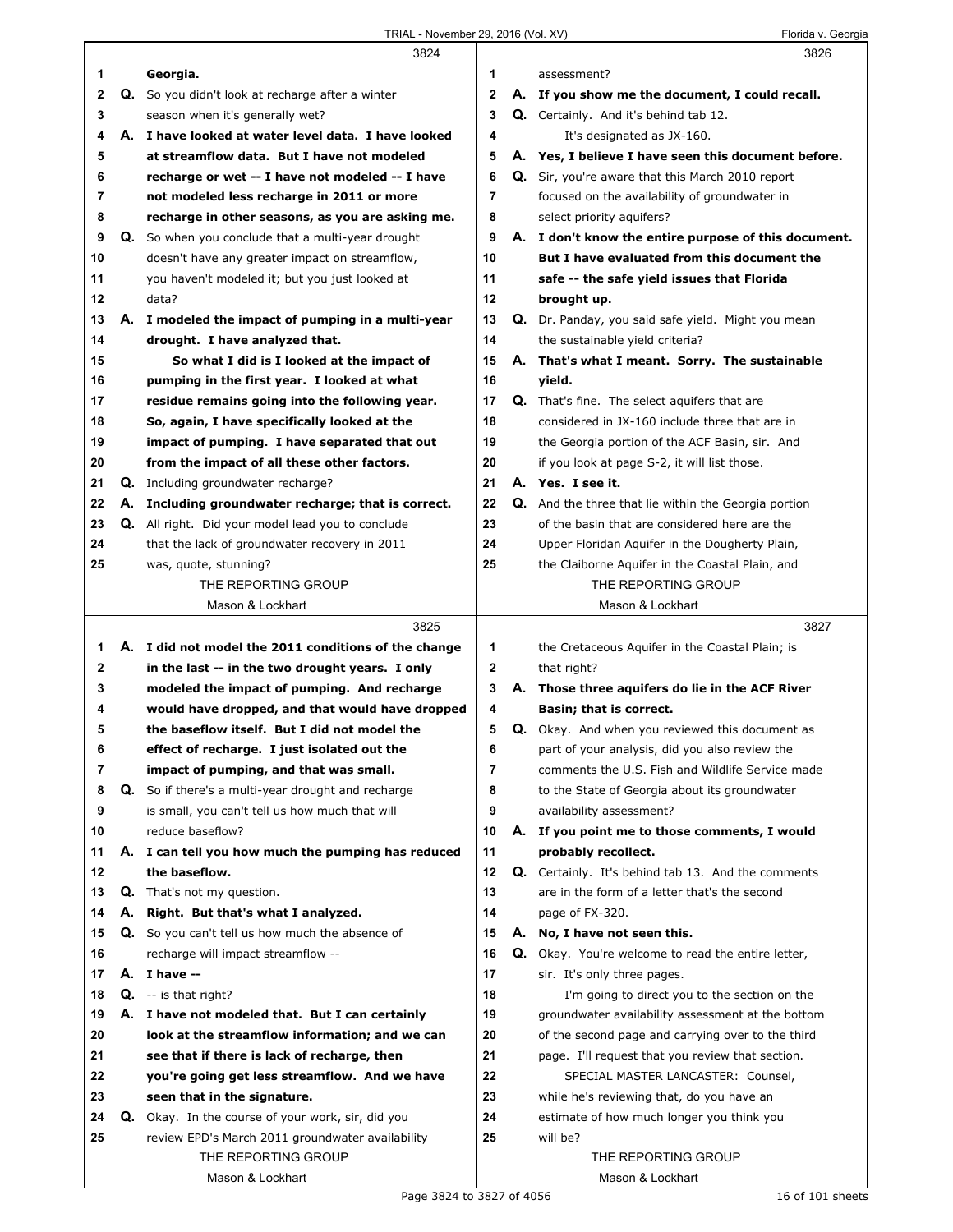TRIAL - November 29, 2016 (Vol. XV) Florida v. Georgia

|                |    | 3828                                                    |                |    | 3830                                                       |
|----------------|----|---------------------------------------------------------|----------------|----|------------------------------------------------------------|
| 1              |    | MR. QURESHI: Your Honor, I believe I                    | 1              |    | render that opinion, you refer to a specific               |
| $\mathbf{2}$   |    | have about 40 minutes.                                  | $\mathbf{2}$   |    | report that was prepared by CDM; is that correct?          |
| 3              |    | SPECIAL MASTER LANCASTER: Why don't we                  | 3              |    | A. Yes.                                                    |
| 4              |    | take a recess.                                          | 4              |    | Q. If you can turn to tab 15, you will see that            |
| 5              |    | MR. QURESHI: Certainly. Thank you.                      | 5              |    | document marked as JX-57.                                  |
| 6              |    | (Time Noted: 10:28 a.m.)                                | 6              |    | A. Yes. Yes.                                               |
| $\overline{7}$ |    | (Recess Called)                                         | 7              |    | <b>Q.</b> So this is a document that was prepared by a     |
| 8              |    | (Time Noted: 10:38 a.m.)                                | 8              |    | consultant on behalf of EPD that led you to                |
| 9              |    | SPECIAL MASTER LANCASTER: I forgot to                   | 9              |    | conclude that violations of the sustainable yield          |
| 10             |    | tell you that Devon has an L. L. Bean                   | 10             |    | criteria only have a local impact; is that right?          |
| 11             |    | catalog. You can look at that to see, if you            | 11             |    | A. This document showed me that the impact was             |
| 12             |    | want to. They're predicting that they're                | 12             |    | local. If we look at figure 5, it shows the top            |
| 13             |    | going to have 350,000 pair of boots for Cyber           | 13             |    | line -- up at the top of the basin where the               |
| 14             |    | Monday. So I think they didn't hear the                 | 14             |    | impact had occurred, the sustainable yield                 |
| 15             |    | weather report because it's going to be rain.           | 15             |    | criteria were met.                                         |
| 16             |    | But, anyway, if you want to look at it,                 | 16             |    | And I had the MODFE model, so I could                      |
| 17             |    | feel free.                                              | 17             |    | actually go into the model and see what the                |
| 18             |    | MR. QURESHI: Thank you, your Honor.                     | 18             |    | baseflow was for that stretch of the stream. I             |
| 19             |    | BY MR. QURESHI:                                         | 19             |    | could see what -- the base for unpumped                    |
| 20             |    | Q. Dr. Panday, do you -- going back to Exhibit          | 20             |    | conditions and that 40 percent reduction is what           |
| 21             |    | FX-320, do you agree with the U.S. Fish and             | 21             |    | the impact is supposed to be, which would                  |
| 22             |    | Wildlife Service's opinion that the groundwater         | 22             |    | violated. So that 40 percent was really                    |
| 23             |    | availability assessment was of minimal use?             | 23             |    | negligible.                                                |
| 24             |    | A. I do not know the context of this document. I        | 24             |    | So I looked at this document as well as                    |
| 25             |    | believe the context of this document is local.          | 25             |    | looked at the Jones and Torak model to determine           |
|                |    | THE REPORTING GROUP                                     |                |    | THE REPORTING GROUP                                        |
|                |    | Mason & Lockhart                                        |                |    | Mason & Lockhart                                           |
|                |    |                                                         |                |    |                                                            |
|                |    | 3829                                                    |                |    | 3831                                                       |
| 1              |    | And once you get into that local level, I don't         | 1              |    | that the impact was negligible.                            |
| 2              |    | know what they're arguing there.                        | $\mathbf{2}$   |    | <b>Q.</b> And do you know if the consultants who prepared  |
| 3              |    | <b>Q.</b> On page 2 of the letter, right in the section | 3              |    | JX-57 relied on the Jones and Torak model in               |
| 4              |    | that talks about groundwater availability               | 4              |    | performing their analysis?                                 |
| 5              |    | assessment, U.S. Fish and Wildlife explains that        | 5              |    | A. I believe they did.                                     |
| 6              |    | performing a groundwater assessment independent         | 6              | Q. | Okay. And that's the same model you rely on?               |
| 7              |    | of a surface water availability assessment is of        | $\overline{7}$ | А. | That is correct.                                           |
| 8              |    | limited utility. Do you agree with that?                | 8              | Q. | Okay. And you read the entirety of JX-57, sir?             |
| 9              |    | A. You can always add the two impacts and see the       | 9              |    | A. I may have at some stage.                               |
| 10             |    | net impact. So I don't agree that if you do them        | 10             |    | <b>Q.</b> Okay. Sir, if you look with me to page 4, and in |
| 11             |    | separately and look at the net impact that it is        | 11             |    | the paragraph under section 2.2 there is a                 |
| 12             |    | of limited utility.                                     | 12             |    | discussion about total withdrawals within the              |
| 13             |    | Q. Okay. And you referenced earlier the local           | 13             |    | modeled domain as 157 million gallons per day.             |
| 14             |    | impacts. Are you referring to your conclusion           | 14             |    | Is that right?                                             |
| 15             |    | that violation of the sustainable yield criteria        | 15             |    | A. That's what it says here, yes.                          |
| 16             |    | that Georgia EPD set itself only has local              | 16             | Q. | Okay. And so to understand what occurred here,             |
| 17             |    | impacts?                                                | 17             |    | what the authors of this report did is they                |
| 18             | А. | They are exactly that. They are local impacts.          | 18             |    | compared that 157 million gallons per day against          |
| 19             |    | That's, in fact, what this document -- the              | 19             |    | a sustainable yield criteria to see what the               |
| 20             |    | earlier document you showed me presented.               | 20             |    | impacts would be; is that right?                           |
| 21             |    | It showed the whole map. They were pumping              | 21             |    | A. I'm not sure that is correct. I believe what            |
| 22             |    | throughout the aquifer. And then they noted             | 22             |    | they did is that they had certain criteria. One            |
| 23             |    | where that local impact occurred as a result of         | 23             |    | was the -- one was a 30-foot drawdown within the           |
| 24             |    | pumping throughout the aquifer. That is correct.        | 24             |    | aquifer. The second was a 40 percent reduction             |
| 25             |    | <b>Q.</b> Okay. And in your direct testimony when you   | 25             |    | of streamflow.                                             |
|                |    | THE REPORTING GROUP<br>Mason & Lockhart                 |                |    | THE REPORTING GROUP<br>Mason & Lockhart                    |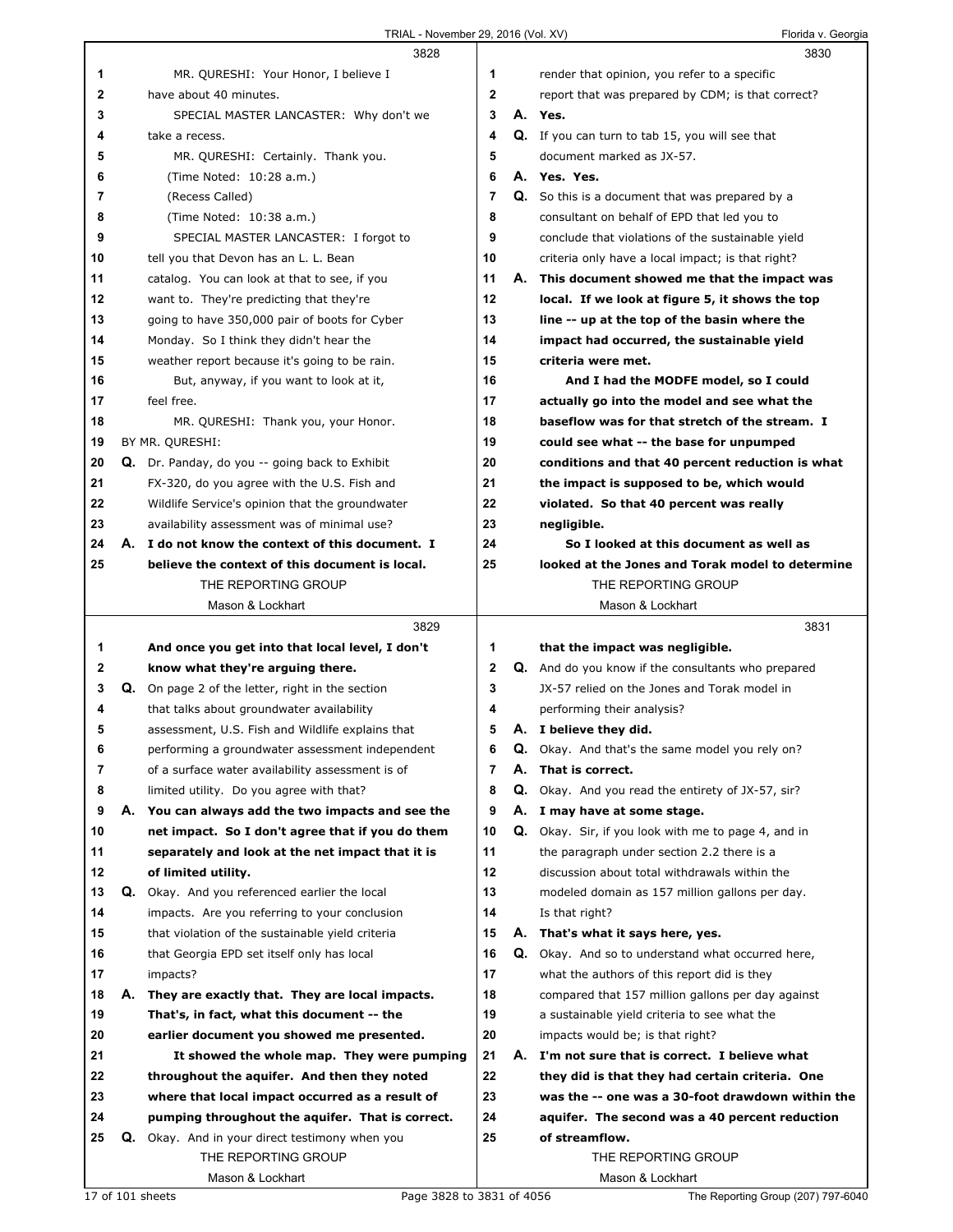|    |    | 3832                                                       |                         |    | 3834                                                   |  |
|----|----|------------------------------------------------------------|-------------------------|----|--------------------------------------------------------|--|
| 1  |    | So what they did then was to pump in                       | 1                       |    | that after their modeling was complete, Georgia        |  |
| 2  |    | different sub-areas to figure out how those                | $\overline{\mathbf{2}}$ |    | EPD received information noting that 157 is not        |  |
| 3  |    | criteria could be met. So they kept increasing             | 3                       |    | the right number; the actual withdrawals are           |  |
| 4  |    | the pumping.                                               | 4                       |    | somewhere in the range of 450 to 590 million           |  |
| 5  |    | I don't clear how they did it, but finally                 | 5                       |    | gallons per day. Isn't that what it says?              |  |
| 6  |    | they came up with a basin-wide pumping level.              | 6                       |    | A. That's what it says here, yes.                      |  |
| 7  |    | And they upped that until any of these reaches'            | 7                       |    | Q. Okay. And, in fact, that range is what's            |  |
| 8  |    | sustainable yield criteria -- those two criteria           | 8                       |    | used by the regional council for the Lower             |  |
| 9  |    | we talked about -- were violated. And the                  | 9                       |    | Flint-Ochlockonee water region; isn't that right?      |  |
| 10 |    | criteria that got triggered was the 40 percent             | 10                      |    | A. I have no idea about that.                          |  |
| 11 |    | reduction in streamflow.                                   | 11                      |    | Q. You didn't look at this sustainable yield           |  |
| 12 |    | And there were two simulations they had done.              | 12                      |    | criteria assessment that is in the Lower               |  |
| 13 |    | For one of them, that occurred in Muckaloochee             | 13                      |    | Flint-Ochlockonee plan?                                |  |
| 14 |    | Creek, which is the top corner of the basin; and           | 14                      |    | A. No, I don't know about Ochlockonee.                 |  |
| 15 |    | that was a negligible amount. And for the second           | 15                      |    | <b>Q.</b> Let's turn to that, sir. It's behind tab 14. |  |
| 16 |    | simulation which they did which gave them the              | 16                      |    | Have you ever seen this regional water plan            |  |
| 17 |    | range, the violation occurred in Mosquito Creek            | 17                      |    | before?                                                |  |
| 18 |    | which is, again, a small section. It's a small             | 18                      |    | A. You know, the front page looks familiar; but I      |  |
| 19 |    | stream which flows into the Lake Seminole.                 | 19                      |    | don't believe I have seen this before. A lot of        |  |
| 20 |    | Q. And as you describe in your direct testimony, the       | 20                      |    | documents came across my desk. And, again, I           |  |
| 21 |    | impacts at Muckaloochee -- Muckaloochee Creek are          | 21                      |    | would have flipped through the documents and           |  |
| 22 |    | about 1.7 cfs and at Mosquito Creek it's about .7          | 22                      |    | determined that this is not for the entire basin;      |  |
| 23 |    | cfs. And you say those are negligible local                | 23                      |    | and so I didn't look at it further.                    |  |
| 24 |    | impacts; is that right?                                    | 24                      |    | Q. Okay. And the model domain that you relied on is    |  |
| 25 | А. | That's correct.                                            | 25                      |    | the Lower Flint region; isn't it?                      |  |
|    |    | THE REPORTING GROUP                                        |                         |    | THE REPORTING GROUP                                    |  |
|    |    |                                                            |                         |    |                                                        |  |
|    |    | Mason & Lockhart                                           |                         |    | Mason & Lockhart                                       |  |
|    |    | 3833                                                       |                         |    | 3835                                                   |  |
| 1  |    | <b>Q.</b> But you realize that the 157 million gallons per | 1                       |    | A. It's the Upper Floridan Aquifer. It's the Lower     |  |
| 2  |    | day number that CDM relies on was not the total            | 2                       |    | Flint as well as the Chattahoochee -- Lower            |  |
| 3  |    | agricultural water withdrawals in this region.             | 3                       |    | Chattahoochee River as -- which has parts of it        |  |
| 4  |    | You're aware of that?                                      | 4                       |    | is in Alabama; and as well the model extends           |  |
| 5  | А. | CDM did not rely on this 157 million gallons per           | 5                       |    | slightly into Florida also.                            |  |
| 6  |    | day, I believe, in their modeling simulations.             | 6                       |    | <b>Q.</b> But -- okay. But your testimony is that you  |  |
| 7  |    | As I mentioned, what they did is they had their            | 7                       |    | didn't spend time reviewing FX-24 because it           |  |
| 8  |    | criteria; and they stopped simulating pumping and          | 8                       |    | didn't deal with the whole basin; is that what         |  |
| 9  |    | increasing the pumping. And then at a certain              | 9                       |    | you said?                                              |  |
| 10 |    | level of pumping, they noticed certain criteria            | 10                      |    | A. I guess so. I don't $-$ I $-$ this is just not      |  |
| 11 |    | were triggered. So that's what I believe they              | 11                      |    | familiar to me.                                        |  |
| 12 |    | did.                                                       | 12                      | Q. | Okay. Sir, I direct you to page 3-7. There is a        |  |
| 13 |    | And then they compared it to the net pumping               | 13                      |    | section on groundwater availability. And the           |  |
| 14 |    | in the basin and say, oh, the net pumping in the           | 14                      |    | section runs through 3-10. My questions are            |  |
| 15 |    | basin was larger than what this model told us for          | 15                      |    | really going to focus on the table that is on          |  |
| 16 |    | that sustainable yield criteria. That's what I             | 16                      |    | page 3-9. And it's labeled table 3.3,                  |  |
| 17 |    | believe they did.                                          | 17                      |    | Groundwater results for assessed aquifers in           |  |
| 18 | Q. | Right. The net pumping was greater than 157                | 18                      |    | Lower Flint-Ochlockonee region, current                |  |
| 19 |    | million gallons per day. If you looked at                  | 19                      |    | conditions. Do you see that?                           |  |
| 20 |    | page 16, sir, in the conclusions section, if you           | 20                      |    | A. Yes. I see that.                                    |  |
| 21 |    | take a moment to review that and review the                | 21                      | Q. | Okay. Have you ever seen this table before?            |  |
| 22 |    | paragraph that begins during 2010, and read that           | 22                      | А. | No, I don't believe so.                                |  |
| 23 |    | to yourself.                                               | 23                      | Q. | Okay. This table compares the current                  |  |
| 24 |    | A. Yes. I read this paragraph.                             | 24                      |    | groundwater withdrawals against the sustainable        |  |
| 25 | Q. | All right, sir. So you agree that CDM explains             | 25                      |    | yield criteria that Georgia EPD set by itself.         |  |
|    |    | THE REPORTING GROUP<br>Mason & Lockhart                    |                         |    | THE REPORTING GROUP<br>Mason & Lockhart                |  |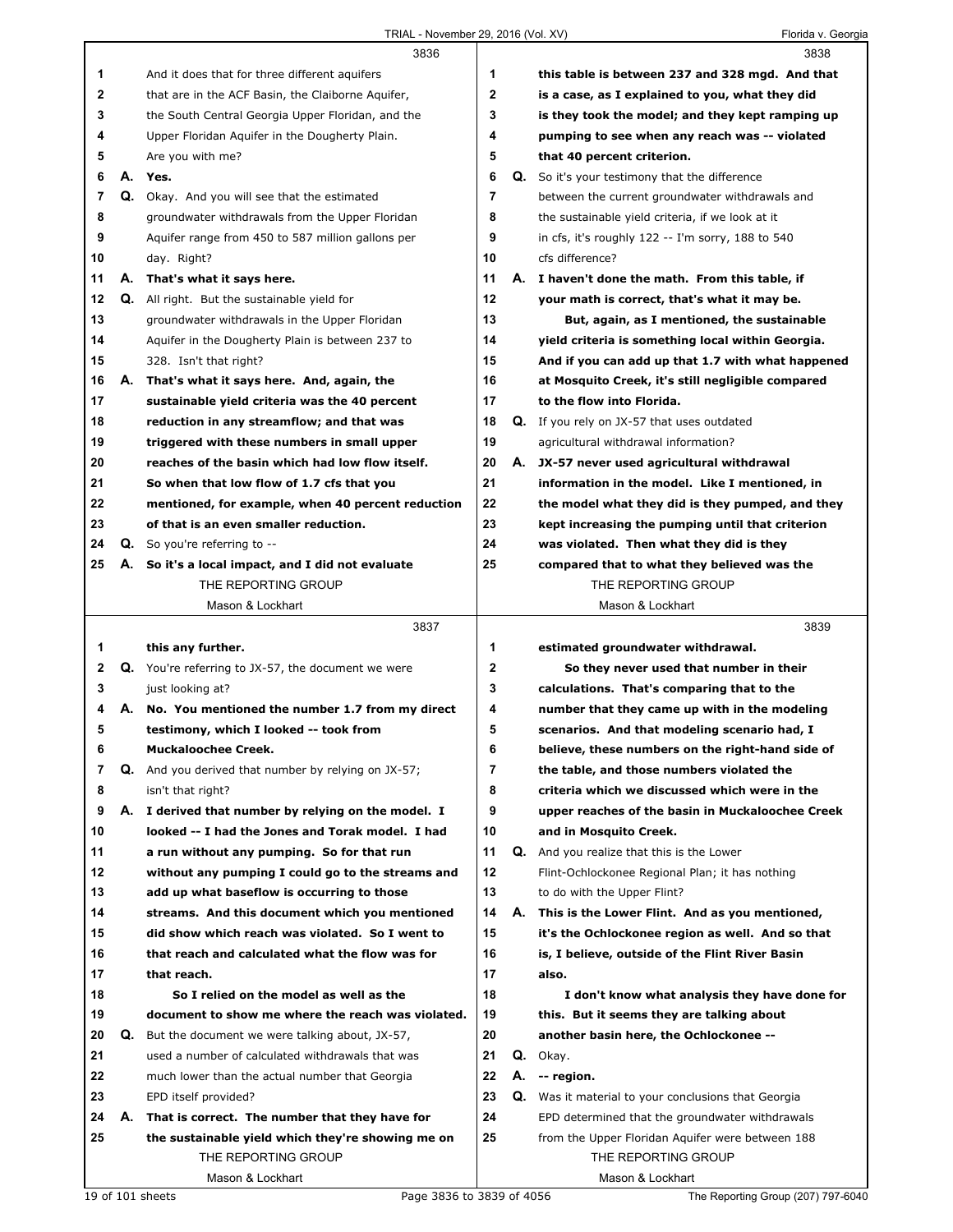|    |    | 3840                                                        |              |    | 3842                                                        |
|----|----|-------------------------------------------------------------|--------------|----|-------------------------------------------------------------|
| 1  |    | to 540 cfs in excess of the sustainable yield               | 1            |    | A. No, I do not -- did not.                                 |
| 2  |    | criteria? Was that important to your                        | $\mathbf{2}$ |    | Q. Okay. Your conclusions in this matter, sir, are          |
| 3  |    | conclusions?                                                | 3            |    | that groundwater withdrawals have a minimal                 |
| 4  |    | A. It is totally irrelevant to my conclusions               | 4            |    | impact on streamflow in Florida. And you go on              |
| 5  |    | because I am not looking at local impacts. I                | 5            |    | to say that climatic changes are the principal              |
| 6  |    | have been studying the net impact of pumping                | 6            |    | causes of reductions in streamflow to Florida.              |
| 7  |    | within the basin.                                           | 7            |    | Is that right?                                              |
| 8  |    | Q. Sir, are you familiar with a Georgia law called          | 8            |    | A. I say it's weather patterns. When you're in a            |
| 9  |    | the Flint River Drought Protection Act?                     | 9            |    | drought, you're going to have less flow. When               |
| 10 |    | A. I have heard of that.                                    | 10           |    | you're in a normal or wet conditions, you're                |
| 11 |    | <b>Q.</b> Okay. You know that was passed and signed into    | 11           |    | going to have more flow.                                    |
| 12 |    | law in Georgia in 2000?                                     | 12           |    | Q. And as we looked at earlier, irrigation during           |
| 13 |    | A. No, I do not know that.                                  | 13           |    | droughts will exacerbate the reduction in flows?            |
| 14 |    | Q. Okay. Have you ever seen the document behind             | 14           | А. | Irrigation during drought has an impact on the              |
| 15 |    | tab 16 previously?                                          | 15           |    | baseflow, but the quantity of that impact is what           |
| 16 |    | A. No, I have not.                                          | 16           |    | I have quantified.                                          |
| 17 |    | Q. Okay. May I request that you take a moment to            | 17           |    | Q. Okay. Have you performed a literature review to          |
| 18 |    | read the paragraph at the bottom of page 30 that            | 18           |    | determine whether there are any scholars who                |
| 19 |    | continues onto the top of page 31.                          | 19           |    | disagree with your conclusions?                             |
| 20 |    | A. Yes, I have read that paragraph.                         | 20           |    | A. I don't know any scholars who have reviewed my           |
| 21 |    | Q. Okay. Did you ever review any studies by EPD             | 21           |    | conclusions and are disagreeing with them.                  |
| 22 |    | that evaluated whether the high use of irrigation           | 22           |    | Q. Have you reviewed -- have you conducted a                |
| 23 |    | would dramatically reduce the flow of the Flint             | 23           |    | literature review to evaluate the work of other             |
| 24 |    | River?                                                      | 24           |    | scholars who look at the impact of river flow               |
| 25 | А. | Georgia EPD has conducted modeling studies for              | 25           |    | into Florida and whether that's caused by                   |
|    |    | THE REPORTING GROUP                                         |              |    | THE REPORTING GROUP                                         |
|    |    | Mason & Lockhart                                            |              |    | Mason & Lockhart                                            |
|    |    |                                                             |              |    |                                                             |
|    |    | 3841                                                        |              |    | 3843                                                        |
| 1  |    | various years, and I have seen those modeling               | 1            |    | irrigation or whether that's associated with                |
| 2  |    | studies. They have done a modeling study for                | 2            |    | changes in weather patterns?                                |
| 3  |    | 2011 conditions. They have done a modeling study            | 3            |    | A. I have reviewed the Jones and Torak model.               |
| 4  |    | for 2007 conditions. They have done modeling                | 4            |    | That's what I have reviewed.                                |
| 5  |    | studies for 2001 conditions. So I have seen                 | 5            |    | Q. And you didn't look at anything else?                    |
| 6  |    | those.                                                      | 6            |    | A. I looked at data. I looked at precipitation              |
| 7  | Q. | Okay. And the Flint River Drought Protection Act            | 7            |    | data. I looked at streamflow data. I looked at              |
| 8  |    | was passed in 2000. So did you see any studies              | 8            |    | groundwater level data.                                     |
| 9  |    | during that time frame that talked about the high           | 9            |    | Q. Let's turn to a document behind tab 17 or                |
| 10 |    | use of irrigation potentially dramatically                  | 10           |    | FX-49d1. It's entitled Impacts of agricultural              |
| 11 |    | reducing the flow to the Flint River?                       | 11           |    | pumping on selected streams in southwestern                 |
| 12 | А. | No. I have not seen any studies. And if it was              | 12           |    | Georgia by David W. Hook -- I'm sorry, David W.             |
| 13 |    | before 2000, they probably did not have a very              | 13           |    | Hicks and Stephen W. Golladay. Do you recall                |
| 14 |    | good handle on the agricultural irrigation. A               | 14           |    | looking at this report, sir?                                |
| 15 |    | lot of the agricultural irrigation studies were             | 15           | А. | No, I did not. I haven't seen this -- I don't               |
| 16 |    | done -- and I believe a lot of them were -- some            | 16           |    | recall seeing this before.                                  |
| 17 |    | of them were concluded in 2005. And that was                | 17           |    | <b>Q.</b> But you recognize the name of the author David W. |
| 18 |    | published by Dr. Hook. And then they were doing             | 18           |    | Hicks as Woody Hicks?                                       |
| 19 |    | more metering, and I believe in 2008 they had an            | 19           |    | A. Yes. I recognize the name of both authors.               |
| 20 |    | even better handle on what the agricultural                 | 20           |    | Q. Can you please turn with me to page 27, sir. And         |
| 21 |    | irrigation was.                                             | 21           |    | take a look at the middle paragraph that begins,            |
| 22 |    | <b>Q.</b> Do you have any understanding as to why the Flint | 22           |    | with our analysis of climate data.                          |
| 23 |    | River Drought Protection Act was passed?                    | 23           |    | A. Yes.                                                     |
| 24 | А. | No, I do not.                                               | 24           |    | Q. Have you had an opportunity to read that to              |
| 25 |    | Q. You didn't look into that issue?                         | 25           |    | yourself?                                                   |
|    |    | THE REPORTING GROUP                                         |              |    | THE REPORTING GROUP                                         |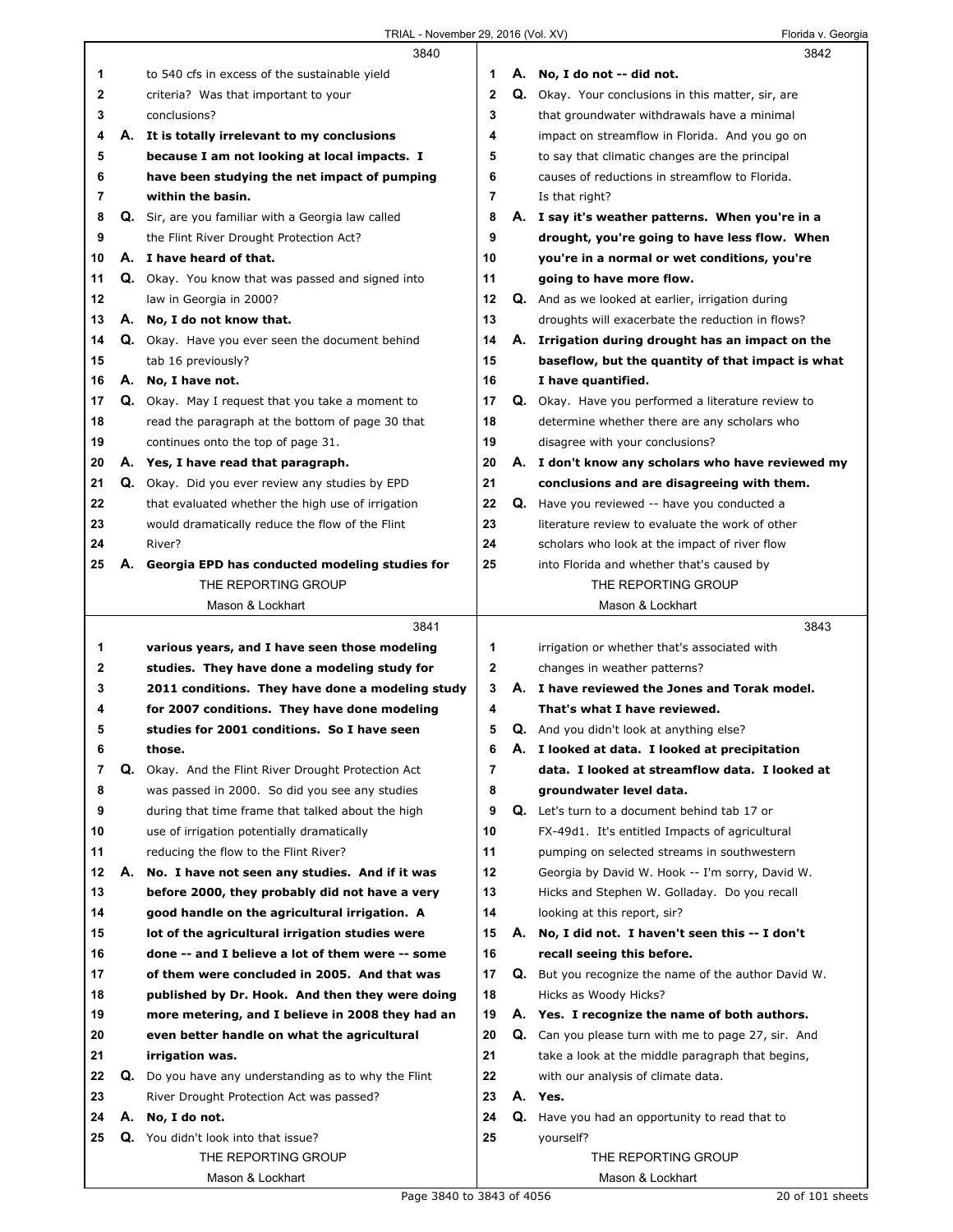|              |    | 3844                                                |              |    | 3846                                                |
|--------------|----|-----------------------------------------------------|--------------|----|-----------------------------------------------------|
| 1            |    | A. I'll read it.                                    | 1            |    | Sumatra Gage is the gage just upstream of -- is     |
| $\mathbf 2$  |    | Yes. I have read that.                              | $\mathbf{2}$ |    | the last gage upstream of the Apalachicola Bay.     |
| 3            |    | Q. Okay. Do you agree with the conclusion that      | 3            |    | So I looked at flow differences between those two   |
| 4            |    | there's no climatologic indication that more        | 4            |    | gages.                                              |
| 5            |    | recent droughts were more severe or persistent      | 5            |    | Q. And over what time period did you conduct your   |
| 6            |    | than those in the past?                             | 6            |    | analysis?                                           |
| 7            |    | A. I do not know about that. I have looked at the   | 7            |    | A. I looked at this, again, from 1975 through the   |
| 8            |    | precipitation data from 1975 through 2015. I        | 8            |    | current time period, the data that was available.   |
| 9            |    | have looked at water level data from '75 through    | 9            |    | Q. Are you aware of any measurement errors          |
| 10           |    | 2015 and streamflow also for the same time          | 10           |    | associated with either of those USGS gages?         |
| 11           |    | period. And what I have found is that there are     | 11           | А. | During my deposition it was brought up that there   |
| 12           |    | more severe and multi-year droughts occurring       | 12           |    | were possible errors in those gages.                |
| 13           |    | after 2000. 2000-2001 was a severe, multi-year      | 13           |    | Q. And prior to it being raised at your deposition, |
| 14           |    | drought. 2006-2007 was a severe, multi-year         | 14           |    | were you aware of that fact?                        |
| 15           |    | drought. 2010-'11, going into '12 -- pushing a      | 15           |    | A. I don't remember the time lines, but I believe   |
| 16           |    | little into '12 was a severe, multi-year drought.   | 16           |    | there was some memos following our expert report    |
| 17           |    | And when we compare that to similar droughts from   | 17           |    | which did talk about the Sumatra Gage and the       |
| 18           |    | the 1975 period we don't see such multi-year,       | 18           |    | difference in flow between the Chattahoochee and    |
| 19           |    | severe recurring droughts.                          | 19           |    | Sumatra Gages.                                      |
| 20           |    | Q. So is the answer to my question, yes, you        | 20           |    | Q. Are you aware of a USGS letter from July 2016    |
| 21           |    | disagree with the conclusion here?                  | 21           |    | that highlights these anomalies in measurements     |
| 22           |    | A. No. The answer is I haven't studied climate      | 22           |    | at the Sumatra Gage?                                |
| 23           |    | since the 1930's to now. That's what my answer      | 23           |    | A. At my deposition I was shown two correspondences |
| 24           |    | is.                                                 | 24           |    | from the USGS. The first one with an earlier        |
| 25           |    | Q. Okay. What about the conclusion that the primary | 25           |    | date was from, I believe, a field person who does   |
|              |    | THE REPORTING GROUP                                 |              |    | THE REPORTING GROUP                                 |
|              |    | Mason & Lockhart                                    |              |    | Mason & Lockhart                                    |
|              |    |                                                     |              |    |                                                     |
|              |    | 3845                                                |              |    | 3847                                                |
| 1            |    | factor that's causing record low streamflows and    | 1            |    | this work, the professional who does that work.     |
| $\mathbf{2}$ |    | other alterations to the regional hydrology is      | $\mathbf{2}$ |    | And that one indicated -- did not indicate that     |
| 3            |    | water use? Do you disagree with that?               | 3            |    | there were any errors in there.                     |
| 4            |    | A. I do not know the context of this. He may be     | 4            |    | And, again, I do not -- I wasn't sure of the        |
| 5            |    | talking about some specific context where it        | 5            |    | correspondence from Florida to the USGS asking      |
| 6            |    | might be critical to him. But as far as I'm         | 6            |    | whatever they were asking. So I don't know how      |
| 7            |    | concerned, I don't believe that the impact to the   | 7            |    | that went.                                          |
| 8            |    | entire basin is substantial compared to the flows   | 8            |    | But then later on, I believe there was              |
| 9            |    | that are going into Florida.                        | 9            |    | another correspondence; and this came right from    |
| 10           | Q. | Did you know that Georgia EPD had funded this       | 10           |    | the top. And, again, I don't -- I didn't see the    |
| 11           |    | project in FX-49d1?                                 | 11           |    | correspondence from Florida to the USGS; but from   |
| 12           | А. | No. I don't know about this project.                | 12           |    | the USGS to Florida the correspondence did          |
| 13           | Q. | No one ever mentioned it to you during your work    | 13           |    | indicate that there were errors in the Sumatra      |
| 14           |    | on the case?                                        | 14           |    | Gage between, I believe, 1990 and 2002. So if I     |
| 15           |    | A. No.                                              | 15           |    | look at the period before 1990 and I can look at    |
| 16           |    | Q. Let's talk now about your opinion that the       | 16           |    | the period after 2002, then I believe the USGS      |
| 17           |    | Sumatra and Chattahoochee Gage flows show an        | 17           |    | had no problem with that.                           |
| 18           |    | increased loss of water over time. Do you recall    | 18           |    | Q. Okay. Did you ever talk to the USGS about the    |
| 19           |    | giving that opinion?                                | 19           |    | Sumatra Gage?                                       |
| 20           |    | A. Yes.                                             | 20           | А. | No, I did not.                                      |
| 21           | Q. | And in order to reach this conclusion, you looked   | 21           | Q. | Other than looking at the letter that was shown     |
| 22           |    | at flows at the Chattahoochee Gage as well as the   | 22           |    | to you at your deposition, what independent         |
| 23           |    | USGS Sumatra Gage; is that right?                   | 23           |    | investigation did you do on the accuracy of the     |
| 24           |    | A. Right. The Chattahoochee Gage shows how much     | 24           |    | Sumatra Gage?                                       |
| 25           |    | flow is coming across the state line, and the       | 25           |    | A. I did not.                                       |
|              |    | THE REPORTING GROUP<br>Mason & Lockhart             |              |    | THE REPORTING GROUP<br>Mason & Lockhart             |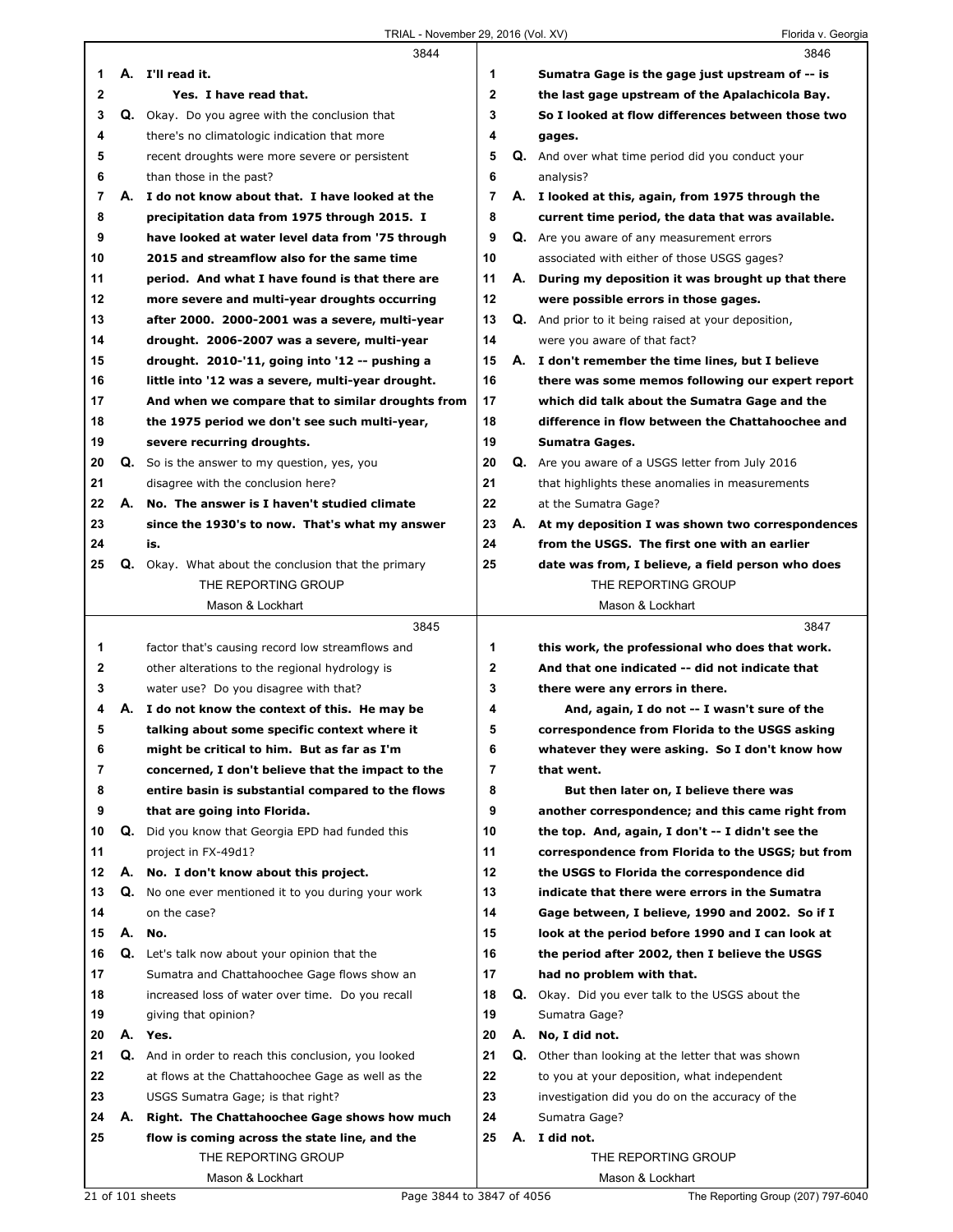|    |    | 3848                                                 |    |    | 3850                                                 |
|----|----|------------------------------------------------------|----|----|------------------------------------------------------|
| 1  |    | Q. You just presented it in your direct testimony to | 1  |    | that the data errors possibly were between 1990      |
| 2  |    | this Court?                                          | 2  |    | and 2002.                                            |
| 3  |    | A. I'm -- there are professionals at the USGS who    | 3  |    | Q. I'm not talking about the letter. I'm talking     |
| 4  |    | create this data and put it on their website. I      | 4  |    | about the website. You haven't been back on          |
| 5  |    | am not a professional who looks at streamflow        | 5  |    | there, and you presented this information to this    |
| 6  |    | gaging data and quality assurance, that and then     | 6  |    | Court. Right?                                        |
| 7  |    | publish it. I'm not that professional. I'm a         | 7  |    | A. I haven't been back on there. I was on there      |
| 8  |    | groundwater modeler.                                 | 8  |    | previously for my expert testimony. And that's       |
| 9  |    | Q. Okay. So looking at stream gage is not part of    | 9  |    | where I originally got my data from. Yes.            |
| 10 |    | your expertise; is that your testimony?              | 10 | Q. | Sir, in your testimony you point to a comparison     |
| 11 |    | A. I do not go and look at stream gages; that is     | 11 |    | between the work that Dr. Sunding has done           |
| 12 |    | correct.                                             | 12 |    | against work that Dr. David Langseth has done for    |
| 13 |    |                                                      | 13 |    |                                                      |
|    |    | $Q.$ But you $-$                                     |    |    | Florida. And you recognize that Dr. Sunding is       |
| 14 |    | A. I do pick up data from the USGS from stream gages | 14 |    | Florida's economic expert, and Dr. Langseth is       |
| 15 |    | for precipitation, for water levels; and we use      | 15 |    | Florida's groundwater expert; is that right?         |
| 16 |    | that in our modeling analysis.                       | 16 |    | A. That's correct.                                   |
| 17 |    | Q. Okay. And when is the last time you were on the   | 17 |    | Q. Okay. And you explained that the peak summer      |
| 18 |    | USGS website?                                        | 18 |    | streamflow benefits that Dr. Sunding talks about     |
| 19 |    | A. Probably a couple of months ago.                  | 19 |    | in his conservation scenarios are not possible to    |
| 20 |    | Q. Okay. Were you on there before you submitted      | 20 |    | achieve. You make that assertion; is that right?     |
| 21 |    | your direct testimony?                               | 21 |    | A. Yes. That's correct.                              |
| 22 |    | A. Let me clarify. I have been on the USGS website   | 22 |    | Q. And you point to Dr. Langseth's work as the       |
| 23 |    | for my other work. I don't believe I have been       | 23 |    | support for this assertion?                          |
| 24 |    | on the USGS website specifically for this after      | 24 |    | A. I look at several things to support my assertion. |
| 25 |    | my direct testimony.                                 | 25 |    | Q. Did you look at Dr. Hornberger's testimony?       |
|    |    | THE REPORTING GROUP                                  |    |    | THE REPORTING GROUP                                  |
|    |    | Mason & Lockhart                                     |    |    | Mason & Lockhart                                     |
|    |    |                                                      |    |    |                                                      |
|    |    | 3849                                                 |    |    | 3851                                                 |
| 1  |    | Q. Okay. What about before your direct testimony;    | 1  |    | A. I have looked at portions of Dr. Hornberger's     |
| 2  |    | did you go on there to get the Sumatra Gage          | 2  |    | testimony.                                           |
| 3  |    | measurements?                                        | 3  |    | <b>Q.</b> Do you realize that Dr. Langseth is the    |
| 4  |    | A. We had got that at my -- during my expert report  | 4  |    | groundwater expert for Florida?                      |
| 5  |    | time.                                                | 5  |    | A. Right. That is correct.                           |
| 6  | Q. | So you didn't go back and see if that data is        | 6  |    | Q. And Dr. Hornberger is the hydrologist expert for  |
| 7  |    | still live, is still available?                      | 7  |    | both groundwater, surface water, and consumptive     |
| 8  | А. | No, I didn't go back.                                | 8  |    | use for Florida?                                     |
| 9  |    | Q. All right. Did anyone tell you that -- other      | 9  |    | A. I believe Dr. Hornberger was the surface water    |
| 10 |    | than lawyers, that because you saw this letter       | 10 |    | expert; that's what I was given to believe.          |
| 11 |    | suggesting there may be measurement errors, you      | 11 |    | Q. Right. But you didn't compare Dr. Hornberger's    |
| 12 |    | ought to go back and check yourself to see if        | 12 |    | analysis and assessments with Dr. Sunding's; did     |
| 13 |    | it's still there?                                    | 13 |    | you?                                                 |
| 14 | А. | No. But I believe yesterday I heard that some of     | 14 |    | A. I'm not sure that doctor -- and I may be wrong,   |
| 15 |    | that data was removed in the USGS website.           | 15 |    | that Dr. Hornberger had conservative scenarios in    |
| 16 |    | Q. Okay. Does that cause you to reconsider your      | 16 |    | his testimony. I believe Dr. Sunding had that.       |
| 17 |    | opinion on the Sumatra Gage?                         | 17 |    | And he relied, I believe, on Dr. Langseth's          |
| 18 | А. | No, it does not. The letter from the director of     | 18 |    | groundwater impact factors to provide him with       |
| 19 |    | that section of the USGS indicated that the gages    | 19 |    | the numbers that he could calculate his              |
| 20 |    | were wrong between 1990 and 2002, I believe. So      | 20 |    | scenarios.                                           |
| 21 |    | I can look at data pre-1990 and post-2002, and I     | 21 |    | Q. And you recognize, sir, that Dr. Sunding has      |
| 22 |    | come to the same conclusion.                         | 22 |    | things in his conservation scenarios that aren't     |
| 23 |    | Q. Okay. How do you know that?                       | 23 |    | mentioned in Dr. Langseth's analysis. Do you         |
| 24 |    | You haven't been on the website; right?              | 24 |    | appreciate that fact?                                |
| 25 |    | A. The letter from the USGS mentioned specifically   | 25 |    | A. Dr. Langseth's direct testimony and expert report |
|    |    | THE REPORTING GROUP                                  |    |    | THE REPORTING GROUP                                  |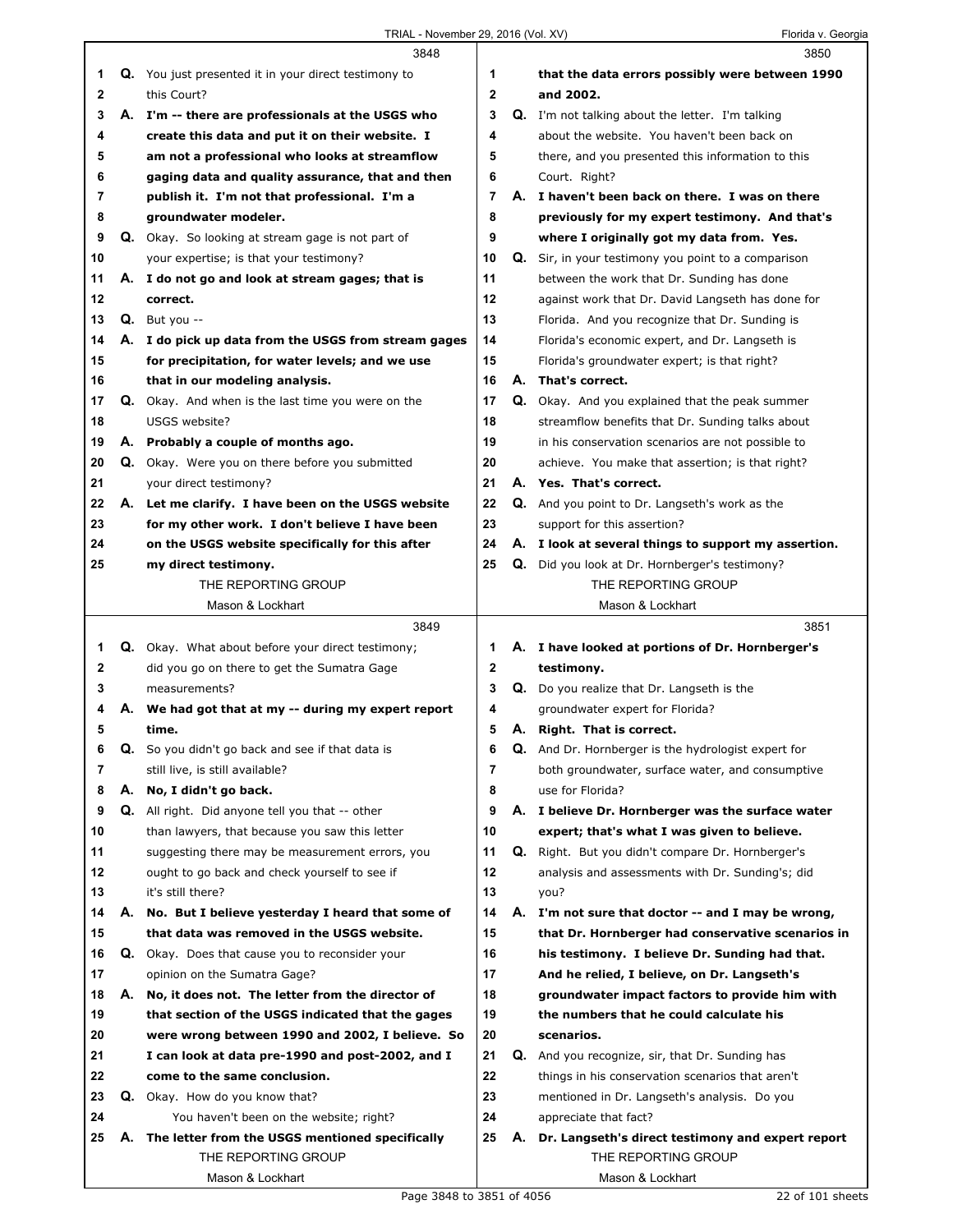|              |    | 3852                                                                                               |              |    | 3854                                                                             |
|--------------|----|----------------------------------------------------------------------------------------------------|--------------|----|----------------------------------------------------------------------------------|
| 1            |    | did not mention some of the scenarios which                                                        | 1            |    | factors have changed.                                                            |
| $\mathbf{2}$ |    | Dr. Sunding had in his report, yes.                                                                | $\mathbf{2}$ |    | So even Dr. Langseth's analysis, he changes                                      |
| 3            |    | Q. Okay. And you also realize that they're looking                                                 | 3            |    | the impact factors. He changes the spatial                                       |
| 4            |    | at different things. Right?                                                                        | 4            |    | distribution, while I believe Dr. Sunding changes                                |
| 5            | А. | I believe Dr. Langseth was looking at certain                                                      | 5            |    | spatial as well as the temporal distribution of                                  |
| 6            |    | conservation scenarios, and Dr. Sunding was                                                        | 6            |    | pumping, in time.                                                                |
| 7            |    | looking at some other conservation scenarios.                                                      | 7            |    | <b>Q.</b> Because they're looking at different things.                           |
| 8            |    | Q. Right. And Dr. Sunding's conservation scenarios                                                 | 8            |    | Right?                                                                           |
| 9            |    | involved a -- one of them at least involved a                                                      | 9            |    | A. I believe they're looking at different                                        |
| 10           |    | 2000 cfs conservation scenario using a peak                                                        | 10           |    | conservation scenarios.                                                          |
| 11           |    | summer month of 2011 drought. Do you recall                                                        | 11           |    | <b>Q.</b> And you compared them against one another?                             |
| 12           |    | looking at that?                                                                                   | 12           |    | A. I haven't compared them against one another. I                                |
| 13           |    | A. Yes. I recall that. And I disagree with his                                                     | 13           |    | have looked at each of them separately.                                          |
| 14           |    | calculation itself because he, again, used impact                                                  | 14           |    | And when you talk about Dr. Sunding's                                            |
| 15           |    | factors to do his calculations. And these are                                                      | 15           |    | scenario of 2000 cfs conservation, I specifically                                |
| 16           |    | the seasonal impact factors. And there are many                                                    | 16           |    | addressed that. When we talk about Dr. Langseth's                                |
| 17           |    | different impact factors. And the seasonal                                                         | 17           |    | scenarios, I specifically addressed those.                                       |
| 18           |    |                                                                                                    | 18           |    |                                                                                  |
| 19           |    | impact factors that were originally developed                                                      | 19           |    | MR. QURESHI: Nothing further, your<br>Honor.                                     |
| 20           |    | were developed using the Jones and Torak model.<br>Then he uses a different pumping from the Jones | 20           |    | SPECIAL MASTER LANCASTER: Thank you.                                             |
| 21           |    |                                                                                                    | 21           |    |                                                                                  |
| 22           |    | and Torak model. So there's a discrepancy there.                                                   | 22           |    | MS. ALLON: Your Honor, may I just hand                                           |
|              |    | And then in the conservation scenario, he                                                          |              |    | up two exhibits for the redirect examination?                                    |
| 23           |    | says you can eliminate pumping just within a                                                       | 23           |    | REDIRECT EXAMINATION                                                             |
| 24           |    | certain month or within a certain time period.                                                     | 24           |    | BY MS. ALLON:                                                                    |
| 25           |    | And if you eliminate that, then that also changes<br>THE REPORTING GROUP                           | 25           |    | <b>Q.</b> Dr. Panday, I want to just start by clearing up<br>THE REPORTING GROUP |
|              |    | Mason & Lockhart                                                                                   |              |    | Mason & Lockhart                                                                 |
|              |    |                                                                                                    |              |    |                                                                                  |
|              |    |                                                                                                    |              |    |                                                                                  |
|              |    | 3853                                                                                               |              |    | 3855                                                                             |
| 1            |    | the impact factor. That changes the seasonal                                                       | 1            |    | one issue from the cross-examination. Do you                                     |
| 2            |    | impact factor.                                                                                     | $\mathbf{2}$ |    | recall on your cross there was some discussion                                   |
| 3            |    | So essentially you need to run a model if you                                                      | 3            |    | about whether Dr. Langseth, Florida's groundwater                                |
| 4            |    | want to see such specific impacts.                                                                 | 4            |    | expert, had initially adopted a 40 percent impact                                |
| 5            |    | <b>Q.</b> In the comparison you did between Dr. Sunding and                                        | 5            |    | factor. Do you recall that?                                                      |
| 6            |    | Dr. Langseth, you're comparing two different                                                       | 6            | Α. | Yes.                                                                             |
| 7            |    | things. You're comparing a peak summer month in                                                    | 7            | Q. | Okay. And Florida's counsel said during                                          |
| 8            |    | the 2011 drought, which is what Dr. Sunding did                                                    | 8            |    | cross-examination that Dr. Langseth had never                                    |
| 9            |    | for his conservation scenario, against what                                                        | 9            |    | adopted 40 percent as his impact factor. Do you                                  |
| 10           |    | Dr. Langseth evaluated, and that was a                                                             | 10           |    | recall that?                                                                     |
| 11           |    | representative drought year that consisted of six                                                  | 11           |    | A. I believe he said that. Yes.                                                  |
| 12           |    | different years, not 2011. Did you appreciate                                                      | 12           | Q. | And you had said that you had recalled some                                      |
| 13           |    | that?                                                                                              | 13           |    | deposition testimony from Dr. Langseth. And I                                    |
| 14           | А. | Dr. Langseth's analysis for the net pumping                                                        | 14           |    | would like to turn to Dr. Langseth's deposition                                  |
| 15           |    | during drought were for several drought years.                                                     | 15           |    | transcript, which I have handed up.                                              |
| 16           |    | However, when Dr. Langseth did his conservation                                                    | 16           |    | And I want to look specifically at page 356                                      |
| 17           |    | scenarios, he did not look at that. He only                                                        | 17           |    | of Dr. Langseth's transcript. Are you there?                                     |
| 18           |    | looked at how much he could reduce. And, again,                                                    | 18           | А. | Yes. I'm there.                                                                  |
| 19           |    | when he did that, he reduced things in a                                                           | 19           | Q. | And do you see on line 14 I asked Dr. Langseth,                                  |
| 20           |    | hydrologically efficient manner, as he calls it.                                                   | 20           |    | so 40.6 is your annual impact factor for pumping                                 |
| 21           |    | So he removed agricultural pumping from right                                                      | 21           |    | just from the Upper Floridan Aquifer?                                            |
| 22           |    | near the streams. And that is where your impact                                                    | 22           |    | And he answered, average annual impact                                           |
| 23           |    | factor is largest. So when you remove that, then                                                   | 23           |    | factor, transient impact factor for pumping just                                 |
| 24           |    | that is not the model with which the impact                                                        | 24           |    | for the Upper Floridan.                                                          |
| 25           |    | factors were developed. So now, the impact                                                         | 25           |    | Was that the deposition testimony that you                                       |
|              |    | THE REPORTING GROUP<br>Mason & Lockhart                                                            |              |    | THE REPORTING GROUP<br>Mason & Lockhart                                          |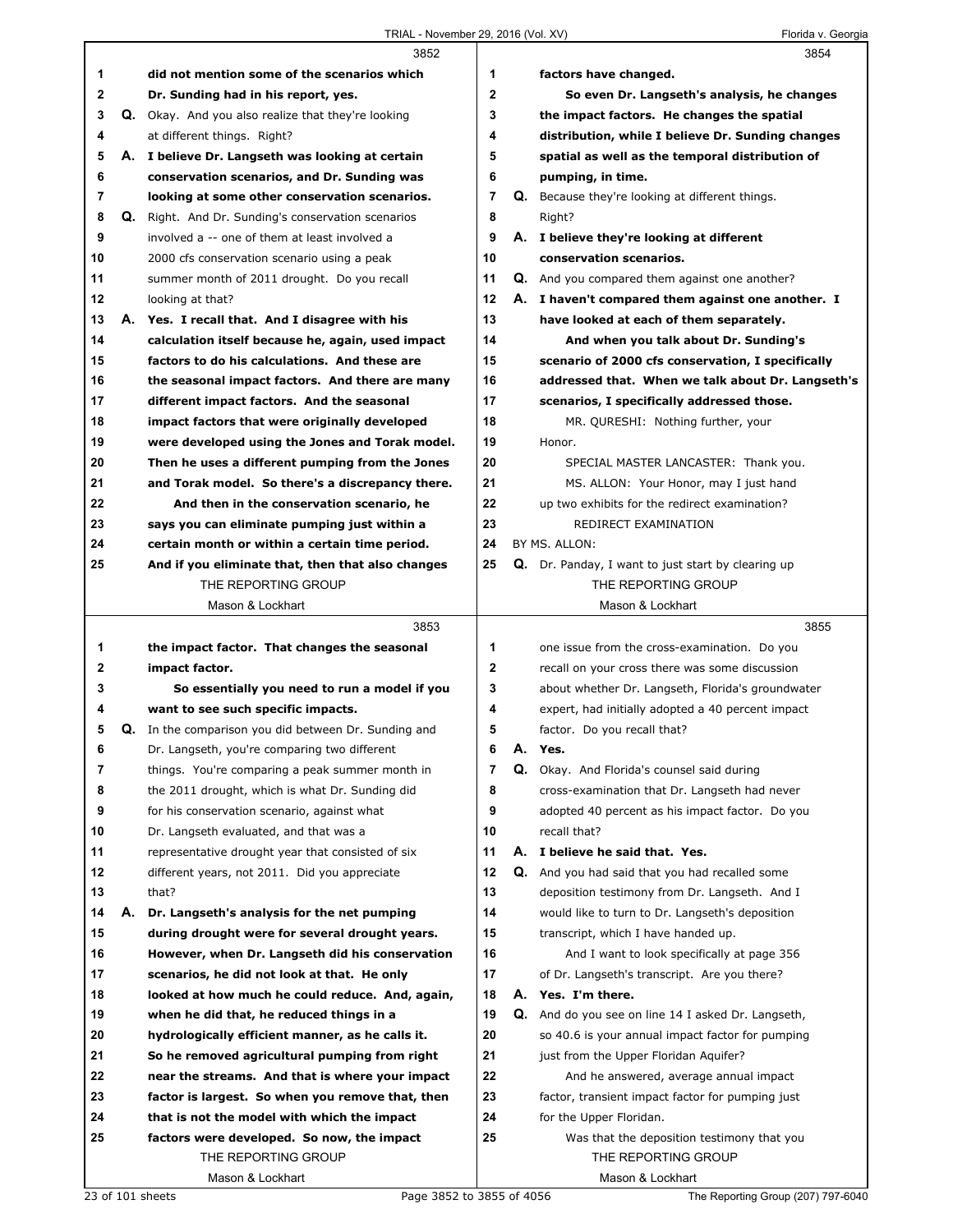|    |    | 3856                                                 |                |    | 3858                                                       |
|----|----|------------------------------------------------------|----------------|----|------------------------------------------------------------|
| 1  |    | were referring to when you testified that            | 1              |    | saying in that paragraph about the hydrogeologic           |
| 2  |    | Dr. Langseth had, in fact, adopted a 40 percent      | 2              |    | report that Florida is now relying on?                     |
| 3  |    | impact factor?                                       | 3              |    | A. There's nothing to interpret, really. He said it        |
| 4  | А. | Yes.                                                 | 4              |    | in clear words, I also screened out use of the             |
| 5  |    | Q. Now, Florida's counsel also said during your      | 5              |    | model developed by Hydrogeologic, Inc., 1998,              |
| 6  |    | cross-examination that on his last day of            | 6              |    | since it was based on the Torak and McDowell --            |
| 7  |    | deposition, Dr. Langseth had switched and adopted    | $\overline{7}$ |    | it should have been 1996 -- and Torak and                  |
| 8  |    | a 60 percent impact factor. Do you recall that       | 8              |    | McDowell 1996 models.                                      |
| 9  |    | questioning?                                         | 9              |    | And previous statement was, this                           |
| 10 |    | A. Yes.                                              | 10             |    | consideration screened out the following models            |
| 11 |    | Q. Let's take a look at some testimony from the last | 11             |    | developed by Torak and McDowell 1996.                      |
| 12 |    | day of Dr. Langseth's deposition. It's on page       | 12             |    | So they have screened out that model, and                  |
| 13 |    | 1079 of Dr. Langseth's transcript.                   | 13             |    | they have screened out the hydrogeologic model.            |
| 14 |    | A. Yes. I'm there.                                   | 14             |    | Q. So Dr. Langseth himself screened out use of the         |
| 15 |    | Q. And do you see that on line 22 I asked, are you   | 15             |    | hydrogeologic model; is that right?                        |
| 16 |    | changing the opinion in your first report as to      | 16             |    | A. That is correct.                                        |
| 17 |    | the proper impact factor?                            | 17             |    | <b>Q.</b> Taking a step back for a minute, I want to ask a |
| 18 |    | And Dr. Langseth testified, I consider -- in         | 18             |    | very basic question which is what is groundwater?          |
| 19 |    | the context of doing this work, I consider 40.8      | 19             |    | A. Groundwater is water under the ground that exists       |
| 20 |    | percent versus 40.6 percent to be essentially the    | 20             |    | in the voids or crevices between the soil or               |
| 21 |    | same thing.                                          | 21             |    | rock.                                                      |
| 22 |    | And is this the testimony you were referring         | 22             |    | Q. And we also talked a lot about aquifers. What is        |
| 23 |    | to when you said that Dr. Langseth had used a 40     | 23             |    | an aquifer?                                                |
| 24 |    | percent impact factor in his work?                   | 24             |    | A. An aquifer is the soil or rock under the ground         |
| 25 |    | A. I'm sorry. You said page 1078?                    | 25             |    | that contains and transmits groundwater.                   |
|    |    | THE REPORTING GROUP                                  |                |    | THE REPORTING GROUP                                        |
|    |    | Mason & Lockhart                                     |                |    | Mason & Lockhart                                           |
|    |    |                                                      |                |    |                                                            |
|    |    | 3857                                                 |                |    | 3859                                                       |
| 1  |    | Q. 1079.                                             | 1              |    | Q. And what does groundwater have to do with the           |
| 2  |    | A. And on line?                                      | 2              |    | issues in this case?                                       |
| 3  |    | Q. Line 22 through line 4 of the next page.          | 3              |    | A. Groundwater feeds the rivers and streams in the         |
| 4  |    | A. Essentially the same number, that is correct.     | 4              |    | ACF River Basin. And pumping of groundwater can            |
| 5  |    | Q. Now, Florida's counsel also walked you through a  | 5              |    | impact that flow to the streams. And that is               |
| 6  |    | 1998 hydrogeologic study which they claim            | 6              |    | what I have done is to evaluate the impact of              |
| 7  |    | supported a 60 percent impact factor. Do you         | $\overline{7}$ |    | that pumping on the groundwater flow to streams.           |
| 8  |    | think using that study with respect to the           | 8              | Q. | Why is groundwater pumped in the ACF Basin?                |
| 9  |    | analysis in this case is appropriate?                | 9              | А. | Groundwater is pumped in the ACF Basin for                 |
| 10 | А. | No, it is not. That study has been updated, and      | 10             |    | agricultural use as well as for municipal and              |
| 11 |    | that study is outdated.                              | 11             |    | industrial uses. Most of the groundwater use in            |
| 12 |    | Q. Let's take a look at what Dr. Langseth had to say | 12             |    | the ACF River Basin is for agricultural use with           |
| 13 |    | about the hydrogeologic reports. And if you turn     | 13             |    | very little use for municipal and industrial               |
| 14 |    | to Dr. Langseth's report, which I handed out, and    | 14             |    | purposes. And also at the same time, most of the           |
| 15 |    | you look at page 37 of Dr. Langseth's expert         | 15             |    | agricultural use is through groundwater with a             |
| 16 |    | report.                                              | 16             |    | less amount of water from surface water sources            |
| 17 |    | A. Okay.                                             | 17             |    | for agriculture.                                           |
| 18 |    | Q. And I want to start the paragraph that starts, I  | 18             |    | Q. You said that groundwater feeds the rivers and          |
| 19 |    | also screened out. Do you see that?                  | 19             |    | the streams. What are the factors that influence           |
| 20 |    | A. Yes.                                              | 20             |    | how groundwater flows into rivers and streams in           |
| 21 |    | Q. Okay. And can you just read that paragraph to     | 21             |    | the ACF Basin?                                             |
| 22 |    | yourself and let me know when you have had a         | 22             |    | A. The flow of groundwater to rivers and streams in        |
| 23 |    | chance to do that.                                   | 23             |    | the ACF Basin is governed by multiple factors,             |
| 24 |    | A. Yes. I have read that.                            | 24             |    | including weather and pumping. When the weather            |
| 25 |    | Q. And how do you interpret what Dr. Langseth is     | 25             |    | is wet, the groundwater levels are higher; and             |
|    |    | THE REPORTING GROUP                                  |                |    | THE REPORTING GROUP                                        |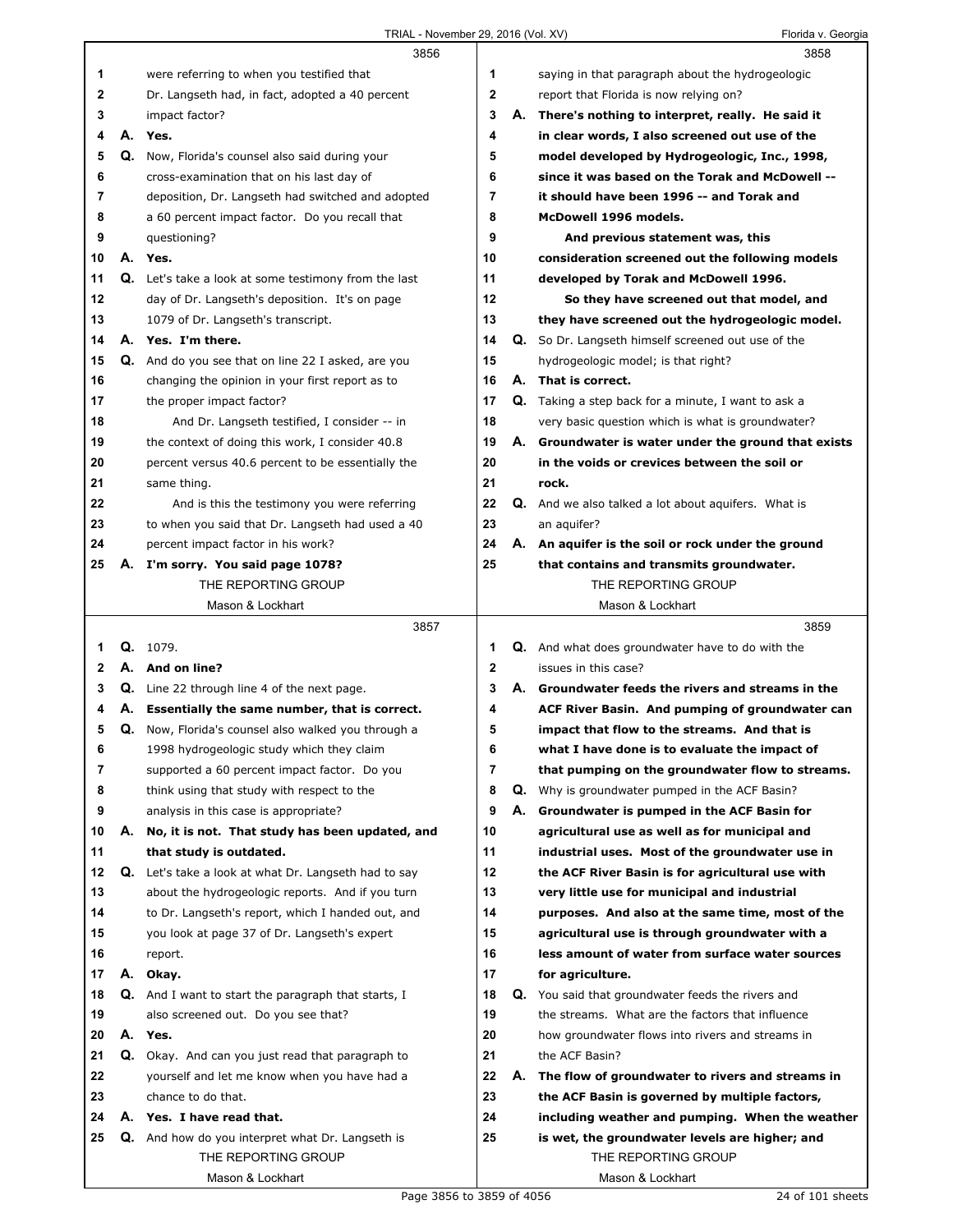## TRIAL - November 29, 2016 (Vol. XV) Florida v. Georgia

|    |    | 3860                                                |                |    | 3862                                                 |
|----|----|-----------------------------------------------------|----------------|----|------------------------------------------------------|
| 1  |    | you have more baseflow to streams. When the         | 1              |    | report of Jones and Torak; and they extracted        |
| 2  |    | weather is dry, the groundwater levels are lower;   | $\mathbf{2}$   |    | impact factor, scaling factors from that. And        |
| 3  |    | and you get less baseflow to streams.               | 3              |    | they used those scaling factors in their             |
| 4  |    | With regards to pumping, pumping also affects       | 4              |    | analysis.                                            |
| 5  |    | the groundwater levels and the baseflow to          | 5              | Q. | Do you think that scaling approach is as reliable    |
| 6  |    | streams; but there are many variables involved      | 6              |    | as actually running the model?                       |
| 7  |    | with that. And what I mean by that is if you're     | $\overline{7}$ |    | A. No, it is not. When you are doing scaling, you    |
| 8  |    | pumping close to the stream, the impact is going    | 8              |    | are relying on the pumping distribution that         |
| 9  |    | to be larger. If you are pumping away from the      | 9              |    | was -- that was there in the model.                  |
| 10 |    | streams, the impact is going to be smaller.         | 10             |    | First thing is you have to have a model to           |
| 11 |    | The aquifer properties also determine how           | 11             |    | even develop those scaling factors. So they used     |
| 12 |    |                                                     | 12             |    |                                                      |
| 13 |    | pumping would impact the baseflow, the flow of      | 13             |    | the model that was run by Jones and Torak, the       |
|    |    | groundwater to streams. And, for instance, if       |                |    | reported results. And they used those results to     |
| 14 |    | the aquifer is more transmissive, then you have a   | 14             |    | create the impact factor.                            |
| 15 |    | higher impact factor. If the aquifer is --          | 15             |    | Now, when you use those impact factors, as           |
| 16 |    | has -- the storage spaces are larger, if the        | 16             |    | long as the pumping distribution doesn't change,     |
| 17 |    | storage capacity of the aquifer is larger, then     | 17             |    | you can scale things up and down. But Florida        |
| 18 |    | you're going to have a larger time lag effect       | 18             |    | has not done that. They have changed the             |
| 19 |    | before that impact reaches the streams. You can     | 19             |    | distribution of pumping. They have changed the       |
| 20 |    | be pumping in several locations, so there is the    | 20             |    | timing of pumping. And if you're doing that, you     |
| 21 |    | interaction of pumping between those several        | 21             |    | need to run a groundwater model to accurately        |
| 22 |    | locations as well.                                  | 22             |    | describe the impact.                                 |
| 23 |    | So you really need a groundwater model to be        | 23             |    | Q. So when you actually ran the model yourself, how  |
| 24 |    | able to resolve all these interactions and to be    | 24             |    | did you use the model to quantify the impact of      |
| 25 |    | able to then just isolate and separate the impact   | 25             |    | groundwater pumping on streamflow?                   |
|    |    | THE REPORTING GROUP                                 |                |    | THE REPORTING GROUP                                  |
|    |    | Mason & Lockhart                                    |                |    |                                                      |
|    |    |                                                     |                |    | Mason & Lockhart                                     |
|    |    | 3861                                                |                |    | 3863                                                 |
| 1  |    | of pumping from all these other impacts.            | 1              |    | A. The first thing I did was to evaluate the         |
| 2  |    | Q. And as a part of your analysis in this case, did | $\mathbf{2}$   |    | groundwater pumping that was going on in the         |
| 3  |    | you conduct groundwater modeling to quantify the    | 3              |    | basin. So I evaluated agricultural irrigation        |
| 4  |    | impact of groundwater pumping on flow into the      | 4              |    | pumping as well as municipal and industrial          |
| 5  |    | streams and rivers in the ACF Basin?                | 5              |    | pumping. Once I had the pumping distributions        |
| 6  | Α. | That is exactly what I have done. My modeling       | 6              |    | and timing, I implemented that into the MODFE        |
| 7  |    | was to evaluate the impact of pumping on the        | 7              |    | model; and I ran the MODFE model for that case.      |
| 8  |    | groundwater flow to streams.                        | 8              |    | I ran the MODFE model for the same hydrologic        |
| 9  |    | Q. And what groundwater model did you use for your  | 9              |    | situation, but without any pumping. When I take      |
| 10 |    | analysis?                                           | 10             |    | the difference between those two, I get the          |
| 11 |    | A. I used the Jones and Torak 2006 MODFE model for  | 11             |    | impact of pumping.                                   |
| 12 |    | my analysis.                                        | 12             |    | So that is how I used the MODFE model.               |
| 13 | Q. | Why did you decide to use that model?               | 13             | Q. | And what were the different hydrologic               |
| 14 | А. |                                                     | 14             |    |                                                      |
|    |    | Because that model, the Jones and Torak MODFE       |                |    | simulations that you had?                            |
| 15 |    | model, was specifically designed to evaluate the    | 15             |    | A. I had done hydrologic simulations for what I call |
| 16 |    | impact of pumping to baseflow in the Lower ACF      | 16             |    | normal conditions and what I call dry conditions.    |
| 17 |    | River Basin. And that is exactly what I did is      | 17             |    | So there were two different hydrologies. And I       |
| 18 |    | to evaluate the impact of pumping.                  | 18             |    | used those to evaluate my pumping impacts.           |
| 19 |    | Also, as we saw here, Florida's experts also        | 19             | Q. | Now, on cross-examination, counsel for Florida       |
| 20 |    | believe it's the best model available to do this    | 20             |    | was asking why your dry hydrologic conditions        |
| 21 |    | impact calculation.                                 | 21             |    | actually modeled more contribution to streamflow     |
| 22 | Q. | Did Florida's experts also run the Jones and        | 22             |    | than your normal scenario; and you had said it       |
| 23 |    | Torak model?                                        | 23             |    | doesn't matter. Why is that?                         |
| 24 |    | A. Florida's experts did not run any groundwater    | 24             | А. | Right. It does not matter, because the impact of     |
| 25 |    | model. They used published results from the 2006    | 25             |    | pumping to streamflow is not dependent on the        |
|    |    | THE REPORTING GROUP<br>Mason & Lockhart             |                |    | THE REPORTING GROUP<br>Mason & Lockhart              |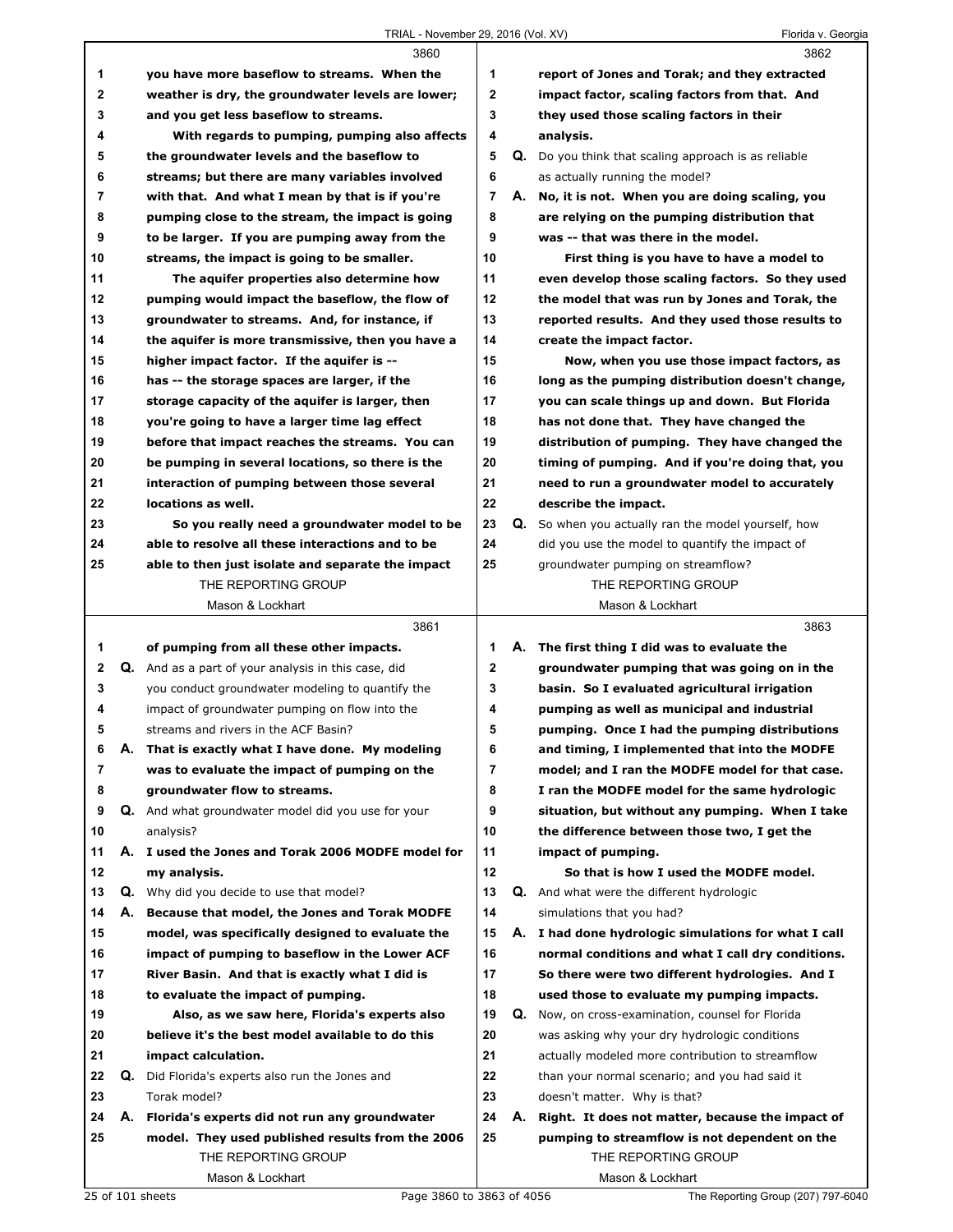|    |    | 3864                                                                                        |                |    | 3866                                                                 |
|----|----|---------------------------------------------------------------------------------------------|----------------|----|----------------------------------------------------------------------|
| 1  |    | actual baseflow itself. The impact is just a                                                | 1              |    | pumping within Georgia was slightly over 500 cfs.                    |
| 2  |    | certain percent of the pumping value regardless                                             | 2              |    | And the number is 511 cfs that the model gave.                       |
| 3  |    | of that baseflow.                                                                           | 3              |    | <b>Q.</b> And that's the maximum impact?                             |
| 4  |    | <b>Q.</b> I want to actually turn back to the exhibit that                                  | 4              |    | A. And that is the maximum monthly impact. And that                  |
| 5  |    | Florida's counsel used with you. So it's in the                                             | 5              |    | occurred in July.                                                    |
| 6  |    | binders that they handed out at tab 6. And it's                                             | 6              | Q. | Now, in your direct testimony, you characterize                      |
| 7  |    | $FX -$                                                                                      | $\overline{7}$ |    | the impact of groundwater pumping, this impact,                      |
| 8  |    | A. Yes, I'm there.                                                                          | 8              |    | as minimal or negligible. What's the basis for                       |
| 9  |    | $Q. -934.$ Do you see that?                                                                 | 9              |    | that opinion?                                                        |
| 10 |    | A. Yes I see that.                                                                          | 10             |    | A. I compared this impact of groundwater pumping to                  |
| 11 | Q. | And can you describe how you used the data in                                               | 11             |    | the actual flow occurring at the Chattahoochee                       |
| 12 |    | this chart.                                                                                 | 12             |    | Gage into Florida. And in that respect, I say                        |
| 13 | А. | Right. We can see what I have done is I did                                                 | 13             |    | that this impact is negligible.                                      |
| 14 |    |                                                                                             | 14             |    |                                                                      |
| 15 |    | simulations for the different years -- for the<br>acreages for the different years, and the | 15             |    | <b>Q.</b> Let's turn to page 27 in your direct and take a            |
|    |    |                                                                                             |                |    | look at demonstrative 15. Is this the comparison                     |
| 16 |    | different years being 1992, 2011, and 2013. And                                             | 16             |    | that you were just referring to?                                     |
| 17 |    | for those years, I evaluated the pumping for --                                             | 17             |    | A. That is correct. This is one of the comparisons                   |
| 18 |    | the pumping requirements for normal conditions as                                           | 18             |    | I was referring to. This is for the dry                              |
| 19 |    | well as for dry conditions. For dry conditions                                              | 19             |    | conditions.                                                          |
| 20 |    | you need more irrigation depth than for normal                                              | 20             |    | <b>Q.</b> And can you describe what demonstrative 15 shows?          |
| 21 |    | conditions.                                                                                 | 21             | А. | Right. This is a chart showing the baseflow and                      |
| 22 |    | Once I did that, I ran the model. You get                                                   | 22             |    | the impact of pumping over an annual cycle. The                      |
| 23 |    | the results of the baseflow from this model; and                                            | 23             |    | blue line shows the impact of pumping over the                       |
| 24 |    | you can subtract out the no pumping case for the                                            | 24             |    | annual cycle. And the maximum of 511 cfs in July                     |
| 25 |    | same hydrology from the pumping case for the same<br>THE REPORTING GROUP                    | 25             |    | is part of that blue line there. And then the<br>THE REPORTING GROUP |
|    |    |                                                                                             |                |    |                                                                      |
|    |    | Mason & Lockhart                                                                            |                |    | Mason & Lockhart                                                     |
|    |    |                                                                                             |                |    |                                                                      |
|    |    | 3865                                                                                        |                |    | 3867                                                                 |
| 1  |    | hydrology. And the hydrology impacts go away,                                               | 1              |    | red line shows the actual streamflow occurring                       |
| 2  |    | and I'm left with the impact of pumping on                                                  | 2              |    | into Florida at the Chattahoochee Gage. And we                       |
| 3  |    | baseflow.                                                                                   | 3              |    | can compare these two lines, and this is where I                     |
| 4  | Q. | So if there was an error or miscalculation or an                                            | 4              |    | say that the impact of pumping is negligible                         |
| 5  |    | inaccuracy, as a hypothetical, in your hydrologic                                           | 5              |    | compared to flow into Florida.                                       |
| 6  |    | conditions, would that impact your conclusions                                              | 6              | Q. | Now, you testified earlier that one of the                           |
| 7  |    | about the impact of pumping?                                                                | 7              |    | factors that influences how groundwater flows                        |
| 8  | А. | No, it does not. The hydrology does not affect                                              | 8              |    | into the rivers and streams is weather or                            |
| 9  |    | the impact of pumping. Your impact factors also                                             | 9              |    | precipitation. What analysis did you do to reach                     |
| 10 |    | are developed without concern of hydrology. They                                            | 10             |    | that conclusion?                                                     |
| 11 |    | are developed because of the -- it's the portion                                            | 11             |    | A. Yes. What I did was I -- since this case is                       |
| 12 |    | of the pumping that matters.                                                                | 12             |    | about flow of water into Florida, I evaluated the                    |
| 13 | Q. | Let's turn in your written direct to page 25, and                                           | 13             |    | flow of water into Florida at the Chattahoochee                      |
| 14 |    | I would like to look at demonstrative 13.                                                   | 14             |    | Gage. And from looking at the flow signature, I                      |
| 15 |    | A. Yes.                                                                                     | 15             |    | evaluated that most of the baseflow impacts are                      |
| 16 | Q. | Does demonstrative 13 show some of the results of                                           | 16             |    | weather related and not pumping related.                             |
| 17 |    | your groundwater modeling?                                                                  | 17             |    | Q. Let's turn to page 30 in your written direct.                     |
| 18 |    | A. Yes. It does.                                                                            | 18             |    | And I would like to focus on demonstrative 18.                       |
| 19 | Q. | Okay. And can you describe what demonstrative 13                                            | 19             |    | Can you describe what the graph in demonstrative                     |
| 20 |    | shows.                                                                                      | 20             |    | 18 shows?                                                            |
| 21 | А. | Demonstrative 13 shows the impact of groundwater                                            | 21             |    | A. Yes. This graph shows the streamflow at the                       |
| 22 |    | pumping for normal and dry conditions from my                                               | 22             |    | Chattahoochee Gage, which is into Florida,                           |
| 23 |    | modeling analysis for 2011 irrigated acreages.                                              | 23             |    | between 1975 and 2015. The lowest line, the                          |
| 24 |    | And we can see that for dry conditions, the                                                 | 24             |    | purple line, shows the minimum flow. So for                          |
| 25 |    | impact was slightly over 500 cfs. The impact of                                             | 25             |    | every month we can see the average. We can take                      |
|    |    | THE REPORTING GROUP                                                                         |                |    | THE REPORTING GROUP                                                  |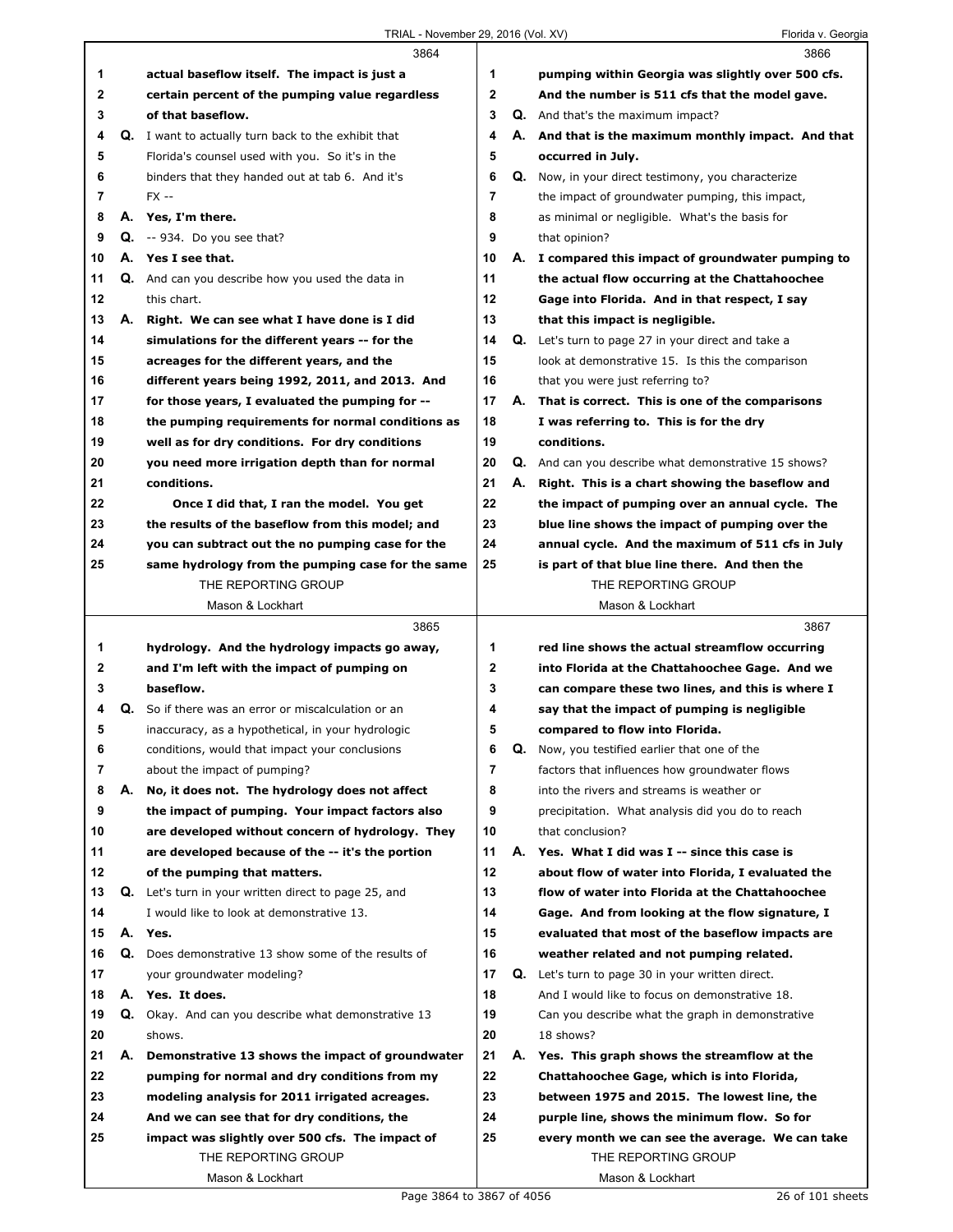## TRIAL - November 29, 2016 (Vol. XV) Florida v. Georgia

|              |    | 3868                                              |                |    | 3870                                                    |
|--------------|----|---------------------------------------------------|----------------|----|---------------------------------------------------------|
| 1            |    | the monthly flows for every month, and that was   | 1              |    | impact is 538 cfs of all pumping within the             |
| $\mathbf{2}$ |    | plotted for every month. The monthly minimum      | $\mathbf{2}$   |    | basin.                                                  |
| 3            |    | flow, the minimum flow that month, was plotted    | 3              |    | And we can compare these two to the red line            |
| 4            |    | for every year in the purple line.                | 4              |    | in the weather-related impacts, which is -- the         |
| 5            |    | When I look at that minimum flow, you can see     | 5              |    | minimal flow across the state line is 5,000 cfs,        |
| 6            |    | that it really isn't a declining trend. You can   | 6              |    | and we can compare that to the 500 cfs of maximum       |
| 7            |    | see that, yes, the minimum flow goes lower during | $\overline{7}$ |    | impact; or we can compare the annual average flow       |
| 8            |    | dry periods. And the dry periods I indicated      | 8              |    | of 300 cfs with the annual average flow at the          |
| 9            |    | with the red bars. But they are slightly higher   | 9              |    | Chattahoochee Gage of 19,000 cfs. And that is           |
| 10           |    | in the wet periods or normal periods. The wet     | 10             |    | also negligible.                                        |
| 11           |    | periods I indicated with the blue bars. And       | 11             |    | Finally the middle two bars, which are the              |
| 12           |    | normal periods are the white, the blank bars.     | 12             |    | 60 cfs annual average baseflow reduction from           |
| 13           |    | I also plotted the maximum flow -- maximum        | 13             |    | 1992 conditions. So if Georgia were to curtail          |
| 14           |    | monthly flow of every year in the blue line. And  | 14             |    | its pumping to 1992 conditions, the benefit would       |
| 15           |    | we can -- the difference between that minimum     | 15             |    | be 60 cfs average annual or 112 cfs monthly             |
| 16           |    | flow and the maximum flow is the variation of     | 16             |    | maximum baseflow.                                       |
| 17           |    | flow every year. And we can see that that         | 17             |    | And we can compare those again to the 5,000             |
| 18           |    | variation of flow every year is in the tens of    | 18             |    | number and to the average 19,000 number flow.           |
| 19           |    | thousands of cfs.                                 | 19             |    | Finally, the last two bars on the chart                 |
| 20           |    | Finally, on this chart I also show in the         | 20             |    | indicate -- the second last bar indicates the           |
| 21           |    | orange line the annual flow at the Chattahoochee  | 21             |    | average fluctuation within a year. So within a          |
| 22           |    | Gage. And from this what I see is that the        | 22             |    | year the average fluctuation of flow at the gage        |
| 23           |    | annual flows can be lower in dry year and higher  | 23             |    | is more than 36,000 cfs. And on the last bar we         |
| 24           |    | during the wet years. And, again, when I look at  | 24             |    | can see the fluctuation between a dry year and a        |
| 25           |    | the difference between a dry year flow and a wet  | 25             |    | wet year. And we can see that difference is             |
|              |    | THE REPORTING GROUP                               |                |    | THE REPORTING GROUP                                     |
|              |    | Mason & Lockhart                                  |                |    | Mason & Lockhart                                        |
|              |    |                                                   |                |    |                                                         |
|              |    | 3869                                              |                |    | 3871                                                    |
| 1            |    | year flow, that difference is in the tens of      | 1              |    | 27,000 cfs.                                             |
| 2            |    | thousands of cfs.                                 | $\mathbf{2}$   |    | So we can see all these weather-related                 |
| 3            |    | So I wanted to evaluate these are the impacts     | 3              |    | impacts here. And we -- what -- I needed to             |
| 4            |    | of climate, of -- I should say weather.           | 4              |    | present this so we can compare that with the            |
| 5            |    | $Q.$ And what $-$                                 | 5              |    | impacts of all of Georgia's pumping as well as          |
| 6            | Α. | Dry periods or wet periods.                       | 6              |    | with the impacts of curtailing Georgia's pumping        |
| 7            | Q. | What did you conclude from this analysis about    | 7              |    | to 1992 levels.                                         |
| 8            |    | the relative impacts of groundwater pumping and   | 8              | Q. | And what conclusion do you reach from this              |
| 9            |    | weather?                                          | 9              |    | comparison?                                             |
| 10           | А. | Right. The relative impacts of groundwater        | 10             |    | A. Yes. The conclusion I reach from this comparison     |
| 11           |    | pumping are negligible compared to the            | 11             |    | is that the impact of pumping is negligible             |
| 12           |    | weather-related impacts.                          | 12             |    | compared to the weather-related impacts.                |
| 13           | Q. | Let's turn to page 31, the next page in your      | 13             |    | <b>Q.</b> I want to talk a little bit about groundwater |
| 14           |    | written direct. And I want to look at             | 14             |    | levels in the ACF Basin. Now, Dr. Hornberger has        |
| 15           |    | demonstrative 19. Can you describe for the Court  | 15             |    | testified that Georgia's groundwater pumping has        |
| 16           |    | what is shown in demonstrative 19.                | 16             |    | altered the natural hydrology of the basin by           |
| 17           | А. | Yes. This is where I have compared the impacts    | 17             |    | lowering groundwater levels. Do you agree with          |
| 18           |    | of pumping within Georgia to the weather-related  | 18             |    | that conclusion?                                        |
| 19           |    | impacts. There are eight bars on this figure.     | 19             | А. | No, I do not.                                           |
| 20           |    | The first two bars show the impact of all of      | 20             | Q. | Why not?                                                |
| 21           |    | pumping within Georgia during 2011 dry            | 21             | А. | First off, I have evaluated groundwater levels at       |
| 22           |    | conditions. And we can see that the average       | 22             |    | several wells in the basin. And that showed me          |
| 23           |    | impact, which is in the blue line with the number | 23             |    | that some water levels are increasing. Some             |
| 24           |    | 304 there, and that is the average impact of      | 24             |    | wells have stable, we feel, levels. And some            |
| 25           |    | pumping. And the maximum impact -- monthly        | 25             |    | wells have declining water levels. So there is          |
|              |    | THE REPORTING GROUP                               |                |    | THE REPORTING GROUP                                     |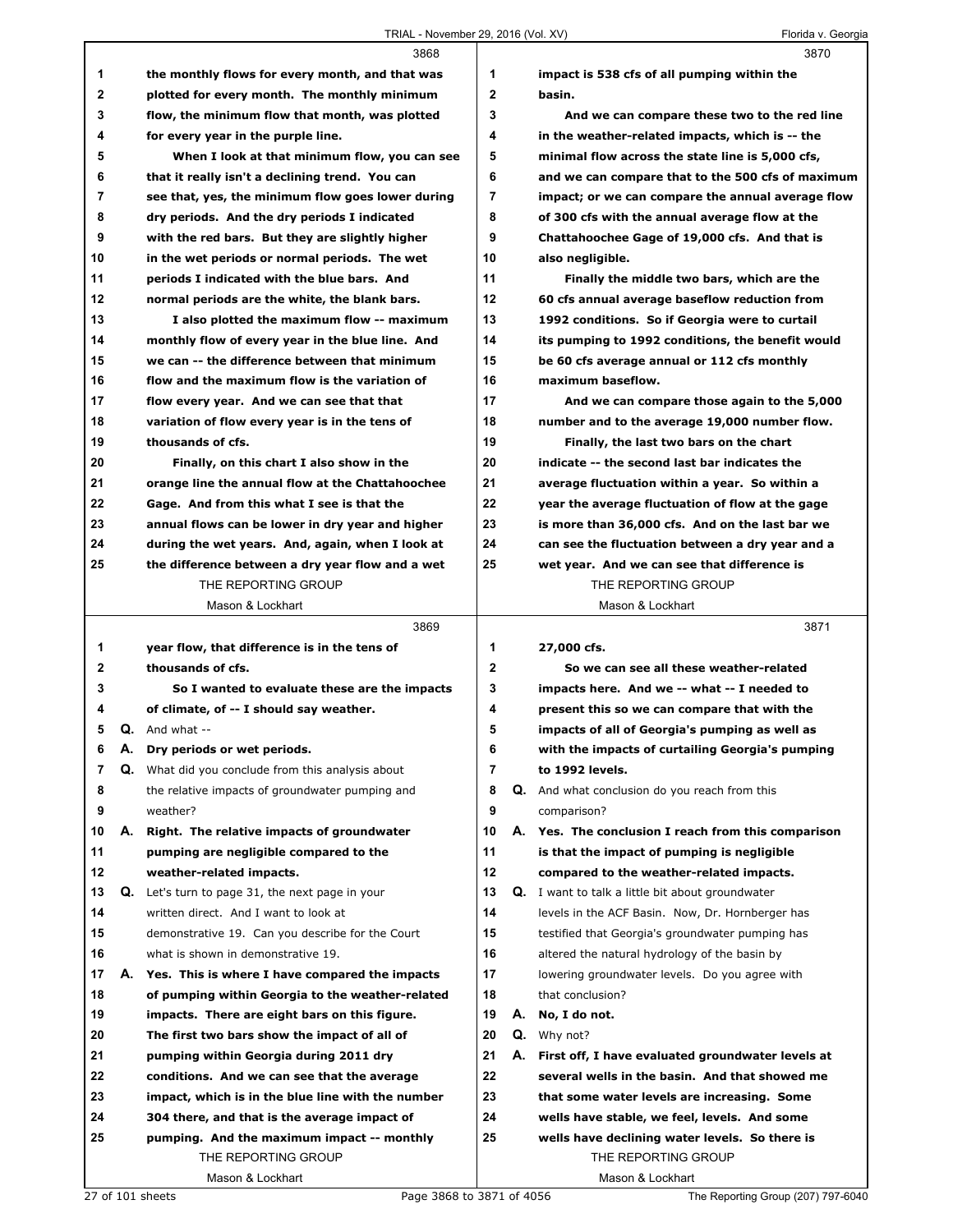$\Gamma$ 

|             |    | 3872                                              |             |    | 3874                                              |
|-------------|----|---------------------------------------------------|-------------|----|---------------------------------------------------|
| 1           |    | no basin-wide trend of decreasing water levels.   | 1           |    | A. Yes. As we see in this graph, the largest      |
| $\mathbf 2$ |    | Secondly, I have also looked at how               | $\mathbf 2$ |    | increases in pumping within Georgia occurred --   |
| 3           |    | agricultural irrigation has increased within      | 3           |    | within the basin occurred between 1975 through    |
| 4           |    | Georgia from the '70's through the 1990's; and    | 4           |    | the 1990's. And the blue -- that's the red line.  |
| 5           |    | the largest increases had occurred in that time   | 5           |    | And the blue line shows the water levels at the   |
| 6           |    | period. And I look at water levels during that    | 6           |    | well in the basin in the Upper Floridan Aquifer.  |
| 7           |    | time period, and water levels seem to be          | 7           |    | And we can see that the water levels are not      |
| 8           |    | generally stable during that time period or even  | 8           |    | declining as a result of this increased pumping.  |
| 9           |    | slightly increasing. So when you see that         | 9           |    | The gray bars show the annual precipitation       |
| 10          |    | increase in agricultural irrigation within        | 10          |    | at the gage within the basin, and the water       |
| 11          |    | Georgia and compare it to groundwater levels, you | 11          |    | levels generally follow that trend.               |
| 12          |    | don't see groundwater levels decreasing as a      | 12          |    | In fact, Dr. Langseth in his expert testimony     |
| 13          |    | result.                                           | 13          |    | also said that water levels generally follow      |
| 14          |    | Q. Now, in your direct testimony on page 62, in   | 14          |    | precipitation, recharge trends, though they may   |
| 15          |    | demonstrative 37 you actually show groundwater    | 15          |    | lag in time.                                      |
| 16          |    | information for a well that is in Florida, not in | 16          | Q. | Now, the last piece of analysis that you had      |
| 17          |    | Georgia. Why are you showing groundwater          | 17          |    | mentioned with respect to groundwater levels was  |
| 18          |    | information from a well in Florida?               | 18          |    | an analysis that you did of long-term trends in   |
| 19          |    | A. Yes. Demonstrative 37 is groundwater level --  | 19          |    | different wells. And if you turn to page 60 and   |
| 20          |    | shows groundwater levels from a well in the Upper | 20          |    | you look at demonstrative 35, is that the         |
| 21          |    | Floridan Aquifer right adjacent to the ACF River  | 21          |    | analysis you were referring to?                   |
| 22          |    | Basin, but not within the ACF River Basin. And    | 22          |    | A. Yes. Demonstrative 35 shows the trend analysis |
| 23          |    | the reason I show this is because the -- this     | 23          |    | that I have done in Upper Floridan Aquifer water  |
| 24          |    | water level signature that I see in this graph is | 24          |    | wells.                                            |
| 25          |    | very similar to the water level signatures that   | 25          |    | <b>Q.</b> And what did you find in that analysis? |
|             |    | THE REPORTING GROUP                               |             |    | THE REPORTING GROUP                               |
|             |    | Mason & Lockhart                                  |             |    | Mason & Lockhart                                  |
|             |    |                                                   |             |    |                                                   |
|             |    | 3873                                              |             |    | 3875                                              |
| 1           |    | we see in wells within the Upper Floridan Aquifer | 1           |    | A. I have done two different trend analyses. The  |
| 2           |    | in Georgia.                                       | $\mathbf 2$ |    | second to last column shows my results from my    |
| 3           |    | As you can see here, water levels decline in      | 3           |    | linear trend analysis. And that shows that some   |
| 4           |    | the dry season and rise back up every year in the | 4           |    | wells indicated a declining trend, some wells     |
| 5           |    | wet season. However, if you look at 2011 and      | 5           |    | indicated an increasing trend, and some showed a  |
| 6           |    | 2012 -- and this is a well in Florida -- you see  | 6           |    | generally stable trend.                           |
| 7           |    | that the rise has not been complete. But then     | 7           |    | I also did this Mann-Kendall statistical          |
| 8           |    | when you get back into 2013, you see that the     | 8           |    | trend analysis, and that also shows that all      |
| 9           |    | rise in water levels is pretty much full compared | 9           |    | wells are not decreasing. Some are stable. Some   |
| 10          |    | to previous.                                      | 10          |    | are decreasing, and some are increasing in the    |
| 11          |    | And this is the same signature we see for         | 11          |    | basin.                                            |
| 12          |    | wells in Georgia. So what I understand from that  | 12          | Q. | And based on all these analyses that you have     |
| 13          |    | is that this could be regional precipitation or   | 13          |    | done with respect to groundwater levels, what     |
| 14          |    | weather-related issues. And you cannot have the   | 14          |    | have you concluded about the general health of    |
| 15          |    | same signature here in Florida in a different     | 15          |    | the aquifer in the Upper Floridan?                |
| 16          |    | basin because of pumping in Georgia.              | 16          | А. | The general health of the aquifer in the Upper    |
| 17          | Q. | Now, you said before that another analysis you    | 17          |    | Floridan is good.                                 |
| 18          |    | had done was you compared pumping to groundwater  | 18          |    | We see, if you look at the monthly water          |
| 19          |    | levels to see if there was a correlation or an    | 19          |    | level changes also, that water levels drop in the |
| 20          |    | inverse correlation between the two.              | 20          |    | dry period and rise back in the wet period. They  |
| 21          |    | And let's look at demonstrative 38 in your        | 21          |    | may not rise back fully during droughts or        |
| 22          |    | direct testimony on page 63. And does that show   | 22          |    | multi-year droughts; but once there is a return   |
| 23          |    | the results of your analysis?                     | 23          |    | of normal precipitation or wetter periods, you    |
| 24          |    | A. Yes. That is correct.                          | 24          |    | see that the water levels bounce right back up    |
| 25          |    | <b>Q.</b> And can you describe what you found?    | 25          |    | and that the aquifer gets fully recharged.        |
|             |    | THE REPORTING GROUP                               |             |    | THE REPORTING GROUP                               |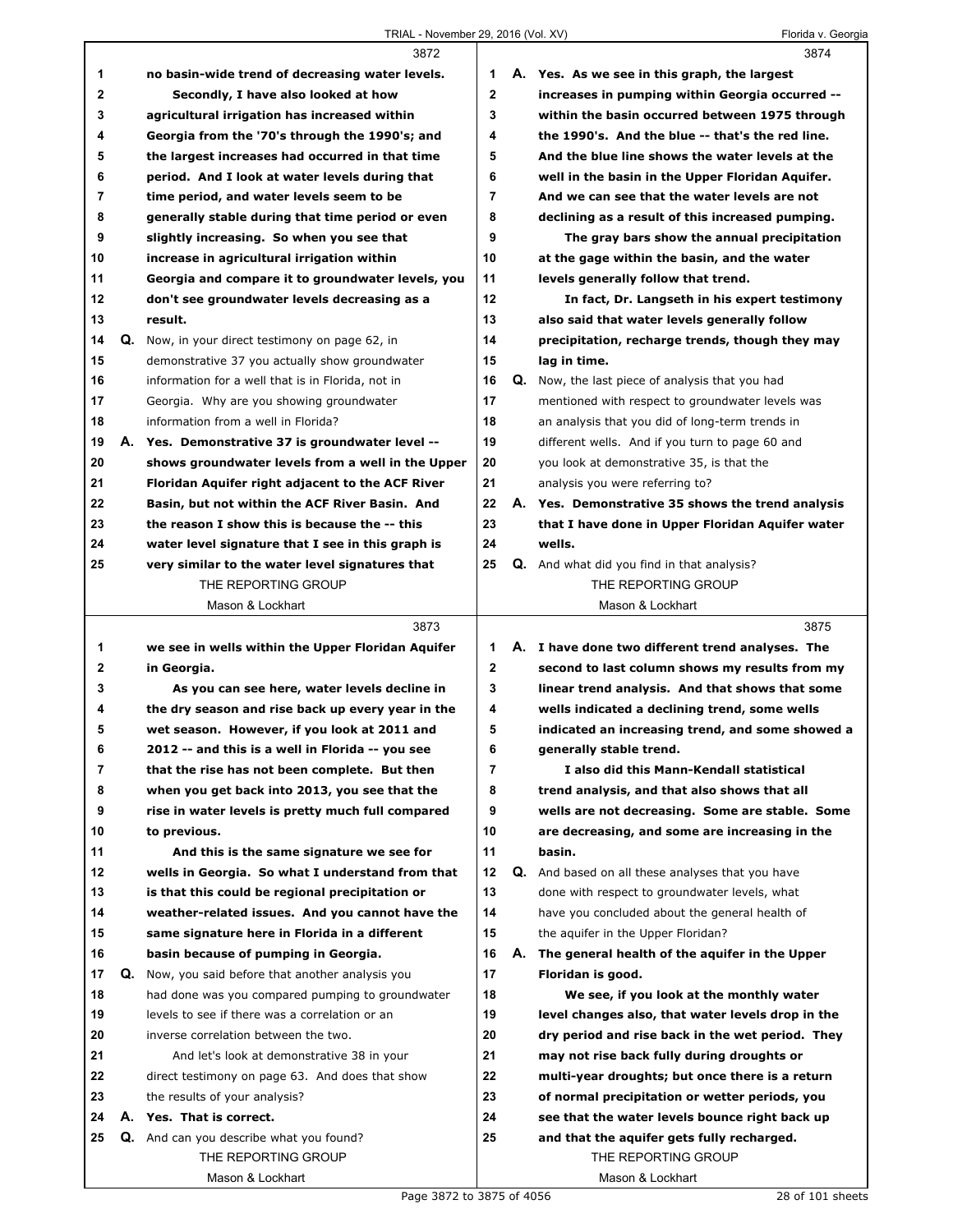|    | 3876                                                 |                | 3878                                                   |
|----|------------------------------------------------------|----------------|--------------------------------------------------------|
| 1  | Q. Now, during your cross-examination you were asked | 1              | And finally, the blue hole springs which were          |
| 2  | about a variety of local issues including the        | $\mathbf 2$    | referred to was Radium Springs. So I evaluated         |
| 3  | sustainable yield analysis in Spring Creek. And      | 3              | against the flows at Radium Springs. And minimum       |
| 4  | I think if you go to demonstrative 46 in your        | 4              | flows could be as low as 4 cfs in previous             |
| 5  | direct testimony -- it's page 76 -- you have a       | 5              | droughts.                                              |
| 6  | chart that summarizes your analysis as to all of     | 6              | So, again, when we compare all these numbers           |
| 7  | those.                                               | $\overline{7}$ | to the weather-related factors on the right, the       |
| 8  | A. Yes. That is correct.                             | 8              | minimum flow or the annual average flow or the         |
| 9  | Q. And can you describe the analysis that's          | 9              | fluctuation in flow every year, or the                 |
| 10 | reflected in demonstrative 46.                       | 10             | fluctuation in flow between wet and dry years,         |
| 11 | A. Yes, I can. Again, the last four bars are the     | 11             | you can see that these numbers are negligible.         |
| 12 | same bars that we saw earlier which indicate the     | 12             | <b>Q.</b> The last topic that I would like to cover is |
| 13 | weather-related impacts. Now, starting from the      | 13             | Dr. Sunding's conservation scenarios. Now,             |
| 14 | first of those bars, the first one shows the         | 14             | you talked a little bit about this on                  |
| 15 | maximum agricultural withdrawals from surface        | 15             | cross-examination; but are you aware that              |
| 16 | water irrigation in the basin; and that is 333       | 16             | Florida's economist has said that Georgia can          |
| 17 | cfs. And then average -- the second bar there        | 17             | increase flows by 1700 cfs just from a reduction       |
| 18 | shows the impact of a 10 percent error in Upper      | 18             | in agricultural irrigation?                            |
| 19 | Floridan Aquifer pumping estimates. So if there      | 19             | A. I believe he said that, yes.                        |
| 20 | were errors in the pumping estimates and if there    | 20             | Q. And do you have an opinion about whether it's       |
| 21 | was a 10 percent error, you would get 54 cfs         | 21             | possible to achieve 1700 cfs from a reduction in       |
| 22 | impact into the 10 percent error throughout the      | 22             | agricultural irrigation?                               |
| 23 | basin.                                               | 23             | A. Yes, I do have an opinion of that.                  |
| 24 | Around 54. I say 538 cfs is the entire               | 24             | <b>Q.</b> Okay. And what is your opinion?              |
| 25 | impact of pumping; so 10 percent of 538 is 53.8,     | 25             | A. It is not possible.                                 |
|    | THE REPORTING GROUP                                  |                | THE REPORTING GROUP                                    |
|    | Mason & Lockhart                                     |                | Mason & Lockhart                                       |
|    |                                                      |                |                                                        |
|    | 3877                                                 |                | 3879                                                   |
| 1  | so 54 cfs.                                           | 1              | <b>Q.</b> Why do you say that?                         |
| 2  | The next, third, bar indicates the water             | 2              | A. First thing is Dr. Sunding has used impact          |
| 3  | level impacts. What I had done is I conducted a      | 3              | factors to do his calculations. And those impact       |
| 4  | model simulation in steady state -- by steady        | 4              | factors change when you change your distribution       |
| 5  | state I mean long-term impacts -- to see if there    | 5              | of pumping or when you change your timing of           |
| 6  | was a 2-foot decline basin-wide in water levels      | 6              | pumping. He needs to have run a model to               |
| 7  | everywhere, then you could get an impact of 39 to    | 7              | evaluate that.                                         |
| 8  | 217 cfs.                                             | 8              | Technically, if you look at the impact of all          |
| 9  | Then I go to the sustainable yield issues or         | 9              | agricultural pumping within Georgia, which I have      |
| 10 | the local issues which we talked about. And when     | 10             | shown, it is around -- it's less than a thousand       |
| 11 | I evaluated that sustainable yield criteria at       | 11             | cfs. That's my calculation.                            |
| 12 | Muckaloochee Creek, that was less than 1 cfs.        | 12             | Also, Dr. Langseth had done a calculation              |
| 13 | I evaluated flows at the Iron City Gage. And         | 13             | during his deposition. And in that calculation,        |
| 14 | in the earlier period of record, before there was    | 14             | he was -- he got less than 1700 cfs.                   |
| 15 | irrigation also, when there were droughts, those     | 15             | And even if you now take his 40 percent                |
| 16 | flows could be as less as -- as low as 10 to 20      | 16             | impact factor and change it to 60 percent impact       |
| 17 | cfs. I -- I believe as less as 10 cfs. And Iron      | 17             | factor for groundwater pumping and add what he         |
| 18 | City Gage showed no flow in the current drought.     | 18             | claims is the impact of surface water flows,           |
| 19 | So the difference between 10 cfs off a previous      | 19             | surface water withdrawals, you still get less          |
| 20 | drought and no flow for the current drought is       | 20             | than 1700 cfs.                                         |
| 21 | around 10, which is what I'm indicating here.        | 21             | Q. So you're saying that whether you use your          |
| 22 | The next one is Mosquito Creek, which also           | 22             | numbers or Dr. Langseth's numbers, it doesn't          |
| 23 | came up in the sustainable yield study. And that     | 23             | matter. If you stopped all pumping --                  |
| 24 | had an even minor impact. It was less than a         | 24             | groundwater pumping in the ACF Basin, you still        |
| 25 | fraction of a cfs.                                   | 25             | would not get the 1700 cfs that Dr. Sunding says       |
|    | THE REPORTING GROUP                                  |                | THE REPORTING GROUP                                    |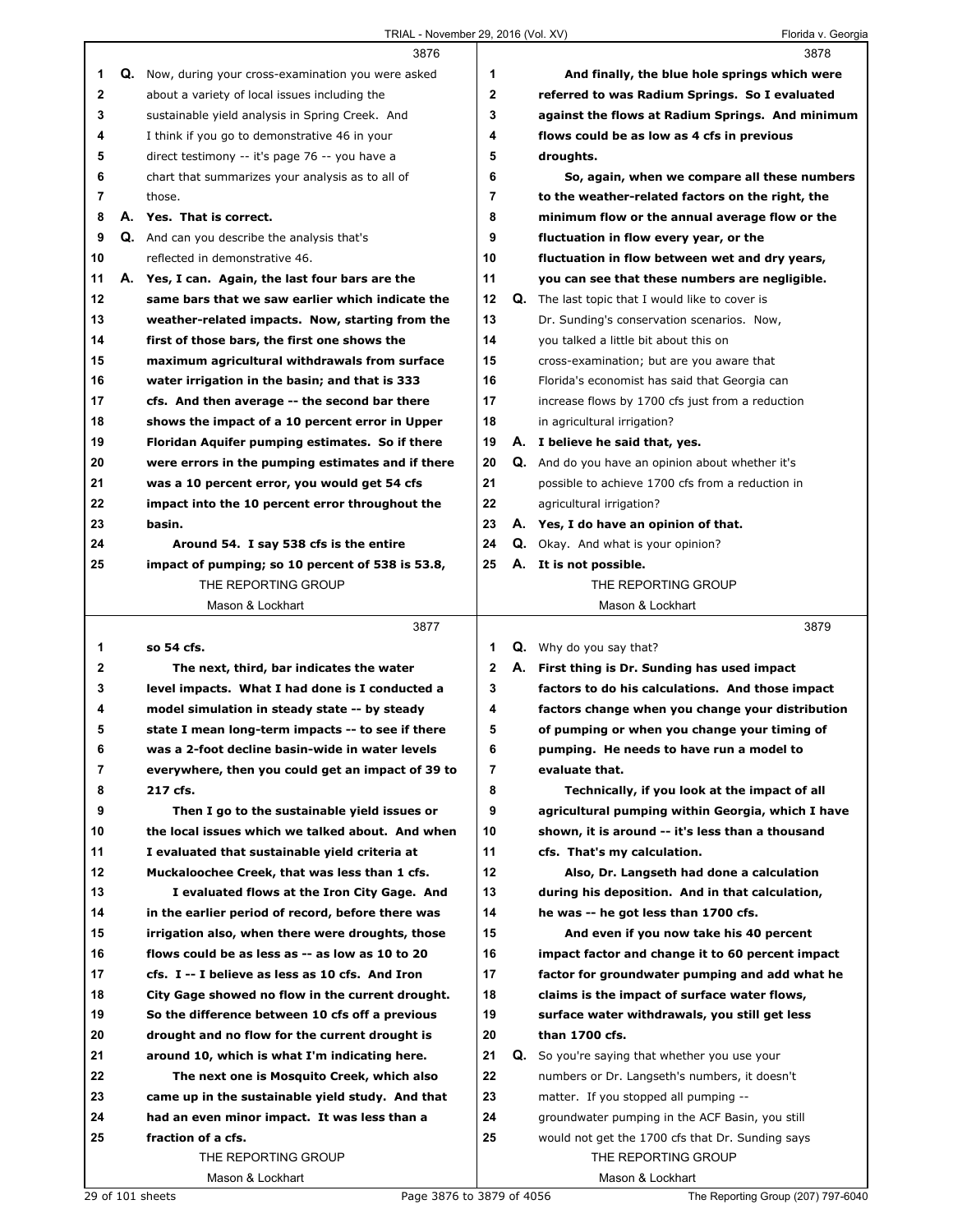$\Gamma$ 

|                |    | 3880                                                       |                |    | 3882                                                      |
|----------------|----|------------------------------------------------------------|----------------|----|-----------------------------------------------------------|
| 1              |    | you can conserve?                                          | 1              |    | irrigation.                                               |
| 2              |    | A. All agricultural pumping, yes. I agree.                 | $\mathbf{2}$   |    | Q. Okay. So for agricultural irrigation in July of        |
| 3              |    | MS. ALLON: I have nothing else, your                       | 3              |    | 2011, the maximum impact of streamflow is 511             |
| 4              |    | Honor.                                                     | 4              |    | cfs?                                                      |
| 5              |    | Thank you.                                                 | 5              |    | A. For pumping in the Upper Floridan Aquifer within       |
| 6              |    | SPECIAL MASTER LANCASTER: We'll take a                     | 6              |    | Georgia, that is correct.                                 |
| 7              |    | noon recess now.                                           | 7              |    | Q. Okay. Let's look at what Georgia EPD says is the       |
| 8              |    | Counsel, you can -- can you give me an                     | 8              |    | total agricultural consumptive use on an average          |
| 9              |    | estimate of how long you think you will be --              | 9              |    | basis in July of 2011. If you will turn with me           |
| 10             |    | quesstimate?                                               | 10             |    | to tab 10 of your first volume, please. And you           |
| 11             |    | MR. QURESHI: Less than 30 minutes.                         | 11             |    | will recognize tab 10 as the direct testimony of          |
| 12             |    | SPECIAL MASTER LANCASTER: Pardon?                          | 12             |    | Dr. Zeng. Right?                                          |
| 13             |    | MR. QURESHI: Less than 30 minutes.                         | 13             |    | In particular, please go to --                            |
| 14             |    | SPECIAL MASTER LANCASTER: Terrific.                        | 14             |    | A. Yes.                                                   |
| 15             |    | Thank you.                                                 | 15             |    | Q. -- page 23. You can see a figure 9 there.              |
| 16             |    | (Time Noted: 11:58 a.m.)                                   | 16             |    | A. Yes. I see that figure 9.                              |
| 17             |    | (Recess Called)                                            | 17             |    | <b>Q.</b> All right. So for July 2011, the total monthly  |
| 18             |    | (Time Noted: 12:52 p.m.)                                   | 18             |    | average agricultural consumptive use, according           |
| 19             |    | SPECIAL MASTER LANCASTER: Thank you                        | 19             |    | to Dr. Zeng, is about 1400 cfs.                           |
| 20             |    | again, counsel, for the rain.                              | 20             |    | A. I'm not sure which year it is, but the largest         |
|                |    |                                                            |                |    |                                                           |
| 21<br>22       |    | MR. QURESHI: You're welcome.                               | 21<br>22       |    | one there near the end is around 1400 cfs.                |
|                |    | RECROSS-EXAMINATION                                        |                |    | <b>Q.</b> Okay. And let's assume that 511 cfs of that is  |
| 23             |    | BY MR. QURESHI:                                            | 23             |    | associated with agricultural irrigation. Where            |
| 24             |    | Q. Good afternoon, Dr. Panday.                             | 24             |    | is the other 900 cfs coming from? Who is using            |
| 25             | А. | Good afternoon.                                            | 25             |    | that?                                                     |
|                |    | THE REPORTING GROUP                                        |                |    | THE REPORTING GROUP                                       |
|                |    | Mason & Lockhart                                           |                |    | Mason & Lockhart                                          |
|                |    | 3881                                                       |                |    | 3883                                                      |
| 1              |    |                                                            |                |    |                                                           |
|                |    | <b>Q.</b> Sir, I want to start with discussing the 511 cfs | 1              |    | A. I do not know what this consumptive use is. This       |
| 2              |    | streamflow impact associated with groundwater              | 2              |    | is not the agricultural. I don't know if this is          |
| 3              |    | pumping according to your model.                           | 3              |    | the agricultural pumping or whether this is the           |
| 4              |    | A. Right. In Georgia?                                      | 4              |    | impact to baseflow.                                       |
| 5              |    | Q. In Georgia.                                             | 5              |    | <b>Q.</b> Does the label at the bottom of the chart help  |
| 6              |    | A. Yes.                                                    | 6              |    | you, total monthly average agricultural                   |
| $\overline{7}$ | Q. | Now, to be clear, that's just groundwater                  | $\overline{7}$ |    | consumptive use?                                          |
| 8              |    | pumping?                                                   | 8              |    | A. It doesn't, because consumptive use has been used      |
| 9              |    | A. That is correct, just the impact of groundwater         | 9              |    | in different ways. Consumptive use could be just          |
| 10             |    | pumping in the Upper Floridan Aquifer.                     | 10             |    | the water that was used, or it could be the               |
| 11             |    | <b>Q.</b> And you're not considering total amount of       | 11             |    | reduction in baseflow. So there were two                  |
| 12             |    | consumptive use by Georgia when you say that               | 12             |    | different definitions for consumptive use.                |
| 13             |    | that's a negligible amount compared to state line          | 13             |    | Q. And you have no idea how Georgia EPD used it?          |
| 14             |    | flows?                                                     | 14             |    | A. I believe they have used it in both ways, if I'm       |
| 15             | А. | I have not done the analysis of the total                  | 15             |    | not mistaken.                                             |
| 16             |    | consumptive use in Georgia; correct.                       | 16             |    | Q. And do you know how Dr. Zeng used it in his            |
| 17             | Q. | Do you know what the total agricultural estimated          | 17             |    | direct testimony?                                         |
| 18             |    | use was in July of 2011 according to Georgia EPD?          | 18             |    | A. I'm not sure.                                          |
| 19             |    | A. No, I do not know the values that Georgia EPD has       | 19             |    | <b>Q.</b> All right. If we assume that the 511 cfs of the |
| 20             |    | for the July 2011 calculations. But I do have              | 20             |    | total 1400 is the work you did, the withdrawals           |
| 21             |    | estimated irrigated -- estimated irrigation from           | 21             |    | associated with agricultural pumping, do you have         |
| 22             |    | agricultural irrigation pumping for 2011                   | 22             |    | any idea as to where the remaining 900 cfs is             |
| 23             |    | conditions, which I got from Georgia EPD's                 | 23             |    | being used or consumed in the agricultural                |
| 24             |    | databases; and I have that for groundwater as              | 24             |    | sector?                                                   |
| 25             |    | well as surface water for agricultural                     | 25             | А. | No, I do not know about this.                             |
|                |    | THE REPORTING GROUP                                        |                |    | THE REPORTING GROUP                                       |
|                |    | Mason & Lockhart<br>Page 3880 to 3883 of 4056              |                |    | Mason & Lockhart<br>30 of 101 sheets                      |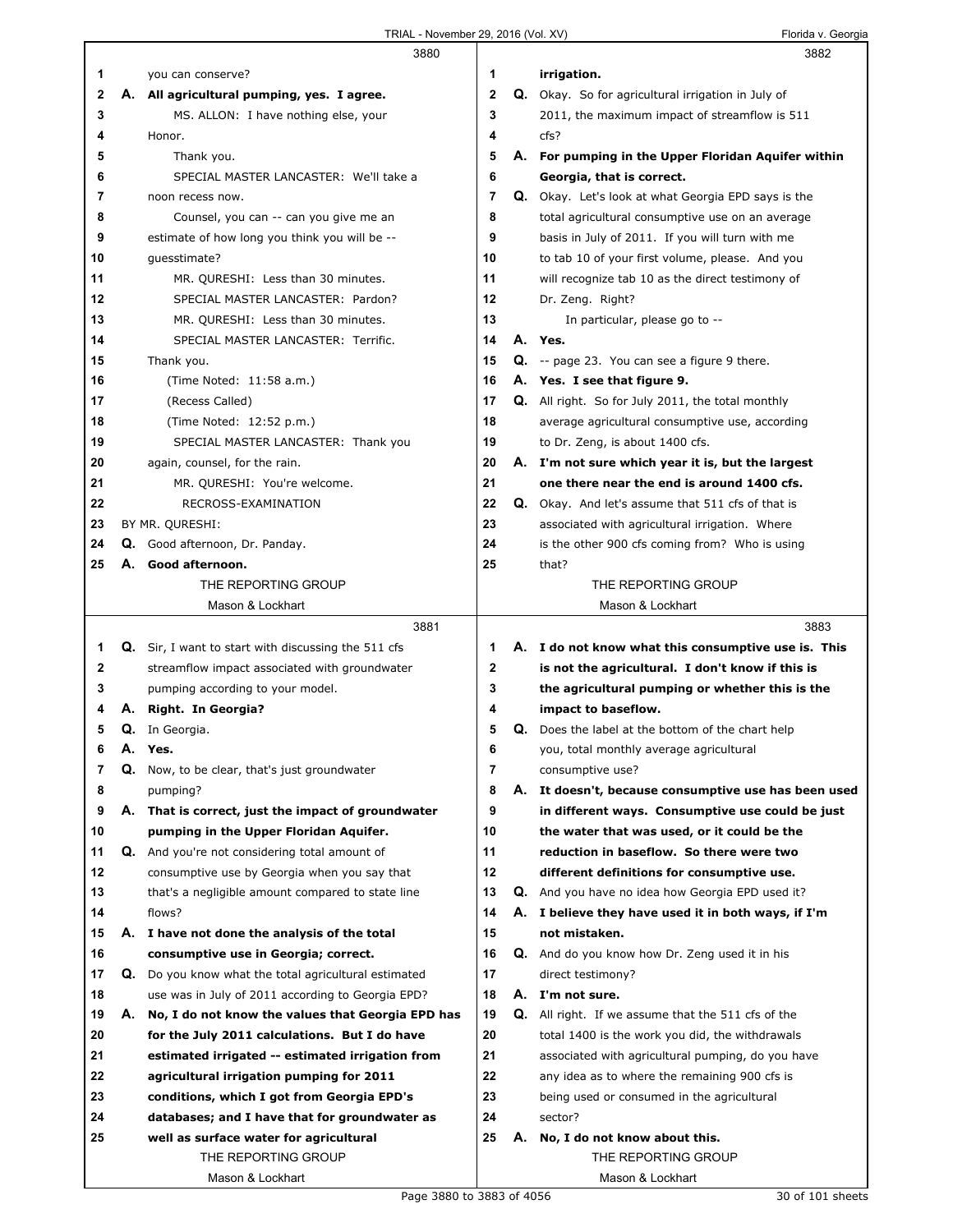|    |    | 3884                                                        |             |    | 3886                                                       |
|----|----|-------------------------------------------------------------|-------------|----|------------------------------------------------------------|
| 1  |    | Q. Okay. Dr. Panday, during redirect, you talked a          | 1           |    | A. I have -- this trend analysis is for the entire         |
| 2  |    | little bit about groundwater levels. Do you                 | $\mathbf 2$ |    | record of -- period of record from '75 through             |
| 3  |    | recall that?                                                | 3           |    | 2015. But when I looked at the individual wells,           |
| 4  |    | A. Yes.                                                     | 4           |    | I do have statistics, I believe, for pre-'92               |
| 5  |    | Q. In fact, in your direct testimony in section 9,          | 5           |    | conditions and post-'92 conditions.                        |
| 6  |    | you state that, quote, there is no evidence of              | 6           |    | <b>Q.</b> And those statistics, if you recall, showed that |
| 7  |    | groundwater pumping in the ACF River Basin                  | 7           |    | 18 of the 20 wells are declining post-1992; isn't          |
|    |    |                                                             |             |    |                                                            |
| 8  |    | causing long-term depletion of the Upper Floridan           | 8           |    | that true?                                                 |
| 9  |    | Aquifer.                                                    | 9           |    | A. I do not recall. But I do recall that Florida           |
| 10 |    | Do you recall making that testimony?                        | 10          |    | had done a trend analysis for post-1992                    |
| 11 |    | A. Yes.                                                     | 11          |    | conditions and pre-1992 conditions. And in that,           |
| 12 |    | Q. Okay.                                                    | 12          |    | a lot of those wells showed declining water                |
| 13 |    | A. Specifically basin-wide declines.                        | 13          |    | levels post-1992, yes.                                     |
| 14 |    | Q. Basin-wide declines. But you do acknowledge that         | 14          |    | And I'm not surprised about that because                   |
| 15 |    | individual wells have declined?                             | 15          |    | you're starting off with high water levels in              |
| 16 |    | A. Yes. Some wells have declined, some wells have           | 16          |    | 1992 through 1998. There were either normal or             |
| 17 |    | increased, and some wells have been stable.                 | 17          |    | average weather conditions -- precipitation                |
| 18 |    | Correct.                                                    | 18          |    | conditions. And then after that, we start                  |
| 19 |    | <b>Q.</b> Let's take a look at the particular table you     | 19          |    | getting into these multiple multi-year severe              |
| 20 |    | were reviewing with counsel for Georgia. I                  | 20          |    | droughts. So the water levels started off high             |
| 21 |    | believe that was on page 60 of your prefiled                | 21          |    | in 1992 and dropped after that. So that's not              |
| 22 |    | direct. That's behind tab 1.                                | 22          |    | surprising.                                                |
| 23 |    | This is the trend analysis for the 20 wells.                | 23          |    | I, myself, have done an analysis starting                  |
| 24 |    | A. Yes. I'm there.                                          | 24          |    | from 1998, which is just before those droughts             |
| 25 |    | Q. And the time period that you have looked at here         | 25          |    | hit. And when you look at the water levels                 |
|    |    | THE REPORTING GROUP                                         |             |    | THE REPORTING GROUP                                        |
|    |    |                                                             |             |    |                                                            |
|    |    | Mason & Lockhart                                            |             |    | Mason & Lockhart                                           |
|    |    |                                                             |             |    |                                                            |
|    |    | 3885                                                        |             |    | 3887                                                       |
| 1  |    | is 1975 through 2015?                                       | 1           |    | pre-1998, they do not show a declining trend.              |
| 2  |    | A. That is correct. Any data that was available             | $\mathbf 2$ |    | And that was, in fact, when agricultural pumping           |
| 3  |    | within that time period has been analyzed.                  | 3           |    | increased. The most increases occurred in                  |
| 4  |    | Q. Okay. And of these 20, 11 are decreasing or              | 4           |    | Georgia during that period of time. And then               |
| 5  |    | potentially decreasing?                                     | 5           |    | when you look at the post-1998 -- also in my               |
| 6  | Α. | From the linear trend analysis, I see one, two,             | 6           |    | direct I have that -- there is no declining trend          |
| 7  |    | three, four, five, six showing a declining trend.           | 7           |    | again, because we started off low; and we are              |
| 8  |    | And from the Mann-Kendall statistics, it shows              | 8           |    | staying low.                                               |
| 9  |    | one, two, three, four, five of them with a                  | 9           |    | Q. Sir, is your testimony that agricultural                |
| 10 |    | decreasing trend, with one, two, three, four,               | 10          |    | irrigation increased in 1998, not in the '70's?            |
| 11 |    | five, six of them with a probably decreasing                | 11          |    | A. No, I did not say that. I said maximum                  |
| 12 |    | trend.                                                      | 12          |    | agricultural increases occurred from the '70's             |
| 13 |    | Q. Okay. So it's a total of 11 that are either              | 13          |    | through the '90's. That's what I said.                     |
| 14 |    | decreasing or probably decreasing?                          | 14          | Q. | Sir, can you please look at tab 21 of your                 |
| 15 |    |                                                             | 15          |    |                                                            |
|    |    | A. From the Mann-Kendall statistical analysis, that         |             |    | binder. Tab 21 is JX-83. It's a USGS report                |
| 16 |    | is what it shows.                                           | 16          |    | entitled Groundwater Conditions in Georgia,                |
| 17 |    | Q. All right. And from the Mann-Kendall statistical         | 17          |    | 2010-2011. Have you seen this report previously,           |
| 18 |    | trend analysis, it shows five as being stable?              | 18          |    | sir?                                                       |
| 19 |    | A. And it shows five as being stable; correct.              | 19          |    | A. Yes. I believe I have seen this report                  |
| 20 |    | <b>Q.</b> And three with no trend?                          | 20          |    | previously.                                                |
| 21 |    | A. And three with no trend, yes.                            | 21          |    | Q. Okay. Can you turn with me to page 12. On               |
| 22 |    | Q. And one that's increasing?                               | 22          |    | page 12 there's a discussion that begins on a              |
| 23 |    | A. Yes.                                                     | 23          |    | paragraph that starts with groundwater pumping is          |
| 24 |    | <b>Q.</b> And you actually looked at this -- these 20 wells | 24          |    | the most important human activity that affects --          |
| 25 |    | pre-1992 and post-1992 as well; didn't you?                 | 25          |    | do you see that?                                           |
|    |    | THE REPORTING GROUP<br>Mason & Lockhart                     |             |    | THE REPORTING GROUP<br>Mason & Lockhart                    |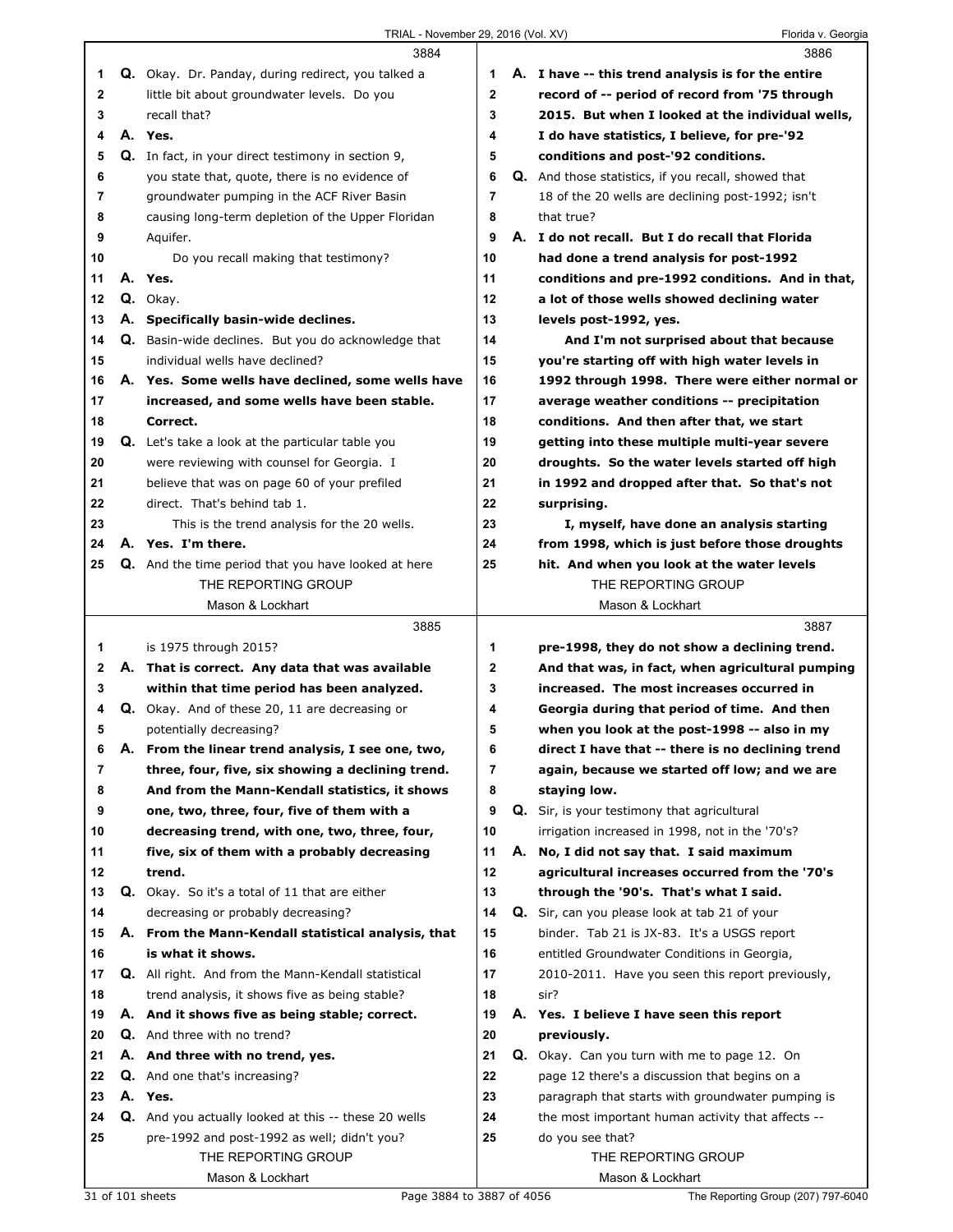|    |    | 3888                                                              |    |    | 3890                                                                  |
|----|----|-------------------------------------------------------------------|----|----|-----------------------------------------------------------------------|
| 1  |    | A. Yes, I see that.                                               | 1  |    | those wells during the 2010 to 2011 period by as                      |
| 2  | Q. | Can you read that paragraph to yourself.                          | 2  |    | much as he says. I don't know these numbers, but                      |
| 3  |    | A. Yes, I read that.                                              | 3  |    | they would decline because of the drought.                            |
| 4  |    | Q. Okay. And you agree with the statements in that                | 4  |    | Q. Okay. And did you -- did you study this data in                    |
| 5  |    | paragraph; don't you?                                             | 5  |    | connection with issuing your direct testimony?                        |
| 6  |    | A. It says that the most important human activity                 | 6  |    | A. I don't believe I have looked at this.                             |
| 7  |    | that affects groundwater storage and the rate of                  | 7  |    | This is a local impact, again. There are                              |
| 8  |    | discharge from an aquifer is groundwater pumping.                 | 8  |    | wells where it says that the impacts are higher.                      |
| 9  |    | So he's specifically talking about human                          | 9  |    | There are wells where it says that the impacts                        |
| 10 |    | activity, and I guess that is the case. I mean,                   | 10 |    | could be lower.                                                       |
| 11 |    | there could be other human activities like                        | 11 |    | And, again, I was evaluating the impacts of                           |
| 12 |    | dredging or something that could impact the                       | 12 |    | baseflow due to pumping. So my specific                               |
| 13 |    | groundwater flow to streams. But I guess that's                   | 13 |    | objective was not to look at water levels, but to                     |
| 14 |    | not a common daily activity, and groundwater                      | 14 |    | look at how much the -- there is a reduction in                       |
| 15 |    | pumping might be.                                                 | 15 |    | baseflow because of pumping in Georgia.                               |
| 16 |    | So I agree that from human activities,                            | 16 | Q. | But you rendered an opinion that there is no                          |
| 17 |    | groundwater pumping can affect the storage as                     | 17 |    | evidence that groundwater levels are declining?                       |
| 18 |    | well as the discharge from the aquifer.                           | 18 | А. | That is correct. In the Upper Floridan Aquifer.                       |
| 19 |    | Q. Okay. And then there is a hydrograph of a                      | 19 |    | <b>Q.</b> But that's not what you looked at?                          |
| 20 |    | particular well in Randolph County. Do you see                    | 20 |    | A. I looked at the data for different wells in the                    |
| 21 |    | that?                                                             | 21 |    | Upper Floridan Aquifer to evaluate that.                              |
| 22 |    | A. Yes, I see that.                                               | 22 |    | Q. Sir, you're not a climate expert?                                  |
| 23 |    | <b>Q.</b> And that shows a trend line; doesn't it?                | 23 |    | A. No, I'm not.                                                       |
| 24 |    | A. Yes, it does.                                                  | 24 |    | Q. Okay. And you're not a hydroclimatologist?                         |
| 25 |    | Q. And that's decreasing, sir?                                    | 25 |    | A. No, I'm not.                                                       |
|    |    | THE REPORTING GROUP                                               |    |    | THE REPORTING GROUP                                                   |
|    |    | Mason & Lockhart                                                  |    |    | Mason & Lockhart                                                      |
|    |    | 3889                                                              |    |    | 3891                                                                  |
| 1  |    | A. Yes, it is. But this line is not in the Upper                  | 1  |    |                                                                       |
|    |    |                                                                   |    |    | Q. So, in fact, at your deposition you weren't aware                  |
| 2  |    | Floridan Aquifer, and it's just one well.                         | 2  |    | as to what that meant?                                                |
| 3  |    | Q. Your testimony is that Randolph County is not in               | 3  | А. | Right.                                                                |
| 4  |    | the ACF Basin?                                                    | 4  |    | <b>Q.</b> All right. Do you know now?                                 |
| 5  |    | A. No. It said over here that this is a Clayton --                | 5  |    | A. Someone who looks at the hydrologic impacts of                     |
| 6  |    | completed in the Clayton Aquifer in Randolph                      | 6  |    | climate. I believe that's what it would be.                           |
| 7  |    | County. It specifically says that in the last                     | 7  |    | Q. And when you examined precipitation data in this                   |
| 8  |    | sentence of this paragraph you made me read.                      | 8  |    | case, you had not done that type of analysis                          |
| 9  |    | So --                                                             | 9  |    | previously; is that correct?                                          |
| 10 | Q. | My question is is this in the ACF Basin?                          | 10 | А. | What kind of analysis are you specifically                            |
| 11 | А. | It is in the ACF Basin, yes. It's not in Upper                    | 11 |    | referring to?                                                         |
| 12 |    | Floridan Aquifer is what I said.                                  | 12 |    | Q. The analysis that you did in this case, and that                   |
| 13 |    | Q. Let's look at the Upper Floridan Aquifer on                    | 13 |    | is evaluating trends in precipitation.                                |
| 14 |    | page 24.                                                          | 14 |    | A. I looked at the precipitation data across the                      |
| 15 |    | A. Yes. I'm there.                                                | 15 |    | basin. And I looked at how much the average                           |
| 16 |    | Q. Okay. And you can read the paragraph right                     | 16 |    | precipitation was pre-'92, and I looked at the                        |
| 17 |    | before the reference section.                                     | 17 |    | average precipitation post-'92. That's what I                         |
| 18 |    | A. Yes. I read that sentence.                                     | 18 |    | have done.                                                            |
| 19 |    | Q. Okay. And do you agree with the statements                     | 19 |    | <b>Q.</b> I understand that, sir. I'm talking about                   |
| 20 |    | there?                                                            | 20 |    | outside of this engagement, outside of this                           |
| 21 |    | A. I do not know the context of this. It says here                | 21 |    | project, did you ever have any other project                          |
| 22 |    | during 2010 and 2011 water levels in all wells                    | 22 |    | where you looked at precipitation trends?                             |
| 23 |    | declined at some particular rate, which reflects                  | 23 |    | A. I have used precipitation data in other models.                    |
| 24 |    | drought conditions that existed in 2010 and 2011.                 | 24 |    | In this modeling I haven't even used the                              |
| 25 |    | So I do agree that water levels dropped in<br>THE REPORTING GROUP | 25 |    | precipitation data for my model. I have looked<br>THE REPORTING GROUP |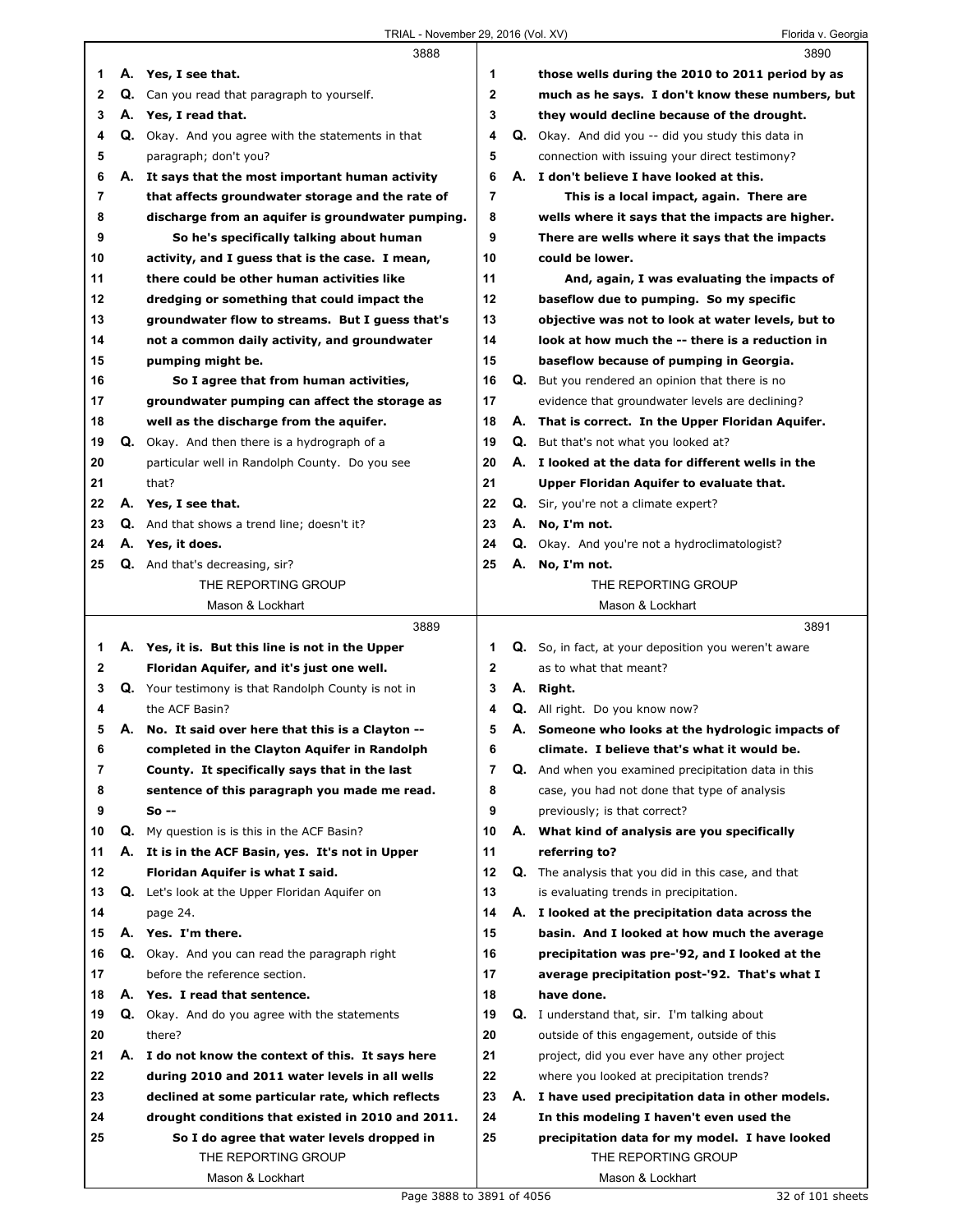|          |    | 3892                                                                    |                |    | 3894                                                                                      |
|----------|----|-------------------------------------------------------------------------|----------------|----|-------------------------------------------------------------------------------------------|
| 1        |    | at the precipitation data to see what it tells me                       | 1              |    | overall.                                                                                  |
| 2        |    | about the basin.                                                        | $\mathbf{2}$   |    | What I have done here is just to examine what                                             |
| 3        |    | This is like my due diligence which I do to                             | 3              |    | the precipitation was between 1975 and current                                            |
| 4        |    | understand the system. So that is when I looked                         | 4              |    | conditions across the basin. So I just selected                                           |
| 5        |    | at precipitation data. I looked at streamflow                           | 5              |    | data -- I selected gauges which had a long -- a                                           |
| 6        |    | data. I looked at water level data for that                             | 6              |    | period of record that existed between 1975 and                                            |
| 7        |    | purpose.                                                                | $\overline{7}$ |    | 2015, as much as was available.                                                           |
| 8        |    | Q. Okay. And when you looked at precipitation                           | 8              |    | Q. Do you know who Dr. Dennis Lettenmaier is?                                             |
| 9        |    | trends, you looked at select rain gauges in the                         | 9              |    | A. Yes, I know who he is.                                                                 |
| 10       |    | ACF Basin?                                                              | 10             |    | Q. Have you read his prefiled direct testimony in                                         |
| 11       |    | A. I selected -- yes, rain gauges across the ACF                        | 11             |    | this matter?                                                                              |
| 12       |    | <b>River Basin.</b>                                                     | 12             |    | A. No, I have not read his prefiled direct                                                |
| 13       |    | Q. And how many rain gauges did you look at, sir?                       | 13             |    | testimony.                                                                                |
| 14       |    | A. I don't remember the exact number; but there were                    | 14             |    | <b>Q.</b> Okay. Did you read his deposition transcript?                                   |
| 15       |    | a few, I believe.                                                       | 15             |    | A. No, I have not. I have seen his expert report                                          |
| 16       |    | Q. Okay. And if you look at -- I think it's figure                      | 16             |    | briefly when it had first been put out.                                                   |
| 17       |    | C-2 in your report. It's demo 20 of your                                | 17             |    | Q. Okay. And you understand that he's a                                                   |
| 18       |    | prefiled direct.                                                        | 18             |    | hydroclimatologist?                                                                       |
| 19       |    | I think there's seven. Does that sound right                            | 19             |    | A. I don't know exactly what he does. I believe                                           |
| 20       |    | to you?                                                                 | 20             |    | he's a professor.                                                                         |
| 21       |    | A. What am I looking at, please?                                        | 21             |    | Q. Okay. Sir, we talked a little bit about                                                |
| 22       |    | Q. I'm trying to understand how many rain gauges you                    | 22             |    | Dr. Sunding; and then you were asked some                                                 |
| 23       |    | looked at across the entire basin. Does the                             | 23             |    |                                                                                           |
| 24       |    |                                                                         | 24             |    | questions about that on redirect. You're aware<br>that his conservation scenarios include |
|          |    | number seven sound correct to you?                                      |                |    |                                                                                           |
| 25       | А. | It may be -- I thought eight or 10, yes. A small<br>THE REPORTING GROUP | 25             |    | eliminating evaporation from farm ponds?<br>THE REPORTING GROUP                           |
|          |    | Mason & Lockhart                                                        |                |    | Mason & Lockhart                                                                          |
|          |    | 3893                                                                    |                |    | 3895                                                                                      |
|          |    |                                                                         | 1              |    |                                                                                           |
| 1        |    | number. But I don't know the -- I don't recall                          |                |    | A. I believe he was looking at all agricultural                                           |
| 2        |    | exactly if it was seven.                                                | $\mathbf{2}$   |    | reductions of pumping in his conservation                                                 |
| 3        |    | Q. Why don't we get the exact number.                                   | 3              |    | scenarios.                                                                                |
| 4        |    | If you look at page 33 --                                               | 4              | Q. | Right. I'm not talking about pumping now. I'm                                             |
| 5        |    | A. Of my direct?                                                        | 5              |    | talking about reducing evaporation from farm                                              |
| 6        |    | Q. Yes, sir.                                                            | 6              |    | ponds. Do you realize that that was a component                                           |
| 7        |    | A. Yes. Yes.                                                            | 7              |    | of his conservation scenario?                                                             |
| 8        |    | <b>Q.</b> I count eight. Is that what you get?                          | 8              |    | A. I do not recall that.                                                                  |
| 9        |    | A. Yes. There were eight stations, but -- that is                       | 9              |    | Q. All right. So when you said that the 2,000 cfs                                         |
| 10       |    | correct.                                                                | 10             |    | that he's proposing is not achievable, you didn't                                         |
| 11       |    | Q. Do you know how many stations exist throughout                       | 11             |    | consider that?                                                                            |
| 12       |    | the entire basin?                                                       | 12             |    | A. Essentially the farm ponds are also filled by                                          |
| 13       |    | A. No. But there are several more.                                      | 13             |    | groundwater pumping or by surface water stream                                            |
| 14       |    | Q. Okay. Do you know that climatologists typically                      | 14             |    | when the weather is wet. So those farm ponds are                                          |
| 15       |    | rely on a gridded precipitation data in                                 | 15             |    | not taking away anything from dry weather. In                                             |
| 16       |    | formulating precipitation trends?                                       | 16             |    |                                                                                           |
| 17       |    | A. I don't know what climatologists do. But we use                      | 17             |    | fact, in dry weather they have collected water so<br>you don't have to pump as much.      |
|          |    |                                                                         |                |    |                                                                                           |
| 18<br>19 |    | gridded data if needed. We use the point<br>measurement data as well.   | 18<br>19       |    | So the farm ponds was part of the database                                                |
|          |    |                                                                         |                |    | that was given to me. And I approximated that 70                                          |
| 20       |    | Q. What did you use here?                                               | 20             |    | percent of that water -- the farm ponds water                                             |
| 21       |    | A. I have looked at the point measurement data. I                       | 21             |    | came from groundwater, and 30 percent came from                                           |
| 22       |    | haven't looked -- used this in a model.                                 | 22             |    | surface water. So the farm ponds were accounted                                           |
| 23       |    | Gridded data is good when you have to cover                             | 23             |    | for in the water consumption.                                                             |
| 24       |    | the entire region; and you put that -- those                            | 24             |    | Q. And do you know that Dr. Sunding explained that                                        |
| 25       |    | numbers in a model. So you need coverage                                | 25             |    | you could save 271 cfs from reducing evaporation                                          |
|          |    | THE REPORTING GROUP<br>Mason & Lockhart                                 |                |    | THE REPORTING GROUP<br>Mason & Lockhart                                                   |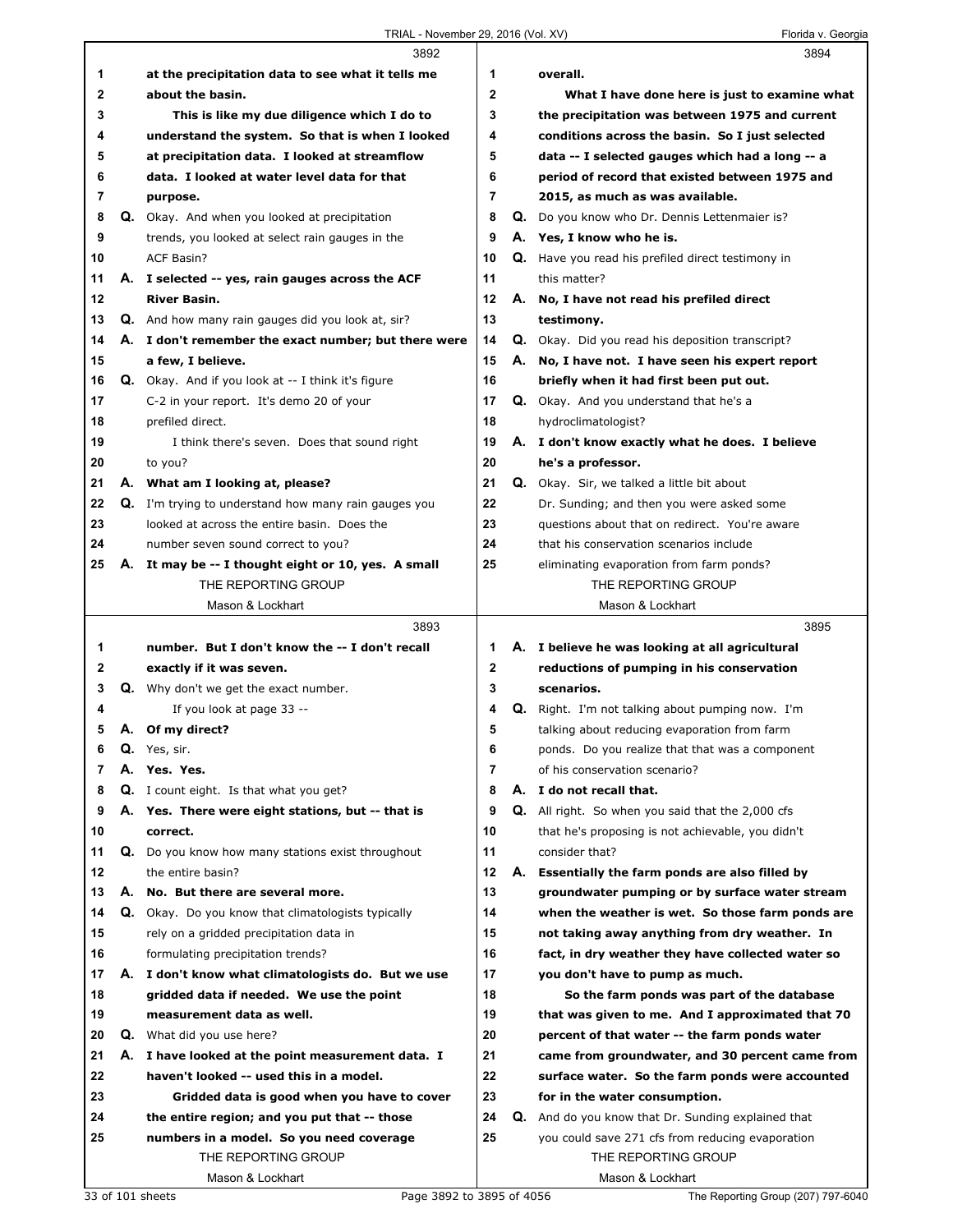|    | 3896                                                   |             | 3898                                                      |
|----|--------------------------------------------------------|-------------|-----------------------------------------------------------|
| 1  | from farm ponds? Do you know that?                     | 1           | BY MR. QURESHI:                                           |
| 2  | A. I do not know what Dr. Sunding has done in this     | $\mathbf 2$ | Q. I may have asked you this previously, Dr. Panday.      |
| 3  | regard.                                                | 3           | Have you read the entirety of Dr. Langseth's              |
| 4  | Q. Okay. Have you heard about the Georgia Water        | 4           | transcript?                                               |
| 5  | Resources Institute?                                   | 5           | A. No, I have not.                                        |
| 6  | A. I'm not sure.                                       | 6           | Q. Okay. Well, I'll direct you to page 1028,              |
| 7  | Q. Okay. Have you heard of Dr. Georgakakos?            | 7           | line 24, through 1030, line 3.                            |
| 8  | A. I have heard the name, yes.                         | 8           | A. Okay. I read this.                                     |
| 9  | Q. How about Dr. Martin Kistenmacher?                  | 9           | <b>Q.</b> Okay. The next section I want you to read is on |
| 10 | A. I'm not sure.                                       | 10          | the following pages, page 1032, line 3, to 1033,          |
| 11 | Q. Okay. Were you in court at all last week            | 11          | line 9.                                                   |
| 12 | when we were discussing the UIF report issued by       | 12          | A. Yes. I read this.                                      |
| 13 | GWRI?                                                  | 13          | Q. Okay. Does this inform your understanding of           |
| 14 | A. I was in court for a short period during            | 14          | Dr. Langseth identifying a range of potential             |
| 15 | Dr. Hornberger's testimony.                            | 15          | impact factors from 41 all the way up to 87               |
| 16 | Q. Okay. Sir, if you could turn to tab 19 of           | 16          | percent?                                                  |
| 17 | volume 2 of your binder, I'm going to ask you if       | 17          | A. I have not seen this before.                           |
| 18 | you have ever seen this document before.               | 18          | Q. Okay. So when you said that he had abandoned his       |
| 19 | A. No, I have not seen this document before.           | 19          | opinion, it was not based on reading this                 |
| 20 | Q. Okay. So in your work on this, you're not           | 20          | transcript?                                               |
| 21 | familiar with criticisms by the Georgia Water          | 21          | A. That is right. They were -- Florida has been           |
| 22 | Resources Institute of the agricultural water          | 22          | using the impact factor of .6 in the direct               |
| 23 | consumption numbers provided by Georgia EPD?           | 23          | testimonies that were submitted. That's why I             |
| 24 | A. I don't know if there was a criticism. You're       | 24          | said that. And previously they used the impact            |
| 25 | telling me that there was a criticism. I don't         | 25          | factor of .4. And that is why I said that they            |
|    | THE REPORTING GROUP                                    |             | THE REPORTING GROUP                                       |
|    | Mason & Lockhart                                       |             | Mason & Lockhart                                          |
|    |                                                        |             |                                                           |
|    | 3897                                                   |             | 3899                                                      |
| 1  | know that there was.                                   | 1           | had abandoned the .4 impact factor and selected           |
| 2  | Q. I'm asking you if anyone has ever told you that     | 2           | .6 impact factor instead.                                 |
| 3  | there was a criticism?                                 | 3           | Q. You understand that this deposition that you are       |
| 4  | A. No. I don't know that.                              | 4           | looking at was given before the prefiled direct           |
| 5  | <b>Q.</b> Okay. Has anyone ever told you that GWRI     | 5           | was submitted in August?                                  |
| 6  | estimated that up to 1200 cfs a year is lost to        | 6           | A. Right. It was in August.                               |
| 7  | evaporation from farm ponds? Did you ever hear         | 7           | Q. And you hadn't read this when you wrote your           |
| 8  | that before?                                           | 8           | prefiled direct?                                          |
| 9  | A. Not before now, no.                                 | 9           | A. No, I have not.                                        |
| 10 | Q. Okay. Sir, you were shown a portion of              | 10          | Q. Okay.                                                  |
| 11 | Dr. Langseth's testimony during your redirect          | 11          | MR. QURESHI: Nothing further.                             |
| 12 | examination. Do you recall that?                       | 12          | SPECIAL MASTER LANCASTER: Redirect?                       |
| 13 | A. Yes. I do.                                          | 13          | MS. ALLON: Yes, your Honor, very                          |
| 14 | Q. Okay. And it was for a particular day. I            | 14          | briefly.                                                  |
| 15 | believe Mr. -- Dr. Langseth was deposed for four       | 15          | REDIRECT EXAMINATION                                      |
| 16 | days. Does that sound correct to you?                  | 16          | BY MS. ALLON:                                             |
| 17 | A. I believe he was deposed for four days, yes.        | 17          | Q. Dr. Panday, I just want to go back to one exhibit      |
| 18 | <b>Q.</b> Okay. I'm going to show you a transcript for | 18          | that counsel for Florida was asking you about             |
| 19 | another day. I don't think you were at this            | 19          | just now. It was behind tab 21 in your binder on          |
| 20 | particular day of his deposition, but I want to        | 20          | page 24, the USGS report.                                 |
| 21 | see if that relates at all to your understanding       | 21          | A. Yes. I'm there.                                        |
| 22 | of the impact factor range that Dr. Langseth           | 22          | <b>Q.</b> Page 24?                                        |
| 23 | provided.                                              | 23          | A. Yes. I'm there.                                        |
| 24 | MR. QURESHI: Your Honor, may I provide                 | 24          | Q. And counsel for Florida had asked you about five       |
| 25 | the deposition transcript?                             | 25          | wells that are discussed on page 24, and he said          |
|    | THE REPORTING GROUP<br>Mason & Lockhart                |             | THE REPORTING GROUP<br>Mason & Lockhart                   |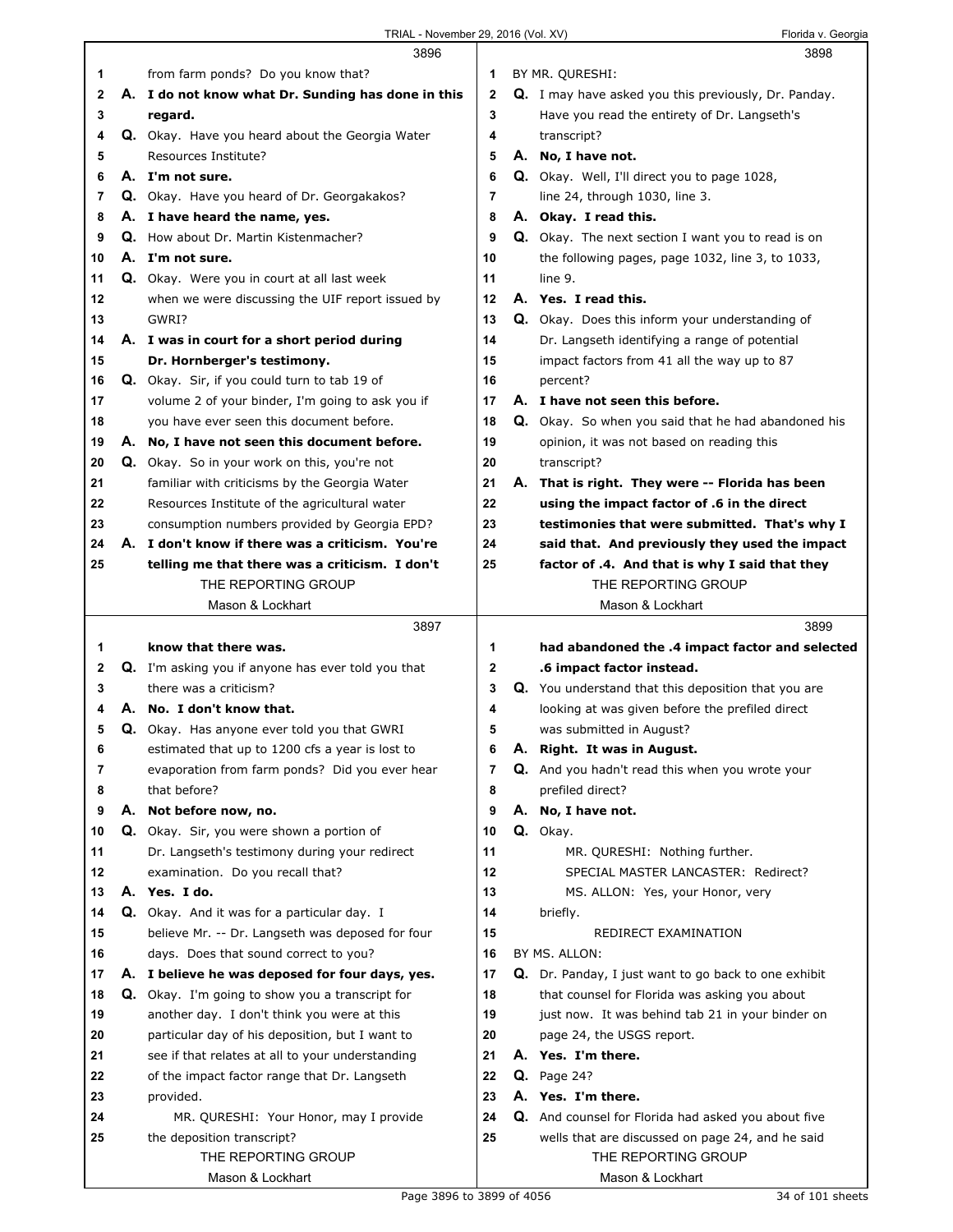|              |    | 3900                                                                                                  |                | 3902                                                                 |  |
|--------------|----|-------------------------------------------------------------------------------------------------------|----------------|----------------------------------------------------------------------|--|
| 1            |    | that there were declining trends in those wells.                                                      | 1              | Q. Okay.                                                             |  |
| $\mathbf{2}$ |    | And he asked you had you ever considered these                                                        | $\mathbf{2}$   | MR. QURESHI: Thank you, you Honor.                                   |  |
| 3            |    | trends when you formed your opinions about                                                            | 3              | SPECIAL MASTER LANCASTER: Redirect?                                  |  |
| 4            |    | groundwater trends in the ACF Basin. Dr. Panday,                                                      | 4              | MS. ALLON: Nothing else, your Honor.                                 |  |
| 5            |    | are all of these wells even in the ACF Basin?                                                         | 5              | Thank you.                                                           |  |
| 6            |    | A. I'm not sure that they are.                                                                        | 6              | SPECIAL MASTER LANCASTER: Doctor --                                  |  |
| 7            |    | <b>Q.</b> And, in fact, if you go back to your direct                                                 | $\overline{7}$ | THE WITNESS: Yes, your Honor?                                        |  |
| 8            |    | testimony on page 71, for example, you can look                                                       | 8              | SPECIAL MASTER LANCASTER: -- you have                                |  |
| 9            |    | at the map there. And if you just put it side by                                                      | 9              | heard the old saying there are lawyers and                           |  |
| 10           |    | side --                                                                                               | 10             | there are lawyers; and there are doctors and                         |  |
| 11           |    | A. Yes.                                                                                               | 11             | there are doctors. Yes?                                              |  |
| 12           |    | Q. -- you can see, for example, if you look at                                                        | 12             | THE WITNESS: No, I haven't heard it                                  |  |
| 13           |    | Thomas County, it's in the bottom right-hand                                                          | 13             | before. But it's quite funny.                                        |  |
| 14           |    | corner of your demonstrative 42. And it's in                                                          | 14             | SPECIAL MASTER LANCASTER: In the same                                |  |
| 15           |    | this map that counsel for Florida was showing                                                         | 15             | token, are there models and there are models?                        |  |
| 16           |    | you. That's outside the ACF Basin; isn't that                                                         | 16             | THE WITNESS: There are models and there                              |  |
| 17           |    |                                                                                                       | 17             |                                                                      |  |
| 18           |    | right?                                                                                                | 18             | are models, yes.<br>SPECIAL MASTER LANCASTER: And it --              |  |
|              |    | A. Yes. That is correct. In fact, looking at this<br>map at the bottom of page 24 of Exhibit 21 here, |                | does it make a difference as to which model                          |  |
| 19<br>20     |    | it shows the blue area shaded where these wells                                                       | 19<br>20       | you pick?                                                            |  |
| 21           |    | are. And these wells are outside of the ACF                                                           | 21             | THE WITNESS: It can make a difference                                |  |
| 22           |    | <b>River Basin.</b>                                                                                   | 22             | as to which model we pick and also what the                          |  |
| 23           |    | Q. Are wells outside of the ACF Basin relevant to                                                     | 23             | objectives of the modeling are.                                      |  |
| 24           |    | your analysis of groundwater trends inside the                                                        | 24             | SPECIAL MASTER LANCASTER: And does                                   |  |
| 25           |    | <b>ACF Basin?</b>                                                                                     | 25             |                                                                      |  |
|              |    | THE REPORTING GROUP                                                                                   |                | it -- can it make a difference as to what you<br>THE REPORTING GROUP |  |
|              |    | Mason & Lockhart                                                                                      |                | Mason & Lockhart                                                     |  |
|              |    |                                                                                                       |                |                                                                      |  |
|              |    |                                                                                                       |                |                                                                      |  |
|              |    | 3901                                                                                                  |                | 3903                                                                 |  |
| 1            | А. | No, they're not.                                                                                      | 1              | put in the model?                                                    |  |
| 2            |    | MS. ALLON: Thank you, your Honor.                                                                     | 2              | THE WITNESS: It makes a difference as                                |  |
| 3            |    | Nothing further.                                                                                      | 3              | to what you put into the model, again,                               |  |
| 4            |    | SPECIAL MASTER LANCASTER: Anything                                                                    | 4              | depending on the objectives of the model,                            |  |
| 5            |    | further?                                                                                              | 5              | your Honor.                                                          |  |
| 6            |    | MR. QURESHI: May I just ask one                                                                       | 6              | And if you want, I can explain a little.                             |  |
| 7            |    | question?                                                                                             | 7              | What I meant was that if you put in                                  |  |
| 8            |    | SPECIAL MASTER LANCASTER: Sure.                                                                       | 8              | weather-related conditions which could be                            |  |
| 9            |    | RECROSS-EXAMINATION                                                                                   | 9              | different, then you could get different                              |  |
| 10           |    | BY MR. QURESHI:                                                                                       | 10             | answers. But if the objective of the model                           |  |
| 11           |    | Q. Dr. Panday, sticking with page 24, the well on                                                     | 11             | was the impact of pumping, then that -- what                         |  |
| 12           |    | the left-hand side next to where it says Flint                                                        | 12             | you put in with regards to the                                       |  |
| 13           |    | River, is that in the Flint River Basin?                                                              | 13             | weather-related impacts do not make a                                |  |
| 14           |    | A. When I look at the little map with it, it shows                                                    | 14             | difference on the impact of pumping.                                 |  |
| 15           |    | it to be at the edge of the Flint River there.                                                        | 15             | SPECIAL MASTER LANCASTER: So if                                      |  |
| 16           |    | <b>Q.</b> And Thomas County that Georgia's counsel                                                    | 16             | somebody picked a model and put certain                              |  |
| 17           |    | highlighted for you, how many wells are in Thomas                                                     | 17             | things in, they might get certain results?                           |  |
| 18           |    | County there?                                                                                         | 18             | THE WITNESS: Right.                                                  |  |
| 19           |    | A. None. But the point I believe she was trying to                                                    | 19             | SPECIAL MASTER LANCASTER: Let me ask                                 |  |
| 20           |    | make is that most of the wells are further east                                                       | 20             | you this. Have you heard of the Battle Bend?                         |  |
| 21           |    | of Thomas County. So now, they're even further                                                        | 21             | THE WITNESS: I heard about this                                      |  |
| 22           |    | away from the ACF River Basin.                                                                        | 22             | yesterday, your Honor.                                               |  |
| 23           |    | Q. But there is one on the Flint River; isn't there?                                                  | 23             | SPECIAL MASTER LANCASTER: Do you know                                |  |
| 24           |    | A. There is one that -- which seems to be on the                                                      | 24             | where it's located?                                                  |  |
| 25           |    | Flint River, yes.                                                                                     | 25             | THE WITNESS: I Google-Mapped it, and I                               |  |
|              |    | THE REPORTING GROUP<br>Mason & Lockhart                                                               |                | THE REPORTING GROUP<br>Mason & Lockhart                              |  |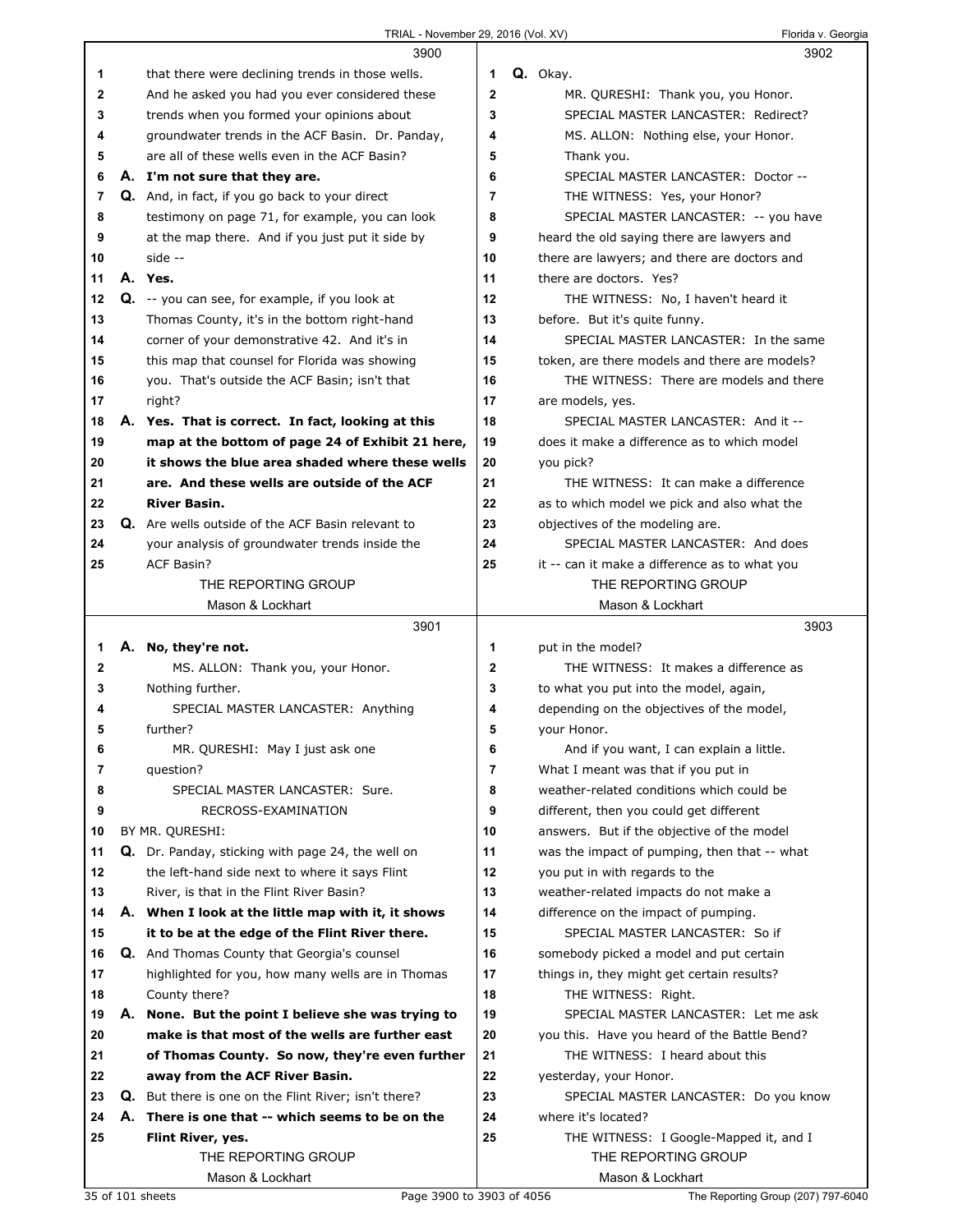|              | 3904                                                                                 |                | 3906                                                                       |
|--------------|--------------------------------------------------------------------------------------|----------------|----------------------------------------------------------------------------|
| 1            | saw that the Google Map showed it right in                                           | 1              | SPECIAL MASTER LANCASTER: Okay.                                            |
| $\mathbf{2}$ | the middle of a lake somewhere in Florida                                            | $\mathbf{2}$   | THE WITNESS: I don't think we can stop                                     |
| 3            | along the Apalachicola River, I believe.                                             | 3              | the water at Bainbridge.                                                   |
| 4            | SPECIAL MASTER LANCASTER: So if the                                                  | 4              | SPECIAL MASTER LANCASTER: Let me ask                                       |
| 5            | United States Supreme Court were to order                                            | 5              | you another question, which will indicate my                               |
| 6            | that the Battle Bend be disengaged, what                                             | 6              | ignorance even further.                                                    |
| 7            | effect would that have?                                                              | 7              | If it rains and rains and rains and                                        |
| 8            | THE WITNESS: I'm not sure I understand                                               | 8              | rains, are you going to get more groundwater?                              |
| 9            | your question.                                                                       | 9              | THE WITNESS: Your Honor, I believe                                         |
| 10           | SPECIAL MASTER LANCASTER: Well, suppose                                              | 10             | right now you know more about this case than                               |
| 11           | that the Supreme Court said get rid of Battle                                        | 11             | I do or a lot of us do. But -- so when you                                 |
| 12           | Bend; disengage it so it doesn't connect                                             | 12             | say forgive my ignorance, I think you know a                               |
| 13           | anymore. What effect would that have?                                                | 13             | lot more than we do.                                                       |
| 14           | THE WITNESS: I'm not sure, your Honor.                                               | 14             | But at the same time, if it rains and                                      |
| 15           | SPECIAL MASTER LANCASTER: Okay.                                                      | 15             | rains, the water levels will rise up to the                                |
| 16           | Suppose the Supreme Court ordered that a                                             | 16             | maximum. And once the aquifer is fully                                     |
| 17           | canal be created between the Tennessee River                                         | 17             | recharged, it cannot rise anymore. You're                                  |
| 18           | and the Chattahoochee River. What effect                                             | 18             | going to get runoff.                                                       |
| 19           | would that have?                                                                     | 19             | SPECIAL MASTER LANCASTER: So -- and                                        |
| 20           | THE WITNESS: I'm not sure, your Honor.                                               | 20             | if it doesn't rain at all, you get a                                       |
| 21           | SPECIAL MASTER LANCASTER: There are, I                                               | 21             | drought.                                                                   |
| 22           | think, some 300 sloughs in this area?                                                | 22             | THE WITNESS: Yes, your Honor. And the                                      |
| 23           | THE WITNESS: I do not know, your Honor.                                              | 23             | groundwater levels will drop because of the                                |
| 24           | SPECIAL MASTER LANCASTER: Well, suppose                                              | 24             | drought.                                                                   |
| 25           | the Supreme Court ordered that they all be                                           | 25             | SPECIAL MASTER LANCASTER: It seems                                         |
|              | THE REPORTING GROUP                                                                  |                | THE REPORTING GROUP                                                        |
|              | Mason & Lockhart                                                                     |                | Mason & Lockhart                                                           |
|              |                                                                                      |                |                                                                            |
|              |                                                                                      |                |                                                                            |
|              | 3905                                                                                 |                | 3907                                                                       |
| 1            | blocked. What effect would that have?                                                | 1              | to me, as a layman, the more rain you get,                                 |
| $\mathbf{2}$ | THE WITNESS: I would not know, your                                                  | $\mathbf{2}$   | the more water you get; the less rain you                                  |
| 3<br>4       | Honor. I have been analyzing the groundwater                                         | 3<br>4         | get, the less water you get.                                               |
| 5            | effects on pumping.                                                                  | 5              | Is that right?                                                             |
| 6            | SPECIAL MASTER LANCASTER: Right. And I                                               | 6              | THE WITNESS: That is correct, your<br>Honor.                               |
| 7            | understand that. I understand your                                                   | $\overline{7}$ |                                                                            |
| 8            | testimony. I just thought I would take a                                             | 8              | SPECIAL MASTER LANCASTER: Thank you.                                       |
| 9            | chance that you might be able to answer.<br>Somebody else will be able to -- they're | 9              | MS. ALLON: Nothing else, your Honor.<br>MR. QURESHI: Nothing further, your |
| 10           | going to get asked the questions, too.                                               | 10             | Honor.                                                                     |
| 11           | You probably don't know the answer to                                                | 11             | SPECIAL MASTER LANCASTER: You're off                                       |
| 12           | this one either. Oysters are male and then                                           | 12             | the hook.                                                                  |
| 13           | they become female?                                                                  | 13             | THE WITNESS: Thank you, your Honor.                                        |
| 14           | THE WITNESS: I do not know, your Honor.                                              | 14             | MS. ALLON: Georgia is ready to call its                                    |
| 15           | SPECIAL MASTER LANCASTER: Okay. I                                                    | 15             | next witness, Dr. Phil Bedient.                                            |
| 16           | think I'm going to strike out, but let me ask                                        | 16             | SPECIAL MASTER LANCASTER: Thank you.                                       |
| 17           | you a couple of more questions. What would                                           | 17             | While he's taking the stand, I just got                                    |
| 18           | happen if below Bainbridge and above Sumatra,                                        | 18             | an e-mail from my legal assistant -- we don't                              |
| 19           | the gages -- what would happen if all of the                                         | 19             | have secretaries anymore -- from my legal                                  |
| 20           | water flowing in were stopped?                                                       | 20             | assistant saying that Governor Deal was                                    |
| 21           | THE WITNESS: I believe it would be very                                              | 21             | making a talk about something. Do you know                                 |
| 22           | difficult to stop all the water flowing                                              | 22             | what he's talking about?                                                   |
| 23           | downstream, your Honor. You could build a                                            | 23             | MS. ALLON: I don't, your Honor.                                            |
| 24           | dam, but then water levels would rise and                                            | 24             | SPECIAL MASTER LANCASTER: Okay. Just                                       |
| 25           | flow over. So --                                                                     | 25             | curious.                                                                   |
|              | THE REPORTING GROUP                                                                  |                | THE REPORTING GROUP                                                        |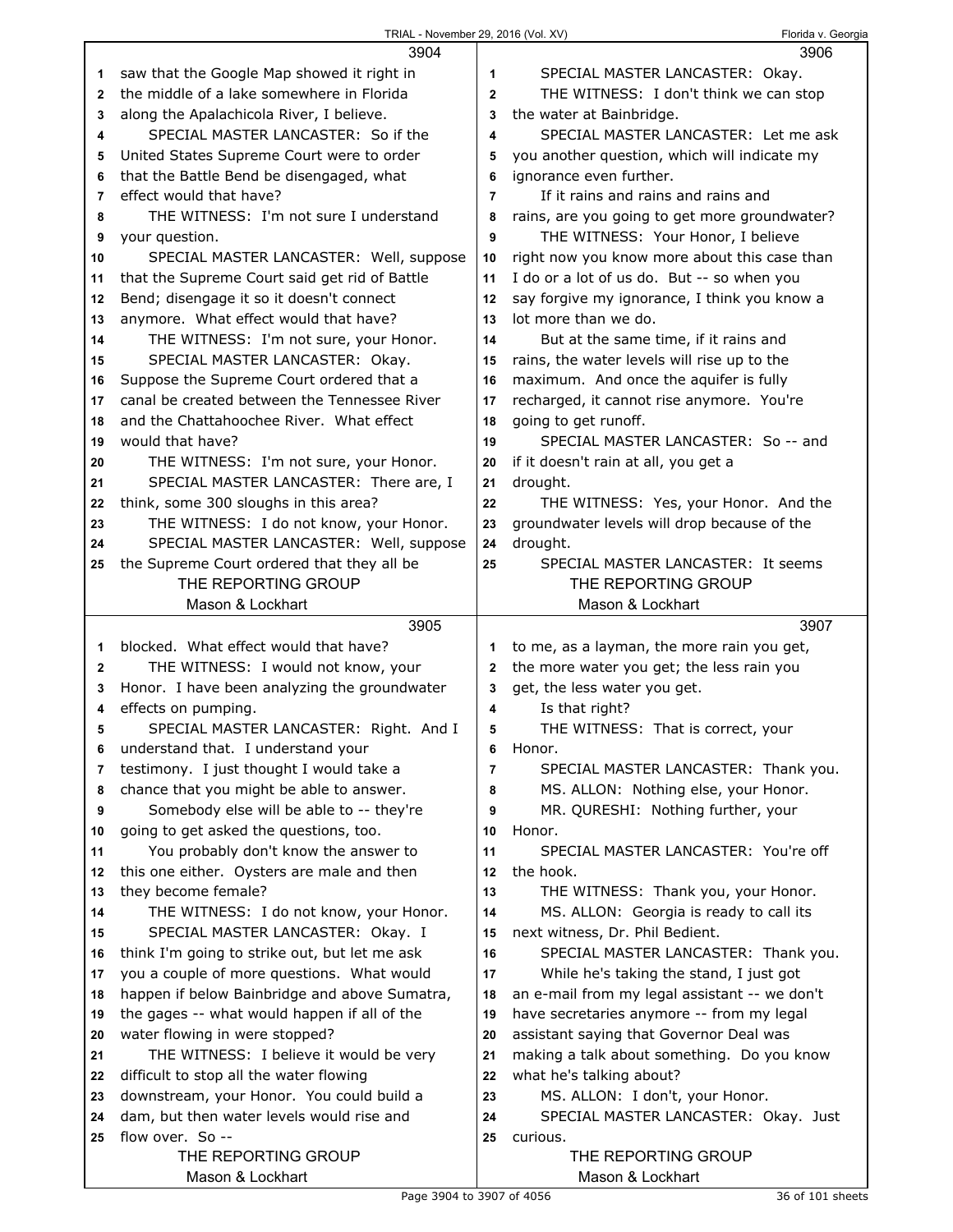|          | 3908                                                                                                |              | 3910                                                                       |
|----------|-----------------------------------------------------------------------------------------------------|--------------|----------------------------------------------------------------------------|
| 1        | MS. ALLON: I can check.                                                                             | 1            | Q. Now, you believe that to the extent Georgia were                        |
| 2        | SPECIAL MASTER LANCASTER: If you find                                                               | $\mathbf{2}$ | to reduce its consumption on the Flint River, the                          |
| 3        | out, let me know if it has anything to do                                                           | 3            | Corps would hold back water on the Chattahoochee                           |
| 4        | with us.                                                                                            | 4            | in order to offset the increased flows from the                            |
| 5        | MS. ALLON: I will, your Honor.                                                                      | 5            | Flint. Correct?                                                            |
| 6        | SPECIAL MASTER LANCASTER: Thank you.                                                                | 6            | A. Yes. That is correct.                                                   |
| 7        | THE CLERK: Please raise your right                                                                  | 7            | Q. And you refer to this in your prefiled direct                           |
| 8        | hand.                                                                                               | 8            | testimony as the Army Corps, quote, offset                                 |
| 9        | Do you solemnly swear that the testimony                                                            | 9            | operation. Correct?                                                        |
| 10       | you shall give in the cause now in hearing                                                          | 10           | A. Yes.                                                                    |
| 11       | shall be the truth, the whole truth, and                                                            | 11           | Q. And your opinions depend heavily on this.                               |
| 12       | nothing but the truth, so help you God?                                                             | 12           | Correct?                                                                   |
| 13       | THE WITNESS: I do.                                                                                  | 13           | A. My opinions are related to the offset, but that's                       |
| 14       | THE CLERK: Please be seated.                                                                        | 14           | just part of the operations that go on within the                          |
| 15       | Pull yourself right up to the microphone                                                            | 15           | ACF Basin by the Army Corps.                                               |
| 16       | and please state your name and spell your                                                           | 16           | <b>Q.</b> Okay. I think you said that the offset operation                 |
| 17       | last name.                                                                                          | 17           | was at the crux of your report. Do you recall                              |
| 18       | THE WITNESS: Philip Bedient,                                                                        | 18           | saying that?                                                               |
| 19       | B E D I E N T; Philip, one L.                                                                       | 19           | A. Well, especially during low flows and drought                           |
| 20       | MS. ALLON: Your Honor, Dr. Bedient is a                                                             | 20           | times; that is correct.                                                    |
| 21       | hydrologist and an expert on reservoir                                                              | 21           | Q. Okay. And you're familiar with the RIOP, which                          |
| 22       | operations.                                                                                         | 22           | is the Revised Interim Operating Plan for the                              |
| 23       | May I hand up a copy of his direct                                                                  | 23           | Corps. Correct?                                                            |
| 24       | testimony?                                                                                          | 24           | A. Iam.                                                                    |
| 25       | SPECIAL MASTER LANCASTER: Please.                                                                   | 25           | Q. And the RIOP establishes minimum release                                |
|          | THE REPORTING GROUP                                                                                 |              | THE REPORTING GROUP                                                        |
|          | Mason & Lockhart                                                                                    |              | Mason & Lockhart                                                           |
|          |                                                                                                     |              |                                                                            |
|          | 3909                                                                                                |              | 3911                                                                       |
| 1        | DIRECT EXAMINATION                                                                                  | 1            | requirements from Woodruff Dam to the                                      |
| 2        | BY MS. ALLON:                                                                                       | $\mathbf{2}$ | Apalachicola River. Correct?                                               |
| 3        | Q. Dr. Bedient, do you recognize this as your                                                       | 3            | A. It sets minimum release standards for the                               |
| 4        | prefiled direct testimony?                                                                          | 4            | maintenance of fish and wildlife and endangered                            |
| 5        | A. Yes, I do.                                                                                       | 5            | species.                                                                   |
| 6        | <b>Q.</b> And do you adopt this as your sworn testimony in                                          | 6            | <b>Q.</b> So it is the RIOP that establishes these minimum                 |
| 7        | this matter?                                                                                        | 7            | release requirements. Correct?                                             |
| 8        | A. I do.                                                                                            | 8            | A. That is correct.                                                        |
| 9        | CROSS-EXAMINATION<br>BY MS. WINE:                                                                   | 9<br>10      | Q. Okay. And you were in the courtroom last week                           |
| 10<br>11 |                                                                                                     | 11           | when Dr. Zeng testified; is that correct?<br>A. When doctor who testified? |
| 12       | Q. Good afternoon, Dr. Bedient. My name is Jamie<br>Wine, and I'm counsel for the State of Florida. | 12           |                                                                            |
| 13       | A. Good afternoon.                                                                                  | 13           | Q. Dr. Zeng, Wei Zeng.<br>A. Oh, yes. Yes.                                 |
| 14       | MS. WINE: Your Honor, we have a cross                                                               | 14           | Q. I might be mispronouncing his name.                                     |
| 15       | binder, as you might expect. May we approach                                                        | 15           | A. No.                                                                     |
| 16       | with it?                                                                                            | 16           | <b>Q.</b> So if I am, I apologize.                                         |
| 17       | SPECIAL MASTER LANCASTER: Certainly.                                                                | 17           | A. That's okay.                                                            |
| 18       | MS. WINE: I got it into one though. I                                                               | 18           | Q. Okay. And you were here?                                                |
| 19       | excerpted some documents, but it was my goal                                                        | 19           | A. Yes.                                                                    |
| 20       | to keep this in one.                                                                                | 20           | Q. Do you recall when he came over to the big                              |
| 21       | SPECIAL MASTER LANCASTER: Thank you.                                                                | 21           | screen, and he put up a table from the RIOP that                           |
| 22       | BY MS. WINE:                                                                                        | 22           | set forth some of the minimum release                                      |
| 23       | Q. Dr. Bedient, I would like to start out by asking                                                 | 23           | requirements; and he was explaining the RIOP to                            |
| 24       | you about your offset theory. Okay?                                                                 | 24           | the Court?                                                                 |
| 25       | A. Sure.                                                                                            | 25           | A. I do.                                                                   |
|          | THE REPORTING GROUP<br>Mason & Lockhart                                                             |              | THE REPORTING GROUP<br>Mason & Lockhart                                    |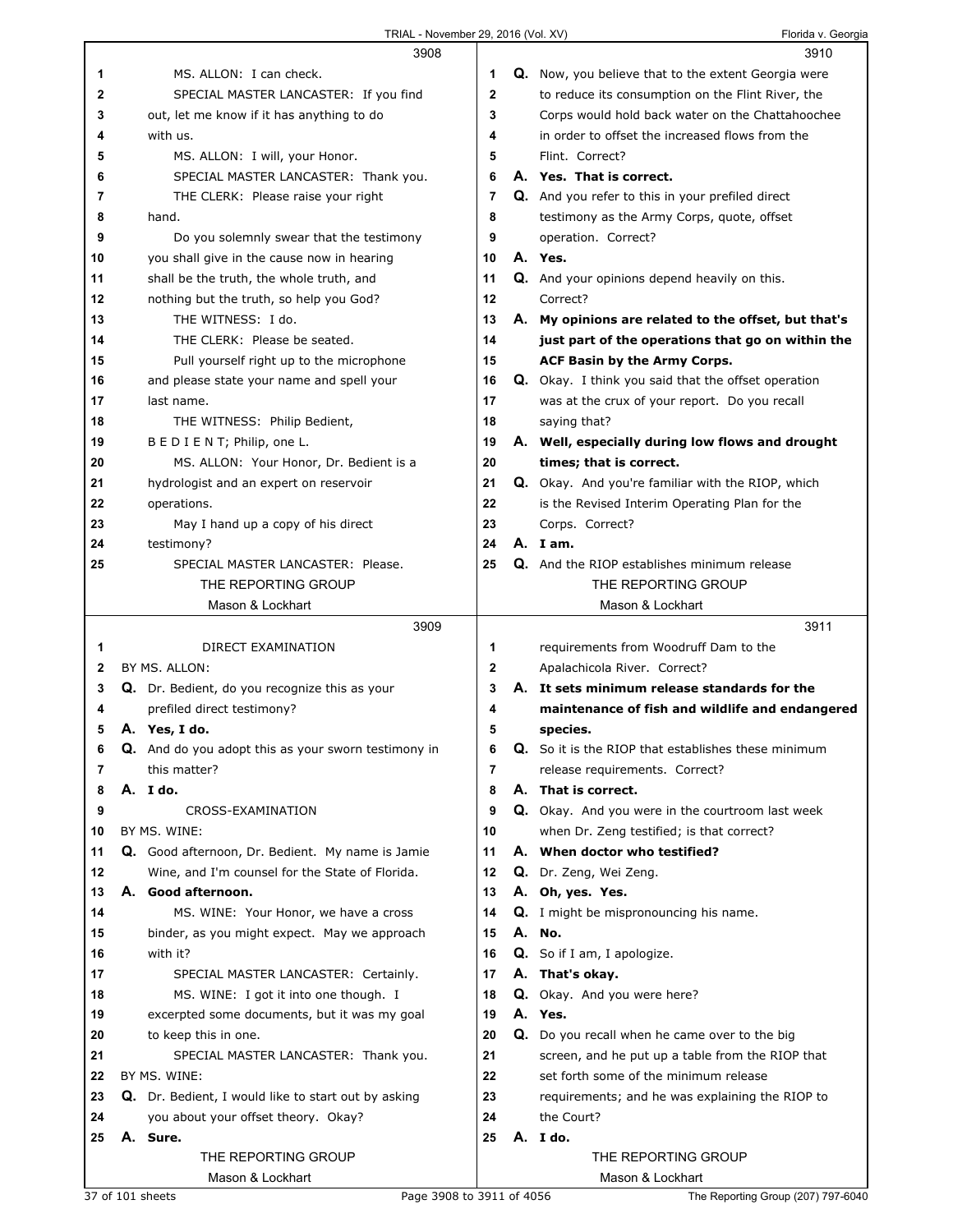|    |    | 3912                                                                                                 |                     | 3914                                                                                                |
|----|----|------------------------------------------------------------------------------------------------------|---------------------|-----------------------------------------------------------------------------------------------------|
| 1  |    | <b>Q.</b> And he explained the different circumstances                                               | 1                   | A. I'm not sure if it was something that I came up                                                  |
| 2  |    | under which the minimum release requirements are                                                     | $\mathbf{2}$        | with or if it was something that we determined                                                      |
| 3  |    | determined. Correct?                                                                                 | 3                   | within the group.                                                                                   |
| 4  |    | A. Correct.                                                                                          | 4                   | <b>Q.</b> Okay. Well, you're familiar with the Corps                                                |
| 5  |    | Q. And he talked about three factors, time of year,                                                  | 5                   | October 2015 Draft Environmental Impact Study for                                                   |
| 6  |    | basin inflow, and composite storage. Do you                                                          | 6                   | the Water Control Manual update. Correct?                                                           |
| 7  |    | recall that?                                                                                         | $\overline{7}$      | A. I'm familiar with it. Yes.                                                                       |
| 8  |    | A. Yes. Those are the three main drivers that sort                                                   | 8                   | <b>Q.</b> Okay. And that represents the Corps' most                                                 |
| 9  |    | of, if you will, dictate the outflow and all of                                                      | 9                   | comprehensive description of its reservoir                                                          |
| 10 |    | that from Woodruff Dam.                                                                              | 10                  | operations in the ACF Basin?                                                                        |
| 11 |    | <b>Q.</b> And he also noted that there was a 5,000 cfs                                               | 11                  | A. I believe so.                                                                                    |
| 12 |    | minimum release requirement when the Corps is in                                                     | 12                  | Q. And it totals over 4200 pages?                                                                   |
| 13 |    | something called drought operations. Correct?                                                        | 13                  | A. I know it's extensive.                                                                           |
| 14 |    | A. Yes.                                                                                              | 14                  | <b>Q.</b> Don't worry. I didn't put the whole thing in                                              |
| 15 |    | Q. Okay. During this explanation, Dr. Zeng did not                                                   | 15                  | front of you.                                                                                       |
| 16 |    | ever use the term offset operation. Correct?                                                         | 16                  | A. Please don't. Thank you.                                                                         |
| 17 |    | A. I didn't listen to it that closely.                                                               | 17                  | Q. And are you aware that the term offset operation                                                 |
| 18 |    | Q. Okay. Did you look at his prefiled direct                                                         | 18                  | is nowhere among those 4200 pages?                                                                  |
| 19 |    | testimony?                                                                                           | 19                  | A. If you're telling me that, I wouldn't be                                                         |
| 20 |    | A. I have -- I have glanced through it; but I have                                                   | 20                  | surprised. It -- again, it's a term that is used                                                    |
| 21 |    | not studied it.                                                                                      | 21                  | in my demonstrative No. 12 in my direct testimony                                                   |
| 22 |    | Q. Okay. From your glance through of his prefiled                                                    | 22                  | to offer up, if you will, a concept so that it's                                                    |
| 23 |    | direct testimony, do you recall whether Dr. Zeng                                                     | 23                  | easily understandable.                                                                              |
| 24 |    | ever used the term offset operation?                                                                 | 24                  | <b>Q.</b> And you know that offset operation is not                                                 |
| 25 | Α. | No, I don't.                                                                                         | 25                  | actually an operating protocol of the Corps.                                                        |
|    |    | THE REPORTING GROUP                                                                                  |                     | THE REPORTING GROUP                                                                                 |
|    |    | Mason & Lockhart                                                                                     |                     | Mason & Lockhart                                                                                    |
|    |    |                                                                                                      |                     |                                                                                                     |
|    |    | 3913                                                                                                 |                     | 3915                                                                                                |
| 1  |    | <b>Q.</b> Or even the term offset?                                                                   | 1                   | Correct?                                                                                            |
| 2  |    | A. No, I don't.                                                                                      | $\mathbf{2}$        | A. Well, no; that's not true at all. I believe we                                                   |
| 3  |    |                                                                                                      | 3                   |                                                                                                     |
| 4  |    | Q. And you didn't use the term offset operation in<br>your expert reports; did you?                  | 4                   | have got plenty of information, plenty of data,                                                     |
| 5  |    | A. I would have to go back and -- and carefully look                                                 | 5                   | plenty of plotted, if you will, hydrographs and<br>response curves from the reservoirs that clearly |
| 6  |    |                                                                                                      |                     |                                                                                                     |
| 7  |    | or study those reports. They're fairly<br>extensive.                                                 | 6<br>$\overline{7}$ | show that offset is taking place, especially                                                        |
| 8  |    | Q. Okay.                                                                                             | 8                   | during drought conditions.<br>Q. It's not a term that's defined like drought                        |
| 9  |    |                                                                                                      | 9                   | operations is in any of the Corps materials;                                                        |
| 10 |    | A. It's a -- it's a term that I have used simply<br>because it -- when we say offset, it's something | 10                  | correct?                                                                                            |
| 11 |    | that's fairly easy to understand.                                                                    | 11                  | A. I will agree with what you just said, yes.                                                       |
| 12 | Q. | Well, we looked for the term offset operations in                                                    | 12                  |                                                                                                     |
| 13 |    | your two reports which are in your binder. I'm                                                       | 13                  | Q. And this is precisely why the U.S. Government<br>says that you and Georgia are speculating when  |
| 14 |    | not suggesting that you look through them right                                                      | 14                  | you assert that the Corps will offset any water                                                     |
| 15 |    | now, but we couldn't find that term anywhere in                                                      | 15                  | conserved on the Flint. Correct?                                                                    |
| 16 |    | your two expert reports. But we do see it when                                                       | 16                  | A. Well, now, that statement comes out of the -- the                                                |
| 17 |    | we get to your prefiled testimony. Correct?                                                          | 17                  | U.S. Government position, I recall reading that.                                                    |
| 18 |    | A. Yes. And I believe that there's a graphic that                                                    | 18                  | And while they go on to talk about that, they                                                       |
| 19 |    | sort of demonstrates the offset.                                                                     | 19                  | were also mainly talking about annual flows and                                                     |
| 20 |    | And we call it the offset because, again,                                                            | 20                  | all sorts of flows. And they also say in that                                                       |
| 21 |    | we're trying to simplify a fairly complex                                                            | 21                  | exact statement that a lot of this is subject to                                                    |
| 22 |    | phenomenon. And by calling it offset, we think                                                       | 22                  | a lot more study, and there's more data that                                                        |
| 23 |    | that's an easily understandable definition.                                                          | 23                  | needs to be evaluated.                                                                              |
| 24 | Q. | Are you the one who made up the term offset                                                          | 24                  | <b>Q.</b> Sir, you recall reading the Government's brief?                                           |
| 25 |    | operation?                                                                                           | 25                  | It was an amicus brief that they filed in                                                           |
|    |    | THE REPORTING GROUP                                                                                  |                     | THE REPORTING GROUP                                                                                 |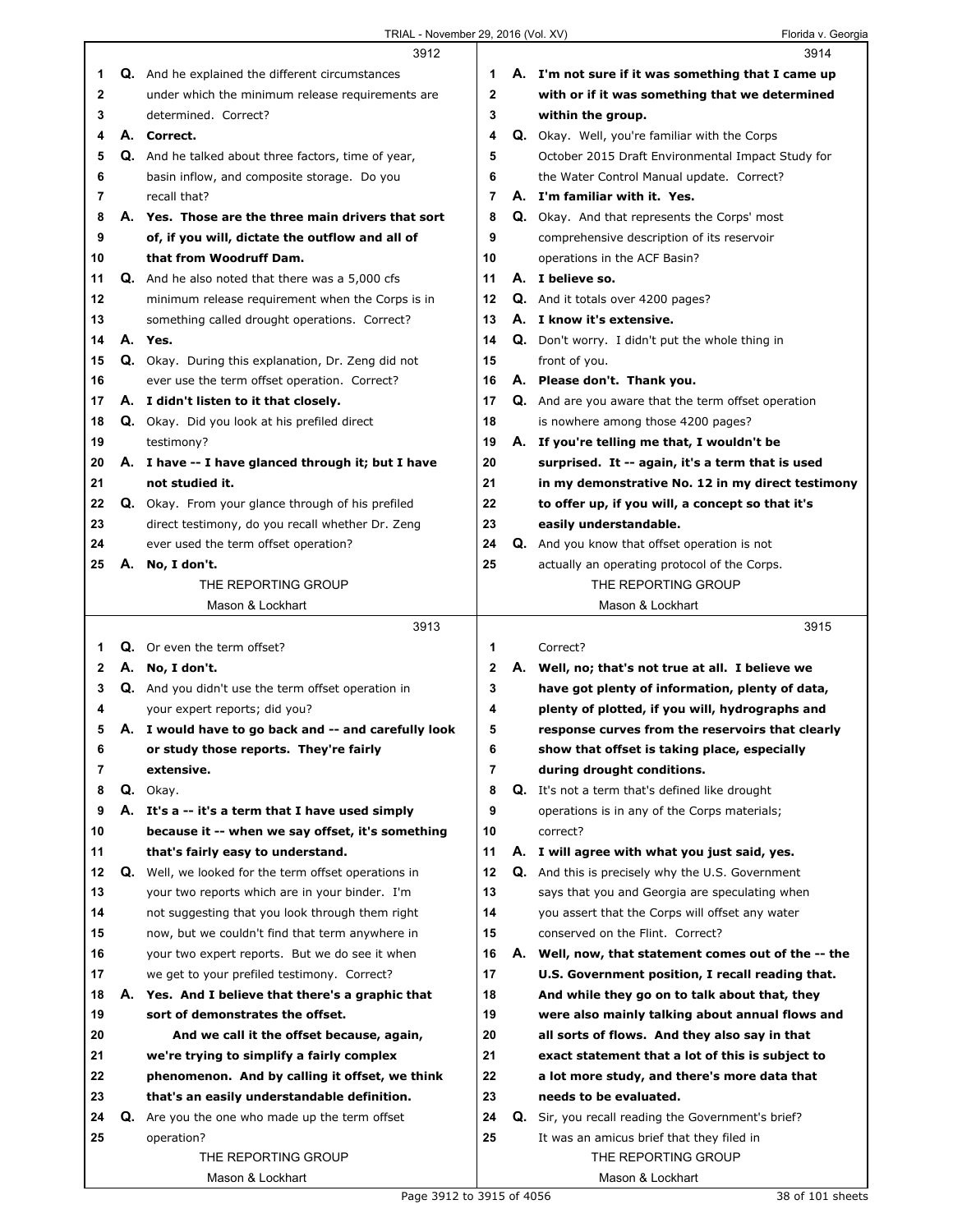|    | 3916                                                   |    |    | 3918                                                        |
|----|--------------------------------------------------------|----|----|-------------------------------------------------------------|
| 1  | opposition to Georgia's motion to dismiss in this      | 1  |    | would increase the basin inflows and thereby                |
| 2  | case?                                                  | 2  |    | increase the amount of water flowing into                   |
| 3  | A. I recall seeing it, yes.                            | 3  |    | Florida.                                                    |
| 4  | Q. Okay. And do you recall that in that brief the      | 4  |    | A. I see the sentence. I do.                                |
| 5  | United States responded directly to the argument       | 5  |    | <b>Q.</b> And, sir, the Government goes to say that Georgia |
| 6  | put forth by Georgia and you that the Army Corps       | 6  |    | gives Flint River short shrift by suggesting that           |
|    |                                                        |    |    |                                                             |
| 7  | would increase impoundsments upstream to offset        | 7  |    | the Corps in this circumstance would just offset            |
| 8  | increased flows from the Flint River; didn't it?       | 8  |    | the increased flows from the Flint. Correct?                |
| 9  | A. You would have to show me the document before I     | 9  |    | A. Right. I see that.                                       |
| 10 | could --                                               | 10 |    | <b>Q.</b> And then they go on to say that the offset theory |
| 11 | Q. Okay. We can pull that up.                          | 11 |    | is actually entirely unwarranted speculation. Do            |
| 12 | MS. WINE: Let's put that up on the                     | 12 |    | you see that?                                               |
| 13 | screen.                                                | 13 |    | A. I see what they're saying in this brief. But             |
| 14 | BY MS. WINE:                                           | 14 |    | they also go on to say that we cannot say at this           |
| 15 | Q. We have got it here. I think it's in tab 4 of       | 15 |    | juncture without further factual development that           |
| 16 | your binder as well, if that's easier for you.         | 16 |    | Florida would not be able to receive any minimum            |
| 17 | A. Sure.                                               | 17 |    | flow that might be adjudicated entirely through             |
| 18 | MS. WINE: Mr. Walton, if we could turn                 | 18 |    | other caps and other issues. And in addition, we            |
| 19 | to page 19 of that brief.                              | 19 |    | have done extensive studies as part of this work            |
| 20 |                                                        | 20 |    |                                                             |
|    | Let's put 18 and 19 on the screen,                     |    |    | that clearly shows that there are many, many                |
| 21 | actually.                                              | 21 |    | times with respect to the way that the Army Corps           |
| 22 | BY MS. WINE:                                           | 22 |    | of Engineers operates under the RIOP, especially            |
| 23 | Q. Dr. Bedient, the section on page 18 that starts     | 23 |    | in drought conditions.                                      |
| 24 | under the heading B is the section that I'm            | 24 |    | $Q.$ Sir $-$                                                |
| 25 | referring to where the Army Corps is responding        | 25 |    | A. There are many, many times when Florida will not         |
|    | THE REPORTING GROUP                                    |    |    | THE REPORTING GROUP                                         |
|    | Mason & Lockhart                                       |    |    | Mason & Lockhart                                            |
|    |                                                        |    |    |                                                             |
|    | 3917                                                   |    |    | 3919                                                        |
| 1  | to this offset argument.                               | 1  |    | receive any additional flows in the system.                 |
| 2  | MS. WINE: And if we could now,                         | 2  |    | Q. Sir, you're not trying to suggest to this Court          |
| 3  | Mr. Walton, let's just blow up 19 -- page 19.          | 3  |    | that you know more about how the U.S. Army Corps            |
| 4  |                                                        | 4  |    |                                                             |
|    | And we have got some language already                  |    |    | operates than the U.S. Government itself; are               |
| 5  | highlighted there.                                     | 5  |    | you?                                                        |
| 6  | BY MS. WINE:                                           | 6  | Α. | No. I would not.                                            |
| 7  | Q. Sir, is this the brief that you recall reading      | 7  | Q. | Okay. Now, your offset theory depends on the                |
| 8  | from the United States Government?                     | 8  |    | assumption that the Corps is only going to                  |
| 9  | A. Yes.                                                | 9  |    | release the minimum amount and no more. Correct?            |
| 10 | Q. And you recall that the United States first         | 10 |    | A. Well, the offset theory -- first of all, this            |
| 11 | recognized that a cap on Georgia's consumption,        | 11 |    | is -- this is -- it's within the RIOP; and the              |
| 12 | particularly on the unregulated Flint River, as        | 12 |    | RIOP is a very complex document. And under                  |
| 13 | they call it, could increase the amount of water       | 13 |    | certain conditions -- under certain conditions --           |
| 14 | flowing into Florida. Correct?                         | 14 |    | there are periods where this offset will occur,             |
| 15 | I'm just looking at that first highlighted             | 15 |    | especially when flows are below 5,000.                      |
| 16 | sentence, sir.                                         | 16 |    | <b>Q.</b> So during a low flow period?                      |
| 17 | A. Well, it's difficult with these types of            | 17 |    | A. Well, or during a drought-type period, yes.              |
| 18 | documents to simply look at a single sentence and      | 18 | Q. | All right. If we can put that brief back up and             |
| 19 | pull it out of context.                                | 19 |    | keep reading --                                             |
| 20 | <b>Q.</b> Okay. I'm going to read on; but for now, I'm | 20 |    | MS. WINE: Jon, can you pull that back                       |
| 21 | just wondering if you see right there in that          | 21 |    | up?                                                         |
|    |                                                        |    |    |                                                             |
| 22 | sentence that the government says that it's at         | 22 |    | Thanks.                                                     |
| 23 | least plausible that a cap on Georgia's                | 23 |    | BY MS. WINE:                                                |
| 24 | consumption, particularly with respect to the          | 24 |    | <b>Q.</b> So the Government also says here that an          |
| 25 | Flint River, which is unregulated by the Corps,        | 25 |    | increased flow during wet times would provide a             |
|    | THE REPORTING GROUP<br>Mason & Lockhart                |    |    | THE REPORTING GROUP<br>Mason & Lockhart                     |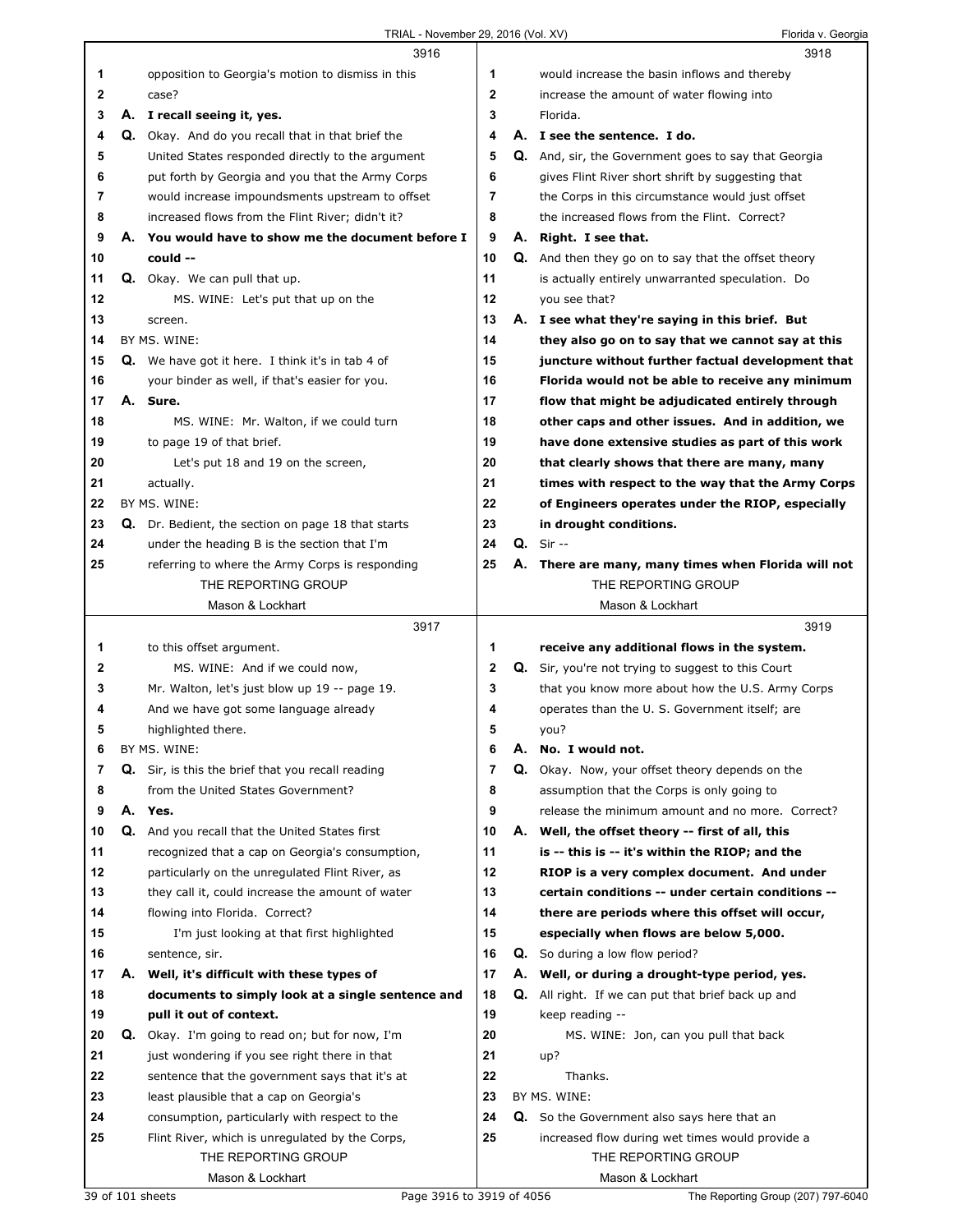|    |    | 3920                                                 |              |          | 3922                                                       |  |
|----|----|------------------------------------------------------|--------------|----------|------------------------------------------------------------|--|
| 1  |    | cushion during low flow periods so that the Corps    | 1            |          | in South Africa attempting to get his Ph.D. in             |  |
| 2  |    | could maintain a flow rate of greater than 5,000     | $\mathbf{2}$ |          | hydrology?                                                 |  |
| 3  |    | cfs for a longer period of time without any          | 3            |          | A. No, I don't.                                            |  |
| 4  |    | alteration of the Corps' operations.                 | 4            |          | Q. And, sir, you cited Mr. Leitman in your                 |  |
| 5  |    | Do you see that, sir?                                | 5            |          | deposition -- sorry, in your expert report. And            |  |
| 6  | А. | I see that.                                          | 6            |          | then at your deposition you were confronted with           |  |
| 7  |    | Q. And, sir, by referring to a cushion, you          | 7            |          | what Mr. Leitman said about water flowing uphill.          |  |
| 8  |    | understand that the U.S. Government is               | 8            |          | Do you recall that?                                        |  |
| 9  |    | describing how water conserved under a               | 9            |          | A. Yes. There was a discussion about that concept          |  |
| 10 |    | consumption cap would add to the reserves that       | 10           |          | in my depo. I remember.                                    |  |
| 11 |    | already exist in the Corps' reservoirs. Correct?     | 11           |          | Q. Okay. And Mr. Leitman had said that water can           |  |
| 12 |    | A. Again, I see all of that. But they go on to       | 12           |          | actually move upstream. Correct?                           |  |
| 13 |    | say -- first of all, they said that this is          | 13           |          | A. He did say those words, yes.                            |  |
| 14 |    | plausible. That's all they said in both of the       | 14           |          | <b>Q.</b> Okay. And you said that's -- that's not correct. |  |
| 15 |    | these statements. And then, lastly, they said        | 15           |          | Water cannot literally flow uphill to the                  |  |
| 16 |    | that without factual -- further factual              | 16           |          | reservoirs. Correct?                                       |  |
| 17 |    | development, they really can't say much more at      | 17           |          | A. And if, indeed, that's what he meant, then that's       |  |
| 18 |    | this point in time.                                  | 18           |          | what I said in my depo. Water can't flow uphill;           |  |
| 19 |    | Q. The Corps was -- excuse me, sir. The Government   | 19           |          | that's correct.                                            |  |
| 20 |    | was noting that more water in the system from the    | 20           | Q.       | Now, sir, I would like to explore further your             |  |
| 21 |    | Flint is a good thing. Right?                        | 21           |          | assumption that the Corps will release only the            |  |
| 22 | А. | They were making that statement. And, again, the     | 22           |          | minimum discharged amounts when those minimums             |  |
| 23 |    | way that the current system is operated based        | 23           |          | are in effect. Okay?                                       |  |
| 24 |    | upon the way in which the Army Corps of Engineers    | 24           |          | A. Okay. Sure.                                             |  |
| 25 |    | has gone through the DEIS, the system is operated    | 25           |          | <b>Q.</b> So let's pull up first the RIOP table. This is   |  |
|    |    | THE REPORTING GROUP                                  |              |          | THE REPORTING GROUP                                        |  |
|    |    | Mason & Lockhart                                     |              |          | Mason & Lockhart                                           |  |
|    |    | 3921                                                 |              |          | 3923                                                       |  |
| 1  |    | such that they hit this minimum 5,000 cfs under a    | 1            |          | the one that Dr. Zeng walked through as well.              |  |
| 2  |    |                                                      |              |          |                                                            |  |
|    |    |                                                      |              |          |                                                            |  |
|    |    | variety of conditions, low flows and drought         | $\mathbf{2}$ |          | It's in tab 5 of your binder.                              |  |
| 3  |    | flows. And that does help maintain a -- if you       | 3            |          | A. Okay.                                                   |  |
| 4  |    | will, well above a minimum flow, minimum 5,000       | 4            |          | MS. WINE: Mr. Walton, this is JX-72 at                     |  |
| 5  |    | that's contained well within the RIOP.               | 5            |          | page 13.                                                   |  |
| 6  | Q. | Thank you, sir.                                      | 6            | А.<br>Q. | Okay. I see it.                                            |  |
| 7  |    | Sir, I have another question about your              | 7            |          | Okay. Now, if we look at the fourth column over            |  |
| 8  |    | offset theory. Do you recall in your February 29     | 8            |          | that's titled Releases from JWLD, do you see               |  |
| 9  |    | expert report you cited the deposition testimony     | 9            |          | that?                                                      |  |
| 10 |    | of somebody named Steve Leitman?                     | 10           |          | A. Give me just a second.                                  |  |
| 11 | А. | I think I vaguely remember that, yes.                | 11           |          | Yes.                                                       |  |
| 12 | Q. | And you characterized him as Florida's chief         | 12           | Q.       | And JWLD means Jim Woodruff Lock and Dam; is that          |  |
| 13 |    | hydrologic modeler during the ACF Compact            | 13           |          | correct?                                                   |  |
| 14 |    | negotiations. Do you recall that?                    | 14           |          | A. Right.                                                  |  |
| 15 | А. | I do.                                                | 15           |          | Q. And the values that are listed under there              |  |
| 16 |    | Q. Okay. First of all, do you know whether           | 16           |          | represent the minimum releases for the various             |  |
| 17 |    | Mr. Leitman is actually a hydrologist?               | 17           |          | scenarios outlined. Correct?                               |  |
| 18 |    | A. Well, I said that in my -- I mean, I said that in | 18           |          | A. They do.                                                |  |
| 19 |    | my report. So I stand by what I said there.          | 19           |          | <b>Q.</b> Okay. So if we look down at the bottom left      |  |
| 20 |    | Q. Do you know that he does not have a Ph.D. in      | 20           |          | where it says zone 4, do you see that?                     |  |
| 21 |    | hydrology?                                           | 21           |          | A. Yes.                                                    |  |
| 22 | А. | One does not have to have a Ph.D. in hydrology to    | 22           |          | Q. Okay. So zone 4, if we go over to the column            |  |
| 23 |    | be a hydrologist.                                    | 23           |          | under Releases from JWLD, there is a 5,000 figure          |  |
| 24 | Q. | Do you know that he's currently enrolled in a        | 24           |          | there. Correct?                                            |  |
| 25 |    | correspondence course at the Kwazulu University      | 25           |          | A. Yes. There's a greater than or equal to 5,000           |  |
|    |    | THE REPORTING GROUP<br>Mason & Lockhart              |              |          | THE REPORTING GROUP<br>Mason & Lockhart                    |  |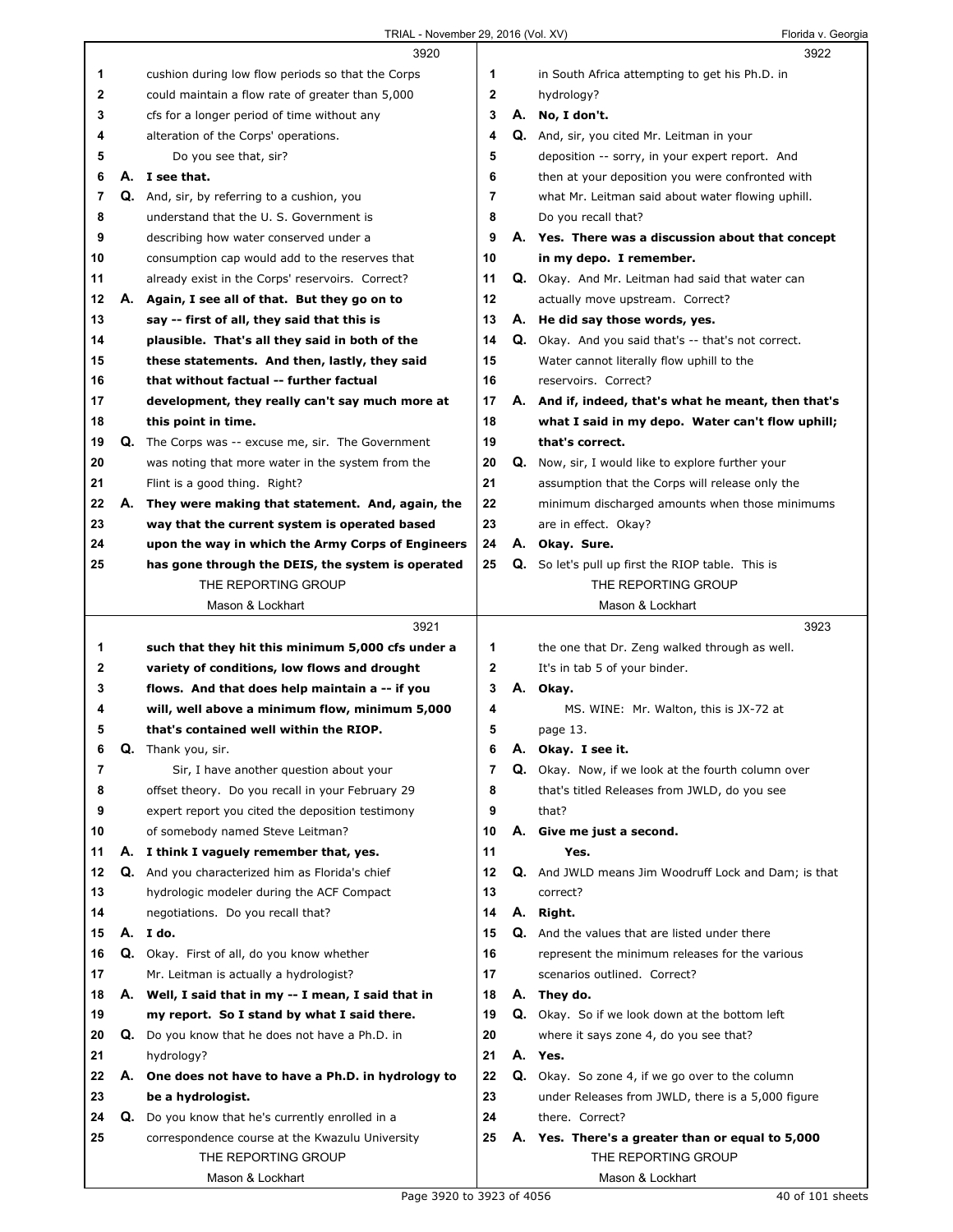|    |    | 3924                                                      |                |    | 3926                                                      |
|----|----|-----------------------------------------------------------|----------------|----|-----------------------------------------------------------|
| 1  |    | figure right there --                                     | 1              |    | only time that they would potentially release             |
| 2  |    | Q. Okay.                                                  | $\mathbf{2}$   |    | more than 5,000 would be for some sort of                 |
| 3  |    | A. -- within zone 4.                                      | 3              |    | emergency type situation that might be occurring          |
| 4  | Q. | Oh, I'm sorry. I didn't mean to interrupt you.            | 4              |    | downstream, some kind of a navigational issue or          |
| 5  |    | A. Within zone 4.                                         | 5              |    | perhaps for a sudden need for hydropower, some            |
| 6  |    | <b>Q.</b> And zone 4 is when the Army Corps is in drought | 6              |    | sort of an emergency situation. Other than                |
| 7  |    | operations. Correct?                                      | $\overline{7}$ |    | that -- other than that -- they are going to meet         |
| 8  |    | A. That is correct.                                       | 8              |    | the minimum 5,000 discharge during the drought            |
| 9  |    | Q. And as you pointed out, there is a greater to or       | 9              |    | condition. And they are going to try to refill            |
| 10 |    | equal sign there before the 5,000. Correct?               | 10             |    | those reservoirs to the maximum possible.                 |
| 11 |    | A. Yes.                                                   | 11             |    | Q. So, sir, the answer to my question, again, is          |
| 12 |    | Q. And that means that the Corps must release the         | 12             |    | that, yes, they could release more than the               |
| 13 |    | minimum amount of 5,000 cfs. Correct?                     | 13             |    | 5,000; that's what the greater than or equal to           |
| 14 |    | A. That's what that table means, yes. It does.            | 14             |    | means?                                                    |
| 15 |    | Q. But it could release more; couldn't it?                | 15             |    | A. Under a few conditions they could do that, yes.        |
| 16 |    | A. Well, as a matter of fact, the operations by the       | 16             |    | <b>Q.</b> And in that sense the 5,000 minimum release     |
| 17 |    | Army Corps of Engineers with respect to this              | 17             |    | amount is not a target. Right?                            |
| 18 |    | basin include meeting seven project purposes;             | 18             |    | You know that?                                            |
| 19 |    | fish and wildlife being just one of those,                | 19             | А. | As a matter of fact, they -- based on the data            |
| 20 |    | recreation being another, water supply,                   | 20             |    | that I have seen, especially from 2011 and                |
| 21 |    | navigation, and a host of others that are listed          | 21             |    | 2012 -- and we had extensive conversations about          |
| 22 |    | in my expert -- in my testimony. So all of those          | 22             |    | targets and minimums in my deposition, I                  |
| 23 |    | have to be balanced with respect to the way this          | 23             |    | believe -- it's pretty clear that all through             |
| 24 |    | system is operated. That's how the Corps                  | 24             |    | those serious droughts in 2011 and 2012, they             |
| 25 |    | operates the ACF Basin. And it operates that              | 25             |    | were both targeting and hitting the minimum of            |
|    |    | THE REPORTING GROUP                                       |                |    | THE REPORTING GROUP                                       |
|    |    | Mason & Lockhart                                          |                |    | Mason & Lockhart                                          |
|    |    |                                                           |                |    |                                                           |
|    |    | 3925                                                      |                |    | 3927                                                      |
| 1  |    | with the reservoirs -- all of the reservoirs in           | 1              |    | 5,000.                                                    |
| 2  |    | place.                                                    | $\mathbf 2$    |    | <b>Q.</b> Sir, the answer to my question is that, no, the |
| 3  |    | And, in fact, while they're meeting this                  | 3              |    | 5,000 is not a target. It's just a minimum.               |
| 4  |    | minimum flow, while they're meeting the minimum,          | 4              |    | Correct?                                                  |
| 5  |    | they're also trying to refill those reservoirs to         | 5              |    | A. I think in certain instances it's both a target        |
| 6  |    | the maximum level possible. And the only way              | 6              |    | and a minimum.                                            |
| 7  |    | they can do that during drought times is to keep          | 7              | Q. | Okay. Sir, if you -- are you familiar with the            |
| 8  |    | it as close to the minimum as possible while they         | 8              |    | DEIS where it talks about this very point and             |
| 9  |    | are refilling reservoirs.                                 | 9              |    | explains that minimum releases are minimums, not          |
| 10 |    | If they start to try to release more than the             | 10             |    | targets?                                                  |
| 11 |    | 5,000 down here, then they are violating their            | 11             | А. | I have seen statements to that effect, but I have         |
| 12 |    | overall management principles.                            | 12             |    | also seen statements in the DEIS where it says            |
| 13 | Q. | Sir, I'm not sure if you answered my question or          | 13             |    | it's a target and a minimum. So there are an              |
| 14 |    | if you have given me one answer. But I was                | 14             |    | equivalent number of statements.                          |
| 15 |    | simply asking if under zone 4 under these                 | 15             |    | It's a huge document and --                               |
| 16 |    | circumstances in drought operations where it says         | 16             | Q. | Right.                                                    |
| 17 |    | greater than or equal to 5,000, we agree that the         | 17             | А. | -- it just depends on where you happen to be in           |
| 18 |    | Corps must release at least 5,000 cfs. Correct?           | 18             |    | the RIOP during which operation you're talking            |
| 19 |    | A. We do.                                                 | 19             |    | about.                                                    |
| 20 |    | <b>Q.</b> And all I'm asking is could the Corps release   | 20             | Q. | Sir, have you looked at the statements that are           |
| 21 |    | more?                                                     | 21             |    | tied to this table or tables just like it that            |
| 22 |    | A. Under these conditions, there are -- first of          | 22             |    | say that the minimums are minimums, not targets?          |
| 23 |    | all, if you look back at 2011 and 2012, if you            | 23             |    | We can walk through them. We walked through               |
| 24 |    | look at the data, you find that they released             | 24             |    | this last week with Dr. Zeng.                             |
| 25 |    | very, very close 5,000 much of the time. The              | 25             |    | A. I have no argument with your question.                 |
|    |    | THE REPORTING GROUP<br>Mason & Lockhart                   |                |    | THE REPORTING GROUP<br>Mason & Lockhart                   |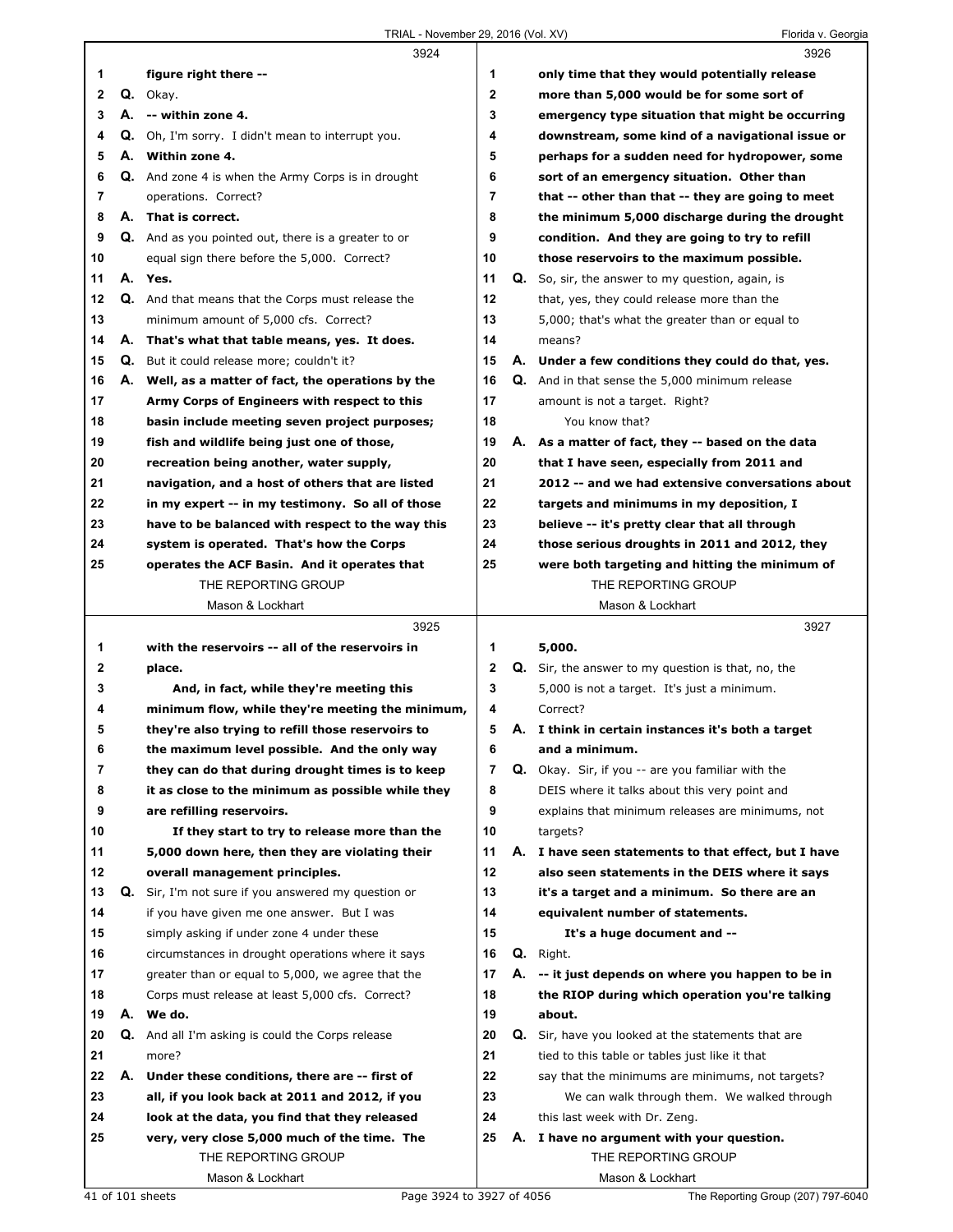|    |    | 3928                                                        |              |    | 3930                                                       |
|----|----|-------------------------------------------------------------|--------------|----|------------------------------------------------------------|
| 1  |    | <b>Q.</b> And are you familiar with the biological opinion? | 1            |    | only 5,000 cfs crossing the state line and no              |
| 2  |    | A. I'm familiar with it.                                    | $\mathbf{2}$ |    | more. Correct?                                             |
| 3  |    | <b>Q.</b> That's from the U.S. Fish and Wildlife Service?   | 3            | А. | That's what it says.                                       |
| 4  |    | A. Yes.                                                     | 4            |    | <b>Q.</b> Okay. And you say that the Corps will maintain   |
| 5  |    | Q. And do you know that there's identical language          | 5            |    |                                                            |
|    |    |                                                             | 6            |    | the 5,000 cfs minimum throughout drought                   |
| 6  |    | in the 2012 biologic opinion warning that flow              |              |    | operations even if basin inflow exceeds 5,000              |
| 7  |    | rates are prescribed minimums and not targets.              | 7            |    | cfs. Correct?                                              |
| 8  |    | Correct?                                                    | 8            |    | A. Yes.                                                    |
| 9  |    | A. I have seen that, I believe, yes.                        | 9            |    | <b>Q.</b> And you also note that from December to          |
| 10 | Q. | Okay. Now, your prefiled testimony does not                 | 10           |    | February -- this is now going onto 21 --                   |
| 11 |    | reference any of these DEIS or biological opinion           | 11           |    | actually, I'm sorry. It's on the top of 20, the            |
| 12 |    | warnings that the RIOP flow minimum is not a                | 12           |    | winter refilling season.                                   |
| 13 |    | target; do you?                                             | 13           |    | A. On the top of where?                                    |
| 14 |    | A. I don't think so.                                        | 14           |    | <b>Q.</b> Top of page 20, I'm sorry, winter refilling      |
| 15 | Q. | And to the contrary, you continue to describe the           | 15           |    | season.                                                    |
| 16 |    | release minimum as a target throughout your                 | 16           |    | A. Okay.                                                   |
| 17 |    | prefiled direct testimony submitted in this                 | 17           |    | <b>Q.</b> You say that during this season, December to     |
| 18 |    | court. Right?                                               | 18           |    | February, the Corps maintains the 5,000 cfs                |
|    |    |                                                             | 19           |    |                                                            |
| 19 |    | A. Well, there was some discussion of that in my            |              |    | requirement into Apalachicola River at all times,          |
| 20 |    | deposition. And, again, the way in which they               | 20           |    | and any additional basin inflow above 5,000 cfs            |
| 21 |    | operated this system during 2011 and 2012 from --           | 21           |    | is stored in the reservoirs until the system is            |
| 22 |    | from my demonstratives 5 and 6 in my direct                 | 22           |    | full. Correct?                                             |
| 23 |    | testimony clearly show to me that it was not only           | 23           | А. | Right.                                                     |
| 24 |    | a minimum, but they were shooting for it. They              | 24           |    | Q. Okay. Now, as of the time of your deposition in         |
| 25 |    | were shooting for something close to 5,000 for              | 25           |    | May of this year, you had not conducted any                |
|    |    | THE REPORTING GROUP                                         |              |    | THE REPORTING GROUP                                        |
|    |    | Mason & Lockhart                                            |              |    | Mason & Lockhart                                           |
|    |    |                                                             |              |    |                                                            |
|    |    | 3929                                                        |              |    | 3931                                                       |
| 1  |    | much of the summer period in 2011 and 2012.                 | 1            |    | empirical evaluation of the actual state line              |
| 2  |    | Q. And, sir, we'll get to those demonstratives; but         | 2            |    |                                                            |
| 3  |    |                                                             | 3            |    | flows to back up your claim that the Corps                 |
|    |    | it's correct though, isn't it, in your testimony            | 4            |    | discharges only 5,000 cfs during drought periods           |
| 4  |    | submitted to this court you continued to describe           |              |    | or low periods or during the winter refilling              |
| 5  |    | the minimum such as the 5,000 cfs minimum as a              | 5            |    | season. Correct?                                           |
| 6  |    | target. Correct?                                            | 6            |    | A. As of the time of my second report, is that what        |
| 7  | А. | Yes.                                                        | 7            |    | you said?                                                  |
| 8  | Q. | Now, I would like to look at some of the                    | 8            |    | <b>Q.</b> As of the time of your deposition in May of this |
| 9  |    | statements that you made about how the RIOP                 | 9            |    | year.                                                      |
| 10 |    | actually works. So --                                       | 10           |    | A. Oh, the deposition in May.                              |
| 11 |    | MS. WINE: And we can take that down,                        | 11           |    | That is correct. I have not.                               |
| 12 |    | Mr. Walton.                                                 | 12           | Q. | So, in other words, you had not compared observed          |
| 13 |    | BY MS. WINE:                                                | 13           |    | flows on the one hand with the flows that you              |
| 14 |    | Q. In your February 29 expert report, which we can          | 14           |    | predicted would occur under the RIOP. Correct?             |
| 15 |    | pull up -- it's at tab 1, the first tab in your             | 15           |    | A. Give me just a moment to check this report.             |
| 16 |    | binder.                                                     | 16           |    | Q. I'm talking about -- well, you can look at your         |
| 17 |    | A. Okay.                                                    | 17           |    | report, certainly.                                         |
| 18 |    | <b>Q.</b> And I'm going to go to pages 20 and 21 in that    | 18           |    | A. Well, that's what you're asking me about.               |
| 19 |    | report. This is GX-860. I'm going to focus on               | 19           |    | <b>Q.</b> Absolutely.                                      |
| 20 |    | the section that starts at the bottom of 20                 | 20           |    | I think I can show you some excerpts from                  |
| 21 |    |                                                             | 21           |    |                                                            |
|    |    | titled Drought Operations.                                  |              |    | your deposition, if it would be helpful, where             |
| 22 | А. | Right.                                                      | 22           |    | you were asked if you had done any of this --              |
| 23 |    | Q. And, sir, in your expert report you said that for        | 23           | А. | No, that's fine. I just wanted to double-check             |
| 24 |    | the entire period that the Corps is in drought              | 24           |    | for myself here based on what you're asking me.            |
| 25 |    | operation, the Apalachicola River will receive              | 25           |    | But I think you're correct.                                |
|    |    | THE REPORTING GROUP<br>Mason & Lockhart                     |              |    | THE REPORTING GROUP<br>Mason & Lockhart                    |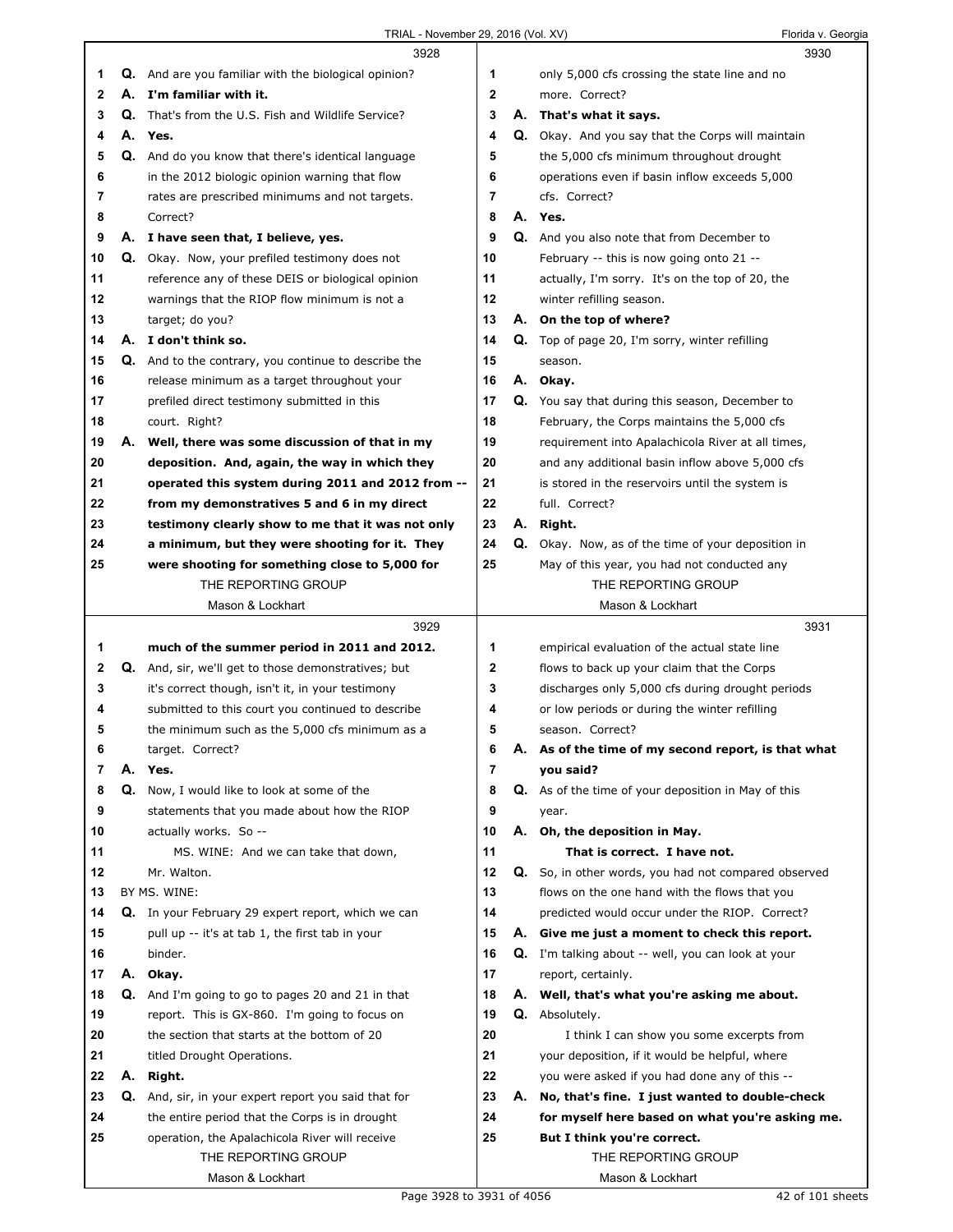|    | 3932                                                   |                | 3934                                                      |  |
|----|--------------------------------------------------------|----------------|-----------------------------------------------------------|--|
| 1  | Q. Okay.                                               | 1              | Correct?                                                  |  |
| 2  | A. Okay. No problem.                                   | 2              | A. On page where?                                         |  |
| 3  | <b>Q.</b> So as of the time of your deposition, your   | 3              | Q. It's paragraph 28 on page 15.                          |  |
| 4  | assumption that the Corps would target 5,000 cfs       | 4              | A. Okay.                                                  |  |
| 5  | during drought operations was just a hypothesis.       | 5              | Q. Right at the top there. You say, as shown in           |  |
| 6  | Correct?                                               | 6              | Bedient demos 5 and 6 --                                  |  |
| 7  | A. Well, it was based upon my reading of and my        | $\overline{7}$ | A. Yes.                                                   |  |
| 8  | assessment of what I had seen in the DEIS and on       | 8              | Q. -- the Corps' releases --                              |  |
| 9  | the reading of the operations -- the operational       | 9              | A. I see it.                                              |  |
| 10 | systems for the -- for the basin -- for the ACF        | 10             | $Q.$ -- were at or very close to 5,000?                   |  |
| 11 | Basin.                                                 | 11             | A. Yes. I see it.                                         |  |
| 12 | Q. And do you recall that at your deposition you       | 12             | Q. Sir, let's look at demo 6 from your prefiled           |  |
| 13 | were presented with multiple examples where the        | 13             | direct testimony, which is right on the page              |  |
| 14 | state line releases exceeded the RIOP's minimum        | 14             | before, page 14.                                          |  |
| 15 | requirements, and you admitted that you had not        | 15             | A. Okay.                                                  |  |
| 16 | studied the empirical data and did not know what       | 16             | <b>Q.</b> In this demo you're showing a relatively flat   |  |
| 17 | was causing those additional releases?                 | 17             | line from May through December 2012, which                |  |
| 18 | A. I don't believe I said that I did not know what     | 18             | appears on this demo to be right around 5,000             |  |
| 19 | was causing those releases. I believe that I,          | 19             | cfs. Correct?                                             |  |
| 20 | somewhere in that multitude of questioning,            | 20             | A. Yes. I would say that -- and this is for 2012.         |  |
| 21 | suggested that some of those were related to           | 21             | Yes, it appears very, very close to the 5,000             |  |
| 22 | discretionary type releases and/or could be            | 22             | mark.                                                     |  |
| 23 | related to flash rainfall events. I believe I          | 23             | <b>Q.</b> And drought operations began in May of 2012 and |  |
| 24 | said that in my deposition.                            | 24             | continued through the end of February of 2013.            |  |
| 25 | Q. You don't recall saying, I don't know exactly how   | 25             | Didn't they?                                              |  |
|    | THE REPORTING GROUP                                    |                | THE REPORTING GROUP                                       |  |
|    | Mason & Lockhart                                       |                | Mason & Lockhart                                          |  |
|    |                                                        |                |                                                           |  |
|    | 3933                                                   |                | 3935                                                      |  |
| 1  | the Corps is generating these flows above 5,000.       | 1              | A. They did.                                              |  |
| 2  | I don't know why they are doing that or what the       | 2              | <b>Q.</b> Okay. And so this is when the 5,000 minimum     |  |
| 3  | cause of that is?                                      | 3              | release was in effect. Correct?                           |  |
| 4  | A. I may have said that at one time. But I believe     | 4              | A. This was when the 5,000 was in effect, yes.            |  |
| 5  | that somewhere in that deposition -- are you           | 5              | Q. Okay. Now, were you here for Dr. Shanahan's            |  |
| 6  | talking about just the first deposition or the         | 6              | testimony?                                                |  |
| 7  | entire deposition?                                     | 7              | It was a couple weeks ago now, and I don't                |  |
| 8  | Q. Well, I think what I'm reading from is from day     | 8              | recall if you were here.                                  |  |
| 9  | one of your deposition.                                | 9              | A. I was not.                                             |  |
| 10 | A. I may have said that on day one of my deposition.   | 10             | Q. Okay. Well, Dr. Shanahan discussed a                   |  |
| 11 | Q. Okay. In any event, you claim now to have           | 11             | demonstrative that he prepared using the same             |  |
| 12 | analyzed these instances of flow above 5,000 at        | 12             | data that you used to create demo 6.                      |  |
| 13 | the state line. Correct?                               | 13             | MS. WINE: And let's put that up.                          |  |
| 14 | A. I have analyzed a great deal of data since that     | 14             | BY MS. WINE:                                              |  |
| 15 | first day of deposition one.                           | 15             | Q. It's in your binder. You should have a separate        |  |
| 16 | Q. Okay. And if we look at your prefiled direct --     | 16             | cluster of demonstrative exhibits.                        |  |
| 17 | MS. WINE: On page 4, Mr. Walton.                       | 17             | A. Oh, yes.                                               |  |
| 18 | BY MS. WINE:                                           | 18             | Q. It might be in the front flap of your binder.          |  |
| 19 | <b>Q.</b> -- the first sentence of the first bullet on | 19             | A. They are.                                              |  |
| 20 | page 4 in bold, you now say that the state line        | 20             | <b>Q.</b> And we're going to start with Bedient cross     |  |
| 21 | releases are very close to 5,000 cfs during low        | 21             | demo 1.                                                   |  |
| 22 | flow and drought conditions. Correct?                  | 22             | A. Okay.                                                  |  |
| 23 | A. Yes, I do.                                          | 23             | <b>Q.</b> Now --                                          |  |
| 24 | Q. And later, if we were to go to paragraph 28, you    | 24             | MS. WINE: Jon, can we put that on the                     |  |
| 25 | say that they are at or very close to 5,000 cfs.       | 25             | screen, please.                                           |  |
|    | THE REPORTING GROUP                                    |                | THE REPORTING GROUP                                       |  |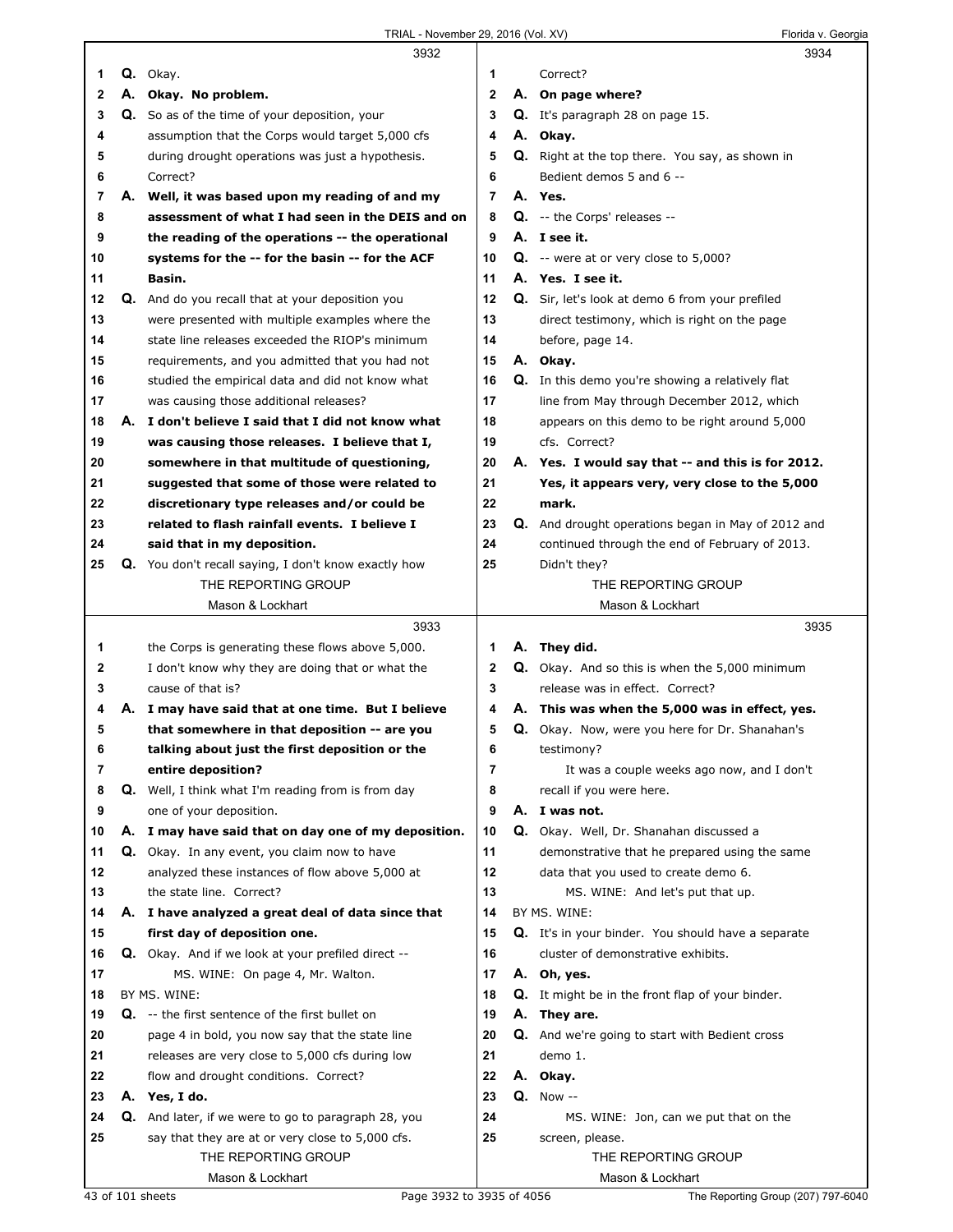|    |    | 3936                                                 |                |    | 3938                                                       |
|----|----|------------------------------------------------------|----------------|----|------------------------------------------------------------|
| 1  |    | BY MS. WINE:                                         | 1              |    | 5,000.                                                     |
| 2  |    | Q. While we're getting it up, what Dr. Shanahan      | $\mathbf{2}$   |    | <b>Q.</b> Yes. Your language is at or very close to 5,000. |
| 3  |    | did was he took your data from demo 6 in your        | 3              |    | And what we see here for this time period is a             |
| 4  |    | prefiled direct; and he just increased the           | 4              |    | range from 5050 to over 6,000 cfs. Correct?                |
| 5  |    | resolution by adjusting the Y axis. And then he      | 5              |    | A. Correct.                                                |
| 6  |    | also broke it down by week whereas your demo 6       | 6              |    | Q. And the 5050 -- we'll get to that later.                |
| 7  |    | was by month.                                        | 7              |    | You just mentioned a safety factor. The                    |
| 8  | А. | So let's -- let me confirm that. He adjusted the     | 8              |    | 5050, that is a safety factor that's prescribed            |
| 9  |    |                                                      | 9              |    | under the rules. Correct?                                  |
|    |    | axis that used to be all the way up to 35,000        |                |    |                                                            |
| 10 |    | cfs?                                                 | 10             |    | A. It's -- it's contained within the -- within the         |
| 11 |    | Q. Correct.                                          | 11             |    | ResSim computer model that's used to operate, you          |
| 12 |    | A. He adjusted it to range from 4900 to about 6,000  | 12             |    | know, and basically run analyses for this system.          |
| 13 |    | or about a thousand. Correct?                        | 13             |    | Q. Okay. Now, you haven't presented in your                |
| 14 | Q. | That's correct.                                      | 14             |    | prefiled testimony or in any of your expert                |
| 15 | А. | All right.                                           | 15             |    | reports the differences between actual flows               |
| 16 | Q. | Now, Dr. Bedient, there aren't any instances on      | 16             |    | observed at the Chattahoochee Gage, on the one             |
| 17 |    | this chart, Bedient cross demo 1, where the Corps    | 17             |    | hand, and minimum flows under the RIOP, on the             |
| 18 |    | releases were exactly at 5,000 cfs, as you           | 18             |    | other hand. Correct?                                       |
| 19 |    | contend. Correct?                                    | 19             |    | A. Ask that question one more time? I'm sorry.             |
| 20 |    | A. That is -- well, that contention was back on day  | 20             |    | <b>Q.</b> Sure. I'm wondering if you presented anywhere,   |
| 21 |    | one of my deposition back in May; and it's from      | 21             |    | whether in your testimony here today or in your            |
| 22 |    | my first report.                                     | 22             |    | expert reports, something -- an analysis that              |
| 23 |    | Q. Sir, I think you say that in paragraph 28 of your | 23             |    | shows the differences between actual flows                 |
| 24 |    | prefiled direct testimony submitted to this          | 24             |    | observed at the Chattahoochee Gage, on the one             |
| 25 |    | court. And you can look back at that. You say        | 25             |    | hand, and minimum flows under the RIOP, on the             |
|    |    | THE REPORTING GROUP                                  |                |    | THE REPORTING GROUP                                        |
|    |    | Mason & Lockhart                                     |                |    | Mason & Lockhart                                           |
|    |    |                                                      |                |    |                                                            |
|    |    |                                                      |                |    |                                                            |
|    |    | 3937                                                 |                |    | 3939                                                       |
| 1  |    | that the Corps' recorded releases from Woodruff      | 1              |    | other hand?                                                |
| 2  |    | Dam are at or very close to 5,000 cfs.               | $\mathbf 2$    |    | A. Well, are you asking me about minimum flows under       |
| 3  |    | A. At or very close is what I said. Right?           | 3              |    | the RIOP that the Corps of Engineers is                    |
| 4  |    | Q. Sure.                                             | 4              |    | attempting to meet on a day-to-day basis? Is               |
| 5  |    | A. Yes.                                              | 5              |    | that what you're asking?                                   |
| 6  | Q. | So all I'm asking here is none of them are at.       | 6              | Q. | I'm asking if you looked at what are the minimum           |
| 7  |    | Correct?                                             | $\overline{7}$ |    | flows supposed to be according to the RIOP at a            |
| 8  |    | A. Okay. Yes.                                        | 8              |    | particular time, and if you plotted that as                |
| 9  | Q. | We'll break this down and make it very simple.       | 9              |    | against the actual observed flows at the                   |
| 10 |    | A. I'll agree that we did not exactly hit the        | 10             |    | Chattahoochee Gage?                                        |
| 11 |    | five-zero-zero-zero mark.                            | 11             |    | A. It's done -- I suppose one could say that on this       |
| 12 |    | Q. Okay.                                             | 12             |    | demo 1, the minimum is 5,000. And you have got a           |
| 13 | А. | But if you will look across that dataset, you        | 13             |    | plot of what the flows were. So there's a plot.            |
| 14 |    | will see that it ranges from a low of 5050 -- and    | 14             | Q. | But this demo, which we took from the data that            |
| 15 |    | then there are, of course, some rainfall events      | 15             |    | you used in your demo 6 in the prefiled direct,            |
| 16 |    | in the middle that adjust these flows up to          | 16             |    | doesn't actually use the actual observed flows at          |
| 17 |    | 6,000. And then it hovers around the 5100 mark.      | 17             |    | Chattahoochee Gage. It uses provisional data,              |
| 18 |    | And, remember, the Army Corps of Engineers           | 18             |    | which we'll get to, but that you argue is the              |
| 19 |    | here is trying to hit a minimum of 5,000. They       | 19             |    | right thing to look at. Correct?                           |
|    |    |                                                      | 20             |    |                                                            |
| 20 |    | don't want it to drop below 5,000 at all. So in      |                |    | A. I mean, yeah. There are two sets of data here.          |
| 21 |    | order to do that and in order to operate a large     | 21             |    | There is provisional data, the type of data, if            |
| 22 |    | reservoir gate operation, as they do, they           | 22             |    | you will, that the Army Corps of Engineers is              |
| 23 |    | probably built in a safety factor here to make       | 23             |    | relying upon on a daily basis to make their                |
| 24 |    | sure that they stay above 5,000 -- at or above.      | 24             |    | decisions. And then there's this other set of              |
| 25 |    | And I agree with you; they didn't exactly hit        | 25             |    | USGS data that I have been shown in my deposition          |
|    |    | THE REPORTING GROUP<br>Mason & Lockhart              |                |    | THE REPORTING GROUP<br>Mason & Lockhart                    |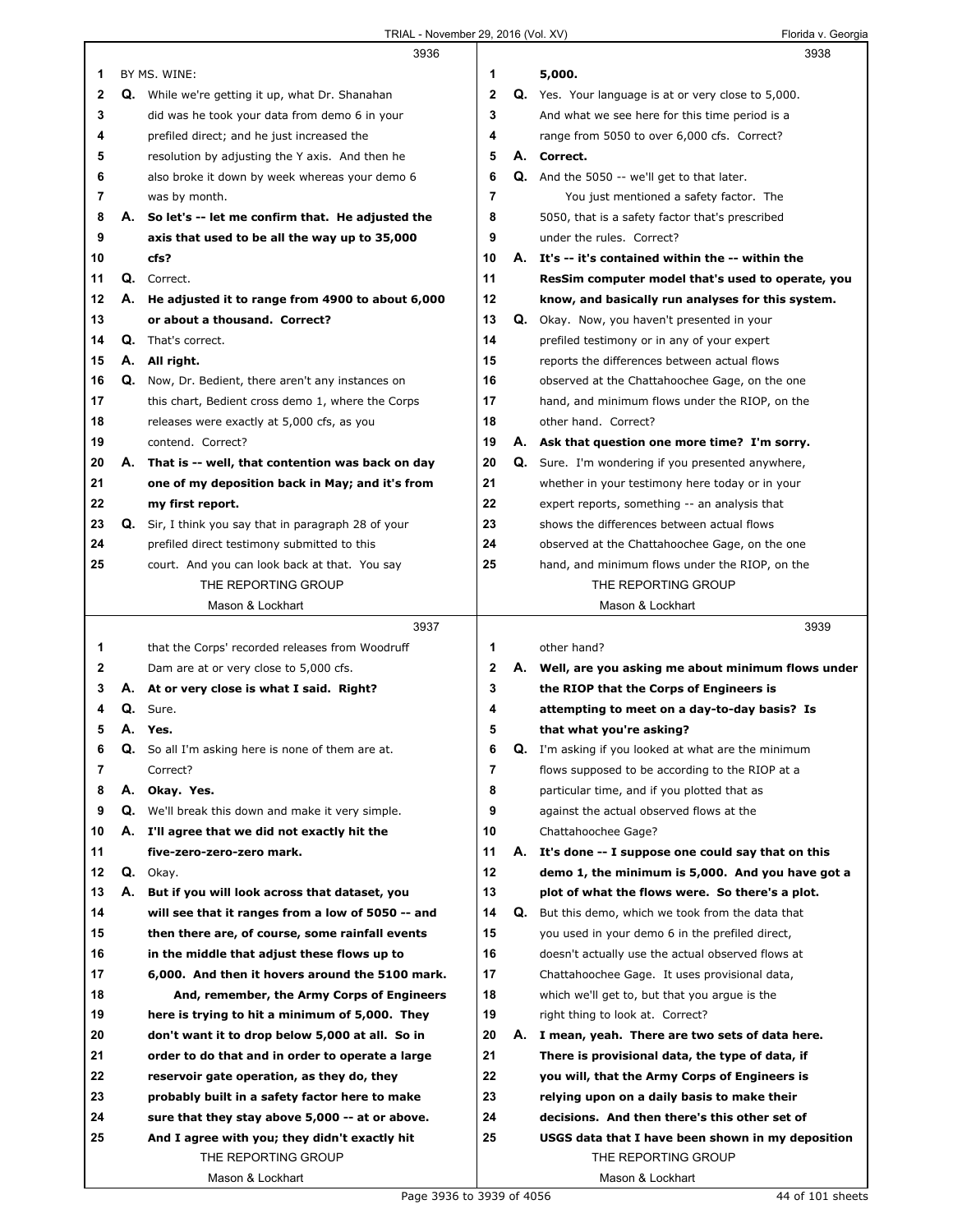|          |    | 3940                                                                               |             | 3942                                                        |
|----------|----|------------------------------------------------------------------------------------|-------------|-------------------------------------------------------------|
| 1        |    | and other places.                                                                  | 1           | <b>Q.</b> Sir, the demo that you're referring to is using   |
| 2        |    | Q. Right. We'll --                                                                 | $\mathbf 2$ | provisional data and not the actual reading from            |
| 3        | А. | That is data that has been adjusted after a                                        | 3           | the Chattahoochee Gage. Correct?                            |
| 4        |    | period of time by the USGS.                                                        | 4           | A. Well, let's back up.                                     |
| 5        |    | Q. And we'll get to that, to the provisional data,                                 | 5           | <b>Q.</b> What we're looking at here in table 4 is the      |
| 6        |    | in a moment; but let me just, to help you out --                                   | 6           | actual readings from the USGS gage, not                     |
| 7        |    | because I think Dr. Shanahan put together a table                                  | 7           | provisional data.                                           |
| 8        |    | that's getting at what I was asking you about.                                     | 8           | A. So it's apples and oranges. Okay.                        |
| 9        |    | So if you can go to table 4 in Dr. Shanahan's                                      | 9           | Q. Correct.                                                 |
| 10       |    | prefiled testimony, you will find that in your                                     | 10          | A. That's fine.                                             |
| 11       |    | binder at tab 33. And table 4 is found on                                          | 11          | Q. And we'll get into the provisional data issue.           |
| 12       |    | page 32 of Dr. Shanahan's testimony.                                               | 12          | But Dr. Shanahan felt it was appropriate to                 |
| 13       |    | Now, sir, do you recall that you reviewed a                                        | 13          | look at the actual USGS gage reading. Okay?                 |
| 14       |    | very similar version of this table at your                                         | 14          | A. That's fine.                                             |
| 15       |    | deposition?                                                                        | 15          | Q. Now, these state line releases above the 5,000           |
| 16       | А. | That could well be. There were lots of tables.                                     | 16          | cfs minimum are not consistent with your                    |
| 17       |    | Yes, I recall something like this.                                                 | 17          | assertion that during drought operation, the                |
| 18       |    | Q. And you see that Dr. Shanahan in this table                                     | 18          | Apalachicola River will receive only 5,000 cfs              |
| 19       |    | calculated the differences between actual                                          | 19          | crossing the state line. Correct?                           |
| 20       |    | observed flows at the Chattahoochee Gage and                                       | 20          | A. Well, again, that was an assertion that was made         |
| 21       |    | minimum flows under the RIOP for the entire 2012                                   | 21          | early on in my deposition back in day one of, I             |
| 22       |    | to 2013 drought operations period. Correct?                                        | 22          | guess, the May time period. And since that time,            |
| 23       |    | A. He's created -- yes, I see that. And he's                                       | 23          | and especially for 2012 when I have gone back and           |
| 24       |    | created it in such a way that the last column                                      | 24          | looked carefully at this data, there are a whole            |
| 25       |    | over there with the flow per day is showing up as                                  | 25          | period of -- you can just see it from my demo               |
|          |    | THE REPORTING GROUP                                                                |             | THE REPORTING GROUP                                         |
|          |    | Mason & Lockhart                                                                   |             | Mason & Lockhart                                            |
|          |    |                                                                                    |             |                                                             |
|          |    | 3941                                                                               |             | 3943                                                        |
| 1        |    | an average for that whole month, yes.                                              | 1           | cross 1 where there are at least half a dozen               |
| 2        |    | <b>Q.</b> All right. The average difference between what                           | 2           | spikes in there all through July and August and             |
| 3        |    | was observed at the gage versus what you would                                     | 3           | into September that are clearly related to flash            |
| 4        |    | expect if it were just a minimum release under                                     | 4           | rainfall events coming through the system.                  |
| 5        |    | the RIOP. Correct?                                                                 | 5           | So I went back and confirmed that, indeed.                  |
| 6        | А. | Yes.                                                                               | 6           | And these flash events are not subject to                   |
| 7        | Q. | Okay. And do you see -- if we just focus on May                                    | 7           | control by the Army Corps of Engineers, and                 |
| 8        |    | of 2012 through December of 2012 for the moment.                                   | 8           | they're not subject to control by the RIOP                  |
| 9        |    | A. Yes.                                                                            | 9           | because these are occurring below the reservoirs            |
| 10       | Q. | So the last few months of -- last half of 2012.                                    | 10          | below Bainbridge on the Flint River. And so                 |
| 11       | А. | Right.                                                                             | 11          | this is a pass-through that comes on through                |
| 12<br>13 | Q. | And if you just look down that column on the                                       | 12          | the reservoir. And because it's a pass-through              |
| 14       |    | right-hand side, you can see that on average the                                   | 13          | reservoir at Lake Seminole, they're just going to           |
| 15       |    | releases ranged from 212 to 525 cfs per day above<br>the minimum release. Correct? | 14<br>15    | move on through and then be recorded as increased<br>flows. |
| 16       |    | A. Yes. I see -- let me check something here.                                      | 16          | Q. Sir, in your February 29 report you talked about         |
| 17       |    | I think the table is wrong.                                                        | 17          | flash precipitation events like this. And you               |
| 18       |    | <b>Q.</b> Okay. I think your counsel can ask you about                             | 18          | said that the 5,000 cfs minimum or target, as you           |
| 19       |    | that. I don't think we believe that the table is                                   | 19          | called it, would remain -- I think you said this            |
| 20       |    | wrong.                                                                             | 20          | is true even if basin inflow experiences                    |
| 21       |    | A. Well, if you just look at my exhibit demo                                       | 21          | short-term increases above 5,000 cfs such as                |
| 22       |    | number cross 1 --                                                                  | 22          | during a flash precipitation event.                         |
| 23       |    | $Q.$ Yes?                                                                          | 23          | Do you recall saying that?                                  |
| 24       | А. | -- for the month of June 2012, you got an average                                  | 24          | A. I did. And some of these are -- some of these            |
| 25       |    | difference there of 525 cfs.                                                       | 25          | are bigger events. Some of these are day-long               |
|          |    | THE REPORTING GROUP                                                                |             | THE REPORTING GROUP                                         |
|          |    | Mason & Lockhart                                                                   |             | Mason & Lockhart                                            |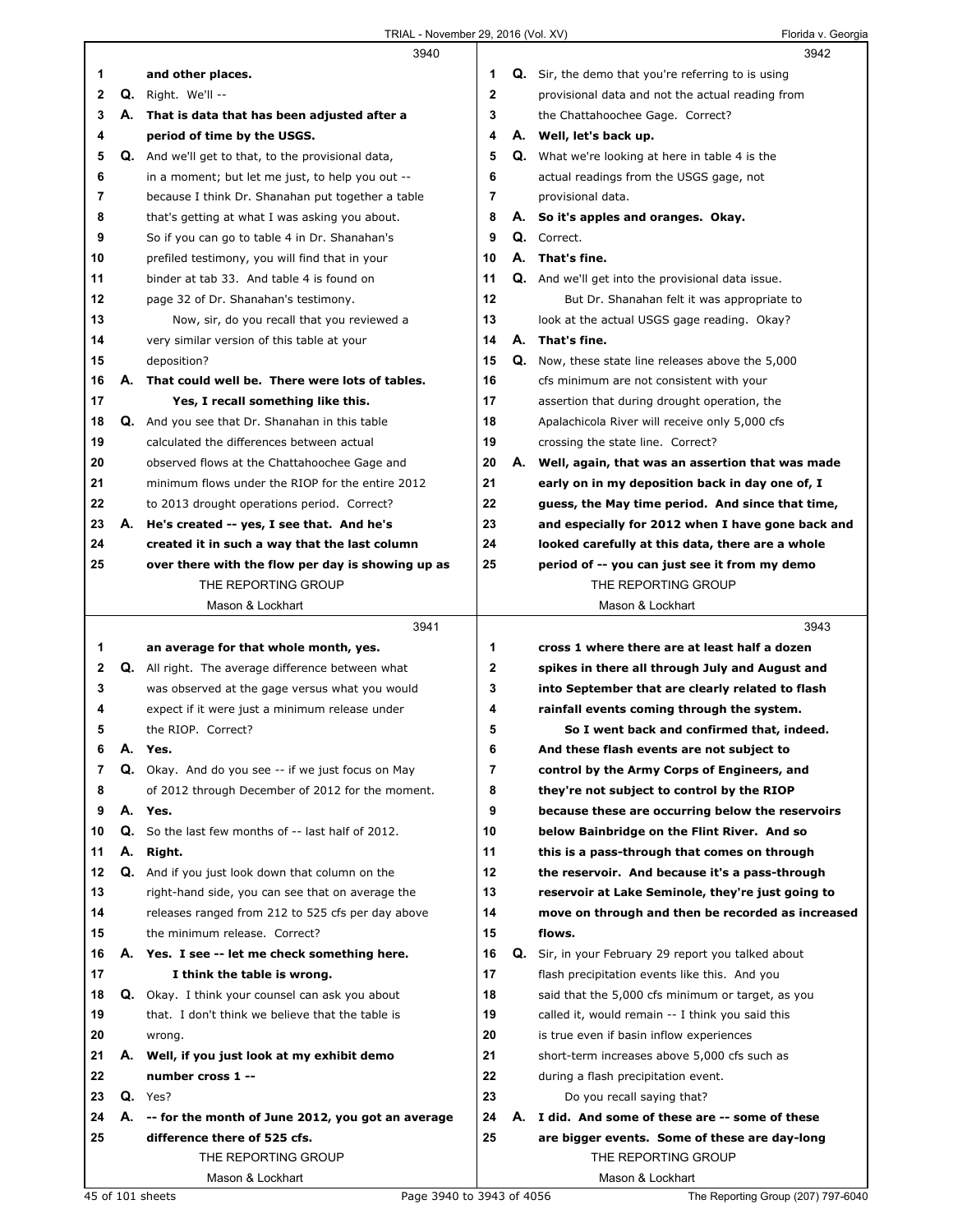|              |    | 3944                                                       |                |    | 3946                                                   |
|--------------|----|------------------------------------------------------------|----------------|----|--------------------------------------------------------|
| 1            |    | events with 3 inches of rain, as we went back and          | 1              |    | would not go above 5,000 cfs for releases?             |
| $\mathbf{2}$ |    | carefully looked at the rainfall events. So                | $\overline{2}$ |    | That's what you stated. Correct?                       |
| 3            |    | hydrology is a very dynamic science.                       | 3              |    | A. Well, it's -- it is their policy. However, they     |
| 4            |    | And, in fact, in this regard, if you look at               | 4              |    | are also operating these reservoirs, as I said         |
| 5            |    | that figure in demo cross 1 up in the top left,            | 5              |    | earlier, to meet seven different project purposes      |
| 6            |    | it really is quite close to 5,000 much of the              | 6              |    | within the basin. One of those project purposes        |
| 7            |    | time. And there are just these times where there           | 7              |    | is flood control.                                      |
| 8            |    | are rainfall events that come through that                 | 8              |    | Q. Okay. And, sir --                                   |
| 9            |    | elevate it.                                                | 9              |    | A. And, clearly, what's happening here in this time    |
| 10           |    | Q. So, sir, these statements in your expert report         | 10             |    | frame, especially in -- as we get into February        |
| 11           |    | are no longer correct. Right?                              | 11             |    | and January, for that matter, there were large         |
| 12           |    | A. They -- I didn't say that. They are shooting for        | 12             |    | floods and large storms that moved through the         |
| 13           |    | values near 5,000. And in what we just read from           | 13             |    | system and refilled -- it refilled conservation        |
| 14           |    | my prefiled testimony, I said at or near 5,000.            | 14             |    | storage in some of the reservoirs; and it started      |
| 15           |    | So I corrected that statement already.                     | 15             |    | to then impact flood storage. And when you get         |
| 16           |    | <b>Q.</b> Okay. Now, sir, let's focus on -- let's go back  | 16             |    | into the flood zone, by definition the reservoirs      |
| 17           |    | to table 4 from Dr. Shanahan that was tab 33,              | 17             |    | have to be operated in such a way that they --         |
| 18           |    | page 32, I think.                                          | 18             |    | they release that floodwater downstream. They          |
| 19           |    | MS. WINE: Mr. Walton?                                      | 19             |    | store a certain amount, and they release a             |
| 20           | А. | Okay. And now, you're asking me to use some sort           | 20             |    | certain amount. So there are rules according to        |
| 21           |    | of different dataset -- different dataset for --           | 21             |    | that.                                                  |
| 22           |    | from Dr. Shanahan's table.                                 | 22             |    | And you can see that in my demonstrative               |
| 23           |    | Q. I'm asking you to look at Dr. Shanahan's table.         | 23             |    | No. 7.                                                 |
| 24           |    | We'll get into the differences in the datasets.            | 24             |    | Q. Sir, you know that the composite conservation       |
| 25           |    | A. Well, the difference --                                 | 25             |    | flood storage did not fill all the way back up         |
|              |    | THE REPORTING GROUP                                        |                |    | THE REPORTING GROUP                                    |
|              |    | Mason & Lockhart                                           |                |    | Mason & Lockhart                                       |
|              |    |                                                            |                |    |                                                        |
|              |    | 3945                                                       |                |    | 3947                                                   |
| 1            |    | <b>Q.</b> I understand. We'll get to the provisional data. | 1              |    | until after February of 2013. Right?                   |
| 2            |    | He used the gage data from the USGS, okay.                 | $\mathbf{2}$   |    | A. I do know that. Right.                              |
| 3            |    | And we're going to go look at table 4 again.               | 3              |    | Q. Okay. So this was not an issue where the            |
| 4            |    | A. Okay. I'm there.                                        | 4              |    | reservoirs had filled all the way back up.             |
| 5            |    | Q. I'm waiting to get it up on the screen.                 | 5              |    | Correct?                                               |
| 6            |    | We looked at the last six months of 2012                   | 6              |    | A. They had not filled all the way back up; that is    |
| 7            |    | before. And what I want focus you on now is the            | 7              |    | correct.                                               |
| 8            |    | winter refilling season. So that would be                  | 8              |    | Q. Okay.                                               |
| 9            |    | December 2012 through February of 2013.                    | 9              | А. | But there were obviously massive rainfalls within      |
| 10           |    | MS. WINE: Mr. Walton, I believe that's                     | 10             |    | the basin that were driving these flows.               |
| 11           |    | on page 32 of this exhibit.                                | 11             |    | Q. Sir, you stated that until those reservoirs were    |
| 12           |    | BY MS. WINE:                                               | 12             |    | filled up, the Corps does not exit drought             |
| 13           | Q. | So now, focusing on this -- it's labeled winter            | 13             |    | operations; and it's still under the 5,000             |
| 14           |    | refilling season. Do you see that?                         | 14             |    | minimum release. Correct?                              |
| 15           |    | A. Yes, I do.                                              | 15             |    | A. Yes. But we can't just look at --                   |
| 16           | Q. | So, sir, not only are we now still in drought              | 16             |    | Q. Sir, I just asked you if that was correct under     |
| 17           |    | operations; but we're also in the winter                   | 17             |    | the rules?                                             |
| 18           |    | refilling season, which is another time that you           | 18             | А. | That is according to the rules, yes. But --            |
| 19           |    | say the 5,000 cfs will not be exceeded. Correct?           | 19             | Q. | And you can see here --                                |
| 20           |    | A. That's a stated policy in the RIOP. And, of             | 20             | А. | Can I finish my question?                              |
| 21           |    | course, we all know that what happened during              | 21             | Q. | I just asked you if that was connect, sir.             |
| 22           |    | this particular period of time -- and I have got           | 22             | А. | Can I finish my question?                              |
| 23           |    | to get $-$                                                 | 23             |    | <b>Q.</b> I would just like you to answer my question. |
| 24           | Q. | Sir, I just asked you if those were -- if that is          | 24             |    | A. I said yes.                                         |
| 25           |    | another reason that you assert that the Corps              | 25             |    | Q. You will have the opportunity --                    |
|              |    | THE REPORTING GROUP<br>Mason & Lockhart                    |                |    | THE REPORTING GROUP<br>Mason & Lockhart                |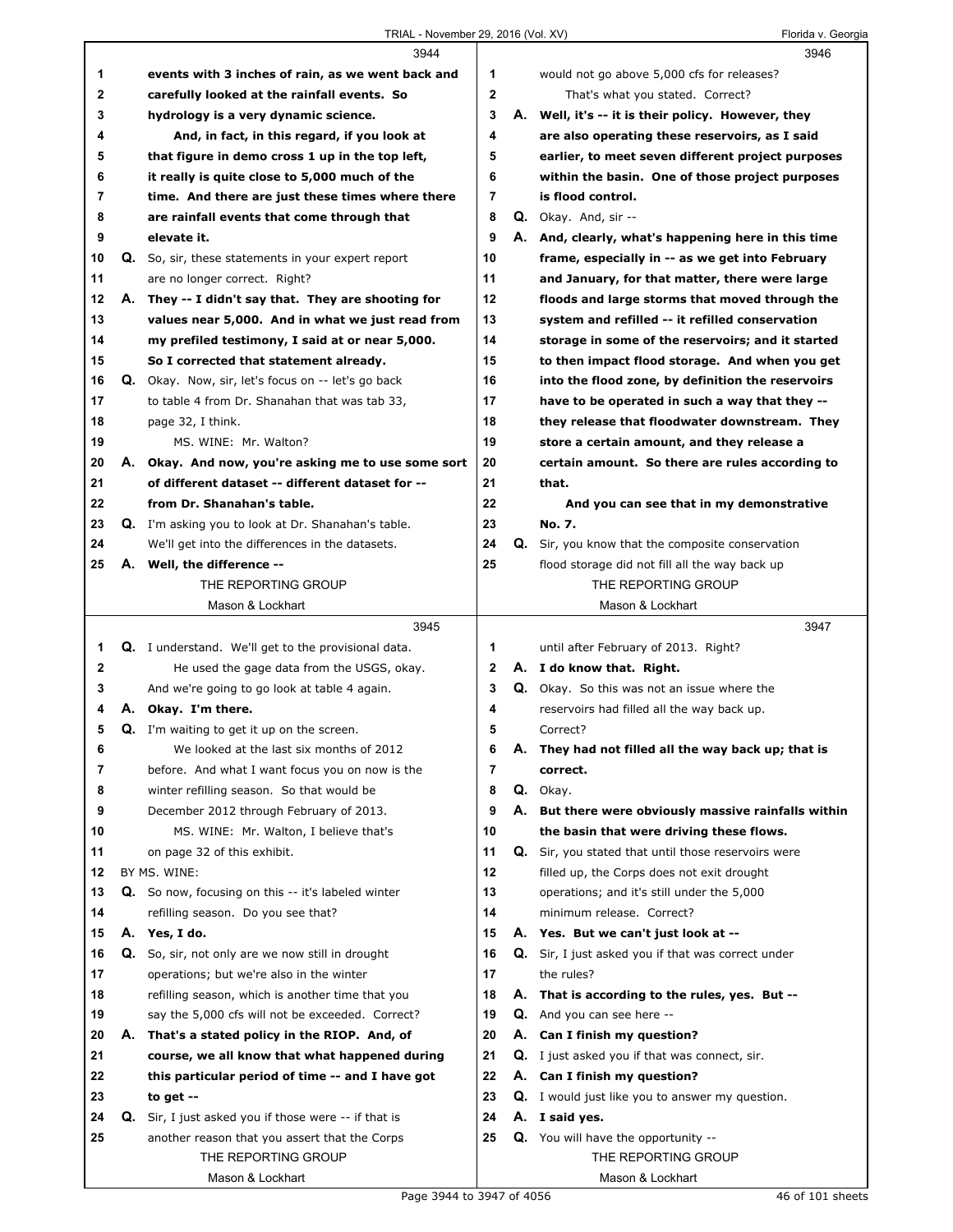|              | 3948                                                |              |    | 3950                                                     |
|--------------|-----------------------------------------------------|--------------|----|----------------------------------------------------------|
| 1            | A. I said yes. However, clearly when you're going   | 1            |    | Yes, I did say that.                                     |
| $\mathbf 2$  | from 400 to 3800 to 32,000, something else very     | $\mathbf{2}$ |    | <b>Q.</b> Okay. And that wrong data is the official USGS |
| 3            | different is happening in the basin. And that       | 3            |    | streamflow data recorded at the Chattahoochee            |
| 4            | something else, during this particular time of      | 4            |    | Gage on the Apalachicola River. Correct?                 |
| 5            | the year, was a major rainfall and a major flood    | 5            |    | A. It is the official data that is adjusted after        |
| 6            | moving across the basin. Once that moves            | 6            |    | some period of time by the USGS. However, it is          |
| 7            | anywhere upstream of Lake Seminole, it's going to   | 7            |    | not the data on which the Army Corps of Engineers        |
| 8            | come right on through Lake Seminole. And that's     | 8            |    | makes its day-to-day decisions to operate this           |
| 9            | how it operates.                                    | 9            |    | basin. That starts with provisional data from            |
| 10           | Q. Sir, are you saying that your statement that the | 10           |    | the USGS. And then by the end of the day, it is          |
| 11           | Corps will remain in drought operations and will    | 11           |    | adjusted by the Army Corps themselves; and it            |
| 12           | retain the 5,000 minimum release until the          | 12           |    | then becomes the Army Corps of Engineers release         |
| 13           | reservoirs are filled back up and it exits          | 13           |    | data.                                                    |
| 14           | drought operations, that that statement is not      | 14           |    | And they have to use that because they're                |
| 15           | correct?                                            | 15           |    | standing there at the dam, at the gates, watching        |
| 16           | A. No. It's a correct statement. But in this        | 16           |    | the outflow. And they're making day-to-day               |
| 17           | particular situation where you have this level of   | 17           |    | decisions. So they can't wait for the data to            |
| 18           | flow coming through the system, it's obviously      | 18           |    | come back after it's been adjusted by the USGS.          |
| 19           | flow related.                                       | 19           |    | Q. So what you're saying in essence is that even         |
| 20           | Q. Right. And the Corps released a lot more in each | 20           |    | though the Corps did release above the 5,000 cfs         |
| 21           | of these months. Correct?                           | 21           |    | minimum, they didn't intend to do that?                  |
| 22           | A. I don't know whether they released a lot more. I | 22           | А. | They're basing -- they're basing their releases          |
| 23           | haven't studied the reservoir operations from       | 23           |    | on their information that they have on a daily           |
| 24           | flood control standpoint. But I do know that        | 24           |    | basis as shown in my demonstratives 5 and 6,             |
| 25           | there had to have been a lot of water moving        | 25           |    | which, as you will notice there, targets just            |
|              | THE REPORTING GROUP                                 |              |    | THE REPORTING GROUP                                      |
|              | Mason & Lockhart                                    |              |    | Mason & Lockhart                                         |
|              |                                                     |              |    |                                                          |
|              |                                                     |              |    |                                                          |
|              | 3949                                                |              |    | 3951                                                     |
| 1            | through Lake Seminole to generate a differential    | 1            |    | above 5,000. That's what they're making their            |
| $\mathbf{2}$ | of 32,000.                                          | $\mathbf{2}$ |    | decisions based on.                                      |
| 3            | MS. WINE: Your Honor, I'm about to                  | 3            | Q. | So if they released more than the 5,000 cfs              |
| 4            | switch topics. Would this be a good time to         | 4            |    | minimum, they didn't intend to do that?                  |
| 5            | switch topics, or would you like me to keep         | 5            |    | They were doing it based on provisional data             |
| 6            | going?                                              | 6            |    | that was presented to them that may have been            |
| 7            | I'm happy to keep going if you're not               | 7            |    | telling them something different?                        |
| 8            | ready.                                              | 8            | А. | Well, first of all, they -- there's a minimum of         |
| 9            | SPECIAL MASTER LANCASTER: Let's go a                | 9            |    | 5,000. That's a minimum. They're releasing just          |
| 10           | little longer.                                      | 10           |    | above 5,000 because, again, there's quite a bit          |
| 11           | MS. WINE: This is good. We're going to              | 11           |    | of variability in that data, as you have shown           |
| 12           | get into provisional data, which I know             | 12           |    | me, actually, in Bedient cross demonstrative             |
| 13           | Dr. Bedient wants to talk about.                    | 13           |    | No. 1. There is quite a bit of up and down in            |
| 14           | BY MS. WINE:                                        | 14           |    | the data. They don't want any of those down dips         |
| 15           | Q. So as we discussed, you contend that in table 4  | 15           |    | to drop below 5,000 because they're trying to hit        |
| 16           | and other analyses that Dr. Shanahan did, he has    | 16           |    | that minimum.                                            |
| 17           | relied on the, quote, wrong data. Correct?          | 17           |    | Q. Okay. Let's look at this provisional data.            |
| 18           | A. He has -- well, data is data. Now, there are     | 18           |    | First of all, you had to get the data from               |
| 19           | three different datasets here. So we can talk       | 19           |    | Georgia EPD. Correct?                                    |
| 20           | about those to the level that you would like to.    | 20           |    | A. I -- let's see. Which -- you're calling this          |
| 21           | Q. I just want to know if you recall saying in your | 21           |    | provisional data. Are you talking about the              |
| 22           | prefiled direct testimony at paragraph 161 that     | 22           |    | Corps data or the USGS data?                             |
| 23           | he relied on the wrong data. Do you recall          | 23           |    | <b>Q.</b> Well, tell me what you looked at and what you  |
| 24           | saying that?                                        | 24           |    | relied upon.                                             |
| 25           | A. Oh, you mean for his analysis?                   | 25           |    | A. I looked at this Corps release data.                  |
|              | THE REPORTING GROUP<br>Mason & Lockhart             |              |    | THE REPORTING GROUP<br>Mason & Lockhart                  |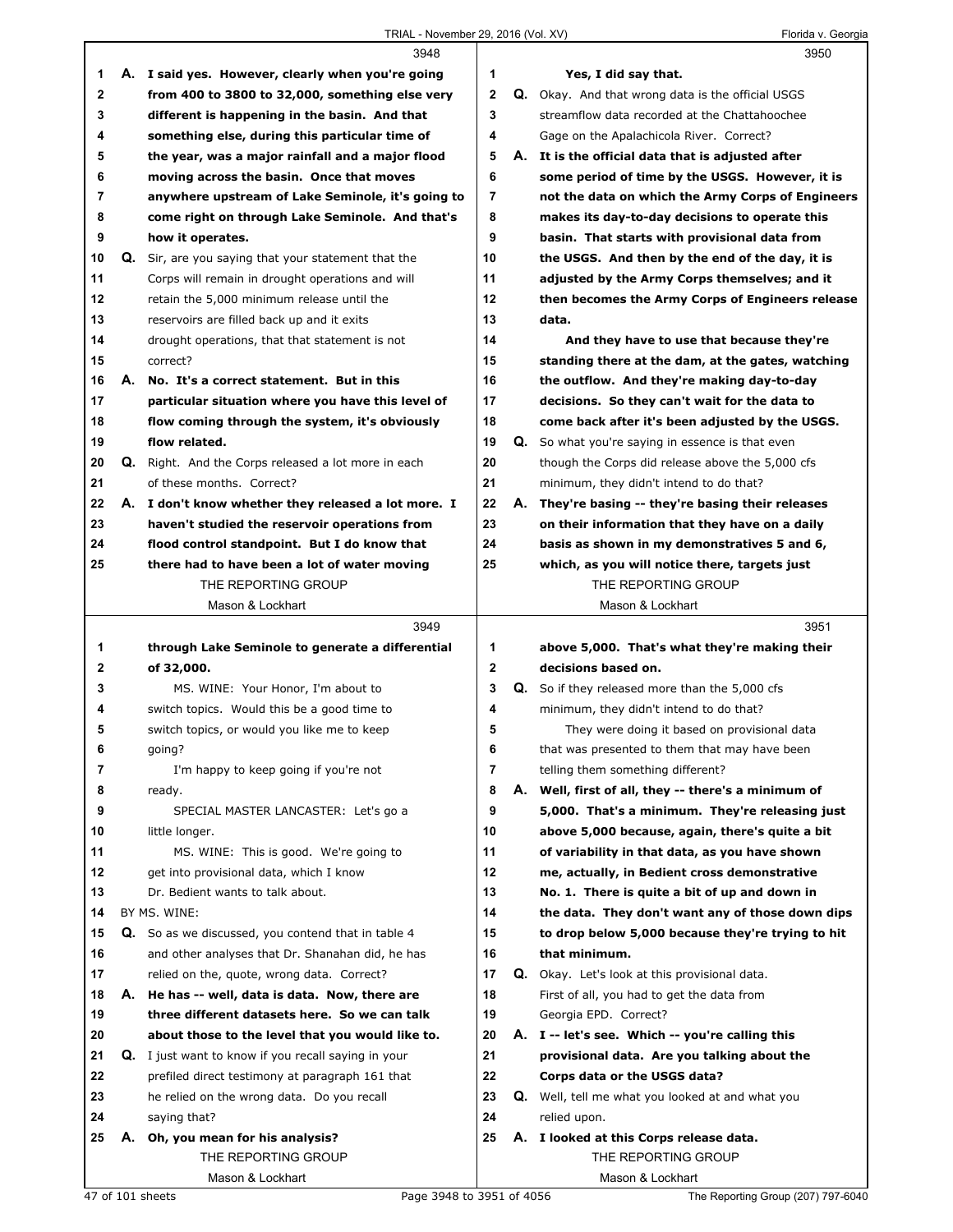## TRIAL - November 29, 2016 (Vol. XV) Florida v. Georgia

|              |    | 3952                                                                    |                |    | 3954                                                                   |  |
|--------------|----|-------------------------------------------------------------------------|----------------|----|------------------------------------------------------------------------|--|
| 1            |    | Q. Okay. And the Corps release data itself comes                        | 1              |    | packet to Bedient cross demo 3.                                        |  |
| $\mathbf{2}$ |    | from the USGS provisional data. Correct?                                | 2              |    | A. Okay. I see it.                                                     |  |
| 3            |    | A. It comes from -- it's actually posted up on the                      | 3              |    | Q. And this is something that we just pulled from                      |  |
| 4            |    | U.S. Army Corps website. It is something that                           | 4              |    | the USGS website. It says, provisional data                            |  |
| 5            |    | they compute themselves. The Army Corps of                              | 5              |    | statement. Do you see that, sir?                                       |  |
| 6            |    | Engineers does it themselves at the end of each                         | 6              |    | A. Yes.                                                                |  |
| 7            |    | day. And that's what they make -- base their                            | 7              |    | Q. And if you look at the first few paragraphs                         |  |
| 8            |    | decisions upon as they operate on a day-to-day                          | 8              |    | there, do you see that the USGS is saying that                         |  |
| 9            |    | basis.                                                                  | 9              |    | the provisional data may be inaccurate?                                |  |
| 10           |    | <b>Q.</b> And they're getting it from the USGS provisional              | 10             |    | A. Yes, I see that.                                                    |  |
| 11           |    | data?                                                                   | 11             | Q. | And that it's subject to significant revisions?                        |  |
| 12           |    | A. I think it starts there, and then they do some                       | 12             |    | A. Yes.                                                                |  |
| 13           |    | adjustments to it by the end of the day based                           | 13             |    | Q. And, sir, if you turn to the next page in your                      |  |
| 14           |    | upon what happens to be going on in the basin.                          | 14             |    | demonstrative packet to Bedient cross demo 4,                          |  |
| 15           |    | Q. And you had to get this provisional data from                        | 15             |    | there is a provisional data disclaimer from the                        |  |
| 16           |    | Georgia EPD. Correct?                                                   | 16             |    | USGS. Do you see that?                                                 |  |
| 17           |    | A. I did.                                                               | 17             |    | A. Oh, yes.                                                            |  |
| 18           |    | Q. And that's because the provisional data doesn't                      | 18             |    | <b>Q.</b> And it says that the US -- it's in the paragraph             |  |
| 19           |    | exist anymore on any public source? No public                           | 19             |    | starting, realtime data, which is the second                           |  |
| 20           |    | website; you can't find it on the USGS website or                       | 20             |    | paragraph.                                                             |  |
| 21           |    | on the Corps website. Correct?                                          | 21             |    | A. Right.                                                              |  |
| 22           |    | A. I don't know that you can't find it on the Corps                     | 22             |    | <b>Q.</b> It says that the provisional data, which they                |  |
| 23           |    | website. I mean, I have seen it up on the Army                          | 23             |    | have bolded here, may be subject to significant                        |  |
| 24           |    | Corps website back to maybe 2007.                                       | 24             |    | change and is not citable. Do you see that?                            |  |
| 25           |    | <b>Q.</b> Okay. But you got it from Georgia EPD?                        | 25             |    | A. Yes, I see it.                                                      |  |
|              |    | THE REPORTING GROUP                                                     |                |    | THE REPORTING GROUP                                                    |  |
|              |    | Mason & Lockhart                                                        |                |    | Mason & Lockhart                                                       |  |
|              |    |                                                                         |                |    |                                                                        |  |
|              |    | 3953                                                                    |                |    | 3955                                                                   |  |
| 1            |    | A. I believe so. Just because we were working                           | 1              |    | <b>Q.</b> And it goes on to list another -- a number of                |  |
| 2            |    | closely with them for data transfer.                                    | $\mathbf{2}$   |    | other warnings about the data.                                         |  |
| 3            |    | Q. And it's no longer on the USGS website?                              | 3              |    | Now, sir, you didn't cite these disclaimers                            |  |
| 4            |    | A. The data for the Chattahoochee Gage?                                 | 4              |    | in your prefiled direct testimony. Correct?                            |  |
| 5            |    | Q. Provisional data, correct.                                           | 5              |    | A. No, I did not. But then, again, this is data --                     |  |
| 6            | Α. | That I don't know.                                                      | 6              |    | and because I run realtime flood warning systems,                      |  |
| 7            |    | Q. Okay.                                                                | $\overline{7}$ |    | and I rely upon provisional data all the time.                         |  |
| 8            | А. | That I don't know.                                                      | 8              |    | This is data that comes in on a day-to-day basis.                      |  |
| 9            |    | Q. You weren't able to independently verify the                         | 9              |    | And decisions are being made on a day-to-day                           |  |
| 10           |    | provisional data that you got from Georgia EPD;                         | 10             |    | basis in this system.                                                  |  |
| 11           |    | were you?                                                               | 11             |    | And if the Army Corps of Engineers were to                             |  |
| 12           | А. | I relied upon it. That is the official data used                        | 12             |    | wait for the USGS to finish their adjustments to                       |  |
| 13           |    | by the Army Corps of Engineers to operate the                           | 13             |    | data, which can take weeks or months, then we're                       |  |
| 14           |    | system. I assumed that if it came from Georgia                          | 14             |    | going to have a real problem operating the system                      |  |
| 15           |    | EPD, they have a vested interest in that data.                          | 15             |    | on a realtime basis.                                                   |  |
| 16           |    | They download it each and every day as I -- or at                       | 16             |    | Q. Sir, all I asked was whether you referenced these                   |  |
| 17           |    | least once a week, as I understand it.                                  | 17             |    | disclaimers in your prefiled direct testimony?                         |  |
| 18           |    | <b>Q.</b> You just took it at face value?                               | 18             |    | A. No, I did not.                                                      |  |
| 19           |    | A. I did.                                                               | 19             |    | Q. Okay. Now, sir, you're aware from Dr. Zeng's                        |  |
| 20           |    | Q. Okay. Now, are you aware of the various                              | 20             |    | examination that in any event, we identified a                         |  |
| 21           |    | disclaimers that the USGS has issued with regard                        | 21             |    | series of errors in this provisional data that                         |  |
| 22           |    | to this provisional data?                                               | 22             |    | Georgia EPD provided to you. Correct?                                  |  |
| 23           |    | A. There are all sorts of caveats that come along                       | 23             |    | A. Yes, I have seen that.                                              |  |
| 24           |    | with USGS data.                                                         | 24             |    | Q. And do you recall we presented him with a                           |  |
| 25           |    | Q. Okay. If you could turn in your demonstrative<br>THE REPORTING GROUP | 25             |    | demonstrative identifying some of those errors?<br>THE REPORTING GROUP |  |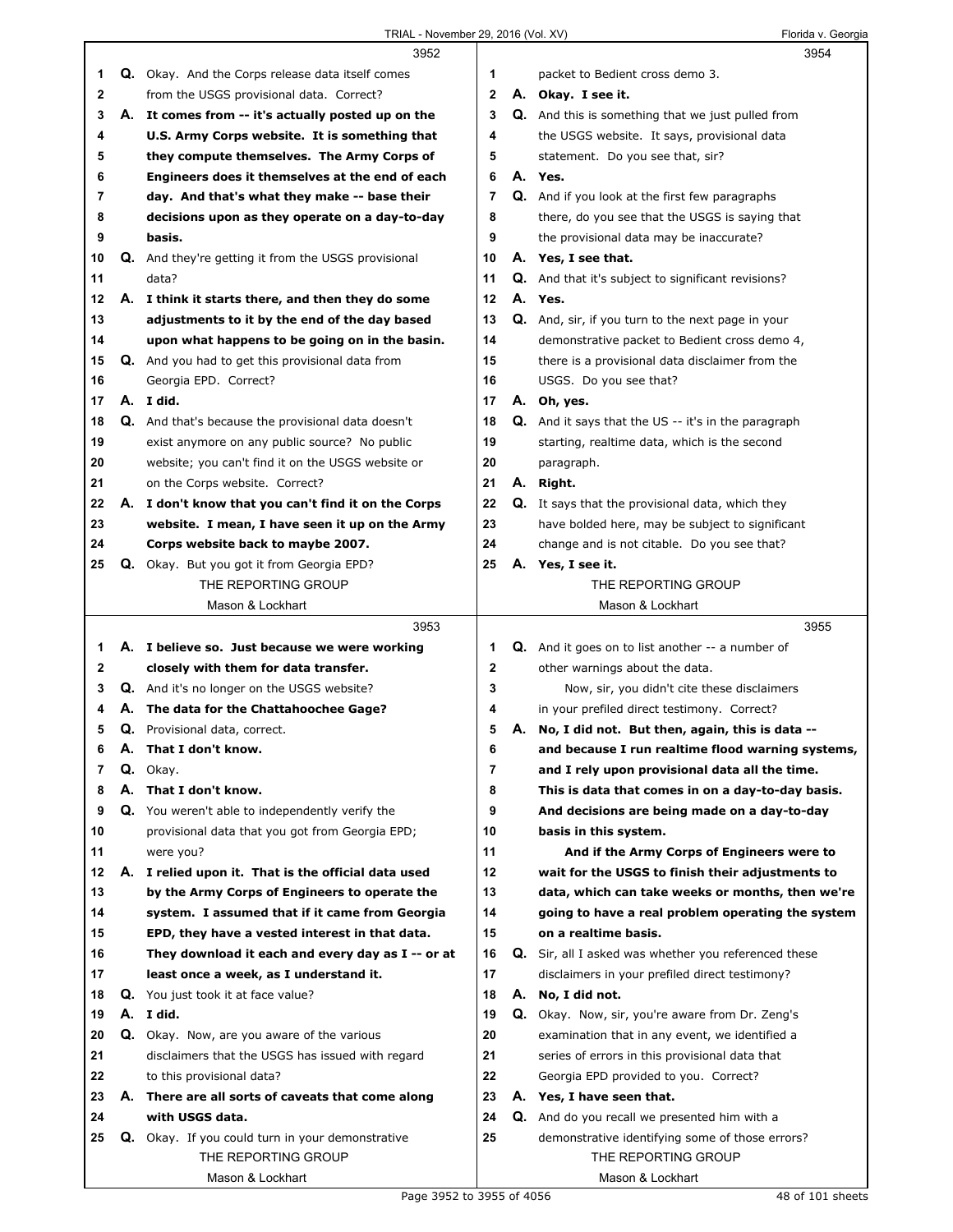|    |    | 3956                                                |              | 3958                                                    |
|----|----|-----------------------------------------------------|--------------|---------------------------------------------------------|
| 1. |    | A. I have seen those.                               | 1            | A. No, it's not -- there is no paragraph 50 on page     |
| 2  |    | Q. Okay. And we don't have to walk through them     | $\mathbf{2}$ | 70.                                                     |
| 3  |    | all. They were shown with Dr. Zeng. But they        | 3            | Q. All right.                                           |
| 4  |    | are in your packet at Bedient cross demo 5. And     | 4            | A. That's wrong.                                        |
| 5  |    | it shows a number of missing records from that      | 5            | Q. Hang on.                                             |
| 6  |    | data?                                               | 6            | I'm sorry. Page 27.                                     |
| 7  |    | A. It does. And that's fairly typical for           | 7            | A. Okay.                                                |
| 8  |    | provisional data.                                   | 8            | Q. I have got a little typo here.                       |
| 9  |    | However, for 2011 and 2012 it seemed to             | 9            | A. No problem. No problem.                              |
| 10 |    | provide a fairly -- a fairly complete dataset.      | 10           | Q. Sorry about that. Thanks for correcting me.          |
| 11 |    | Q. Can you explain how these errors occurred, sir?  | 11           | A. No problem.                                          |
| 12 |    | A. Oh, there's a variety of ways that -- I have got | 12           | Q. Here we go.                                          |
| 13 |    | a lot of familiarity with USGS gages because I      | 13           | A. Okay.                                                |
| 14 |    | have helped put them in. You can get power          | 14           | Q. Do you see that reference to GX-949 at the end of    |
| 15 |    | failures. You can get maintenance issues. You       | 15           | paragraph 50?                                           |
| 16 |    | can get clogging. You can get destruction of the    | 16           | A. Yes, I see it.                                       |
| 17 |    | gage for some period of time. There are all         | 17           | Q. Right at the bottom there.                           |
| 18 |    | sorts of reasons that they go down.                 | 18           | So I don't imagine you know offhand what                |
| 19 |    | Q. So are you aware of whether there are any other  | 19           | GX-949 is based on that moniker?                        |
| 20 |    | errors in that provisional data dataset that you    | 20           | A. No, I don't.                                         |
| 21 |    | were provided that we didn't happen to find?        | 21           | Q. Okay. So we were trying to figure it out             |
| 22 |    | A. No.                                              | 22           | ourselves, so what we have done is a spreadsheet.       |
| 23 |    | Q. How would you know whether that dataset is       | 23           | It's just a slip sheet in your tab that we're           |
| 24 |    | accurate or not?                                    | 24           | going to pull up a portion of GX-949 to see if          |
| 25 |    | A. Again, I relied upon EPD, who was in             | 25           | you can help us understand where this data came         |
|    |    | THE REPORTING GROUP                                 |              | THE REPORTING GROUP                                     |
|    |    | Mason & Lockhart                                    |              | Mason & Lockhart                                        |
|    |    |                                                     |              |                                                         |
|    |    | 3957                                                |              | 3959                                                    |
| 1  |    | communication with the Army Corps, to provide       | 1            | from.                                                   |
| 2  |    | that to me; and I just relied upon that dataset.    | $\mathbf 2$  | And, actually, we have got a demo. These                |
| 3  | Q. | Now, sir, in addition to that provisional data      | 3            | guys are way ahead of me.                               |
| 4  |    | that Georgia EPD provided to you, you also cite     | 4            | Let's turn to cross demo 6-1.                           |
| 5  |    | another dataset that I want to ask you about.       | 5            | A. All right.                                           |
| 6  |    | A. Sure.                                            | 6            | <b>Q.</b> So this is just a picture -- we put it on the |
| 7  |    | Q. So if you turn to your prefiled direct testimony | 7            | screen, too -- of just a portion of the GX-949          |
| 8  |    | on page 70 --                                       | 8            | data worksheet.                                         |
| 9  |    | A. Okay.                                            | 9            | A. Yes.                                                 |
| 10 |    | Q. -- you will see that you have a demonstrative    | 10           | Q. And I'll represent to you that you have a bunch      |
| 11 |    | there. It's labeled demo 13.                        | 11           | of worksheets in this file?                             |
| 12 |    | A. Yes.                                             | 12           | A. Right.                                               |
| 13 |    | <b>Q.</b> And I just want to ask you. The -- in     | 13           | Q. But we pulled out this one that says data. And       |
| 14 |    | paragraph 50 the source cited is GX-949.            | 14           | it looks like it identifies Woodruff Outflow            |
| 15 |    | Correct?                                            | 15           | Data. Do you see that?                                  |
| 16 |    | A. It is --                                         | 16           | A. Yes.                                                 |
| 17 |    | Q. Do you see right there in paragraph 50 it says,  | 17           | Q. Sir, do you -- based on looking at this, do you      |
| 18 |    | Bedient demo 13 is a true and accurate copy of      | 18           | know what GX-949 is?                                    |
| 19 |    | the results of my analysis of RIOP flow             | 19           | A. I don't; but I suspect -- well, I know that this     |
| 20 |    | thresholds and basin inflow for 2007. And it        | 20           | came to us from the Georgia EPD.                        |
| 21 |    | says --                                             | 21           | Q. It looks like the provisional data that Georgia      |
| 22 |    | A. Excuse me. What page are we on?                  | 22           | EPD provided you. Correct?                              |
| 23 |    | Q. We're on page 70, I believe.                     | 23           | A. But I don't know that for a fact. And this was       |
| 24 |    | Let me just make sure that's the right page.        | 24           | also the same plot that was in my very first            |
| 25 |    | It's paragraph 50, for sure.                        | 25           | expert report dated in February.                        |
|    |    | THE REPORTING GROUP                                 |              | THE REPORTING GROUP                                     |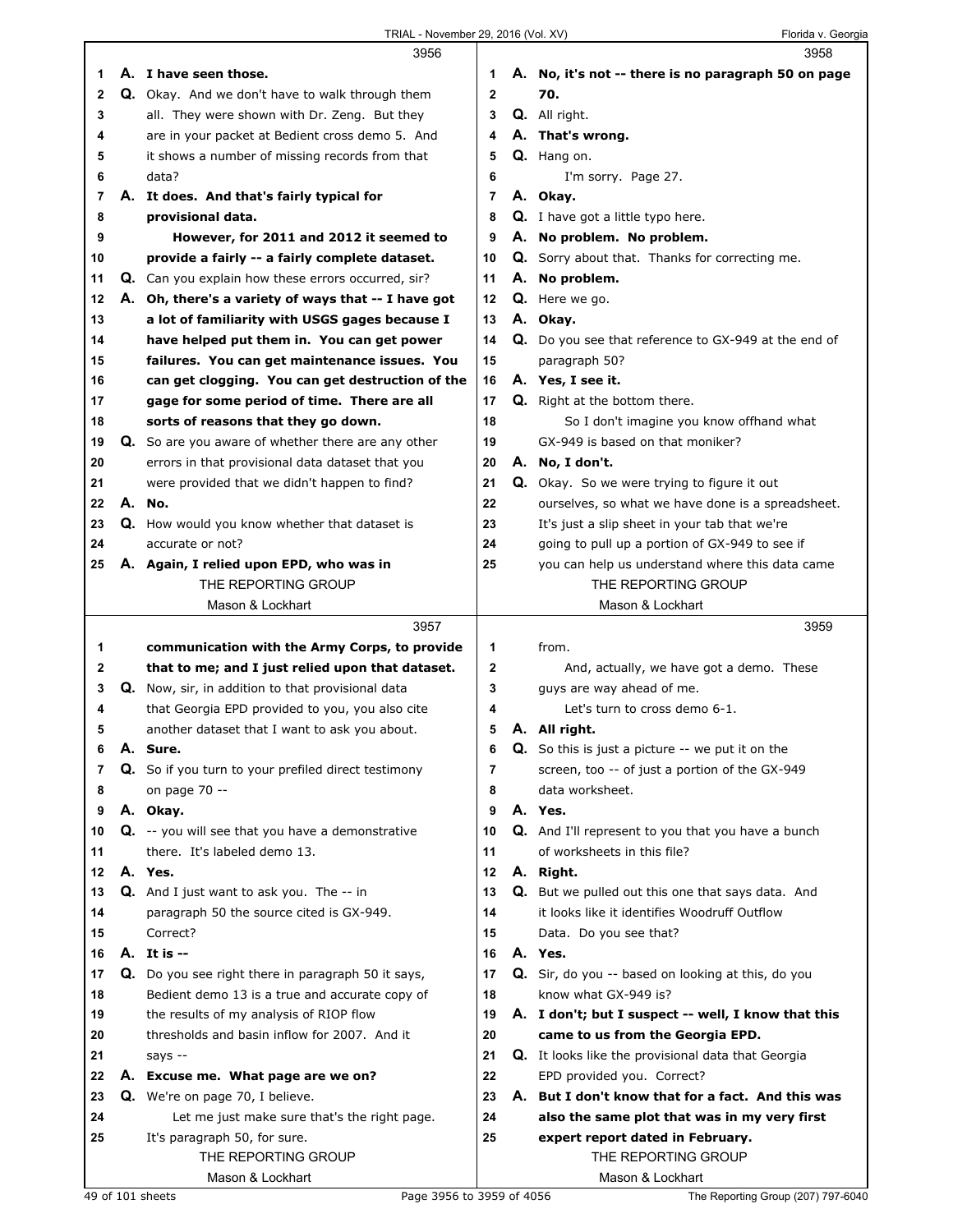|          |    | 3960                                                                                              |          |    | 3962                                                                                                |
|----------|----|---------------------------------------------------------------------------------------------------|----------|----|-----------------------------------------------------------------------------------------------------|
| 1        |    | <b>Q.</b> Okay. Sir, if we turn to the next demo, this is                                         | 1        |    | MS. WINE: Perfect.                                                                                  |
| 2        |    | a screen shot. It's demo 6-2 from GX-143, which                                                   | 2        |    | THE WITNESS: Thank you, your Honor. I                                                               |
| 3        |    | is the provisional data that Georgia EPD provided                                                 | 3        |    | appreciate it.                                                                                      |
| 4        |    | to you.                                                                                           | 4        |    | (Time Noted: 2:40 p.m.)                                                                             |
| 5        | А. | Okay.                                                                                             | 5        |    | (Recess Called)                                                                                     |
| 6        | Q. | Can you see they look the same, sir or relatively                                                 | 6        |    | (Time Noted: 2:50 p.m.)                                                                             |
| 7        |    | the same?                                                                                         | 7        |    | BY MS. WINE:                                                                                        |
| 8        |    | A. Yes, they do.                                                                                  | 8        |    | Q. Sir, I would like to switch topics now and talk                                                  |
| 9        |    | Q. Okay. And now, sir, if you could turn to the                                                   | 9        |    | about some of the modeling work.                                                                    |
| 10       |    | next one, which is Bedient cross demo 7-1. We                                                     | 10       |    | A. Okay.                                                                                            |
| 11       |    |                                                                                                   | 11       | Q. |                                                                                                     |
| 12       |    | have put these two spreadsheets side by side.                                                     | 12       |    | Okay. To support your theory that any reduction                                                     |
|          |    | They both look like they contain provisional                                                      |          |    | in Georgia's consumption would not result in                                                        |
| 13       |    | data. And what we have done here is just shown a                                                  | 13       |    | increased state line flows during droughts or                                                       |
| 14       |    | number of days where the numbers seem to match                                                    | 14       |    | low flow periods you performed modeling work.                                                       |
| 15       |    | up, as one might expect. Do you see that?                                                         | 15       |    | Correct?                                                                                            |
| 16       |    | A. I see that.                                                                                    | 16       |    | A. I did.                                                                                           |
| 17       | Q. | Okay. Now, if you turn to the next demo, which                                                    | 17       |    | Q. And if we pull up your prefiled direct at                                                        |
| 18       |    | is 7-2.                                                                                           | 18       |    | page 33, paragraph 68 what you did was you                                                          |
| 19       |    | A. Right.                                                                                         | 19       |    | simulated predictive state line flows under                                                         |
| 20       |    | Q. Here, we found a number of instances where the                                                 | 20       |    | various consumption scenarios; is that correct?                                                     |
| 21       |    | numbers in these two spreadsheets don't match up.                                                 | 21       | А. | That is correct.                                                                                    |
| 22       |    | If you look at basically June 25 through June 30,                                                 | 22       | Q. | And you used the ResSim model to do this?                                                           |
| 23       |    | do you see that?                                                                                  | 23       |    | A. I did.                                                                                           |
| 24       | А. | Yes, I do. They're close, but they don't match                                                    | 24       |    | Q. And the ResSim model that you ran treated the                                                    |
| 25       |    | up. You're right.                                                                                 | 25       |    | minimum flow as a target. Correct?                                                                  |
|          |    | THE REPORTING GROUP                                                                               |          |    | THE REPORTING GROUP                                                                                 |
|          |    | Mason & Lockhart                                                                                  |          |    | Mason & Lockhart                                                                                    |
|          |    | 3961                                                                                              |          |    | 3963                                                                                                |
|          |    |                                                                                                   |          |    |                                                                                                     |
| 1        |    | <b>Q.</b> And, sir, if you turn now to Bedient cross demo                                         | 1.       |    | A. It did. It basically did that during drought and                                                 |
| 2        |    | 8, which is next in the packet.                                                                   | 2        |    | low flow type conditions. Of course, the RIOP is                                                    |
| 3        |    | A. Okay.                                                                                          | 3        |    | actually just built into the model.                                                                 |
| 4        | Q. | We went through, and we cataloged all the                                                         | 4        |    | <b>Q.</b> And that's because ResSim is unable to account                                            |
| 5        |    | differences that we could find between these two                                                  | 5        |    | for any discretion the Corps has to release                                                         |
| b        |    |                                                                                                   | 6        |    | greater than the 5,000 cfs minimum. Correct?                                                        |
| 7        |    | provisional datasets in GX-949 and GX-143. And<br>it goes on for several pages. There's about 250 | 7        |    | A. Yes. When you're in that drought condition, it                                                   |
| 8        |    |                                                                                                   | 8        |    |                                                                                                     |
| 9        | А. | instances where they're different.                                                                | 9        |    | targets -- I think the number is 5050.                                                              |
| 10       | Q. | Okay.<br>Okay. And you will see that some of them are                                             | 10       |    | Q. Right. And the ResSim users' manual explicitly<br>warns users about ResSim's limitations in this |
|          |    |                                                                                                   |          |    |                                                                                                     |
| 11<br>12 |    | substantial. They go up to several thousand cfs                                                   | 11<br>12 |    | regard. Correct?<br>A. It does.                                                                     |
|          |    | difference, and one of them goes all the way up                                                   |          |    |                                                                                                     |
| 13       |    | to 17,000 cfs difference.                                                                         | 13       |    | Q. Okay. And if we just quickly turn to tab 10, we                                                  |
| 14       |    | Sir, do you know what accounts for the                                                            | 14       |    | have got an excerpt of the users' manual, JX-46?                                                    |
| 15       |    | differences in these two provisional datasets?                                                    | 15       | А. | Right.                                                                                              |
| 16       | А. | Not as I sit here. I could -- I can speculate                                                     | 16       |    | Q. And right where that caution sign is, correct,                                                   |
| 17       |    | that one might be from Army Corps adjustment, and                                                 | 17       |    | there's where it's talking about how ResSim                                                         |
| 18       |    | one might be from USGS provisional. But I do not                                                  | 18       |    | cannot be programmed to account for basically the                                                   |
| 19       |    | know.                                                                                             | 19       |    | greater than sign that we see on the RIOP table.                                                    |
| 20       | Q. | Do you know which is correct?                                                                     | 20       |    | Correct?                                                                                            |
| 21       | А. | I do not as I sit here.                                                                           | 21       |    | A. Yes. I have seen the warning, yes.                                                               |
| 22       |    | MS. WINE: Do you want break yet?                                                                  | 22       |    | Q. Okay. And as you have alluded to, when a 5,000                                                   |
| 23       |    | New topic.                                                                                        | 23       |    | minimum rule is in effect, ResSim assumes that                                                      |
| 24       |    | SPECIAL MASTER LANCASTER: We'll take a                                                            | 24       |    | the state line flow will be the 5,000 plus a                                                        |
| 25       |    | 10-minute recess.                                                                                 | 25       |    | safety factor of 50 cfs for exactly 5050 cfs.                                                       |
|          |    | THE REPORTING GROUP                                                                               |          |    | THE REPORTING GROUP                                                                                 |
|          |    | Mason & Lockhart<br>Page 3960 to 3963 of 4056                                                     |          |    | Mason & Lockhart<br>50 of 101 sheets                                                                |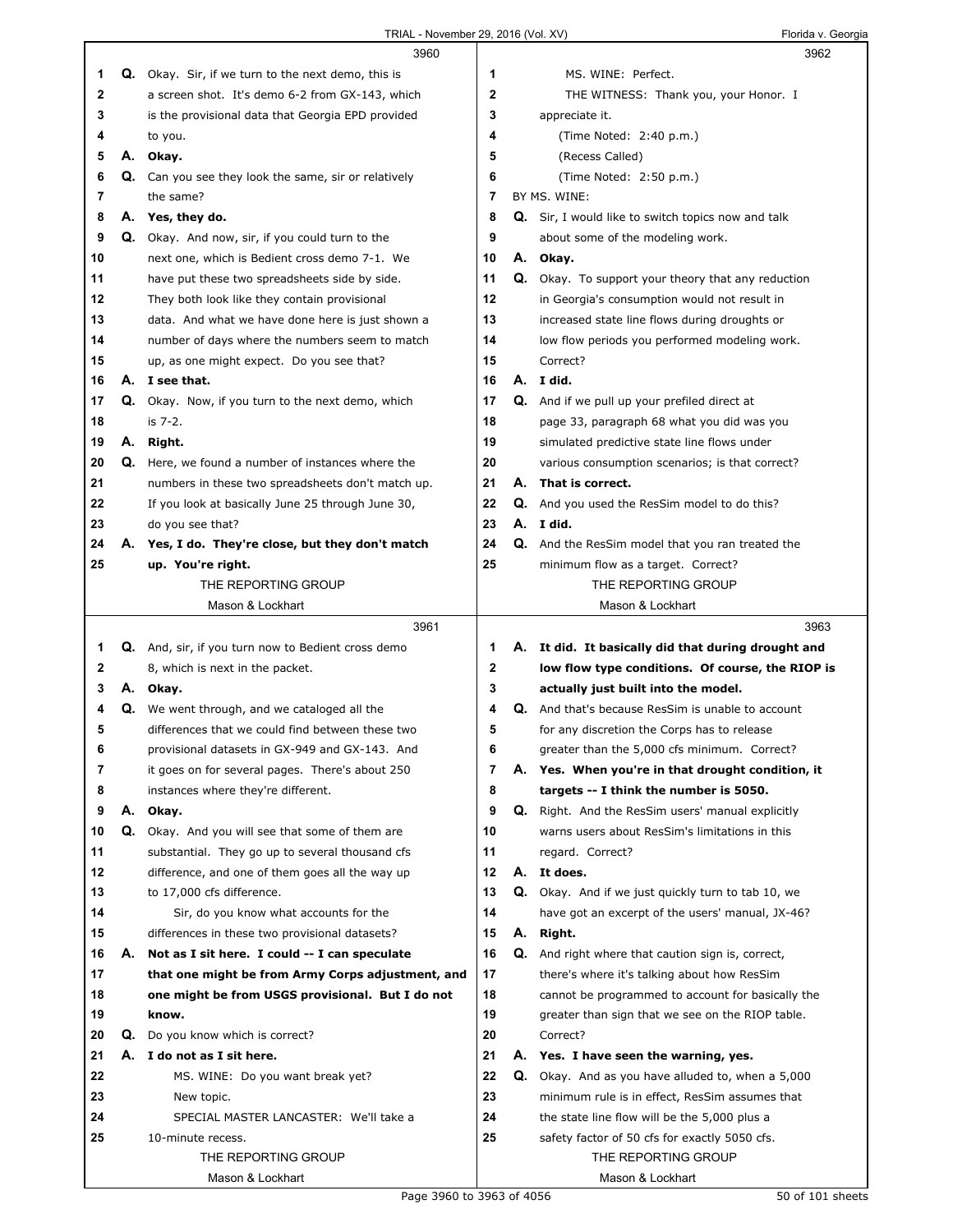|    |    | 3964                                                    |              |    | 3966                                                       |
|----|----|---------------------------------------------------------|--------------|----|------------------------------------------------------------|
| 1  |    | Correct?                                                | 1            |    | A. Yes. A lot of time they hovered around the 5050         |
| 2  | А. | That's correct. That's how it works.                    | $\mathbf{2}$ |    | mark; and then there were some -- there were some          |
| 3  | Q. | Now, let's take a look at some of the ResSim            | 3            |    | increases in there as well.                                |
| 4  |    | modeling results that you produced in support of        | 4            | Q. | There are several times that they go above 5600            |
| 5  |    | your expert report. And if you could turn to            | 5            |    | cfs. Correct?                                              |
| 6  |    | Bedient cross demo 9 in your packet.                    | 6            |    | A. Yes. Right.                                             |
| 7  | А. | Okay.                                                   | 7            |    | <b>Q.</b> And cumulatively, if we add up these differences |
| 8  | Q. | Now, what we have done here is you had an Excel         | 8            |    | for this time period, the observed state line              |
| 9  |    | worksheet in your production, the -- sort of the        | 9            |    | flows exceeded your ResSim model flows by nearly           |
| 10 |    | definition of it is at the top of Bedient cross         | 10           |    | 63,000 cfs?                                                |
| 11 |    | demo 9. And in this worksheet you included the          | 11           |    | A. For this specific period, yes. I'll agree.              |
| 12 |    | results from a scenario that you modeled in             | 12           |    | Q. Okay. Now, in other words, ResSim predicted that        |
| 13 |    | ResSim where Georgia reduces both its M & I and         | 13           |    | if there were a 30 percent reduction in                    |
| 14 |    | Ag consumption by 30 percent. Correct?                  | 14           |    | consumption, the state line flows would have been          |
| 15 | А. | Right.                                                  | 15           |    | 63,000 cfs lower during this period than they              |
| 16 | Q. | Okay. And the worksheet indicates what the state        | 16           |    | actually were without any reductions in                    |
| 17 |    | line flows would be under this scenario for every       | 17           |    | consumption. Correct?                                      |
| 18 |    | day between January 1 of 1975 and December 31 of        | 18           | А. | Well, again, during this particular period, I              |
| 19 |    | 2011. We only have an excerpt here, but do you          | 19           |    | think, in 2011 there were some -- I think it was           |
| 20 |    | recall that your worksheet went all the way back        | 20           |    | either rainfall related or there were some other           |
| 21 |    | to 1975?                                                | 21           |    | issues that were causing this -- this movement             |
| 22 |    | A. Yes. So you're just showing me an excerpt            | 22           |    | away from the 5,000, as we have seen also in               |
| 23 |    | from --                                                 | 23           |    | 2012.                                                      |
| 24 |    | <b>Q.</b> From that worksheet.                          | 24           |    | Q. Right. But, sir, your ResSim model predicted a          |
| 25 | А. | -- 2011 and --                                          | 25           |    | substantially lower flow during this time period           |
|    |    | THE REPORTING GROUP                                     |              |    | THE REPORTING GROUP                                        |
|    |    | Mason & Lockhart<br>3965                                |              |    | Mason & Lockhart<br>3967                                   |
| 1  | Q. | Correct.                                                | 1            |    | than the actual observed flows show?                       |
| 2  | А. | -- forward?                                             | 2            |    | A. For that particular period it did. However, we          |
| 3  |    | <b>Q.</b> What we have done here is excerpted August 1, | 3            |    | have run the ResSim model over a longer period of          |
| 4  |    | 2011, to December 27, 2011.                             | 4            |    | time to get a -- to get a kind of a better                 |
| 5  |    | A. Yes.                                                 | 5            |    | representation of how the model works. We ran it           |
| O  | Q. | Do you see that?                                        | b            |    | from 2008 through 2011, and not -- not with                |
| 7  | А. | I see it; right.                                        | 7            |    | consumption caps, but just to see how the model            |
| 8  |    | Q. And based on this 30 percent reduction scenario,     | 8            |    | would compare against measured data. And we did            |
| 9  |    | for every single day in this time period you have       | 9            |    | that, you know, fairly recently as part of this            |
| 10 |    | that the state line flows would remain at exactly       | 10           |    | prefiled. And that's indicated in my                       |
| 11 |    | 5050 cfs. Correct?                                      | 11           |    | demonstrative 17.                                          |
| 12 | А. | Correct. Right.                                         | 12           |    | Q. Now, sir, 2011 was a drought year. Correct?             |
| 13 |    | Q. Okay. Now, let's look at how these modeled           | 13           |    | A. 2011 was not a drought year.                            |
| 14 |    | results compare with the flows that were actually       | 14           |    | Q. 2011 was not a drought year?                            |
| 15 |    | observed at the Chattahoochee Gage on the               | 15           |    | A. It was not a -- they had not moved into drought         |
| 16 |    | Apalachicola River. Okay?                               | 16           |    | operations.                                                |
| 17 |    | So if you could turn now to cross demo 10.              | 17           |    | Q. Okay. Was it a year of low flows?                       |
| 18 | А. | Okey-doke.                                              | 18           | А. | Oh, yes. Absolutely. Yes.                                  |
| 19 | Q. | What we have done here is actually plotted the          | 19           | Q. | Now, sir, in addition to the limitation of ResSim          |
| 20 |    | observed state line flows for the same time             | 20           |    | and that it's not able to program the greater              |
| 21 |    | periods in blue. Do you see that?                       | 21           |    | than sign on the greater than or equal to 5,000            |
| 22 |    | A. Yes.                                                 | 22           |    | cfs, your ResSim modeling also relied on the               |
| 23 | Q. | And do you see that the observed flows during           | 23           |    | Corps' unimpaired flow numbers, their UIF's.               |
| 24 |    | this period were always higher than 5,000 cfs,          | 24<br>25     |    | Correct?<br>A. It did.                                     |
| 25 |    | sometimes substantially so?<br>THE REPORTING GROUP      |              |    | THE REPORTING GROUP                                        |
|    |    | Mason & Lockhart                                        |              |    | Mason & Lockhart                                           |
|    |    | Page 3964 to 3967 of 4056<br>51 of 101 sheets           |              |    | The Reporting Group (207) 797-6040                         |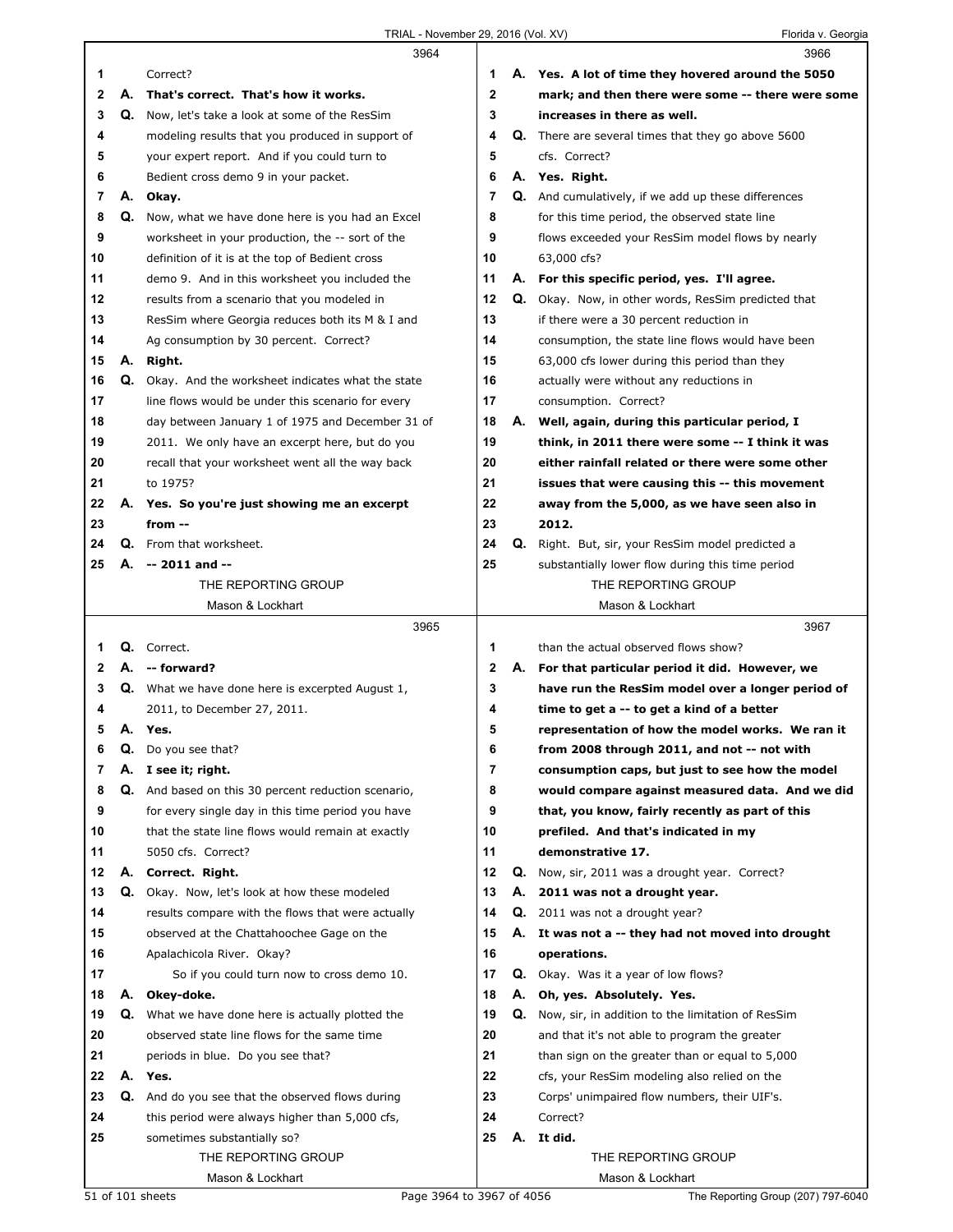|    |    | 3968                                                      |                | 3970                                                      |
|----|----|-----------------------------------------------------------|----------------|-----------------------------------------------------------|
| 1  |    | <b>Q.</b> And you took those Army Corps UIF's at face     | 1              | Neither one of them, neither one of the authors           |
| 2  |    | value; didn't you?                                        | $\mathbf 2$    | had a problem with the approach. We went -- I             |
| 3  |    | A. We did.                                                | 3              | mean -- and, again, the Army Corps of Engineers           |
| 4  |    | Q. You didn't evaluate the quality of those UIF's?        | 4              | in this particular basin both operates the basin,         |
| 5  |    | A. No. This was the same UIF's used by the State of       | 5              | manages the basin. And they ought to be the ones          |
| 6  |    | Georgia. They had been reviewed by them. And              | 6              | that best understand how that model works and how         |
| 7  |    | the Army Corps of Engineers uses these UIF's to           | 7              | those UIF's need to be determined.                        |
| 8  |    | make all of their runs with ResSim for the ACF            | 8              | Q. And you know that Georgia Tech concluded that the      |
| 9  |    | Basin.                                                    | 9              | UIF dataset included both random and systematic           |
| 10 |    | Q. And as you just said, the UIF's are actually           | 10             | errors. Correct?                                          |
| 11 |    | dependent on consumptive use data provided by             | 11             | A. Right. For their express purpose that they             |
| 12 |    | Georgia. Correct?                                         | 12             | were -- that they were doing the analysis.                |
| 13 |    | A. No. The UIF's are based upon -- yes. I mean,           | 13             | Q. We'll get to the purpose, sir. I promise.              |
| 14 |    | they have to go back and subtract those out; so I         | 14             | But for now, I just want to test your                     |
| 15 |    | guess that's true.                                        | 15             | recollection about that UIF report.                       |
| 16 |    | <b>Q.</b> Right. They get the consumptive use data from   | 16             | And it found that those systematic errors                 |
| 17 |    | Georgia?                                                  | 17             | affect both the long-term and daily flow                  |
| 18 |    | A. Yes, they do.                                          | 18             | calculations. Correct?                                    |
| 19 |    | Q. All right. Now, I know you were here when              | 19             | A. Correct.                                               |
| 20 |    | Dr. Zeng testified. Were you also here when               | 20             | Q. And that many of the errors are related to             |
| 21 |    | Mr. Masters testified?                                    | 21             | agricultural demand, including groundwater                |
| 22 |    | A. I was not, no.                                         | 22             | pumping. Correct?                                         |
| 23 |    | <b>Q.</b> Okay. Well, they were both asked questions --   | 23             | A. I believe that was correct.                            |
| 24 |    | but obviously you will only remember Dr. Zeng --          | 24             | <b>Q.</b> And that many of the errors related to the fact |
| 25 |    | about some of the errors in the Corps' UIF's. Do          | 25             | that evaporation from farm ponds and other                |
|    |    | THE REPORTING GROUP                                       |                | THE REPORTING GROUP                                       |
|    |    | Mason & Lockhart                                          |                | Mason & Lockhart                                          |
|    |    |                                                           |                |                                                           |
|    |    |                                                           |                |                                                           |
|    |    | 3969                                                      |                | 3971                                                      |
| 1  |    | you recall that questioning?                              | 1              | impoundments was not accounted for. Correct?              |
| 2  |    | A. Yes. I'm familiar with that line of questioning.       | $\mathbf 2$    | A. Well, they made that -- they made that statement.      |
| 3  |    | I am.                                                     | 3              | But, again, Army Corps of Engineers and others,           |
| 4  |    | <b>Q.</b> And you're aware of the criticisms that GWRI or | 4              | including the State of Georgia, feel that the             |
| 5  |    | Georgia Tech will sometimes refer to it as levied         | 5              | whole issue of small pond impoundment and the             |
| 6  |    | in its UIF assessment report?                             | 6              | evaluation of evaporation by itself without               |
| 7  |    | You were aware of that before you filed your              | $\overline{7}$ | consideration of size of pond and infiltration            |
| 8  |    | prefiled direct testimony. Correct?                       | 8              | is -- is a very difficult and complex thing to            |
| 9  |    | A. I'm aware of it, yes.                                  | 9              | compute and certainly highly inaccurate.                  |
| 10 |    | Q. And were you aware of it before you submitted          | 10             | Q. Sir, do you recall that Georgia Tech said that         |
| 11 |    | your expert reports?                                      | 11             | the error from that issue alone can be up to 1200         |
| 12 |    | A. I don't know. It seems like I saw the document         | 12             | cfs. Correct?                                             |
| 13 |    | early on. But one of the -- there are criticisms          | 13             | A. I recall that.                                         |
| 14 |    | there. However, the two gentlemen that authored           | 14             | Q. And that the systematic errors in the dataset          |
| 15 |    | that report also clearly stated that for the              | 15             | create a false assurance regarding the amount of          |
| 16 |    | express purpose that ResSim is used in this basin         | 16             | water available during periods of drought?                |
| 17 |    | for -- especially for comparative analysis on             | 17             | A. Right. Yes.                                            |
| 18 |    | consumptive use, the UIF's are perfectly                  | 18             | Q. Okay. And, sir, if we could, you will find the         |
| 19 |    | acceptable.                                               | 19             | UIF report at tab 21 of your binder. And I want           |
| 20 | Q. | We'll get into that; but, sir, you did not alert          | 20             | to turn to the page marked with a little Roman            |
| 21 |    | the Court to any of the Georgia Tech critiques of         | 21             | numeral iv -- I think it's actually the fourth            |
| 22 |    | the UIF dataset. Did you?                                 | 22             | page of the document. This is Exhibit FX-534.             |
| 23 | А. | No. Once -- once they basically said that for             | 23             | A. Okay.                                                  |
| 24 |    | the express application that we're using the              | 24             | Q. Sir, are you at the page that says Executive           |
| 25 |    | model for, they had no particular problem.                | 25             | Summary?                                                  |
|    |    | THE REPORTING GROUP<br>Mason & Lockhart                   |                | THE REPORTING GROUP<br>Mason & Lockhart                   |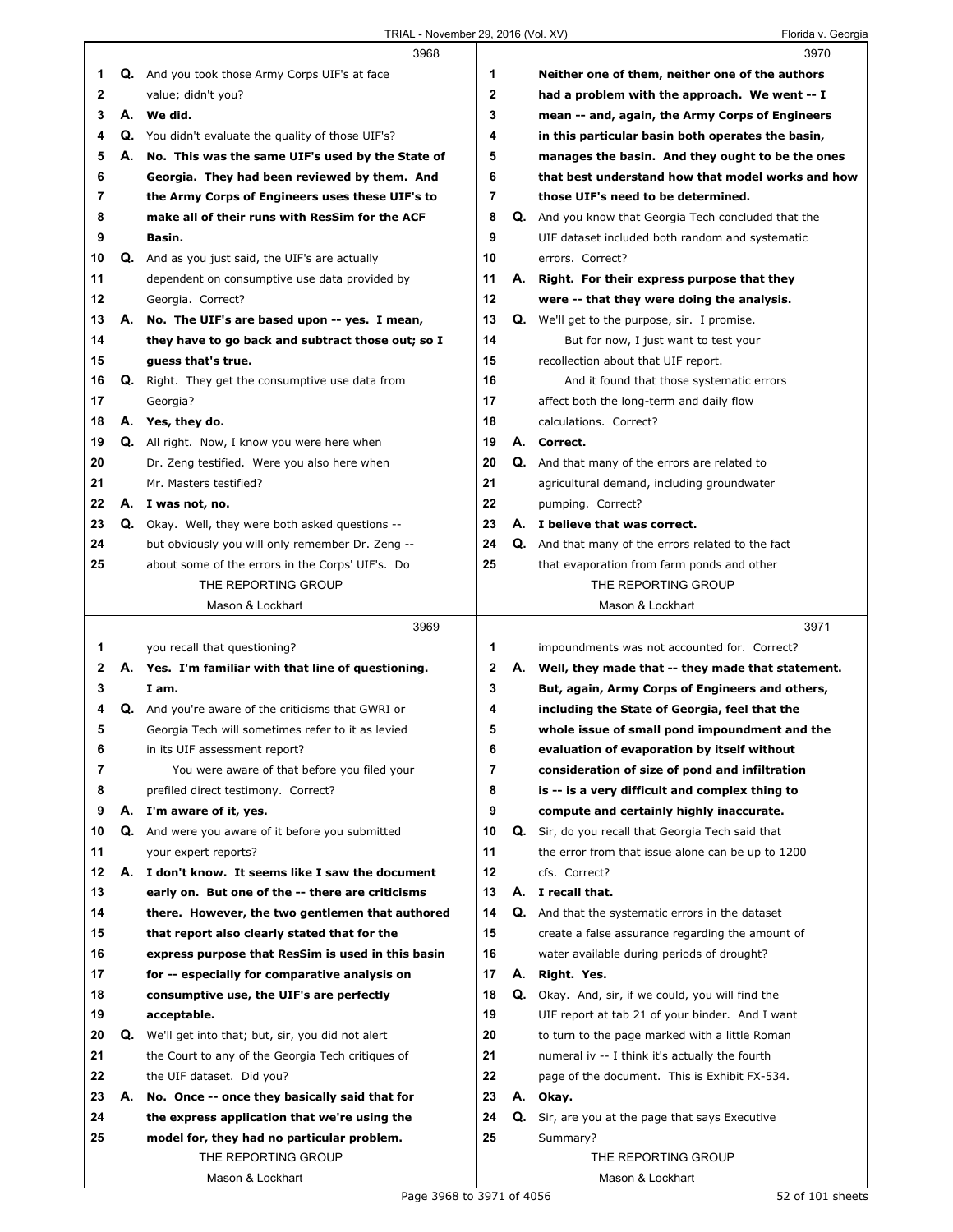|              |    | 3972                                                       |    |    | 3974                                                       |
|--------------|----|------------------------------------------------------------|----|----|------------------------------------------------------------|
| 1            |    | A. Yes, I am.                                              | 1  |    | A. Yes, I see that.                                        |
| $\mathbf{2}$ |    | <b>Q.</b> Okay. If you look at the fourth paragraph that   | 2  |    | <b>Q.</b> Okay. And, sir, you also know that the U.S. Fish |
| 3            |    | begins, the assessment demonstrates, do you see            | 3  |    | and Wildlife Service has warned about using the            |
| 4            |    | that?                                                      | 4  |    | Corps' UIF dataset. Correct?                               |
| 5            |    | A. Yes, I do.                                              | 5  |    | A. I have heard that as well.                              |
| 6            |    | <b>Q.</b> Okay. If you could just read the last            | 6  |    | Q. Sir, if you could turn to tab 13 in your binder.        |
| 7            |    | sentence --                                                | 7  |    | A. Okay.                                                   |
| 8            |    | A. The last sentence about systematic errors?              | 8  |    | <b>Q.</b> This is a February 5, 2013, letter from the U.S. |
| 9            |    | <b>Q.</b> Of that paragraph, sorry, that begins systematic | 9  |    | Fish and Wildlife Service. It's FX-530.                    |
| 10           |    | errors may affect. Do you see that?                        | 10 |    | And if you could, just look under the heading              |
| 11           |    | A. Yes.                                                    | 11 |    | Inappropriate use of the unimpaired flow dataset.          |
| 12           |    | Q. Can you just read that to yourself, sir.                | 12 |    | Do you see in that second sentence that begins,            |
| 13           |    | A. Oh, okay. I have read it.                               | 13 |    | although the Service is saying that the UIF                |
| 14           |    | <b>Q.</b> And, sir, do you see there that Georgia Tech is  | 14 |    | dataset was not intended to accurately identify            |
| 15           |    | saying that the UIF's can lead to inaccurate               | 15 |    | historic daily discharge or be a predictive                |
| 16           |    | estimates of reservoir drawdowns and releases?             | 16 |    | model?                                                     |
| 17           |    | A. I see it.                                               | 17 | А. | Right. But as you read the rest of that                    |
| 18           |    | <b>Q.</b> And that they can lead to unrealistic            | 18 |    | sentence, which is actually quite important, it            |
| 19           |    | representations of environmental flow regimes?             | 19 |    | says the advantage of its use in comparative               |
| 20           |    | A. Right.                                                  | 20 |    | analysis is that the errors and biases within the          |
| 21           |    | <b>Q.</b> And, sir, Georgia Tech said that the UIF's must  | 21 |    | UIF are uniformly applied to all alternatives,             |
| 22           |    | be improved before they can support valid water            | 22 |    | thereby enabling analysts to hone in on                    |
| 23           |    | management assessments. Correct?                           | 23 |    | differences caused by various reservoir                    |
| 24           |    | A. Well, they recommended their improvement. But,          | 24 |    | management strategies.                                     |
| 25           |    | once again -- that they be improved. But, once             | 25 |    | And that's exactly what the authors of this                |
|              |    | THE REPORTING GROUP                                        |    |    | THE REPORTING GROUP                                        |
|              |    | Mason & Lockhart                                           |    |    | Mason & Lockhart                                           |
|              |    | 3973                                                       |    |    |                                                            |
|              |    |                                                            |    |    | 3975                                                       |
| 1            |    | again, they also went on to say that for the               | 1  |    | document from Georgia Tech also said. And, as a            |
| 2            |    | purposes that the UIF's are being used by the              | 2  |    | matter of fact, we have taken this model for the           |
| 3            |    | Army Corps of Engineers and by the State of                | 3  |    | period of time 2008 to 2011 and run a careful              |
| 4            |    | Georgia for this application especially,                   | 4  |    | analysis against measured values. And the ResSim           |
| 5            |    | comparing consumptive use scenarios, it's --               | 5  |    | model actually matched beautifully with a                  |
| 6            |    | they're perfectly acceptable.                              | 6  |    | correlation essentially of .96 which says that             |
| 7            |    | Q. Sir, can you stick to the executive summary and         | 7  |    | the model, indeed, with its current UIF's in               |
| 8            |    | look at the second to last full paragraph on that          | 8  |    | place is an accurate tool.                                 |
| 9            |    | same page that begins, the overarching study.              | 9  |    | It's the tool relied upon by the Army Corps                |
| 10           | А. | Yes.                                                       | 10 |    | of Engineers for operating this basin. It's also           |
| 11           | Q. | Do you see that?                                           | 11 |    | the tool recommended by the Hydrologic                     |
| 12           |    | A. Yes.                                                    | 12 |    | <b>Engineering Center Army Corps of Engineers</b>          |
| 13           |    | Q. The next sentence that begins, such improvements,       | 13 |    | research group. They assessed the model for                |
| 14           |    | can you read that and the next two sentences to            | 14 |    | three years before they selected it and applied            |
| 15           |    | yourself.                                                  | 15 |    | it to the basin. So it's a fine tool.                      |
| 16           |    | A. I see it.                                               | 16 | Q. | Sir, do you agree that the Service says that               |
| 17           |    | <b>Q.</b> And, sir, do you see there that Georgia Tech is  | 17 |    | ResSim in the -- excuse me. That the service               |
| 18           |    | warning that the problems with the UIF's are               | 18 |    | said that the UIF dataset should not be used as a          |
| 19           |    | particularly critical with daily time steps. Do            | 19 |    | predictive model?                                          |
| 20           |    | you see that?                                              | 20 |    | A. I see that. And we actually ran a test between          |
| 21           |    | A. Yes.                                                    | 21 |    | '08 and '11 and found it to be an excellent                |
| 22           |    | Q. And that they concluded that these errors               | 22 |    | predictive tool.                                           |
| 23           |    | undermine the results of ResSim and other river            | 23 |    | <b>Q.</b> Right. You used it as a predictive model.        |
| 24           |    | basin simulation models operating on daily time            | 24 |    | That's what you said in your prefiled direct               |
| 25           |    | steps. Correct?                                            | 25 |    | testimony. Correct?                                        |
|              |    | THE REPORTING GROUP<br>Mason & Lockhart                    |    |    | THE REPORTING GROUP<br>Mason & Lockhart                    |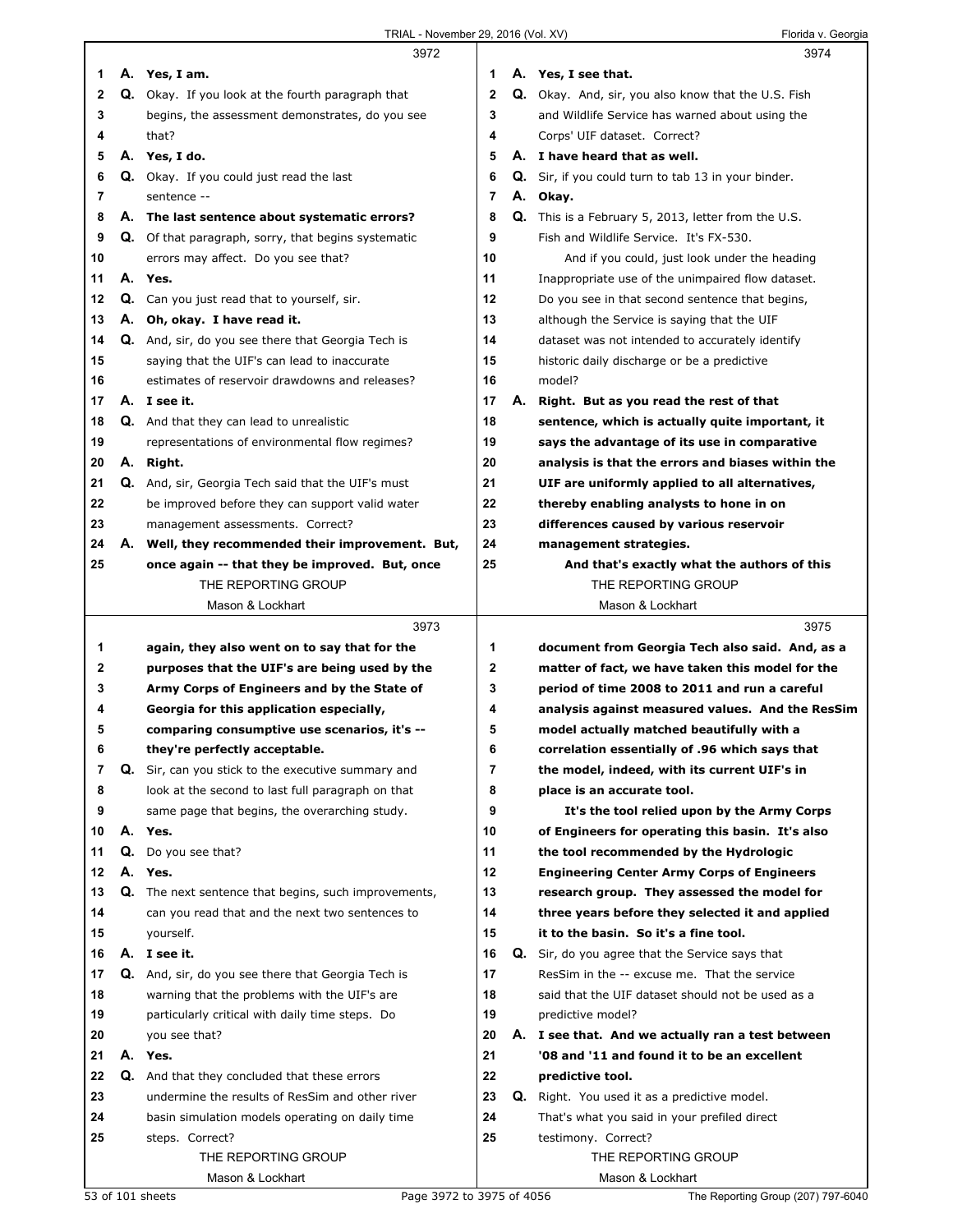TRIAL - November 29, 2016 (Vol. XV) Florida v. Georgia

|    |    | 3976                                                    |              | 3978                                                      |
|----|----|---------------------------------------------------------|--------------|-----------------------------------------------------------|
| 1  |    | A. Yes.                                                 | 1            | a serious drought year, and we're comparing that          |
| 2  |    | Q. Okay. Now, you also used the Corps' dataset --       | $\mathbf{2}$ | against, I quess, Dr. Sunding's proposal --               |
| 3  |    | the UIF dataset and ResSim to identify historic         | 3            | proposed cap of a thousand cfs. And so we're              |
| 4  |    | daily discharges at the state line and predict          | 4            | doing a -- a direct, if you will, scenario                |
| 5  |    | what those daily discharges would have been under       | 5            | comparison just like the Fish and Wildlife                |
| 6  |    | various conservation scenarios. Correct?                | 6            | Service said was completely appropriate. And              |
| 7  |    | A. Yes.                                                 | 7            | those are the results we got.                             |
| 8  |    | Q. Okay. And if you would, sir, just briefly turn       | 8            | Q. Sir, you're running a predictive models, and           |
| 9  |    | to your prefiled testimony. And I'm looking at          | 9            | you're using daily time steps; is that correct?           |
| 10 |    | your demo 24, which is a page 41 of your                | 10           | A. That's correct.                                        |
| 11 |    | testimony.                                              | 11           | Q. Okay. Now, sir, are you also aware that Georgia        |
| 12 |    | A. Okay. I see it.                                      | 12           | Tech warned about the use of the UIF's for                |
| 13 |    | Q. Sir, I just to want look at that briefly. Do you     | 13           | comparative analyses?                                     |
| 14 |    | see at the bottom right you cite a source there,        | 14           | A. Everything that I have seen from Georgia Tech,         |
| 15 |    | which is GX-911. Do you see that?                       | 15           | from both of the main lead authors there, were            |
| 16 |    | A. Yes.                                                 | 16           | that for running sort of a -- this model in a             |
| 17 |    | Q. And now, if you could turn to your demonstrative     | 17           | planning mode, meaning sort of a comparison of            |
| 18 |    | packet, sir --                                          | 18           | consumptive use caps or whatever, or increases            |
| 19 |    | A. Okay.                                                | 19           | into the future -- and, of course, this is the            |
| 20 |    | <b>Q.</b> $-$ to demo 16.                               | 20           | exact same model that was run by the Army Corps           |
| 21 |    | A. All right.                                           | 21           | of Engineers in consideration of Georgia's 2013           |
| 22 |    | <b>Q.</b> Which is, I think, the very last one.         | 22           | and 2015 request for sort of future uses.                 |
| 23 |    | A. Okay. I'm there.                                     | 23           | Everything I have seen, they said it's                    |
| 24 |    | Q. Sir, what we did here was we took a screen shot      | 24           | perfectly -- this model is perfectly fine. Yes,           |
| 25 |    | of GX-911, which was cited in this demo in your         | 25           | it's subject to a few issues and a few problems           |
|    |    | THE REPORTING GROUP                                     |              | THE REPORTING GROUP                                       |
|    |    | Mason & Lockhart                                        |              | Mason & Lockhart                                          |
|    |    |                                                         |              |                                                           |
|    |    | 3977                                                    |              | 3979                                                      |
| 1  |    | prefiled direct testimony.                              | 1            | that they solved for their specific application;          |
| 2  |    | A. Okay.                                                | 2            | but in general, the model is perfectly fine for           |
| 3  |    | Q. And, sir, do you see here that you are putting a     | 3            | comparative analysis.                                     |
| 4  |    | baseline and then 1,000 cfs cap scenarios on a          | 4            | Q. Sir, could you turn back for a moment to tab 21,       |
| 5  |    | daily basis in this spreadsheet?                        | 5            | which is Georgia Tech's UIF --                            |
| 6  |    | A. Yes.                                                 | 6            | A. Sure.                                                  |
| 7  |    | Q. And you did that by running ResSim. Correct?         | 7            | <b>Q.</b> -- unimpaired flow, analysis.                   |
| 8  |    | A. I believe so, yes.                                   | 8            | A. Sure.                                                  |
| 9  |    | <b>Q.</b> And so you were using ResSim precisely in the | 9            | <b>Q.</b> And if you could, sir, please turn to page 124. |
| 10 |    | manner that Georgia Tech and the U.S. Fish and          | 10           | A. Okay.                                                  |
| 11 |    | Wildlife Service warned you against as a                | 11           | Q. The numbers are in the box on the bottom of the        |
| 12 |    | predictive tool and with daily time steps.              | 12           | page --                                                   |
| 13 |    | Correct?                                                | 13           | A. Thanks.                                                |
| 14 |    | A. Well, we're doing a comparative analysis here        | 14           | $Q. -yes$ , in the light gray.                            |
| 15 |    | between -- if you're talking about my demo,             | 15           | A. In the light gray. So I have to get three layers       |
| 16 |    | demonstrative 24, is that what we're referring          | 16           | of glasses.                                               |
| 17 |    | to?                                                     | 17           | All right. 124, you said?                                 |
| 18 |    | Q. It is.                                               | 18           | Q. Correct.                                               |
| 19 |    | Well, I'm looking at --                                 | 19           | A. Okay.                                                  |
| 20 | А. | On page 41?                                             | 20           | Q. The heading on that page says, Unimpaired flow         |
| 21 |    | Q. -- what you have here as support, which is           | 21           | uncertainty implications for --                           |
| 22 |    | GX-911, on demo 16.                                     | 22           | A. Yes.                                                   |
| 23 |    | A. Okay. So we're actually running a scenario           | 23           | $Q. -FWMP?$                                               |
| 24 |    | comparison between the baseline 2011, which is          | 24           | A. Yes.                                                   |
| 25 |    | the 2011 sort of condition in the basin, which is       | 25           | <b>Q.</b> And, sir, if you look at the paragraph that     |
|    |    | THE REPORTING GROUP<br>Mason & Lockhart                 |              | THE REPORTING GROUP<br>Mason & Lockhart                   |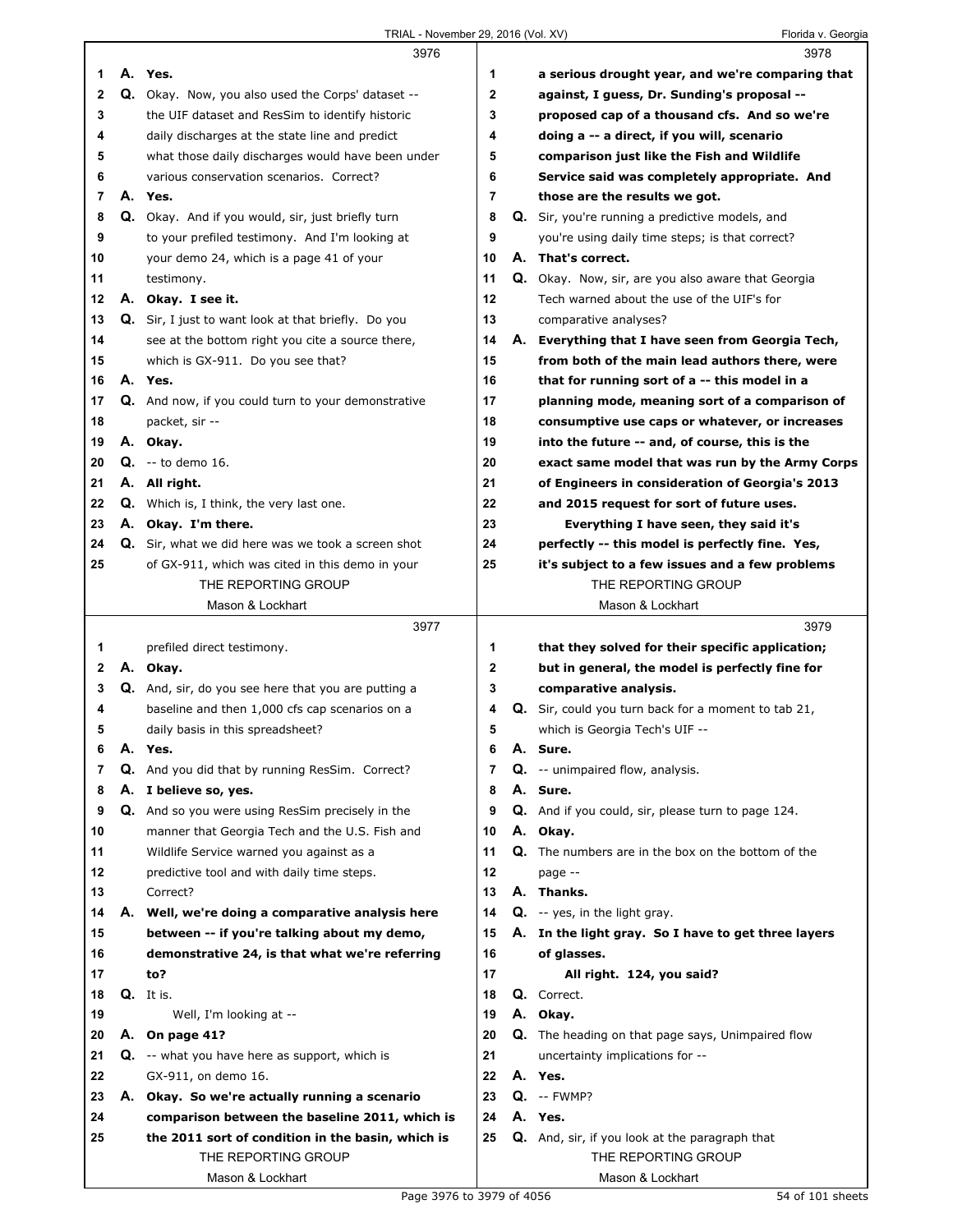|    |    | 3980                                                        |              |    | 3982                                                                    |
|----|----|-------------------------------------------------------------|--------------|----|-------------------------------------------------------------------------|
| 1  |    | begins, since unimpaired flows, do you see that?            | 1            |    | A. Okay. Now, I'm with you.                                             |
| 2  |    | A. Right.                                                   | $\mathbf{2}$ |    | Q. Which for the record is FX-883.                                      |
| 3  |    | Q. It's in the second paragraph under the (i), (ii),        | 3            | А. | Right.                                                                  |
| 4  |    | (iii), and (iv). Can you just read that to                  | 4            |    | Q. And, sir, if you look in the third paragraph that                    |
| 5  |    | yourself, sir.                                              | 5            |    | begins, although questions have been raised.                            |
| 6  |    | A. I see that.                                              | 6            |    | A. Right.                                                               |
| 7  |    | Q. And, sir, do you see there that Georgia Tech is          | 7            |    | <b>Q.</b> If you could read that, sir, just to $-$ the first            |
| 8  |    | actually warning that use of the unimpaired flows           | 8            |    | two sentences there, to yourself.                                       |
| 9  |    | and all of their uncertainty can actually be                | 9            |    | A. Okay.                                                                |
| 10 |    | passed on in modeling and impact even when you're           | 10           |    | Q. And you will see that they cited time and funding                    |
| 11 |    | doing a relative comparison of various water                | 11           |    | constraints for why they couldn't fix the errors                        |
| 12 |    | management alternatives. Correct?                           | 12           |    | in the UIF --                                                           |
| 13 |    | A. I see that. However, again, I have already               | 13           |    | A. Yes.                                                                 |
| 14 |    | stated the model has been run in a predictive               | 14           |    | $Q. -$ dataset?                                                         |
| 15 |    | mode against the period 2008 to 2011 and found to           | 15           |    | They agreed to go forward anyway, but                                   |
| 16 |    | be highly accurate. And, therefore, while this              | 16           |    | recognized that they could not truly assess the                         |
| 17 |    | might apply to sort of specific applications that           | 17           |    | environmental impacts and benefits associated                           |
| 18 |    | Georgia Tech had in mind, for this ACF Basin and            | 18           |    | with various water management alternatives.                             |
| 19 |    | what we're doing here in the modeling, I think              | 19           |    | Correct?                                                                |
| 20 |    | it's the preferred tool.                                    | 20           | А. | Let me just check something here.                                       |
| 21 |    | Q. Sir, are you aware of the ACFS Stakeholders              | 21           |    | Yes. I see that. But, once again, the model                             |
| 22 |    | Group?                                                      | 22           |    | has been tested; and it has been proven already                         |
| 23 |    | A. Iam.                                                     | 23           |    | for the years 2008 to 2011 to be accurate with                          |
| 24 |    | Q. And have you reviewed the document they produced         | 24           |    | the UIF's that are contained therein.                                   |
| 25 |    | called the Sustainable Water Management Plan?               | 25           |    | Q. Sir, did you do anything to attempt to refine or                     |
|    |    | THE REPORTING GROUP                                         |              |    | THE REPORTING GROUP                                                     |
|    |    | Mason & Lockhart                                            |              |    | Mason & Lockhart                                                        |
|    |    |                                                             |              |    |                                                                         |
|    |    | 3981                                                        |              |    | 3983                                                                    |
| 1  |    | A. I have seen the cover, and I think I have                | 1            |    | improve the Corps' UIF's before conducting your                         |
| 2  |    | probably read the executive summary.                        | 2            |    | own ResSim modeling?                                                    |
| 3  |    | <b>Q.</b> It's at tab 22, if you want to refer to it.       | 3            | А. | No, I did not.                                                          |
| 4  | А. | Okay.                                                       | 4            |    | Q. Still not enough time and money to do that?                          |
| 5  |    | Q. You know that after reviewing Georgia Tech's             | 5            |    | A. Well, we tested the model from 2008 to 2011. And                     |
| 6  |    | criticism of the UIF's, the ACF Stakeholders                | 6            |    | that is actually one way of evaluating the                              |
| 7  |    | Group decided to use the UIF's and ResSim                   | 7            |    | accuracy or the relative accuracy of UIF's.                             |
| 8  |    | modeling anyway. Correct?                                   | 8            | Q. | But you --                                                              |
| 9  |    | A. Yes, I do know that.                                     | 9            |    | A. Since the model produced a correlation, kind of a                    |
| 10 |    | <b>Q.</b> And they acknowledged the errors and omissions in | 10           |    | coefficient of about .96 over that time period,                         |
| 11 |    | the UIF dataset. Correct?                                   | 11           |    | that implies to me that the model is perfectly                          |
| 12 |    | A. Yes.                                                     | 12           |    | acceptable for this application.                                        |
| 13 | Q. | Do you recall they called it an artificial                  | 13           |    | Q. And you know that Georgia Tech suggested some                        |
| 14 |    | dataset?                                                    | 14           |    | very specific improvements to the UIF dataset.                          |
| 15 |    | A. Wouldn't surprise me.                                    | 15           |    | Correct?                                                                |
| 16 |    | <b>Q.</b> And they said that it needed to be improved as    | 16           |    | A. Under their specific sort of set of objectives                       |
| 17 |    | soon as possible?                                           | 17           |    | they did, yes.                                                          |
| 18 |    | A. It would not surprise me.                                | 18           |    | Q. And if you could just turn back to that one more                     |
| 19 |    | Q. Okay. And if we could turn to page 128 in                | 19           |    | time, tab 21.                                                           |
| 20 |    | tab 22, I think it's at the very end of that                | 20           |    | A. Sure.                                                                |
| 21 |    | document.                                                   | 21           |    | Q. Page, I believe, 193.                                                |
| 22 | А. | Okay. All right.                                            | 22           |    | A. Okay. 193?                                                           |
| 23 |    | Q. Or almost the very end.                                  | 23           |    | <b>Q.</b> Correct. 193.                                                 |
| 24 |    | A. Almost the very end of your --                           | 24           |    | A. Okay.                                                                |
| 25 |    | <b>Q.</b> Yes. Page 128 in tab 22.<br>THE REPORTING GROUP   | 25           |    | Q. And you see under the section Recommendations<br>THE REPORTING GROUP |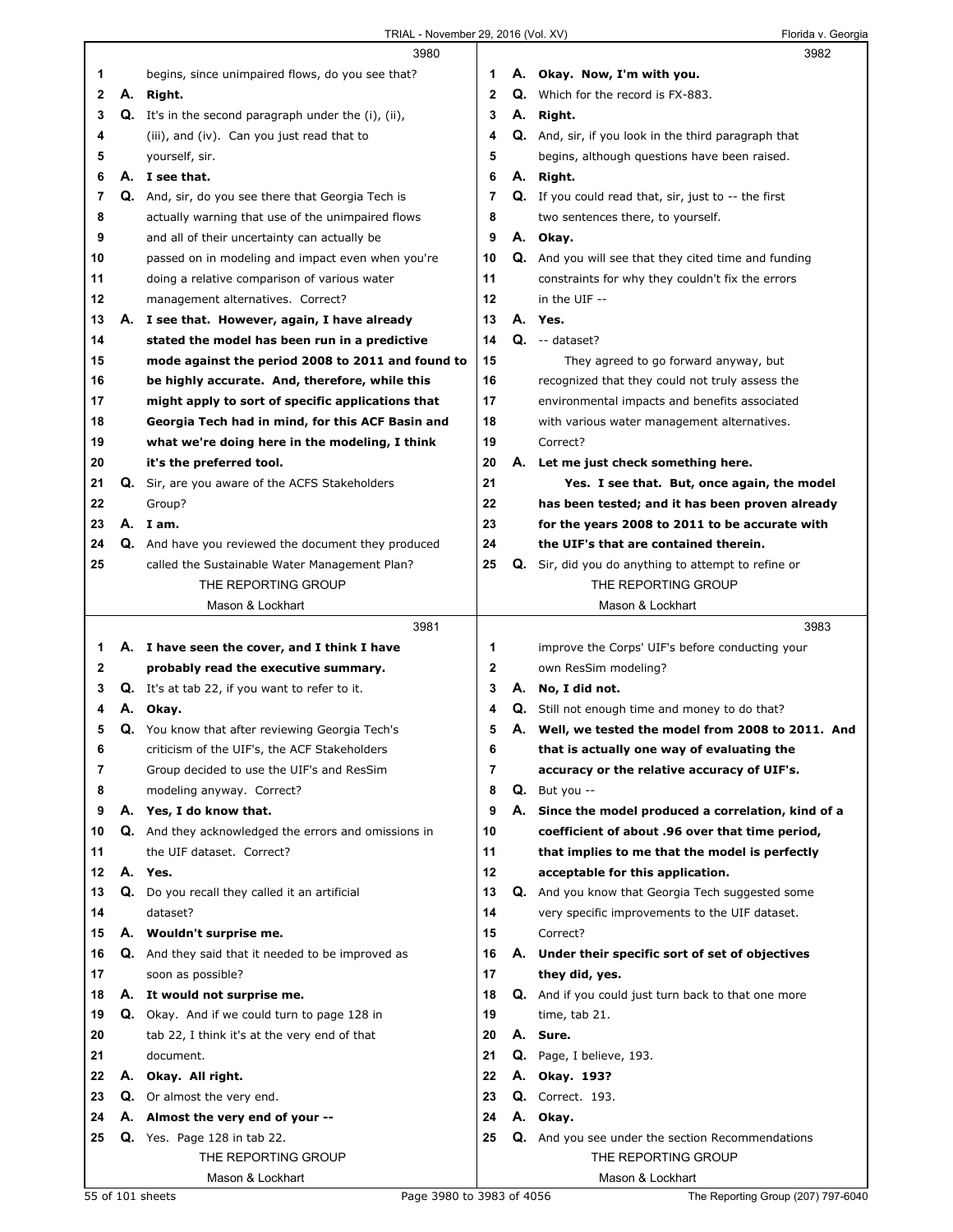|    |    | 3984                                                        |              |    | 3986                                                      |
|----|----|-------------------------------------------------------------|--------------|----|-----------------------------------------------------------|
| 1  |    | they first suggest some recommendations to fix              | 1            |    | They ran rainfall runoff models in order to               |
| 2  |    | the monthly UIF's. And then as you go onto the              | 2            |    | compare against measured flows in order to back           |
| 3  |    | next page, they say, thereafter, there can be an            | 3            |    | out, if you will, consumptive use values.                 |
| 4  |    | attempt made to try to fix the daily UIF's. Do              | 4            |    | Q. Right. So they ran these models --                     |
| 5  |    | you see that?                                               | 5            |    | Dr. Hornberger used the P R M S or PRMS model.            |
| 6  |    | A. Oh, yes. Oh, yes.                                        | 6            |    | Correct?                                                  |
| 7  |    | Q. And did you know that Georgia Tech concluded that        | 7            |    | A. Yes.                                                   |
| 8  |    | even if the UIF's were revised per their                    | 8            |    | Q. And Dr. Lettenmaier used the VIC model?                |
| 9  |    | suggestions, it would still be challenging in a             | 9            |    | A. Yes, I'm aware of that.                                |
| 10 |    | couple instances. And those are -- if you look              | 10           |    | Q. Okay. And that was a way for the two of them to        |
| 11 |    | at the bottom paragraph on page 193, there's a              | 11           |    | deal with the challenges noted here by Georgia            |
| 12 |    | sentence right in the middle that says, the two             | $12 \,$      |    | Tech. Correct?                                            |
| 13 |    | challenging improvements relate to the effect of.           | 13           |    | A. Well, but also Dr. Hornberger himself ran the          |
| 14 |    | Do you see that sentence?                                   | 14           |    | ResSim model as well. So he ran a -- I mean, he           |
| 15 |    | A. At the bottom of 193?                                    | 15           |    | ran the ResSim models and with a -- you know,             |
| 16 |    | Q. Yes. In the last full paragraph on that page.            | 16           |    | with his own calculations on unimpaired flow.             |
| 17 |    | And there is a sentence in the middle there or              | 17           |    | But he did run his own with the ResSim model.             |
| 18 |    | about a third of the way down --                            | 18           |    | Q. He did a variety of modeling. He realized some         |
| 19 |    | A. Yes.                                                     | 19           |    | of the challenges with ResSim. And one of the             |
| 20 |    | With the exception of two errors, yes.                      | 20           |    | things he did was to run a rainfall runoff model.         |
| 21 |    | Q. Correct.                                                 | 21           |    | Correct?                                                  |
| 22 |    | Could you just read that to the end of the                  | 22           |    | A. Yes.                                                   |
| 23 |    | paragraph.                                                  | 23           |    | Q. All right. Now, sir, before we leave this topic,       |
| 24 |    | A. Right. I see it.                                         | 24           |    | just coming back to farm ponds for a moment, have         |
| 25 |    | Q. All right. So Georgia Tech says that the two             | 25           |    | you seen the assessment that Georgia EPD did of           |
|    |    | THE REPORTING GROUP                                         |              |    | THE REPORTING GROUP                                       |
|    |    | Mason & Lockhart                                            |              |    | Mason & Lockhart                                          |
|    |    |                                                             |              |    |                                                           |
|    |    | 3985                                                        |              |    | 3987                                                      |
| 1  |    | challenges that would remain are, one,                      | 1            |    | the consumptive use impact of evaporation from            |
| 2  |    | human-induced groundwater changes.                          | $\mathbf{2}$ |    | farm ponds?                                               |
| 3  |    | A. Yes.                                                     | 3            |    | A. I have not seen it in detail, no.                      |
| 4  |    | <b>Q.</b> And then the small and medium-sized impoundments, | 4            |    | <b>Q.</b> All right. You recall Dr. Zeng testified that   |
| 5  |    | the farm ponds. These are the same two issues we            | 5            |    | such an assessment existed. Correct?                      |
| 6  |    | talked about earlier. Correct?                              | 6            |    | A. I think I remember that, yes.                          |
| 7  |    | A. They are.                                                | 7            |    | <b>Q.</b> And it was withheld from Florida as privileged? |
| 8  |    | Q. And do you see that in light of these persistent         | 8            |    | A. Say it again?                                          |
| 9  |    | challenges, Georgia Tech concluded that the way             | 9            |    | <b>Q.</b> It was withheld from Florida as privileged?     |
| 10 |    | to deal with it is to run rainfall runoff models.           | 10           |    | A. Oh, that -- I did not remember that.                   |
| 11 |    | Correct?                                                    | 11           |    | Q. Okay. But you haven't seen it?                         |
| 12 |    | A. Yes.                                                     | 12           | А. | No.                                                       |
| 13 | Q. | And they said that rainfall runoff models could             | 13           | Q. | Okay, sir. I want to switch topics one more               |
| 14 |    | be developed to provide a realistic assessment of           | 14           |    | time.                                                     |
| 15 |    | the collective groundwater and impoundment                  | 15           |    | Sir, in addition to theorizing that any water             |
| 16 |    | impacts. Do you see that?                                   | 16           |    | saved by reductions in Georgia's consumption              |
| 17 |    | A. Yes. If -- if you had, again, the time and the           | 17           |    | would not flow down to Florida, you also suggest          |
| 18 |    | money to do that.                                           | 18           |    | that any cuts in consumptive use by Georgia would         |
| 19 |    | <b>Q.</b> Well, sir, are you familiar with the work that    | 19           |    | not be meaningful in any event because Georgia's          |
| 20 |    | Dr. Lettenmaier and Dr. Hornberger did in this              | 20           |    | water use represents a relatively small                   |
| 21 |    | case?                                                       | 21           |    | percentage of streamflow entering Florida.                |
| 22 |    | A. Iam.                                                     | 22           |    | Correct?                                                  |
| 23 |    | Q. And you know that they ran rainfall runoff models        | 23           |    | A. Well, it's -- you're talking about at the state        |
| 24 |    | for precisely this purpose?                                 | 24           |    | line; and you're talking about mostly under               |
| 25 |    | A. Well, I don't know about precisely this purpose.         | 25           |    | drought conditions. The situation is that                 |
|    |    | THE REPORTING GROUP<br>Mason & Lockhart                     |              |    | THE REPORTING GROUP<br>Mason & Lockhart                   |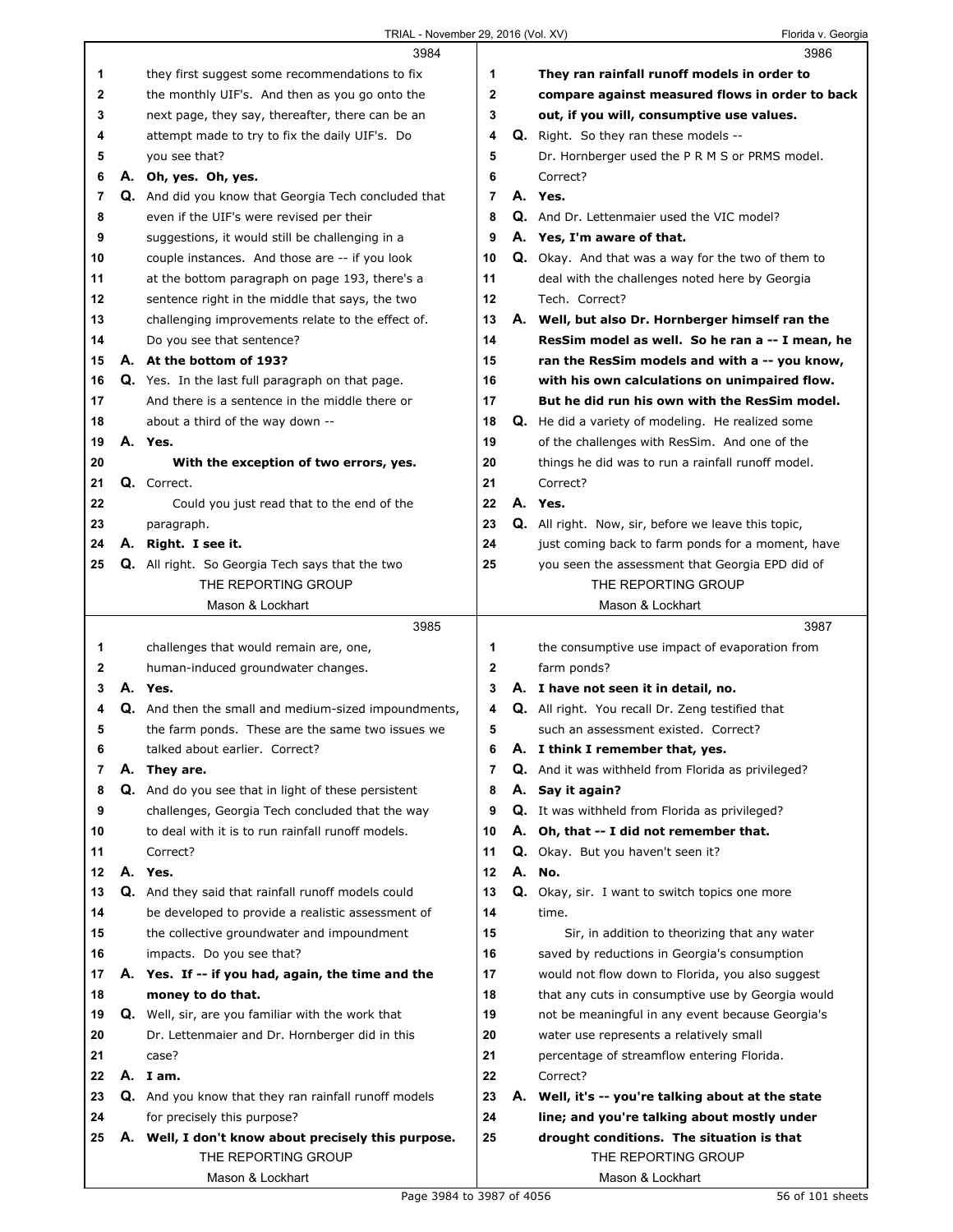## TRIAL - November 29, 2016 (Vol. XV) Florida v. Georgia

|    |    | 3988                                                       |    | 3990                                                        |  |
|----|----|------------------------------------------------------------|----|-------------------------------------------------------------|--|
| 1  |    | basically the offset kind of kicks into place.             | 1  | relationship between Georgia's average monthly              |  |
| 2  |    | If you have consumptive use coming -- let's say,           | 2  | consumptive use for the months of May through               |  |
| 3  |    | you know, increased flows coming down the Flint,           | 3  | September with average state line flows during              |  |
| 4  |    | and the offset sort of kicks into place, and the           | 4  | those same months. Correct?                                 |  |
| 5  |    | reservoirs were then used to store an equivalent           | 5  | A. Right.                                                   |  |
| 6  |    | amount of that flow on the Chattahoochee side.             | 6  | Q. And as you point out, water is in its greatest           |  |
| 7  |    | That's how they operate the system.                        | 7  | demand from May to September. Correct?                      |  |
| 8  |    | Q. Sir, if you could turn to your prefiled direct          | 8  | A. Oh, yes.                                                 |  |
| 9  |    | testimony at page 44.                                      | 9  | Q. And Georgia's consumptive use is highest during          |  |
| 10 |    | A. Okay.                                                   | 10 | the months of July and August. Correct?                     |  |
| 11 |    | Q. Paragraph 94.                                           | 11 | A. That's correct.                                          |  |
| 12 |    | A. Yes.                                                    | 12 | <b>Q.</b> The caption below your demo 28 has the years 1980 |  |
| 13 |    | Q. Actually, just above that, while you're getting         | 13 | to 2013. Do you see that?                                   |  |
| 14 |    | there --                                                   | 14 | A. Yes.                                                     |  |
| 15 |    | A. Sure.                                                   | 15 | Q. And this indicates that the demo is plotting             |  |
| 16 |    | <b>Q.</b> -- there is a main heading in the middle of that | 16 | Georgia's consumptive use data and state line               |  |
| 17 |    | page. Do you see that it says --                           | 17 | flow data for all of the years between 1980 and             |  |
| 18 |    | A. Yes.                                                    | 18 | 2013?                                                       |  |
| 19 |    | <b>Q.</b> -- Georgia's water use will not have a           | 19 | A. Yes.                                                     |  |
| 20 |    | significant impact on state line flows?                    | 20 | <b>Q.</b> In other words, demo 28 is including average      |  |
| 21 |    | A. Right.                                                  | 21 | monthly consumptive uses and state line flow data           |  |
| 22 |    | Q. And then at paragraph 94 you say, Georgia's water       | 22 | during all years in that time period, including             |  |
| 23 |    | use represents a relatively small percentage of            | 23 | normal and wet years. Correct?                              |  |
| 24 |    | streamflow entering Florida?                               | 24 | A. It is. It's the whole -- it's the whole                  |  |
| 25 | А. | Yes.                                                       | 25 |                                                             |  |
|    |    | THE REPORTING GROUP                                        |    | sequence, yes.<br>THE REPORTING GROUP                       |  |
|    |    | Mason & Lockhart                                           |    | Mason & Lockhart                                            |  |
|    |    |                                                            |    |                                                             |  |
|    |    |                                                            |    |                                                             |  |
|    |    | 3989                                                       |    | 3991                                                        |  |
| 1  |    | Q. Now, to support your assertion that cuts in             | 1  | <b>Q.</b> So I would like to turn your attention back to    |  |
| 2  |    | consumptive use would not be meaningful, you               | 2  | your demonstrative packet.                                  |  |
| 3  |    | compared Georgia's consumptive use values with             | 3  | A. Okay.                                                    |  |
| 4  |    | state line flows measured at the Chattahoochee             | 4  | Q. And if you could find Bedient cross demo 11.             |  |
| 5  |    | Gage. Correct?                                             | 5  | A. All right. No. 11. I'm there.                            |  |
| 6  |    | A. Right.                                                  | 6  | Q. Now, what we have done here is focus on 2011,            |  |
| 7  |    | Q. And if we could turn to your prefiled direct            | 7  | which I think you agreed with me earlier that it            |  |
| 8  |    | testimony to page 46, demo 28.                             | 8  | was at least a dry year, if not quite yet                   |  |
| 9  |    | A. Okay.                                                   | 9  | declared a drought year?                                    |  |
| 10 |    | Q. Are you there?                                          | 10 | A. Yes, it was definitely a low flow year.                  |  |
| 11 |    | A. Yes.                                                    | 11 | <b>Q.</b> Okay. And do you see that, like your demo 28,     |  |
| 12 |    | Q. And just so we're all clear, when you refer to          | 12 | what we did in Bedient cross demo 11 is to                  |  |
| 13 |    | consumptive use throughout your testimony and in           | 13 | compare state line flows in Georgia's consumptive           |  |
| 14 |    | this demo, you're using the term in the same way           | 14 | use on an average monthly basis?                            |  |
| 15 |    | that Dr. Zeng uses it, meaning the total amount            | 15 | A. Yes.                                                     |  |
| 16 |    | of surface water reduction or streamflow                   | 16 | Q. Okay. But this Bedient cross demo 11 is only             |  |
| 17 |    | depletion resulting from Georgia's water use.              | 17 | looking at 2011?                                            |  |
| 18 |    | Correct?                                                   | 18 | A. Correct.                                                 |  |
| 19 |    | A. Yes. The sum of M & I and Ag use. And it was            | 19 | <b>Q.</b> Okay. Now, do you see that during the summer      |  |
| 20 |    | basically provided to me from the State of                 | 20 | months of this year, Georgia's consumptive use              |  |
| 21 |    | Georgia and other experts, yes.                            | 21 | came much closer to approaching average monthly             |  |
| 22 |    | <b>Q.</b> Right. You actually relied on the consumptive    | 22 | state line flows than in your demo 28?                      |  |
| 23 |    | use data that Georgia provided to you?                     | 23 | A. Yes. I mean, you're plotting something                   |  |
| 24 |    | A. I did, yes.                                             | 24 | completely different here.                                  |  |
| 25 |    | Q. Okay. Now, in demo 28 you focus on the                  | 25 | Yes, it's a true and accurate plot. I don't                 |  |
|    |    | THE REPORTING GROUP                                        |    | THE REPORTING GROUP                                         |  |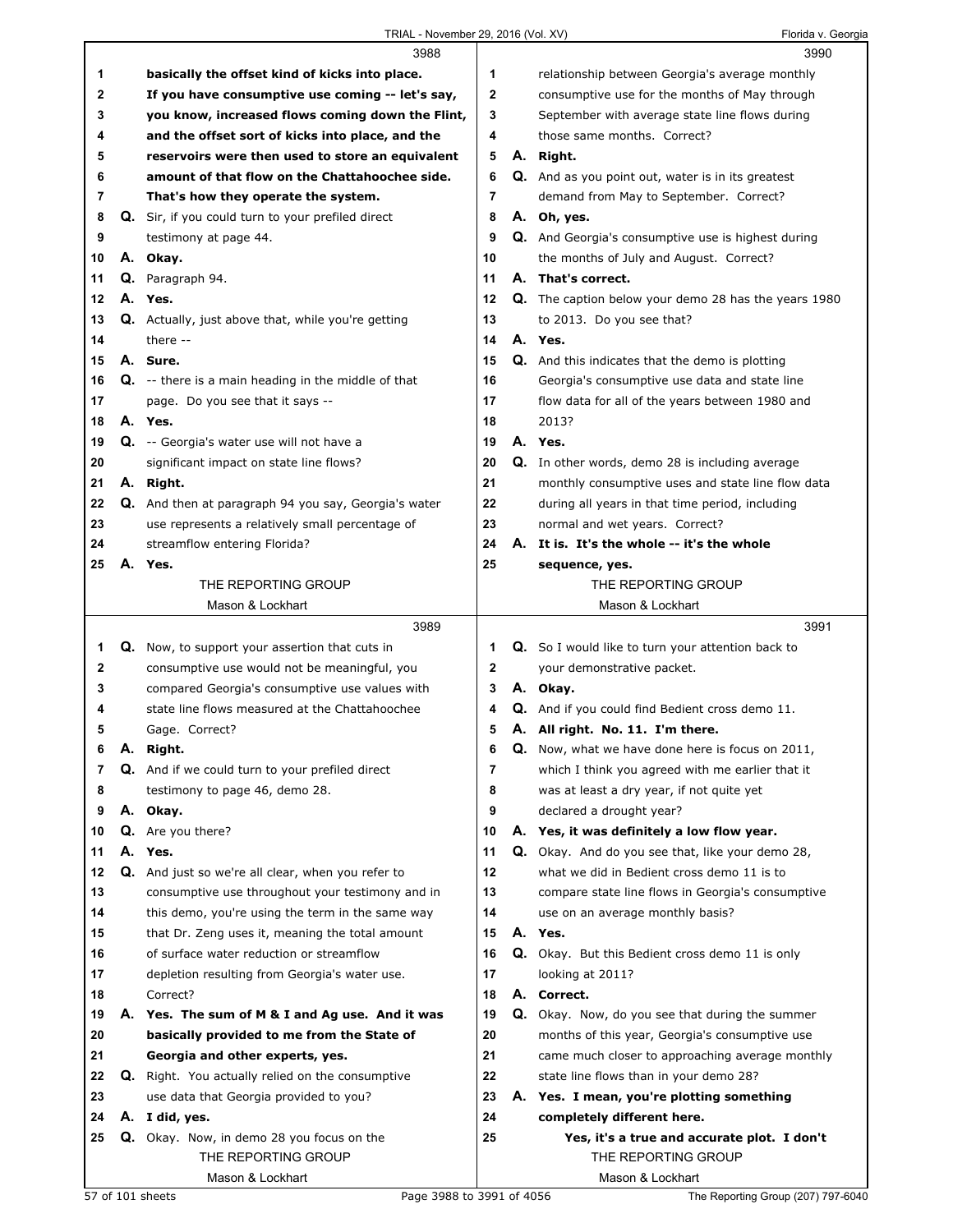|    |    | 3992                                                       |             | 3994                                                  |
|----|----|------------------------------------------------------------|-------------|-------------------------------------------------------|
| 1  |    | disagree with it at all.                                   | 1           | have plotted the ratio of average monthly             |
| 2  |    | Q. And do you see that the average monthly                 | $\mathbf 2$ | consumptive use for 2011 versus observed state        |
| 3  |    | streamflow depletion value for August 2011 was             | 3           | line flow at the Chattahoochee Gage for the same      |
| 4  |    | 1,777 cfs?                                                 | 4           | year. Do you see that?                                |
| 5  |    | A. Yes. Close to 1800, yes.                                | 5           | A. Sure.                                              |
| 6  |    | Q. And that the average monthly state line flow for        | 6           | <b>Q.</b> And we were just talking about the ratio of |
| 7  |    | that month was 5,484 cfs?                                  | 7           | August, which is 32 percent. Do you see that in       |
| 8  |    | A. Yes.                                                    | 8           | July and August, the months when you acknowledge      |
| 9  |    | Q. And I'll represent that if you divide those             | 9           | that Georgia's consumptive use is at its highest      |
| 10 |    | numbers, it comes out to 32 percent. Does that             | 10          | percentage of Georgia's consumptive use as            |
| 11 |    | sound right?                                               | 11          | compared to state line flow, is 27 percent and        |
| 12 |    | A. Sure. I'll buy that.                                    | 12          | then 32 percent respectively?                         |
| 13 |    | Q. Do you recall that in your written testimony, you       | 13          | A. Sure. But, again, during all of this time period   |
| 14 |    | say that even when water is in its highest                 | 14          | in 2011, the -- you know, there's a lot of            |
| 15 |    | demand, Georgia's consumptive water use still              | 15          | augmentation going on at this time. And so the        |
| 16 |    | represents a small percentage of water as                  | 16          | system is being operated to shoot for or to at        |
| 17 |    | compared to the amount of streamflow that crosses          | 17          | least hit the minimum of 5,000. And all other         |
| 18 |    | the state line?                                            | 18          | water, to the extent possible, is going back to       |
| 19 | А. | Well, that's a general statement. When I made              | 19          | refill those reservoirs.                              |
| 20 |    | that statement, I wasn't necessarily talking               | 20          | <b>Q.</b> So, sir, at least for this time period your |
| 21 |    | about 2011.                                                | 21          | statement that Georgia's total consumptive water      |
| 22 |    | And, you know, if you plot 2011, yes, that's               | 22          | use still represents a small percentage of water      |
| 23 |    | kind of a worst case. And, actually, 2011 is the           | 23          | as compared to the amount of streamflow that          |
| 24 |    | year that we selected to do all of our baseline            | 24          | crosses the straight line -- state line is not        |
| 25 |    | runs against because of its -- because of the              | 25          | true. Correct?                                        |
|    |    | THE REPORTING GROUP                                        |             | THE REPORTING GROUP                                   |
|    |    | Mason & Lockhart                                           |             | Mason & Lockhart                                      |
|    |    |                                                            |             |                                                       |
|    |    | 3993                                                       |             | 3995                                                  |
| 1  |    | extreme nature of that year.                               | 1           | A. Well, that statement, again, was made in a         |
| 2  |    | Q. Sir, if you could, just turn to your prefiled           | 2           | general sense for average years. This is              |
| 3  |    | direct testimony at page 46 --                             | 3           | obviously an extreme year. And it is a high           |
| 4  |    | A. Okay.                                                   | 4           | percentage, I'll absolutely agree with.               |
| 5  |    | Q. -- paragraph 97.                                        | 5           | Q. So we don't need to belabor it with the Court,     |
| 6  | Α. | All right.                                                 | 6           | but if you look at the next two demos in your         |
| 7  |    | Q. And you will see at the end of that paragraph,          | 7           | packet, 13 and 14 --                                  |
| 8  |    | sir, the statement that I just stated for                  | 8           | A. Sure.                                              |
| 9  |    | the Court when you said Georgia's total                    | 9           | Q. -- you have done the same thing for 2012, sir.     |
| 10 |    | consumptive -- sorry. Even when water is in its            | 10          | Would you agree that, once again, the ratios are      |
| 11 |    | greatest demand, Georgia's total consumptive               | 11          | much higher than what you present in the demo in      |
| 12 |    | water use still represents a, quote, small                 | 12          | your direct testimony?                                |
| 13 |    | percentage of water as compared to the amount of           | 13          | A. The ratios are higher. And, of course, 2012 is     |
| 14 |    | streamflow that crosses the state line.                    | 14          | the back-to-back drought that came right after        |
| 15 |    | Do you see that, sir?                                      | 15          | 2011. And, yet, you will also notice that with        |
| 16 |    | A. Yes.                                                    | 16          | respect to the way that the Corps is operating        |
| 17 |    | Q. Okay. 32 percent is not a, quote, small                 | 17          | the system, they are meeting the minimum 5,000        |
| 18 |    | percentage; is it?                                         | 18          | cfs as required under the RIOP.                       |
| 19 |    | A. Not for that one particular data point that you         | 19          | Q. And, sir, you realize that these charts are all    |
| 20 |    | have selected. But this statement is with                  | 20          | using Georgia's consumptive use numbers.              |
| 21 |    | respect to this general graph that's on page 46.           | 21          | Correct?                                              |
| 22 |    | <b>Q.</b> Now, sir, if you turn to cross demo 12, which is | 22          | A. Yes.                                               |
| 23 |    | the next page.                                             | 23          | Q. And that Florida at least believes that Georgia    |
| 24 |    | A. All right.                                              | 24          | has underestimated its consumptive use. Correct?      |
| 25 |    | Q. You will see what we have done here is that we          | 25          | A. I'm aware of that, yes.                            |
|    |    | THE REPORTING GROUP<br>Mason & Lockhart                    |             | THE REPORTING GROUP<br>Mason & Lockhart               |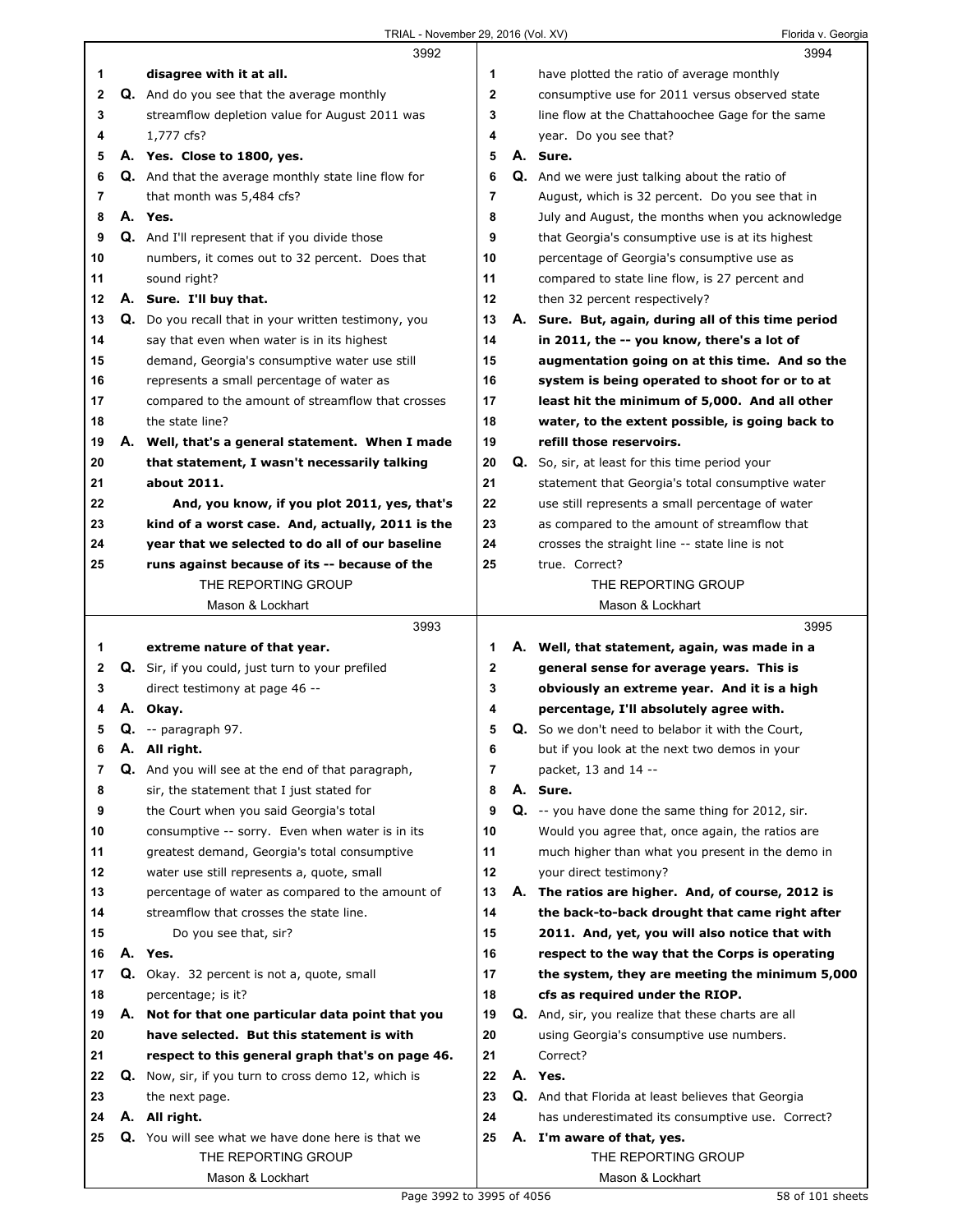|              |    | 3996                                                    |              |    | 3998                                                       |
|--------------|----|---------------------------------------------------------|--------------|----|------------------------------------------------------------|
| 1            |    | Q. Pretty substantially, according to Florida's         | 1            |    | the state line. And we did this detailed                   |
| $\mathbf{2}$ |    | experts. Correct?                                       | $\mathbf{2}$ |    | analysis for the whole year. And the results               |
| 3            |    | A. Yes.                                                 | 3            |    | were that for 307 days out of that year Florida            |
| 4            |    | Q. And I know you won't agree with that, but would      | 4            |    | would receive no additional state line flow, and           |
| 5            |    | you at least agree that to the extent Georgia's         | 5            |    | for only 49 total days during the year would they          |
| 6            |    | consumptive use values are underestimated,              | 6            |    | receive the full benefit of that flow. And that            |
| 7            |    | Georgia's consumptive use will represent an even        | 7            |    | would typically not be during the low flow months          |
| 8            |    | larger percentage of the state line flows than is       | 8            |    | of the summer.                                             |
| 9            |    | shown on these cross demonstratives?                    | 9            |    | Q. And what do you attribute -- that 307 days when         |
| 10           | А. | Well, I think based on everything that I have           | 10           |    | Florida would receive no additional state line             |
| 11           |    | looked at -- and, again, I have to rely upon            | 11           |    | flow, what do you attribute that to?                       |
| 12           |    | consumptive use being provided to me; but based         | 12           | А. | That basically -- I attribute that to, first of            |
| 13           |    | on the analyses and the discussions that I have         | 13           |    | all, they're in drought operations in 2012. And            |
| 14           |    | had with team members, I would think that -- that       | 14           |    | this is a scenario where they have -- they're              |
| 15           |    | those are pretty accurate numbers coming from the       | 15           |    | following the RIOP; and they have gone into                |
| 16           |    | State of Georgia. And I --                              | 16           |    | drought operations. They're augmenting flows.              |
| 17           |    | <b>Q.</b> Sir --                                        | 17           |    | They're meeting the 5,000 minimum, and that's it.          |
| 18           |    | A. -- think they're more accurate than what's being     | 18           |    | In other words, they're augmenting the flows.              |
| 19           |    | provided and being estimated by Florida experts.        | 19           |    | And other excess flows that come through are put           |
| 20           |    | <b>Q.</b> I appreciate that. I didn't ask you if you    | 20           |    | back into storage in the reservoirs.                       |
| 21           |    | agreed that they weren't accurate. I just asked         | 21           | Q. | Now, on cross-examination you talked a little bit          |
| 22           |    | if you would at least agree that to the extent          | 22           |    | about your modeling. Did you model the impact of           |
| 23           |    | those consumptive use values are underestimated,        | 23           |    | both increases in Georgia's consumptive use on             |
| 24           |    | Georgia's consumptive use would represent an even       | 24           |    | state line flows and decreases in Georgia's                |
| 25           |    | larger percentage of these state line flows.            | 25           |    | consumptive use on state line flows?                       |
|              |    | THE REPORTING GROUP                                     |              |    | THE REPORTING GROUP                                        |
|              |    | Mason & Lockhart                                        |              |    | Mason & Lockhart                                           |
|              |    |                                                         |              |    |                                                            |
|              |    |                                                         |              |    |                                                            |
|              |    | 3997                                                    |              |    | 3999                                                       |
| 1            |    | Correct?                                                | 1            |    | A. Yes. I looked at both.                                  |
| 2            |    | A. I'll agree with that.                                | $\mathbf{2}$ |    | Q. Okay. And which model did you use?                      |
| 3            |    | <b>Q.</b> All right. Thank you.                         | 3            |    | A. I used the HEC ResSim model that was provided.          |
| 4            |    | MS. WINE: I have no further questions.                  | 4            |    | And, again, it's basically the Army Corps of               |
| 5            |    | SPECIAL MASTER LANCASTER: Redirect?                     | 5            |    | Engineers' model with input data in there from             |
| 6            |    | MS. ALLON: Yes. Thank you, your Honor.                  | 6            |    | the State of Georgia.                                      |
| 7            |    | REDIRECT EXAMINATION                                    | 7            |    | Q. And before we get into the results of your              |
| 8            |    | BY MS. ALLON:                                           | 8            |    | modeling, I just want to briefly discuss, because          |
| 9            |    | <b>Q.</b> Dr. Bedient, I want to start by talking about | 9            |    | it came up cross-examination, the issue of the             |
| 10           |    | your opinion that reducing Georgia's water use          | 10           |    | UIF's.                                                     |
| 11           |    | would not typically lead to increases in state          | 11           |    | MS. ALLON: Your Honor, may I hand up a                     |
| 12           |    | line flows during dry and drought conditions. So        | 12           |    | demonstrative?                                             |
| 13           |    | if you could turn to page 29 of your direct             | 13           |    | SPECIAL MASTER LANCASTER: Please.                          |
| 14           |    | testimony. And I specifically want to look at           | 14           |    | BY MS. ALLON:                                              |
| 15           |    | paragraph 56.                                           | 15           |    | Q. Now, during cross-examination you mentioned that        |
| 16           |    | Does paragraph 56 report the results of an              | 16           |    | you had seen some testimony from the authors of            |
| 17           |    | analysis that you did in support of that                | 17           |    | the GWRI report that discussed when those authors          |
| 18           |    | conclusion?                                             | 18           |    | themselves thought the UIF -- the use of UIF's             |
| 19           | А. | Yes.                                                    | 19           |    | was appropriate. And if you look at the                    |
| 20           | Q. | Okay. And could you describe the analysis that          | 20           |    | demonstrative that I just handed out, is this the          |
| 21           |    | you did?                                                | 21           |    | testimony that you were referring to?                      |
| 22           |    | A. Sure. We basically -- for the year 2012 we           | 22           |    | A. Yes, it is.                                             |
| 23           |    | essentially did a counting. We counted up how           | 23           |    | <b>Q.</b> And could you just describe -- you don't have to |
| 24           |    | many days Florida would be expected to receive          | 24           |    | read through it; but could you describe at a               |
| 25           |    | either additional water or no additional water at       | 25           |    | general level what your understanding of that              |
|              |    | THE REPORTING GROUP<br>Mason & Lockhart                 |              |    | THE REPORTING GROUP<br>Mason & Lockhart                    |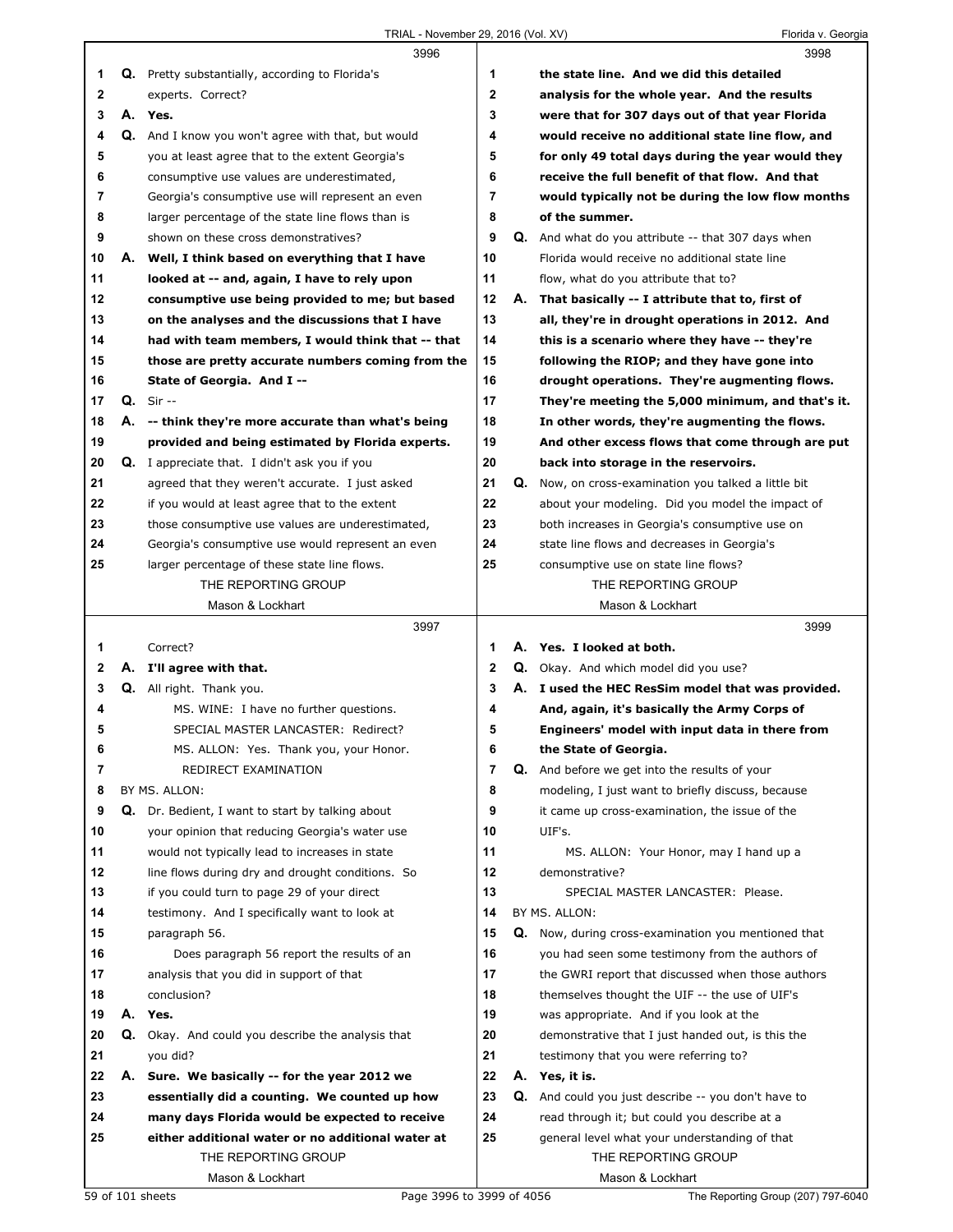|              |    | 4000                                                   |                |    | 4002                                                     |
|--------------|----|--------------------------------------------------------|----------------|----|----------------------------------------------------------|
| 1            |    | testimony is.                                          | 1              |    | consumptive use -- I would cap it or cut it by 30        |
| $\mathbf{2}$ | А. | Yes. This is essentially what I was referring          | $\overline{2}$ |    | percent, put that in, make those two runs, and           |
| 3            |    | to. Both Dr. Kistenmacher and Dr. Georgakakos          | 3              |    | then compare the results at the state line.              |
| 4            |    | from Georgia Tech are referring to their report;       | 4              |    | So that's what we did. And we did that 19                |
| 5            |    | and they're basically saying that for comparison       | 5              |    | different times with 19 different scenarios.             |
| 6            |    | scenarios, in other words, if that's where you're      | 6              |    | <b>Q.</b> And I want to talk about both sets of modeling |
| 7            |    | running these scenarios to compare, for example,       | 7              |    | that you did, decreases in consumptive use and           |
| 8            |    | consumptive use caps or increases in whatever,         | 8              |    | increases in consumptive use.                            |
| 9            |    | you were doing that type of analysis, the              | 9              |    | A. Both, yes.                                            |
| 10           |    | magnitude and the results of these issues that         | 10             |    | Q. Let's start with decreases.                           |
| 11           |    | they came up with really are no longer an issue.       | 11             |    | A. Okay.                                                 |
| 12           |    | <b>Q.</b> And did you do anything yourself to test the | 12             | Q. | With respect to decreases in Georgia's                   |
| 13           |    | ability of the ResSim model to accurately              | 13             |    | consumptive use, what were the specific                  |
| 14           |    | reproduce reservoir operations in the ACF Basin?       | 14             |    | consumption cap scenarios that you modeled?              |
| 15           |    | A. Yes, I did.                                         | 15             |    | A. We basically looked at 5 percent deltas all the       |
| 16           |    | <b>Q.</b> And what did you do?                         | 16             |    | way up to 30 percent. So we looked at 30                 |
| 17           | А. | Basically ran the model -- I mean, put it through      | 17             |    | percent. We looked at 1992 levels, which is              |
| 18           |    | a severe test between 2008 and 2011. So that           | 18             |    | about sort of a 40 percent decrease. And we also         |
| 19           |    | basically includes a really serious drought year       | 19             |    | ran Dr. Sunding's analysis of 1000 cfs.                  |
| 20           |    | of 2011. And it runs with the RIOP rules in            | 20             |    | Q. And at a high level, what did your modeling show      |
| 21           |    | place. And so we ran that model over that period       | 21             |    | about the impact of decreases in Georgia's               |
| 22           |    | of time and found the comparison to measured           | 22             |    | consumptive use on state line flows into Florida?        |
| 23           |    | flows coming out of Woodruff Dam to be excellent.      | 23             |    | A. And, again, we're running this under the 2011         |
| 24           |    | Q. Now, with respect to the modeling that you did      | 24             |    | baseline. And when we did that, we essentially           |
| 25           |    | using ResSim, can you just provides the Court          | 25             |    | found no material differences whatsoever at the          |
|              |    | THE REPORTING GROUP                                    |                |    | THE REPORTING GROUP                                      |
|              |    | Mason & Lockhart                                       |                |    | Mason & Lockhart                                         |
|              |    |                                                        |                |    |                                                          |
|              |    |                                                        |                |    |                                                          |
|              |    | 4001                                                   |                |    | 4003                                                     |
| 1            |    | with a general overview of how you isolated the        | 1              |    | state line during the -- during the drought --           |
| 2            |    | impact of consumptive use.                             | $\mathbf{2}$   |    | serious summer months for any of those runs. No          |
| 3            |    | A. Yes. You're basically asking me kind of how I       | 3              |    | difference.                                              |
| 4            |    | ran the model?                                         | 4              |    | <b>Q.</b> Let's take a look at page 38 of your direct    |
| 5            |    | Q. Right.                                              | 5              |    | testimony. And I would like to focus on                  |
| 6            |    | A. So the ResSim model is this complex beast that      | 6              |    | demonstrative 21.                                        |
| 7            |    | has rivers, the Flint, the Chattahoochee, and          | $\overline{7}$ |    | A. Okay.                                                 |
| 8            |    | reservoirs contained therein. And so all of            | 8              |    | Q. And does the demonstrative 21 show the results of     |
| 9            |    | those rules that the reservoirs are operated           | 9              |    | one of your ResSim model runs about the impact of        |
| 10           |    | under, all those rules are contained within the        | 10             |    | consumption caps on state line flows?                    |
| 11           |    | computer model. And then what we do is we get          | 11             |    | A. Yes. That's a fairly typical plot of all of           |
| 12           |    | rid of all the human influences to generate the        | 12             |    | these. We're plotting two different colors here,         |
| 13           |    | unimpaired flows.                                      | 13             |    | blue and orange, the blue being the baseline run.        |
| 14           |    | So unimpaired flows are sort of like Mother            | 14             |    | And the flow is plotted as a -- just a function          |
| 15           |    | Nature's flows from the original days back 100         | 15             |    | of time through the year, January to December.           |
| 16           |    | years ago. All right. That's the unimpaired            | 16             |    | So the blue is the baseline original run.                |
| 17           |    | flow. So that is sort of how you start the             | 17             |    | And then when we cut, the orange represents what         |
| 18           |    | model. Then you start putting in consumptive           | 18             |    | additional flows might or might not come across          |
| 19           |    | uses. And you put in all sorts of withdrawals          | 19             |    | state line.                                              |
| 20           |    | and all of that. So the human influences are           | 20             |    | $Q.$ Okay. And $-$                                       |
| 21           |    | added back into the model.                             | 21             |    | A. You will notice in the month of January and in        |
| 22           |    | So if I want to look at consumptive use                | 22             |    | the month of May, there are additional flows             |
| 23           |    | changes, let's say by 30 percent, I would take a       | 23             |    | coming through to Florida. And, actually, a              |
| 24           |    | baseline run. And the baseline run we used was         | 24             |    | little bit in July. But across the board for the         |
| 25           |    | the year 2011. And then I would simply cut             | 25             |    | bulk of that time through the summer it's just a         |
|              |    | THE REPORTING GROUP<br>Mason & Lockhart                |                |    | THE REPORTING GROUP<br>Mason & Lockhart                  |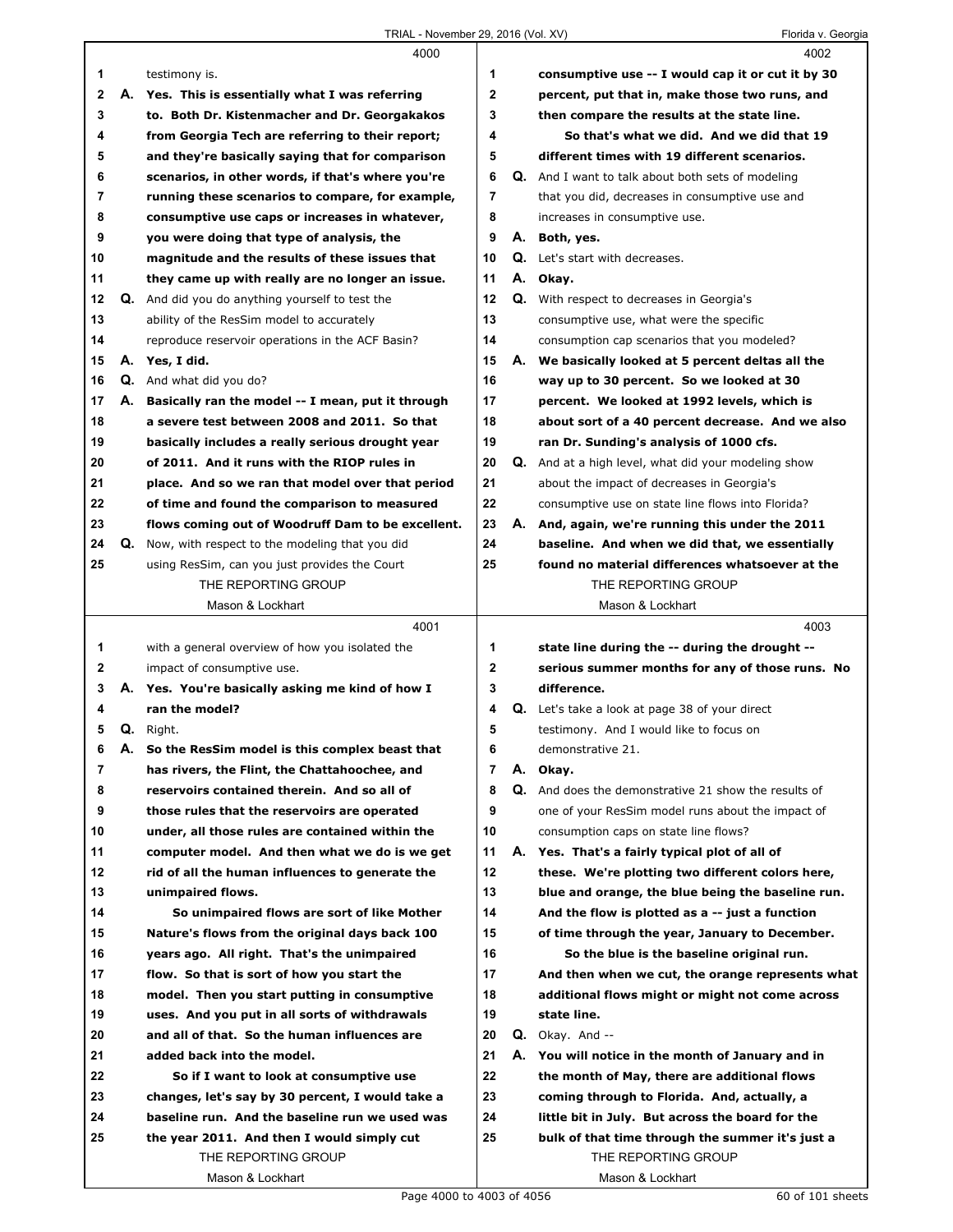|    |    | 4004                                                 |                |    | 4006                                                      |
|----|----|------------------------------------------------------|----------------|----|-----------------------------------------------------------|
| 1  |    | flat line, and they're the same.                     | 1              |    | Georgia's consumptive use, whether we're talking          |
| 2  | Q. | What was the specific consumption cap that you       | $\mathbf{2}$   |    | about increases or decreases, is not having a             |
| 3  |    | were modeling in demonstrative 21?                   | 3              |    | significant impact on state line flows into               |
| 4  |    | A. This one is a 30 percent cap on both M & I and on | 4              |    | Florida during the dry times and drought years?           |
| 5  |    | agricultural use.                                    | 5              | А. | It's all related to two things, the reservoirs            |
| 6  |    | Q. And what was your conclusion about reservoir      | 6              |    | and the way in which the Army Corps of Engineers          |
| 7  |    | operations from the results of this modeling?        | 7              |    | operates those reservoirs. They have the RIOP             |
| 8  |    | A. Well, the conclusion is that the -- you know, the | 8              |    | rule. They basically are acting as a smoothing            |
| 9  |    | reservoirs that are in the system -- and there       | 9              |    | mechanism or a dampening mechanism for any                |
| 10 |    | are these -- there are these five big reservoirs     | 10             |    | changes that might migrate through the system.            |
| 11 |    | with three big storage reservoirs in place. They     | 11             |    | <b>Q.</b> I want to move on to a different topic, and I   |
| 12 |    | tend to smooth or dampen out any changes or any      | 12             |    | want to talk about your analysis of the                   |
| 13 |    | alterations that might take place in the system.     | 13             |    | relationship between precipitation and streamflow         |
| 14 |    | And that's what they're designed to do.              | 14             |    | in the ACF Basin. Have you analyzed that issue?           |
| 15 |    | Q. Now, Dr. Bedient, I think you had said that       | 15             |    | A. I have.                                                |
| 16 |    | you -- when you had looked at caps, you went all     | 16             |    | Q. Now, let's take a look at page 56 of your direct       |
| 17 |    | the way up to a 40 percent reduction in              | 17             |    | testimony, specifically demonstrative 34.                 |
| 18 |    | consumptive use; is that right?                      | 18             |    | A. Okay.                                                  |
| 19 |    | A. Yes.                                              | 19             |    | <b>Q.</b> And does this show the results of your analysis |
| 20 | Q. | And if you look at page 40, demonstrative 23 --      | 20             |    | of the relationship between streamflow and                |
| 21 |    | A. Right.                                            | 21             |    | precipitation?                                            |
| 22 | Q. | -- in your direct testimony, does that show the      | 22             |    | A. It does.                                               |
| 23 |    | results of your analysis with respect to the         | 23             |    | And I apologize; it's a fairly complex graph,             |
| 24 |    | impact of a 40 percent reduction in consumptive      | 24             |    | but I can -- I can explain it, I think, in simple         |
| 25 |    | use?                                                 | 25             |    | terms.                                                    |
|    |    | THE REPORTING GROUP                                  |                |    | THE REPORTING GROUP                                       |
|    |    | Mason & Lockhart                                     |                |    | Mason & Lockhart                                          |
|    |    |                                                      |                |    |                                                           |
|    |    | 4005                                                 |                |    | 4007                                                      |
| 1  |    | A. Yes. This is essentially taking it all the way    | 1              |    | There are two things being shown here. The                |
| 2  |    | back to the 1992 level of consumptive use, a 40      | $\mathbf{2}$   |    | red is rainfall. And it's been converted over             |
| 3  |    | percent difference or cap. And when -- again,        | 3              |    | into cubic feet per second, but essentially it's          |
| 4  |    | you see very similar results here to what we got     | 4              |    | inches of rainfall that's been converted. And             |
| 5  |    | with the 30 percent.                                 | 5              |    | you will notice how the rain starts over there in         |
| 6  | Q. | And what are those results?                          | 6              |    | 1929 on the graph. It was actually a fairly high          |
| 7  |    | A. And those results basically say no material       | $\overline{7}$ |    | year, and then it bounces up and down quite a             |
| 8  |    | difference of flows at the state line. A few         | 8              |    | bit. There is a low year in 1954, another kind            |
| 9  |    | little differences, but mostly in the wetter         | 9              |    | of low year in the '60's. And then you come               |
| 10 |    | months, not in the dry months.                       | 10             |    | across, and you will notice that over there in            |
| 11 | Q. | Now, let's talk about the modeling you did of        | 11             |    | the 1999 and forward time frame, you see three            |
| 12 |    | increases in Georgia's consumptive use. What         | 12             |    | sort of double-year droughts; '99 and 2000, '06           |
| 13 |    | scenario did you look at for that modeling?          | 13             |    | and '07, and then '11 and '12. And then you will          |
| 14 |    | A. There, we -- we ran the 2040 into the future use, | 14             |    | also notice that the flows -- and these are flows         |
| 15 |    | I believe.                                           | 15             |    | at the Chattahoochee Gage at the state line --            |
| 16 |    | Q. So you looked at projected increases in Georgia's | 16             |    | the flows also show a marked reduction. And,              |
| 17 |    | consumptive use. Is that right?                      | 17             |    | again, these are in units of tens of thousands of         |
| 18 | А. | That's correct.                                      | 18             |    | cfs average annual flows. But they show a marked          |
| 19 | Q. | And what did your modeling show with respect to      | 19             |    | reduction, especially post-1999. So there's this          |
| 20 |    | the impact of increases in Georgia's consumptive     | 20             |    | correlation that appears to show up.                      |
| 21 |    | use on state line flows into Florida?                | 21             |    | MS. ALLON: Your Honor, may I hand up                      |
| 22 |    | A. And, again, going all the way to 2040 with the    | 22             |    | one more demonstrative?                                   |
| 23 |    | projected uses, we see no material differences       | 23             |    | May I hand up one more demonstrative?                     |
| 24 |    | especially, again, in the summer months.             | 24             |    | SPECIAL MASTER LANCASTER: Please.                         |
| 25 |    | Q. Dr. Bedient, how does it make sense that          | 25             |    | BY MS. ALLON:                                             |
|    |    | THE REPORTING GROUP                                  |                |    | THE REPORTING GROUP                                       |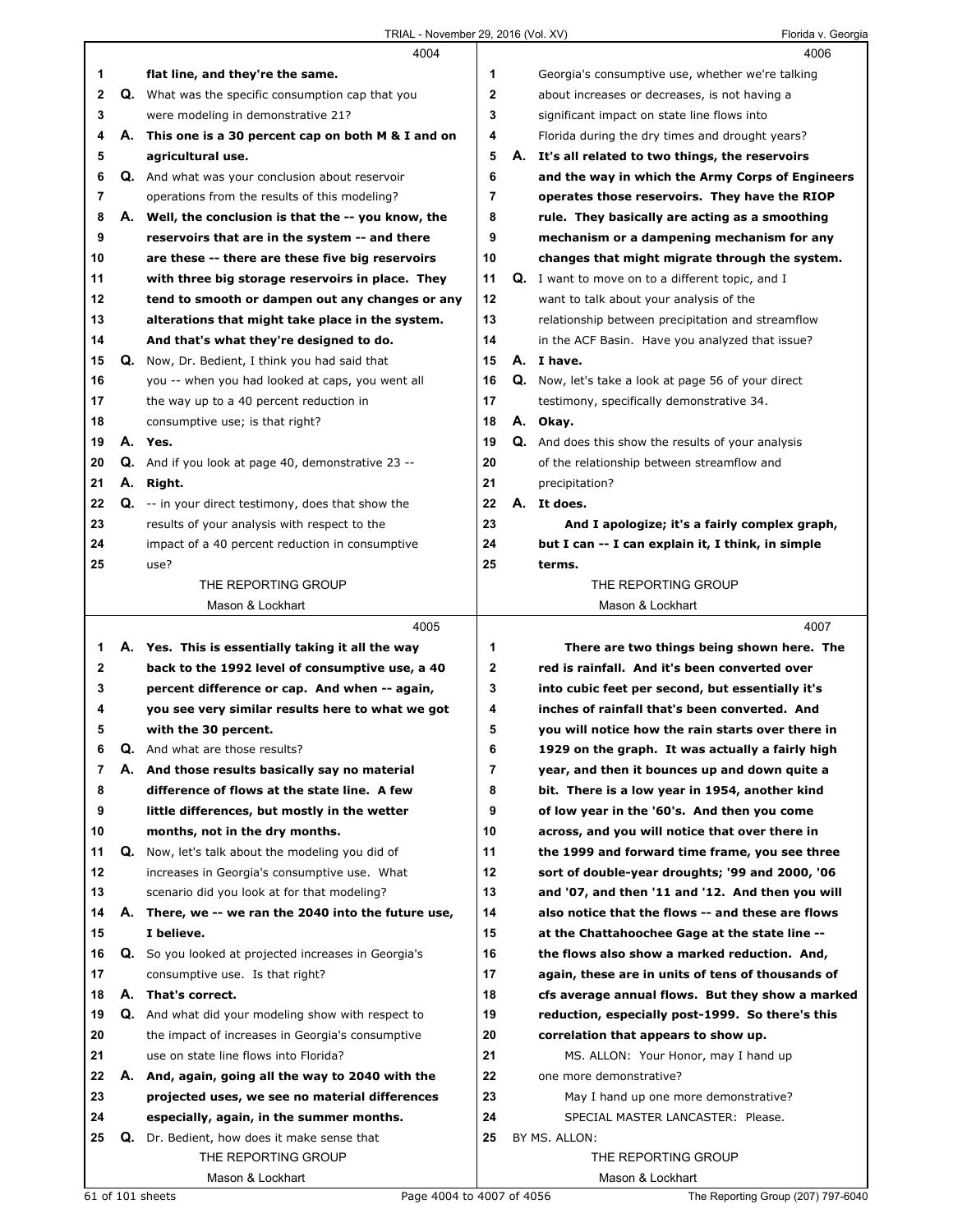$\Gamma$ 

|    |    | 4008                                                    |                |    | 4010                                                 |
|----|----|---------------------------------------------------------|----------------|----|------------------------------------------------------|
| 1  |    | Q. Now, Dr. Bedient, this is a demonstrative that       | 1              |    | A. That shows what I was just talking about for 1954 |
| 2  |    | the Court has seen before. Florida's counsel            | 2              |    | and '53. You will notice in January of 1954, the     |
| 3  |    | actually used it in their opening statement.            | 3              |    | rainfall starts to really, really go down. And       |
| 4  |    | Have you seen this before?                              | 4              |    | you will notice the flows also in '54 track down,    |
| 5  |    | A. I have.                                              | 5              |    | but they start very high. They start at 40,000.      |
| 6  |    | Q. Okay. And can you describe what it shows.            | 6              |    | And the reason they start really high at 40,000      |
| 7  |    | A. It's basically showing the -- and I choose to        | $\overline{7}$ |    | is because look at that ginormous rain spike that    |
| 8  |    | look at annual streamflow; it's easier to see,          | 8              |    | comes in at the very, very end of 1953. It just      |
| 9  |    | but you can also look at June to September              | 9              |    | carries over.                                        |
| 10 |    | streamflow. And what you're seeing is a                 | 10             |    | This is a slow-moving, slow-responding basin.        |
| 11 |    | comparison between droughts of '54 and '55              | 11             |    | And those flows just carry over into '54 and         |
| 12 |    | compared to today, 2011 and 2012.                       | 12             |    | register at the state line.                          |
| 13 |    | And the -- the effort here is to show that --           | 13             | Q. | Now, Dr. Bedient, based on your review of the        |
| 14 |    | or the statement up here is that fewer inches of        | 14             |    | precipitation data and streamflow data, what         |
| 15 |    | precipitation and higher temperatures in the past       | 15             |    | have you concluded about the relationship            |
| 16 |    | lead to -- or were considerably higher and              | 16             |    | between precipitation and streamflow in the ACF      |
| 17 |    | produced sort of worst droughts in the future.          | 17             |    | Basin?                                               |
| 18 |    | <b>Q.</b> Okay. And do you agree with that conclusion?  | 18             | А. | Well, I think it's just common sense that higher     |
| 19 |    | A. No, I don't. I think there are a lot of other        | 19             |    | rain, higher runoff, higher streamflow; lower        |
| 20 |    | issues going on here.                                   | 20             |    | rain, especially significantly lower rain, lower     |
| 21 |    | <b>Q.</b> Okay. Can you describe what you mean by that? | 21             |    | flow -- lower streamflow, lower flows measured at    |
| 22 |    | A. Well, in particular two things have changed          | 22             |    | the gage.                                            |
| 23 |    | dramatically in the basin between '54 and '55.          | 23             |    | Q. Thank you.                                        |
| 24 |    | And that was shown on my earlier exhibit that we        | 24             |    | MS. ALLON: Your Honor, nothing further.              |
| 25 |    | just looked at.                                         | 25             |    | EXAMINATION                                          |
|    |    | THE REPORTING GROUP                                     |                |    | THE REPORTING GROUP                                  |
|    |    | Mason & Lockhart                                        |                |    | Mason & Lockhart                                     |
|    |    |                                                         |                |    |                                                      |
|    |    |                                                         |                |    |                                                      |
|    |    | 4009                                                    |                |    | 4011                                                 |
| 1  |    | In 1954, that was basically just a                      | 1              |    | BY MS. WINE:                                         |
| 2  |    | single-year drought. And all the -- all the             | 2              |    | Q. Sir, I just want to pick up where we left off     |
| 3  |    | earlier droughts were sort of single-year type          | 3              |    | with your counsel asking you about your analysis     |
| 4  |    | drought occurrences.                                    | 4              |    | of rainfall.                                         |
| 5  |    | Secondly, in 2011 and 2012 the reservoirs               | 5              |    | A. Sure.                                             |
| 6  |    | were in place; the RIOP was in place. So they           | 6              |    | Q. You're not a climatologist. Correct?              |
| 7  |    | were hitting or shooting to hit that minimum            | 7              |    | A. I'm not a climatologist.                          |
| 8  |    | 5,000, which explains why you see the June to           | 8              |    | Q. And you're not a hydroclimatologist?              |
| 9  |    | September streamflow in there around 5500.              | 9              |    | A. I'm not one of those, no.                         |
| 10 |    | Lastly, and more importantly than anything,             | 10             | Q. | And were you here when Dr. Hornberger testified      |
| 11 |    | the high annual streamflow during 1954 is kind of       | 11             |    | about this chart that you were just asked about      |
| 12 |    | a false and misleading number because the end of        | 12             |    | comparing '54 to '11 and '55 to 2012?                |
| 13 |    | 1953 had one of the largest rains on record. And        | 13             | А. | No, I wasn't here.                                   |
| 14 |    | it happened in the very end of the year, and then       | 14             | Q. | And were you -- so you weren't here to hear him      |
| 15 |    | flows just carried over into 1954 generating a          | 15             |    | say he compared 2010 to 1953, and that they were     |
| 16 |    | higher value, much higher than -- you will notice       | 16             |    | the same?                                            |
| 17 |    | '55; the value there is 11,000. And you will            | 17             | А. | No.                                                  |
| 18 |    | notice it's 3,000 higher. And that's just not --        | 18             |    | Q. And did you hear him talk about looking at the    |
| 19 |    | and I investigated that.                                | 19             |    | effect of any kind of carryover analysis?            |
| 20 | Q. | Okay. And let's look at page 85 of your direct          | 20             | А. | No, I did not.                                       |
| 21 |    | testimony.                                              | 21             | Q. | Sir, when you looked at the relationship between     |
| 22 | А. | Okay.                                                   | 22             |    | rainfall and streamflow for purposes of your         |
| 23 | Q. | And specifically at demonstrative 50.                   | 23             |    | expert report and your prefiled direct testimony,    |
| 24 | А. | All right.                                              | 24             |    | did you rely on gridded climate datasets?            |
| 25 | Q. | And can you describe what demonstrative 50 shows.       | 25             | А. | No. I relied on the data that basically came         |
|    |    | THE REPORTING GROUP<br>Mason & Lockhart                 |                |    | THE REPORTING GROUP<br>Mason & Lockhart              |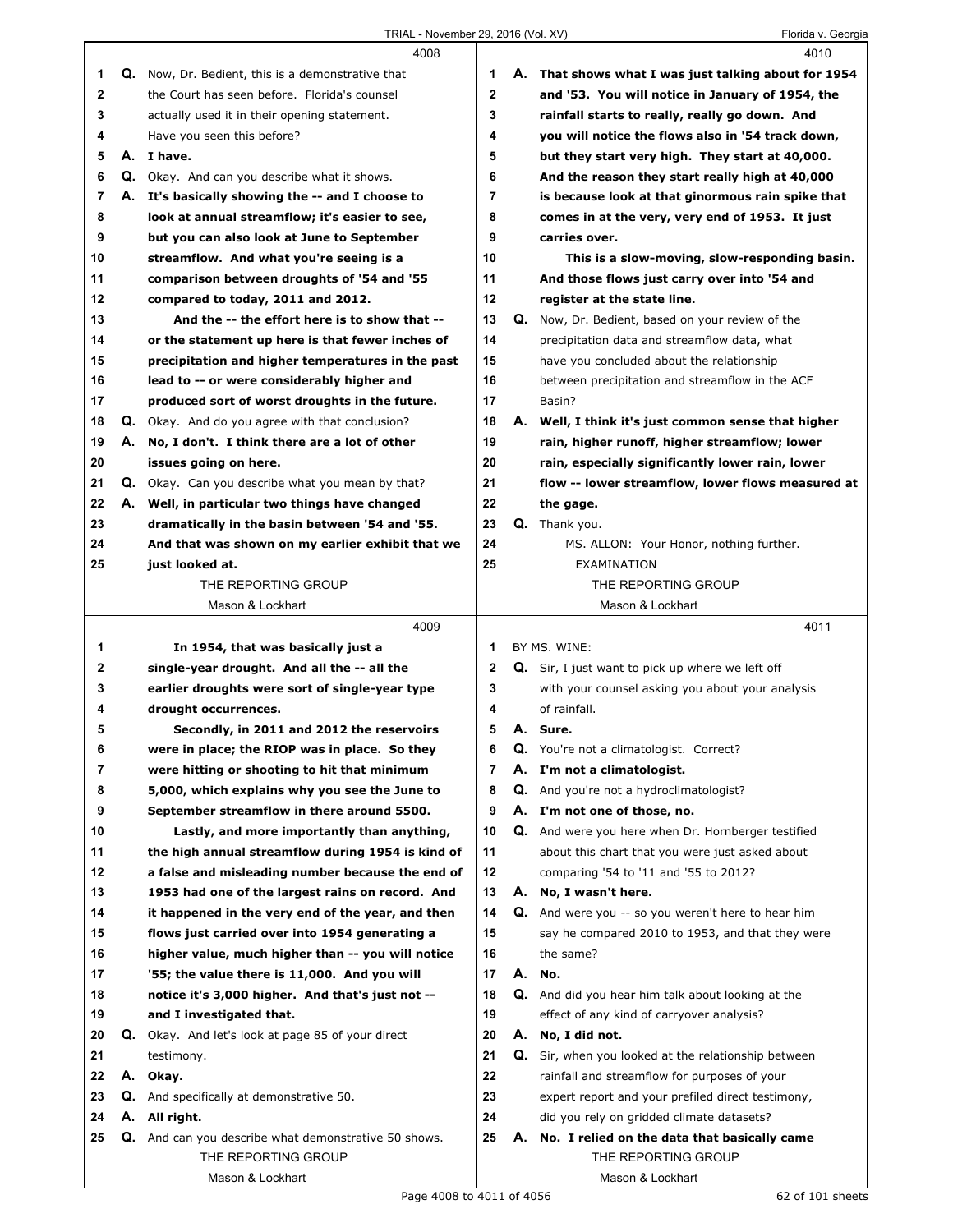|              |    | 4012                                                      |                         | 4014                                                                         |
|--------------|----|-----------------------------------------------------------|-------------------------|------------------------------------------------------------------------------|
| 1            |    | from the National Weather Service out of the EPD          | 1                       | multi-year type analysis.                                                    |
| 2            |    | offices.                                                  | $\overline{\mathbf{2}}$ | Q. So your modeling cannot give us absolute flow                             |
| 3            |    | Q. And, sir, are you aware that NOAA has now              | 3                       | numbers going back in time or in the future if we                            |
| 4            |    | published on its website and said elsewhere that          | 4                       | want to look at a particular time period.                                    |
| 5            |    | the gridded datasets are the state-of-the-art             | 5                       | Correct?                                                                     |
| 6            |    | datasets that are to be used these days?                  | 6                       | A. At a particular day it's more difficult. For a                            |
| 7            |    | A. I am familiar with that.                               | 7                       | particular time period, we can do a better job.                              |
| 8            |    | Q. Okay. And you haven't looked at the gridded            | 8                       | Q. Okay. Thank you.                                                          |
| 9            |    | datasets or done any analysis to see what the             | 9                       | A. Thank you.                                                                |
| 10           |    | relationship would be -- between rainfall and             | 10                      | SPECIAL MASTER LANCASTER: Any redirect?                                      |
| 11           |    | streamflow would be if you used those datasets.           | 11                      | MS. ALLON: Yes, your Honor, very brief.                                      |
| 12           |    | Correct?                                                  | 12                      | REDIRECT EXAMINATION                                                         |
| 13           |    | A. Well, I haven't done a detailed analysis; but I        | 13                      | BY MS. ALLON:                                                                |
| 14           |    | have looked at some of Dr. Hornberger's annual            | 14                      | Q. Dr. Bedient, counsel for Florida asked you if you                         |
| 15           |    | rainfall totals. And I have compared those back           | 15                      | were a climatologist or a hydroclimatologist, I                              |
| 16           |    | against our annual rainfall totals. And they              | 16                      | think. Do you have expertise in studying                                     |
| 17           |    | compare very, very well. They're very close.              | 17                      | rainfall and streamflow data?                                                |
| 18           |    | Q. Sir, have you looked at any of Dr. Lettenmaier's       | 18                      | A. Yes. Extensive. I do.                                                     |
| 19           |    | analyses?                                                 | 19                      | Q. About how long have you been studying and                                 |
| 20           |    | A. I have.                                                | 20                      | analyzing that data for?                                                     |
| 21           |    | Q. And have you looked at his analysis of the             | 21                      | A. I have been looking at rainfall and runoff for 40                         |
| 22           |    | relationship between rainfall and streamflow?             | 22                      | years in Texas, where we get really, really big                              |
| 23           |    | A. I have.                                                | 23                      | storms, and all over the country, for that                                   |
| 24           |    | Q. And he uses gridded climate datasets; does he          | 24                      | matter, as well. I have done it for a long time.                             |
| 25           |    | not?                                                      | 25                      |                                                                              |
|              |    | THE REPORTING GROUP                                       |                         | <b>Q.</b> And do you have experience in applying that<br>THE REPORTING GROUP |
|              |    | Mason & Lockhart                                          |                         | Mason & Lockhart                                                             |
|              |    |                                                           |                         |                                                                              |
|              |    |                                                           |                         |                                                                              |
|              |    | 4013                                                      |                         | 4015                                                                         |
| 1            |    | A. He does.                                               | 1                       | knowledge in the real world?                                                 |
| $\mathbf{2}$ |    | Q. And he comes up with very different conclusions        | $\mathbf{2}$            | A. I do. I have developed and operate realtime                               |
| 3            |    | than you do. Correct?                                     | 3                       | flood warning systems that work off of radar                                 |
| 4            |    | A. He does.                                               | 4                       | rainfall and high-tech rainfall. So I'm quite                                |
| 5            |    | <b>Q.</b> Now, sir, I just want to make sure I'm clear on | 5                       | familiar with rainfall databases.                                            |
| 6            |    | one thing. Going back to your ResSim modeling             | 6                       | MS. ALLON: Nothing further, your Honor.                                      |
| 7            |    | and your use of the UIF dataset, your counsel             | 7                       | Thank you.                                                                   |
| 8            |    | handed out this sheet that has some excerpts from         | 8                       | MS. WINE: Nothing further.                                                   |
| 9            |    | testimony. Correct?                                       | 9                       | SPECIAL MASTER LANCASTER: Doctor, you                                        |
| 10           |    | A. Yes.                                                   | 10                      | were here when Dr. Panday testified?                                         |
| 11           |    | <b>Q.</b> And I just want to make sure I heard correctly. | 11                      | THE WITNESS: I was.                                                          |
| 12           |    | Are you now conceding that your ResSim modeling           | 12                      | SPECIAL MASTER LANCASTER: I want you to                                      |
| 13           |    | work is of no utility if we want to know what             | 13                      | think very carefully before you answer this                                  |
| 14           |    | absolute flows are at a particular time period?           | 14                      | question.                                                                    |
| 15           |    | A. No, I haven't said that. In fact, I said just          | 15                      | THE WITNESS: I will, sir.                                                    |
| 16           |    | the opposite. The time period from '08 to '11 we          | 16                      | SPECIAL MASTER LANCASTER: It's pouring                                       |
| 17           |    | compared and got a very, very good result. So I           | 17                      | rain out there. It's very cold. And it's                                     |
| 18           |    | think it's an accurate tool.                              | 18                      | getting dark.                                                                |
| 19           |    | <b>Q.</b> So you're purporting to state what the absolute | 19                      | Do you remember what Dr. Panday said                                         |
| 20           |    | flows are on particular days?                             | 20                      | when I asked him questions?                                                  |
| 21           | А. | No. Over a period of time if you do a long-term           | 21                      | THE WITNESS: You asked him that                                              |
| 22           |    | analysis and see how well that model works, not           | 22                      | question?                                                                    |
| 23           |    | necessarily day-to-day, but across a three-year           | 23                      | SPECIAL MASTER LANCASTER: No, no. I                                          |
| 24           |    | period, it works very well. And that's the                | 24                      | asked him questions.                                                         |
| 25           |    | system, by design, is a -- is a multi-month,              | 25                      | THE WITNESS: Oh, yes. Yes.                                                   |
|              |    | THE REPORTING GROUP<br>Mason & Lockhart                   |                         | THE REPORTING GROUP<br>Mason & Lockhart                                      |

 $\mathsf I$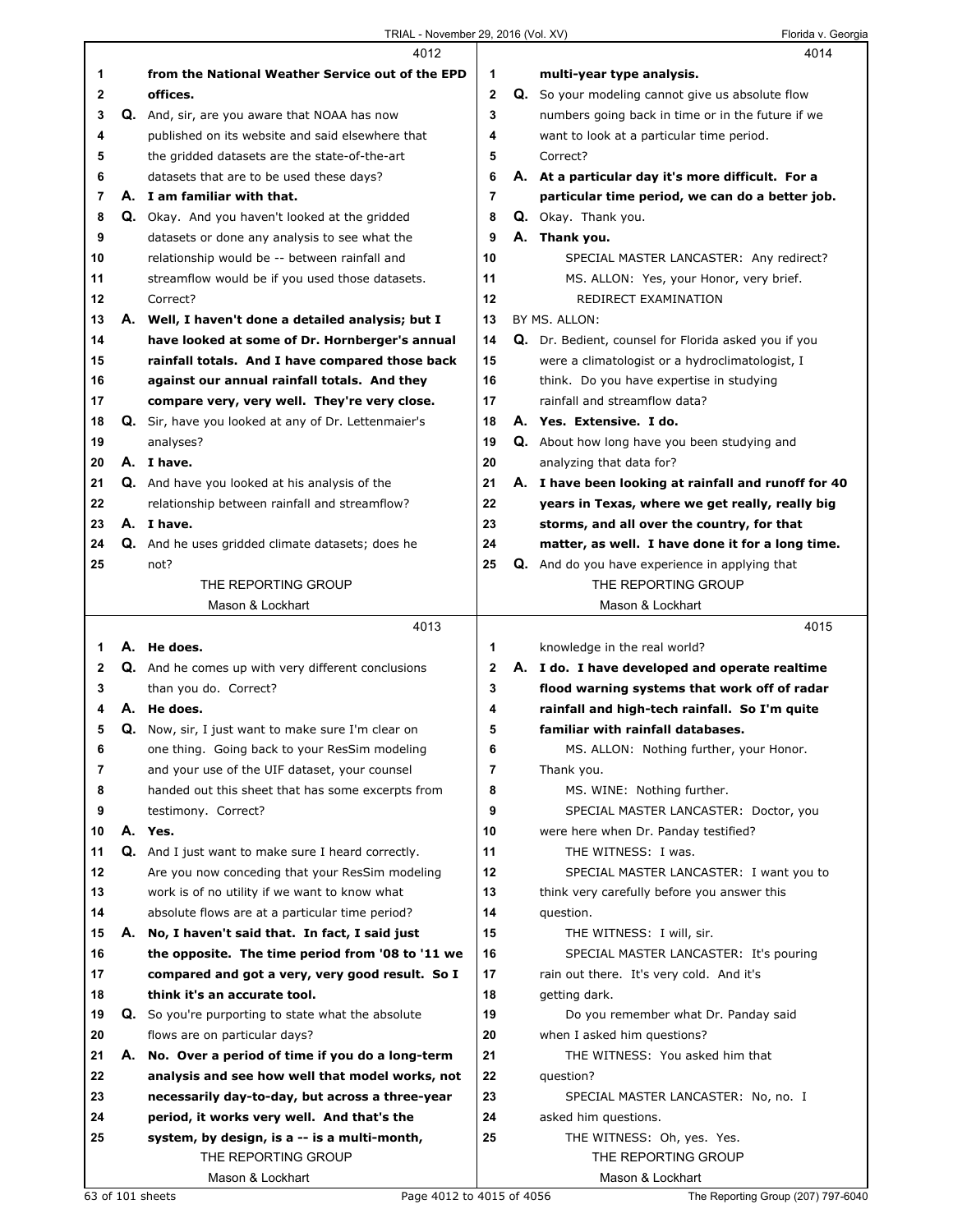| TRIAL - November 29, 2016 (Vol. XV) |  |  |  |  |  |  |
|-------------------------------------|--|--|--|--|--|--|
|-------------------------------------|--|--|--|--|--|--|

Florida v. Georgia

|                | 4016                                          |                | 4018                                        |
|----------------|-----------------------------------------------|----------------|---------------------------------------------|
| 1              | SPECIAL MASTER LANCASTER: And he said         | 1              | going to be on groundwater and streamflow?  |
| 2              | you, meaning me, know more about this than I  | $\mathbf{2}$   | THE WITNESS: The groundwater levels,        |
| 3              | do.                                           | 3              | just like Dr. Panday indicated, will        |
| 4              | THE WITNESS: And I agree with him.            | 4              | definitely come up; and the streamflow will |
| 5              | SPECIAL MASTER LANCASTER: So we should        | 5              | increase. That's just the way a hydrologic  |
| 6              | quit?                                         | 6              | system works.                               |
| $\overline{7}$ | THE WITNESS: That's the best news I           | $\overline{7}$ | SPECIAL MASTER LANCASTER: Now, you're       |
| 8              | have heard all day, sir.                      | 8              | not a climatologist?                        |
| 9              | SPECIAL MASTER LANCASTER: Well, let me        | 9              | THE WITNESS: No. That's rainfall            |
| 10             | ask you a couple questions.                   | 10             | runoff. That's hydrology.                   |
| 11             | Are you familiar with Battle Bend?            | 11             | SPECIAL MASTER LANCASTER: And that's        |
| 12             | THE WITNESS: I have heard about it from       | 12             | common sense?                               |
| 13             | you up on the stand asking the questions; but | 13             | THE WITNESS: Yes, sir.                      |
| 14             | I have not -- I have not researched it.       | 14             | SPECIAL MASTER LANCASTER: Further           |
| 15             | SPECIAL MASTER LANCASTER: Well, if --         | 15             | cross?                                      |
| 16             | Battle Bend is south of -- of Bainbridge and  | 16             | MS. ALLON: Nothing else, you Honor.         |
| 17             | north of Sumatra.                             | 17             | MS. WINE: Nothing further, your Honor.      |
| 18             | THE WITNESS: Right.                           | 18             | SPECIAL MASTER LANCASTER: Okay.             |
| 19             | SPECIAL MASTER LANCASTER: If the United       | 19             | THE WITNESS: Thank you, sir.                |
| 20             | States Supreme Court were to order the        | 20             | SPECIAL MASTER LANCASTER: Thank you.        |
| 21             | disengagement of Battle Bend, what would the  | 21             | Yes, sir?                                   |
| 22             | result be?                                    | 22             | MR. PRIMIS: Your Honor, Georgia's next      |
| 23             | THE WITNESS: I haven't studied that           | 23             | witness is going to be called by video      |
| 24             | problem. I don't know.                        | 24             | designation. I don't believe we can finish  |
| 25             | SPECIAL MASTER LANCASTER: Well, let's         | 25             | it today given the length. So I propose we  |
|                | THE REPORTING GROUP                           |                | THE REPORTING GROUP                         |
|                | Mason & Lockhart                              |                | Mason & Lockhart                            |
|                | 4017                                          |                | 4019                                        |
|                |                                               |                |                                             |
| 1              | suppose that the Supreme Court ordered a      | 1              | start with Mr. Leitman's video designations |
| $\mathbf{2}$   | canal to be created between the Tennessee     | $\mathbf{2}$   | tomorrow.                                   |
| 3              | River and the Chattahoochee. What would the   | 3              | SPECIAL MASTER LANCASTER: Thank you for     |
| 4              | result be?                                    | 4              | that.                                       |
| 5              | THE WITNESS: I haven't studied that           | 5              | Anything else?                              |
| 6              | either.                                       | 6              | MS. WINE: No, your Honor.                   |
| 7              | SPECIAL MASTER LANCASTER: There are, by       | 7              | SPECIAL MASTER LANCASTER: All right.        |
| 8              | my count, some 300 sloughs. What if the       | 8              | We'll be in recess until tomorrow morning.  |
| 9              | Supreme Court ordered them all cut off? What  | 9              | MR. PRIMIS: Thank you, your Honor.          |
| 10             | would the result be?                          | 10             | MS. ALLON: Thank you, your Honor.           |
| 11             | THE WITNESS: I haven't run that               | 11             | (Time Noted: 3:57 p.m.)                     |
| 12             | analysis either.                              | 12             | (Proceeding adjourned to Wednesday,         |
| 13             | SPECIAL MASTER LANCASTER: You're making       | 13             | November 29, 2016, at 9:00 a.m.)            |
| 14             | great progress.                               | 14             | (End of day)                                |
| 15             | Well, let me ask you one last question.       | 15             |                                             |
| 16             | Oysters are male and then become female. Do   | 16             |                                             |
| 17             | you know how that happens?                    | 17             |                                             |
| 18             | THE WITNESS: I used to think I was an         | 18             |                                             |
| 19             | ecologist, but I'm not. And I have not        | 19             |                                             |
| 20             | studied that problem.                         | 20             |                                             |
| 21             | And I don't like to eats oysters either,      | 21             |                                             |
| 22             | so I don't know.                              | 22             |                                             |
| 23             | SPECIAL MASTER LANCASTER: Let me ask          | 23             |                                             |
| 24             | you this question. If we get a drenching,     | 24             |                                             |
| 25             | drenching, drenching rain, what's the effect  | 25             |                                             |
|                | THE REPORTING GROUP<br>Mason & Lockhart       |                | THE REPORTING GROUP<br>Mason & Lockhart     |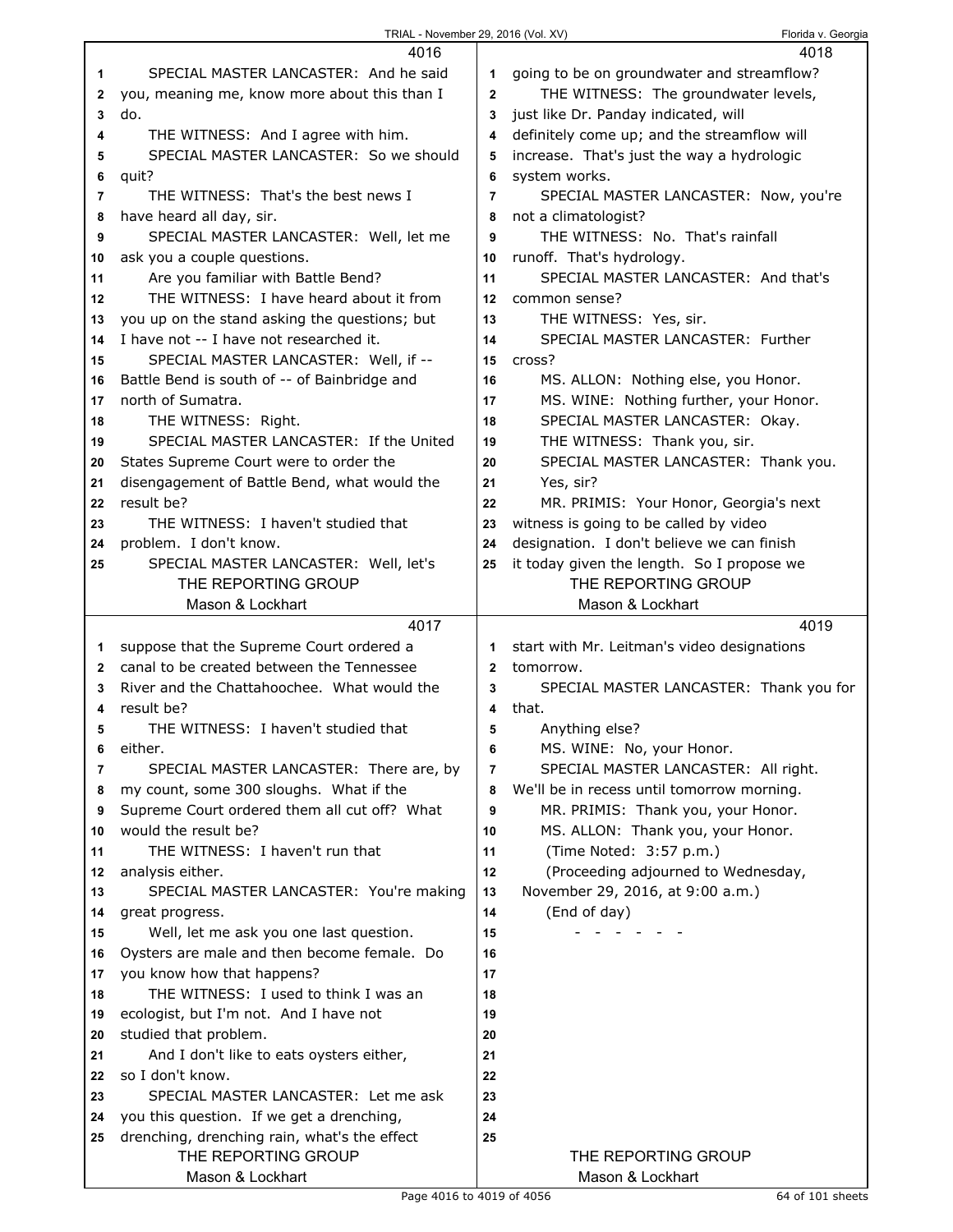| 4020                                          |
|-----------------------------------------------|
| <b>CERTIFICATE</b>                            |
| I, Claudette G. Mason, a Notary Public        |
| in and for the State of Maine, hereby certify |
| that the foregoing pages are a correct        |
| transcript of my stenographic notes of the    |
| Proceedings.                                  |
| I further certify that I am a                 |
| disinterested person in the event or outcome  |
| of the above-named cause of action.           |
| IN WITNESS WHEREOF, I subscribe my hand       |
| this 13th day of December, 2016.              |
|                                               |
|                                               |
|                                               |
| /s/ Claudette G. Mason                        |
| Claudette G. Mason, RMR, CRR                  |
| Court Reporter                                |
|                                               |
| My Commission Expires                         |
| June 9, 2019.                                 |
|                                               |
|                                               |
|                                               |
|                                               |
|                                               |
|                                               |
|                                               |
|                                               |
| THE REPORTING GROUP                           |
| Mason & Lockhart                              |
|                                               |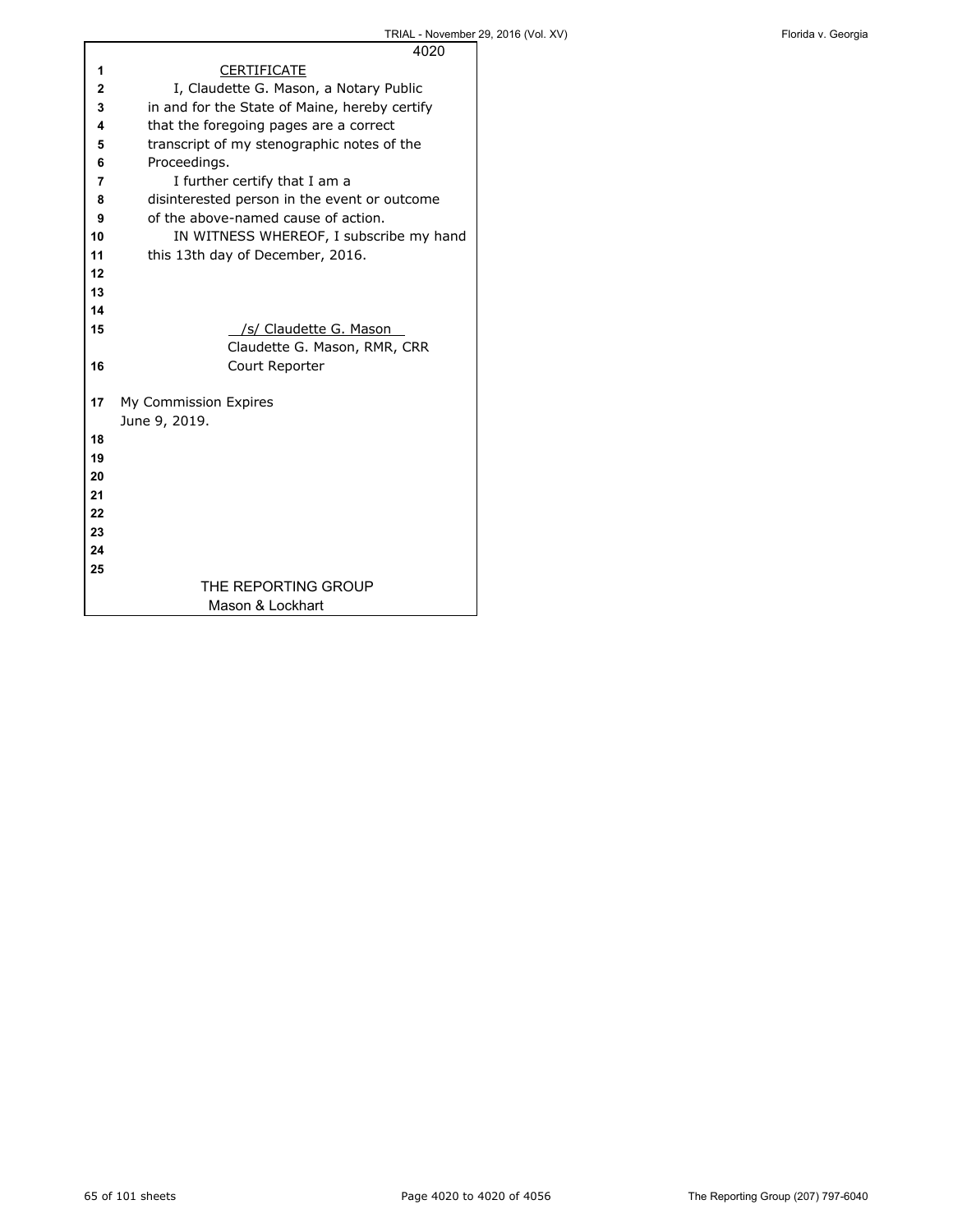|                                                 | 1000 $[1] - 4002:19$             | 3834:2                                  | 3858:8, 3858:11                       | 2010-2011 [1] -                       |
|-------------------------------------------------|----------------------------------|-----------------------------------------|---------------------------------------|---------------------------------------|
|                                                 | 1028 [1] - 3898:6                | <b>16</b> $[4]$ - 3833:20,              | 1998 [6] - 3800:5,                    | 3887:17                               |
| $'06$ [1] - 4007:12                             | 1030 $[1] - 3898:7$              | 3840:15, 3976:20,                       | 3857:6, 3858:5,                       | 2011 [70] - 3786:17,                  |
| $'07$ [1] - 4007:13                             | 1032 [1] - 3898:10               | 3977:22                                 | 3886:16, 3886:24,                     | 3786:20, 3786:23,                     |
| $'08$ [2] - 3975:21,                            | $1033$ [1] - 3898:10             | 161 [1] - 3949:22                       | 3887:10                               | 3786:25, 3788:6,                      |
| 4013:16                                         | 1078 [1] - 3856:25               | <b>17</b> [2] - 3843:9,                 | 1999 [1] - 4007:11                    | 3788:14, 3805:20,                     |
| $'11_{[4]} - 3975:21,$                          | <b>1079</b> [2] - 3856:13,       | 3967:11                                 |                                       | 3806:17, 3807:12,                     |
| 4007:13, 4011:12,                               | 3857:1                           | 17,000 [1] - 3961:13                    | $\mathbf{2}$                          | 3808:5, 3823:5,                       |
| 4013:16                                         | 10:28 [1] - 3828:6               | <b>1700</b> [5] - $3878:17$ ,           | 2 [9] - 3782:24,                      | 3823:16, 3823:20,                     |
| $'12$ [3] - 3844:15,                            | 10:38 [1] - 3828:8               | 3878:21, 3879:14,                       | 3811:12, 3811:15,                     | 3824:7, 3824:24,                      |
| 3844:16, 4007:13                                | 11 [7] - 3809:12,                | 3879:20, 3879:25                        | 3811:19, 3812:1,                      | 3825:1, 3825:25,                      |
| <b>'53</b> [1] - 4010:2<br>$'54$ [5] - 4008:11, | 3885:4, 3885:13,                 | 18 [6] - 3776:11,                       | 3813:22, 3813:24,                     | 3841:3, 3852:11,                      |
| 4008:23, 4010:4,                                | 3991:4, 3991:5,                  | 3867:18, 3867:20,                       | 3829:3, 3896:17                       | 3853:8, 3853:12,                      |
| 4010:11, 4011:12                                | 3991:12, 3991:16                 | 3886:7, 3916:20,                        | 2,000 [1] - 3895:9                    | 3864:16, 3865:23,<br>3869:21, 3873:5, |
| <b>'55</b> [4] - 4008:11,                       | 11,000 [1] - 4009:17             | 3916:23                                 | 2-foot [1] - 3877:6                   | 3881:18, 3881:20,                     |
| 4008:23, 4009:17,                               | $112$ [1] - 3870:15              | <b>1800</b> [3] - 3808:7,               | $2.2$ [1] - 3831:11                   | 3881:22, 3882:3,                      |
| 4011:12                                         | <b>11:58</b> [1] - 3880:16       | 3808:11, 3992:5                         | $20$ [16] - 3767:18,                  | 3882:9, 3882:17,                      |
| $'60's$ [1] - 4007:9                            | 12 [8] - 3768:8.                 | <b>188</b> $[2] - 3838:9$               | 3784:18, 3809:13,                     | 3889:22, 3889:24,                     |
| <b>75</b> 121 - 3844:9,                         | 3768:12, 3784:18,                | 3839:25                                 | 3809:22, 3809:25,                     | 3890:1, 3925:23,                      |
| 3886:2                                          | 3826:3, 3887:21,                 | 19 [11] - 3809:22,<br>3809:25, 3869:15, | 3818:14, 3877:16,                     | 3926:20, 3926:24,                     |
| $'90's$ [1] - 3887:13                           | 3887:22, 3914:21,                | 3869:16, 3896:16,                       | 3884:23, 3885:4,                      | 3928:21, 3929:1,                      |
| $92$ [2] - 3788:6,                              | 3993:22                          | 3916:19, 3916:20,                       | 3885:24, 3886:7,                      | 3956:9, 3964:19,                      |
| 3788:14                                         | 1200 [2] - 3897:6,               | 3917:3, 4002:4,                         | 3892:17, 3929:18,                     | 3964:25, 3965:4,                      |
| <b>'99</b> [1] - 4007:12                        | 3971:11                          | 4002:5                                  | 3929:20, 3930:11,                     | 3966:19, 3967:6,                      |
|                                                 | $122$ [1] - 3838:9               | <b>19,000</b> [2] - 3870:9,             | 3930:14                               | 3967:12, 3967:13,                     |
|                                                 | $124$ [2] - 3979:9,              | 3870:18                                 | 2000 [7] - 3840:12,                   | 3967:14, 3975:3,                      |
|                                                 | 3979:17                          | 1929 [1] - 4007:6                       | 3841:8, 3841:13,                      | 3977:24, 3977:25,                     |
| /s [1] - 4020:15                                | 128 [2] - 3981:19,               | $193$ [5] - 3983:21,                    | 3844:13, 3852:10,                     | 3980:15, 3982:23,                     |
|                                                 | 3981:25<br>$12:52$ [1] - 3880:18 | 3983:22, 3983:23,                       | 3854:15, 4007:12                      | 3983:5, 3991:6,                       |
| 1                                               | 13 [10] - 3827:12,               | 3984:11, 3984:15                        | 2000-2001 [1] -                       | 3991:17, 3992:3,                      |
| 1 [17] - 3768:4, 3774:4,                        | 3865:14, 3865:16,                | <b>1930's</b> [1] - 3844:23             | 3844:13                               | 3992:21, 3992:22,                     |
| 3791:25, 3792:19,                               | 3865:19, 3865:21,                | <b>1953</b> [3] - 4009:13,              | 2001 [1] - 3841:5                     | 3992:23, 3994:2,                      |
| 3800:9, 3877:12,                                | 3923:5, 3957:11,                 | 4010:8, 4011:15                         | <b>2002</b> [4] - $3847:14$ ,         | 3994:14, 3995:15,                     |
| 3884:22, 3929:15,                               | 3957:18, 3974:6,                 | <b>1954</b> [6] - 4007:8,               | 3847:16, 3849:20,                     | 4000:18, 4000:20,                     |
| 3935:21, 3936:17,                               | 3995:7                           | 4009:1, 4009:11,                        | 3850:2                                | 4001:25, 4002:23,                     |
| 3939:12, 3941:22,                               | <b>134</b> [1] - 3816:25         | 4009:15, 4010:1,                        | 2005 [1] - 3841:17                    | 4008:12, 4009:5                       |
| 3943:1, 3944:5,                                 | $136$ [1] - 3770:9               | 4010:2                                  | 2006 [18] - 3776:13,                  | 2012 [27] - 3873:6,                   |
| 3951:13, 3964:18,                               | 136,000 [2] - 3770:9,            | 1975 [10] - 3844:8,                     | 3776:20, 3777:13,                     | 3925:23, 3926:21,                     |
| 3965:3                                          | 3770:20                          | 3844:18, 3846:7,                        | 3779:9, 3781:19,                      | 3926:24, 3928:6,                      |
| <b>1,000</b> [1] - 3977:4                       | 13th [1] - 4020:11               | 3867:23, 3874:3,                        | 3782:1, 3783:20,<br>3793:20, 3793:23, | 3928:21, 3929:1,                      |
| 1,777 [1] - 3992:4                              | 14 [4] - 3834:15,                | 3885:1, 3894:3,                         | 3797:5, 3809:5,                       | 3934:17, 3934:20,                     |
| $1.7$ [4] - 3832:22,                            | 3855:19, 3934:14,                | 3894:6, 3964:18,                        | 3809:13, 3818:9,                      | 3934:23, 3940:21,<br>3941:8, 3941:10, |
| 3836:21, 3837:4,                                | 3995:7                           | 3964:21                                 | 3818:12, 3818:22,                     | 3941:24, 3942:23,                     |
| 3838:15                                         | <b>140</b> [2] - $3817:21$ ,     | 1980 [2] - 3990:12,                     | 3819:4, 3861:11,                      | 3945:6, 3945:9,                       |
| 10 [16] - 3807:25,                              | 3818:14                          | 3990:17                                 | 3861:25                               | 3956:9, 3966:23,                      |
| 3815:25, 3816:1,                                | 1400 [3] - 3882:19,              | 1983 [3] - 3773:15,                     | 2006-2007 [1] -                       | 3995:9, 3995:13,                      |
| 3876:18, 3876:21,                               | 3882:21, 3883:20                 | 3774:11, 3775:2                         | 3844:14                               | 3997:22, 3998:13,                     |
| 3876:22, 3876:25,                               | <b>142</b> [1] - 3764:1          | <b>1990</b> [4] - $3847:14$ ,           | 2007 [3] - 3841:4,                    | 4008:12, 4009:5,                      |
| 3877:16, 3877:17,                               | $145$ [1] - 3822:4               | 3847:15, 3849:20,                       | 3952:24, 3957:20                      | 4011:12                               |
| 3877:19, 3877:21,                               | <b>147</b> [1] - 3822:8          | 3850:1                                  | <b>2008</b> [7] - 3841:19,            | <b>2013</b> [16] - 3781:2,            |
| 3882:10, 3882:11,                               | $15$ [6] - 3810:19,              | <b>1990's</b> [3] - 3799:9,             | 3967:6, 3975:3,                       | 3786:17, 3786:21,                     |
| 3892:25, 3963:13,                               | 3817:22, 3830:4,                 | 3872:4, 3874:4                          | 3980:15, 3982:23,                     | 3786:25, 3788:6,                      |
| 3965:17                                         | 3866:15, 3866:20,                | 1992 [11] - 3786:17,                    | 3983:5, 4000:18                       | 3788:14, 3864:16,                     |
| <b>10-minute</b> [1] -                          | 3934:3                           | 3786:20, 3786:25,                       | 2010 [6] - 3826:6,                    | 3873:8, 3934:24,                      |
| 3961:25                                         | <b>1500</b> [3] - $3818:18$ ,    | 3864:16, 3870:13,                       | 3833:22, 3889:22,                     | 3940:22, 3945:9,                      |
| 10-year [1] - 3818:5                            | 3818:20, 3820:13                 | 3870:14, 3871:7,                        | 3889:24, 3890:1,                      | 3947:1, 3974:8,                       |
| 100 [4] - $3791:3$                              | 157 [6] - 3831:13,               | 3886:16, 3886:21,<br>4002:17, 4005:2    | 4011:15                               | 3978:21, 3990:13,                     |
| 3791:5, 3792:1,                                 | 3831:18, 3833:1<br>THE           | REPORTING                               | GROUP <sup>11</sup> [1] - 3844:15     | 3990:18                               |
| 4001:15                                         | 3833:5, 3833:18                  |                                         |                                       |                                       |

Mason & Lockhart 
1998

 $\mathcal{L}_{\mathcal{A}}$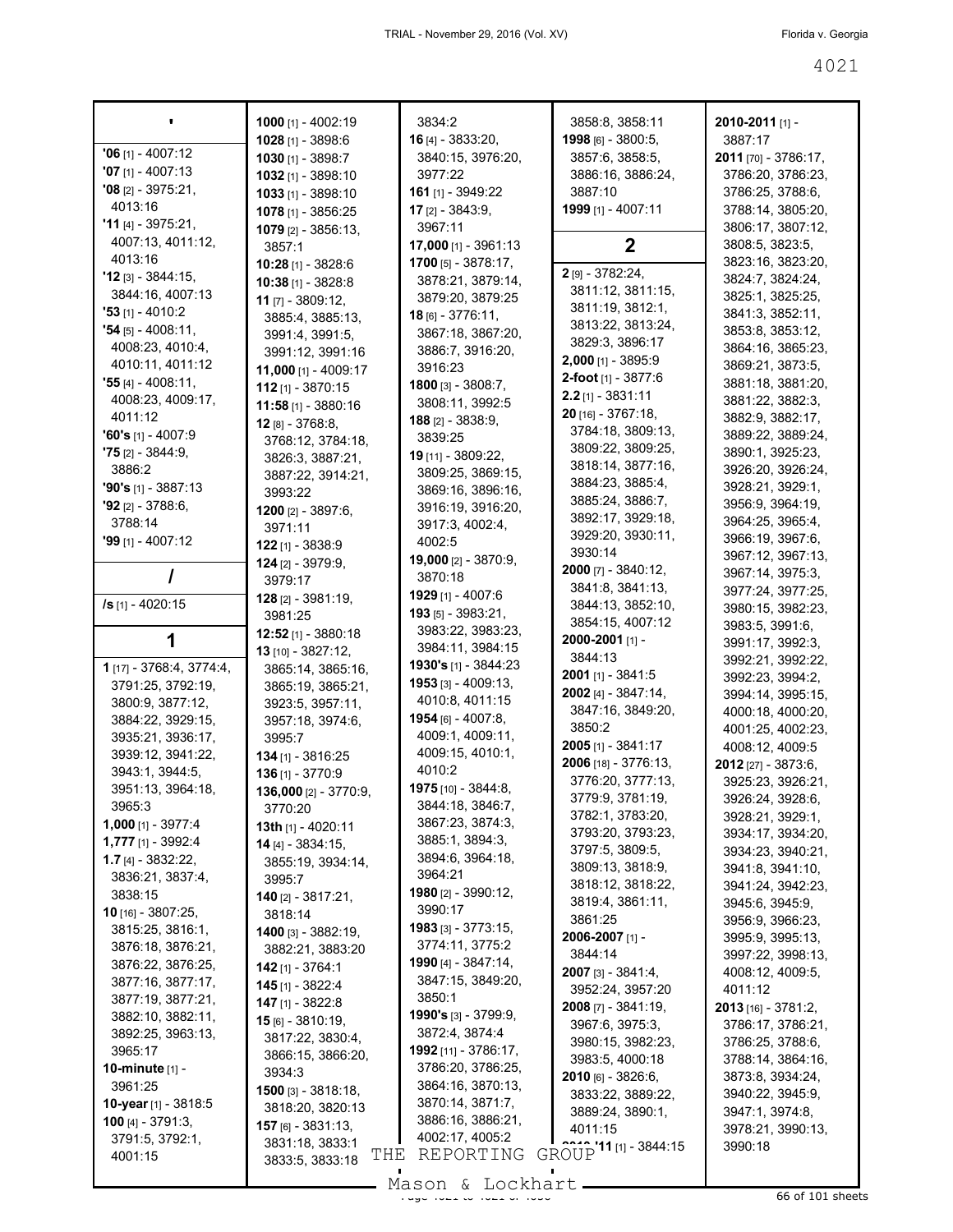| 2015 [9] - 3821:25,                             | 3                                               | 3799 [1] - 3765:17                   | 3830:22, 3831:24,                     | 3933:21, 3933:25,                     |
|-------------------------------------------------|-------------------------------------------------|--------------------------------------|---------------------------------------|---------------------------------------|
| 3844:8, 3844:10,<br>3867:23, 3885:1,            | $3$ [12] - 3773:8,                              | 38 [5] - 3793:9,                     | 3832:10, 3836:17,<br>3836:22, 3838:5, | 3934:10, 3934:18,<br>3934:21, 3935:2, |
| 3886:3, 3894:7,                                 | 3773:12, 3790:13,                               | 3793:14, 3873:21,<br>4003:4          | 3855:4, 3855:9,                       | 3935:4, 3936:18,                      |
| 3914:5, 3978:22                                 | 3811:13, 3811:15,                               | 3800 [1] - 3948:2                    | 3856:2, 3856:23,                      | 3937:2, 3937:19,                      |
| 2016 [4] - 3764:13,                             | 3812:3, 3813:22,                                | 3809 [1] - 3765:10                   | 3879:15, 4002:18,                     | 3937:20, 3937:24,                     |
| 3846:20, 4019:13,                               | 3814:2, 3898:7,                                 | 3823 [1] - 3765:15                   | 4004:17, 4004:20,                     | 3938:1, 3938:2,                       |
| 4020:11                                         | 3898:10, 3944:1,                                | 3826 [1] - 3765:12                   | 4004:24, 4005:2,                      | 3939:12, 3942:15,                     |
| 2019 [1] - 4020:17                              | 3954:1                                          | 3827 [1] - 3765:16                   | 4014:21                               | 3942:18, 3943:18,                     |
| 2040 [2] - 4005:14,                             | <b>3,000</b> [1] - 4009:18                      | 3830 [1] - 3765:9                    | <b>40,000</b> [2] - 4010:5,           | 3943:21, 3944:6,                      |
| 4005:22                                         | $3-10$ [1] - 3835:14                            | $3835$ [1] - 3765:13                 | 4010:6                                | 3944:13, 3944:14,                     |
| $21$ [16] - 3771:7,                             | $3-7$ [1] - 3835:12                             | 3843 [1] - 3765:14                   | <b>40.6</b> [2] - 3855:20.            | 3945:19, 3946:1,                      |
| 3784:19, 3784:21,                               | 3-9 [1] - 3835:16                               | $3854$ [1] - 3765:3                  | 3856:20                               | 3947:13, 3948:12,                     |
| 3811:9, 3887:14,                                | $3.3$ [1] - 3835:16                             | 3863 [1] - 3765:20                   | 40.8 [1] - 3856:19                    | 3950:20, 3951:1,                      |
| 3887:15, 3899:19,                               | $30$ [15] - 3840:18,                            | $3880$ [1] - 3765:3                  | 400 [1] - 3948:2                      | 3951:3, 3951:9,                       |
| 3900:19, 3929:18,                               | 3867:17, 3880:11,                               | 3887 [1] - 3765:12                   | 4000 [1] - 3765:4                     | 3951:10, 3951:15,                     |
| 3930:10, 3971:19,                               | 3880:13, 3895:21,                               | $3899$ [1] - 3765:3                  | 4014 [1] - 3765:4                     | 3963:6, 3963:22,                      |
| 3979:4, 3983:19,                                | 3960:22, 3964:14,                               | 39 [1] - 3877:7                      | 41 [3] - 3898:15,                     | 3963:24, 3965:24,                     |
| 4003:6, 4003:8,                                 | 3965:8, 3966:13,                                | 3901 $[1]$ - 3765:3                  | 3976:10, 3977:20                      | 3966:22, 3967:21,                     |
| 4004:3                                          | 4001:23, 4002:1,                                | 3909 [2] - 3765:4                    | 42 [1] - 3900:14                      | 3994:17, 3995:17,                     |
| 212 [1] - 3941:14                               | 4002:16, 4004:4,                                | 3923 [1] - 3765:11                   | 4200 [2] - 3914:12,                   | 3998:17, 4009:8                       |
| 217 [1] - 3877:8                                | 4005:5                                          | 3929 [2] - 3765:18,                  | 3914:18                               | <b>5,484</b> [1] - 3992:7             |
| 22 [6] - 3823:3,                                | 30-foot [1] - 3831:23                           | 3765:22                              | 44 [1] - 3988:9                       | <b>5.1.2</b> [1] - 3821:4             |
| 3856:15, 3857:3,                                | <b>300</b> [3] - 3870:8,                        | 3957 [2] - 3765:21,                  | <b>450</b> [2] - 3834:4,              | $5.2$ [1] - 3795:8                    |
| 3981:3, 3981:20,                                | 3904:22, 4017:8                                 | 3765:23                              | 3836:9                                | $50$ [10] - 3795:2,                   |
| 3981:25                                         | $304$ [1] - 3869:24                             | 3961 $[2] - 3765:15$                 | 46 [9] - 3770:15,                     | 3795:9, 3957:14,                      |
| $23$ [2] - 3882:15,                             | $307$ [2] - 3998:3,                             | 3765:22                              | 3770:17, 3778:25,                     | 3957:17, 3957:25,                     |
| 4004:20                                         | 3998:9                                          | $3963$ [1] - 3765:10                 | 3779:1, 3876:4,                       | 3958:1, 3958:15,                      |
| 237 [2] - 3836:14,                              | <b>31</b> [3] - 3840:19,<br>3869:13, 3964:18    | 3971 [1] - 3765:17                   | 3876:10, 3989:8,                      | 3963:25, 4009:23,<br>4009:25          |
| 3838:1                                          | $32$ [7] - 3940:12,                             | 3974 [1] - 3765:16                   | 3993:3, 3993:21                       | <b>500</b> [3] - 3865:25,             |
| 24 [9] - 3889:14,                               |                                                 |                                      | 49 [3] - 3792:20,                     |                                       |
|                                                 |                                                 | 3976 [2] - 3765:19,                  |                                       |                                       |
| 3898:7, 3899:20,                                | 3944:18, 3945:11,                               | 3765:23                              | 3793:1, 3998:5                        | 3866:1, 3870:6                        |
| 3899:22, 3899:25,                               | 3992:10, 3993:17,                               | 3982 [1] - 3765:19                   | 49,000 [2] - 3815:13,                 | 5050 [8] - 3937:14,                   |
| 3900:19, 3901:11,                               | 3994:7, 3994:12                                 | 3997 [1] - 3765:4                    | 3816:10                               | 3938:4, 3938:6,                       |
| 3976:10, 3977:16                                | 32,000 [2] - 3948:2,                            | $3:57$ [1] - 4019:11                 | 4900 [1] - 3936:12                    | 3938:8, 3963:8,                       |
| 25 [5] - 3784:10,                               | 3949:2                                          |                                      |                                       | 3963:25, 3965:11,<br>3966:1           |
| 3803:3, 3803:6,                                 | 328 [2] - 3836:15,<br>3838:1                    | 4                                    | 5                                     | 5100 $[1] - 3937:17$                  |
| 3865:13, 3960:22                                |                                                 |                                      | 5 [10] - 3780:21,                     | $511$ [8] - 3805:20,                  |
| <b>250</b> [1] - 3961:7                         | <b>33</b> [4] - 3893:4,<br>3940:11, 3944:17,    | 4 [24] - 3776:8,                     | 3780:23, 3830:12,                     | 3805:23, 3866:2,                      |
| 2500 [4] - 3817:22                              | 3962:18                                         | 3776:10, 3782:11,                    | 3923:2, 3928:22,                      | 3866:24, 3881:1,                      |
| 3818:17, 3818:19,<br>3820:13                    | <b>333</b> [1] - 3876:16                        | 3831:10, 3857:3,                     | 3934:6, 3950:24,                      | 3882:3, 3882:22,                      |
| 26 [1] - 3803:5                                 | <b>34</b> [1] - 4006:17                         | 3878:4, 3898:25,<br>3899:1, 3916:15, | 3956:4, 3974:8,                       | 3883:19                               |
| 27 [6] - 3805:11,                               | $35$ [2] - 3874:20,                             | 3923:20, 3923:22,                    | 4002:15                               | $525$ [2] - 3941:14,                  |
| 3843:20, 3866:14,                               | 3874:22                                         | 3924:3, 3924:5,                      | 5,000 [75] - 3808:11,                 | 3941:25                               |
| 3958:6, 3965:4,                                 | 35,000 [1] - 3936:9                             | 3924:6, 3925:15,                     | 3870:5, 3870:17,                      | $53$ [1] - 3795:8                     |
| 3994:11                                         | 350,000 [1] - 3828:13                           | 3933:17, 3933:20,                    | 3912:11, 3919:15,                     | $53.8$ [1] - 3876:25                  |
| $27,000$ [1] - 3871:1                           | <b>356</b> [1] - 3855:16                        | 3940:9, 3940:11,                     | 3920:2, 3921:1,                       | 537 [1] - 3764:12                     |
| 271 [1] - 3895:25                               | <b>36</b> [1] - 3808:13                         | 3942:5, 3944:17,                     | 3921:4, 3923:23,                      | $538$ [3] - 3870:1,                   |
| 28 [9] - 3933:24,                               | 36,000 [1] - 3870:23                            | 3945:3, 3949:15,                     | 3923:25, 3924:10,                     | 3876:24, 3876:25                      |
| 3934:3, 3936:23,                                | <b>37</b> [3] - 3857:15,                        | 3954:14                              | 3924:13, 3925:11,                     | 54 [6] - 3794:25,                     |
| 3989:8, 3989:25,                                | 3872:15, 3872:19                                | 40 [34] - 3793:5,                    | 3925:17, 3925:18,                     | 3795:1, 3795:13,                      |
| 3990:12, 3990:20,                               | 3766 [1] - 3765:3                               | 3793:9, 3793:10,                     | 3925:25, 3926:2,                      | 3876:21, 3876:24,                     |
| 3991:11, 3991:22                                | 3767 [1] - 3765:3                               | 3793:13, 3793:17,                    | 3926:8, 3926:13,                      | 3877:1                                |
| $29$ [7] - 3764:13,                             | 3773 [1] - 3765:20                              | 3794:1, 3794:6,                      | 3926:16, 3927:1,                      | <b>540</b> [2] - 3838:9,              |
| 3781:2, 3921:8,                                 | 3776 [1] - 3765:9                               | 3794:8, 3794:13,                     | 3927:3, 3928:25,<br>3929:5, 3930:1,   | 3840:1                                |
| 3929:14, 3943:16,                               | 3780 [1] - 3765:14                              | 3797:3, 3797:8,                      | 3930:5, 3930:6,                       | 5500 $[1] - 4009:9$                   |
| 3997:13, 4019:13                                | 3786 [1] - 3765:20                              | 3797:25, 3798:14,                    | 3930:18, 3930:20,                     | 56 [4] - 3795:19,                     |
| <b>2:40</b> [1] - 3962:4<br>$2:50$ [1] - 3962:6 | 3790 [1] - 3765:11<br>THE<br>3794 [1] - 3765:18 | 3798:15, 3798:16,<br>REPORTING       | GROUP 3, 3932:4,                      | 3997:15, 3997:16,<br>4006:16          |

Mason & Lockhart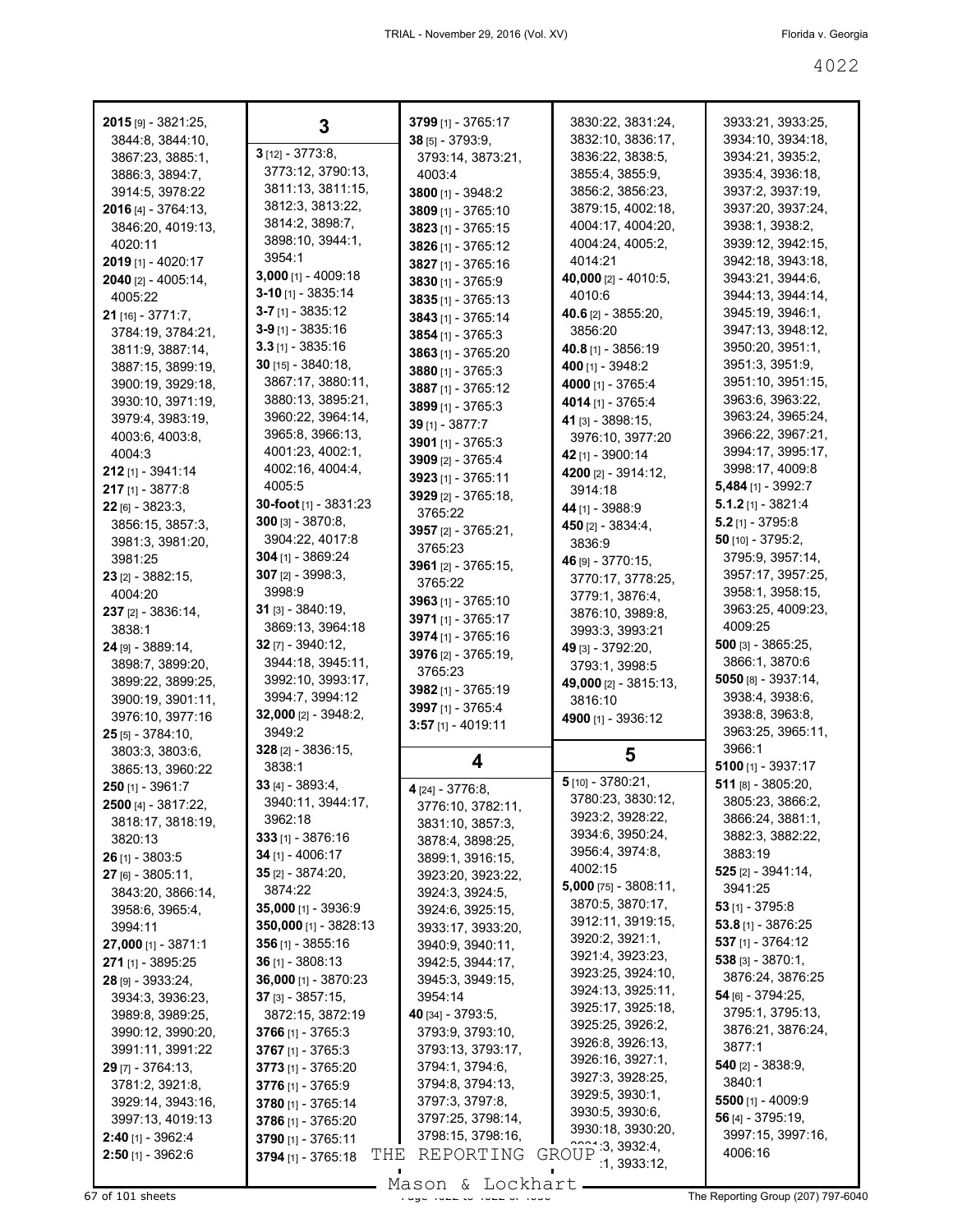| 5600 [1] - 3966:4            | 9                                       | 3963:18                               | acreages [2] -                                | 3793:20, 3909:6                      |
|------------------------------|-----------------------------------------|---------------------------------------|-----------------------------------------------|--------------------------------------|
| 587 [1] - 3836:9             |                                         | accounted [2] -                       | 3864:15, 3865:23                              | adopted [6] - 3794:1,                |
| 590 [1] - 3834:4             | $9$ [9] - 3799:2,                       | 3895:22, 3971:1                       | acres $[5] - 3770.9$ ,                        | 3794:13, 3855:4,                     |
|                              | 3799:17, 3882:15,                       | accounts [1] -                        | 3770:20, 3771:1,                              | 3855:9, 3856:2,                      |
| 6                            | 3882:16, 3884:5,                        | 3961:14                               | 3791:14                                       | 3856:7                               |
| 6 [13] - 3786:3, 3823:5,     | 3898:11, 3964:6,                        | accuracy [3] -                        | Act $[3] - 3840.9$ ,                          | advantage [1] -                      |
| 3864:6, 3898:22,             | 3964:11, 4020:17                        | 3847:23, 3983:7                       | 3841:7, 3841:23                               | 3974:19                              |
| 3899:2, 3928:22,             | $90$ [3] - 3791:3,                      | accurate [14] - 3777:8,               | acting $[1] - 4006.8$                         | adverse [1] - 3821:21                |
| 3934:6, 3934:12,             | 3791:5, 3792:1                          | 3777:17, 3780:18,                     | action [1] - 4020:9                           | advise [1] - 3804:19                 |
| 3935:12, 3936:3,             | $900$ [2] - 3882:24,<br>3883:22         | 3804:17, 3956:24,                     | activities [2] -                              | Advisory [2] -                       |
| 3936:6, 3939:15,             | $934$ [1] - 3864:9                      | 3957:18, 3975:8,                      | 3888:11, 3888:16                              | 3809:23, 3809:24                     |
| 3950:24                      | 94 $[2] - 3988:11,$                     | 3980:16, 3982:23,                     | activity [4] - 3887:24,                       | affect $[5] - 3813.7$ ,              |
| 6,000 [3] - 3936:12,         | 3988:22                                 | 3991:25, 3996:15,                     | 3888:6, 3888:10,                              | 3865:8, 3888:17,                     |
| 3937:17, 3938:4              | 96 $[2] - 3975:6$                       | 3996:18, 3996:21,                     | 3888:14                                       | 3970:17, 3972:10                     |
| 6-1 $[1]$ - 3959:4           | 3983:10                                 | 4013:18                               | actual $[17] - 3780:7$ ,                      | affected [2] - 3803:18,              |
| $6-2$ [1] - 3960:2           | 97 $[1]$ - 3993:5                       | accurately [4] -                      | 3820:18, 3834:3,                              | 3811:4                               |
| 6.8 $[1] - 3817:3$           | $9:00$ [2] - 3764:14,                   | 3801:23, 3862:21,<br>3974:14, 4000:13 | 3837:22, 3864:1,                              | <b>affects</b> [3] - 3860:4,         |
| 60 $[13] - 3793:6$           | 4019:13                                 | ACF [58] - 3768:2,                    | 3866:11, 3867:1,<br>3931:1.3938:15.           | 3887:24, 3888:7                      |
| 3797:25, 3798:13,            |                                         | 3768:13, 3768:18,                     |                                               | <b>Africa</b> [1] - 3922:1           |
| 3798:18, 3804:4,             | A                                       | 3769:23, 3770:4,                      | 3938:23, 3939:9,<br>3939:16, 3940:19,         | afternoon [4] -<br>3880:24, 3880:25, |
| 3804:13, 3856:8,             |                                         | 3770:10, 3772:3,                      | 3942:2, 3942:6,                               | 3909:11, 3909:13                     |
| 3857:7, 3870:12,             | $a.m$ [5] - 3764:14,                    | 3772:18, 3781:12,                     | 3942:13, 3967:1                               |                                      |
| 3870:15, 3874:19,            | 3828:6, 3828:8,                         | 3782:16, 3782:17,                     | add $[8] - 3820:9,$                           | Ag [2] - 3964:14,<br>3989:19         |
| 3879:16, 3884:21             | 3880:16, 4019:13                        | 3783:3, 3795:4,                       | 3820:10, 3829:9,                              | ago [3] - 3848:19,                   |
| 62 $[1] - 3872:14$           | abandoned [7] -                         | 3795:11, 3799:14,                     | 3837:13, 3838:15,                             | 3935:7, 4001:16                      |
| 63 [1] - 3873:22             | 3792:13, 3792:24,                       | 3799:16, 3799:18,                     | 3879:17, 3920:10,                             | agree [43] - 3769:19,                |
| 63,000 $[2] - 3966:10$ ,     | 3793:5, 3798:9,                         | 3805:3, 3805:9,                       | 3966.7                                        | 3772:19, 3781:24,                    |
| 3966:15                      | 3798:15, 3898:18,                       | 3826:19, 3827:3,                      | added [2] - 3807:20,                          | 3782:8, 3791:23,                     |
| 67 $[2] - 3814:15$           | 3899:1                                  | 3836:2, 3859:4,                       | 4001:21                                       | 3807:17, 3810:24,                    |
| 3815:12                      | abandoning [1] -                        | 3859:8, 3859:9,                       | <b>addition</b> $[4] - 3918:18$ ,             | 3811:7, 3812:20,                     |
| 68 $[2] - 3814:15$           | 3792:11                                 | 3859:12, 3859:21,                     | 3957:3, 3967:19,                              | 3812:22, 3812:23,                    |
| 3962:18                      | abandonment [1] -                       | 3859:23, 3861:5,                      | 3987:15                                       | 3813:6, 3813:24,                     |
|                              | 3798:25                                 | 3861:16, 3871:14,                     | additional [9] -                              | 3814:2, 3821:10,                     |
| 7                            | <b>ABID</b> $[1]$ - 3764:18             | 3872:21, 3872:22,                     | 3919:1, 3930:20,                              | 3821:15, 3821:19,                    |
| 7 [4] - 3790:4, 3808:3,      | ability [1] - 4000:13                   | 3879:24, 3884:7,                      | 3932:17, 3997:25,                             | 3822:10, 3828:21,                    |
| 3832:22, 3946:23             | able [7] - 3860:24,<br>3860:25, 3905:8, | 3889:4, 3889:10,                      | 3998:4, 3998:10,                              | 3829:8, 3829:10,                     |
| $7 - 1$ [1] - 3960:10        | 3905:9, 3918:16,                        | 3889:11, 3892:10,                     | 4003:18, 4003:22                              | 3833:25, 3844:3,                     |
| $7 - 2$ [1] - 3960:18        | 3953:9, 3967:20                         | 3892:11, 3900:4,                      | address [1] - 3811:5                          | 3871:17, 3880:2,                     |
| $70$ [5] - 3776:23,          | above-entitled [1] -                    | 3900:5, 3900:16,                      | addressed [2] -                               | 3888:4, 3888:16,                     |
| 3895:19, 3957:8,             | 3764:10                                 | 3900:21, 3900:23,                     | 3854:16, 3854:17                              | 3889:19, 3889:25,                    |
| 3957:23, 3958:2              | above-named [1] -                       | 3900:25, 3901:22,                     | adequacy [1] -                                | 3915:11, 3925:17,                    |
| <b>70's</b> $[3] - 3872:4$ , | 4020:9                                  | 3910:15, 3914:10,                     | 3777:21                                       | 3937:10, 3937:25,                    |
| 3887:10, 3887:12             | absence [1] - 3825:15                   | 3921:13, 3924:25,                     | adjacent [1] - 3872:21                        | 3966:11, 3975:16,                    |
| $70.6$ [1] - 3816:11         | absolute [5] -                          | 3932:10, 3968:8,<br>3980:18, 3981:6,  | adjourned [1] -                               | 3995:4, 3995:10,                     |
| 71 [2] - 3790:7, 3900:8      | 3780:11, 3789:15,                       | 4000:14, 4006:14,                     | 4019:12                                       | 3996:4, 3996:5,                      |
| 76 [2] - 3821:2, 3876:5      | 4013:14, 4013:19,                       | 4010:16                               | adjudicated [1] -                             | 3996:22, 3997:2,                     |
| $7Q10$ [7] - 3816:15,        | 4014:2                                  | ACFS [1] - 3980:21                    | 3918:17                                       | 4008:18, 4016:4                      |
| 3817:18, 3817:25,            | absolutely [3] -                        | achievable [1] -                      | adjust [1] - 3937:16                          | agreed [3] - 3982:15,                |
| 3818:14, 3819:12,            | 3931:19, 3967:18,                       | 3895:10                               | adjusted [6] - 3936:8,                        | 3991:7, 3996:21                      |
| 3819:20, 3820:17             | 3995:4                                  | achieve [2] - 3850:20,                | 3936:12, 3940:3,                              | agricultural [53] -                  |
|                              | acceptable [3] -                        | 3878:21                               | 3950:5, 3950:11,                              | 3774:16, 3778:9,                     |
| 8                            | 3969:19, 3973:6,                        | acknowledge [3] -                     | 3950:18                                       | 3794:12, 3795:3,                     |
|                              | 3983:12                                 | 3770:3, 3884:14,                      | adjusting [1] - 3936:5                        | 3795:10, 3804:12,                    |
| $8$ [3] - 3794:16,           | according [8] -                         | 3994:8                                | adjustment [1] -                              | 3807:7, 3807:8,<br>3807:15, 3812:7,  |
| 3794:19, 3961:2              | 3816:9, 3881:3,                         | acknowledged [1] -                    | 3961:17                                       | 3812:15, 3814:7,                     |
| 85 [1] - 4009:20             | 3881:18, 3882:18,                       | 3981:10                               | adjustments [2] -                             | 3818:8, 3818:13,                     |
| 86 [3] - 3792:18,            | 3939:7, 3946:20,                        | acreage [2] - 3778:13,                | 3952:13, 3955:12                              | 3819:23, 3833:3,                     |
| 3792:20, 3792:25             | 3947:18, 3996:1<br>THE                  | REPORTING                             | admitted [1] - 3932:15<br>GROUP [3] - 3767:2, | 3838:19, 3838:20,                    |
| $87$ [1] - 3898:15           | account [2] - 3963                      |                                       |                                               |                                      |

Mason & Lockhart <u>entitled and the 40</u>3 of 101 sheets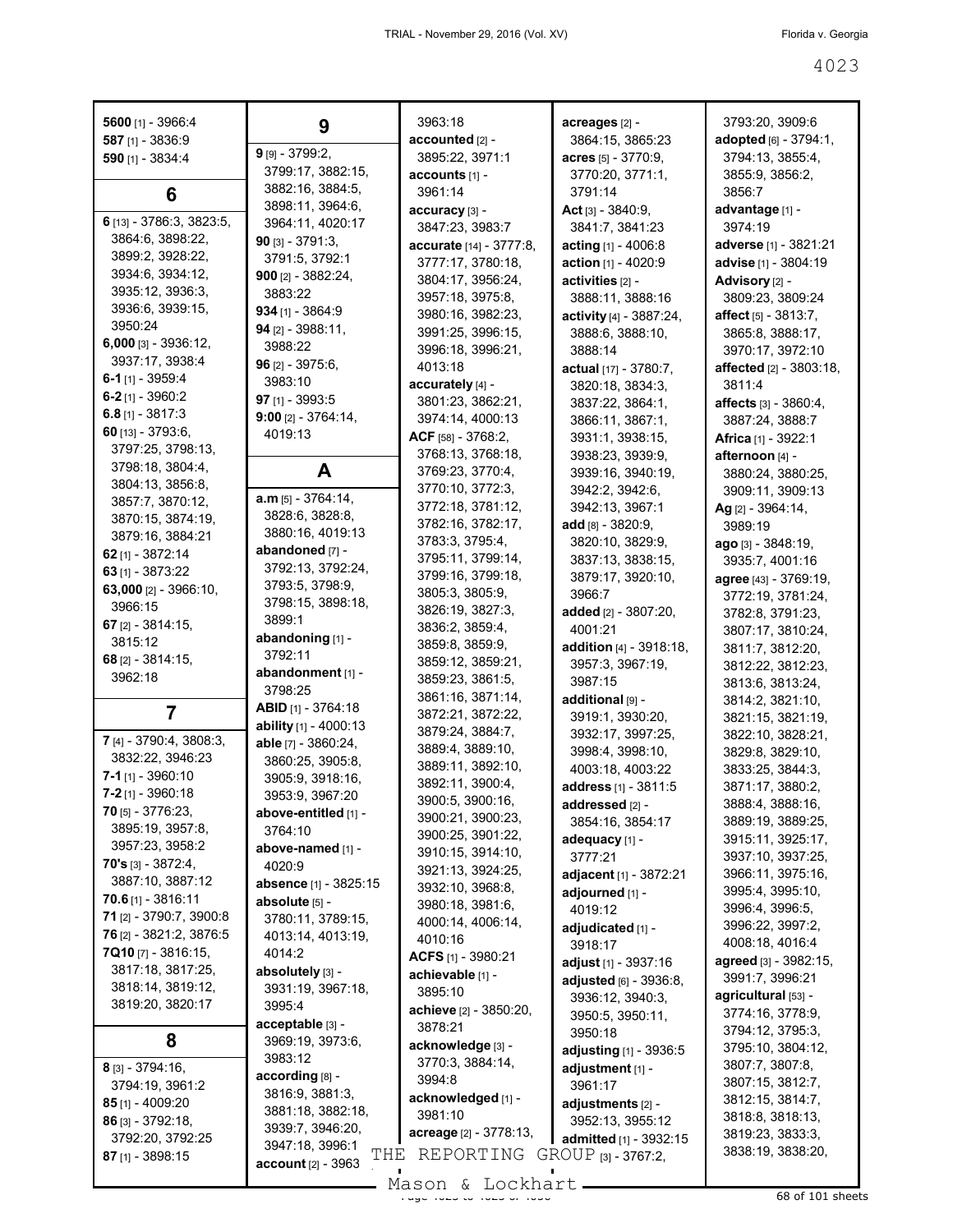| 3841:14, 3841:15,             | 3971:15, 3988:6,                      | 3855:20, 3855:22,            | aquifer [23] - 3768:21,       | 3783:21, 3784:5,              |
|-------------------------------|---------------------------------------|------------------------------|-------------------------------|-------------------------------|
| 3841:20, 3843:10,             | 3989:15, 3992:17,                     | 3866:22, 3866:24,            | 3779:10, 3779:12,             | 3784:23, 3791:1,              |
| 3853:21, 3859:10,             | 3993:13, 3994:23                      | 3868:21, 3868:23,            | 3779:13, 3779:14,             | 3832:2                        |
| 3859:12, 3859:15,             | amounts [3] -                         | 3870:7, 3870:8,              | 3779:16, 3821:13,             | argue [1] - 3939:18           |
| 3863:3, 3872:3,               | 3778:15, 3813:21,                     | 3870:12, 3870:15,            | 3822:13, 3829:22,             | arguing [1] - 3829:2          |
| 3872:10, 3876:15,             | 3922:22                               | 3874:9, 3878:8,              | 3829:24, 3831:24,             | argument [3] - 3916:5,        |
| 3878:18, 3878:22,             | analyses [7] - 3875:1,                | 3915:19, 4007:18,            | 3858:23, 3858:24,             | 3917:1, 3927:25               |
| 3879:9, 3880:2,               | 3875:12, 3938:12,                     | 4008:8, 4009:11,             | 3860:11, 3860:14,             |                               |
| 3881:17, 3881:22,             |                                       | 4012:14, 4012:16             | 3860:15, 3860:17,             | Army [32] - 3910:8,           |
| 3881:25, 3882:2,              | 3949:16, 3978:13,<br>3996:13, 4012:19 | anomalies [1] -              | 3875:15, 3875:16,             | 3910:15, 3916:6,              |
| 3882:8, 3882:18,              | analysis [74] - 3776:2,               | 3846:21                      | 3875:25, 3888:8,              | 3916:25, 3918:21,             |
| 3882:23, 3883:2,              |                                       |                              | 3888:18, 3906:16              | 3919:3, 3920:24,              |
|                               | 3815:20, 3819:22,                     | answer [12] - 3773:1,        |                               | 3924:6, 3924:17,              |
| 3883:3, 3883:6,               | 3820:6, 3820:8,                       | 3816:4, 3844:20,             | Aquifer [53] - 3768:22,       | 3937:18, 3939:22,             |
| 3883:21, 3883:23,             | 3822:25, 3827:6,                      | 3844:22, 3844:23,            | 3769:1, 3769:2,               | 3943:7, 3950:7,               |
| 3887:2, 3887:9,               | 3831:4, 3839:18,                      | 3905:8, 3905:11,             | 3769:5, 3769:10,              | 3950:11, 3950:12,             |
| 3887:12, 3895:1,              | 3843:22, 3846:6,                      | 3925:14, 3926:11,            | 3769:20, 3770:12,             | 3952:4, 3952:5,               |
| 3896:22, 3970:21,             | 3848:16, 3851:12,                     | 3927:2, 3947:23,             | 3772:7, 3772:21,              | 3952:23, 3953:13,             |
| 4004:5                        | 3851:23, 3853:14,                     | 4015:13                      | 3775:4, 3776:1,               | 3955:11, 3957:1,              |
| agriculture [1] -             | 3854:2, 3857:9,                       | answered [2] -               | 3782:18, 3782:19,             | 3961:17, 3968:1,              |
| 3859:17                       | 3861:2, 3861:10,                      | 3855:22, 3925:13             | 3782:22, 3783:8,              | 3968:7, 3970:3,               |
| ahead $[2] - 3823:3,$         | 3861:12, 3862:4,                      | answers [1] - 3903:10        | 3783:9, 3783:12,              | 3971:3, 3973:3,               |
| 3959:3                        | 3865:23, 3867:9,                      | anyway [3] - 3828:16,        | 3784:9, 3784:11,              | 3975:9, 3975:12,              |
| Alabama [1] - 3835:4          | 3869:7, 3873:17,                      | 3981:8, 3982:15              | 3805:13, 3805:21,             | 3978:20, 3999:4,              |
| alert [1] - 3969:20           | 3873:23, 3874:16,                     | Apalachicola [12] -          | 3806:1, 3821:1,               | 4006:6                        |
| Allen [1] - 3823:6            | 3874:18, 3874:21,                     | 3801:3, 3802:5,              | 3821:8, 3821:11,              | art $[1] - 4012:5$            |
| ALLON [30] - 3764:21,         | 3874:22, 3874:25,                     | 3802:25, 3803:24,            | 3821:14, 3821:16,             | artificial [1] - 3981:13      |
| 3766:2, 3766:17,              | 3875:3, 3875:8,                       | 3846:2, 3904:3,              | 3821:20, 3821:22,             | ascribed [1] - 3793:10        |
| 3766:23, 3854:21,             | 3876:3, 3876:6,                       | 3911:2, 3929:25,             | 3826:24, 3826:25,             | ascribing [1] - 3797:2        |
| 3854:24, 3880:3,              | 3876:9, 3881:15,                      | 3930:19, 3942:18,            | 3827:1, 3835:1,               | aside [1] - 3769:20           |
| 3899:13, 3899:16,             | 3884:23, 3885:6,                      | 3950:4, 3965:16              | 3836:2, 3836:4,               | assert [2] - 3915:14,         |
| 3901:2, 3902:4,               | 3885:15, 3885:18,                     | apologize [4] -              | 3836:9, 3836:14,              | 3945:25                       |
| 3907:8, 3907:14,              | 3886:1, 3886:10,                      | 3787:23, 3802:13,            | 3839:25, 3855:21,             | assertion [6] -               |
| 3907:23, 3908:1,              | 3886:23, 3891:8,                      | 3911:16, 4006:23             | 3872:21, 3873:1,              | 3850:20, 3850:23,             |
| 3908:5, 3908:20,              | 3891:10, 3891:12,                     | APPEARANCES [1] -            | 3874:6, 3874:23,              | 3850:24, 3942:17,             |
| 3909:2, 3997:6,               | 3900:24, 3938:22,                     | 3764:16                      | 3876:19, 3881:10,             | 3942:20, 3989:1               |
| 3997:8, 3999:11,              | 3949:25, 3957:19,                     | apples [1] - 3942:8          | 3882:5, 3884:9,               | assess [1] - 3982:16          |
| 3999:14, 4007:21,             | 3969:17, 3970:12,                     | application [4] -            | 3889:2, 3889:6,               | assessed [2] -                |
| 4007:25, 4010:24,             | 3974:20, 3975:4,                      | 3969:24, 3973:4,             | 3889:12, 3889:13,             | 3835:17, 3975:13              |
| 4014:11, 4014:13,             | 3977:14, 3979:3,                      | 3979:1, 3983:12              | 3890:18, 3890:21              | assessment [14] -             |
| 4015:6, 4018:16,              | 3979:7, 3997:17,                      | applications [1] -           | Aquifers [2] - 3773:16,       | 3826:1, 3827:9,               |
| 4019:10                       | 3997:20, 3998:2,                      | 3980:17                      | 3774:14                       | 3827:19, 3828:23,             |
| alluded [1] - 3963:22         | 4000:9, 4002:19,                      | applied [2] - 3974:21,       | aquifers [16] -               | 3829:5, 3829:6,               |
| <b>almost</b> [2] - 3981:23,  | 4004:23, 4006:12,                     | 3975:14                      | 3768:14, 3768:17,             | 3829:7, 3834:12,              |
| 3981:24                       | 4006:19, 4011:3,                      | apply [1] - 3980:17          | 3769:16, 3770:1,              | 3932:8, 3969:6,               |
| alone [1] - 3971:11           | 4011:19, 4012:9,                      | applying [1] - 4014:25       | 3771:6, 3772:5,               | 3972:3, 3985:14,              |
| alteration $[1] - 3920:4$     | 4012:13, 4012:21,                     | appreciate [4] -             | 3772:13, 3772:20,             | 3986:25, 3987:5               |
| alterations [2] -             | 4013:22, 4014:1,                      | 3851:24, 3853:12,            | 3784:7, 3800:19,              | assessments [2] -             |
| 3845:2, 4004:13               | 4017:12                               | 3962:3, 3996:20              | 3826:8, 3826:17,              | 3851:12, 3972:23              |
| altered [1] - 3871:16         | analysts [1] - 3974:22                | approach [3] - 3862:5,       | 3827:3, 3835:17,              | assistant [2] -               |
| alternatives [3] -            | analyzed [6] -                        | 3909:15, 3970:2              | 3836:1, 3858:22               | 3907:18, 3907:20              |
| 3974:21, 3980:12,             | 3824:14, 3825:14,                     | approaching [1] -            | <b>area</b> $[9] - 3768:14$ , | <b>assisting</b> [1] - 3767:9 |
| 3982:18                       | 3885:3, 3933:12,                      | 3991:21                      | 3769:15, 3770:23,             | associate [1] -               |
| <b>amicus</b> [1] - 3915:25   | 3933:14, 4006:14                      | appropriate [4] -            | 3772:8, 3775:5,               | 3816:18                       |
| <b>amount</b> [19] - 3785:14, | analyzing [2] - 3905:3,               | 3857:9, 3942:12,             | 3784:5, 3804:12,              | associated [9] -              |
| 3805:20, 3832:15,             | 4014:20                               | 3978:6, 3999:19              | 3900:20, 3904:22              | 3776:5, 3778:19,              |
| 3859:16, 3881:11,             | ANDREW <sub>[1]</sub> -               | approximated [1] -           | areas [14] - 3769:13,         | 3794:2, 3843:1,               |
| 3881:13, 3917:13,             | 3764:22                               | 3895:19                      | 3770:5, 3772:9,               | 3846:10, 3881:2,              |
| 3918:2, 3919:9,               | annual [23] - 3789:11,                | <b>April</b> [1] - 3821:25   | 3773:2, 3773:3,               | 3882:23, 3883:21,             |
| 3924:13, 3926:17,             | 3789:21, 3795:18,                     |                              | 3773:6, 3775:4,               | 3982:17                       |
| 3946:19, 3946:20,             | 3804:6, 3816:13                       | <b>aquatic</b> [2] - 3811:1, | GROUP 14, 3783:19,            |                               |
|                               | THE                                   | REPORTING                    |                               | associating [1] -             |

 $\overline{69}$  of 101 sheets  $\overline{69}$  of 101 sheets  $\overline{100}$   $\overline{200}$   $\overline{101}$   $\overline{200}$   $\overline{201}$   $\overline{200}$   $\overline{201}$   $\overline{200}$   $\overline{201}$   $\overline{200}$   $\overline{201}$   $\overline{200}$   $\overline{201}$   $\overline{200}$   $\overline{201}$   $\overline{200$ Mason & Lockhart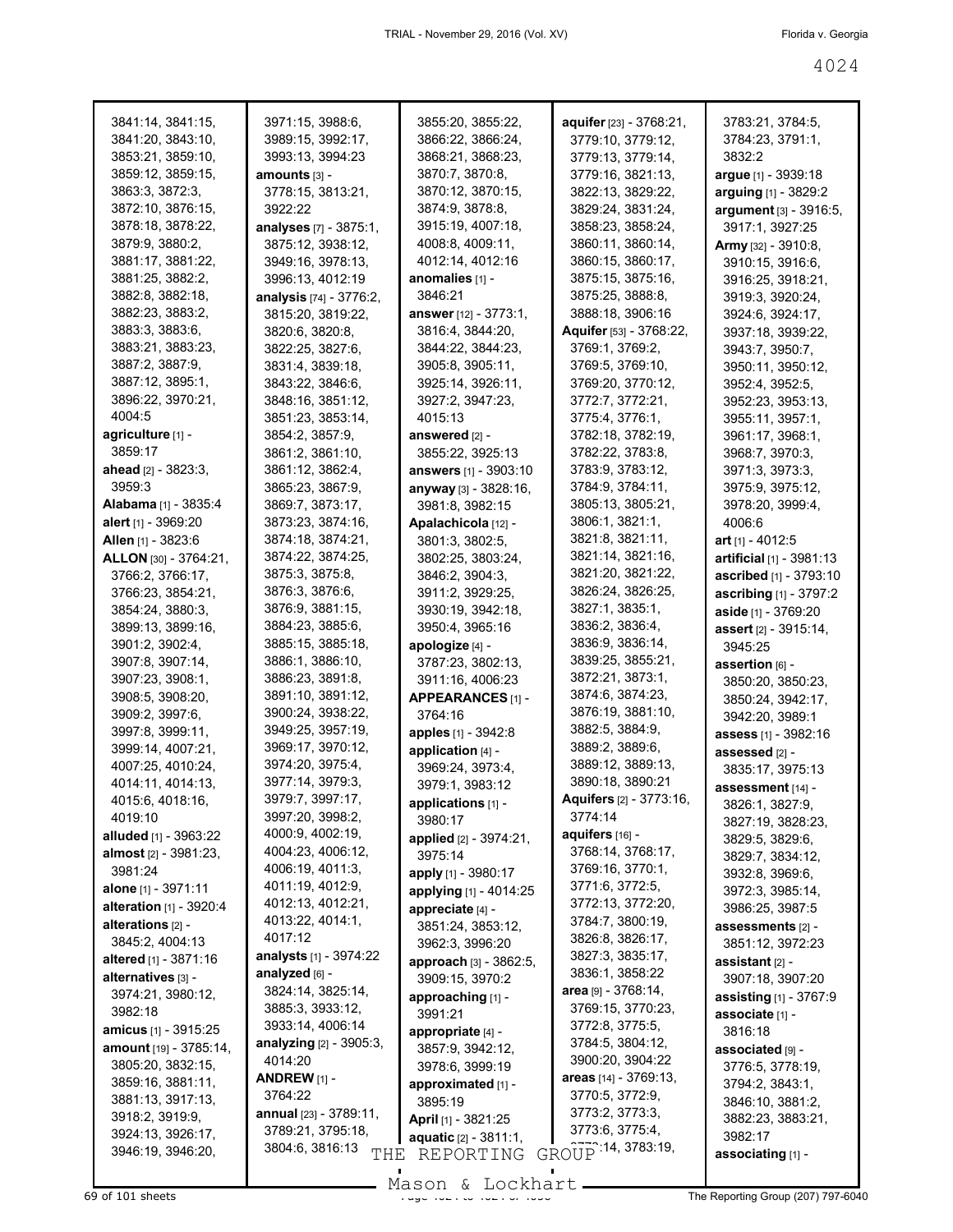| 3793:17                                          | 3883:6, 3886:17,                     | 3952:13, 3958:19,                    | 3900:16, 3900:22,                      | 3977:5, 3991:14                     |
|--------------------------------------------------|--------------------------------------|--------------------------------------|----------------------------------------|-------------------------------------|
| <b>assume</b> [2] - 3882:22,                     | 3891:15, 3891:17,                    | 3959:17, 3965:8,                     | 3900:23, 3900:25,                      | <b>Battle</b> [6] - 3903:20,        |
| 3883:19                                          | 3941:1, 3941:2,                      | 3968:13, 3996:10,                    | 3901:13, 3901:22,                      | 3904:6, 3904:11,                    |
| <b>assumed</b> [1] - 3953:14                     | 3941:13, 3941:24,                    | 3996:12, 4010:13                     | 3910:15, 3914:10,                      | 4016:11, 4016:16,                   |
| <b>assumes</b> [1] - 3963:23                     | 3990:1, 3990:3,                      | baseflow [48] -                      | 3924:25, 3932:11,                      | 4016:21                             |
| assumption [3] -                                 | 3990:20, 3991:14,                    | 3775:21, 3775:22,                    | 3968:9, 3980:18,                       | <b>Bay</b> [4] - 3801:3,            |
| 3919:8, 3922:21,                                 | 3991:21, 3992:2,                     | 3780:19, 3785:13,                    | 4000:14, 4006:14,<br>4010:17           | 3802:5, 3802:25,                    |
| 3932:4                                           | 3992:6, 3994:1,<br>3995:2, 4007:18   | 3786:1, 3786:19,<br>3786:21, 3787:5, | basin [77] - 3772:10,                  | 3846:2<br><b>bay</b> [1] - 3801:16  |
| assurance [2] -                                  | averaged [1] -                       | 3787:8, 3787:16,                     | 3772:22, 3773:1,                       | Bean [1] - 3828:10                  |
| 3848:6, 3971:15<br><b>attempt</b> [2] - 3982:25, | 3778:16                              | 3788:8, 3788:9,                      | 3778:17, 3780:20,                      | <b>beast</b> $[1] - 4001:6$         |
| 3984:4                                           | aware [28] - 3774:11,                | 3788:10, 3788:11,                    | 3781:23, 3782:21,                      | beautifully [1] -                   |
| attempting $[2]$ -                               | 3775:1, 3775:7,                      | 3788:20, 3788:22,                    | 3784:16, 3789:11,                      | 3975:5                              |
| 3922:1, 3939:4                                   | 3777:12, 3797:23,                    | 3790:1, 3791:8,                      | 3789:16, 3789:24,                      | <b>became</b> $[1] - 3816:1$        |
| <b>attention</b> $[1]$ - 3991:1                  | 3815:16, 3816:5,                     | 3791:9, 3805:22,                     | 3795:23, 3800:20,                      | become [3] - 3797:23,               |
| attorneys [1] -                                  | 3826:6, 3833:4,                      | 3805:23, 3806:21,                    | 3805:25, 3806:21,                      | 3905:13, 4017:16                    |
| 3771:14                                          | 3846:9, 3846:14,                     | 3812:21, 3814:5,                     | 3807:7, 3807:9,                        | <b>becomes</b> [1] - 3950:12        |
| <b>attribute</b> [3] - 3998:9,                   | 3846:20, 3878:15,                    | 3823:25, 3825:5,                     | 3807:15, 3819:16,                      | Bedient [31] - 3765:4,              |
| 3998:11, 3998:12                                 | 3891:1, 3894:23,                     | 3825:10, 3825:12,                    | 3820:1, 3826:23,                       | 3907:15, 3908:18,                   |
| augmentation [1] -                               | 3914:17, 3953:20,                    | 3830:18, 3837:13,                    | 3830:13, 3832:6,                       | 3908:20, 3909:3,                    |
| 3994:15                                          | 3955:19, 3956:19,                    | 3842:15, 3860:1,                     | 3832:14, 3833:14,                      | 3909:11, 3909:23,                   |
| augmenting [2] -                                 | 3969:4, 3969:7,                      | 3860:3, 3860:5,                      | 3833:15, 3834:22,                      | 3916:23, 3934:6,                    |
| 3998:16, 3998:18                                 | 3969:9, 3969:10,                     | 3860:12, 3861:16,                    | 3835:8, 3836:20,                       | 3935:20, 3936:16,                   |
| <b>August</b> [11] - 3788:7,                     | 3978:11, 3980:21,                    | 3864:1, 3864:3,                      | 3839:9, 3839:20,                       | 3936:17, 3949:13,                   |
| 3797:20, 3797:23,                                | 3986:9, 3995:25,                     | 3864:23, 3865:3,                     | 3840:7, 3845:8,                        | 3951:12, 3954:1,                    |
| 3899:5, 3899:6,                                  | 4012:3                               | 3866:21, 3867:15,                    | 3863:3, 3870:2,                        | 3954:14, 3956:4,                    |
| 3943:2, 3965:3,                                  | <b>axis</b> $[2] - 3936:5$ ,         | 3870:12, 3870:16,                    | 3871:16, 3871:22,                      | 3957:18, 3960:10,                   |
| 3990:10, 3992:3,                                 | 3936:9                               | 3883:4, 3883:11,                     | 3872:1, 3873:16,                       | 3961:1, 3964:6,                     |
| 3994:7, 3994:8                                   |                                      | 3890:12, 3890:15<br>baseflows [4] -  | 3874:3, 3874:6,                        | 3964:10, 3991:4,                    |
| <b>author</b> [1] - $3843:17$                    | В                                    | 3775:6, 3775:9,                      | 3874:10, 3875:11,<br>3876:16, 3876:23, | 3991:12, 3991:16,                   |
| authored [2] - 3800:2,                           | back-to-back [1] -                   |                                      |                                        | 3997:9, 4004:15,                    |
|                                                  |                                      |                                      |                                        |                                     |
| 3969:14                                          | 3995:14                              | 3786:14, 3786:16                     | 3877:6, 3884:13,                       | 4005:25, 4008:1,                    |
| <b>authors</b> $[8] - 3812:13$ ,                 | Bainbridge [10] -                    | <b>baseline</b> [8] - 3977:4,        | 3884:14, 3891:15,                      | 4010:13, 4014:14                    |
| 3831:17, 3843:19,                                | 3803:13, 3803:17,                    | 3977:24, 3992:24,                    | 3892:2, 3892:23,                       | began [1] - 3934:23                 |
| 3970:1, 3974:25,                                 | 3817:12, 3817:13,                    | 4001:24, 4002:24,                    | 3893:12, 3894:4,                       | begin [4] - 3767:7,                 |
| 3978:15, 3999:16,                                | 3817:21, 3818:17,                    | 4003:13, 4003:16                     | 3912:6, 3918:1,<br>3924:18, 3930:6,    | 3768:1, 3768:11,                    |
| 3999:17                                          | 3905:18, 3906:3,                     | <b>basic</b> [1] - 3858:18           | 3930:20, 3932:10,                      | 3821:6                              |
| availability [8] -                               | 3943:10, 4016:16                     | Basin [61] - 3768:3,                 | 3943:20, 3946:6,                       | <b>begins</b> $[15] - 3774:19$ ,    |
| 3825:25, 3826:7,                                 | balanced [1] -                       | 3768:13, 3768:18,                    | 3947:10, 3948:3,                       | 3777:6, 3796:7,                     |
| 3827:9, 3827:19,                                 | 3924:23                              | 3769:23, 3770:5,<br>3770:10, 3772:4, | 3948:6, 3950:9,                        | 3810:20, 3822:6,                    |
| 3828:23, 3829:4,                                 | Bankruptcy [1] -                     | 3772:18, 3781:12,                    | 3952:14, 3957:20,                      | 3833:22, 3843:21,                   |
| 3829:7, 3835:13                                  | 3764:12                              | 3782:16, 3782:18,                    | 3969:16, 3970:4,                       | 3887:22, 3972:3,<br>3972:9, 3973:9, |
| available [10] -                                 | <b>bar</b> [4] - $3870:20$ ,         | 3783:4, 3795:4,                      | 3970:5, 3973:24,                       | 3973:13, 3974:12,                   |
| 3781:22, 3782:6,                                 | 3870:23, 3876:17,                    | 3795:11, 3799:14,                    | 3975:10, 3975:15,                      | 3980:1, 3982:5                      |
| 3797:7, 3804:24,                                 | 3877:2                               | 3799:16, 3799:18,                    | 3977:25, 4008:23,                      | <b>behalf</b> $[1]$ - 3830:8        |
| 3846:8, 3849:7,<br>3861:20, 3885:2,              | <b>barely</b> [1] - 3811:24          | 3805:3, 3805:9,                      | 4010:10                                | behavior [2] -                      |
| 3894:7, 3971:16                                  | <b>Barnes</b> [1] - 3823:7           | 3809:3, 3809:13,                     | basin-wide [7] -                       | 3801:10, 3802:19                    |
| average [40] -                                   | <b>bars</b> $[11] - 3868:9$ ,        | 3810:21, 3826:19,                    | 3789:11, 3795:23,                      | <b>behind</b> [12] - 3773:11,       |
| 3778:18, 3778:21,                                | 3868:11, 3868:12,                    | 3827:4, 3836:2,                      | 3832:6, 3872:1,                        | 3792:19, 3799:17,                   |
| 3789:11, 3789:22,                                | 3869:19, 3869:20,                    | 3839:16, 3859:4,                     | 3877:6, 3884:13,                       | 3807:25, 3809:12,                   |
| 3795:17, 3816:13,                                | 3870:11, 3870:19,                    | 3859:8, 3859:9,                      | 3884:14                                | 3826:3, 3827:12,                    |
| 3818:5, 3855:22,                                 | 3874:9, 3876:11,                     | 3859:12, 3859:21,                    | <b>basing</b> $[2] - 3950:22$          | 3834:15, 3840:14,                   |
| 3867:25, 3869:22,                                | 3876:12, 3876:14                     | 3859:23, 3861:5,                     | <b>basins</b> $[2] - 3811:22$          | 3843:9, 3884:22,                    |
| 3869:24, 3870:7,                                 | <b>base</b> [2] - 3830:19,<br>3952:7 | 3861:17, 3871:14,                    | 3811:24                                | 3899:19                             |
| 3870:8, 3870:12,                                 | <b>based</b> [17] - 3858:6,          | 3872:22, 3879:24,                    | <b>basis</b> $[11] - 3866.8$ ,         | belabor [1] - 3995:5                |
| 3870:15, 3870:18,                                | 3875:12, 3898:19,                    | 3884:7, 3889:4,                      | 3882:9, 3939:4,                        | <b>beliefs</b> [1] - 3797:4         |
| 3870:21, 3870:22,                                | 3920:23, 3926:19,                    | 3889:10, 3889:11,                    | 3939:23, 3950:24,<br>3952:9, 3955:8,   | <b>believes</b> [1] - 3995:23       |
| 3876:17, 3878:8,                                 | 3931:24, 3932:7                      | 3892:10, 3892:12,                    |                                        | <b>below</b> $[7] - 3905:18$ ,      |
| 3882:8, 3882:18,                                 | THE<br>3951:2, 3951:5,               | REPORTING                            | GROUP 10, 3955 15,                     | 3919:15, 3937:20,                   |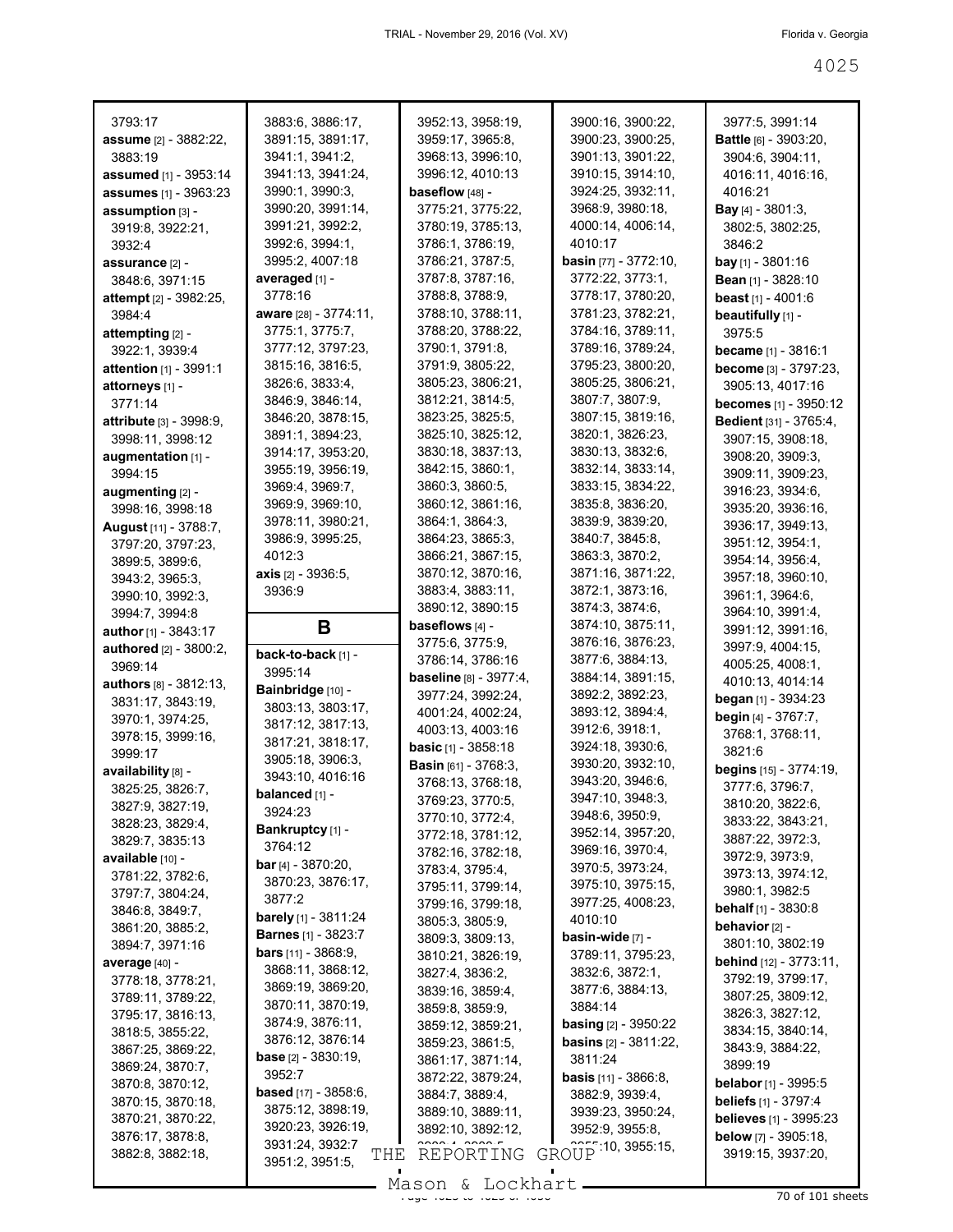| 3943:9, 3943:10,                 | 3767:20, 3864:6                  | <b>bulk</b> [1] - 4003:25     | carefully [4] - 3913:5,              | cfs [113] - 3771:7, |
|----------------------------------|----------------------------------|-------------------------------|--------------------------------------|---------------------|
| 3951:15, 3990:12                 | <b>biologic</b> [1] - 3928:6     | <b>bullet</b> $[1]$ - 3933:19 | 3942:24, 3944:2,                     | 3784:18, 3784:19,   |
| <b>Bend</b> [6] - 3903:20,       | biological [2] -                 | bunch [1] - 3959:10           | 4015:13                              | 3784:21, 3805:20,   |
| 3904:6, 3904:12,                 | 3928:1, 3928:11                  | buy $[1] - 3992:12$           | Carol [1] - 3813:18                  | 3805:23, 3807:16,   |
| 4016:11, 4016:16,                | <b>bit</b> [10] - 3810:12,       | BY [26] - 3766:23,            | carried [1] - 4009:15                | 3815:25, 3816:2,    |
| 4016:21                          | 3871:13, 3878:14,                | 3767:23, 3828:19,             | carries [2] - 3774:20,               | 3817:21, 3820:13,   |
| <b>benefit</b> [2] - 3870:14,    | 3884:2, 3894:21,                 | 3854:24, 3880:23,             | 4010:9                               | 3820:16, 3832:22,   |
| 3998:6                           | 3951:10, 3951:13,                | 3898:1, 3899:16,              | carry [1] - 4010:11                  | 3832:23, 3836:21,   |
| <b>benefits</b> [2] - 3850:18,   | 3998:21, 4003:24,                | 3901:10, 3909:2,              | carrying [1] - 3827:20               | 3838:9, 3838:10,    |
| 3982:17                          | 4007:8                           | 3909:22, 3916:14,             | carryover [1] -                      | 3840:1, 3852:10,    |
| <b>best</b> [8] $-3781:22$ ,     | <b>blank</b> [1] - 3868:12       | 3916:22, 3917:6,              | 4011:19                              | 3854:15, 3865:25,   |
| 3782:2, 3782:6,                  | <b>blocked</b> [1] - 3905:1      | 3919:23, 3929:13,             | case [19] - 3771:16,                 | 3866:1, 3866:2,     |
| 3797:7, 3804:23,                 | <b>blow</b> $[1] - 3917:3$       | 3933:18, 3935:14,             | 3786:10, 3819:11,                    | 3866:24, 3868:19,   |
| 3861:20, 3970:6,                 | <b>blue</b> $[22] - 3768:23$ ,   | 3936:1, 3945:12,              | 3838:2, 3845:14,                     | 3869:2, 3870:1,     |
| 4016:7                           | 3768:24, 3769:2,                 | 3949:14, 3962:7,              | 3857:9, 3859:2,                      | 3870:5, 3870:6,     |
| <b>better</b> [4] - $3779:24$ ,  | 3790:24, 3814:8,                 | 3997:8, 3999:14,              | 3861:2, 3863:7,                      | 3870:8, 3870:9,     |
| 3841:20, 3967:4,                 | 3814:10, 3814:20,                | 4007:25, 4011:1,              | 3864:24, 3864:25,                    | 3870:12, 3870:15,   |
| 4014:7                           | 3814:23, 3815:1,                 | 4014:13                       | 3867:11, 3888:10,                    | 3870:23, 3871:1,    |
| between [49] - 3791:2,           | 3866:23, 3866:25,                |                               | 3891:8, 3891:12,                     | 3876:17, 3876:21,   |
| 3797:25, 3800:19,                | 3868:11, 3868:14,                | C                             | 3906:10, 3916:2,                     | 3876:24, 3877:1,    |
| 3836:14, 3838:1,                 | 3869:23, 3874:4,                 |                               | 3985:21, 3992:23                     | 3877:8, 3877:12,    |
| 3838:7, 3839:25,                 | 3874:5, 3878:1,                  | $C-2$ [1] - 3892:17           | catalog [1] - 3828:11                | 3877:17, 3877:19,   |
| 3846:3, 3846:18,                 | 3900:20, 3965:21,                | calculate [2] - 3771:3,       | cataloged [1] - 3961:4               | 3877:25, 3878:4,    |
| 3847:14, 3849:20,                | 4003:13, 4003:16                 | 3851:19                       | caused [3] - 3821:21,                | 3878:17, 3878:21,   |
| 3850:1, 3850:11,                 | <b>board</b> [1] - 4003:24       | calculated [4] -              | 3842:25, 3974:23                     | 3879:11, 3879:14,   |
| 3853:5, 3858:20,                 | <b>bold</b> $[1]$ - 3933:20      | 3787:5, 3837:16,              | causes [1] - 3842:6                  | 3879:20, 3879:25,   |
| 3860:21, 3863:10,                | <b>bolded</b> [1] - 3954:23      | 3837:21, 3940:19              | causing [5] - 3845:1,                | 3881:1, 3882:4,     |
| 3867:23, 3868:15,                | <b>boots</b> $[1]$ - 3828:13     | calculation $[5]$ -           | 3884:8, 3932:17,                     | 3882:19, 3882:21,   |
| 3868:25, 3870:24,                | <b>bottom</b> [16] - 3777:6,     | 3852:14, 3861:21,             | 3932:19, 3966:21                     | 3882:22, 3882:24,   |
| 3873:20, 3874:3,                 | 3796:21, 3802:12,                | 3879:11, 3879:12,             | caution [1] - 3963:16                | 3883:19, 3883:22,   |
| 3877:19, 3878:10,                | 3822:6, 3827:19,                 | 3879:13                       |                                      | 3895:9, 3895:25,    |
| 3894:3, 3894:6,                  | 3840:18, 3883:5,                 | calculations $[7]$ -          | caveats [1] - 3953:23                | 3897:6, 3912:11,    |
| 3904:17, 3938:15,                | 3900:13, 3900:19,                | 3794:14, 3839:3,              | <b>CDM</b> $[7] - 3784:4,$           | 3920:3, 3921:1,     |
| 3938:23, 3940:19,                | 3923:19, 3929:20,                | 3852:15, 3879:3,              | 3784:25, 3785:1,                     | 3924:13, 3925:18,   |
| 3941:2, 3961:5,                  | 3958:17, 3976:14,                | 3881:20, 3970:18,             | 3830:2, 3833:2,                      | 3929:5, 3930:1,     |
| 3964:18, 3975:20,                | 3979:11, 3984:11,                | 3986:16                       | 3833:5, 3833:25                      | 3930:5, 3930:7,     |
| 3977:15, 3977:24,                | 3984:15                          | calculator <sub>[1]</sub> -   | cells [1] - 3795:18                  | 3930:18, 3930:20,   |
| 3990:1, 3990:17,                 | <b>bounce</b> [1] - 3875:24      | 3808:14                       | Center [3] - 3781:6,                 | 3931:3, 3932:4,     |
| 4000:18, 4006:13,                | <b>bounces</b> [1] - 4007:7      | Camp [1] - 3784:24            | 3781:8, 3975:12                      | 3933:21, 3933:25,   |
| 4006:20, 4008:11,                | box $[1] - 3979:11$              | canal [2] - 3904:17,          | Central [1] - 3836:3                 | 3934:19, 3936:10,   |
| 4008:23, 4010:16,                | <b>break</b> $[2] - 3937:9$ ,    | 4017:2                        | <b>certain</b> [19] - 3778:23,       | 3936:18, 3937:2,    |
| 4011:21, 4012:10,                | 3961:22                          | cannot [9] - 3772:25,         | 3782:15, 3799:25,                    | 3938:4, 3941:14,    |
| 4012:22, 4017:2                  | <b>brief</b> $[8] - 3915:24$ ,   | 3778:22, 3821:18,             | 3801:7, 3831:22,                     | 3941:25, 3942:16,   |
| biased [1] - 3796:22             | 3915:25, 3916:4,                 | 3873:14, 3906:17,             | 3833:9, 3833:10,                     | 3942:18, 3943:18,   |
| <b>biases</b> $[1] - 3974:20$    | 3916:19, 3917:7,                 | 3918:14, 3922:15,             | 3852:5, 3852:24,                     | 3943:21, 3945:19,   |
| $big$ [4] - 3911:20,             | 3918:13, 3919:18,                | 3963:18, 4014:2               | 3864:2, 3903:16,                     | 3946:1, 3950:20,    |
| 4004:10, 4004:11,                | 4014:11                          | cap $[10] - 3917:11,$         | 3903:17, 3919:13,                    | 3951:3, 3961:11,    |
| 4014:22                          | <b>briefly</b> $[6] - 3771:17$ , | 3917:23, 3920:10,             | 3927:5, 3946:19,<br>3946:20          | 3961:13, 3963:6,    |
| <b>bigger</b> [1] - 3943:25      | 3894:16, 3899:14,                | 3977:4, 3978:3,               |                                      | 3963:25, 3965:11,   |
| <b>binder</b> [18] - 3768:4,     | 3976:8, 3976:13,                 | 4002:1, 4002:14,              | certainly [13] -                     | 3965:24, 3966:5,    |
| 3773:9, 3808:1,                  | 3999:8                           | 4004:2, 4004:4,               | 3783:15, 3789:21,                    | 3966:10, 3966:15,   |
| 3808:17, 3823:4,                 | <b>BRITNEY</b> $[1]$ -           | 4005:3                        | 3792:17, 3800:10,                    | 3967:22, 3971:12,   |
| 3887:15, 3896:17,                | 3764:21                          | capacity [1] - 3860:17        | 3809:11, 3811:5,<br>3825:19, 3826:3, | 3977:4, 3978:3,     |
| 3899:19, 3909:15,                | <b>broke</b> [1] - 3936:6        | caps $[6] - 3918:18$ ,        |                                      | 3992:4, 3992:7,     |
| 3913:13, 3916:16,                | <b>brought</b> [3] - 3814:20,    | 3967:7, 3978:18,              | 3827:12, 3828:5,                     | 3995:18, 4002:19,   |
| 3923:2, 3929:16,                 | 3826:12, 3846:11                 | 4000:8, 4003:10,              | 3909:17, 3931:17,<br>3971:9          | 4007:18             |
| 3935:15, 3935:18,                | <b>build</b> $[2] - 3801:4,$     | 4004:16                       | <b>CERTIFICATE</b> [1] -             | challenges [4] -    |
| 3940:11, 3971:19,                | 3905:23                          | caption [1] - 3990:12         | 4020:1                               | 3985:1, 3985:9,     |
| 3974:6                           | <b>built</b> $[2] - 3937:23$ ,   | captured [1] - 3791:8         | certify [2] - 4020:3,                | 3986:11, 3986:19    |
| <b>binders</b> $[3] - 3767:15$ , | THE<br>3963:3                    | REPORTING                     | GROUP 7                              | challenging [2] -   |
|                                  |                                  |                               |                                      | 3984:9, 3984:13     |

The Reporting Group (207) 797-6040<br>The Reporting Group (207) 797-6040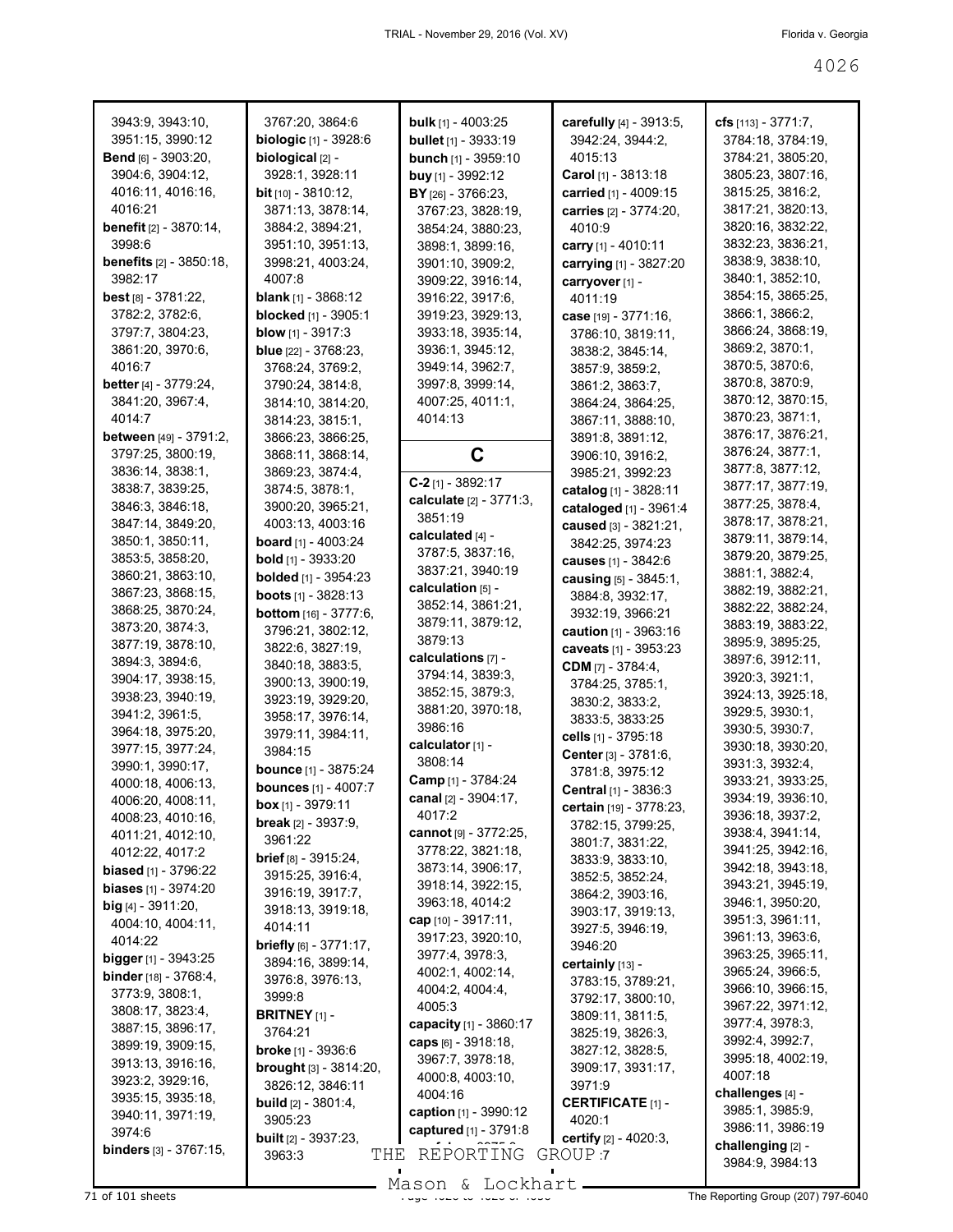| chance [3] - 3811:15,                 | citable [1] - 3954:24               | 4014:15, 4018:8                       | 3888:14, 4010:18,<br>4018:12  | 3978:6, 3991:24                     |
|---------------------------------------|-------------------------------------|---------------------------------------|-------------------------------|-------------------------------------|
| 3857:23, 3905:8                       | cite $[3] - 3955:3$ ,               | climatologists [2] -                  |                               | complex [5] -                       |
| change [7] - 3825:1,                  | 3957:4, 3976:14                     | 3893:14, 3893:17                      | communication [1] -<br>3957:1 | 3913:21, 3919:12,                   |
| 3862:16, 3879:4,                      | cited [5] - 3921:9,                 | clogging [1] - 3956:16                |                               | 3971:8, 4001:6,                     |
| 3879:5, 3879:16,                      | 3922:4, 3957:14,                    | close [17] - 3789:17,                 | Compact [1] - 3921:13         | 4006:23                             |
| 3954:24                               | 3976:25, 3982:10                    | 3791:2, 3860:8,                       | company [1] - 3799:4          | component [1] -<br>3895:6           |
| changed [5] -                         | City $[3] - 3817:15$ ,              | 3925:8, 3925:25,                      | comparative [5] -             |                                     |
| 3792:14, 3854:1,<br>3862:18, 3862:19, | 3877:13, 3877:18                    | 3928:25, 3933:21,                     | 3969:17, 3974:19,             | composite [2] -                     |
| 4008:22                               | Claiborne [15] -                    | 3933:25, 3934:10,<br>3934:21, 3937:2, | 3977:14, 3978:13,<br>3979:3   | 3912:6, 3946:24<br>compounded [1] - |
| changes [12] - 3842:5,                | 3769:1, 3769:2,<br>3769:21, 3770:7, | 3937:3, 3938:2,                       | compare [22] - 3787:8,        | 3812:8                              |
| 3843:2, 3852:25,                      | 3770:11, 3770:21,                   | 3944:6, 3960:24,                      | 3806:3, 3807:2,               | compounds [2] -                     |
| 3853:1, 3854:2,                       |                                     | 3992:5, 4012:17                       | 3808:9, 3808:24,              | 3812:15, 3812:23                    |
| 3854:3, 3854:4,                       | 3771:6, 3772:2,<br>3772:5, 3772:15, | closely [2] - 3912:17,                | 3844:17, 3851:11,             |                                     |
| 3875:19, 3985:2,                      | 3773:16, 3774:13,                   | 3953:2                                | 3867:3, 3870:3,               | comprehensive [1] -<br>3914:9       |
| 4001:23, 4004:12,                     | 3775:4, 3826:25,                    | closer [4] - 3775:15,                 | 3870:6, 3870:7,               | compute [3] - 3789:2,               |
| 4006:10                               | 3836:2                              | 3775:17, 3790:22,                     | 3870:17, 3871:4,              | 3952:5, 3971:9                      |
| changing [1] -                        | claim $[3] - 3857:6$ ,              | 3991:21                               | 3872:11, 3878:6,              |                                     |
| 3856:16                               | 3931:2, 3933:11                     | closest [1] - 3769:16                 | 3965:14, 3967:8,              | computer [2] -<br>3938:11, 4001:11  |
| characterize [1] -                    | claims $[1] - 3879:18$              | cluster [1] - 3935:16                 | 3986:2, 3991:13,              | conceding [1] -                     |
| 3866:6                                | clarify $[5] - 3788.4$ ,            | coastal [1] - 3821:7                  | 4000:7, 4002:3,               | 4013:12                             |
| characterized [4] -                   | 3789:9, 3792:5,                     | <b>Coastal</b> [2] - 3826:25,         | 4012:17                       | concept [2] - 3914:22,              |
| 3796:11, 3796:20,                     | 3792:8, 3848:22                     | 3827:1                                | compared [28] -               | 3922:9                              |
| 3822:21, 3921:12                      | Claudette [4] -                     | coefficient [2] -                     | 3786:25, 3787:6,              | concern [1] - 3865:10               |
| characterizing [1] -                  | 3764:14, 4020:2,                    | 3779:14, 3983:10                      | 3807:4, 3831:18,              |                                     |
| 3796:19                               | 4020:15, 4020:15                    | cold [1] - 4015:17                    | 3833:13, 3838:16,             | concerned [3] -                     |
| chart [8] - 3864:12,                  | Clayton [18] - 3769:4,              | colleague [1] - 3767:8                | 3838:25, 3845:8,              | 3780:9, 3783:10,                    |
| 3866:21, 3868:20,                     | 3769:21, 3770:8,                    |                                       | 3854:11, 3854:12,             | 3845:7                              |
| 3870:19, 3876:6,                      | 3770:11, 3770:21,                   | collected [1] -<br>3895:16            | 3866:10, 3867:5,              | concerns [1] -<br>3796:16           |
| 3883:5, 3936:17,                      | 3771:6, 3772:2,                     |                                       | 3869:11, 3869:17,             |                                     |
| 4011:11                               | 3772:16, 3773:16,                   | collective [1] -<br>3985:15           | 3871:12, 3873:9,              | conclude [5] -                      |
| charts [1] - 3995:19                  | 3774:13, 3821:1,                    |                                       | 3873:18, 3881:13,             | 3777:16, 3824:9,                    |
| Chattahoochee [32] -                  | 3821:8, 3821:11,                    | color [8] - 3768:23,                  | 3931:12, 3989:3,              | 3824:23, 3830:9,<br>3869:7          |
| 3805:14, 3806:4,                      | 3821:15, 3821:20,                   | 3768:24, 3768:25,                     | 3992:17, 3993:13,             |                                     |
| 3807:3, 3835:2,                       | 3821:22, 3889:5,                    | 3769:2, 3769:10,<br>3790:20, 3790:22, | 3994:11, 3994:23,             | concluded [8] -<br>3775:3, 3841:17, |
| 3835:3, 3845:17,                      | 3889:6                              | 3790:24                               | 4008:12, 4011:15,             | 3875:14, 3970:8,                    |
| 3845:22, 3845:24,                     | clear $[8] - 3823:14,$              | colors [1] - 4003:12                  | 4012:15, 4013:17              | 3973:22, 3984:7,                    |
| 3846:18, 3866:11,                     | 3823:18, 3832:5,                    | column [8] - 3774:18,                 | compares [3] -                | 3985:9, 4010:15                     |
| 3867:2, 3867:13,                      | 3858:4, 3881:7,                     | 3777:7, 3818:6,                       | 3805:14, 3806:6,              | conclusion [17] -                   |
| 3867:22, 3868:21,                     | 3926:23, 3989:12,                   | 3875:2, 3923:7,                       | 3835:23                       | 3799:25, 3804:3,                    |
| 3870:9, 3904:18,                      | 4013:5                              | 3923:22, 3940:24,                     | comparing [9] -               | 3823:15, 3829:14,                   |
| 3910:3, 3938:16,                      | clearest [1] - 3812:14              | 3941:12                               | 3787:25, 3788:1,              | 3844:3, 3844:21,                    |
| 3938:24, 3939:10,                     | clearing $[1] - 3854:25$            | coming [10] - 3845:25,                | 3806:7, 3839:3,               | 3844:25, 3845:21,                   |
| 3939:17, 3940:20,                     | clearly [7] - 3915:5,               | 3882:24, 3943:4,                      | 3853:6, 3853:7,               | 3849:22, 3867:10,                   |
| 3942:3, 3950:3,                       | 3918:20, 3928:23,                   | 3948:18, 3986:24,                     | 3973:5, 3978:1,               | 3871:8, 3871:10,                    |
| 3953:4, 3965:15,                      | 3943:3, 3946:9,                     | 3988:2, 3988:3,                       | 4011:12                       | 3871:18, 3997:18,                   |
| 3988:6, 3989:4,                       | 3948:1, 3969:15                     | 3996:15, 4000:23,                     | comparison [12] -             | 4004:6, 4004:8,                     |
| 3994:3, 4001:7,                       | <b>CLERK</b> [4] - 3766:4,          | 4003:23                               | 3850:10, 3853:5,              | 4008:18                             |
| 4007:15, 4017:3                       | 3766:11, 3908:7,                    | commencing [1] -                      | 3866:15, 3871:9,              | conclusions [15] -                  |
| check [7] - 3798:10,                  | 3908:14                             | 3764:13                               | 3871:10, 3977:24,             | 3803:2, 3803:5,                     |
| 3849:12, 3908:1,                      | climate [7] - 3843:22,              | comments [3] -                        | 3978:5, 3978:17,              | 3810:17, 3811:20,                   |
| 3931:15, 3931:23,                     | 3844:22, 3869:4,                    | 3827:7, 3827:10,                      | 3980:11, 4000:5,              | 3812:4, 3813:23,                    |
| 3941:16, 3982:20                      | 3890:22, 3891:6,                    | 3827:12                               | 4000:22, 4008:11              | 3833:20, 3839:23,                   |
| chief [1] - 3921:12                   | 4011:24, 4012:24                    | Commission [1] -                      | comparisons [1] -             | 3840:3, 3840:4,                     |
| <b>CHIPEV</b> [1] - 3764:19           | climatic $[2] - 3812:8$ ,           | 4020:17                               | 3866:17                       | 3842:2, 3842:19,                    |
| choose [1] - 4008:7                   | 3842:5                              | commissioned [1] -                    | complete [3] - 3834:1,        | 3842:21, 3865:6,                    |
| circumstance [1] -                    | climatologic [1] -                  | 3774:12                               | 3873:7, 3956:10               | 4013:2                              |
| 3918:7                                | 3844:4                              | Committee [2] -                       | completed $[1]$ -             | condition [6] -                     |
| circumstances [2] -                   | climatologist <sub>[4]</sub> -      | 3809:23, 3809:24                      | 3889:6                        | 3786:18, 3787:19,                   |
| 3912:1, 3925:16                       | 4011:6, 4011:7,<br>THE              | REPORTING                             | GROUP etely [2] -             | 3789:12, 3926:9,                    |
|                                       |                                     |                                       | $\blacksquare$                |                                     |

Mason & Lockhart <u>entitled and the 40</u>206 101 sheets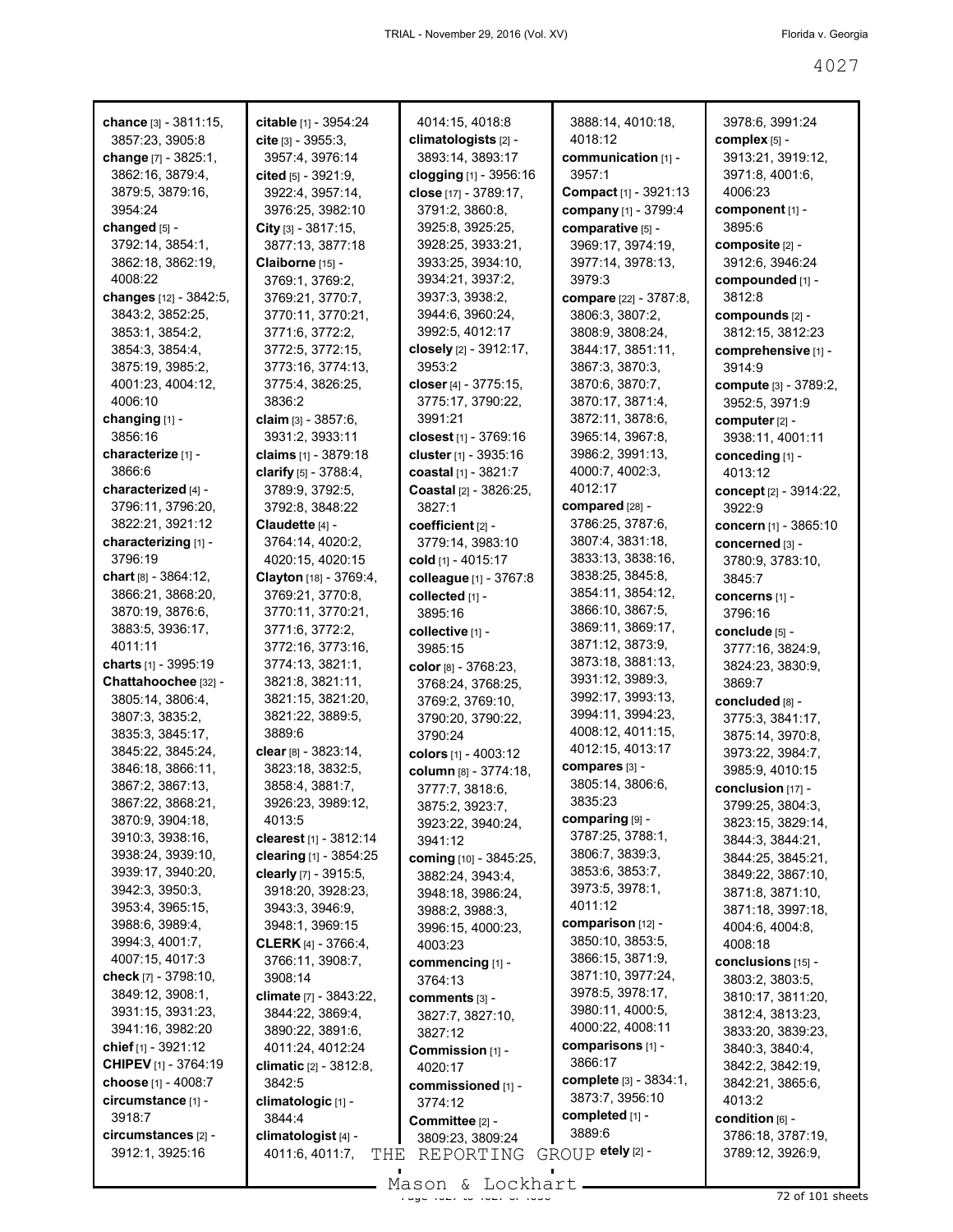| 3963:7, 3977:25               | 3797:10, 3850:19,      | 3881:12, 3881:16,           | control [4] - 3943:7,                 | 3769:14, 3771:8,  |
|-------------------------------|------------------------|-----------------------------|---------------------------------------|-------------------|
| Conditions [2] -              | 3851:22, 3852:6,       | 3882:8, 3882:18,            | 3943:8, 3946:7,                       | 3772:7, 3775:12,  |
| 3823:13, 3887:16              | 3852:7, 3852:8,        | 3883:1, 3883:7,             | 3948:24                               | 3776:3, 3777:22,  |
| conditions [53] -             | 3852:10, 3852:22,      | 3883:8, 3883:9,             | Control [1] - 3914:6                  | 3780:11, 3780:17, |
| 3786:18, 3787:14,             | 3853:9, 3853:16,       | 3883:12, 3968:11,           | conversations [1] -                   | 3782:16, 3783:1,  |
| 3787:20, 3787:21,             | 3854:10, 3854:15,      | 3968:16, 3969:18,           | 3926:21                               | 3784:25, 3785:7,  |
| 3788:8, 3788:9,               | 3878:13, 3894:24,      | 3973:5, 3978:18,            |                                       | 3785:17, 3786:2,  |
|                               | 3895:2, 3895:7,        | 3986:3, 3987:1,             | converted [3] -                       | 3786:10, 3787:15, |
| 3801:11, 3805:8,              |                        |                             | 3801:8, 4007:2,                       |                   |
| 3814:5, 3818:12,              | 3946:13, 3946:24,      | 3987:18, 3988:2,            | 4007:4                                | 3788:11, 3792:2,  |
| 3822:7, 3825:1,               | 3976:6                 | 3989:2, 3989:3,             | coordinator [1] -                     | 3793:1, 3793:12,  |
| 3830:20, 3835:19,             | Conservation [4] -     | 3989:13, 3989:22,           | 3813:19                               | 3802:14, 3806:2,  |
| 3841:3, 3841:4,               | 3795:1, 3795:9,        | 3990:2, 3990:9,             | copy [4] - 3766:19,                   | 3806:5, 3806:9,   |
| 3841:5, 3842:10,              | 3809:4, 3809:14        | 3990:16, 3990:21,           | 3768:5, 3908:23,                      | 3820:7, 3824:22,  |
| 3863:16, 3863:20,             | conservative [3] -     | 3991:13, 3991:20,           | 3957:18                               | 3827:4, 3829:24,  |
| 3864:18, 3864:19,             | 3796:12, 3796:19,      | 3992:15, 3993:10,           | corner [2] - 3832:14,                 | 3830:2, 3831:7,   |
| 3864:21, 3865:6,              | 3851:15                | 3993:11, 3994:2,            | 3900:14                               | 3831:21, 3832:25, |
| 3865:22, 3865:24,             | conserve [1] - 3880:1  | 3994:9, 3994:10,            | <b>Corps</b> $[69] - 3910:3$          | 3837:24, 3838:12, |
| 3866:19, 3869:22,             | conserved [2] -        | 3994:21, 3995:20,           | 3910:8, 3910:15,                      | 3848:12, 3850:16, |
| 3870:13, 3870:14,             | 3915:15, 3920:9        | 3995:24, 3996:6,            | 3910:23, 3912:12,                     | 3850:21, 3851:5,  |
| 3881:23, 3886:5,              | consider [3] -         | 3996:7, 3996:12,            | 3914:4, 3914:25,                      | 3857:4, 3858:16,  |
| 3886:11, 3886:17,             | 3856:18, 3856:19,      | 3996:23, 3996:24,           | 3915:9, 3915:14,                      | 3866:17, 3873:24, |
| 3886:18, 3889:24,             | 3895:11                | 3998:23, 3998:25,           | 3916:6, 3916:25,                      | 3876:8, 3881:9,   |
| 3894:4, 3903:8,               | considerably [1] -     | 4000:8, 4001:2,             |                                       | 3881:16, 3882:6,  |
| 3915:7, 3918:23,              |                        | 4001:18, 4001:22,           | 3917:25, 3918:7,                      | 3884:18, 3885:2,  |
|                               | 4008:16                | 4002:1, 4002:7,             | 3918:21, 3919:3,                      | 3885:19, 3890:18, |
| 3919:13, 3921:2,              | consideration [3] -    |                             | 3919:8, 3920:1,                       |                   |
| 3925:22, 3926:15,             | 3858:10, 3971:7,       | 4002:8, 4002:13,            | 3920:19, 3920:24,                     | 3891:9, 3892:24,  |
| 3933:22, 3963:2,              | 3978:21                | 4002:22, 4004:18,           | 3922:21, 3924:6,                      | 3893:10, 3897:16, |
| 3987:25, 3997:12              | considered [3] -       | 4004:24, 4005:2,            | 3924:12, 3924:17,                     | 3900:18, 3907:5,  |
| conduct [3] - 3799:9,         | 3826:18, 3826:23,      | 4005:12, 4005:17,           | 3924:24, 3925:18,                     | 3910:5, 3910:6,   |
| 3846:5, 3861:3                | 3900:2                 | 4005:20, 4006:1             | 3925:20, 3929:24,                     | 3910:9, 3910:12,  |
| conducted [5] -               | considering [1] -      | contain [3] - 3778:4,       | 3930:4, 3930:18,                      | 3910:20, 3910:23, |
| 3786:23, 3840:25,             | 3881:11                | 3778:5, 3960:12             | 3931:2, 3932:4,                       | 3911:2, 3911:7,   |
| 3842:22, 3877:3,              | consisted [1] -        | contained [5] -             | 3933:1, 3936:17,                      | 3911:8, 3911:10,  |
| 3930:25                       | 3853:11                | 3921:5, 3938:10,            | 3937:18, 3939:3,                      | 3912:3, 3912:4,   |
| conducting [1] -              | consistent [7] -       | 3982:24, 4001:8,            | 3939:22, 3943:7,                      | 3912:13, 3912:16, |
| 3983:1                        | 3788:15, 3788:19,      | 4001:10                     | 3945:25, 3947:12,                     | 3913:17, 3914:6,  |
| confirm [3] - 3776:12,        | 3810:16, 3811:19,      | contains [1] - 3858:25      | 3948:11, 3948:20,                     | 3915:1, 3915:10,  |
| 3811:22, 3936:8               | 3812:3, 3813:22,       | contend [2] - 3936:19,      | 3950:7, 3950:11,                      | 3915:15, 3917:14, |
| confirmed [1] - 3943:5        | 3942:16                | 3949:15                     | 3950:12, 3950:20,                     | 3918:8, 3919:9,   |
| confronted [1] -              | consistently [1] -     | $\mathsf{contention}$ [1] - | 3951:22, 3951:25,                     | 3920:11, 3922:12, |
| 3922:6                        |                        | 3936:20                     | 3952:1, 3952:4,                       | 3922:14, 3922:16, |
| confusing [1] - 3792:7        | 3778:22                | context [12] - 3811:21,     | 3952:5, 3952:21,                      | 3922:19, 3923:13, |
| Congress <sub>[1]</sub> -     | constraints $[1]$ -    | 3812:5, 3816:12,            | 3952:22, 3952:24,                     | 3923:17, 3923:24, |
|                               | 3982:11                | 3821:23, 3822:15,           |                                       | 3924:7, 3924:8,   |
| 3764:12                       | consultant $[2]$ -     | 3828:24, 3828:25,           | 3953:13, 3955:11,<br>3957:1, 3961:17, | 3924:10, 3924:13, |
| <b>connect</b> [3] - 3772:16, | 3784:3, 3830:8         |                             |                                       | 3925:18, 3927:4,  |
| 3904:12, 3947:21              | consultants [1] -      | 3845:4, 3845:5,             | 3963:5, 3968:1,                       | 3928:8, 3929:3,   |
| connected [5] -               | 3831:2                 | 3856:19, 3889:21,           | 3968:7, 3970:3,                       | 3929:6, 3930:2,   |
| 3772:3, 3772:6,               | consumed [1] -         | 3917:19                     | 3971:3, 3973:3,                       |                   |
| 3772:24, 3773:3,              | 3883:23                | continue [1] - 3928:15      | 3975:9, 3975:12,                      | 3930:7, 3930:22,  |
| 3773:6                        | consumption [16] -     | continued [2] -             | 3978:20, 3995:16,                     | 3931:5, 3931:11,  |
| connection [5] -              | 3895:23, 3896:23,      | 3929:4, 3934:24             | 3999:4, 4006:6                        | 3931:14, 3931:25, |
| 3771:11, 3773:23,             | 3910:2, 3917:11,       | continues $[2]$ -           | <b>Corps'</b> $[10] - 3914:8$         | 3932:6, 3933:13,  |
| 3781:12, 3810:10,             | 3917:24, 3920:10,      | 3822:7, 3840:19             | 3920:4, 3920:11,                      | 3933:22, 3934:1,  |
| 3890:5                        | 3962:12, 3962:20,      | continuously [1] -          | 3934:8, 3937:1,                       | 3934:19, 3935:3,  |
| connectivity [3] -            | 3964:14, 3966:14,      | 3822:2                      | 3967:23, 3968:25,                     | 3936:11, 3936:13, |
| 3770:2, 3783:8,               | 3966:17, 3967:7,       | contrary [1] - 3928:15      | 3974:4, 3976:2,                       | 3936:14, 3936:19, |
| 3784:12                       | 3987:16, 4002:14,      | contributing [1] -          | 3983:1                                | 3937:7, 3938:4,   |
| conservation [23] -           | 4003:10, 4004:2        | 3785:14                     | <b>correct</b> [221] -                | 3938:5, 3938:9,   |
| 3794:7, 3794:11,              | consumptive [62] -     | contribution [2] -          | 3768:14, 3768:15,                     | 3938:18, 3939:19, |
| 3795:19, 3795:22,             |                        |                             | GROUP 6, 3769:13,                     | 3940:22, 3941:5,  |
|                               | 3808:6, 3851:7,<br>THE | REPORTING                   |                                       | 3941:15, 3942:3,  |
|                               |                        |                             |                                       |                   |

Mason & Lockhart **Page 4028 of 101 sheets** Page 4028 to 4028 Mason & Lockhart **Page 4028 of 4028 of 4028 of 4028 of 4028 of 4028 of 4028 of 4028 of 4028 of 4028 of 4028 of 4028 of 4028 of 4028 of 4028 of 4028 of 4028 of 40**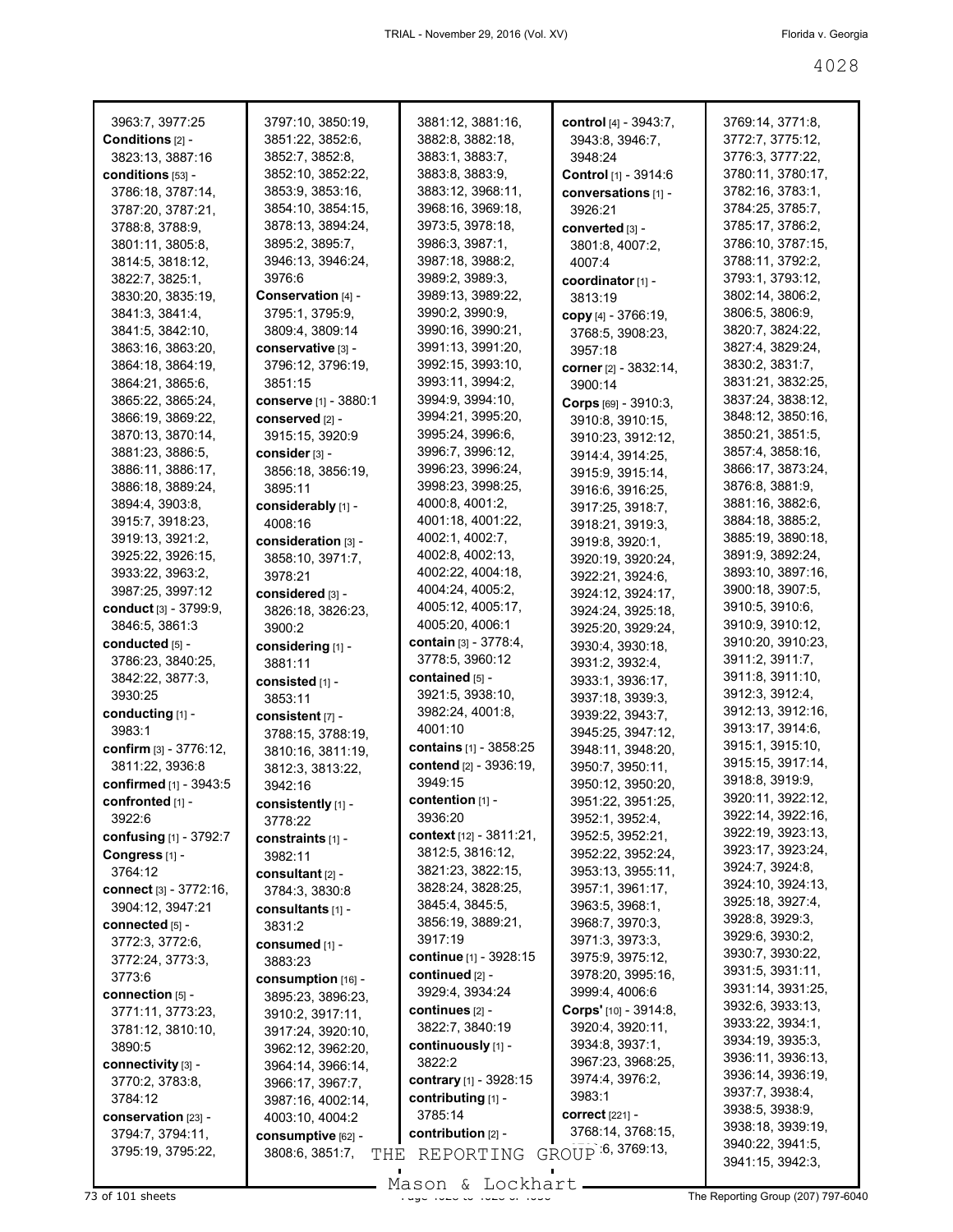| 3942:9, 3942:19,                     | 3921:25                                | 3862:14, 3935:12,                                         | 3960:10, 3961:1,                    | D                                    |
|--------------------------------------|----------------------------------------|-----------------------------------------------------------|-------------------------------------|--------------------------------------|
| 3944:11, 3945:19,                    | correspondences [1]                    | 3971:15                                                   | 3964:6, 3964:10,                    | daily [13] - 3888:14,                |
| 3946:2, 3947:5,                      | - 3846:23                              | created [4] - 3904:17,                                    | 3965:17, 3991:4,                    | 3939:23, 3950:23,                    |
| 3947:7, 3947:14,                     | Couch [1] - 3813:18                    | 3940:23, 3940:24,                                         | 3991:12, 3991:16,                   | 3970:17, 3973:19,                    |
| 3947:16, 3948:15,                    | <b>council</b> [1] - 3834:8            | 4017:2                                                    | 3993:22, 3996:9,                    | 3973:24, 3974:15,                    |
| 3948:16, 3948:21,                    | counsel [19] -                         | Creek [16] - 3817:9,                                      | 3998:21, 3999:9,                    | 3976:4, 3976:5,                      |
| 3949:17, 3950:4,                     | 3827:22, 3855:7,                       | 3817:15, 3817:20,                                         | 3999:15, 4018:15                    | 3977:5, 3977:12,                     |
| 3951:19, 3952:2,                     | 3856:5, 3857:5,                        | 3817:22, 3822:18,                                         | <b>CROSS</b> [2] - 3767:22,         | 3978:9, 3984:4                       |
| 3952:16, 3952:21,                    | 3863:19, 3864:5,                       | 3832:14, 3832:17,                                         | 3909:9                              | dam $[2] - 3905:24$ ,                |
| 3953:5, 3955:4,<br>3955:22, 3957:15, | 3880:8, 3880:20,                       | 3832:21, 3832:22,                                         | cross-examination                   | 3950:15                              |
| 3959:22, 3961:20,                    | 3884:20, 3899:18,                      | 3837:6, 3838:16,                                          | $[10] - 3767:15,$                   | <b>Dam</b> $[5] - 3911:1$ ,          |
| 3962:15, 3962:20,                    | 3899:24, 3900:15,<br>3901:16, 3909:12, | 3839:9, 3839:10,<br>3876:3, 3877:12,                      | 3855:1, 3855:8,<br>3856:6, 3863:19, | 3912:10, 3923:12,                    |
| 3962:21, 3962:25,                    | 3941:18, 4008:2,                       | 3877:22                                                   | 3876:1, 3878:15,                    | 3937:2, 4000:23                      |
| 3963:6, 3963:11,                     | 4011:3, 4013:7,                        | Cretaceous [9] -                                          | 3998:21, 3999:9,                    | dampen [1] - 4004:12                 |
| 3963:16, 3963:20,                    | 4014:14                                | 3769:7, 3769:21,                                          | 3999:15                             | dampening [1] -                      |
| 3964:1, 3964:2,                      | count [2] - 3893:8,                    | 3770:8, 3770:12,                                          | <b>CROSS-</b>                       | 4006:9                               |
| 3964:14, 3965:1,                     | 4017:8                                 | 3770:22, 3771:6,                                          | <b>EXAMINATION [2] -</b>            | dark [2] - 3791:1,                   |
| 3965:11, 3965:12,                    | counted [1] - 3997:23                  | 3772:2, 3772:16,                                          | 3767:22, 3909:9                     | 4015:18                              |
| 3966:5, 3966:17,                     | counting [1] - 3997:23                 | 3827:1                                                    | crosses [3] - 3992:17,              | Data [1] - 3959:15                   |
| 3967:12, 3967:24,                    | country [1] - 4014:23                  | crevices [1] - 3858:20                                    | 3993:14, 3994:24                    | data [137] - 3777:8,                 |
| 3968:12, 3969:8,                     | County [7] - 3888:20,                  | criteria [21] - 3826:14,                                  | crossing [2] - 3930:1,              | 3778:3, 3778:5,                      |
| 3970:10, 3970:18,                    | 3889:3, 3889:7,                        | 3829:15, 3830:10,                                         | 3942:19                             | 3812:6, 3812:14,                     |
| 3970:19, 3970:22,                    | 3900:13, 3901:16,                      | 3830:15, 3831:19,                                         | <b>CRR</b> $[2] - 3764:14$ ,        | 3816:6, 3818:20,                     |
| 3970:23, 3971:1,                     | 3901:18, 3901:21                       | 3831:22, 3832:3,                                          | 4020:15                             | 3818:21, 3818:22,                    |
| 3971:12, 3972:23,                    | couple [7] - 3797:13,                  | 3832:8, 3832:10,                                          | crux [1] - 3910:17                  | 3824:4, 3824:5,                      |
| 3973:25, 3974:4,                     | 3803:9, 3848:19,                       | 3833:8, 3833:10,                                          | Crystalline [2] -                   | 3824:12, 3843:6,                     |
| 3975:25, 3976:6,                     | 3905:17, 3935:7,                       | 3833:16, 3834:12,                                         | 3769:10, 3769:11                    | 3843:7, 3843:8,                      |
| 3977:7, 3977:13,                     | 3984:10, 4016:10                       | 3835:25, 3836:17,                                         | cubic [1] - 4007:3                  | 3843:22, 3844:8,                     |
| 3978:9, 3978:10,                     | course [10] - 3809:16,                 | 3838:8, 3838:14,                                          | cumulative [4] -                    | 3844:9, 3846:8,                      |
| 3979:18, 3980:12,                    | 3810:14, 3814:17,                      | 3839:8, 3840:2,                                           | 3803:23, 3807:18,                   | 3848:4, 3848:6,                      |
| 3981:8, 3981:11,                     | 3825:24, 3921:25,                      | 3877:11                                                   | 3807:21, 3807:23                    | 3848:14, 3849:6,                     |
| 3982:19, 3983:15,                    | 3937:15, 3945:21,                      | criterion [2] - 3838:5,                                   | cumulatively [1] -                  | 3849:15, 3849:21,                    |
| 3983:23, 3984:21,                    | 3963:2, 3978:19,                       | 3838:23                                                   | 3966:7                              | 3850:1, 3850:9,                      |
| 3985:6, 3985:11,<br>3986:6, 3986:12, | 3995:13                                | critical $[2] - 3845:6$ ,                                 | <b>curious</b> [1] - 3907:25        | 3864:11, 3885:2,<br>3890:4, 3890:20, |
| 3986:21, 3987:5,                     | court $[6] - 3771:20$ ,                | 3973:19                                                   | current [16] - 3802:17,             | 3891:7, 3891:14,                     |
| 3987:22, 3989:5,                     | 3896:11, 3896:14,                      | criticism [4] -                                           | 3802:20, 3818:7,                    | 3891:23, 3891:25,                    |
| 3989:18, 3990:4,                     | 3928:18, 3929:4,                       | 3896:24, 3896:25,                                         | 3818:8, 3818:12,                    | 3892:1, 3892:5,                      |
| 3990:7, 3990:10,                     | 3936:25                                | 3897:3, 3981:6                                            | 3818:21, 3818:22,                   | 3892:6, 3893:15,                     |
| 3990:11, 3990:23,                    | <b>COURT</b> [1] - 3764:1              | criticisms [4] -                                          | 3835:18, 3835:23,                   | 3893:18, 3893:19,                    |
| 3991:18, 3994:25,                    | Court [20] - 3764:12,                  | 3781:19, 3896:21,                                         | 3838:7, 3846:8,                     | 3893:21, 3893:23,                    |
| 3995:21, 3995:24,                    | 3766:20, 3848:2,                       | 3969:4, 3969:13                                           | 3877:18, 3877:20,                   | 3894:5, 3915:3,                      |
| 3996:2, 3997:1,                      | 3850:6, 3869:15,                       | <b>criticize</b> [1] - 3792:10<br>criticizes [1] - 3782:9 | 3894:3, 3920:23,                    | 3915:22, 3925:24,                    |
| 4005:18, 4011:6,                     | 3904:5, 3904:11,<br>3904:16, 3904:25,  | critiques [1] - 3969:21                                   | 3975.7<br>curtail [1] - 3870:13     | 3926:19, 3932:16,                    |
| 4012:12, 4013:3,                     | 3911:24, 3919:2,                       | $\mathbf{crop}$ [3] - 3778:4,                             | curtailing [1] - 3871:6             | 3933:14, 3935:12,                    |
| 4013:9, 4014:5,                      | 3969:21, 3993:9,                       | 3778:6, 3778:23                                           | curves [1] - 3915:5                 | 3936:3, 3939:14,                     |
| 4020:4                               | 3995:5, 4000:25,                       | crops [2] - 3778:15,                                      | cushion [2] - 3920:1,               | 3939:17, 3939:20,                    |
| corrected [1] -                      | 4008:2, 4016:20,                       | 3778:22                                                   | 3920:7                              | 3939:21, 3939:25,                    |
| 3944:15                              | 4017:1, 4017:9,                        | <b>Cross</b> $[1] - 3765:2$                               | cut [5] - 3772:12,                  | 3940:3, 3940:5,                      |
| correcting [1] -                     | 4020:16                                | $cross$ [33] - 3767:15,                                   | 4001:25, 4002:1,                    | 3942:2, 3942:7,                      |
| 3958:10                              | courtroom [1] -                        | 3855:1, 3855:2,                                           | 4003:17, 4017:9                     | 3942:11, 3942:24,                    |
| correctly [1] - 4013:11              | 3911:9                                 | 3855:8, 3856:6,                                           | cuts [2] - 3987:18,                 | 3945:1, 3945:2,                      |
| correlation [5] -                    | cover $[5] - 3813:11$ ,                | 3863:19, 3876:1,                                          | 3989:1                              | 3949:12, 3949:17,                    |
| 3873:19, 3873:20,                    | 3819:1, 3878:12,                       | 3878:15, 3909:14,                                         | Cyber [1] - 3828:13                 | 3949:18, 3949:23,<br>3950:2, 3950:3, |
| 3975:6, 3983:9,<br>4007:20           | 3893:23, 3981:1                        | 3935:20, 3936:17,                                         | cycle [3] - 3804:6,                 | 3950:5, 3950:7,                      |
| correspondence [5] -                 | coverage [1] -                         | 3941:22, 3943:1,                                          | 3866:22, 3866:24                    | 3950:9, 3950:13,                     |
| 3847:5, 3847:9,                      | 3893:25                                | 3944:5, 3951:12,                                          | cyclic $[2] - 3801:11$ ,            | 3950:17, 3951:5,                     |
| 3847:11, 3847:12,                    | CRAIG [1] - 3764:20                    | 3954:1, 3954:14,                                          | 3802:19                             | 3951:11, 3951:14,                    |
|                                      | create $[4] - 3848:4$<br>THE           | REPORTING                                                 | GROUP                               | 3951:17, 3951:18,                    |
|                                      |                                        |                                                           |                                     |                                      |

Page 4029 to 4029 of 4056 74 of 101 sheets Mason & Lockhart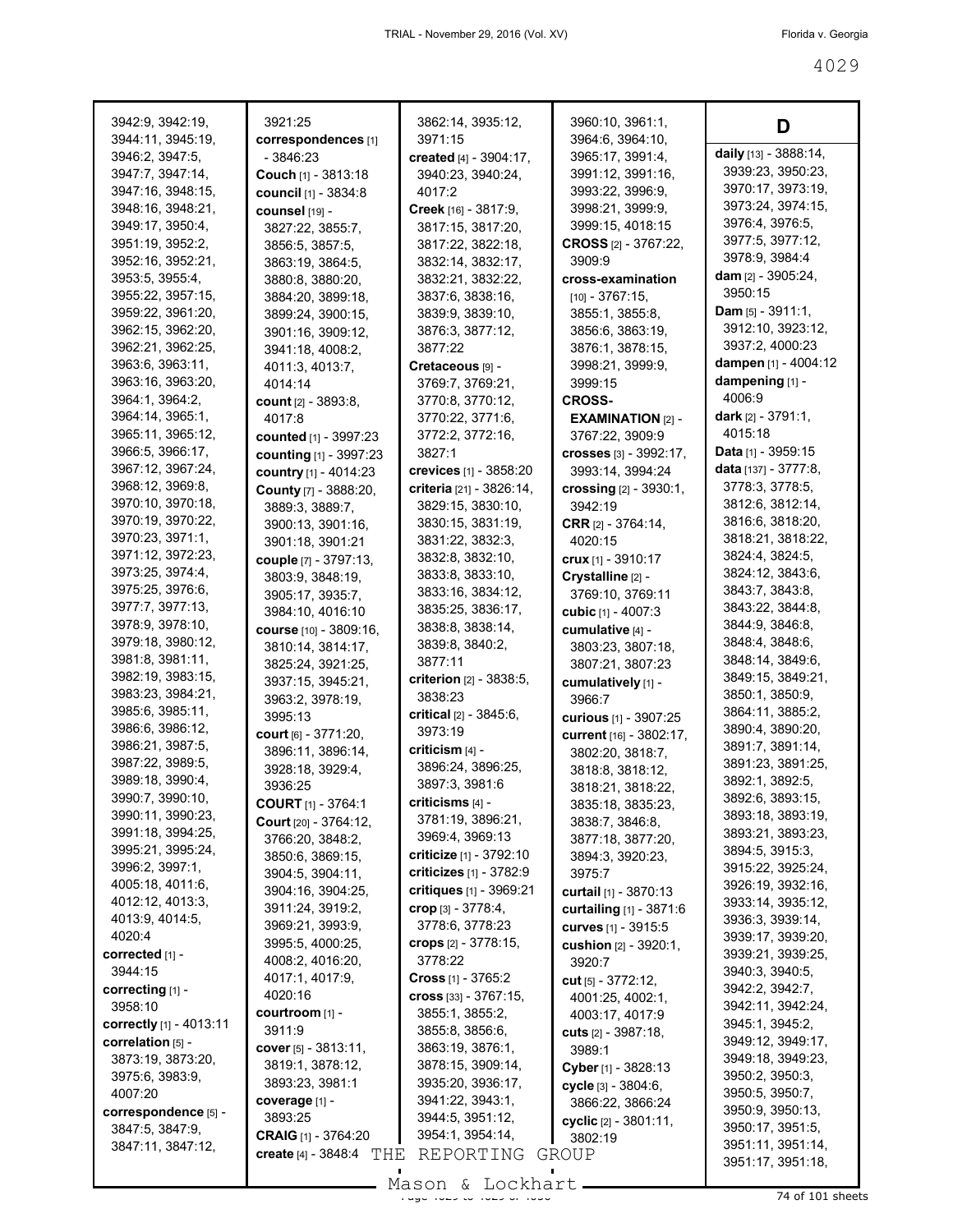| 3951:21, 3951:22,              | 3897:17, 3960:14,       | degrade [1] - 3811:1  | 3928:22, 3929:2,              | 3869:15, 3873:25,      |
|--------------------------------|-------------------------|-----------------------|-------------------------------|------------------------|
| 3951:25, 3952:1,               | 3997:24, 3998:3,        | degree [1] - 3800:18  | 3950:24, 3996:9               | 3876:9, 3928:15,       |
| 3952:2, 3952:11,               | 3998:5, 3998:9,         | DEIS [5] - 3920:25,   | demos [2] - 3934:6,           | 3929:4, 3997:20,       |
| 3952:15, 3952:18,              | 4001:15, 4012:6,        | 3927:8, 3927:12,      | 3995:6                        | 3999:23, 3999:24,      |
| 3953:2, 3953:4,                | 4013:20                 | 3928:11, 3932:8       | <b>Dennis</b> [1] - 3894:8    | 4008:6, 4008:21,       |
| 3953:5, 3953:10,               | deal $[4] - 3835.8$ ,   | deltas [1] - 4002:15  | Department [1] -              | 4009:25                |
| 3953:12, 3953:15,              | 3933:14, 3985:10,       | demand [4] - 3970:21, | 3813:17                       | described [3] -        |
| 3953:22, 3953:24,              | 3986:11                 | 3990:7, 3992:15,      | dependent [3] -               | 3782:25, 3783:5,       |
| 3954:4, 3954:9,                | Deal [1] - 3907:20      | 3993:11               | 3790:17, 3863:25,             | 3788:20                |
| 3954:15, 3954:19,              | December [9] -          |                       | 3968:11                       | describes [1] -        |
| 3954:22, 3955:2,               |                         | demo [49] - 3892:17,  |                               | 3802:13                |
| 3955:5, 3955:7,                | 3930:9, 3930:17,        | 3934:12, 3934:16,     | depicted [7] -                |                        |
|                                | 3934:17, 3941:8,        | 3934:18, 3935:12,     | 3768:12, 3768:23,             | describing [1] -       |
| 3955:8, 3955:13,               | 3945:9, 3964:18,        | 3935:21, 3936:3,      | 3768:24, 3769:12,             | 3920:9                 |
| 3955:21, 3956:6,               | 3965:4, 4003:15,        | 3936:6, 3936:17,      | 3769:16, 3770:5,              | description [1] -      |
| 3956:8, 3956:20,               | 4020:11                 | 3939:12, 3939:14,     | 3791:23                       | 3914:9                 |
| 3957:3, 3958:25,               | decide $[1] - 3861:13$  | 3939:15, 3941:21,     | depicts [1] - 3787:13         | design [1] - 4013:25   |
| 3959:8, 3959:13,               | decided [1] - 3981:7    | 3942:1, 3942:25,      | depletion [3] - 3884:8,       | designated [8] -       |
| 3959:21, 3960:3,               | decisions [6] -         | 3944:5, 3954:1,       | 3989:17, 3992:3               | 3773:14, 3776:11,      |
| 3960:13, 3967:8,               | 3939:24, 3950:8,        | 3954:14, 3956:4,      | depo [2] - 3922:10,           | 3780:23, 3786:7,       |
| 3968:11, 3968:16,              | 3950:17, 3951:2,        | 3957:11, 3957:18,     | 3922:18                       | 3790:6, 3800:2,        |
| 3989:23, 3990:16,              | 3952:8, 3955:9          | 3959:2, 3959:4,       | deposed [3] -                 | 3823:4, 3826:4         |
| 3990:17, 3990:21,              | declared [1] - 3991:9   | 3960:1, 3960:2,       | 3797:16, 3897:15,             | designation [1] -      |
| 3993:19, 3999:5,               | decline [5] - 3775:9,   | 3960:10, 3960:17,     | 3897:17                       | 4018:24                |
| 4010:14, 4011:25,              | 3775:11, 3873:3,        | 3961:1, 3964:6,       | deposition [46] -             | designations [1] -     |
| 4014:17, 4014:20               | 3877:6, 3890:3          | 3964:11, 3965:17,     | 3797:12, 3797:14,             | 4019:1                 |
| database [1] - 3895:18         | declined [3] -          | 3976:10, 3976:20,     | 3797:15, 3797:19,             | designed [4] -         |
| databases [3] -                | 3884:15, 3884:16,       | 3976:25, 3977:15,     | 3797:22, 3797:24,             | 3796:22, 3801:12,      |
| 3778:13, 3881:24,              | 3889:23                 | 3977:22, 3989:8,      |                               |                        |
| 4015:5                         |                         | 3989:14, 3989:25,     | 3798:6, 3798:7,               | 3861:15, 4004:14       |
| dataset [22] - 3937:13,        | declines [5] - 3774:13, |                       | 3798:23, 3846:11,             | desk [1] - 3834:20     |
| 3944:21, 3956:10,              | 3775:6, 3821:17,        | 3990:12, 3990:15,     | 3846:13, 3846:23,             | destruction [1] -      |
| 3956:20, 3956:23,              | 3884:13, 3884:14        | 3990:20, 3991:4,      | 3847:22, 3855:13,             | 3956:16                |
|                                | declining [11] -        | 3991:11, 3991:12,     | 3855:14, 3855:25,             | detail [1] - 3987:3    |
| 3957:2, 3957:5,                | 3868:6, 3871:25,        | 3991:16, 3991:22,     | 3856:7, 3856:12,              | detailed [2] - 3998:1, |
| 3969:22, 3970:9,               | 3874:8, 3875:4,         | 3993:22, 3995:11      | 3879:13, 3891:1,              | 4012:13                |
| 3971:14, 3974:4,               | 3885:7, 3886:7,         | demonstrates [2] -    | 3894:14, 3897:20,             | details [4] - 3777:21, |
| 3974:11, 3974:14,              | 3886:12, 3887:1,        | 3913:19, 3972:3       | 3897:25, 3899:3,              | 3777:24, 3778:4,       |
| 3975:18, 3976:2,               | 3887:6, 3890:17,        | demonstrative [43] -  | 3921:9, 3922:5,               | 3778:5                 |
| 3976:3, 3981:11,               | 3900:1                  | 3865:14, 3865:16,     | 3922:6, 3926:22,              | determine [4] -        |
| 3981:14, 3982:14,              | decrease [1] - 4002:18  | 3865:19, 3865:21,     | 3928:20, 3930:24,             | 3797:7, 3830:25,       |
| 3983:14, 4013:7                | decreases [6] -         | 3866:15, 3866:20,     | 3931:8, 3931:10,              | 3842:18, 3860:11       |
| datasets $[10]$ -              | 3998:24, 4002:7,        | 3867:18, 3867:19,     | 3931:21, 3932:3,              | determined [8] -       |
| 3944:24, 3949:19,              | 4002:10, 4002:12,       | 3869:15, 3869:16,     | 3932:12, 3932:24,             | 3777:13, 3819:22,      |
| 3961:6, 3961:15,               | 4002:21, 4006:2         | 3872:15, 3872:19,     | 3933:5, 3933:6,               | 3820:25, 3834:22,      |
| 4011:24, 4012:5,               | decreasing [11] -       | 3873:21, 3874:20,     | 3933:7, 3933:9,               | 3839:24, 3912:3,       |
| 4012:6, 4012:9,                | 3872:1, 3872:12,        | 3874:22, 3876:4,      | 3933:10, 3933:15,             | 3914:2, 3970:7         |
| 4012:11, 4012:24               | 3875:9, 3875:10,        | 3876:10, 3900:14,     | 3936:21, 3939:25,             | determines [2] -       |
| date [1] - 3846:25             | 3885:4, 3885:5,         | 3914:21, 3935:11,     | 3940:15, 3942:21              | 3779:12, 3779:14       |
| dated $[3] - 3800.5$ ,         | 3885:10, 3885:11,       | 3935:16, 3946:22,     | depositions [4] -             | develop [1] - 3862:11  |
| 3809:12, 3959:25               | 3885:14, 3888:25        | 3951:12, 3953:25,     | 3797:18, 3797:21,             | developed [11] -       |
| <b>David</b> [5] - $3793:11$ , | Defendants [1] -        | 3954:14, 3955:25,     | 3798:11, 3798:19              | 3778:6, 3782:17,       |
| 3843:12, 3843:17,              | 3764:7                  | 3957:10, 3967:11,     | depth [1] - 3864:20           | 3852:18, 3852:19,      |
| 3850:12                        | defined [1] - 3915:8    | 3976:17, 3977:16,     | depths [2] - 3778:12,         | 3853:25, 3858:5,       |
| day-long $[1]$ - 3943:25       | definitely [3] -        | 3991:2, 3999:12,      | 3778:16                       | 3858:11, 3865:10,      |
| day-to-day [7] -               | 3822:17, 3991:10,       | 3999:20, 4003:6,      | <b>derived</b> [3] - 3793:19, |                        |
| 3939:4, 3950:8,                |                         | 4003:8, 4004:3,       | 3837:7, 3837:9                | 3865:11, 3985:14,      |
| 3950:16, 3952:8,               | 4018:4                  | 4004:20, 4006:17,     |                               | 4015:2                 |
| 3955:8, 3955:9,                | definition [3] -        | 4007:22, 4007:23,     | describe [20] - 3791:5,       | developing [2] -       |
| 4013:23                        | 3913:23, 3946:16,       | 4008:1, 4009:23,      | 3801:23, 3802:6,              | 3778:11, 3784:1        |
| days [12] - 3797:13,           | 3964:10                 | 4009:25               | 3832:20, 3862:22,             | development [2] -      |
| 3797:16, 3897:16,              | definitions [1] -       |                       | 3864:11, 3865:19,             | 3918:15, 3920:17       |
|                                | 3883:12<br>THE          | REPORTING             | GROUP : 20, 3867:19,          | Development [2] -      |
|                                |                         |                       |                               |                        |

Mason & Lockhart **Page 4030 of 4030 to 4030 community**<br>The Reporting Group (207) 797-6040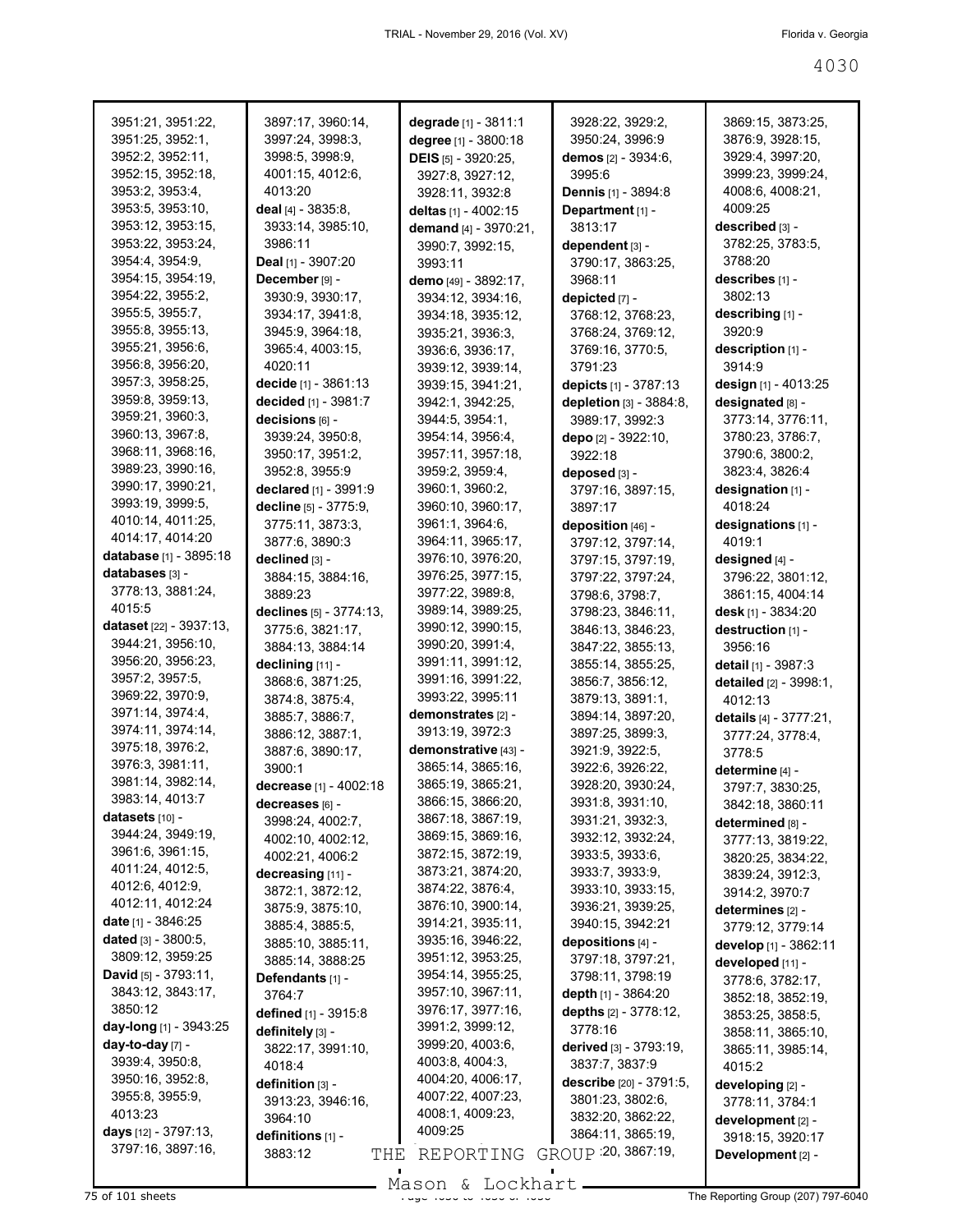| 3809:4, 3809:14                     | 3766:25, 3768:5,                     | 3845:3, 3852:13,             | 3863:5                                | 3839:18, 3841:2,                     |
|-------------------------------------|--------------------------------------|------------------------------|---------------------------------------|--------------------------------------|
| <b>DEVIN</b> [1] - 3764:18          | 3768:9, 3769:25,                     | 3992:1                       | District [5] - 3799:8,                | 3841:3, 3841:4,                      |
| devin [1] - 3767:8                  | 3770:16, 3771:3,                     | disagreeing [1] -            | 3799:13, 3799:24,                     | 3841:16, 3850:11,                    |
| Devon [1] - 3828:10                 | 3771:15, 3774:4,                     | 3842:21                      | 3801:25, 3804:20                      | 3850:12, 3859:6,                     |
| <b>DEVORA</b> [1] - 3764:21         | 3774:10, 3775:2,                     | discharge [11] -             | divide [1] - 3992:9                   | 3861:6, 3862:18,                     |
| dictate [1] - 3912:9                | 3779:21, 3780:13,                    | 3801:1, 3801:3,              | divided [2] - 3789:15,                | 3863:15, 3864:13,                    |
| difference [24] -                   | 3784:10, 3784:17,                    | 3802:4, 3802:23,             | 3808:11                               | 3873:18, 3874:23,                    |
| 3780:10, 3816:1,                    | 3784:19, 3789:5,                     | 3802:24, 3812:24,            | <b>Division</b> $[1]$ - 3813:18       | 3875:1, 3875:13,                     |
| 3838:6, 3838:10,                    | 3792:9, 3792:16,                     | 3823:20, 3888:8,             | doctor [3] - 3851:14,                 | 3877:3, 3879:12,                     |
| 3846:18, 3863:10,                   | 3792:18, 3792:19,                    | 3888:18, 3926:8,             | 3911:11, 4015:9                       | 3881:15, 3886:10,                    |
| 3868:15, 3868:25,                   | 3794:22, 3796:15,                    | 3974:15                      | <b>Doctor</b> [1] - $3902:6$          | 3886:23, 3891:8,                     |
| 3869:1, 3870:25,                    | 3798:2, 3798:3,                      | discharged [1] -             | doctors [2] - 3902:10,                | 3891:18, 3894:2,                     |
| 3877:19, 3902:19,                   | 3798:12, 3798:13,                    | 3922:22                      | 3902:11                               | 3896:2, 3918:19,                     |
| 3902:21, 3902:25,                   | 3798:17, 3798:20,                    | discharges [3] -             | document [55] -                       | 3931:22, 3939:11,                    |
| 3903:2, 3903:14,                    | 3802:11, 3805:11,                    | 3931:3, 3976:4,              | 3773:11, 3773:14,                     | 3958:22, 3960:13,                    |
| 3941:2, 3941:25,                    | 3806:19, 3808:2,                     | 3976:5                       | 3775:7, 3776:11,                      | 3964:8, 3965:3,                      |
| 3944:25, 3961:12,                   | 3808:19, 3814:22,                    | disclaimer [1] -             | 3776:12, 3780:23,                     | 3965:19, 3991:6,                     |
| 3961:13, 4003:3,                    | 3814:24, 3827:18,                    | 3954:15                      | 3780:24, 3781:1,                      | 3993:25, 3995:9,                     |
| 4005:3, 4005:8                      | 3829:25, 3832:20,                    | disclaimers [3] -            | 3786:5, 3787:10,                      | 4012:9, 4012:13,                     |
| $diff$ erences $[12]$ -             | 3835:12, 3837:4,                     | 3953:21, 3955:3,             | 3787:12, 3787:16,                     | 4014:24                              |
| 3846:3, 3938:15,                    | 3848:1, 3848:21,                     | 3955:17                      | 3790:6, 3790:7,                       | dots [1] - 3791:12                   |
| 3938:23, 3940:19,                   | 3848:25, 3849:1,                     | discovery [1] -              | 3790:9, 3799:1,                       | double [2] - 3931:23,                |
| 3944:24, 3961:5,                    | 3851:25, 3865:13,                    | 3786:11                      | 3799:17, 3800:2,                      | 4007:12                              |
| 3961:15, 3966:7,                    | 3866:6, 3866:14,                     | discrepancy [1] -            | 3809:9, 3809:11,                      | double-check [1] -                   |
| 3974:23, 4002:25,                   | 3867:17, 3869:14,                    | 3852:21                      | 3811:21, 3812:6,                      | 3931:23                              |
| 4005:9, 4005:23                     | 3872:14, 3873:22,                    | discretion [1] - 3963:5      | 3813:9, 3814:19,                      | double-year [1] -                    |
| different $[51]$ -                  | 3876:5, 3882:11,                     | discretionary [1] -          | 3819:4, 3823:4,                       | 4007:12                              |
| 3768:13, 3776:18,                   | 3883:17, 3884:5,<br>3884:22, 3887:6, | 3932:22                      | 3826:2, 3826:5,                       | Dougherty [3] -                      |
| 3778:6, 3778:14,                    | 3890:5, 3892:18,                     | discuss [1] - 3999:8         | 3826:9, 3826:10,                      | 3826:24, 3836:4,                     |
| 3778:15, 3778:16,                   | 3893:5, 3894:10,                     | discussed [7] -              | 3827:5, 3828:24,                      | 3836:14                              |
| 3786:17, 3786:19,                   | 3894:12, 3898:6,                     | 3814:22, 3814:25,            | 3828:25, 3829:19,                     | <b>down</b> [20] - 3798:8,           |
| 3786:20, 3789:10,                   | 3898:22, 3899:4,                     | 3839:8, 3899:25,             | 3829:20, 3830:5,                      | 3818:6, 3818:20,<br>3821:6, 3862:17, |
| 3792:4, 3795:24,<br>3799:1, 3805:1, | 3899:8, 3900:7,                      | 3935:10, 3949:15,            | 3830:7, 3830:11,                      | 3923:19, 3925:11,                    |
| 3817:8, 3832:2,                     | 3908:23, 3909:4,                     | 3999:17                      | 3830:24, 3837:2,<br>3837:14, 3837:19, | 3929:11, 3936:6,                     |
| 3836:1, 3852:4,                     | 3910:7, 3912:18,                     | discusses [1] - 3796:6       | 3837:20, 3840:14,                     | 3937:9, 3941:12,                     |
| 3852:17, 3852:20,                   | 3912:23, 3914:21,                    | discussing [3] -             | 3843:9, 3896:18,                      | 3951:13, 3951:14,                    |
| 3853:6, 3853:12,                    | 3928:17, 3928:22,                    | 3768:1, 3881:1,              | 3896:19, 3916:9,                      | 3956:18, 3984:18,                    |
| 3854:7, 3854:9,                     | 3933:16, 3934:13,                    | 3896:12<br>discussion [7] -  | 3919:12, 3927:15,                     | 3987:17, 3988:3,                     |
| 3863:13, 3863:17,                   | 3936:4, 3936:24,                     | 3814:16, 3820:24,            | 3969:12, 3971:22,                     | 4007:7, 4010:3,                      |
| 3864:14, 3864:15,                   | 3939:15, 3949:22,                    | 3831:12, 3855:2,             | 3975:1, 3980:24,                      | 4010:4                               |
| 3864:16, 3873:15,                   | 3955:4, 3955:17,                     | 3887:22, 3922:9,             | 3981:21                               | download [1] -                       |
| 3874:19, 3875:1,                    | 3957:7, 3962:17,                     | 3928:19                      | documents [12] -                      | 3953:16                              |
| 3883:9, 3883:12,                    | 3969:8, 3975:24,                     | discussions $[1]$ -          | 3767:18, 3767:19,                     | downstream [3] -                     |
| 3890:20, 3903:9,                    | 3977:1, 3978:4,                      | 3996:13                      | 3808:21, 3808:25,                     | 3905:23, 3926:4,                     |
| 3912:1, 3944:21,                    | 3988:8, 3989:7,                      | disengage [1] -              | 3809:7, 3813:21,                      | 3946:18                              |
| 3946:5, 3948:3,                     | 3993:3, 3995:12,                     | 3904:12                      | 3820:2, 3820:4,                       | dozen [1] - 3943:1                   |
| 3949:19, 3951:7,                    | 3997:13, 4003:4,                     | disengaged [1] -             | 3834:20, 3834:21,                     | <b>Dr</b> [159] - 3766:3,            |
| 3961:8, 3991:24,                    | 4004:22, 4006:16,                    | 3904:6                       | 3909:19, 3917:18                      | 3766:17, 3766:24,                    |
| 4002:5, 4003:12,                    | 4009:20, 4011:23                     | disengagement [1] -          | doke $[1] - 3965:18$                  | 3767:15, 3767:24,                    |
| 4006:11, 4013:2                     | <b>DIRECT</b> $[2] - 3766:22$        | 4016:21                      | domain $[9] - 3783:2$ ,               | 3771:9, 3771:20,                     |
| differential $[1]$ -                | 3909:1                               | disinterested [1] -          | 3783:4, 3783:19,                      | 3771:23, 3793:11,                    |
| 3949:1                              | directed [1] - 3796:21               | 4020:8                       | 3783:21, 3784:23,                     | 3793:18, 3793:21,                    |
| <b>difficult</b> [4] - 3905:22,     | directly [2] - 3770:4,               | dismiss $[1] - 3916:1$       | 3791:16, 3805:25,                     | 3793:25, 3794:17,                    |
| 3917:17, 3971:8,                    | 3916:5                               | <b>distance</b> [1] - 3789:7 | 3831:13, 3834:24                      | 3796:6, 3796:11,                     |
| 4014:6                              | director $[3] - 3813:18$ ,           | distribution [6] -           | <b>done</b> $[48] - 3783:11$ ,        | 3797:11, 3798:3,                     |
| diligence [1] - 3892:3              | 3823:6, 3849:18                      | 3854:4, 3854:5,              | 3784:3, 3788:19,                      | 3798:12, 3798:22,                    |
| <b>dips</b> $[1]$ - 3951:14         | disagree $[8] - 3772:1$ ,            | 3862:8, 3862:16,             | 3791:16, 3802:17,                     | 3807:24, 3810:5,                     |
| <b>Direct</b> $[1] - 3765:2$        | 3772:18, 3773:5,                     | 3862:19, 3879:4              | 3815:20, 3820:11,                     | 3823:6, 3823:13,                     |
| direct [101] - 3766:19,             | 3842:19, 3844:21<br>THE              | REPORTING                    | GROUP 12, 3838:11,                    | 3826:13, 3828:20,                    |

 $\frac{200011}{1000}$  to  $\frac{2000111}{1000}$  of  $\frac{200011}{1000}$  of  $\frac{200011}{1000}$  of  $\frac{200011}{1000}$  sheets Mason & Lockhart

 $\blacksquare$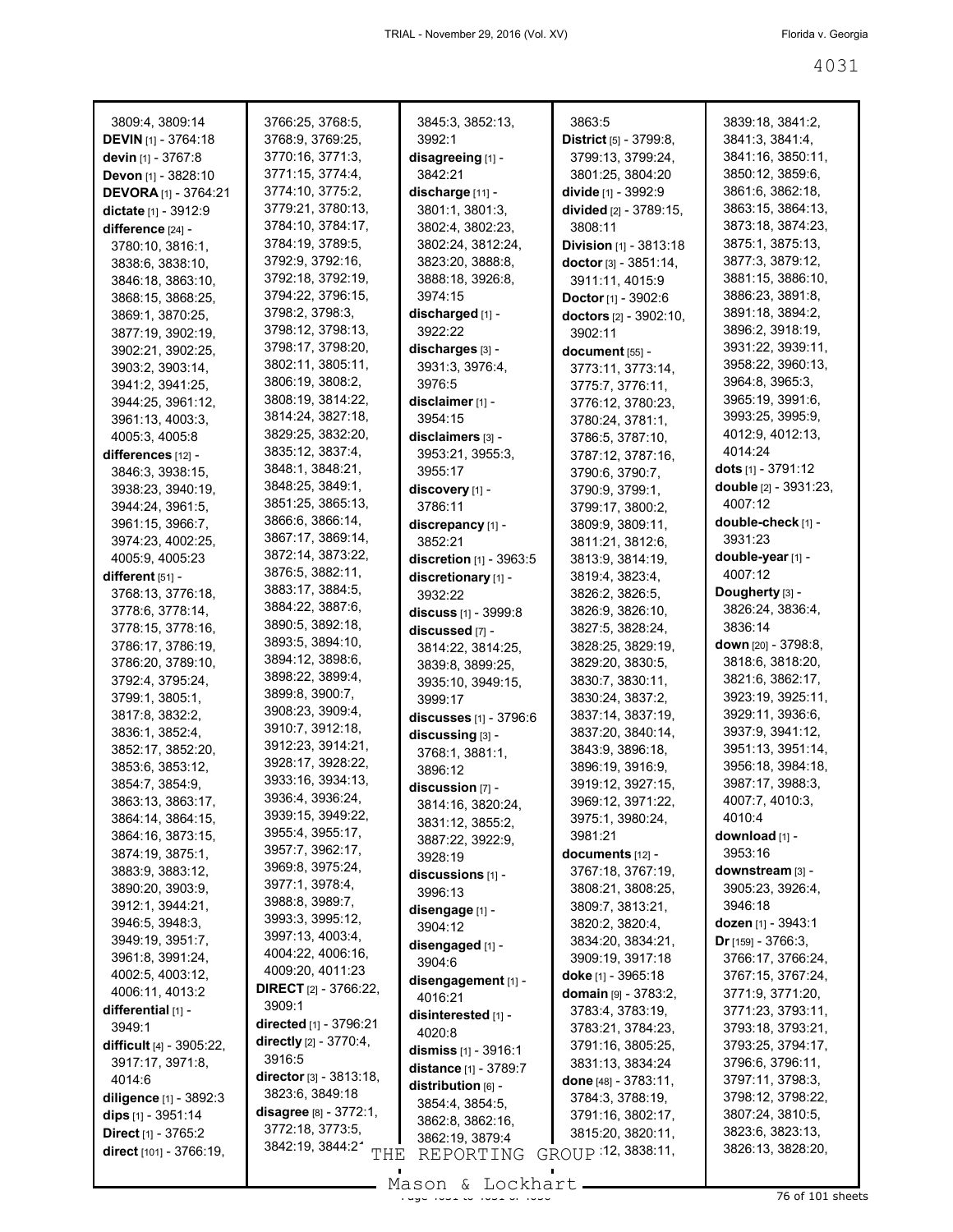| 3841:18, 3850:11, | 4008:1, 4010:13,             | 3948:14, 3963:1,              | 3890:1, 3896:14,           | efficient $[1]$ - 3853:20      |
|-------------------|------------------------------|-------------------------------|----------------------------|--------------------------------|
| 3850:12, 3850:13, | 4011:10, 4012:14,            | 3963:7, 3967:12,              | 3897:11, 3910:19,          | effort $[2] - 3783:25$ ,       |
| 3850:14, 3850:18, | 4012:18, 4014:14,            | 3967:13, 3967:14,             | 3912:15, 3915:7,           | 4008:13                        |
| 3850:22, 3850:25, | 4015:10, 4015:19,            | 3967:15, 3971:16,             | 3919:16, 3919:17,          | efforts [1] - 3802:18          |
| 3851:1, 3851:3,   | 4018:3                       | 3978:1, 3987:25,              | 3919:25, 3920:1,           | eight [4] - 3869:19,           |
| 3851:6, 3851:9,   | <b>Draft</b> $[1]$ - 3914:5  | 3991:9, 3995:14,              | 3921:13, 3925:7,           | 3892:25, 3893:8,               |
| 3851:11, 3851:12, | dramatically [3] -           | 3997:12, 3998:13,             | 3926:8, 3927:18,           | 3893:9                         |
| 3851:15, 3851:16, | 3840:23, 3841:10,            | 3998:16, 4000:19,             | 3928:21, 3930:17,          | either [9] - 3846:10,          |
| 3851:17, 3851:21, | 4008:23                      | 4003:1, 4006:4,               | 3931:3, 3931:4,            |                                |
| 3851:23, 3851:25, | drawdown [1] -               | 4009:2, 4009:4                | 3932:5, 3933:21,           | 3885:13, 3886:16,              |
| 3852:2, 3852:5,   | 3831:23                      | drought-related [1] -         | 3942:17, 3943:22,          | 3905:12, 3966:20,              |
| 3852:6, 3852:8,   |                              | 3822:17                       | 3945:21, 3948:4,           | 3997:25, 4017:6,               |
| 3853:5, 3853:6,   | drawdowns [1] -              |                               | 3962:13, 3963:1,           | 4017:12, 4017:21               |
| 3853:8, 3853:10,  | 3972:16                      | drought-type [1] -            | 3965:23, 3966:15,          | elevate [1] - 3944:9           |
| 3853:14, 3853:16, | dredging [1] - 3888:12       | 3919:17                       | 3966:18, 3966:25,          | eliminate [2] -                |
|                   | drenching [3] -              | droughts [20] -               |                            | 3852:23, 3852:25               |
| 3854:2, 3854:4,   | 4017:24, 4017:25             | 3812:22, 3815:22,             | 3971:16, 3990:3,           | eliminating [1] -              |
| 3854:14, 3854:16, | <b>Dresser</b> [1] - 3784:24 | 3816:8, 3842:13,              | 3990:9, 3990:22,           | 3894:25                        |
| 3854:25, 3855:3,  | drivers [1] - 3912:8         | 3844:5, 3844:12,              | 3991:19, 3994:13,          | <b>Elliott</b> $[1]$ - 3790:10 |
| 3855:8, 3855:13,  | driving $[1] - 3947:10$      | 3844:17, 3844:19,             | 3997:12, 3998:5,           | elsewhere [1] - 4012:4         |
| 3855:14, 3855:17, | drop $[4] - 3875:19$ ,       | 3875:21, 3875:22,             | 3998:7, 3999:15,           | emergency [2] -                |
| 3855:19, 3856:2,  | 3906:23, 3937:20,            | 3877:15, 3878:5,              | 4003:1, 4006:4,            | 3926:3, 3926:6                 |
| 3856:7, 3856:12,  | 3951:15                      | 3886:20, 3886:24,             | 4009:11                    | empirical [2] - 3931:1,        |
| 3856:13, 3856:18, | dropped [4] - 3825:4,        | 3926:24, 3962:13,             | dynamic [1] - 3944:3       | 3932:16                        |
| 3856:23, 3857:12, | 3886:21, 3889:25             | 4007:12, 4008:11,             |                            | enabling [1] - 3974:22         |
| 3857:14, 3857:15, | <b>Drought</b> [4] - 3840:9, | 4008:17, 4009:3               | Е                          | End [1] - 4019:14              |
| 3857:25, 3858:14, | 3841:7, 3841:23,             | dry [36] - 3785:5,            | e-mail [4] - 3781:2,       | end [17] - 3779:24,            |
| 3871:14, 3874:12, | 3929:21                      | 3785:9, 3785:15,              | 3781:15, 3782:9,           | 3782:2, 3821:22,               |
| 3878:13, 3879:2,  | drought [87] -               | 3785:17, 3786:18,             | 3907:18                    | 3882:21, 3934:24,              |
| 3879:12, 3879:22, | 3785:10, 3785:25,            | 3787:1, 3788:8,               | early [2] - 3942:21,       | 3950:10, 3952:6,               |
| 3879:25, 3880:24, | 3787:1, 3787:13,             | 3788:10, 3815:17,             | 3969:13                    | 3952:13, 3958:14,              |
| 3882:12, 3882:19, | 3787:19, 3787:20,            | 3816:1, 3816:5,               |                            | 3981:20, 3981:23,              |
| 3883:16, 3884:1,  | 3787:25, 3788:1,             | 3816:7, 3860:2,               | earth $[1] - 3769:17$      | 3981:24, 3984:22,              |
| 3894:8, 3894:22,  | 3788:16, 3788:21,            | 3863:16, 3863:20,             | easier $[2] - 3916:16$ ,   | 3993:7, 4009:12,               |
| 3895:24, 3896:2,  | 3805:8, 3812:9,              | 3864:19, 3865:22,             | 4008:8                     | 4009:14, 4010:8                |
| 3896:7, 3896:9,   | 3812:10, 3812:16,            | 3865:24, 3866:18,             | easily [2] - 3913:23,      | endangered [1] -               |
| 3896:15, 3897:11, | 3812:19, 3812:24,            | 3868:8, 3868:23,              | 3914:23                    | 3911:4                         |
| 3897:15, 3897:22, | 3814:5, 3815:18,             | 3868:25, 3869:6,              | east [1] - 3901:20         | endorsing [2] -                |
| 3898:2, 3898:3,   | 3822:7, 3822:12,             | 3869:21, 3870:24,             | easy [1] - 3913:11         | 3794:4, 3797:3                 |
| 3898:14, 3899:17, | 3822:17, 3822:23,            | 3873:4, 3875:20,              | eats [1] - 4017:21         | engaged [1] - 3821:24          |
| 3900:4, 3901:11,  | 3823:1, 3824:9,              | 3878:10, 3895:15,             | ecologist [1] -            | engagement [1] -               |
| 3907:15, 3908:20, | 3824:14, 3825:2,             | 3895:16, 3991:8,              | 4017:19                    | 3891:20                        |
| 3909:3, 3909:11,  | 3825:8, 3842:9,              | 3997:12, 4005:10,             | economic [1] -             | Engineering [1] -              |
| 3909:23, 3911:10, | 3842:14, 3844:14,            | 4006:4                        | 3850:14                    | 3975:12                        |
| 3911:12, 3912:15, | 3844:15, 3844:16,            | due [2] - 3890:12,            | economist <sub>[1]</sub> - | Engineers [20] -               |
| 3912:23, 3916:23, | 3852:11, 3853:8,             | 3892:3                        | 3878:16                    | 3918:22, 3920:24,              |
| 3923:1, 3927:24,  | 3853:11, 3853:15,            | <b>DUNLAP</b> $[1] - 3764:23$ | edge $[1]$ - 3901:15       | 3924:17, 3937:18,              |
| 3935:5, 3935:10,  | 3877:18, 3877:20,            | during [71] - 3804:5,         | educated [1] -             | 3939:3, 3939:22,               |
| 3936:2, 3936:16,  | 3889:24, 3890:3,             | 3808:10, 3810:14,             | 3779:24                    | 3943:7, 3950:7,                |
| 3940:7, 3940:9,   | 3906:21, 3906:24,            | 3812:19, 3812:21,             | effect [18] - 3803:23,     |                                |
| 3940:12, 3940:18, | 3910:19, 3912:13,            | 3815:22, 3833:22,             | 3812:8, 3812:15,           | 3950:12, 3952:6,               |
| 3942:12, 3944:17, | 3915:7, 3915:8,              | 3841:9, 3842:12,              | 3812:19, 3825:6,           | 3953:13, 3955:11,              |
| 3944:22, 3944:23, | 3918:23, 3919:17,            | 3842:14, 3845:13,             | 3860:18, 3904:7,           | 3968:7, 3970:3,                |
| 3949:13, 3949:16, | 3921:2, 3924:6,              | 3846:11, 3849:4,              | 3904:13, 3904:18,          | 3971:3, 3973:3,                |
| 3955:19, 3956:3,  | 3925:7, 3925:16,             | 3853:15, 3855:7,              | 3905:1, 3922:23,           | 3975:10, 3975:12,              |
| 3968:20, 3968:24, | 3926:8, 3929:24,             | 3856:5, 3868:7,               | 3927:11, 3935:3,           | 3978:21, 4006:6                |
| 3978:2, 3985:20,  | 3930:5, 3931:3,              | 3868:24, 3869:21,             | 3935:4, 3963:23,           | Engineers' [1] -               |
| 3986:5, 3986:8,   | 3932:5, 3933:22,             | 3872:6, 3872:8,               | 3984:13, 4011:19,          | 3999:5                         |
| 3986:13, 3987:4,  | 3934:23, 3940:22,            | 3875:21, 3876:1,              | 4017:25                    | enrolled [1] - 3921:24         |
| 3989:15, 3997:9,  | 3942:17, 3945:16,            | 3879:13, 3884:1,              | effects $[4] - 3802:3$ ,   | entering [2] - 3987:21,        |
| 4000:3, 4002:19,  | 3947:12, 3948:1              |                               | 222, 3821.21,              | 3988:24                        |
| 4004:15, 4005:25, | THE                          | REPORTING                     | GROUP<br>$\mathbf{A}$      | entire [17] - 3773:1,          |
|                   |                              |                               |                            |                                |
|                   |                              | Mason & Lockhart              |                            |                                |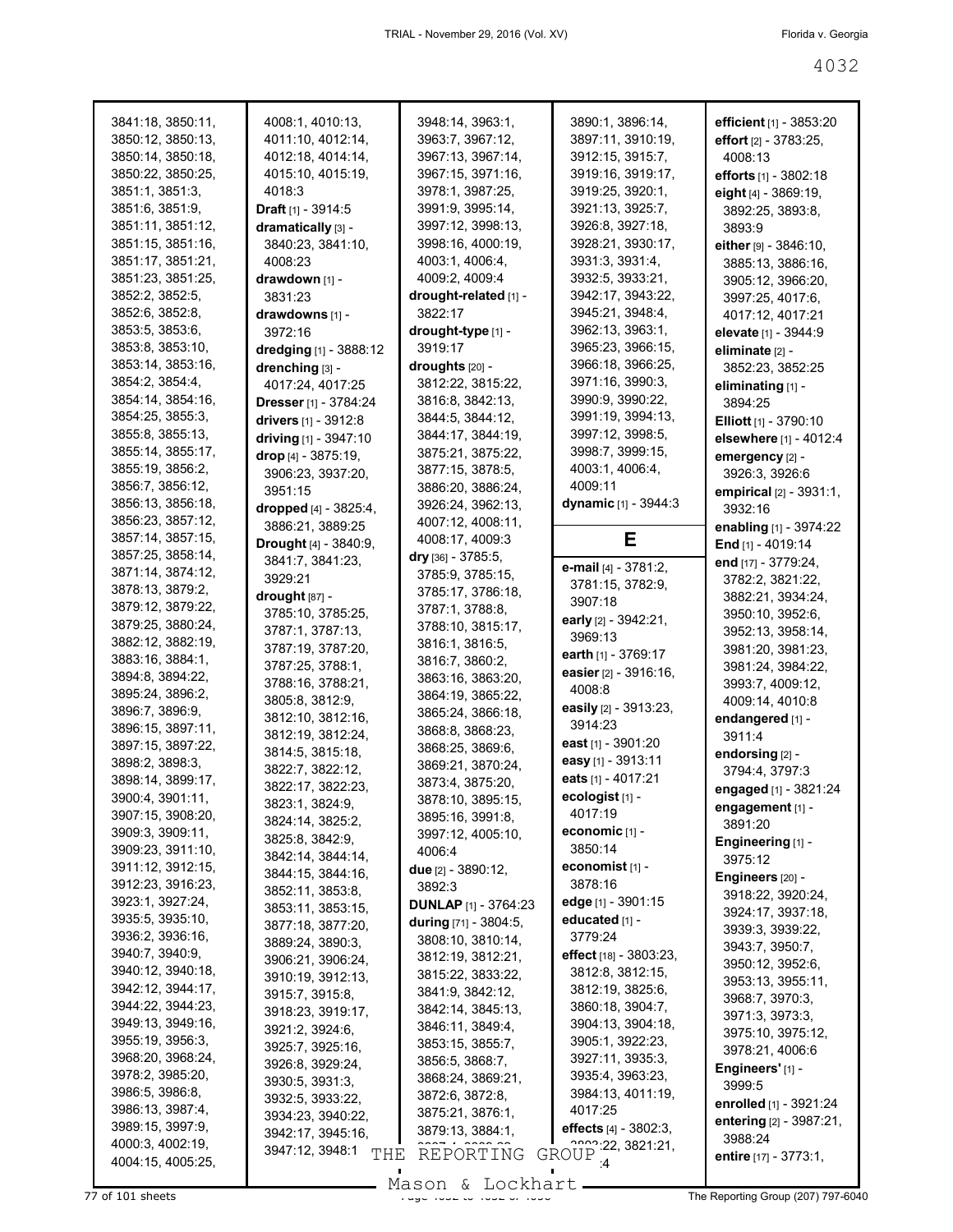| 3800:10, 3802:1,                      | 3955:21, 3955:25,                                   | 3808:21, 3813:3,                       | 3854:23, 3880:22,                          | 3960:15                                                   |
|---------------------------------------|-----------------------------------------------------|----------------------------------------|--------------------------------------------|-----------------------------------------------------------|
| 3805:25, 3812:6,                      | 3956:11, 3956:20,                                   | 3819:14, 3819:19,                      | 3899:15, 3901:9,                           | expected [1] - 3997:24                                    |
| 3826:9, 3827:16,                      | 3968:25, 3970:10,                                   | 3826:10, 3840:22,                      | 3909:1, 3909:9,                            | experience [1] -                                          |
| 3834:22, 3845:8,                      | 3970:16, 3970:20,                                   | 3853:10, 3863:3,                       | 3997:7, 4010:25,                           | 4014:25                                                   |
| 3876:24, 3886:1,                      | 3970:24, 3971:14,                                   | 3864:17, 3867:12,                      | 4014:12                                    | experienced [1] -                                         |
| 3892:23, 3893:12,                     | 3972:8, 3972:10,                                    | 3867:15, 3871:21,                      | <b>examine</b> [2] - 3802:3,               | 3821:16                                                   |
| 3893:24, 3929:24,                     | 3973:22, 3974:20,                                   | 3877:11, 3877:13,                      | 3894:2                                     | experiences [1] -                                         |
| 3933:7, 3940:21                       | 3981:10, 3982:11,                                   | 3878:2, 3915:23                        | <b>examined</b> $[1]$ - 3891:7             | 3943:20                                                   |
| entirely [2] - 3918:11,               | 3984:20                                             | evaluating [8] -                       | examining $[1]$ -                          | expert [44] - 3766:17,                                    |
| 3918:17                               | especially [12] -                                   | 3770:25, 3775:24,                      | 3802:19                                    | 3786:9, 3791:19,                                          |
| entirety [3] - 3772:23,               | 3910:19, 3915:6,                                    | 3783:18, 3794:10,                      | example [5] - 3785:25,                     | 3792:10, 3792:16,                                         |
| 3831:8, 3898:3                        | 3918:22, 3919:15,                                   | 3818:10, 3890:11,                      | 3836:22, 3900:8,                           | 3793:11, 3793:12,                                         |
| entitled [8] - 3764:10,               | 3926:20, 3942:23,                                   | 3891:13, 3983:6                        | 3900:12, 4000:7                            | 3793:13, 3794:8,                                          |
| 3776:24, 3779:1,                      | 3946:10, 3969:17,                                   | evaluation <sub>l6l</sub> -            | examples [1] -                             | 3794:17, 3794:22,                                         |
| 3795:1, 3809:13,                      | 3973:4, 4005:24,                                    | 3780:9, 3796:8,                        | 3932:13                                    | 3796:17, 3796:25,                                         |
| 3823:12, 3843:10,                     | 4007:19, 4010:20                                    | 3813:4, 3822:25,                       | exceeded [3] -                             | 3797:10, 3798:16,                                         |
| 3887:16                               | <b>ESQ</b> [10] - 3764:17,                          | 3931:1, 3971:6                         | 3932:14, 3945:19,                          | 3846:16, 3849:4,                                          |
| Environmental [2] -                   | 3764:17, 3764:18,                                   | evaporation $[7]$ -                    | 3966.9                                     | 3850:8, 3850:14,                                          |
| 3813:17, 3914:5                       | 3764:18, 3764:19,                                   | 3894:25, 3895:5,                       | <b>exceeds</b> [1] - 3930:6                | 3850:15, 3851:4,                                          |
| environmental [2] -                   | 3764:20, 3764:21,                                   | 3895:25, 3897:7,                       | Excel [1] - 3964:8                         | 3851:6, 3851:10,                                          |
| 3972:19, 3982:17                      | 3764:21, 3764:22,                                   | 3970:25, 3971:6,                       | excellent [2] -                            | 3851:25, 3855:4,                                          |
| EPD [48] - 3771:9,                    | 3764:23                                             | 3987:1                                 | 3975:21, 4000:23                           | 3857:15, 3874:12,                                         |
| 3778:1, 3778:3,                       | essence [1] - 3950:19                               | event $[5] - 3933:11$ ,                | exception $[1]$ -                          | 3890:22, 3894:15,                                         |
| 3784:4, 3786:23,                      | essentially [12] -                                  | 3943:22, 3955:20,                      | 3984:20                                    | 3908:21, 3913:4,                                          |
| 3804:15, 3807:11,                     | 3790:18, 3812:9,                                    | 3987:19, 4020:8                        | <b>excerpt</b> [3] - 3963:14,              | 3913:16, 3921:9,                                          |
| 3808:21, 3808:25,                     | 3853:3, 3856:20,                                    | events [9] - 3932:23,                  | 3964:19, 3964:22                           | 3922:5, 3924:22,                                          |
| 3815:16, 3818:9,                      | 3857:4, 3895:12,                                    | 3937:15, 3943:4,                       | excerpted [2] -                            | 3929:14, 3929:23,                                         |
| 3819:22, 3820:21,                     | 3975:6, 3997:23,                                    | 3943:6, 3943:17,                       | 3909:19, 3965:3                            | 3938:14, 3938:22,                                         |
| 3820:23, 3820:25,                     | 4000:2, 4002:24,                                    | 3943:25, 3944:1,                       | excerpts [2] -                             | 3944:10, 3959:25,                                         |
| 3821:10, 3821:15,                     | 4005:1, 4007:3                                      | 3944:2, 3944:8                         | 3931:20, 4013:8                            | 3964:5, 3969:11,                                          |
| 3821:19, 3822:10,                     | establishes [2] -                                   | everywhere [1] -                       |                                            | 4011:23                                                   |
|                                       |                                                     |                                        |                                            |                                                           |
| 3822:21, 3823:6,                      | 3910:25, 3911:6                                     | 3877:7                                 | excess [2] - 3840:1,<br>3998:19            | expertise [2] -                                           |
| 3829:16, 3830:8,                      | estimate [4] - 3805:18,                             | evidence [4] - 3812:7,                 | exclude [1] - 3771:1                       | 3848:10, 4014:16                                          |
| 3834:2, 3835:25,                      | 3806:18, 3827:24,                                   | 3812:14, 3884:6,                       | excuse [3] - 3920:19,                      | experts [8] - 3781:24,                                    |
| 3837:23, 3839:24,                     | 3880:9                                              | 3890:17                                | 3957:22, 3975:17                           | 3794:10, 3861:19,                                         |
| 3840:21, 3840:25,                     | estimated $[11]$ -                                  | exacerbate [1] -                       | Executive [1] -                            | 3861:22, 3861:24,                                         |
| 3845:10, 3881:18,                     | 3802:20, 3806:16,                                   | 3842:13                                | 3971:24                                    | 3989:21, 3996:2,                                          |
| 3881:19, 3882:7,                      | 3807:24, 3808:6,                                    | <b>exact</b> [6] - 3809:9,             | executive [2] - 3973:7,                    | 3996:19                                                   |
| 3883:13, 3896:23,                     | 3836:7, 3839:1,                                     | 3815:23, 3892:14,                      | 3981:2                                     | <b>Expires</b> $[1] - 4020:17$                            |
| 3951:19, 3952:16,                     | 3881:17, 3881:21,                                   | 3893:3, 3915:21,                       | <b>Exhibit</b> [5] - 3776:11,              | explain [5] - 3769:25,                                    |
| 3952:25, 3953:10,                     | 3897:6, 3996:19                                     | 3978:20                                |                                            | 3782:1, 3903:6,                                           |
| 3953:15, 3955:22,                     | <b>estimates</b> [8] - 3778:7,                      | exactly [16] - 3782:25,                | 3790:7, 3828:20,<br>3900:19, 3971:22       | 3956:11, 4006:24                                          |
| 3956:25, 3957:4,                      | 3804:11, 3804:17,                                   | 3793:4, 3793:8,                        | exhibit [5] - 3864:4,                      | explained [6] -                                           |
| 3959:20, 3959:22,                     | 3807:11, 3876:19,                                   | 3814:14, 3829:18,                      | 3899:17, 3941:21,                          | 3789:4, 3797:24,                                          |
| 3960:3, 3986:25,                      | 3876:20, 3972:16                                    | 3861:6, 3861:17,                       | 3945:11, 4008:24                           | 3838:2, 3850:17,                                          |
| 4012:1                                | estuaries [1] -                                     | 3893:2, 3894:19,                       | exhibits [2] - 3854:22,                    | 3895:24, 3912:1                                           |
| <b>EPD's</b> [3] - 3819:25,           | 3800:20                                             | 3932:25, 3936:18,                      | 3935:16                                    | explaining [1] -                                          |
| 3825:25, 3881:23                      | evaluate [20] -                                     | 3937:10, 3937:25,                      | <b>EXHIBITS</b> [1] - 3765:7               | 3911:23                                                   |
| equal $[5]$ - 3923:25,                | 3774:12, 3778:14,                                   | 3963:25, 3965:10,                      | exist $[4] - 3779.8$ ,                     | explains [4] - 3829:5,                                    |
| 3924:10, 3925:17,                     | 3781:22, 3782:14,                                   | 3974:25                                | 3893:11, 3920:11,                          | 3833:25, 3927:9,                                          |
| 3926:13, 3967:21                      | 3783:12, 3783:22,                                   | examination [13] -                     | 3952:19                                    | 4009:8                                                    |
| equivalent [2] -                      | 3814:7, 3823:23,                                    | 3767:15, 3854:22,                      | existed [3] - 3889:24,                     | explanation [1] -                                         |
| 3927:14, 3988:5                       | 3836:25, 3842:23,                                   | 3855:1, 3855:8,                        | 3894:6, 3987:5                             | 3912:15                                                   |
| error [5] - 3865:4,                   | 3859:6, 3861:7,                                     | 3856:6, 3863:19,                       | <b>exists</b> $[3] - 3782:22$ ,            | explicitly [1] - 3963:9                                   |
| 3876:18, 3876:21,                     | 3861:15, 3861:18,                                   | 3876:1, 3878:15,                       | 3800:18, 3858:19                           | explore [2] - 3793:9,                                     |
| 3876:22, 3971:11                      | 3863:1, 3863:18,                                    | 3897:12, 3955:20,                      | exit [1] - 3947:12                         | 3922:20                                                   |
| errors $[24] - 3846.9$ ,              | 3869:3, 3879:7,                                     | 3998:21, 3999:9,                       | <b>exits</b> $[1] - 3948:13$               | <b>express</b> [3] - 3969:16,                             |
| 3846:12, 3847:3,                      | 3890:21, 3968:4                                     | 3999:15                                | expands [1] - 3802:18                      | 3969:24, 3970:11                                          |
| 3847:13, 3849:11,<br>3850:1, 3876:20, | e <b>valuated</b> [18] -<br>3785:5, 3801:6,<br>THE. | <b>EXAMINATION [11] -</b><br>REPORTING | exnect [4] - 3788:21,<br>GROUP 15, 3941:4, | extends [1] - 3835:4<br><b>extensive</b> $[5] - 3913:7$ , |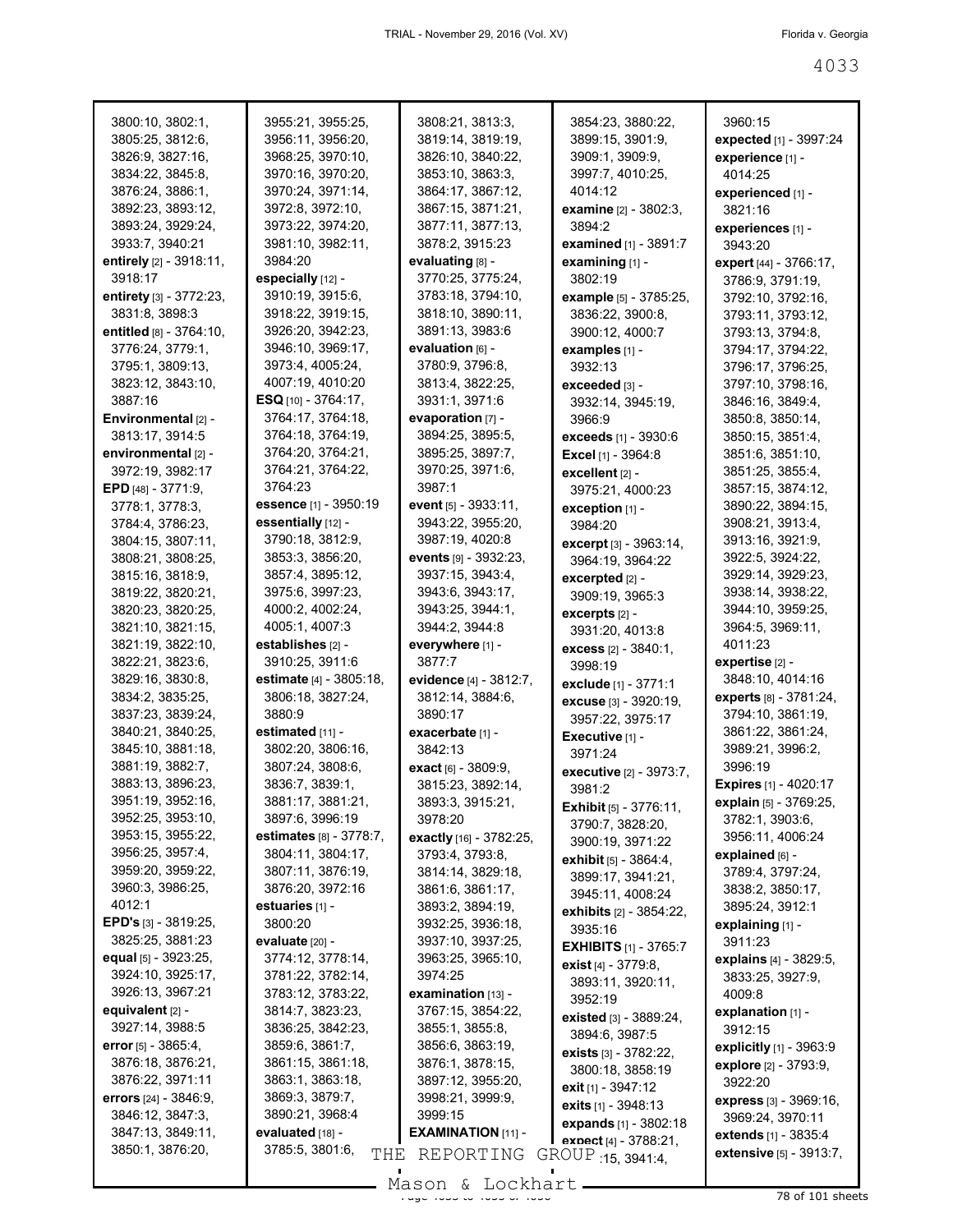| 3914:13, 3918:19,                 | 3865:9, 3867:7,                | 3805:18, 3806:6,                                | 3974:9, 3977:10,             | 3799:24, 3801:24,         |
|-----------------------------------|--------------------------------|-------------------------------------------------|------------------------------|---------------------------|
| 3926:21, 4014:18                  | 3878:7, 3879:3,                | 3806:13, 3807:22,                               | 3978:5                       | 3804:20, 3805:5,          |
| <b>extent</b> $[5] - 3797:2$ ,    | 3879:4, 3898:15,               | 3808:2, 3830:12,                                | five $[10] - 3768:13$ ,      | 3807:19, 3814:20,         |
| 3910:1, 3994:18,                  | 3912:5                         | 3832:2, 3869:19,                                | 3768:17, 3885:7,             | 3814:25, 3816:3,          |
| 3996:5, 3996:22                   | factual [3] - 3918:15,         | 3882:15, 3882:16,                               | 3885:9, 3885:11,             | 3819:16, 3826:11,         |
| extracted $[2]$ -                 | 3920:16                        | 3892:16, 3923:23,                               | 3885:18, 3885:19,            | 3835:5, 3838:17,          |
| 3793:23, 3862:1                   | failures [1] - 3956:15         | 3924:1, 3944:5,                                 | 3899:24, 3937:11,            | 3842:4, 3842:6,           |
|                                   |                                | 3958:21                                         | 4004:10                      | 3842:25, 3845:9,          |
| extreme [3] - 3821:16,            | <b>fair</b> $[2] - 3782:2$     |                                                 | five-zero-zero-zero          | 3847:5, 3847:11,          |
| 3993:1, 3995:3                    | 3787:2                         | figures [1] - 3809:20<br>figuring [1] - 3780:19 | $[1] - 3937:11$              | 3847:12, 3850:13,         |
|                                   | fairly $[11]$ - 3821:5,        |                                                 |                              | 3851:4, 3851:8,           |
| F                                 | 3913:6, 3913:11,               | file $[1]$ - 3959:11                            | <b>fix</b> $[3] - 3982:11$ , | 3858:2, 3862:17,          |
| face [2] - 3953:18,               | 3913:21, 3956:7,               | filed [2] - 3915:25,                            | 3984:1, 3984:4               |                           |
| 3968:1                            | 3956:10, 3967:9,               | 3969:7                                          | flap $[1]$ - 3935:18         | 3863:19, 3866:12,         |
| fact $[23] - 3789.4$ ,            | 4003:11, 4006:23,              | fill $[1]$ - 3946:25                            | flash [5] - 3932:23,         | 3867:2, 3867:5,           |
| 3789:23, 3794:4,                  | 4007:6                         | filled $[5]$ - 3895:12,                         | 3943:3, 3943:6,              | 3867:12, 3867:13,         |
| 3829:19, 3834:7,                  | falls $[2] - 3783:4,$          | 3947:4, 3947:6,                                 | 3943:17, 3943:22             | 3867:22, 3872:16,         |
| 3846:14, 3851:24,                 | 3783:6                         | 3947:12, 3948:13                                | flat $[2] - 3934:16$ ,       | 3872:18, 3873:6,          |
| 3856:2, 3874:12,                  | false [2] - 3971:15,           | finally $[8] - 3777:16$ ,                       | 4004:1                       | 3873:15, 3886:9,          |
|                                   | 4009:12                        | 3780:17, 3820:9,                                | <b>Flint</b> [42] - 3803:16, | 3898:21, 3899:18,         |
| 3884:5, 3887:2,                   | familiar [17] - 3773:17.       | 3832:5, 3868:20,                                | 3809:3, 3809:5,              | 3899:24, 3900:15,         |
| 3891:1, 3895:16,                  | 3791:21, 3834:18,              | 3870:11, 3870:19,                               | 3809:13, 3810:21,            | 3904:2, 3909:12,          |
| 3900:7, 3900:18,                  | 3835:11, 3840:8,               | 3878:1                                          | 3817:8, 3817:12,             | 3917:14, 3918:3,          |
| 3924:16, 3925:3,                  | 3896:21, 3910:21,              | findings $[2] - 3811:10$ ,                      | 3817:21, 3818:11,            | 3918:16, 3918:25,         |
| 3926:19, 3944:4,                  | 3914:4, 3914:7,                | 3813:22                                         | 3818:17, 3820:12,            | 3987:7, 3987:9,           |
| 3959:23, 3970:24,                 | 3927:7, 3928:1,                | fine $[9] - 3767:21$ ,                          | 3834:9, 3834:13,             | 3987:17, 3987:21,         |
| 3975:2, 4013:15                   | 3928:2, 3969:2,                | 3774:8, 3826:17,                                | 3834:25, 3835:2,             | 3988:24, 3995:23,         |
| factor $[46] - 3789:2$ ,          | 3985:19, 4012:7,               | 3931:23, 3942:10,                               | 3835:18, 3839:12,            | 3996:19, 3997:24,         |
| 3789:11, 3789:22,                 | 4015:5, 4016:11                | 3942:14, 3975:15,                               | 3839:13, 3839:14,            | 3998:3, 3998:10,          |
| 3790:18, 3791:2,                  | familiarity [1] -              | 3978:24, 3979:2                                 | 3839:16, 3840:9,             | 4002:22, 4003:23,         |
| 3792:3, 3792:6,                   | 3956:13                        | finish $[5]$ - 3803:10,                         | 3840:23, 3841:7,             | 4005:21, 4006:4,          |
| 3792:11, 3792:14,                 | far $[3] - 3780.9$ ,           | 3947:20, 3947:22,                               | 3841:11, 3841:22,            | 4014:14                   |
| 3792:15, 3794:1,                  | 3783:9, 3845:6                 | 3955:12, 4018:24                                | 3901:12, 3901:13,            | florida's [1] - 4008:2    |
| 3794:3, 3794:6,                   | <b>farm</b> $[13] - 3894:25$ , | first $[47] - 3768.4$ ,                         | 3901:15, 3901:23,            | Florida's [17] -          |
| 3795:18, 3795:21,                 | 3895:5, 3895:12,               | 3774:5, 3774:7,                                 | 3901:25, 3910:2,             | 3781:24, 3782:5,          |
| 3797:3, 3797:24,                  | 3895:14, 3895:18,              | 3774:8, 3789:9,                                 | 3910:5, 3915:15,             | 3792:10, 3793:10,         |
| 3845:1, 3853:1,                   | 3895:20, 3895:22,              | 3792:18, 3794:25,                               | 3916:8, 3917:12,             | 3850:14, 3850:15,         |
| 3853:2, 3853:23,                  | 3896:1, 3897:7,                |                                                 | 3917:25, 3918:6,             | 3855:3, 3855:7,           |
| 3855:5, 3855:9,                   |                                | 3800:9, 3800:13,                                | 3918:8, 3920:21,             | 3856:5, 3857:5,           |
| 3855:20, 3855:23,                 | 3970:25, 3985:5,               | 3801:21, 3803:12,                               | 3943:10, 3988:3,             | 3861:19, 3861:22,         |
| 3856:3, 3856:8,                   | 3986:24, 3987:2                | 3808:18, 3815:17,                               |                              | 3861:24, 3864:5,          |
| 3856:17, 3856:24,                 | fault [1] - 3795:6             | 3817:18, 3823:11,                               | 4001:7                       | 3878:16, 3921:12,         |
| 3857:7, 3860:15,                  | February [11] -                | 3824:16, 3846:24,                               | Flint-Ochlockonee [4]        | 3996:1                    |
| 3862:2, 3862:14,                  | 3921:8, 3929:14,               | 3856:16, 3862:10,                               | $-3834:9, 3834:13,$          | Florida-Georgia [1] -     |
| 3879:16, 3879:17,                 | 3930:10, 3930:18,              | 3863:1, 3869:20,                                | 3835:18, 3839:12             |                           |
| 3897:22, 3898:22,                 | 3934:24, 3943:16,              | 3871:21, 3876:14,                               | flip $[1]$ - 3776:10         | 3805:5<br>Floridan [43] - |
| 3898:25, 3899:1,                  | 3945:9, 3946:10,               | 3879:2, 3882:10,                                | flipped [1] - 3834:21        |                           |
| 3899:2, 3937:23,                  | 3947:1, 3959:25,               | 3894:16, 3917:10,                               | flood $[8] - 3946:7$ ,       | 3768:22, 3769:20,         |
| 3938:7, 3938:8,                   | 3974:8                         | 3917:15, 3919:10,                               | 3946:15, 3946:16,            | 3770:3, 3770:24,          |
| 3963:25                           | feeds [2] - 3859:3,            | 3920:13, 3921:16,                               | 3946:25, 3948:5,             | 3772:7, 3772:21,          |
| <b>factors</b> $[31] - 3788:25$ , | 3859:18                        | 3922:25, 3925:22,                               | 3948:24, 3955:6,             | 3776:1, 3782:18,          |
| 3789:6, 3789:10,                  | feet $[1] - 4007:3$            | 3929:15, 3933:6,                                | 4015:3                       | 3782:19, 3782:21,         |
| 3789:23, 3791:24,                 | felt [1] - 3942:12             | 3933:15, 3933:19,                               | floodplains [1] -            | 3783:7, 3783:9,           |
| 3792:5, 3793:23,                  | female [2] - 3905:13,          | 3936:22, 3951:8,                                | 3800:20                      | 3783:12, 3784:9,          |
| 3795:24, 3824:20,                 | 4017:16                        | 3951:18, 3954:7,                                | floods [1] - 3946:12         | 3784:11, 3805:13,         |
| 3851:18, 3852:15,                 | few [7] - 3892:15,             | 3959:24, 3982:7,                                | floodwater [1] -             | 3805:21, 3806:1,          |
|                                   | 3926:15, 3941:10,              | 3984:1, 3998:12                                 | 3946:18                      | 3821:14, 3826:24,         |
| 3852:16, 3852:17,                 | 3954:7, 3978:25,               | fish [2] - 3911:4,                              | <b>FLORIDA</b> [1] - 3764:3  | 3835:1, 3836:3,           |
| 3852:18, 3853:25,                 | 4005:8                         | 3924:19                                         | Florida [68] - 3764:17,      | 3836:4, 3836:8,           |
| 3854:1, 3854:3,                   | fewer $[1] - 4008:14$          | <b>Fish</b> $[8] - 3827:7$ ,                    | 3786:8, 3792:23,             | 3836:13, 3839:25,         |
| 3859:19, 3859:23,                 | field [1] - 3846:25            | 3828:21, 3829:5,                                | 3794:10, 3798:8,             | 3855:21, 3855:24,         |
| 3862:2, 3862:3,                   | figure [16] - 3769:<br>THE     | REPORTING                                       | GROUP 8, 3799:13,            | 3872:21, 3873:1,          |
| 3862:11, 3862:15,                 |                                |                                                 |                              | 3874:6, 3874:23,          |

Mason & Lockhart **Page 4034 of 101 sheets** Page 4034 to 4034 Mason & Lockhart **Page 4034 of 4034 of 4034 of 4034 or 4034 of 4034 or 4034 or 4034 or 4034 or 4034 or 4034 or 4034 or 4034 or 4034 or 4034 or 4034 or 4034 or 40**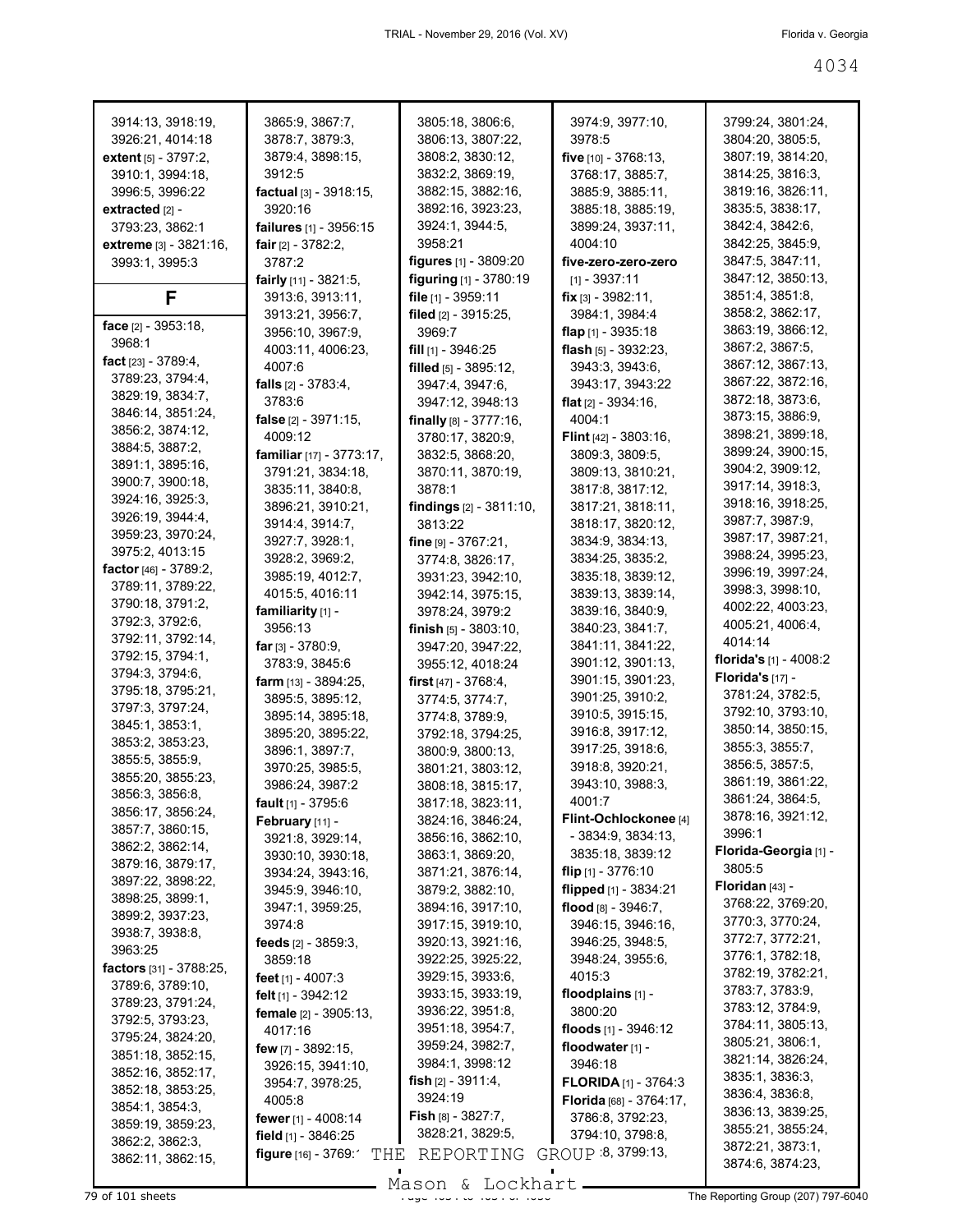| 3875:15, 3875:17,                     | 4003:14, 4010:21,                            | 3802:24                        | <b>function</b> $[1] - 4003:14$ | 3994:3, 4007:15             |
|---------------------------------------|----------------------------------------------|--------------------------------|---------------------------------|-----------------------------|
| 3876:19, 3881:10,                     | 4014:2                                       | focus $[22] - 3781:2,$         | funded [1] - 3845:10            | gage [11] - 3846:1,         |
| 3882:5, 3884:8,                       | flowing [5] - 3905:20,                       | 3785:2, 3787:7,                | funding [1] - 3982:10           | 3846:2, 3848:9,             |
| 3889:2, 3889:12,                      | 3905:22, 3917:14,                            | 3787:9, 3790:13,               | funny [1] - 3902:13             | 3870:22, 3874:10,           |
| 3889:13, 3890:18,                     | 3918:2, 3922:7                               | 3796:5, 3800:11,               | future [6] - 3802:21,           | 3941:3, 3942:6,             |
| 3890:21                               | flows $[102] - 3806:4$ ,                     | 3800:25, 3802:22,              | 3978:19, 3978:22,               | 3942:13, 3945:2,            |
| flow [115] - 3775:18,                 | 3806:8, 3807:2,                              | 3808:20, 3809:1,               | 4005:14, 4008:17,               | 3956:17, 4010:22            |
| 3775:20, 3779:13,                     | 3807:18, 3808:9,                             | 3811:12, 3823:11,              | 4014:3                          | gages [8] - 3846:4,         |
| 3782:4, 3785:20,                      | 3815:21, 3815:22,                            | 3835:15, 3867:18,              | <b>FWMP</b> [1] - 3979:23       | 3846:10, 3846:12,           |
| 3785:23, 3802:5,                      | 3816:7, 3832:19,                             | 3929:19, 3941:7,               | <b>FX</b> [1] - 3864:7          | 3848:11, 3848:14,           |
| 3803:24, 3813:1,                      | 3842:13, 3845:8,                             | 3944:16, 3945:7,               | FX-143 [1] - 3765:15            | 3849:19, 3905:19,           |
| 3815:12, 3816:3,                      | 3845:17, 3845:22,                            | 3989:25, 3991:6,               | FX-24 $[2] - 3765:13$           | 3956:13                     |
| 3816:9, 3816:18,                      | 3859:20, 3867:7,                             | 4003:5                         | 3835:7                          | Gages [1] - 3846:19         |
| 3816:20, 3816:21,                     | 3868:1, 3868:23,                             | focused [3] - 3789:22,         | FX-320 [3] - 3765:16,           | gaging [1] - 3848:6         |
| 3817:19, 3818:1,                      | 3877:13, 3877:16,                            | 3823:22, 3826:7                | 3827:14, 3828:21                | gallons [10] - 3815:14,     |
| 3819:14, 3819:15,                     | 3878:3, 3878:4,                              | focusing $[4]$ -               | <b>FX-49d1</b> [3] - 3765:14,   | 3816:10, 3816:11,           |
| 3820:12, 3836:20,                     | 3878:17, 3879:18,                            | 3768:11, 3770:7,               | 3843:10, 3845:11                | 3831:13, 3831:18,           |
| 3836:21, 3837:16,                     | 3881:14, 3910:4,                             | 3822:24, 3945:13               | <b>FX-49r</b> [4] - 3765:14,    | 3833:1, 3833:5,             |
| 3838:17, 3840:23,                     | 3910:19, 3915:19,                            | follow $[6] - 3798.5$ ,        | 3780:23, 3781:15,               | 3833:19, 3834:5,            |
| 3841:11, 3842:9,                      | 3915:20, 3916:8,                             | 3801:20, 3803:9,               | 3781:18                         | 3836:9                      |
| 3842:11, 3842:24,                     | 3918:8, 3919:1,                              | 3817:6, 3874:11,               | <b>FX-530</b> [2] - 3765:16,    | gate [1] - 3937:22          |
| 3845:25, 3846:3,                      | 3919:15, 3921:2,                             | 3874:13                        | 3974:9                          | gates [1] - 3950:15         |
| 3846:18, 3859:5,                      | 3921:3, 3931:2,                              | follow-up [1] - 3803:9         | <b>FX-534</b> [2] - 3765:17,    | gauges [5] - 3892:9,        |
| 3859:7, 3859:22,                      | 3931:13, 3933:1,                             | following [6] -                | 3971:22                         | 3892:11, 3892:13,           |
| 3860:12, 3861:4,                      | 3937:16, 3938:15,                            | 3817:23, 3824:17,              | FX-594 [4] - 3765:17.           | 3892:22, 3894:5             |
| 3861:8, 3866:11,                      | 3938:17, 3938:23,                            | 3846:16, 3858:10,              | 3799:18, 3800:2,                | general [10] - 3775:15,     |
| 3867:5, 3867:12,                      | 3938:25, 3939:2,                             | 3898:10, 3998:15               | 3800:13                         | 3813:5, 3875:14,            |
| 3867:13, 3867:14,                     | 3939:7, 3939:9,                              | follows [1] - 3777:10          | <b>FX-795</b> [2] - 3765:18,    | 3875:16, 3979:2,            |
| 3867:24, 3868:3,                      | 3939:13, 3939:16,                            | foregoing [1] - 4020:4         | 3794:19                         | 3992:19, 3993:21,           |
| 3868:5, 3868:7,                       | 3940:20, 3940:21,                            | forgive [1] - 3906:12          | FX-82 [2] - 3765:15,            | 3995:2, 3999:25,            |
| 3868:13, 3868:14,                     | 3943:15, 3947:10,                            | <b>forgot</b> [1] - 3828:9     | 3823:5                          | 4001:1                      |
| 3868:16, 3868:17,                     | 3962:13, 3962:19,                            | <b>form</b> $[1]$ - 3827:13    | FX-860 $[1]$ - 3765:18          | generally [5] - 3824:3,     |
| 3868:18, 3868:21,                     | 3964:17, 3965:10,                            | formed [1] - 3900:3            | <b>FX-883</b> [2] - 3765:19,    | 3872:8, 3874:11,            |
| 3868:25, 3869:1,                      | 3965:14, 3965:20,                            | formulating [1] -              | 3982:2                          | 3874:13, 3875:6             |
| 3870:5, 3870:7,                       | 3965:23, 3966:9,                             | 3893:16                        | <b>FX-911</b> [1] - 3765:19     | generate [2] - 3949:1,      |
| 3870:8, 3870:18,                      | 3966:14, 3967:1,                             | <b>forth</b> $[2] - 3911:22$   | FX-933 [3] - 3765:20,           | 4001:12                     |
| 3870:22, 3877:18,                     | 3967:17, 3980:1,                             | 3916:6                         | 3773:14, 3774:4                 | generating [2] -            |
| 3877:20, 3878:8,                      | 3980:8, 3986:2,                              | forward [3] - 3965:2,          | <b>FX-934</b> [2] - 3765:20,    | 3933:1, 4009:15             |
| 3878:9, 3878:10,                      | 3988:3, 3988:20,                             | 3982:15, 4007:11               | 3786.7                          | gentlemen [1] -             |
| 3888:13, 3905:25,                     | 3989:4, 3990:3,                              | four [8] - 3786:19,            | <b>FX-949</b> [1] - 3765:21     | 3969:14                     |
| 3918:17, 3919:16,                     | 3991:13, 3991:22,                            | 3797:16, 3876:11,              |                                 | Geologic [4] -              |
| 3919:25, 3920:1,                      | 3996:8, 3996:25,                             | 3885:7, 3885:9,                | G                               | 3773:18, 3773:19,           |
| 3920:2, 3921:4,                       | 3997:12, 3998:16,                            | 3885:10, 3897:15,              |                                 | 3774:11, 3775:3             |
| 3922:15, 3922:18,                     | 3998:18, 3998:19,                            | 3897:17                        | Gage [35] - 3805:15,            | geology [1] - 3768:2        |
| 3925:4, 3928:6,                       | 3998:24, 3998:25,                            | <b>fourth</b> $[3] - 3923.7$ , | 3806:4, 3807:3,                 | Georgakakos [2] -           |
| 3928:12, 3933:12,                     | 4000:23, 4001:13,                            | 3971:21, 3972:2                | 3845:17, 3845:22,               | 3896:7, 4000:3              |
| 3933:22, 3940:25,                     | 4001:14, 4001:15,                            | fraction [1] - 3877:25         | 3845:23, 3845:24,               | GEORGE $[1]$ -              |
| 3948:18, 3948:19,                     | 4002:22, 4003:10,                            | frame $[3] - 3841:9$ ,         | 3846:1, 3846:17,                | 3764:19                     |
| 3957:19, 3962:14,<br>3962:25, 3963:2, | 4003:18, 4003:22,                            | 3946:10, 4007:11               | 3846:22, 3847:14,               | <b>GEORGIA</b> [1] - 3764:6 |
| 3963:24, 3966:25,                     | 4005:8, 4005:21,                             | free $[2] - 3800:10$ ,         | 3847:19, 3847:24,               | <b>Georgia</b> [138] -      |
| 3967:23, 3970:17,                     | 4006:3, 4007:14,                             | 3828:17                        | 3849:2, 3849:17,                | 3764:20, 3766:3,            |
|                                       | 4007:16, 4007:18,                            | <b>front</b> $[4] - 3796:3$ ,  | 3866:12, 3867:2,                | 3771:9, 3773:17,            |
| 3972:19, 3974:11,<br>3979:7, 3979:20, | 4009:15, 4010:4,                             | 3834:18, 3914:15,              | 3867:14, 3867:22,               | 3773:19, 3774:11,           |
| 3986:16, 3987:17,                     | 4010:11, 4010:21,                            | 3935:18                        | 3868:22, 3870:9,                | 3774:14, 3775:2,            |
| 3988:6, 3990:17,                      | 4013:14, 4013:20                             | <b>full</b> $[7] - 3766:15$ ,  | 3877:13, 3877:18,               | 3778:1, 3784:4,             |
| 3990:21, 3991:10,                     | fluctuation $[5]$ -                          | 3811:21, 3873:9,               | 3938:16, 3938:24,               | 3786:22, 3795:3,            |
| 3992:6, 3994:3,                       | 3870:21, 3870:22,                            | 3930:22, 3973:8,               | 3939:10, 3939:17,               | 3795:11, 3804:15,           |
| 3994:11, 3998:4,                      | 3870:24, 3878:9,<br>3878:10                  | 3984:16, 3998:6                | 3940:20, 3942:3,                | 3805:5, 3805:22,            |
| 3998:6, 3998:7,                       |                                              | <b>fully</b> $[3] - 3875:21$ , | 3950:4, 3953:4,                 | 3806:14, 3806:15,           |
| 3998:11, 4001:17,                     | fluctuations [3] -<br>THE<br>3801:2, 3801:15 | REPORTING                      | GROUP 15, 3989:5,               | 3807:10, 3807:11,           |
|                                       |                                              | Mason & Lockhart               |                                 |                             |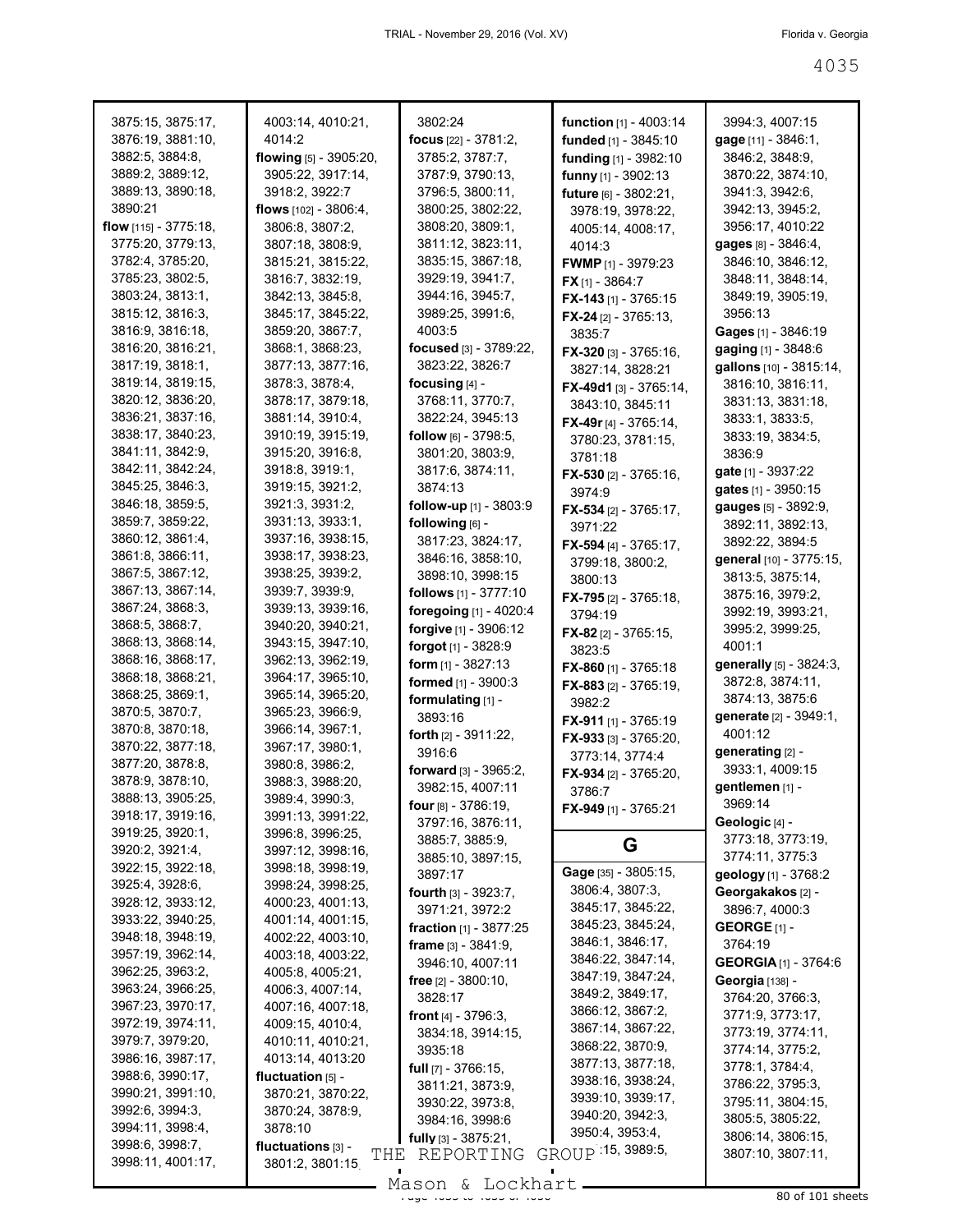| 3807:24, 3808:6,                       | 3806:20, 3871:5,                       | great [2] - 3933:14,                 | 3859:1, 3859:3,                              | GX-949 [8] - 3765:23,                 |
|----------------------------------------|----------------------------------------|--------------------------------------|----------------------------------------------|---------------------------------------|
| 3808:21, 3808:25,                      | 3871:6, 3871:15,                       | 4017:14                              | 3859:4, 3859:7,                              | 3957:14, 3958:14,                     |
| 3813:16, 3814:8,                       | 3901:16, 3916:1,                       | greater [13] - 3775:16,              | 3859:8, 3859:9,                              | 3958:19, 3958:24,                     |
| 3815:7, 3815:11,                       | 3917:11, 3917:23,                      | 3775:18, 3824:10,                    | 3859:11, 3859:15,                            | 3959:7, 3959:18,                      |
| 3815:16, 3818:9,                       | 3962:12, 3978:21,                      | 3833:18, 3920:2,                     | 3859:18, 3859:20,                            | 3961:6                                |
| 3819:15, 3819:22,                      | 3987:16, 3987:19,                      | 3923:25, 3924:9,                     | 3859:22, 3859:25.                            |                                       |
| 3819:25, 3820:21,                      | 3988:19, 3988:22,                      | 3925:17, 3926:13,                    | 3860:2, 3860:5,                              | н                                     |
| 3820:22, 3820:25,                      | 3989:3, 3989:17,                       | 3963:6, 3963:19,                     | 3860:13, 3860:23,                            | habitats [3] - 3811:1,                |
| 3821:10, 3821:15,<br>3821:19, 3822:10, | 3990:1, 3990:9,                        | 3967:20, 3967:21                     | 3861:3, 3861:4,                              | 3811:3, 3812:12                       |
| 3822:20, 3823:6,                       | 3990:16, 3991:13,<br>3991:20, 3992:15, | greatest [2] - 3990:6,<br>3993:11    | 3861:8, 3861:9,<br>3861:24, 3862:21,         | <b>half</b> $[2] - 3941:10$ ,         |
| 3824:1, 3826:19,                       | 3993:9, 3993:11,                       | green [1] - 3769:7                   | 3862:25, 3863:2,                             | 3943:1                                |
| 3826:22, 3827:8,                       | 3994:9, 3994:10,                       | gridded [7] - 3893:15,               | 3865:17, 3865:21,                            | <b>hand</b> $[21] - 3766:5$ ,         |
| 3829:16, 3834:1,                       | 3994:21, 3995:20,                      | 3893:18, 3893:23,                    | 3866:7, 3866:10,                             | 3766:19, 3774:18,                     |
| 3835:25, 3836:3,                       | 3996:5, 3996:7,                        | 4011:24, 4012:5,                     | 3867:7, 3869:8,                              | 3774:21, 3777:7,                      |
| 3837:22, 3838:14,                      | 3996:24, 3997:10,                      | 4012:8, 4012:24                      | 3869:10, 3871:13,                            | 3839:6, 3854:21,                      |
| 3839:23, 3840:8,                       | 3998:23, 3998:24,                      | ground [2] - 3858:19,                | 3871:15, 3871:17,                            | 3900:13, 3901:12,                     |
| 3840:12, 3840:25,                      | 4002:12, 4002:21,                      | 3858:24                              | 3871:21, 3872:11,                            | 3908:8, 3908:23,                      |
| 3843:12, 3845:10,                      | 4005:12, 4005:16,                      | Groundwater [3] -                    | 3872:12, 3872:15,                            | 3931:13, 3938:17,                     |
| 3866:1, 3869:18,                       | 4005:20, 4006:1,                       | 3823:12, 3835:17,                    | 3872:17, 3872:19,                            | 3938:18, 3938:25,                     |
| 3869:21, 3870:13,                      | 4018:22                                | 3887:16                              | 3872:20, 3873:18,                            | 3939:1, 3941:13,                      |
| 3872:4, 3872:11,                       | ginormous [1] -                        | groundwater [147] -                  | 3874:17, 3875:13,                            | 3999:11, 4007:21,                     |
| 3872:17, 3873:2,                       | 4010:7                                 | 3766:18, 3768:2,                     | 3879:17, 3879:24,                            | 4007:23, 4020:10                      |
| 3873:12, 3873:16,                      | given [5] - 3851:10,                   | 3770:25, 3771:5,                     | 3881:2, 3881:7,                              | handed [6] - 3766:24,                 |
| 3874:2, 3878:16,                       | 3895:19, 3899:4,                       | 3775:18, 3775:20,                    | 3881:9, 3881:24,                             | 3855:15, 3857:14,                     |
| 3879:9, 3881:4,                        | 3925:14, 4018:25                       | 3775:25, 3782:3,                     | 3884:2, 3884:7,                              | 3864:6, 3999:20,                      |
| 3881:5, 3881:12,                       | glance [1] - 3912:22                   | 3782:14, 3783:18,                    | 3887:23, 3888:7,                             | 4013:8                                |
| 3881:16, 3881:18,                      | glanced [1] - 3912:20                  | 3785:14, 3785:18,                    | 3888:8, 3888:13,                             | <b>handle</b> $[2] - 3841:14$ ,       |
| 3881:19, 3881:23,                      | glasses [1] - 3979:16                  | 3785:20, 3785:21,                    | 3888:14, 3888:17,                            | 3841:20                               |
| 3882:6, 3882:7,                        | goal [1] - 3909:19                     | 3785:23, 3785:24,                    | 3890:17, 3895:13,                            | <b>handy</b> [1] - 3808:19            |
| 3883:13, 3884:20,                      | God [2] - 3766:9,                      | 3793:21, 3799:9,                     | 3895:21, 3900:4,                             | <b>hang</b> [1] - 3958:5              |
| 3887:4, 3887:16,                       | 3908:12                                | 3799:11, 3801:1,                     | 3900:24, 3905:3,                             | happy [1] - 3949:7                    |
| 3890:15, 3896:4,                       | Golladay [2] - 3810:5,                 | 3801:15, 3802:23,                    | 3906:8, 3906:23,                             | head [2] - 3770:14,                   |
| 3896:21, 3896:23,                      | 3843:13                                | 3804:5, 3805:3,                      | 3970:21, 3985:2,                             | 3821:16                               |
| 3907:14, 3910:1,                       | Google [2] - 3903:25,                  | 3805:12, 3805:19,                    | 3985:15, 4018:1,                             | heading [6] - 3795:7,                 |
| 3915:13, 3916:6,                       | 3904:1                                 | 3806:10, 3806:12,                    | 4018:2                                       | 3795:8, 3916:24,<br>3974:10, 3979:20, |
| 3918:5, 3951:19,<br>3952:16, 3952:25,  | Google-Mapped [1] -                    | 3806:22, 3806:25,                    | <b>group</b> [2] - 3914:3,<br>3975:13        | 3988:16                               |
| 3953:10, 3953:14,                      | 3903:25                                | 3807:17, 3808:22,                    | Group [2] - 3980:22,                         | heads [1] - 3780:4                    |
| 3955:22, 3957:4,                       | governed [1] -                         | 3810:24, 3811:2,                     | 3981:7                                       | health [2] - 3875:14,                 |
| 3959:20, 3959:21,                      | 3859:23                                | 3812:24, 3813:1,                     |                                              | 3875:16                               |
| 3960:3, 3964:13,                       | Government [8] -                       | 3813:2, 3813:7,                      | growing [1] - 3823:16<br>grown [1] - 3778:23 | hear [4] - 3828:14,                   |
| 3968:6, 3968:12,                       | 3915:12, 3915:17,                      | 3814:3, 3814:13,<br>3816:22, 3819:8, | quess [7] - 3821:12,                         | 3897:7, 4011:14,                      |
| 3968:17, 3969:5,                       | 3917:8, 3918:5,                        | 3820:1, 3821:19,                     | 3835:10, 3888:10,                            | 4011:18                               |
| 3969:21, 3970:8,                       | 3919:4, 3919:24,                       | 3822:11, 3822:16,                    | 3888:13, 3942:22,                            | heard [21] - 3781:5,                  |
| 3971:4, 3971:10,                       | 3920:8, 3920:19<br>qovernment [1] -    | 3823:15, 3823:19,                    | 3968:15, 3978:2                              | 3781:6, 3781:9,                       |
| 3972:14, 3972:21,                      | 3917:22                                | 3824:21, 3824:22,                    | guesses [1] - 3779:24                        | 3781:11, 3781:18,                     |
| 3973:4, 3973:17,                       | Government's [1] -                     | 3824:24, 3825:25,                    | guesstimate [1] -                            | 3781:25, 3815:3,                      |
| 3975:1, 3977:10,                       | 3915:24                                | 3826:7, 3827:8,                      | 3880:10                                      | 3816:16, 3840:10,                     |
| 3978:11, 3978:14,                      | Governor [1] -                         | 3827:19, 3828:22,                    | guys [1] - 3959:3                            | 3849:14, 3896:4,                      |
| 3979:5, 3980:7,                        | 3907:20                                | 3829:4, 3829:6,                      | <b>GWRI</b> [4] - 3896:13,                   | 3896:7, 3896:8,                       |
| 3980:18, 3981:5,                       | graph [8] - 3805:12,                   | 3835:13, 3835:24,                    | 3897:5, 3969:4,                              | 3902:9, 3902:12,                      |
| 3983:13, 3984:7,                       | 3867:19, 3867:21,                      | 3836:8, 3836:13,                     | 3999:17                                      | 3903:20, 3903:21,                     |
| 3984:25, 3985:9,                       | 3872:24, 3874:1,                       | 3838:7, 3839:1,                      | $GX-143$ [3] - 3765:22,                      | 3974:5, 4013:11,                      |
| 3986:11, 3986:25,                      | 3993:21, 4006:23,                      | 3839:24, 3842:3,                     | 3960:2, 3961:6                               | 4016:8, 4016:12                       |
| 3987:18, 3989:21,                      | 4007:6                                 | 3843:8, 3848:8,                      | GX-860 [2] - 3765:22,                        | <b>HEARING</b> [1] -                  |
| 3989:23, 3995:23,                      | graphic [2] - 3791:19,                 | 3850:15, 3851:4,                     | 3929:19                                      | 3764:10                               |
| 3996:16, 3999:6,                       | 3913:18                                | 3851:7, 3851:18,                     | GX-911 [4] - 3765:23,                        | hearing [2] - 3766:7,                 |
| 4000:4                                 | gray [3] - 3874:9,                     | 3855:3, 3858:18,                     | 3976:15, 3976:25,                            | 3908:10                               |
| Georgia's [43] -<br>3770:9, 3794:11,   | 3979:14, 3979:1<br>THE                 | REPORTING                            | GROUP <sup>22</sup>                          | heavily [4] - 3821:8,                 |

Mason & Lockhart

 $81$  of 101 sheets  $\frac{3}{20}$  and  $\frac{3}{20}$  of  $\frac{3}{20}$  of  $\frac{3}{20}$  of  $\frac{3}{20}$  of  $\frac{3}{20}$  and  $\frac{3}{20}$  or  $\frac{3}{20}$  or  $\frac{3}{20}$  or  $\frac{3}{20}$  or  $\frac{3}{20}$  or  $\frac{3}{20}$  or  $\frac{3}{20}$  or  $\frac{3}{20}$  or  $\frac{$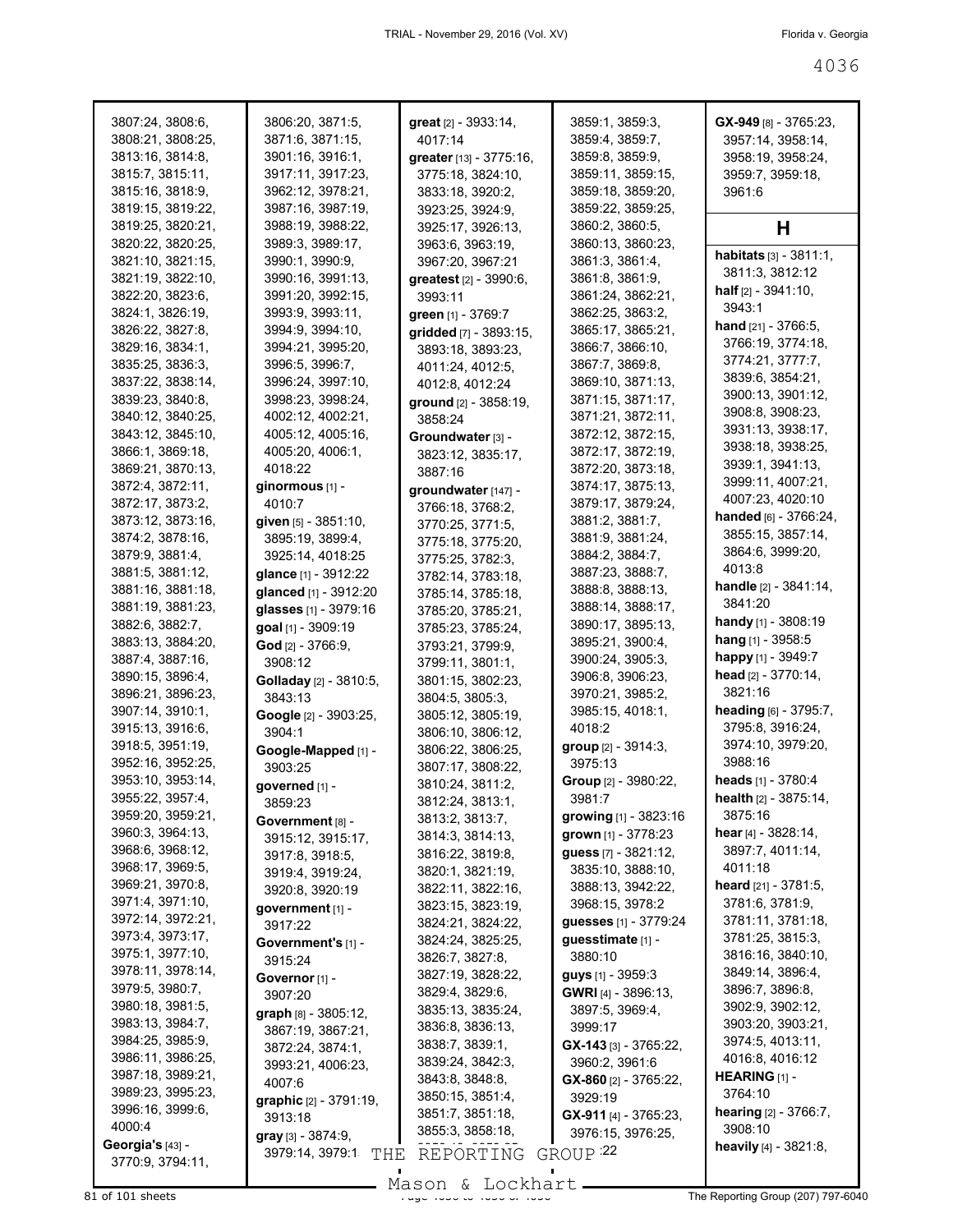| 3821:11, 3821:13,              | 3814:10, 3814:20,             | Hydrogeologic [3] -            | identity [1] - 3768:16 | 3855:9, 3855:20,             |
|--------------------------------|-------------------------------|--------------------------------|------------------------|------------------------------|
| 3910:11                        | 3814:23, 3815:1,              | 3799:5, 3799:7,                | ignorance [2] -        | 3855:22, 3855:23,            |
| <b>HEC</b> $[1]$ - 3999:3      | 3878:1                        | 3858:5                         | 3906:6, 3906:12        | 3856:3, 3856:8,              |
| held [1] - 3764:11             | hone [1] - 3974:22            | Hydrogeology [1] -             | ii [1] - 3980:3        | 3856:17, 3856:24,            |
| help [6] - 3766:9,             | Honor [47] - 3766:2,          | 3773:15                        | iii [1] - 3980:4       | 3857:7, 3859:5,              |
| 3883:5, 3908:12,               | 3767:5, 3767:13,              | hydrogeology [1] -             | imagine [1] - 3958:18  | 3859:6, 3860:8,              |
| 3921:3, 3940:6,                | 3767:14, 3828:1,              | 3784:6                         | impact [198] - 3771:4, | 3860:10, 3860:12,            |
| 3958:25                        | 3828:18, 3854:19,             | hydrograph [1] -               | 3771:7, 3775:16,       | 3860:15, 3860:19,            |
| helped [1] - 3956:14           | 3854:21, 3880:4,              | 3888:19                        | 3775:18, 3775:24,      | 3860:25, 3861:4,             |
| helpful [1] - 3931:21          | 3897:24, 3899:13,             | hydrographs [1] -              | 3780:5, 3780:10,       | 3861:7, 3861:16,             |
| hereby [1] - 4020:3            | 3901:2, 3902:2,               | 3915:4                         | 3782:3, 3783:22,       | 3861:18, 3861:21,            |
| $Hicks$ [9] - 3781:3,          | 3902:4, 3902:7,               | hydrologic [11] -              | 3783:24, 3784:15,      | 3862:2, 3862:14,             |
| 3781:15, 3782:8,               | 3903:5, 3903:22,              | 3777:8, 3800:18,               | 3788:24, 3789:2,       | 3862:15, 3862:22,            |
| 3810:6, 3810:8,                | 3904:14, 3904:20,             | 3802:1, 3863:8,                | 3789:5, 3789:10,       | 3862:24, 3863:11,            |
| 3843:13, 3843:18               | 3904:23, 3905:3,              | 3863:13, 3863:15,              | 3789:11, 3789:14,      | 3863:24, 3864:1,             |
| Hicks's [1] - 3781:11          | 3905:14, 3905:23,             | 3863:20, 3865:5,               | 3789:18, 3789:20,      | 3865:2, 3865:6,              |
| high [12] - 3800:18,           | 3906:9, 3906:22,              | 3891:5, 3921:13,               | 3789:22, 3789:23,      | 3865:7, 3865:9,              |
| 3840:22, 3841:9,               | 3907:6, 3907:8,               | 4018:5                         | 3789:25, 3790:17,      | 3865:21, 3865:25,            |
| 3886:15, 3886:20,              | 3907:10, 3907:13,             | Hydrologic [1] -               | 3790:20, 3790:23,      | 3866:3, 3866:4,              |
| 3995:3, 4002:20,               | 3907:23, 3908:5,              | 3975:11                        | 3790:25, 3791:1,       | 3866:7, 3866:10,             |
| 4007:6, 4009:11,               | 3908:20, 3909:14,             | hydrologically [1] -           | 3791:24, 3792:2,       | 3866:13, 3866:22,            |
| 4010:5, 4010:6,                | 3949:3, 3962:2,               | 3853:20                        | 3792:4, 3792:5,        | 3866:23, 3867:4,             |
| 4015:4                         | 3997:6, 3999:11,              | hydrologies [1] -              | 3792:11, 3792:13,      | 3869:20, 3869:23,            |
| high-tech [1] - 4015:4         | 4007:21, 4010:24,             | 3863:17                        | 3792:15, 3793:23,      | 3869:24, 3869:25,            |
| higher [22] - 3784:11,         | 4014:11, 4015:6,              | hydrologist [5] -              | 3794:1, 3794:3,        | 3870:1, 3870:7,              |
| 3784:13, 3785:22,              | 4018:16, 4018:17,             | 3816:22, 3851:6,               | 3794:6, 3795:18,       | 3871:11, 3876:18,            |
| 3788:7, 3788:10,               | 4018:22, 4019:6,              | 3908:21, 3921:17,              | 3795:21, 3795:23,      | 3876:22, 3876:25,            |
| 3798:1, 3859:25,               | 4019:9, 4019:10               | 3921:23                        | 3795:24, 3797:3,       | 3877:7, 3877:24,             |
| 3860:15, 3868:9,               | <b>hook</b> $[2] - 3841:18$ , | hydrology [19] -               | 3797:8, 3797:24,       | 3879:2, 3879:3,              |
| 3868:23, 3890:8,               | 3907:12                       | 3768:2, 3770:25,               | 3801:14, 3805:4,       | 3879:8, 3879:16,             |
| 3965:24, 3995:11,              | <b>Hook</b> [1] - 3843:12     | 3780:5, 3780:6,                | 3806:12, 3806:20,      | 3879:18, 3881:2,             |
| 3995:13, 4008:15,              | Hornberger [8] -              | 3780:11, 3788:16,              | 3807:18, 3807:20,      | 3881:9, 3882:3,              |
| 4008:16, 4009:16,              | 3851:6, 3851:9,               | 3788:17, 3845:2,               | 3807:21, 3807:23,      | 3883:4, 3888:12,             |
| 4009:18, 4010:18,              | 3851:15, 3871:14,             | 3864:25, 3865:1,               | 3808:10, 3808:24,      | 3890:7, 3897:22,             |
| 4010:19                        | 3985:20, 3986:5,              | 3865:8, 3865:10,               | 3811:23, 3811:24,      | 3898:15, 3898:22,            |
| highest [3] - 3990:9,          | 3986:13, 4011:10              | 3871:16, 3921:21,              | 3814:4, 3814:7,        | 3898:24, 3899:1,             |
| 3992:14, 3994:9                | Hornberger's [7] -            | 3921:22, 3922:2,               | 3816:3, 3818:10,       | 3899:2, 3903:11,             |
| highlighted [4] -              | 3798:3, 3798:12,              | 3944:3, 4018:10                | 3819:14, 3819:23,      | 3903:14, 3946:15,            |
| 3768:13, 3901:17,              | 3850:25, 3851:1,              | hydropower [1] -               | 3820:1, 3820:11,       | 3980:10, 3987:1,             |
| 3917:5, 3917:15                | 3851:11, 3896:15,             | 3926:5                         | 3822:11, 3822:16,      | 3988:20, 3998:22,            |
| highlights $[1]$ -             | 4012:14                       | hypothesis [1] -               | 3822:22, 3822:23,      | 4001:2, 4002:21,             |
| 3846:21                        | <b>host</b> [1] - 3924:21     | 3932:5                         | 3823:1, 3823:2,        | 4003:9, 4004:24,             |
| highly [2] - 3971:9,           | hovered $[1]$ - 3966:1        | hypothetical [1] -             | 3823:22, 3824:10,      | 4005:20, 4006:3              |
| 3980:16                        | hovers [1] - 3937:17          | 3865:5                         | 3824:13, 3824:15,      | <b>Impact</b> $[1] - 3914.5$ |
| himself $[2] - 3858:14,$       | huge [1] - 3927:15            |                                | 3824:19, 3824:20,      | Impacts [1] - 3843:10        |
| 3986:13                        | human $[8] - 3887:24$ ,       |                                | 3825:3, 3825:7,        | $impacts$ [53] -             |
| <b>historic</b> [2] - 3974:15, | 3888:6, 3888:9,               |                                | 3825:16, 3829:10,      | 3781:23, 3782:15,            |
| 3976:3                         | 3888:11, 3888:16,             | Ichawaynochaway [2]            | 3829:11, 3829:23,      | 3783:12, 3783:13,            |
| history [1] - 3815:18          | 3985:2, 4001:12,              | - 3817:9, 3817:20              | 3830:10, 3830:11,      | 3783:16, 3783:18,            |
| hit $[8] - 3886:25$ ,          | 4001:20                       | idea $[3]$ - 3834:10,          | 3830:14, 3830:21,      | 3785:5, 3785:6,              |
| 3921:1, 3937:10,               | human-induced [1] -           | 3883:13, 3883:22               | 3831:1, 3836:25,       | 3811:6, 3812:11,             |
| 3937:19, 3937:25,              | 3985:2                        | <b>identical</b> [1] - 3928:5  | 3840:6, 3842:4,        | 3812:24, 3814:1,             |
| 3951:15, 3994:17,              | hydroclimatologist            | identified [1] -               | 3842:14, 3842:15,      | 3814:2, 3814:25,             |
| 4009:7                         | $[4] - 3890:24,$              | 3955:20                        | 3842:24, 3845:7,       | 3820:3, 3820:9,              |
| hitting [2] - 3926:25,         | 3894:18, 4011:8,              | identifies [1] -               | 3851:18, 3852:14,      | 3822:17, 3822:20,            |
| 4009:7                         | 4014:15                       | 3959:14                        | 3852:16, 3852:17,      | 3829:9, 3829:14,             |
| hold $[1]$ - 3910:3            | hydrogeologic [5] -           | <b>identify</b> [3] - 3768:19, | 3852:18, 3853:1,       | 3829:17, 3829:18,            |
| <b>holds</b> $[2] - 3779.16$ , | 3857:6, 3857:13,              | 3974:14, 3976:3                | 3853:2, 3853:22,       | 3831:20, 3832:21,            |
| 3805:8                         | 3858:1, 3858:13,              | <b>identifying</b> [2] -       | 3853:24, 3853:25,      | 3832:24, 3840:5,             |
| hole $[6] - 3814.8$ ,          | 3858:15<br>THE                | REPORTING                      | GROUP 3, 3855:4,       | 3853:4, 3861:1,              |
|                                |                               |                                |                        | 3863:18, 3865:1,             |

 $\frac{200011}{400011}$  at  $\frac{2000111}{4000}$  of  $\frac{200011}{4000}$   $\frac{200001}{4000}$   $\frac{82 \text{ of } 101 \text{ sheets}}{2000}$ Mason & Lockhart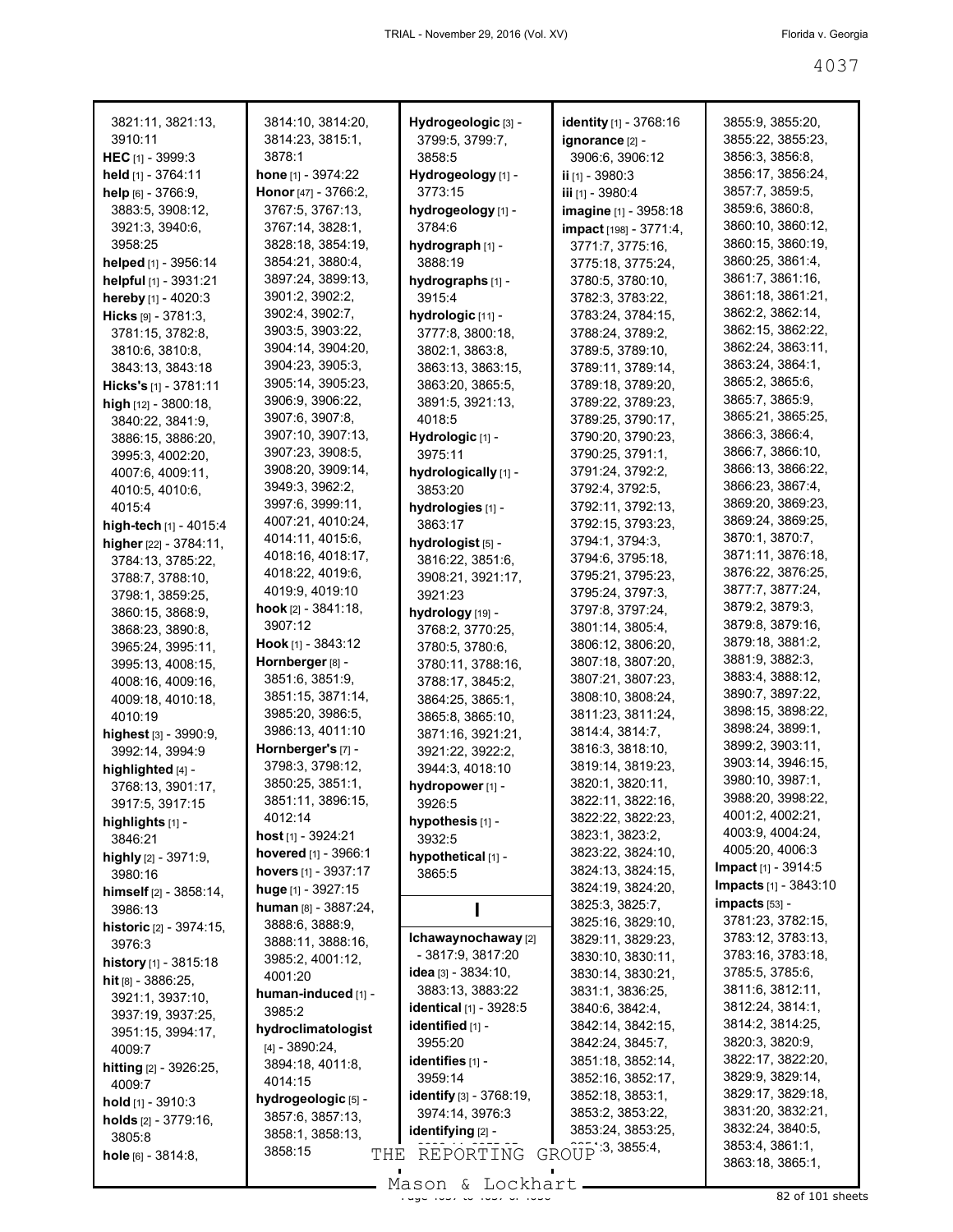| 3867:15, 3869:3,              | 3824:21, 3824:22,                           | 3774:15, 3807:1,                | <b>intersect</b> [1] - 3770:4   | 3785:2, 3808:25,                                |
|-------------------------------|---------------------------------------------|---------------------------------|---------------------------------|-------------------------------------------------|
| 3869:8, 3869:10,              | 3859:24, 3876:2,                            | 3807:4, 3807:5,                 | <b>introduce</b> [1] - 3767:8   | 3825:5, 3829:16,                                |
| 3869:12, 3869:17,             | 3970:21, 3971:4,                            | 3859:11, 3859:13,               | inverse [1] - 3873:20           | 3835:25, 3836:20,                               |
| 3869:19, 3870:4,              | 3990:20, 3990:22                            | 3863:4                          | investigated [1] -              | 3837:23, 3852:14,                               |
| 3871:3, 3871:5,               | increase [7] - 3872:10,                     | infiltration $[1]$ -            | 4009:19                         | 3864:1, 3919:4,                                 |
| 3871:6, 3871:12,              | 3878:17, 3916:7,                            | 3971:7                          | investigation [1] -             | 3952:1, 3971:6                                  |
| 3876:13, 3877:3,              | 3917:13, 3918:1,                            | <b>inflow</b> $[5] - 3912:6$ ,  | 3847:23                         | iv [1] - 3971:21                                |
| 3877:5, 3890:8,               | 3918:2, 4018:5                              | 3930:6, 3930:20,                | <b>involved</b> [4] - 3799:13,  | iv) [1] - 3980:4                                |
| 3890:9, 3890:11,              | increased [15] -                            | 3943:20, 3957:20                | 3852:9, 3860:6                  |                                                 |
| 3891:5, 3903:13,              | 3815:19, 3845:18,                           | <b>inflows</b> [1] - 3918:1     | Iron [3] - 3817:15,             | J                                               |
| 3982:17, 3985:16              | 3872:3, 3874:8,                             | influence [1] -                 | 3877:13, 3877:17                |                                                 |
| implemented [1] -             | 3884:17, 3887:3,                            | 3859:19                         | irrelevant [1] - 3840:4         | Jamie [1] - 3909:11                             |
| 3863:6                        | 3887:10, 3910:4,                            | influences [3] -                | <b>irrigated</b> [7] - 3770:10, | JAMIE [1] - 3764:17                             |
| implications [1] -            | 3916:8, 3918:8,                             | 3867:7, 4001:12,                | 3770:20, 3778:13,               | January [5] - 3946:11,                          |
| 3979:21                       | 3919:25, 3936:4,                            | 4001:20                         | 3778:14, 3791:14,               | 3964:18, 4003:15,                               |
| implies [1] - 3983:11         | 3943:14, 3962:13,                           | inform $[1]$ - 3898:13          | 3865:23, 3881:21                | 4003:21, 4010:2                                 |
| important [6] -               | 3988:3                                      | information [14] -              | irrigation [43] -               | $Jim$ [1] - 3923:12                             |
| 3792:8, 3819:21,              | increases [17] -                            | 3777:25, 3778:8,                | 3777:21, 3777:25,               | job [2] - 3782:2,                               |
| 3840:2, 3887:24,              | 3774:15, 3775:4,                            | 3804:21, 3804:24,               | 3778:7, 3778:12,                | 4014:7                                          |
| 3888:6, 3974:18               | 3872:5, 3874:2,                             | 3823:9, 3825:20,                | 3778:16, 3786:22,               | <b>Joint</b> $[2] - 3776:11$ ,                  |
| importantly [1] -             | 3887:3, 3887:12,                            | 3834:2, 3838:19,                | 3789:7, 3791:16,                | 3790:6                                          |
| 4009:10                       | 3943:21, 3966:3,                            | 3838:21, 3850:5,                | 3804:12, 3804:16,               | <b>Jon</b> $[2] - 3919:20$ ,                    |
| impoundment [2] -             | 3978:18, 3997:11,                           | 3872:16, 3872:18,               | 3804:17, 3805:9,                | 3935:24                                         |
| 3971:5, 3985:15               | 3998:23, 4000:8,                            | 3915:3, 3950:23                 | 3807:1, 3807:15,                | Jones [38] - 3776:5,                            |
| impoundments [2] -            | 4002:8, 4005:12,                            | input [1] - 3999:5              | 3812:8, 3812:15,                | 3776:9, 3776:13,                                |
| 3971:1, 3985:4                | 4005:16, 4005:20,                           | inside [1] - 3900:24            | 3812:23, 3814:8,                | 3776:15, 3776:20,                               |
| impoundsments [1] -           | 4006:2                                      | insights [1] - 3813:14          | 3818:9, 3818:13,                | 3777:13, 3779:9,                                |
| 3916:7                        | increasing [8] -                            | insignificant [1] -             | 3822:12, 3840:22,               | 3779:22, 3780:14,                               |
| <b>improve</b> [1] - 3983:1   | 3832:3, 3833:9,                             | 3808:23                         | 3841:10, 3841:14,               | 3781:6, 3781:8,                                 |
| improved [3] -                | 3838:23, 3871:23,                           | instance [1] - 3860:13          | 3841:15, 3841:21,               | 3781:19, 3782:1,                                |
| 3972:22, 3972:25,             | 3872:9, 3875:5,                             | instances [6] -                 | 3842:12, 3842:14,               | 3783:10, 3783:20,                               |
| 3981:16                       | 3875:10, 3885:22                            | 3927:5, 3933:12,                | 3843:1, 3863:3,                 | 3783:25, 3785:3,                                |
|                               | indeed [3] - 3922:17,                       |                                 | 3864:20, 3872:3,                | 3790:10, 3790:11,                               |
| improvement [1] -<br>3972:24  | 3943:5, 3975:7                              | 3936:16, 3960:20,               | 3872:10, 3876:16,               | 3793:19, 3793:22,                               |
|                               | independent [2] -                           | 3961:8, 3984:10                 | 3877:15, 3878:18,               | 3794:2, 3796:6,                                 |
| improvements [3] -            | 3829:6, 3847:22                             | instead [3] - 3784:2,           | 3878:22, 3881:21,               | 3796:11, 3797:5,                                |
| 3973:13, 3983:14,<br>3984:13  | independently [1] -                         | 3798:14, 3899:2                 | 3881:22, 3882:1,                | 3830:25, 3831:3,                                |
|                               | 3953:9                                      | Institute [2] - 3896:5,         |                                 | 3837:10, 3843:3,                                |
| $IN$ [1] - 4020:10            | <b>INDEX</b> $[1]$ - 3765:1                 | 3896:22                         | 3882:2, 3882:23,<br>3887:10     | 3852:19, 3852:20,                               |
| inaccuracy [1] -              | <b>indicate</b> $[6] - 3823:18$ ,           | instrumental [1] -              |                                 | 3861:11, 3861:14,                               |
| 3865:5                        | 3847:2, 3847:13,                            | 3767:9                          | isolate [1] - 3860:25           | 3861:22, 3862:1,                                |
| inaccurate [4] -              |                                             | <b>intend</b> $[2] - 3950:21$ , | <b>isolated</b> $[2] - 3825:6$  | 3862:12                                         |
| 3804:22, 3954:9,              | 3870:20, 3876:12,<br>3906:5                 | 3951:4                          | 4001:1                          | <b>JOSHUA</b> [1] - 3764:23                     |
| 3971:9, 3972:15               |                                             | intended [2] -                  | <b>issue</b> [11] - 3811:6,     | July [15] - 3805:20,                            |
| Inappropriate [1] -           | indicated [8] - 3847:2,<br>3849:19, 3868:8, | 3801:14, 3974:14                | 3841:25, 3855:1,                | 3806:16, 3808:5,                                |
| 3974:11                       |                                             | intense [1] - 3822:13           | 3926:4, 3942:11,                | 3846:20, 3866:5,                                |
| inasmuch [1] - 3814:3         | 3868:11, 3875:4,                            | interaction $[2]$ -             | 3947:3, 3971:5,                 | 3866:24, 3881:18,                               |
| $Inc$ [1] - 3858:5            | 3875:5, 3967:10,                            | 3800:19, 3860:21                | 3971:11, 3999:9,                | 3881:20, 3882:2,                                |
| inches $[3] - 3944:1$ ,       | 4018:3                                      | interactions [1] -              | 4000:11, 4006:14                | 3882:9, 3882:17,                                |
| 4007:4, 4008:14               | indicates $[5]$ -                           | 3860:24                         | <b>issued</b> $[5] - 3773:21$ , | 3943:2, 3990:10,                                |
| <b>incised</b> $[2] - 3772:9$ | 3790:20, 3870:20,                           | interest [1] - 3953:15          | 3773:23, 3819:3,                | 3994:8, 4003:24                                 |
| 3772:11                       | 3877:2, 3964:16,                            | interested [4] -                | 3896:12, 3953:21                | <b>jump</b> $[1]$ - 3823:3                      |
| include [4] - 3768:5,         | 3990:15                                     | 3803:6, 3817:2,                 | <b>issues</b> [13] - 3826:11,   | juncture [1] - 3918:15                          |
| 3826:18, 3894:24,             | indicating $[1]$ -                          | 3821:4, 3821:6                  | 3859:2, 3873:14,                | <b>June</b> $[7] - 3800:5$ ,                    |
| 3924:18                       | 3877:21                                     | <b>Interim</b> $[1] - 3910:22$  | 3876:2, 3877:9,                 | 3941:24, 3960:22,                               |
| included [5] - 3807:5,        | <b>indication</b> [1] - 3844:4              | intermediate [3] -              | 3877:10, 3918:18,               | 4008:9, 4009:8,                                 |
| 3807:6, 3807:8,               | individual [3] -                            | 3787:4, 3787:10,                | 3956:15, 3966:21,               | 4020:17                                         |
| 3964:11, 3970:9               | 3803:23, 3884:15,                           | 3787:12                         | 3978:25, 3985:5,                |                                                 |
| includes [1] - 4000:19        | 3886:3                                      | interpret [2] - 3857:25,        | 4000:10, 4008:20                | <b>JWLD</b> $[3] - 3923:8,$<br>3923:12, 3923:23 |
| including [10] -              | induced [1] - 3985:2                        | 3858:3                          | <b>issuing</b> [1] - 3890:5     |                                                 |
| 3784:3, 3789:7,               | industrial [7] -<br>THE                     | REPORTING                       | GROUP 131 - 3780:6,             | $JX-160$ [3] - 3765:12,                         |
|                               |                                             |                                 |                                 | 3826:4, 3826:18                                 |

Mason & Lockhart **Page 4038 of 101 sheets** Page 4038 and Mason & Lockhart **Page 4038 of 101 sheets** Page 4038 of 401 sheets **Page 4038 of 4038 and Page 4038 of 4038 and Page 4038 and Page 4038 and Page 4038 and Page 4038 a** 

H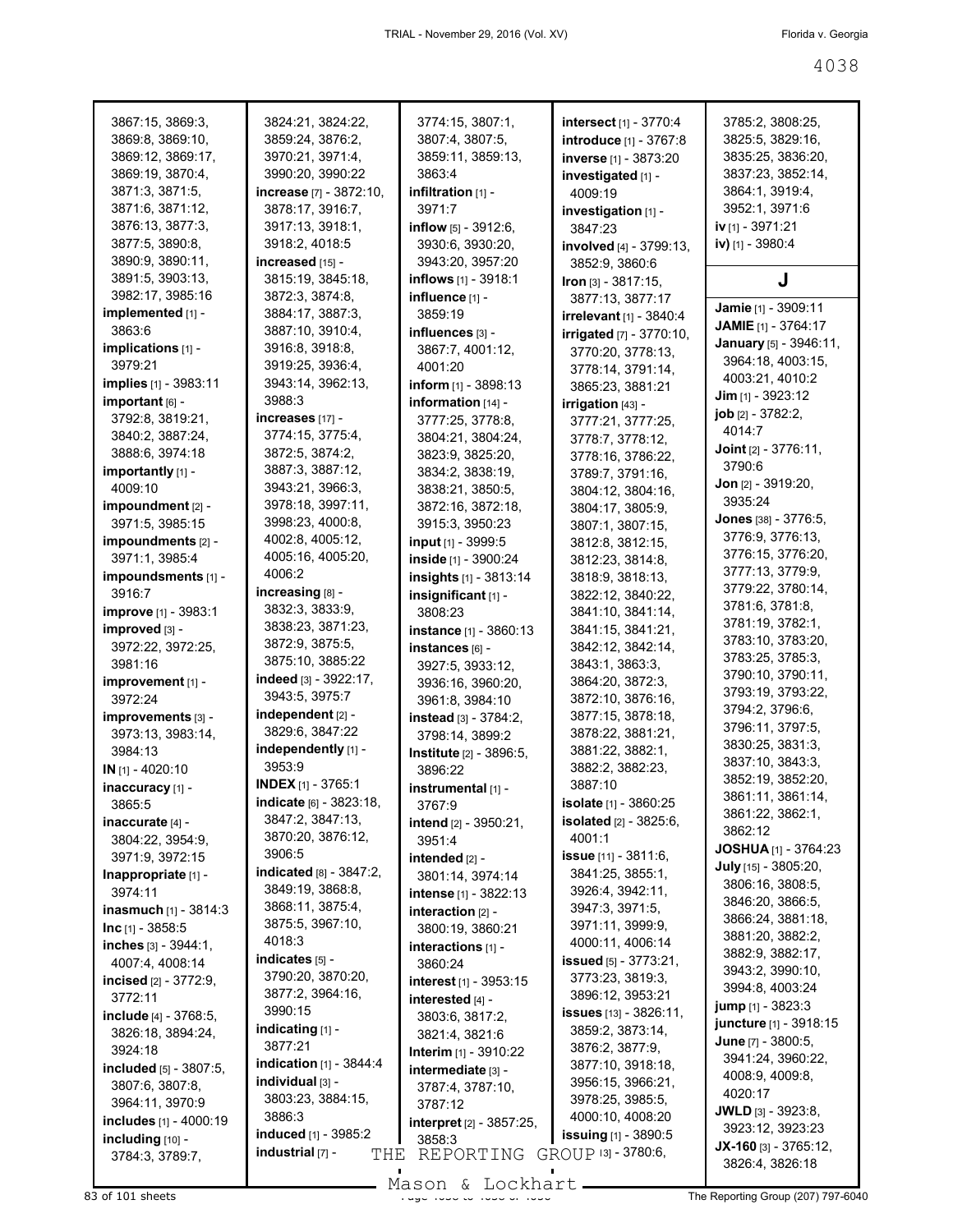| $JX-18$ [4] - 3765:9,                           | <b>lake</b> [1] - 3904:2                  | 3856:12, 3856:13,                                | led [1] - 3830:8                              | 3872:6, 3872:7,                        |
|-------------------------------------------------|-------------------------------------------|--------------------------------------------------|-----------------------------------------------|----------------------------------------|
| 3776:24, 3779:1,                                | LANCASTER [72] -                          | 3857:14, 3857:15,                                | left [7] - 3774:18,                           | 3872:11, 3872:12,                      |
| 3782:12                                         | 3764:11, 3766:21,                         | 3879:22, 3897:11,                                | 3777:7, 3865:2,                               | 3872:20, 3873:3,                       |
| $JX-21$ [5] - 3765:10,                          | 3767:6, 3767:11,                          | 3898:3                                           | 3901:12, 3923:19,                             | 3873:9, 3873:19,                       |
| 3809:12, 3810:19,                               | 3767:16, 3767:21,                         | <b>language</b> [3] - 3917:4,                    | 3944:5, 4011:2                                | 3874:5, 3874:7,                        |
| 3814:16, 3816:9                                 | 3827:22, 3828:3,                          | 3928:5, 3938:2                                   | l <b>eft-hand</b> [3] -                       | 3874:11, 3874:13,                      |
| $JX-46$ [2] - 3765:10,                          | 3828:9, 3854:20,                          | <b>large</b> [6] - 3780:16,                      | 3774:18, 3777:7,                              | 3874:17, 3875:13,                      |
| 3963:14                                         | 3880:6, 3880:12,                          | 3783:6, 3811:23,                                 | 3901:12                                       | 3875:19, 3875:24,                      |
| $JX-5$ [1] - 3765:9                             | 3880:14, 3880:19,                         | 3937:21, 3946:11,                                | <b>legal</b> [2] - 3907:18,                   | 3877:6, 3884:2,                        |
| $JX-57$ [8] - 3830:5,                           | 3899:12, 3901:4,                          | 3946:12                                          | 3907:19                                       | 3886:13, 3886:15,                      |
| 3831:3, 3831:8,                                 | 3901:8, 3902:3,                           | larger [10] - 3789:19,                           | <b>Leitman</b> $[5] - 3921:10$ ,              | 3886:20, 3886:25,                      |
| 3837:2, 3837:7,                                 | 3902:6, 3902:8,                           | 3790:23, 3814:1,                                 | 3921:17, 3922:4,                              | 3889:22, 3889:25,                      |
| 3837:20, 3838:18,                               | 3902:14, 3902:18,                         | 3833:15, 3860:9,                                 | 3922:7, 3922:11                               | 3890:13, 3890:17,                      |
| 3838:20                                         | 3902:24, 3903:15,<br>3903:19, 3903:23,    | 3860:16, 3860:17,                                | Leitman's [1] - 4019:1                        | 3905:24, 3906:15,<br>3906:23, 4002:17, |
| $JX-71$ [2] - 3765:11,                          | 3904:4, 3904:10,                          | 3860:18, 3996:8,<br>3996:25                      | length $[1]$ - 4018:25                        | 4018:2                                 |
| 3790:14                                         | 3904:15, 3904:21,                         | <b>largest</b> [7] - 3815:6,                     | lengthy [2] - 3794:22,                        | <b>levied</b> [1] - 3969:5             |
| $JX-72$ [2] - 3765:11,<br>3923:4                | 3904:24, 3905:5,                          | 3815:10, 3853:23,                                | 3821:5                                        | <b>LEWIS</b> [1] - 3764:21             |
| $JX-83$ [2] - 3765:12,                          | 3905:15, 3906:1,                          | 3872:5, 3874:1,                                  | $less$ $[26] - 3785:18$ ,<br>3785:20, 3786:1, | <b>lie</b> [2] - 3826:22,              |
| 3887:15                                         | 3906:4, 3906:19,                          | 3882:20, 4009:13                                 | 3790:25, 3807:16,                             | 3827:3                                 |
|                                                 | 3906:25, 3907:7,                          | <b>last</b> [40] - 3766:14,                      | 3812:21, 3814:1,                              | light <sub>[3]</sub> - 3979:14,        |
| Κ                                               | 3907:11, 3907:16,                         | 3766:16, 3774:23,                                | 3814:6, 3815:25,                              | 3979:15, 3985:8                        |
|                                                 | 3907:24, 3908:2,                          | 3779:18, 3797:19,                                | 3824:7, 3825:22,                              | lighter [1] - 3769:2                   |
| keep [6] - 3808:19,                             | 3908:6, 3908:25,                          | 3800:8, 3800:16,                                 | 3842:9, 3859:16,                              | $limitation$ [1] -                     |
| 3909:20, 3919:19,                               | 3909:17, 3909:21,                         | 3801:13, 3801:21,                                | 3860:3, 3877:12,                              | 3967:19                                |
| 3925:7, 3949:5,                                 | 3949:9, 3961:24,                          | 3802:1, 3802:11,                                 | 3877:16, 3877:17,                             | <b>Limitations</b> $[1]$ -             |
| 3949:7                                          | 3997:5, 3999:13,                          | 3802:16, 3823:4,                                 | 3877:24, 3879:10,                             | 3776:25                                |
| <b>Kendall</b> [4] - 3875:7,                    | 4007:24, 4014:10,                         | 3825:2, 3846:2,                                  | 3879:14, 3879:19,                             | limitations <sub>[4]</sub> -           |
| 3885:8, 3885:15,                                | 4015:9, 4015:12,                          | 3848:17, 3856:6,                                 | 3880:11, 3880:13,                             | 3777:4, 3777:12,                       |
| 3885:17                                         | 4015:16, 4015:23,                         | 3856:11, 3870:19,                                | 3907:2, 3907:3                                | 3777:15, 3963:10                       |
| <b>kept</b> [3] - 3832:3,                       | 4016:1, 4016:5,                           | 3870:20, 3870:23,                                | Lettenmaier [3] -                             | limited [2] - 3829:8,                  |
| 3838:3, 3838:23                                 | 4016:9, 4016:15,                          | 3874:16, 3875:2,                                 | 3894:8, 3985:20,                              | 3829:12                                |
|                                                 |                                           |                                                  |                                               |                                        |
| <b>kicks</b> [2] - 3988:1,                      | 4016:19, 4016:25,                         | 3876:11, 3878:12,                                | 3986:8                                        | line [83] - 3805:5,                    |
| 3988:4                                          | 4017:7, 4017:13,                          | 3889:7, 3896:11,                                 | Lettenmaier's [1] -                           | 3808:9, 3809:2,                        |
| <b>kind</b> $[10] - 3891:10$ ,                  | 4017:23, 4018:7,                          | 3908:17, 3911:9,                                 | 4012:18                                       | 3821:6, 3830:13,                       |
| 3926:4, 3967:4,                                 | 4018:11, 4018:14,                         | 3927:24, 3940:24,                                | letter [10] - 3827:13,                        | 3845:25, 3855:19,                      |
| 3983:9, 3988:1,                                 | 4018:18, 4018:20,                         | 3941:10, 3945:6,                                 | 3827:16, 3829:3,                              | 3856:15, 3857:2,                       |
| 3992:23, 4001:3,                                | 4019:3, 4019:7                            | 3972:6, 3972:8,                                  | 3846:20, 3847:21,                             | 3857:3, 3866:23,                       |
| 4007:8, 4009:11,                                | Langseth [29] -                           | 3973:8, 3976:22,                                 | 3849:10, 3849:18,                             | 3866:25, 3867:1,                       |
| 4011:19                                         | 3793:11, 3793:18,                         | 3984:16, 4017:15                                 | 3849:25, 3850:3,                              | 3867:23, 3867:24,                      |
| kindly [1] - 3774:6                             | 3793:21, 3793:25,                         | lastly [2] - 3920:15,                            | 3974:8                                        | 3868:4, 3868:14,                       |
| Kistenmacher <sub>[2]</sub> -<br>3896:9, 4000:3 | 3796:6, 3796:11,<br>3850:12, 3850:14,     | 4009:10                                          | level [21] - 3774:13,                         | 3868:21, 3869:23,                      |
| knowledge [1] -                                 | 3851:3, 3852:5,                           | <b>late</b> [1] - 3799:9                         | 3818:8, 3818:12,                              | 3870:3, 3870:5,                        |
| 4015:1                                          | 3853:6, 3853:10,                          | <b>law</b> [2] - 3840:8,<br>3840:12              | 3824:4, 3829:1,                               | 3874:4, 3874:5,                        |
| <b>Kwazulu</b> [1] - 3921:25                    | 3853:16, 3855:3,                          |                                                  | 3832:6, 3833:10,                              | 3881:13, 3888:23,<br>3889:1, 3898:7,   |
|                                                 | 3855:8, 3855:13,                          | <b>lawyers</b> [3] - 3849:10,<br>3902:9, 3902:10 | 3843:8, 3844:9,                               | 3898:10, 3898:11,                      |
|                                                 | 3855:19, 3856:2,                          | layers [1] - 3979:15                             | 3872:19, 3872:24,<br>3872:25, 3875:19,        | 3930:1, 3931:1,                        |
|                                                 | 3856:7, 3856:18,                          | layman [1] - 3907:1                              | 3877:3, 3892:6,                               | 3932:14, 3933:13,                      |
| label [1] - 3883:5                              | 3856:23, 3857:12,                         | $lead$ [6] - 3824:23,                            | 3925:6, 3948:17,                              | 3933:20, 3934:17,                      |
| labeled $[3] - 3835.16$ ,                       | 3857:25, 3858:14,                         | 3972:15, 3972:18,                                | 3949:20, 3999:25,                             | 3942:15, 3942:19,                      |
| 3945:13, 3957:11                                | 3874:12, 3879:12,                         | 3978:15, 3997:11,                                | 4002:20, 4005:2                               | 3962:13, 3962:19,                      |
| <b>lack</b> [5] - $3777:7$ ,                    | 3897:15, 3897:22,                         | 4008:16                                          | levels [46] - 3774:20,                        | 3963:24, 3964:17,                      |
| 3823:14, 3823:18,                               | 3898:14                                   | <b>least</b> [11] - 3852:9,                      | 3785:19, 3785:21,                             | 3965:10, 3965:20,                      |
| 3824:24, 3825:21                                | <b>Langseth's <math>[19]</math> -</b>     | 3917:23, 3925:18,                                | 3848:15, 3859:25,                             | 3966:8, 3966:14,                       |
| lag [2] - 3860:18,<br>3874:15                   | 3794:17, 3797:11,                         | 3943:1, 3953:17,                                 | 3860:2, 3860:5,                               | 3969:2, 3976:4,                        |
| <b>Lake</b> [6] - $3819:16$ ,                   | 3798:22, 3850:22,                         | 3991:8, 3994:17,                                 | 3871:7, 3871:14,                              | 3987:24, 3988:20,                      |
| 3832:19, 3943:13,                               | 3851:17, 3851:23,                         | 3994:20, 3995:23,                                | 3871:17, 3871:21,                             | 3989:4, 3990:3,                        |
| 3948:7, 3948:8,                                 | 3851:25, 3853:14,                         | 3996:5, 3996:22                                  | 3871:23, 3871:24,                             | 3990:16, 3990:21,                      |
| 3949:1                                          | 3854:2, 3854:16<br>THE<br>3855:14, 3855:1 | REPORTING                                        | GROUP 25, 3872:1,                             | 3991:13, 3991:22,                      |

Mason & Lockhart <u>entitled and the 40</u>39 of 101 sheets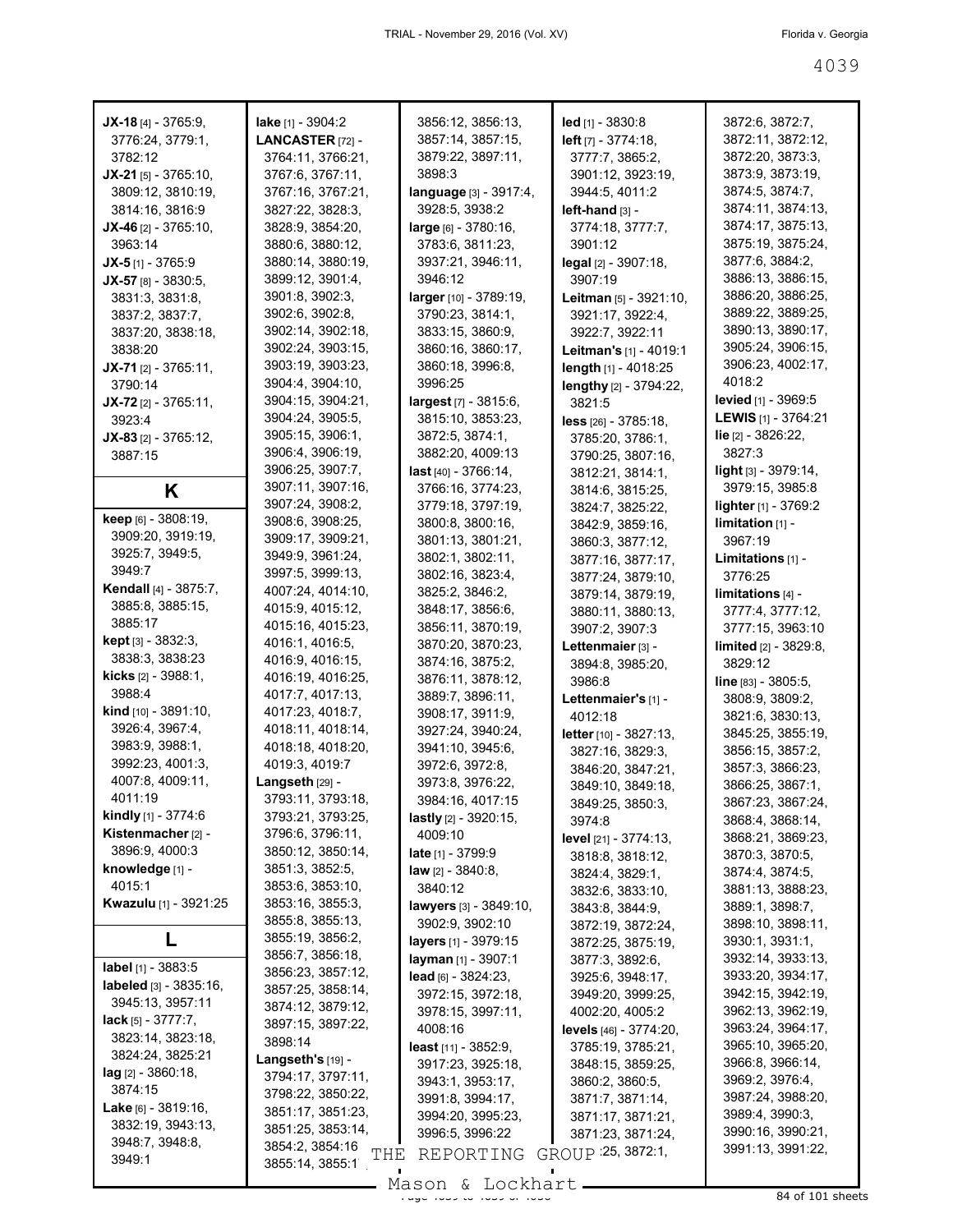| 3992:6, 3992:18,                  | 3828:11, 3828:16,      | 3844:9, 3845:21,                      | 4007:8, 4007:9                               | 3963:14                      |
|-----------------------------------|------------------------|---------------------------------------|----------------------------------------------|------------------------------|
| 3993:14, 3994:3,                  | 3829:11, 3830:12,      | 3846:3, 3846:7,                       | <b>Lower</b> [12] - 3782:17,                 | Map [1] - 3904:1             |
| 3994:11, 3994:24,                 | 3831:10, 3834:11,      | 3851:1, 3853:18,                      | 3805:3, 3805:9,                              | map [13] - 3768:11,          |
| 3996:8, 3996:25,                  | 3834:23, 3838:8,       | 3854:13, 3872:2,                      | 3834:8, 3834:12,                             | 3782:25, 3790:13,            |
| 3997:12, 3998:1,                  | 3841:25, 3842:24,      | 3884:25, 3885:24,                     | 3834:25, 3835:1,                             | 3790:16, 3790:19,            |
| 3998:4, 3998:10,                  | 3843:5, 3843:21,       | 3886:3, 3890:6,                       | 3835:2, 3835:18,                             | 3791:4, 3791:13,             |
| 3998:24, 3998:25,                 | 3847:15, 3848:11,      | 3890:19, 3890:20,                     | 3839:11, 3839:14,                            | 3791:24, 3829:21,            |
| 4002:3, 4002:22,                  | 3849:21, 3850:24,      | 3891:14, 3891:15,                     | 3861:16                                      | 3900:9, 3900:15,             |
| 4003:1, 4003:10,                  | 3850:25, 3853:17,      | 3891:16, 3891:22,                     | <b>lower</b> [20] - 3770:2,                  | 3900:19, 3901:14             |
| 4003:19, 4004:1,                  | 3855:16, 3856:11,      | 3891:25, 3892:4,                      | 3772:25, 3782:20,                            | Mapped [1] - 3903:25         |
| 4005:8, 4005:21,                  | 3857:12, 3857:15,      | 3892:5, 3892:6,                       | 3785:15, 3785:19,                            |                              |
| 4006:3, 4007:15,                  | 3865:14, 3866:15,      | 3892:8, 3892:9,                       | 3785:24, 3788:21,                            | March [6] - 3781:2,          |
| 4010:12                           | 3868:5, 3868:24,       | 3892:23, 3893:21,                     |                                              | 3788:7, 3809:13,             |
|                                   | 3869:14, 3872:6,       |                                       | 3837:22, 3860:2,                             | 3819:4, 3825:25,             |
| <b>linear</b> $[2] - 3875:3$ ,    | 3873:5, 3873:21,       | 3893:22, 3913:12,<br>3927:20, 3939:6, | 3868:7, 3868:23,                             | 3826:6                       |
| 3885:6                            |                        |                                       | 3890:10, 3966:15,                            | <b>Mark</b> $[2] - 3810:6$ , |
| <b>lines</b> $[2] - 3846:15$ ,    | 3874:20, 3875:18,      | 3942:24, 3944:2,                      | 3966:25, 4010:19,                            | 3810:13                      |
| 3867:3                            | 3879:8, 3882:7,        | 3945:6, 3951:23,                      | 4010:20, 4010:21                             | mark $[4] - 3934:22$         |
| <b>list</b> $[3] - 3809:23$ ,     | 3884:19, 3886:25,      | 3951:25, 3996:11,                     | <b>lowering</b> [1] - 3871:17                | 3937:11, 3937:17,            |
| 3826:20, 3955:1                   | 3887:5, 3887:14,       | 3999:1, 4002:15,                      | lowest [2] - 3818:4,                         | 3966:2                       |
| <b>listed</b> $[2] - 3923:15$ ,   | 3889:13, 3890:13,      | 4002:16, 4002:17,                     | 3867:23                                      | marked [4] - 3830:5,         |
| 3924:21                           | 3890:14, 3892:13,      | 4004:16, 4005:16,                     |                                              | 3971:20, 4007:16,            |
| <b>listen</b> $[1]$ - 3912:17     | 3892:16, 3893:4,       | 4008:25, 4011:21,                     | Μ                                            | 4007:18                      |
| <b>lists</b> $[1]$ - 3795:17      | 3900:8, 3900:12,       | 4012:8, 4012:14,                      | magnitude [1] -                              | Martin [1] - 3896:9          |
| literally [1] - 3922:15           | 3901:14, 3912:18,      | 4012:18, 4012:21                      | 4000:10                                      | Mason [4] - 3764:14,         |
| literature [2] -                  | 3913:5, 3913:14,       | looking [33] - 3771:17,               |                                              | 4020:2, 4020:15,             |
| 3842:17, 3842:23                  | 3917:18, 3923:7,       | 3774:1, 3791:24,                      | mail $[4] - 3781:2$ ,                        | 4020:15                      |
| live [1] - 3849:7                 | 3923:19, 3925:23,      | 3805:24, 3805:25,                     | 3781:15, 3782:9,                             | massive [1] - 3947:9         |
| local [20] - 3811:6,              | 3925:24, 3929:8,       | 3806:1, 3806:10,                      | 3907:18                                      | <b>MASTER</b> [72] -         |
| 3812:12, 3814:25,                 | 3931:16, 3933:16,      | 3810:19, 3823:24,                     | main [3] - 3912:8,                           | 3764:11, 3766:21,            |
| 3820:3, 3820:8,                   | 3934:12, 3936:25,      | 3837:3, 3840:5,                       | 3978:15, 3988:16                             | 3767:6, 3767:11,             |
| 3828:25, 3829:1,                  | 3937:13, 3939:19,      | 3843:14, 3847:21,                     | Maine [3] - 3764:13,                         | 3767:16, 3767:21,            |
| 3829:13, 3829:16,                 | 3941:12, 3941:21,      | 3848:9, 3852:3,                       | 3764:15, 4020:3                              | 3827:22, 3828:3,             |
| 3829:18, 3829:23,                 | 3942:13, 3944:4,       | 3852:5, 3852:7,                       | <b>maintain</b> $[3] - 3920:2$               | 3828:9, 3854:20,             |
| 3830:10, 3830:12,                 | 3944:23, 3945:3,       | 3852:12, 3854:7,                      | 3921:3, 3930:4                               | 3880:6, 3880:12,             |
| 3832:23, 3836:25,                 | 3947:15, 3951:17,      | 3854:9, 3867:14,                      | maintains $[1]$ -                            | 3880:14, 3880:19,            |
| 3838:14, 3840:5,                  | 3954:7, 3960:6,        | 3892:21, 3895:1,                      | 3930:18                                      | 3899:12, 3901:4,             |
| 3876:2, 3877:10,                  | 3960:12, 3960:22,      | 3899:4, 3900:18,                      | maintenance [2] -                            | 3901:8, 3902:3,              |
| 3890:7                            | 3964:3, 3965:13,       | 3917:15, 3942:5,                      | 3911:4, 3956:15                              | 3902:6, 3902:8,              |
| locally [1] - 3811:3              | 3972:2, 3973:8,        | 3959:17, 3976:9,                      | <b>major</b> [2] - 3948:5                    | 3902:14, 3902:18,            |
| located [1] - 3903:24             | 3974:10, 3976:13,      | 3977:19, 3991:17,                     | male [2] - 3905:12,                          | 3902:24, 3903:15,            |
| <b>location</b> $[3] - 3790:17$ , | 3979:25, 3982:4,       | 4011:18, 4014:21                      | 4017:16                                      | 3903:19, 3903:23,            |
| 3790:21, 3791:15                  | 3984:10, 3995:6,       | looks $[6] - 3805:12$ ,               | management [5] -                             | 3904:4, 3904:10,             |
| location-dependent                | 3997:14, 3999:19,      | 3834:18, 3848:5,                      | 3925:12, 3972:23,                            | 3904:15, 3904:21,            |
| $[1] - 3790:17$                   | 4001:22, 4003:4,       | 3891:5, 3959:14,                      | 3974:24, 3980:12,                            | 3904:24, 3905:5,             |
| locations [4] - 3817:8.           | 4004:20, 4005:13,      | 3959:21                               | 3982:18                                      | 3905:15, 3906:1,             |
| 3818:11, 3860:20,                 | 4006:16, 4008:8,       | <b>loss</b> $[1] - 3845:18$           | Management [6] -                             | 3906:4, 3906:19,             |
| 3860:22                           | 4008:9, 4009:20,       | $lost_{[1]} - 3897:6$                 | 3799:8, 3799:13,                             | 3906:25, 3907:7,             |
| <b>Lock</b> [1] - 3923:12         | 4010:7, 4014:4         | low [27] - 3796:23,                   | 3799:24, 3801:24,                            | 3907:11, 3907:16,            |
| $long-term$ [5] -                 | looked [77] - 3776:12, | 3816:7, 3816:18,                      | 3804:20, 3980:25                             | 3907:24, 3908:2,             |
| 3874:18, 3877:5,                  | 3784:6, 3785:1,        | 3816:21, 3817:19,                     | <b>manages</b> [1] - 3970:5                  | 3908:6, 3908:25,             |
| 3884:8, 3970:17,                  | 3801:9, 3804:15,       | 3818:1, 3836:20,                      | <b>Mann</b> [4] - 3875:7,                    | 3909:17, 3909:21,            |
| 4013:21                           | 3809:7, 3814:21,       | 3836:21, 3845:1,                      | 3885:8, 3885:15,                             | 3949:9, 3961:24,             |
|                                   | 3814:24, 3815:21,      | 3877:16, 3878:4,                      | 3885:17                                      | 3997:5, 3999:13,             |
| look [112] - 3784:14,             | 3819:1, 3819:25,       | 3887:7, 3887:8,                       | Mann-Kendall [4] -                           | 4007:24, 4014:10,            |
| 3784:22, 3788:5,                  | 3824:4, 3824:11,       | 3910:19, 3919:16,                     | 3875:7, 3885:8,                              | 4015:9, 4015:12,             |
| 3788:6, 3792:17,                  | 3824:15, 3824:16,      | 3920:1, 3921:2,                       | 3885:15, 3885:17                             | 4015:16, 4015:23,            |
| 3810:2, 3810:15,                  | 3824:18, 3830:24,      | 3931:4, 3933:21,                      | <b>manner</b> [2] - 3853:20,                 | 4016:1, 4016:5,              |
| 3811:15, 3813:11,                 | 3830:25, 3833:19,      | 3937:14, 3962:14,                     | 3977:10                                      | 4016:9, 4016:15,             |
| 3813:20, 3820:4,                  | 3837:5, 3837:10,       | 3963:2, 3967:17,                      | Manual [1] - 3914:6                          | 4016:19, 4016:25,            |
| 3820:10, 3824:2,                  | 3842:12, 3843:6        |                                       | GROUP <sup>al</sup> <sup>[2]</sup> - 3963:9, | 4017:7, 4017:13,             |
| 3825:20, 3826:20,                 | THE<br>3843:7, 3844:7, | REPORTING                             |                                              |                              |
|                                   |                        |                                       |                                              |                              |

Mason & Lockhart.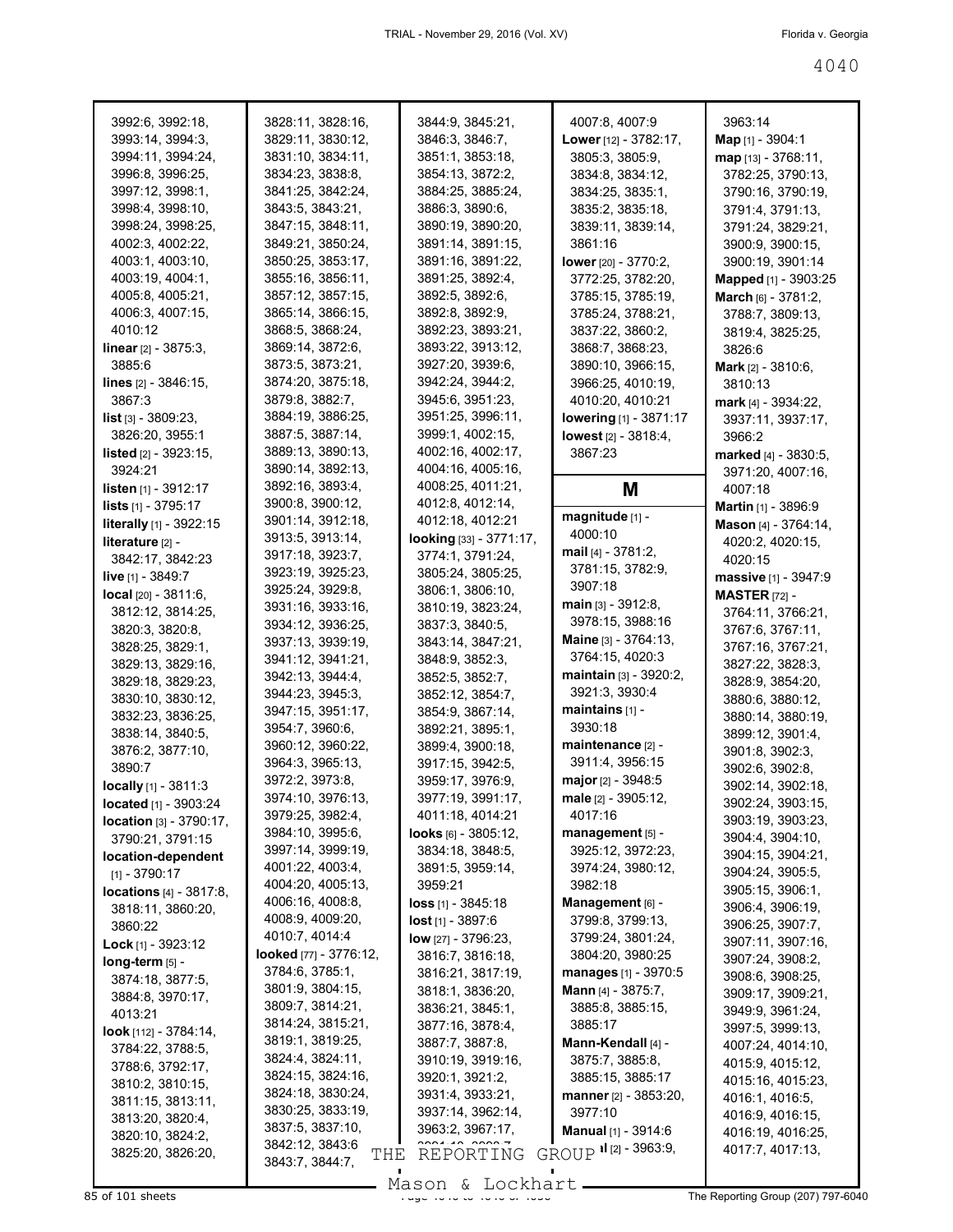| 4017:23, 4018:7,               | 4016:2                       | mgd [1] - 3838:1             | 3951:9, 3951:16,           | 3819:5, 3819:6,            |
|--------------------------------|------------------------------|------------------------------|----------------------------|----------------------------|
| 4018:11, 4018:14,              | meaningful $[2]$ -           | microphone [2] -             | 3962:25, 3963:6,           | 3823:18, 3824:23,          |
| 4018:18, 4018:20,              | 3987:19, 3989:2              | 3766:12, 3908:15             | 3963:23, 3994:17,          | 3825:1, 3825:5,            |
| 4019:3, 4019:7                 | <b>means</b> [6] - 3772:12,  | <b>middle</b> [9] - 3769:22, | 3995:17, 3998:17,          | 3830:16, 3830:17,          |
| <b>Masters</b> [2] - 3810:6,   | 3779:6.3923:12.              | 3792:22, 3843:21,            | 4009:7                     | 3830:25, 3831:3,           |
| 3810:13                        | 3924:12, 3924:14,            | 3870:11, 3904:2,             | minimums [6] -             | 3831:6, 3833:15,           |
| <b>masters</b> [1] - 3968:21   | 3926:14                      | 3937:16, 3984:12,            | 3922:22, 3926:22,          | 3834:24, 3835:4,           |
| match [3] - 3960:14,           | $meant_{[5]} - 3802:11,$     | 3984:17, 3988:16             | 3927:9, 3927:22,           | 3837:9, 3837:10,           |
| 3960:21, 3960:24               | 3826:15, 3891:2,             | might [24] - 3774:22,        | 3928:7                     | 3837:18, 3838:3,           |
| matched [1] - 3975:5           | 3903:7, 3922:17              | 3803:7, 3804:21,             | <b>minor</b> [1] - 3877:24 | 3838:21, 3838:22,          |
| material [8] - 3786:11,        | measure [2] - 3795:2,        | 3809:22, 3810:21,            | minute [3] - 3815:14,      | 3843:3, 3852:19,           |
| 3820:5, 3820:7,                | 3795:9                       | 3813:11, 3826:13,            | 3816:10, 3858:17           | 3852:21, 3853:3,           |
| 3820:14, 3839:23,              | measured [8] -               | 3845:6, 3888:15,             | minutes [3] - 3828:2,      | 3853:24, 3858:5,           |
| 4002:25, 4005:7,               | 3815:13, 3816:9,             | 3903:17, 3905:8,             | 3880:11, 3880:13           | 3858:12, 3858:13,          |
| 4005:23                        | 3967:8, 3975:4,              | 3909:15, 3911:14,            | miscalculation א - ווּ     | 3858:15, 3860:23,          |
| <b>materials</b> [2] - 3786:8, | 3986:2, 3989:4,              | 3918:17, 3926:3,             | 3865:4                     | 3861:9, 3861:11,           |
| 3915.9                         | 4000:22, 4010:21             | 3935:18, 3960:15,            | misleading [1] -           | 3861:13, 3861:14,          |
| $math$ math $[3] - 3808:12,$   | measurement [5] -            | 3961:17, 3961:18,            | 4009:12                    | 3861:15, 3861:20,          |
| 3838:11, 3838:12               | 3817:19, 3846:9,             | 3980:17, 4003:18,            | mispronouncing [1] -       | 3861:23, 3861:25.          |
| matter [24] - 3764:10,         | 3849:11, 3893:19,            | 4004:13, 4006:10             | 3911:14                    | 3862:6, 3862:9,            |
|                                | 3893:21                      | <b>migrate</b> [1] - 4006:10 |                            | 3862:10, 3862:12,          |
| 3767:3, 3768:6,                |                              | million [8] - 3816:11.       | missing [1] - 3956:5       | 3862:21, 3862:23,          |
| 3771:12, 3773:21,              | measurements [3] -           | 3831:13, 3831:18,            | mistaken [1] - 3883:15     | 3862:24, 3863:7,           |
| 3773:24, 3775:15,              | 3774:20, 3846:21,            |                              | mode [2] - 3978:17,        | 3863:8, 3863:12,           |
| 3810:18, 3811:20,              | 3849:3                       | 3833:1, 3833:5,              | 3980:15                    | 3864:22, 3864:23,          |
| 3812:4, 3813:23,               | mechanism [2] -              | 3833:19, 3834:4,             | model [183] - 3776:2,      | 3866:2, 3877:4,            |
| 3821:24, 3822:1,               | 4006:9                       | 3836:9                       | 3776:4, 3776:13,           | 3879:6, 3881:3,            |
| 3842:2, 3863:23,               | <b>medium</b> [1] - 3985:4   | mind $[1]$ - 3980:18         | 3776:15, 3776:16,          | 3891:25, 3893:22,          |
| 3863:24, 3879:23,              | medium-sized [1] -           | mine $[1] - 3797:22$         | 3776:17, 3776:19,          | 3893:25, 3902:19,          |
| 3894:11, 3909:7,               | 3985:4                       | minimal $_{[6]}$ - 3805:4,   | 3776:20, 3777:4,           | 3902:22, 3903:1,           |
| 3924:16, 3926:19,              | meet [3] - 3926:7,           | 3808:23, 3828:23,            | 3777:12, 3777:14,          |                            |
| 3946:11, 3975:2,               | 3939:4, 3946:5               | 3842:3, 3866:8,              | 3777:16, 3777:22,          | 3903:3, 3903:4,            |
| 4014:24                        | meeting [5] - 3924:18,       | 3870:5                       | 3779:7, 3779:9,            | 3903:10, 3903:16,          |
| <b>matters</b> $[1] - 3865:12$ | 3925:3, 3925:4,              | $minimum$ [66] -             | 3779:23, 3780:15,          | 3938:11, 3962:22,          |
| $maximum$ [17] -               | 3995:17, 3998:17             | 3815:22, 3867:24,            | 3780:18, 3781:19,          | 3962:24, 3963:3,           |
| 3771:4, 3805:23,               | members [3] -                | 3868:2, 3868:3,              | 3781:22, 3782:1,           | 3966:9, 3966:24,           |
| 3866:3, 3866:4,                | 3809:24, 3996:14             | 3868:5, 3868:7,              | 3782:7, 3782:9,            | 3967:3, 3967:5,            |
| 3866:24, 3868:13,              | memo [1] - 3823:5            | 3868:15, 3878:3,             | 3782:14, 3782:17,          | 3967:7, 3969:25,           |
| 3868:16, 3869:25,              | memos [1] - 3846:16          | 3878:8, 3910:25,             | 3783:4, 3783:9,            | 3970:6, 3974:16,           |
| 3870:6, 3870:16,               | mention [2] - 3784:9,        | 3911:3, 3911:6,              | 3783:19, 3783:20,          | 3975:2, 3975:5,            |
| 3876:15, 3882:3,               | 3852:1                       | 3911:22, 3912:2,             | 3783:21, 3784:1,           | 3975:7, 3975:13,           |
| 3887:11, 3906:16,              | mentioned $[13]$ -           | 3912:12, 3918:16,            | 3784:5, 3784:23,           | 3975:19, 3975:23,          |
| 3925:6, 3926:10                | 3833:7, 3836:22,             | 3919:9, 3921:1,              | 3785:2, 3785:3,            | 3978:16, 3978:20,          |
| McDowell [5] -                 | 3837:4, 3837:14,             | 3921:4, 3922:22,             | 3785:4, 3786:13,           | 3978:24, 3979:2,           |
| 3801:5, 3813:19,               | 3838:13, 3838:21,            | 3923:16, 3924:13,            | 3786:15, 3787:14,          | 3980:14, 3982:21,          |
| 3858:6, 3858:8,                | 3839:14, 3845:13,            | 3925:4, 3925:8,              | 3787:17, 3789:1,           | 3983:5, 3983:9,            |
| 3858:11                        | 3849:25, 3851:23,            | 3926:8, 3926:16,             | 3789:2, 3790:11,           | 3983:11, 3986:5,           |
| McKee [1] - 3784:25            | 3874:17, 3938:7,             | 3926:25, 3927:3,             | 3791:14, 3791:16,          | 3986:8, 3986:14,           |
| mean [21] - 3769:15,           | 3999:15                      | 3927:6, 3927:9,              | 3793:15, 3793:20,          | 3986:17, 3986:20,          |
| 3772:11, 3779:4,               | <b>met</b> $[2] - 3830:15$ , | 3927:13, 3928:12,            | 3793:21, 3793:22,          | 3998:22, 3999:2,           |
| 3779:5, 3787:21,               | 3832:3                       | 3928:16, 3928:24,            | 3793:23, 3796:6,           | 3999:3, 3999:5,            |
| 3787:24, 3826:13,              | meter $[1] - 3778:19$        | 3929:5, 3930:5,              | 3796:12, 3796:17,          | 4000:13, 4000:17,          |
| 3860:7, 3877:5,                | metered [3] - 3778:7,        | 3932:14, 3935:2,             | 3796:20, 3796:22,          | 4000:21, 4001:4,           |
| 3888:10, 3921:18,              |                              | 3937:19, 3938:17,            | 3797:5, 3797:7,            | 4001:6, 4001:11,           |
| 3924:4, 3939:20,               | 3778:9, 3778:11              | 3938:25, 3939:2,             | 3801:5, 3801:6,            | 4001:18, 4001:21,          |
| 3949:25, 3952:23,              | metering [1] - 3841:19       | 3939:6, 3939:12,             | 3801:8, 3801:9,            | 4003:9, 4013:22            |
| 3968:13, 3970:3,               | metric [11] - 3816:19,       | 3940:21, 3941:4,             | 3802:7, 3802:8,            | <b>Model</b> [1] - 3776:24 |
| 3986:14, 3991:23,              | 3816:20, 3816:21,            | 3941:15, 3942:16,            | 3804:10, 3804:13,          | modeled [14] -             |
| 4000:17, 4008:21               | 3818:1, 3818:3,              | 3943:18, 3947:14,            | 3804:14, 3804:18,          | 3783:11, 3806:7,           |
| meaning [3] -                  | 3818:4, 3819:12,             | 3948:12, 3950:21,            | 3805:24, 3818:7,           | 3824:5, 3824:6,            |
| 3978:17, 3989:15,              | 3819:20, 3820:16,            |                              | GROUP 21, 3818:22,         | 3824:7, 3824:11,           |
|                                | 3820:17, 3820:1<br>THE       | REPORTING                    |                            | 3824:13, 3825:3,           |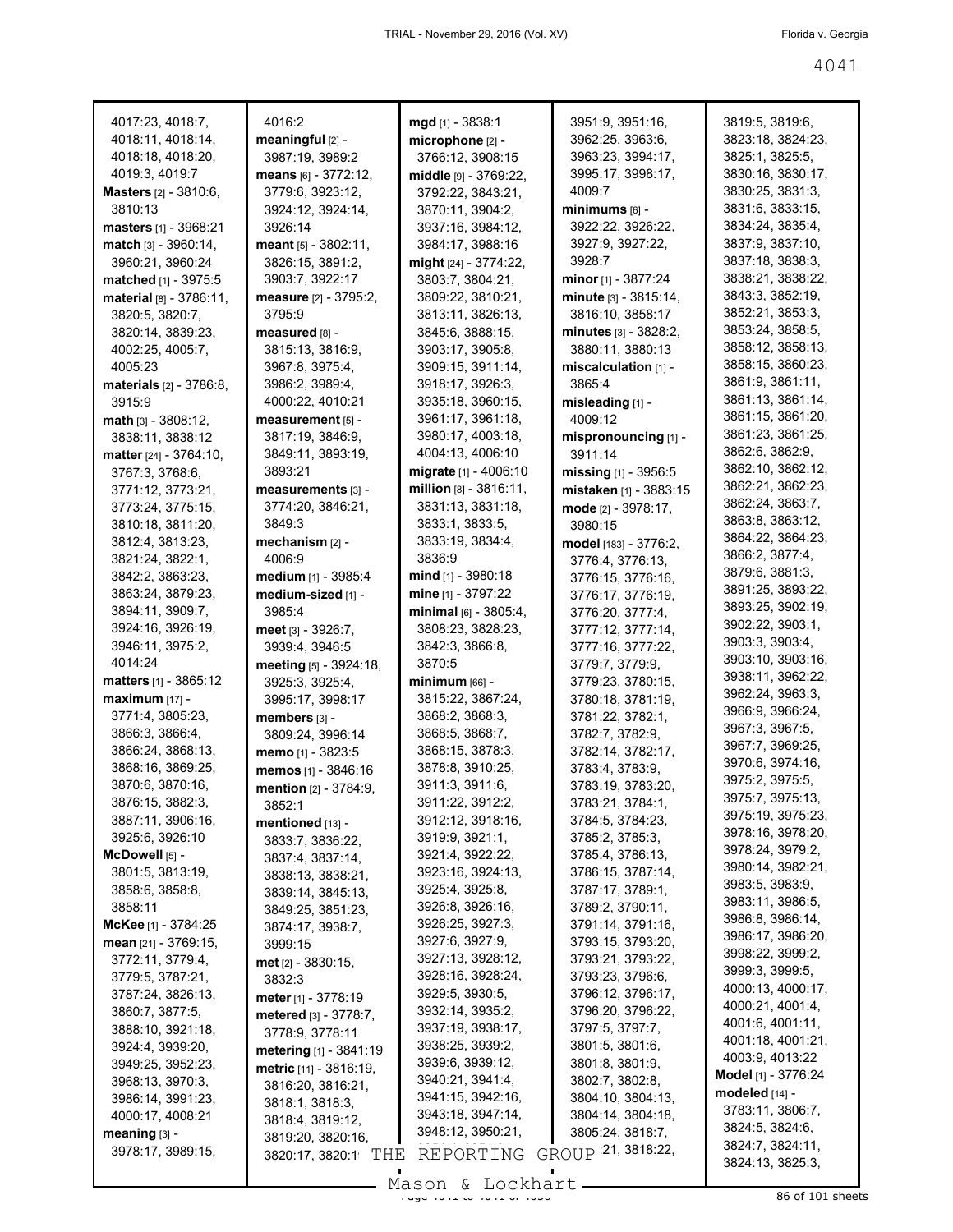| 3825:19, 3831:13,              | 3941:24, 3992:7,            | 3828:18, 3828:19,    | 4014:1                        | 3870:10, 3871:11,     |
|--------------------------------|-----------------------------|----------------------|-------------------------------|-----------------------|
| 3863:21, 3964:12,              | 4003:21, 4003:22,           | 3854:18, 3880:11,    | multiple [4] - 3794:7,        | 3878:11, 3881:13      |
| 3965:13, 4002:14               | 4013:25                     | 3880:13, 3880:21,    | 3859:23, 3886:19,             | negotiations [1] -    |
| modeler [2] - 3848:8,          | monthly $[18]$ -            | 3880:23, 3897:24,    | 3932:13                       | 3921:14               |
| 3921:13                        | 3802:20, 3866:4,            | 3898:1, 3899:11,     | multitude [1] -               | net [14] - 3801:1,    |
| modeling [44] -                | 3868:1, 3868:2,             | 3901:6, 3901:10,     | 3932:20                       | 3802:23, 3806:18,     |
| 3766:18, 3799:9,               | 3868:14, 3869:25,           | 3902:2, 3907:9,      | municipal $[7]$ -             | 3806:20, 3819:14,     |
| 3799:12, 3802:18,              | 3870:15, 3875:18,           | 4018:22, 4019:9      | 3774:15, 3807:1,              | 3819:15, 3820:10,     |
| 3823:21, 3833:6,               | 3882:17, 3883:6,            | MS [64] - 3766:2,    | 3807:4, 3807:5,               | 3829:10, 3829:11,     |
| 3834:1, 3839:4,                | 3984:2, 3990:1,             | 3766:17, 3766:23,    | 3859:10, 3859:13,             | 3833:13, 3833:14,     |
| 3839:5, 3840:25,               | 3990:21, 3991:14,           | 3767:13, 3854:21,    | 3863:4                        | 3833:18, 3840:6,      |
| 3841:1, 3841:2,                | 3991:21, 3992:2,            | 3854:24, 3880:3,     | $must$ [3] - 3924:12,         | 3853:14               |
| 3841:3, 3841:4,                | 3992:6, 3994:1              | 3899:13, 3899:16,    | 3925:18, 3972:21              | never [8] - 3781:25,  |
| 3848:16, 3861:3,               | months [17] - 3786:17,      | 3901:2, 3902:4,      |                               | 3793:21, 3793:25,     |
| 3861:6, 3865:17,               | 3788:7, 3848:19,            | 3907:8, 3907:14,     | N                             | 3794:3, 3819:7,       |
| 3865:23, 3891:24,              | 3941:10, 3945:6,            | 3907:23, 3908:1,     |                               | 3838:20, 3839:2,      |
| 3902:23, 3962:9,               | 3948:21, 3955:13,           | 3908:5, 3908:20,     | name [17] - 3766:13,          | 3855:8                |
| 3962:14, 3964:4,               | 3990:2, 3990:4,             | 3909:2, 3909:10,     | 3766:14, 3766:15,             | $new$ [2] - 3804:18,  |
| 3967:22, 3980:10,              | 3990:10, 3991:20,           | 3909:14, 3909:18,    | 3766:16, 3781:5,              | 3961:23               |
| 3980:19, 3981:8,               | 3994:8, 3998:7,             | 3909:22, 3916:12,    | 3781:10, 3781:11,             | news [1] - 4016:7     |
| 3983:2, 3986:18,               | 4003:2, 4005:10,            | 3916:14, 3916:18,    | 3810:4, 3810:5,               | Newton [2] - 3803:13, |
| 3998:22, 3999:8,               | 4005:24                     | 3916:22, 3917:6,     | 3810:6, 3843:17,              | 3803:17               |
| 4000:24, 4002:6,               | morning [8] - 3766:2,       | 3919:20, 3919:23,    | 3843:19, 3896:8,              | next [19] - 3793:9,   |
| 4002:20, 4004:3,               | 3767:5, 3767:6,             | 3923:4, 3929:11,     | 3908:16, 3908:17,             |                       |
| 4004:7, 4005:11,               | 3767:11, 3767:13,           | 3929:13, 3933:17,    | 3909:11, 3911:14              | 3857:3, 3869:13,      |
| 4005:13, 4005:19,              |                             | 3933:18, 3935:13,    | named [2] - 3921:10,          | 3877:2, 3877:22,      |
| 4013:6, 4013:12,               | 3767:24, 3767:25,<br>4019:8 | 3935:14, 3935:24,    | 4020:9                        | 3898:9, 3901:12,      |
| 4014:2                         |                             | 3936:1, 3944:19,     | names $[3] - 3776:18$ ,       | 3907:15, 3954:13,     |
|                                | Mosquito [5] -              | 3945:10, 3945:12,    | 3810:2, 3810:4                | 3960:1, 3960:10,      |
| models [17] - 3777:15,         | 3832:17, 3832:22,           |                      | <b>National</b> [1] - 4012:1  | 3960:17, 3961:2,      |
| 3787:18, 3858:8,               | 3838:16, 3839:10,           | 3949:3, 3949:11,     | <b>Natural</b> [1] - 3813:17  | 3973:13, 3973:14,     |
| 3858:10, 3891:23,              | 3877:22                     | 3949:14, 3961:22,    | <b>natural</b> $[2] - 3815.6$ | 3984:3, 3993:23,      |
| 3902:15, 3902:16,              | $most$ [14] - 3783:6,       | 3962:1, 3962:7,      | 3871:16                       | 3995:6, 4018:22       |
| 3902:17, 3973:24,              | 3783:8, 3783:13,            | 3997:4, 3997:6,      |                               | NOAA [1] - 4012:3     |
| 3978:8, 3985:10,               | 3803:18, 3821:13,           | 3997:8, 3999:11,     | <b>nature</b> [1] - 3993:1    | node [1] - 3791:14    |
| 3985:13, 3985:23,              | 3822:7, 3859:11,            | 3999:14, 4007:21,    | Nature's [1] - 4001:15        | none [2] - 3901:19,   |
| 3986:1, 3986:4,                | 3859:14, 3867:15,           | 4007:25, 4010:24,    | navigation [1] -              | 3937:6                |
| 3986:15                        | 3887:3, 3887:24,            | 4011:1, 4014:11,     | 3924:21                       | $n$ oon [1] - 3880:7  |
| MODFE [8] - 3776:19,           | 3888:6, 3901:20,            | 4014:13, 4015:6,     | navigational [1] -            | normal [25] - 3785:6, |
| 3830:16, 3861:11,              | 3914:8                      | 4015:8, 4018:16,     | 3926:4                        | 3785:16, 3786:17,     |
| 3861:14, 3863:6,               | $most-used$ [1] -           | 4018:17, 4019:6,     | near [5] - 3817:15,           | 3787:1, 3787:13,      |
| 3863:7, 3863:8,                | 3821:13                     | 4019:10              | 3853:22, 3882:21,             | 3787:19, 3787:20,     |
| 3863:12                        | mostly [2] - 3987:24,       | Muckaloochee [6] -   | 3944:13, 3944:14              | 3787:25, 3788:2,      |
| moment [14] -                  | 4005:9                      | 3832:13, 3832:21,    | <b>nearly</b> [1] - 3966:9    | 3788:3, 3788:9,       |
| 3769:20, 3774:22,              | Mother [1] - 4001:14        | 3837:6, 3839:9,      | necessarily [2] -             | 3788:11, 3788:18,     |
| 3776:10, 3781:14,              | motion [1] - 3916:1         | 3877:12              | 3992:20, 4013:23              | 3788:22, 3842:10,     |
| 3805:16, 3810:2,               | move [6] - 3799:1,          | multi [12] - 3824:9, | need [9] - 3819:19,           | 3863:16, 3863:22,     |
| 3823:12, 3833:21,              | 3805:1, 3808:15,            | 3824:13, 3825:8,     | 3853:3, 3860:23,              | 3864:18, 3864:20,     |
| 3840:17, 3931:15,              | 3922:12, 3943:14,           | 3844:12, 3844:13,    | 3862:21, 3864:20,             | 3865:22, 3868:10,     |
| 3940:6, 3941:8,                | 4006:11                     | 3844:14, 3844:16,    | 3893:25, 3926:5,              | 3868:12, 3875:23,     |
| 3979:4, 3986:24                | moved [2] - 3946:12,        | 3844:18, 3875:22,    | 3970:7, 3995:5                | 3886:16, 3990:23      |
| <b>Monday</b> [1] - 3828:14    | 3967:15                     | 3886:19, 4013:25,    | needed [3] - 3871:3,          | north $[1]$ - 4016:17 |
| money $[2] - 3983:4$ ,         | movement [1] -              | 4014:1               | 3893:18, 3981:16              | Northwest [5] -       |
| 3985:18                        | 3966:21                     | multi-month [1] -    | needs $[3] - 3802:2$ ,        | 3799:8, 3799:12,      |
| moniker [1] - 3958:19          | moves $[1] - 3948.6$        | 4013:25              | 3879:6, 3915:23               | 3799:24, 3801:24,     |
| <b>month</b> $[16] - 3771:4$ , | moving [3] - 3948:6,        | multi-year [11] -    | negligible [14] -             | 3804:20               |
| 3808:10, 3852:11,              | 3948:25, 4010:10            | 3824:9, 3824:13,     | 3784:16, 3830:23,             | Notary [2] - 3764:15, |
| 3852:24, 3853:7,               | MR [23] - 3767:5,           | 3825:8, 3844:12,     | 3831:1, 3832:15,              | 4020:2                |
| 3867:25, 3868:1,               | 3767:7, 3767:14,            | 3844:13, 3844:14,    | 3832:23, 3838:16,             | note $[1] - 3930.9$   |
| 3868:2, 3868:3,                | 3767:17, 3767:23,           | 3844:16, 3844:18,    | 3866:8, 3866:13,              | noted [6] - 3779:22,  |
| 3936:7, 3941:1,                | 3828:1, 3828:5,<br>THE      | REPORTING            | GROUP 4, 3869:11,             | 3780:14, 3780:17,     |
|                                |                             |                      |                               |                       |

87 of 101 sheets Page 4042 to 4042 of 4056 The Reporting Group (207) 797-6040 Mason & Lockhart.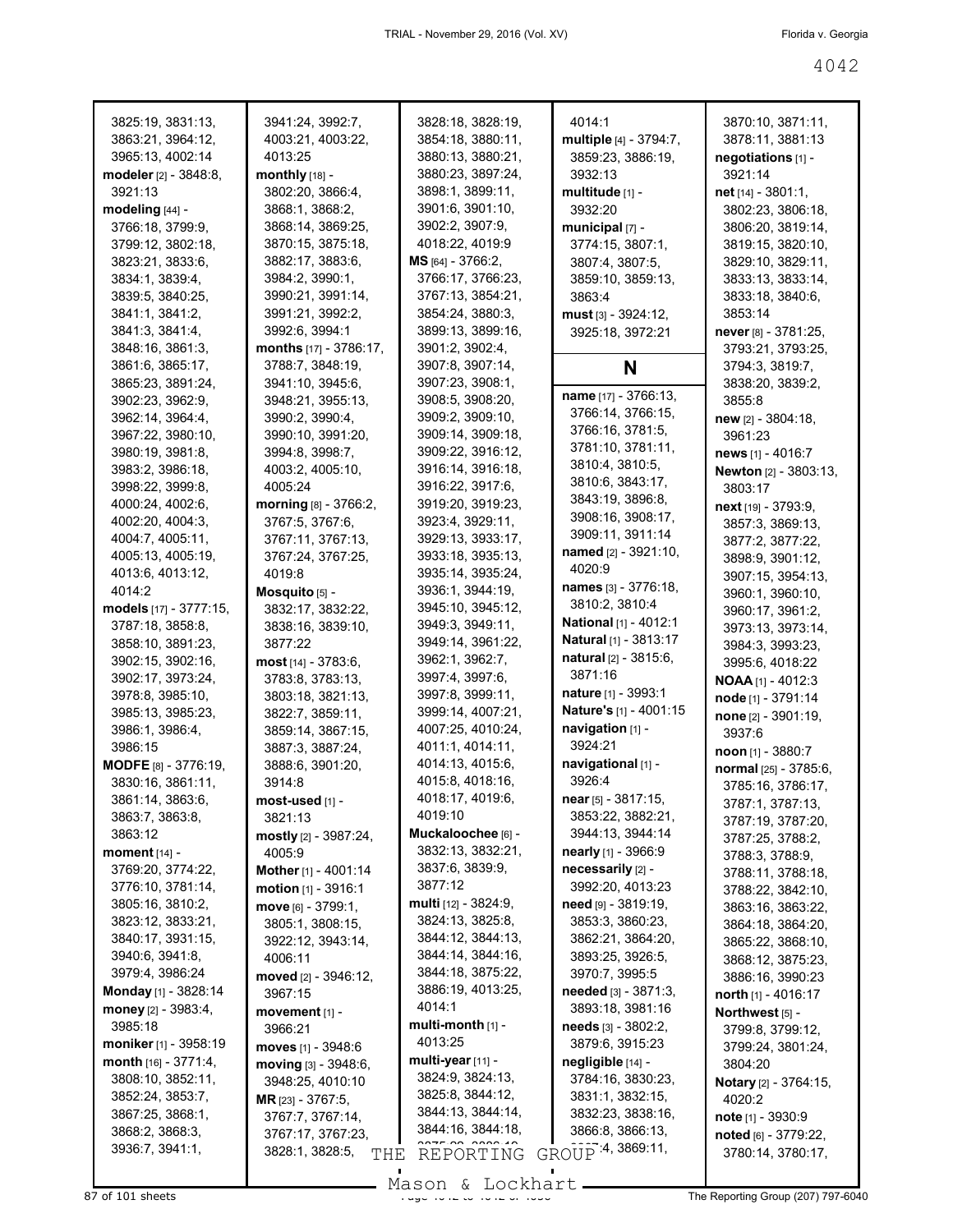| 3829:22, 3912:11,                    | 3960:21, 3967:23,                     | offer [1] - 3914:22                    | 3938:24, 3939:11,                    | 3998:16, 4000:14,                          |
|--------------------------------------|---------------------------------------|----------------------------------------|--------------------------------------|--------------------------------------------|
| 3986:11                              | 3979:11, 3992:10,                     | offhand [1] - 3958:18                  | 3942:21, 3946:6,                     | 4004:7                                     |
| <b>Noted</b> [7] - 3828:6,           | 3995:20, 3996:15,                     | offices [1] - 4012:2                   | 3959:13, 3960:10,                    | opinion [20] -                             |
| 3828:8, 3880:16,                     | 4014:3                                | official [3] - 3950:2,                 | 3960:15, 3961:12,                    | 3792:24, 3798:9,                           |
| 3880:18, 3962:4,                     | numeral [1] - 3971:21                 | 3950:5, 3953:12                        | 3961:17, 3961:18,                    | 3805:2, 3808:22,                           |
| 3962:6, 4019:11                      |                                       | offset [29] - 3909:24,                 | 3969:13, 3970:1,                     | 3828:22, 3830:1,                           |
| notes $[2] - 3823:13$ ,              | O                                     | 3910:4, 3910:8,                        | 3976:22, 3983:6,                     | 3845:16, 3845:19,                          |
| 4020:5                               | <b>O'CONNOR [2] -</b>                 | 3910:13, 3910:16,                      | 3983:18, 3985:1,                     | 3849:17, 3856:16,                          |
| nothing [16] - 3766:9,               | 3764:18, 3767:13                      | 3912:16, 3912:24,                      | 3986:19, 3987:13,                    | 3866:9, 3878:20,                           |
| 3839:12, 3854:18,<br>3858:3, 3880:3, | O'Connor [1] - 3767:9                 | 3913:1, 3913:3,                        | 3993:19, 4003:9,<br>4004:4, 4007:22, | 3878:23, 3878:24,<br>3890:16, 3898:19,     |
| 3899:11, 3901:3,                     | objective [3] -                       | 3913:10, 3913:12,                      | 4007:23, 4009:13,                    | 3928:1, 3928:6,                            |
| 3902:4, 3907:8,                      | 3820:10, 3890:13,                     | 3913:19, 3913:20,<br>3913:22, 3913:24, | 4011:9, 4013:6,                      | 3928:11, 3997:10                           |
| 3907:9, 3908:12,                     | 3903:10                               | 3914:17, 3914:24,                      | 4017:15                              | opinions [4] - 3819:8,                     |
| 4010:24, 4015:6,                     | objectives [3] -                      | 3915:6, 3915:14,                       | one-seven [1] -                      | 3900:3, 3910:11,                           |
| 4015:8, 4018:16,                     | 3902:23, 3903:4,                      | 3916:7, 3917:1,                        | 3777:1                               | 3910:13                                    |
| 4018:17                              | 3983:16                               | 3918:7, 3918:10,                       | <b>ones</b> [1] - 3970:5             | opportunity [2] -                          |
| notice [11] - 3776:17,               | observed [15] -                       | 3919:7, 3919:10,                       | opening [1] - 4008:3                 | 3843:24, 3947:25                           |
| 3950:25, 3995:15,                    | 3806:4, 3806:8,                       | 3919:14, 3921:8,                       | operate [7] - 3937:21,               | opposite [1] - 4013:16                     |
| 4003:21, 4007:5,                     | 3931:12, 3938:16,                     | 3988:1, 3988:4                         | 3938:11, 3950:8,                     | opposition [1] -                           |
| 4007:10, 4007:14,                    | 3938:24, 3939:9,                      | often [1] - 3816:24                    | 3952:8, 3953:13,                     | 3916:1                                     |
| 4009:16, 4009:18,                    | 3939:16, 3940:20,                     | okey [1] - 3965:18                     | 3988:7, 4015:2                       | orange $[3] - 3868:21$ ,                   |
| 4010:2, 4010:4                       | 3941:3, 3965:15,                      | okey-doke [1] -                        | operated [7] -                       | 4003:13, 4003:17                           |
| noticed [1] - 3833:10                | 3965:20, 3965:23,<br>3966:8, 3967:1,  | 3965:18                                | 3920:23, 3920:25,                    | oranges [1] - 3942:8                       |
| noting [2] - 3834:2,                 | 3994:2                                | old $[1] - 3902:9$                     | 3924:24, 3928:21,                    | order [10] - 3777:24,                      |
| 3920:20                              | obtain [1] - 3777:24                  | omissions [1] -                        | 3946:17, 3994:16,                    | 3784:22, 3845:21,                          |
| November [2] -                       | obtained [1] - 3793:15                | 3981:10                                | 4001:9                               | 3904:5, 3910:4,                            |
| 3764:13, 4019:13                     | obviously [4] -                       | once $[13] - 3829:1$ ,                 | operates [7] -                       | 3937:21, 3986:1,                           |
| nowhere [1] - 3914:18                | 3947:9, 3948:18,                      | 3863:5, 3864:22,                       | 3918:22, 3919:4,                     | 3986:2, 4016:20                            |
| number [43] - 3788:9,                | 3968:24, 3995:3                       | 3875:22, 3906:16,                      | 3924:25, 3948:9,                     | ordered [4] - 3904:16,                     |
| 3788:10, 3791:6,                     | occasion [1] -                        | 3948:6, 3953:17,                       | 3970:4, 4006:7                       | 3904:25, 4017:1,                           |
| 3792:14, 3793:6,                     | 3771:23                               | 3969:23, 3972:25,                      | operating [6] -<br>3914:25, 3946:4,  | 4017:9                                     |
| 3793:7, 3793:9,<br>3793:13, 3793:14, | occur [2] - 3919:14,                  | 3982:21, 3995:10                       | 3955:14, 3973:24,                    | Original [1] - 3764:1                      |
| 3793:17, 3793:19,                    | 3931:14                               | one [81] - 3768:17,<br>3769:9, 3774:2, | 3975:10, 3995:16                     | original [2] - 4001:15,<br>4003:16         |
| 3804:13, 3807:10,                    | occurred [14] -                       | 3777:1, 3777:10,                       | Operating [1] -                      | originally [2] - 3850:9,                   |
| 3807:13, 3807:14,                    | 3797:22, 3798:19,                     | 3784:23, 3785:4,                       | 3910:22                              | 3852:18                                    |
| 3818:19, 3833:2,                     | 3829:23, 3830:14,                     | 3792:9, 3799:16,                       | operation [12] -                     | ought [2] - 3849:12,                       |
| 3834:3, 3837:4,                      | 3831:16, 3832:13,                     | 3804:5, 3808:18,                       | 3910:9, 3910:16,                     | 3970:5                                     |
| 3837:7, 3837:9,                      | 3832:17, 3866:5,                      | 3809:10, 3831:22,                      | 3912:16, 3912:24,                    | ourselves [1] -                            |
| 3837:21, 3837:22,                    | 3872:5, 3874:2,                       | 3831:23, 3832:13,                      | 3913:3, 3913:25,                     | 3958:22                                    |
| 3837:24, 3839:2,                     | 3874:3, 3887:3,                       | 3845:13, 3846:24,                      | 3914:17, 3914:24,                    | outcome [1] - 4020:8                       |
| 3839:4, 3857:4,                      | 3887:12, 3956:11                      | 3847:2, 3852:9,                        | 3927:18, 3929:25,                    | <b>outcrop</b> $[10]$ -                    |
| 3866:2, 3869:23,                     | occurrences [1] -                     | 3854:11, 3854:12,                      | 3937:22, 3942:17                     | 3769:13, 3769:15,                          |
| 3870:18, 3892:14,                    | 4009:4                                | 3855:1, 3866:17,                       | operational [1] -                    | 3770:23, 3772:8,                           |
| 3892:24, 3893:1,                     | occurring [6] -                       | 3867:6, 3876:14,                       | 3932:9                               | 3772:9, 3773:2,                            |
| 3893:3, 3927:14,                     | 3837:13, 3844:12,<br>3866:11, 3867:1, | 3877:22, 3882:21,                      | Operations [1] -                     | 3773:3, 3773:6,                            |
| 3941:22, 3955:1,                     | 3926:3, 3943:9                        | 3885:6, 3885:9,                        | 3929:21                              | 3775:3, 3775:5                             |
| 3956:5, 3960:14,                     | occurs $[3] - 3780:19$ ,              | 3885:10, 3885:22,                      | operations [25] -                    | <b>outdated</b> [2] -                      |
| 3960:20, 3963:8,<br>4009:12          | 3783:7, 3823:25                       | 3889:2, 3899:17,                       | 3908:22, 3910:14,                    | 3838:18, 3857:11                           |
| Number [1] - 3765:8                  | Ochlockonee [7] -                     | 3901:6, 3901:23,                       | 3912:13, 3913:12,                    | Outflow [1] - 3959:14                      |
| numbers [22] -                       | 3834:9, 3834:13,                      | 3901:24, 3905:12,<br>3908:19, 3909:18, | 3914:10, 3915:9,<br>3920:4, 3924:7,  | <b>outflow</b> [2] - 3912:9,               |
| 3770:13, 3815:24,                    | 3834:14, 3835:18,                     | 3909:20, 3913:24,                      | 3924:16, 3925:16,                    | 3950:16                                    |
| 3817:24, 3836:19,                    | 3839:12, 3839:15,                     | 3921:22, 3923:1,                       | 3930:6, 3932:5,                      | outlined [1] - 3923:17                     |
| 3839:6, 3839:7,                      | 3839:20                               | 3924:19, 3925:14,                      | 3932:9, 3934:23,                     | output [1] - 3788:25                       |
| 3851:19, 3878:6,                     | October [1] - 3914:5                  | 3931:13, 3933:4,                       | 3940:22, 3945:17,                    | <b>outputs</b> [2] - 3785:3,<br>3786:12    |
| 3878:11, 3879:22,                    | <b>OF</b> [4] - 3764:1,               | 3933:9, 3933:10,                       | 3947:13, 3948:11,                    |                                            |
| 3890:2, 3893:25,                     | 3764:3, 3764:6,                       | 3933:15, 3936:21,                      | 3948:14, 3948:23,                    | outside [12] - 3783:4,<br>3783:6, 3783:19, |
| 3896:23, 3960:14,                    | 3764:9<br>THE                         | REPORTING                              | GROUP 16, 3998:13,                   | 3783:21, 3784:5,                           |
|                                      |                                       |                                        |                                      |                                            |

 $\frac{200011}{400011}$   $\frac{2000111}{400011}$   $\frac{2000111}{400011}$   $\frac{2000111}{400011}$  sheets Mason & Lockhart.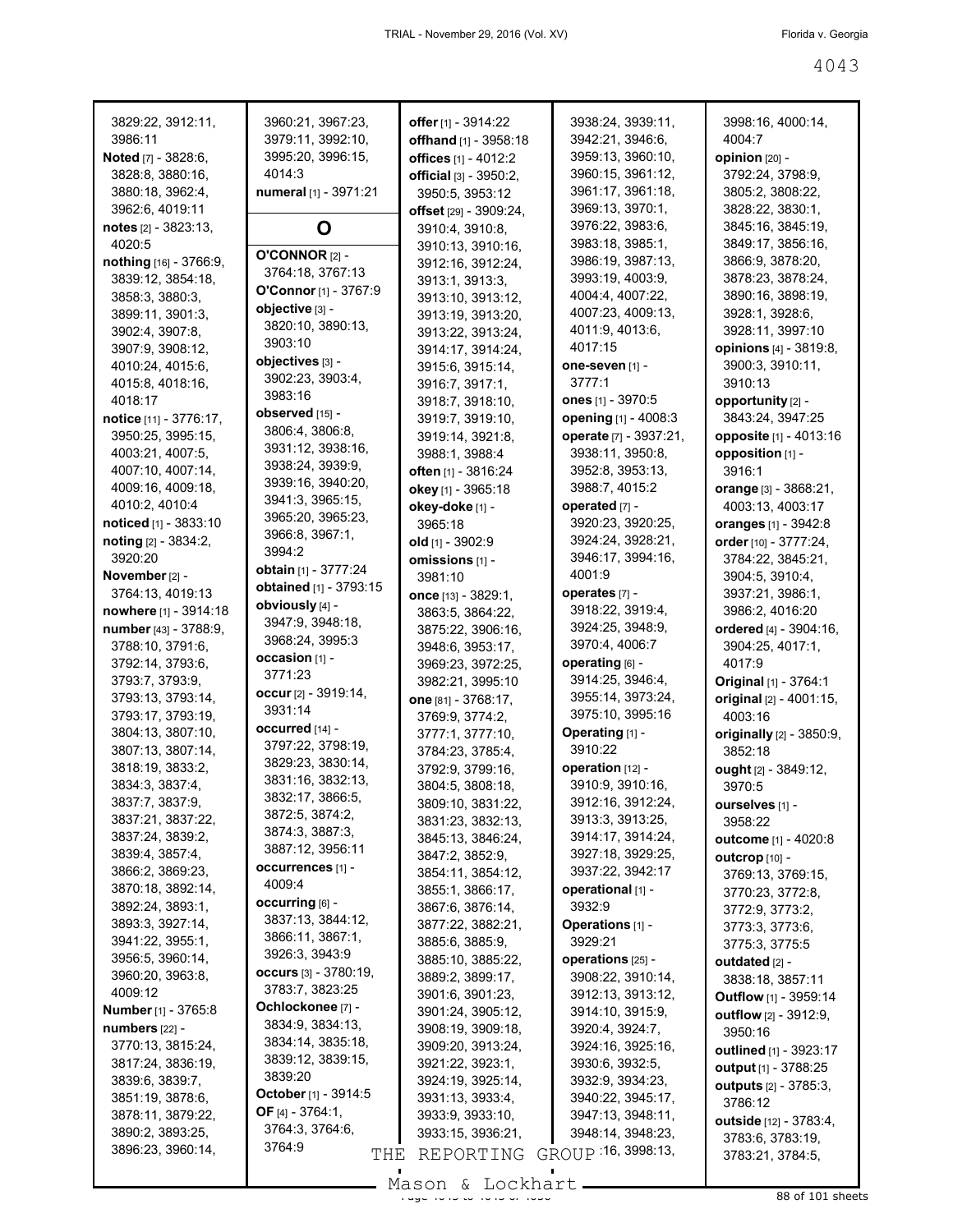| 3784:23, 3839:16,             | 3876:5, 3882:15,                 | 3822:6, 3831:11,            | 4014:6, 4014:7              | 4002:18, 4004:4,                   |
|-------------------------------|----------------------------------|-----------------------------|-----------------------------|------------------------------------|
| 3891:20, 3900:16,             | 3884:21, 3887:21,                | 3833:22, 3833:24,           | particularly [3] -          | 4004:17, 4004:24,                  |
| 3900:21, 3900:23              | 3887:22, 3889:14,                | 3840:18, 3840:20,           | 3917:12, 3917:24,           | 4005:3, 4005:5                     |
| <b>overall</b> [3] - 3819:25, | 3893:4, 3898:6,                  | 3843:21, 3857:18,           | 3973:19                     | <b>percentage</b> [13] -           |
| 3894:1, 3925:12               | 3898:10, 3899:20,                | 3857:21, 3858:1,            | <b>parts</b> $[1] - 3835:3$ | 3791:7, 3791:10,                   |
| overarching [1] -             | 3899:22, 3899:25,                | 3887:23, 3888:2,            | pass [2] - 3943:11,         | 3823:1, 3987:21,                   |
| 3973:9                        | 3900:8, 3900:19,                 | 3888:5, 3889:8,             |                             | 3988:23, 3992:16,                  |
|                               |                                  |                             | 3943:12                     |                                    |
| overlying [1] - 3780:4        | 3901:11, 3916:19,                | 3889:16, 3933:24,           | pass-through [2] -          | 3993:13, 3993:18,                  |
| <b>overview</b> [1] - 4001:1  | 3916:23, 3917:3,                 | 3934:3, 3936:23,            | 3943:11, 3943:12            | 3994:10, 3994:22,                  |
| own [4] - 3794:2,             | 3923:5, 3930:14,                 | 3949:22, 3954:18,           | passed [4] - 3840:11,       | 3995:4, 3996:8,                    |
| 3983:2, 3986:16,              | 3933:17, 3933:20,                | 3954:20, 3957:14,           | 3841:8, 3841:23,            | 3996:25                            |
| 3986:17                       | 3934:2, 3934:3,                  | 3957:17, 3957:25,           | 3980:10                     | <b>perfect</b> [1] - 3962:1        |
| <b>oysters</b> [3] - 3905:12, | 3934:13, 3934:14,                | 3958:1, 3958:15,            | <b>past</b> $[3] - 3815:22$ | perfectly [6] -                    |
| 4017:16, 4017:21              | 3940:12, 3944:18,                | 3962:18, 3972:2,            | 3844:6, 4008:15             | 3969:18, 3973:6,                   |
|                               | 3945:11, 3954:13,                | 3972:9, 3973:8,             | patterns [2] - 3842:8,      | 3978:24, 3979:2,                   |
| P                             | 3957:8, 3957:22,                 | 3979:25, 3980:3,            | 3843:2                      | 3983:11                            |
|                               | 3957:23, 3957:24,                | 3982:4, 3984:11,            | peak [5] - 3771:4,          | performed [4] -                    |
| $P.E$ [1] - 3765:4            | 3958:1, 3958:6,                  | 3984:16, 3984:23,           | 3805:8, 3850:17,            | 3786:13, 3799:12,                  |
| p.m [4] - 3880:18,            | 3962:18, 3971:20,                | 3988:11, 3988:22,           | 3852:10, 3853:7             | 3842:17, 3962:14                   |
| 3962:4, 3962:6,               | 3971:22, 3971:24,                | 3993:5, 3993:7,             |                             | performing [2] -                   |
| 4019:11                       | 3973:9, 3976:10,                 | 3997:15, 3997:16            | people [2] - 3810:3,        |                                    |
| <b>packet</b> [8] - 3954:1,   | 3977:20, 3979:9,                 | paragraphs [3] -            | 3810:10                     | 3829:6, 3831:4                     |
| 3954:14, 3956:4,              |                                  |                             | per [13] - 3815:14,         | <b>perhaps</b> [4] - 3770:15,      |
|                               | 3979:12, 3979:20,                | 3779:19, 3803:6.            | 3816:10, 3831:13,           | 3794:15, 3795:14,                  |
| 3961:2, 3964:6,               | 3981:19, 3981:25,                | 3954:7                      | 3831:18, 3833:1,            | 3926:5                             |
| 3976:18, 3991:2,              | 3983:21, 3984:3,                 | Parameter [1] - 3779:2      | 3833:5, 3833:19,            | period [56] - 3818:5,              |
| 3995:7                        | 3984:11, 3984:16,                | parameter [4] -             | 3834:5, 3836:9,             | 3844:11, 3844:18,                  |
| <b>Page</b> $[1] - 3765.8$    | 3988:9, 3988:17,                 | 3779:4, 3779:6,             | 3940:25, 3941:14,           | 3846:5, 3846:8,                    |
| page [131] - 3768:8,          | 3989:8, 3993:3,                  | 3779:17, 3779:19            | 3984:8, 4007:3              | 3847:15, 3847:16,                  |
| 3768:12, 3770:15,             | 3993:21, 3993:23,                | parameters [8] -            | percent [71] - 3791:3,      | 3852:24, 3872:6,                   |
| 3770:17, 3774:4,              | 3997:13, 4003:4,                 | 3779:7, 3779:8,             | 3791:6, 3792:1,             | 3872:7, 3872:8,                    |
| 3774:19, 3774:21,             | 4004:20, 4006:16,                | 3779:10, 3779:11,           | 3793:5, 3793:6,             | 3875:20, 3877:14,                  |
| 3776:23, 3778:25,             | 4009:20                          | 3779:23, 3780:3,            | 3793:9, 3793:10,            | 3884:25, 3885:3,                   |
| 3779:1, 3782:24,              | pages [9] - 3794:23,             | 3780:15, 3801:7             | 3793:13, 3793:14,           | 3886:2, 3887:4,                    |
| 3790:13, 3792:20,             | 3809:22, 3827:17,                | <b>pardon</b> [1] - 3880:12 | 3793:17, 3794:1,            | 3890:1, 3894:6,                    |
| 3793:1, 3794:25,              | 3898:10, 3914:12,                | <b>part</b> [12] - 3780:4,  | 3794:6, 3794:9,             | 3896:14, 3919:16,                  |
| 3795:1, 3795:7,               | 3914:18, 3929:18,                | 3786:7, 3786:11,            |                             | 3919:17, 3920:3,                   |
| 3795:8, 3795:13,              | 3961:7, 4020:4                   | 3819:21, 3827:6,            | 3794:13, 3795:2,            |                                    |
| 3795:25, 3800:9,              | <b>pair</b> [1] - 3828:13        | 3848:9, 3861:2,             | 3795:9, 3797:3,             | 3929:1, 3929:24,                   |
| 3800:13, 3801:13,             | Panday [20] - 3765:3,            |                             | 3797:9, 3798:13,            | 3938:3, 3940:4,                    |
| 3801:21, 3802:12,             |                                  | 3866:25, 3895:18,           | 3798:14, 3798:15,           | 3940:22, 3942:22,                  |
| 3803:3, 3803:5,               | 3766:3, 3766:16,                 | 3910:14, 3918:19,           | 3798:16, 3798:18,           | 3942:25, 3945:22                   |
| 3805:11, 3808:3,              | 3766:17, 3766:24,                | 3967:9                      | 3804:5, 3804:13,            | 3950:6, 3956:17,                   |
|                               | 3767:15, 3767:24,                | particular [38] -           | 3808:13, 3830:20,           | 3965:9, 3965:24,                   |
| 3810:19, 3811:9,              | 3797:11, 3826:13,                | 3770:1, 3774:1,             | 3830:22, 3831:24,           | 3966:8, 3966:11,                   |
| 3813:11, 3814:15,             | 3828:20, 3854:25,                | 3776:1, 3776:4,             | 3832:10, 3836:17,           | 3966:15, 3966:18,                  |
| 3815:12, 3816:25,             | 3880:24, 3884:1,                 | 3778:19, 3779:8,            | 3836:22, 3838:5,            | 3966:25, 3967:2,                   |
| 3817:3, 3819:1,               | 3898:2, 3899:17,                 | 3779:22, 3780:15,           | 3855:4, 3855:9,             | 3967:3, 3975:3,                    |
| 3821:2, 3822:4,               | 3900:4, 3901:11,                 | 3787:10, 3791:18,           | 3856:2, 3856:8,             | 3980:15, 3983:10,                  |
| 3822:6, 3822:8,               | 4015:10, 4015:19,                | 3794:23, 3799:11,           | 3856:20, 3856:24,           | 3990:22, 3994:13,                  |
| 3823:11, 3826:20,             | 4018:3                           | 3808:2, 3810:15,            | 3857:7, 3864:2,             | 3994:20, 4000:21,                  |
| 3827:14, 3827:20,             | paragraph [64] -                 | 3811:13, 3813:9,            | 3876:18, 3876:21,           | 4013:14, 4013:16,                  |
| 3827:21, 3829:3,              | 3774:5, 3774:7,                  | 3815:1, 3882:13,            | 3876:22, 3876:25,           | 4013:21, 4013:24,                  |
| 3831:10, 3833:20,             | 3774:8, 3774:19,                 | 3884:19, 3888:20,           | 3879:15, 3879:16,           | 4014:4, 4014:7                     |
| 3834:18, 3835:12,             | 3774:24, 3777:6,                 | 3889:23, 3897:14,           | 3895:20, 3895:21,           | periods [16] - 3868:8,             |
| 3835:16, 3840:18,             | 3777:9, 3777:19,                 | 3897:20, 3939:8,            | 3898:16, 3964:14,           | 3868:10, 3868:11,                  |
| 3840:19, 3843:20,             | 3777:20, 3792:18,                | 3945:22, 3948:4,            | 3965:8, 3966:13,            | 3868:12, 3869:6,                   |
| 3855:16, 3856:12,             | 3792:20, 3792:23,                | 3948:17, 3966:18,           |                             | 3875:23, 3919:14,                  |
| 3856:25, 3857:3,              | 3792:25, 3795:13,                |                             | 3992:10, 3993:17,           |                                    |
| 3857:15, 3865:13,             | 3796:5, 3796:7,                  | 3967:2, 3969:25,            | 3994:7, 3994:11,            | 3920:1, 3931:3,                    |
| 3866:14, 3867:17,             |                                  | 3970:4, 3993:19,            | 3994:12, 4001:23,           | 3931:4, 3962:14,                   |
| 3869:13, 3872:14,             | 3796:21, 3800:9,                 | 4008:22, 4013:14,           | 4002:2, 4002:15,            | 3965:21, 3971:16                   |
| 3873:22, 3874:19,             | 3800:11, 3803:1 <sup>o</sup> THE | REPORTING                   | GROUP 16, 4002:17,          | <b>PERRY</b> [1] - 3764:17         |
|                               | 3810:20, 3810:2                  |                             |                             |                                    |
|                               |                                  | Mason & Lockhart.           |                             | The Reporting Group (207) 797-6040 |
| 89 of 101 sheets              |                                  |                             |                             |                                    |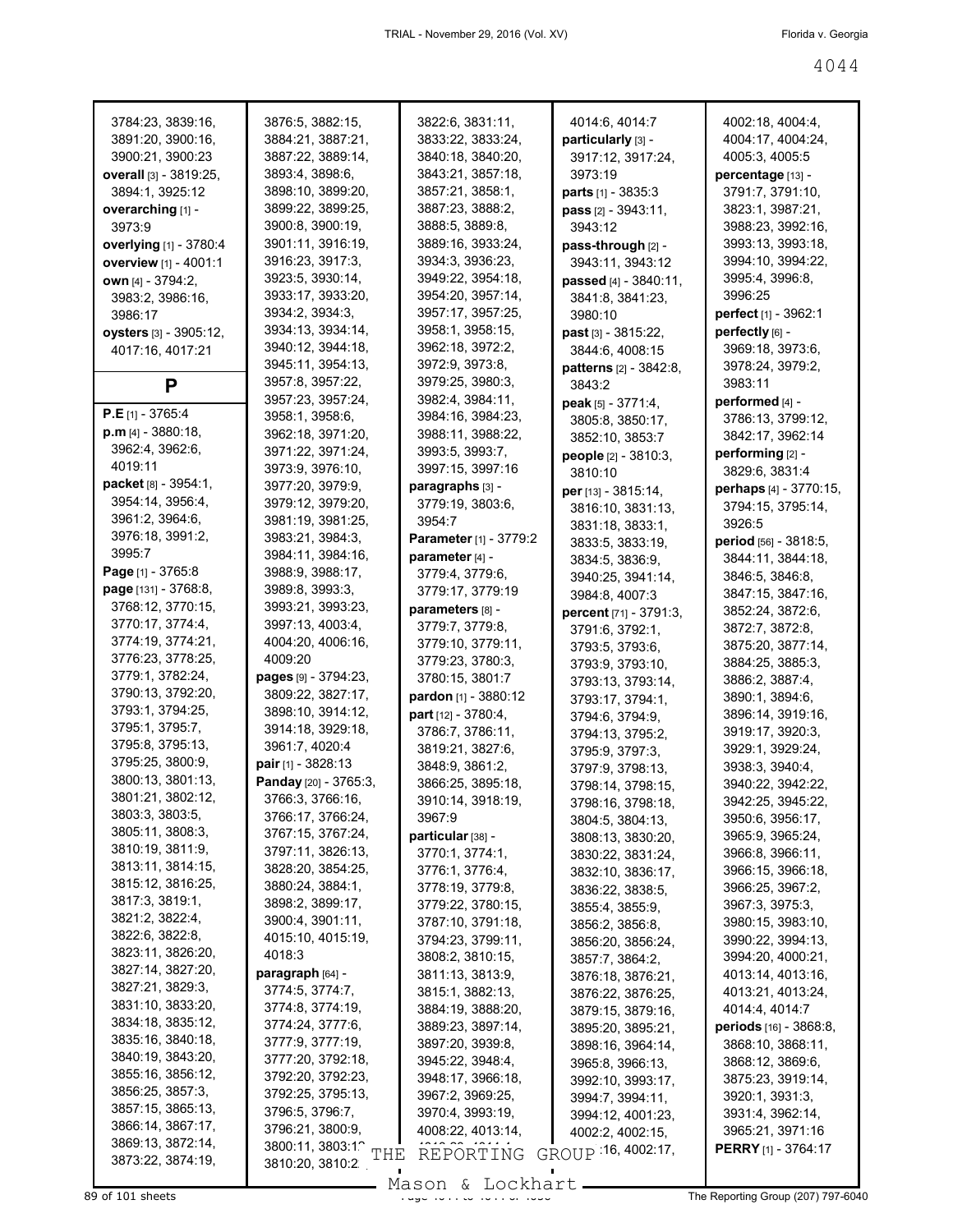| persistent [2] -                         | 3827:10, 3850:10,                      | 3817:19                               | 3779:21, 3780:13,                    | produced [7] -                                    |
|------------------------------------------|----------------------------------------|---------------------------------------|--------------------------------------|---------------------------------------------------|
| 3844:5, 3985:8                           | 3850:22, 3893:18,                      | pre-1990 [1] - 3849:21                | 3796:15, 3820:21,                    | 3776:14, 3787:14,                                 |
| person [2] - 3846:25,                    | 3893:21, 3901:19,                      | pre-1992 [2] -                        | 3820:22, 3830:2,                     | 3813:16, 3964:4,                                  |
| 4020:8                                   | 3920:18, 3927:8,                       | 3885:25, 3886:11                      | 3830:7, 3831:2,                      | 3980:24, 3983:9,                                  |
| <b>Ph.D</b> [5] - 3765:3,                | 3990:6, 3993:19                        | pre-1998 [1] - 3887:1                 | 3935:11                              | 4008:17                                           |
| 3765:4, 3921:20,                         | pointed [3] - 3782:20,                 | precipitation [30] -                  | prescribed [2] -                     | production [1] -                                  |
| 3921:22, 3922:1                          | 3784:16, 3924:9                        | 3843:6, 3844:8,                       | 3928:7, 3938:8                       | 3964:9                                            |
| phenomenon [1] -                         | policy [2] - 3945:20,                  | 3848:15, 3867:9,                      | present [3] - 3771:14,               | professional [3] -                                |
| 3913:22                                  | 3946:3                                 | 3873:13, 3874:9,                      | 3871:4, 3995:11                      | 3847:1, 3848:5,                                   |
| Phil $[1]$ - 3907:15                     | pond [2] - 3971:5,                     | 3874:14, 3875:23,                     | Present [1] - 3764:23                | 3848:7                                            |
| <b>PHILIP</b> [1] - 3764:17              | 3971:7                                 | 3886:17, 3891:7,                      | presented [8] -                      | professionals [1] -                               |
| Philip [3] - 3765:4,                     | ponds [13] - 3894:25,                  | 3891:13, 3891:14,                     | 3829:20, 3848:1,                     | 3848:3                                            |
| 3908:18, 3908:19                         | 3895:6, 3895:12,                       | 3891:16, 3891:17,                     | 3850:5, 3932:13,                     | professor <sub>[1]</sub> -                        |
| phone [1] - 3771:13                      | 3895:14, 3895:18,<br>3895:20, 3895:22, | 3891:22, 3891:23,<br>3891:25, 3892:1, | 3938:13, 3938:20,<br>3951:6, 3955:24 | 3894:20                                           |
| pick $[4] - 3848:14$ ,                   | 3896:1, 3897:7,                        | 3892:5, 3892:8,                       | presenting [1] -                     | program $[1]$ - 3967:20                           |
| 3902:20, 3902:22,                        | 3970:25, 3985:5,                       | 3893:15, 3893:16,                     | 3804:21                              | programmed [1] -<br>3963:18                       |
| 4011:2                                   | 3986:24, 3987:2                        | 3894:3, 3943:17,                      | pressure [1] - 3799:25               |                                                   |
| picked [1] - 3903:16                     | portion [15] - 3770:10,                | 3943:22, 4006:13,                     | pretty [5] - 3811:25,                | progress [1] - 4017:14<br>project [10] - 3799:21, |
| picture [1] - 3959:6                     | 3772:24, 3772:25,                      | 4006:21, 4008:15,                     | 3873:9, 3926:23,                     | 3799:23, 3801:8,                                  |
| piece [1] - 3874:16<br>pink [1] - 3769:9 | 3781:1, 3782:15,                       | 4010:14, 4010:16                      | 3996:1, 3996:15                      | 3845:11, 3845:12,                                 |
| place $[10] - 3915.6$ ,                  | 3782:21, 3783:6,                       | precisely [4] -                       | previous [7] -                       | 3891:21, 3924:18,                                 |
| 3925:2, 3975:8,                          | 3795:3, 3795:11,                       | 3915:12, 3977:9,                      | 3802:18, 3816:8,                     | 3946:5, 3946:6                                    |
| 3988:1, 3988:4,                          | 3826:19, 3826:22,                      | 3985:24, 3985:25                      | 3822:14, 3858:9,                     | projected [2] -                                   |
| 4000:21, 4004:11,                        | 3865:11, 3897:10,                      | predict [1] - 3976:4                  | 3873:10, 3877:19,                    | 4005:16, 4005:23                                  |
| 4004:13, 4009:6                          | 3958:24, 3959:7                        | predicted [3] -                       | 3878:4                               | projects [1] - 3799:15                            |
| places [1] - 3940:1                      | portions [2] - 3769:23,                | 3931:14, 3966:12,                     | previously [13] -                    | promise [1] - 3970:13                             |
| Plain [5] - 3826:24,                     | 3851:1                                 | 3966:24                               | 3780:24, 3781:18,                    | pronounced [1] -                                  |
| 3826:25, 3827:1,                         | Portland [1] - 3764:13                 | predicting [2] -                      | 3794:24, 3799:4,                     | 3812:19                                           |
| 3836:4, 3836:14                          | position [4] - 3796:15,                | 3782:3, 3828:12                       | 3817:4, 3840:15,                     | proper $[1]$ - 3856:17                            |
| plain $[1]$ - 3821:8                     | 3796:24, 3796:25,                      | predictive [8] -                      | 3850:8, 3887:17,                     | properties [1] -                                  |
| <b>Plaintiff</b> [1] - 3764:4            | 3915:17                                | 3962:19, 3974:15,                     | 3887:20, 3891:9,                     | 3860:11                                           |
| Plan [5] - 3809:4,                       | possible [9] -                         | 3975:19, 3975:22,                     | 3898:2, 3898:24                      | proposal [1] - 3978:2                             |
| 3809:14, 3839:12,                        | 3846:12, 3850:19,                      | 3975:23, 3977:12,                     | <b>primary</b> [1] - 3844:25         | propose [1] - 4018:25                             |
| 3910:22, 3980:25                         | 3878:21, 3878:25,                      | 3978:8, 3980:14                       | <b>PRIMIS</b> [3] - 3764:20,         | proposed [2] - 3794:4,                            |
| plan [5] - 3809:5,                       | 3925:6, 3925:8,                        | preferred [1] -                       | 4018:22, 4019:9                      | 3978:3                                            |
| 3810:16, 3813:19,                        | 3926:10, 3981:17,                      | 3980:20                               | principal [1] - 3842:5               | proposing [1] -                                   |
| 3834:13, 3834:16                         | 3994:18                                | prefiled [37] - 3766:25,              | principally [1] -                    | 3895:10                                           |
| planning [2] - 3809:8,                   | possibly [1] - 3850:1                  | 3808:19, 3884:21,                     | 3808:17                              | Protection [4] -                                  |
| 3978:17                                  | post-'92 [2] - 3886.5,                 | 3892:18, 3894:10,                     | principles [1] -                     | 3813:18, 3840:9,                                  |
| plausible $[2]$ -                        | 3891:17                                | 3894:12, 3899:4,                      | 3925:12                              | 3841:7, 3841:23                                   |
| 3917:23, 3920:14                         | post-1992 [4] -                        | 3899:8, 3909:4,                       | priority [1] - 3826:8                | protocol [1] - 3914:25                            |
| plenty [3] - 3915:3,                     | 3885:25, 3886:7,                       | 3910:7, 3912:18,                      | privileged [2] -                     | proven [1] - 3982:22                              |
| 3915:4                                   | 3886:10, 3886:13                       | 3912:22, 3913:17,                     | 3987:7, 3987:9                       | provide [6] - 3851:18,                            |
| <b>plot</b> [7] - 3778:9,                | post-1998 [1] - 3887:5                 | 3928:10, 3928:17,                     | <b>PRMS</b> [1] - 3986:5             | 3897:24, 3919:25,                                 |
| 3939:13, 3959:24,                        | post-1999 [1] -                        | 3933:16, 3934:12,                     | problem [10] -                       | 3956:10, 3957:1,                                  |
| 3991:25, 3992:22,                        | 4007:19                                | 3936:4, 3936:24,                      | 3847:17, 3932:2,                     | 3985:14                                           |
| 4003:11                                  | post-2002 [1] -                        | 3938:14, 3939:15,                     | 3955:14, 3958:9,                     | provided [21] -                                   |
| plotted [8] - 3868:2,                    | 3849:21                                | 3940:10, 3944:14,                     | 3958:11, 3969:25,                    | 3768:4, 3778:1,                                   |
| 3868:3, 3868:13,                         | posted [1] - 3952:3                    | 3949:22, 3955:4,<br>3955:17, 3957:7,  | 3970:2, 4016:24,                     | 3786:8, 3786:15,                                  |
| 3915:4, 3939:8,                          | potential [1] - 3898:14                | 3962:17, 3967:10,                     | 4017:20                              | 3794:8, 3805:22,                                  |
| 3965:19, 3994:1,                         | potentially [3] -                      | 3969:8, 3975:24,                      | problems [2] -                       | 3806:18, 3837:23,                                 |
| 4003:14                                  | 3841:10, 3885:5,                       | 3976:9, 3977:1,                       | 3973:18, 3978:25                     | 3896:23, 3897:23,                                 |
| plotting [3] - 3990:15,                  | 3926:1                                 | 3988:8, 3989:7,                       | Proceeding [1] -                     | 3955:22, 3956:21,                                 |
| 3991:23, 4003:12                         | pouring [1] - 4015:16                  | 3993:2, 4011:23                       | 4019:12                              | 3957:4, 3959:22,                                  |
| plus $[2] - 3806:25$ ,                   | power [1] - 3956:14                    | prepare [2] - 3776:13,                | PROCEEDINGS [2] -                    | 3960:3, 3968:11,                                  |
| 3963:24                                  | pre-'70's [1] - 3818:20                | 3800:5                                | 3764:9, 3766:1                       | 3989:20, 3989:23,                                 |
| point [15] - 3780:2,                     | pre-'92 $[2] - 3886:4$                 | prepared [11] -                       | Proceedings [1] -                    | 3996:12, 3996:19,                                 |
| 3790:19, 3806:19,                        | 3891:16                                |                                       | 4020:6                               | 3999:3                                            |
| 3809:8, 3818:24,                         | THE<br>pre-1970's [1] -                | REPORTING                             | GROUP ce [1] - 3796:22               | provides [6] -                                    |

Mason & Lockhart <u>entitled by the 405 of 101 sheets</u>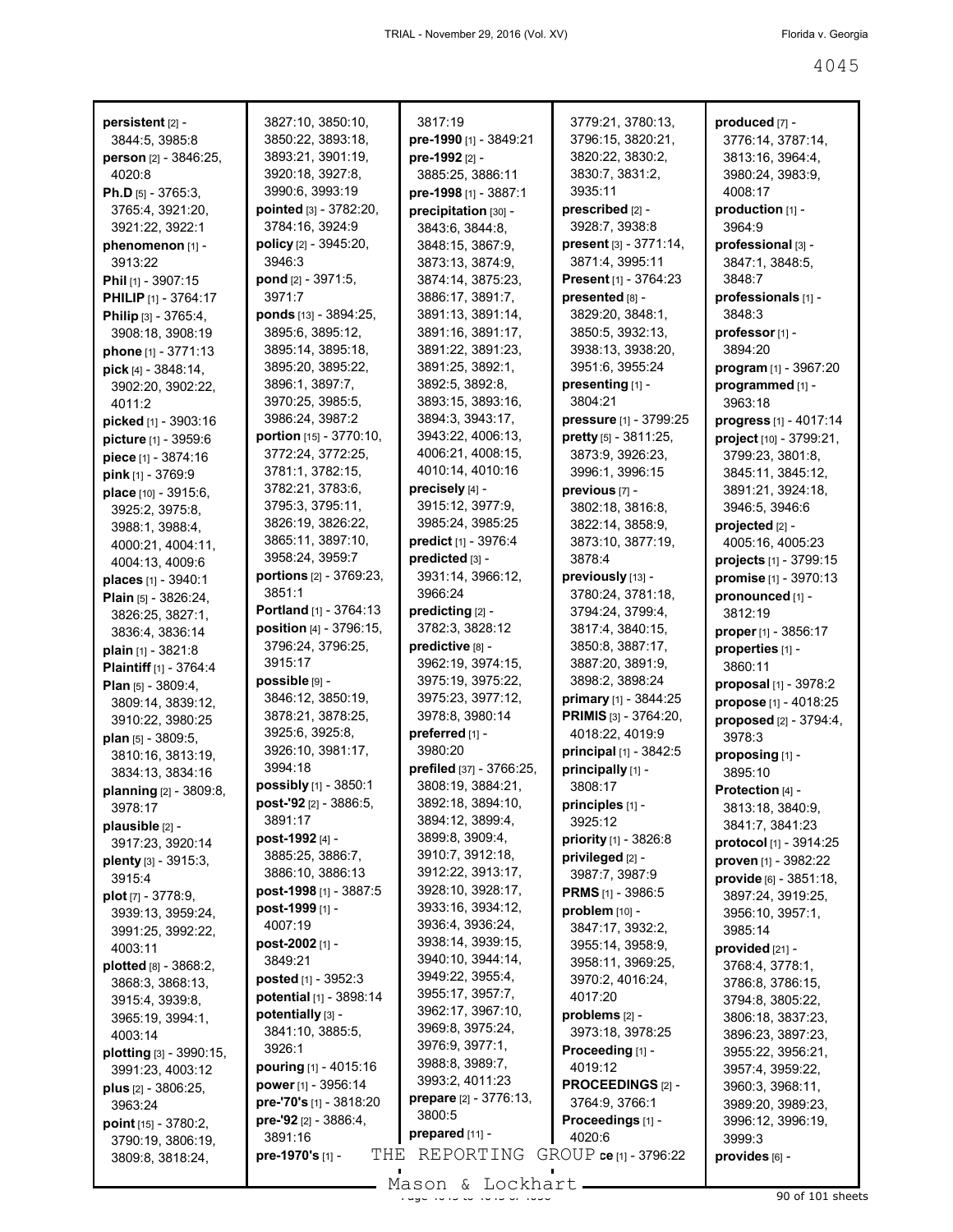| 3786:16, 3786:19,             | 3791:7, 3791:10,                          | 3879:23, 3879:24,                    | 3809:2, 3856:9,                       | 3985:13, 3985:23,               |
|-------------------------------|-------------------------------------------|--------------------------------------|---------------------------------------|---------------------------------|
| 3786:21, 3812:7,              | 3791:11, 3794:12,                         | 3880:2, 3881:3,                      | 3932:20, 3969:1,                      | 3986:1, 3986:20,                |
| 3812:14, 4000:25              | 3797:8, 3802:21,                          | 3881:8, 3881:10,                     | 3969:2                                | 4007:2, 4007:4,                 |
| provisional [34] -            | 3803:19, 3805:3,                          | 3881:22, 3882:5,                     | questions $[14]$ -                    | 4010:3, 4011:4,                 |
| 3939:17, 3939:21,             | 3805:13, 3805:20,                         | 3883:3, 3883:21,                     | 3800:11, 3803:9,                      | 4011:22, 4012:10,               |
| 3940:5, 3942:2,               | 3805:21, 3806:20,                         | 3884:7, 3887:2,                      | 3808:20, 3835:14,                     | 4012:15, 4012:16,               |
| 3942:7, 3942:11,              | 3806:23, 3806:25,                         | 3887:23, 3888:8,                     | 3894:23, 3905:10,                     | 4012:22, 4014:17,               |
| 3945:1, 3949:12,              | 3807:6, 3807:7,                           | 3888:15, 3888:17,                    | 3905:17, 3968:23,                     | 4014:21, 4015:4,                |
| 3950:9, 3951:5,               | 3807:15, 3811:23,                         | 3890:12, 3890:15,                    | 3982:5, 3997:4,                       | 4015:5, 4018:9                  |
| 3951:17, 3951:21,             | 3812:10, 3813:1,                          | 3895:2, 3895:4,                      | 4015:20, 4015:24,                     | <b>rainfalls</b> [1] - $3947:9$ |
| 3952:2, 3952:10,              | 3814:3, 3819:15,                          | 3895:13, 3903:11,                    | 4016:10, 4016:13                      | <b>rains</b> $[7] - 3906:7$     |
|                               |                                           |                                      |                                       |                                 |
| 3952:15, 3952:18,             | 3819:23, 3820:1,                          | 3903:14, 3905:4,                     | quickly [2] - 3779:12,                | 3906:8, 3906:14,                |
| 3953:5, 3953:10,              | 3822:23, 3823:2,                          | 3970:22                              | 3963:13                               | 3906:15, 4009:13                |
| 3953:22, 3954:4,              | 3823:22, 3823:25,                         | pumping/without [1] -                | quit $[1]$ - 4016:6                   | <b>raise</b> $[2] - 3766.4$ ,   |
| 3954:9, 3954:15,              | 3824:13, 3824:16,                         | 3788:2                               | quite [9] - 3801:20,                  | 3908:7                          |
| 3954:22, 3955:7,              | 3824:19, 3825:3,                          | <b>purple</b> [3] - 3769:4,          | 3902:13, 3944:6,                      | raised $[2] - 3846:13$ ,        |
| 3955:21, 3956:8,              | 3825:7, 3825:11,                          | 3867:24, 3868:4                      | 3951:10, 3951:13,                     | 3982:5                          |
| 3956:20, 3957:3,              | 3829:21, 3829:24,                         | purporting [1] -                     | 3974:18, 3991:8,                      | <b>RALPH</b> [1] - 3764:11      |
| 3959:21, 3960:3,              | 3832:4, 3832:6,                           | 4013:19                              | 4007:7, 4015:4                        | ramping [1] - 3838:3            |
| 3960:12, 3961:6,              | 3833:8, 3833:9,                           | <b>purpose</b> [7] - 3826:9,         | <b>quote</b> [14] - 3779:23,          | ran [23] - 3786:25,             |
| 3961:15, 3961:18              | 3833:10, 3833:13,                         | 3892:7, 3969:16,                     | 3779:24, 3780:15,                     | 3787:14, 3787:17,               |
| provisions [1] -              | 3833:14, 3833:18,                         | 3970:11, 3970:13,                    | 3782:2, 3821:16,                      | 3787:18, 3793:21,               |
| 3821:5                        | 3837:11, 3837:12,                         | 3985:24, 3985:25                     | 3821:20, 3821:22,                     | 3862:23, 3863:7,                |
| <b>PRUITT</b> [1] - 3764:22   | 3838:4, 3838:23,                          | purposes [8] -                       | 3824:25, 3884:6,                      | 3863:8, 3864:22,                |
| <b>public</b> [2] - 3952:19   | 3840:6, 3843:11,                          |                                      |                                       |                                 |
|                               | 3852:20, 3852:23,                         | 3777:17, 3780:18,                    | 3910:8, 3949:17,                      | 3962:24, 3967:5,                |
| <b>Public</b> [2] - 3764:15,  |                                           | 3859:14, 3924:18,                    | 3993:12, 3993:17                      | 3975:20, 3985:23,               |
| 4020:2                        | 3853:14, 3853:21,                         | 3946:5, 3946:6,                      | <b>QURESHI</b> [22] -                 | 3986:1, 3986:4,                 |
| publication $[2]$ -           | 3854:6, 3855:20,                          | 3973:2, 4011:22                      | 3764:18, 3767:5,                      | 3986:13, 3986:14,               |
| 3782:11, 3790:9               | 3855:23, 3859:4,                          | pushing [1] - 3844:15                | 3767:7, 3767:14,                      | 3986:15, 4000:17,               |
| publications [1] -            | 3859:7, 3859:24,                          | put [26] - 3813:8,                   | 3767:17, 3767:23,                     | 4000:21, 4001:4,                |
| 3773:21                       | 3860:4, 3860:8,                           | 3848:4, 3893:24,                     | 3828:1, 3828:5,                       | 4002:19, 4005:14                |
| publish [1] - 3848:7          | 3860:9, 3860:12,                          | 3894:16, 3900:9,                     | 3828:18, 3828:19,                     | Randolph [3] -                  |
| published $[4]$ -             | 3860:20, 3860:21,                         | 3903:1, 3903:3,                      | 3854:18, 3880:11,                     | 3888:20, 3889:3,                |
| 3808:25, 3841:18,             | 3861:1, 3861:4,                           | 3903:7, 3903:12,                     | 3880:13, 3880:21,                     | 3889:6                          |
| 3861:25, 4012:4               | 3861:7, 3861:16,                          | 3903:16, 3911:21,                    | 3880:23, 3897:24,                     | random [1] - 3970:9             |
| <b>pull</b> $[7] - 3916:11$ , | 3861:18, 3862:8,                          | 3914:14, 3916:6,                     | 3898:1, 3899:11,                      | range [10] - 3794:4,            |
| 3917:19, 3919:20,             | 3862:16, 3862:19,                         | 3916:12, 3916:20,                    | 3901:6, 3901:10,                      | 3797:25, 3832:17,               |
| 3922:25, 3929:15,             | 3862:20, 3862:25,                         | 3919:18, 3935:13,                    | 3902:2, 3907:9                        | 3834:4, 3834:7,                 |
| 3958:24, 3962:17              | 3863:2, 3863:4,                           | 3935:24, 3940:7,                     |                                       |                                 |
|                               | 3863:5, 3863:9,                           | 3956:14, 3959:6,                     | R                                     | 3836:9, 3897:22,                |
| Pull [2] - 3766:12,           | 3863:11, 3863:18,                         | 3960:11, 3998:19,                    |                                       | 3898:14, 3936:12,               |
| 3908:15                       | 3863:25, 3864:2,                          |                                      | radar [1] - $4015:3$                  | 3938:4                          |
| pulled [2] - 3954:3,          | 3864:17, 3864:18,                         | 4000:17, 4001:19,                    | Radium [8] - 3815:2,                  | ranged [1] - 3941:14            |
| 3959:13                       | 3864:24, 3864:25,                         | 4002:2                               | 3815:3, 3815:13,                      | ranges [1] - 3937:14            |
| pump [4] - 3813:6,            |                                           | putting [3] - 3769:19,               | 3815:17, 3815:20,                     | rate [3] - 3888:7,              |
| 3813:25, 3832:1,              | 3865:2, 3865:7,                           | 3977:3, 4001:18                      | 3815:21, 3878:2,                      | 3889:23, 3920:2                 |
| 3895:17                       | 3865:9, 3865:12,                          |                                      |                                       |                                 |
| pumpage [2] -                 |                                           |                                      |                                       | <b>rates</b> [2] - 3802:21,     |
|                               | 3865:22, 3866:1,                          | Q                                    | 3878:3                                | 3928:7                          |
| 3777:21, 3777:25              | 3866:7, 3866:10,                          |                                      | rain [17] - 3828:15,                  |                                 |
|                               | 3866:22, 3866:23,                         | quality [2] - 3848:6,                | 3880:20, 3892:9,                      | rather [1] - 3778:18            |
| pumped [4] - 3804:5,          | 3867:4, 3867:16,                          | 3968:4                               | 3892:11, 3892:13,                     | ratio [2] - 3994:1,             |
| 3838:22, 3859:8,              | 3869:8, 3869:11,                          | quantification [1] -                 | 3892:22, 3906:20,                     | 3994:6                          |
| 3859:9                        | 3869:18, 3869:21,                         | 3813:20                              | 3907:1, 3907:2,                       | <b>ratios</b> [2] - 3995:10,    |
| <b>pumping</b> [167] -        | 3869:25, 3870:1,                          | quantified [3] -                     | 3944:1, 4007:5,                       | 3995:13                         |
| 3778:7, 3780:5,               | 3870:14, 3871:5,                          | 3802:2, 3822:22,                     | 4010:7, 4010:19,                      | reach [11] - 3769:22,           |
| 3780:7, 3780:10,              | 3871:6, 3871:11,                          | 3842:16                              | 4010:20, 4015:17,                     | 3799:25, 3837:15,               |
| 3781:23, 3783:7,              | 3871:15, 3873:16,                         | quantify [5] - 3801:1,               | 4017:25                               | 3837:16, 3837:17,               |
| 3783:23, 3784:15,             | 3873:18, 3874:2,                          | 3801:14, 3802:23,                    | rainfall [28] - 3785:18,              | 3837:19, 3838:4,                |
| 3786:22, 3788:2,              |                                           |                                      | 3932:23, 3937:15,                     | 3845:21, 3867:9,                |
| 3789:15, 3789:17,             | 3874:8, 3876:19,                          | 3861:3, 3862:24                      | 3943:4, 3944:2,                       | 3871:8, 3871:10                 |
| 3789:19, 3789:25,             | 3876:20, 3876:25,                         | quantity $[2] - 3813.3$ ,<br>2010.15 |                                       | reached [4] - 3810:17,          |
| 3790:19, 3790:21,             | 3879:5, 3879:6,<br>THE<br>3879:9, 3879:17 | REPORTING                            | 3044.8, 3948.5,<br>GROUP 20, 3985:10, | 3811:20, 3812:4,                |

Mason & Lockhart **Page 4046 of 101 sheets** Page 4046 to 4046 of 4046 Mason & Lockhart **Page 4046 of 4046 of 4046 of 4046 of 4046 of 4046 of 4046 of 4046 of 4046 of 4046 of 4046 of 4046 of 4046 of 4046 of 4046 of 4046 of 40**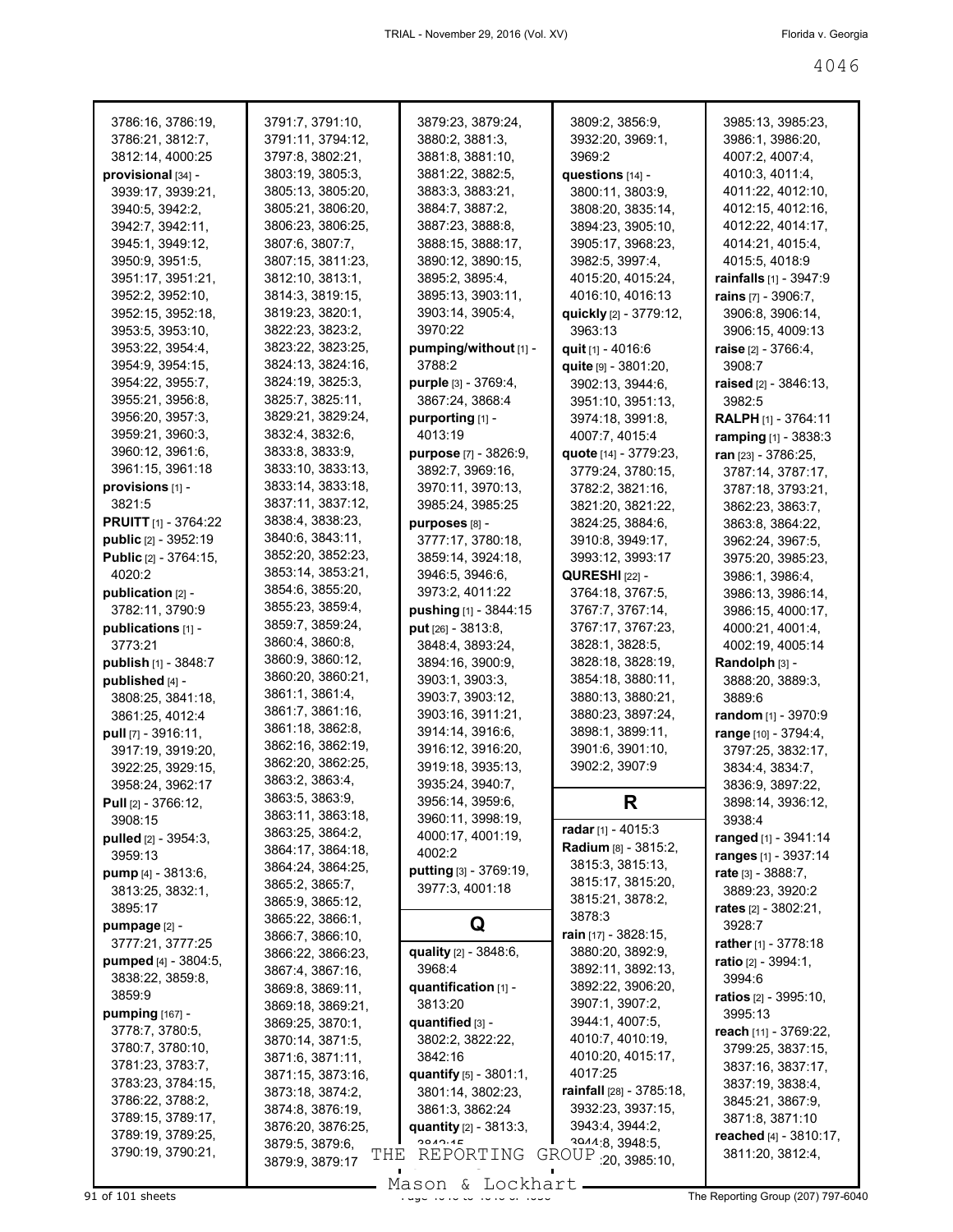| 3813:23                         | 4014:22                             | 3815:18, 3937:1,               | 3987:16                        | 3834:8, 3834:16,              |
|---------------------------------|-------------------------------------|--------------------------------|--------------------------------|-------------------------------|
| reaches [7] - 3803:13,          | realtime [4] - 3954:19,             | 3943:14, 3950:3                | refer $[6] - 3776.19$ ,        | 3845:2, 3873:13               |
| 3803:16, 3803:18,               | 3955:6, 3955:15,                    | <b>records</b> $[1] - 3956:5$  | 3830:1, 3910:7,                | <b>register</b> [1] - 4010:12 |
| 3803:23, 3836:20,               | 4015:2                              | recovery [1] - 3824:24         | 3969:5, 3981:3,                | relate [1] - 3984:13          |
| 3839:9, 3860:19                 | reason [3] - 3872:23,               | recreation [1] -               | 3989:12                        | related [22] - 3822:17,       |
| <b>reaches'</b> $[1]$ - 3832:7  | 3945:25, 4010:6                     | 3924:20                        | reference $[4]$ -              | 3867:16, 3869:12,             |
| read [57] - 3774:5,             | <b>reasons</b> [1] - 3956:18        | <b>Recross</b> $[1]$ - 3765:2  | 3803:12, 3889:17,              | 3869:18, 3870:4,              |
| 3774:6, 3774:9,                 | recalled [1] - 3855:12              | RECROSS $[2]$ -                | 3928:11, 3958:14               | 3871:2, 3871:12,              |
| 3774:25, 3777:8,                | receive [8] - 3918:16,              | 3880:22, 3901:9                | referenced [3] -               | 3873:14, 3876:13,             |
| 3777:20, 3779:20,               | 3919:1, 3929:25,                    | <b>RECROSS-</b>                | 3796:16, 3829:13,              | 3878:7, 3903:8,               |
| 3781:16, 3795:14,               | 3942:18, 3997:24,                   | <b>EXAMINATION</b> [2] -       | 3955:16                        | 3903:13, 3910:13,             |
| 3795:16, 3800:10,               | 3998:4, 3998:6,                     | 3880:22, 3901:9                | Referenced [1] -               | 3932:21, 3932:23,             |
| 3800:16, 3803:7,                | 3998:10                             | recurring [1] -                | 3765:8                         | 3943:3, 3948:19,              |
| 3803:11, 3810:21,               | <b>received</b> [1] - 3834:2        | 3844:19                        | referencing $[1]$ -            | 3966:20, 3970:20,             |
| 3810:23, 3811:16,               | receives [1] - 3807:19              | red [8] - 3790:22,             | 3778:8                         | 3970:24, 4006:5               |
| 3811:18, 3814:19,               | recent [1] - 3844:5                 | 3791:1, 3791:12,               | referred $[6] - 3776:17$ ,     | relates $[3]$ - $3777:20$ ,   |
| 3822:5, 3822:9,                 | <b>recently</b> $[2] - 3816:7$ ,    | 3867:1, 3868:9,                | 3795:7, 3814:23,               | 3799:18, 3897:21              |
| 3827:16, 3831:8,                | 3967:9                              | 3870:3, 3874:4,                | 3815:2, 3878:2                 | relationship [8] -            |
| 3833:22, 3833:24,               | recess $[4] - 3828:4$ ,             | 4007:2                         | referring $[18]$ -             | 3805:7, 3990:1,               |
| 3840:18, 3840:20,               | 3880:7, 3961:25,                    | <b>redirect</b> [8] - 3854:22, | 3789:14, 3818:8,               | 4006:13, 4006:20,             |
| 3843:24, 3844:1,                | 4019:8                              | 3884:1, 3894:23,               | 3829:14, 3836:24,              | 4010:15, 4011:21,             |
| 3844:2, 3857:21,                | Recess [3] - 3828:7.                | 3897:11, 3899:12,              | 3837:2, 3856:1,                | 4012:10, 4012:22              |
| 3857:24, 3888:2,                | 3880:17, 3962:5                     | 3902:3, 3997:5,                | 3856:22, 3866:16,              | relative [6] - 3789:25,       |
| 3888:3, 3889:8,                 | recharge [15] -                     | 4014:10                        | 3866:18, 3874:21,              | 3821:12, 3869:8,              |
| 3889:16, 3889:18,               | 3823:14, 3823:19,                   | <b>Redirect</b> [1] - 3765:2   | 3891:11, 3916:25,              | 3869:10, 3980:11,             |
| 3894:10, 3894:12,               | 3823:23, 3824:2,                    | <b>REDIRECT</b> [4] $-$        | 3920:7, 3942:1,                | 3983:7                        |
| 3894:14, 3898:3,                | 3824:6, 3824:7,                     | 3854:23, 3899:15,              | 3977:16, 3999:21,              | relatively [4] -              |
| 3898:8, 3898:9,                 | 3824:8, 3824:21,                    | 3997:7, 4014:12                | 4000:2, 4000:4                 | 3934:16, 3960:6,              |
| 3898:12, 3899:7,                |                                     |                                | refill $[3] - 3925.5$ ,        | 3987:20, 3988:23              |
| 3917:20, 3944:13,               | 3824:22, 3825:3,<br>3825:6, 3825:8, | reduce [7] - 3810:25,          | 3926:9, 3994:19                | release [29] - 3910:25,       |
| 3972:6, 3972:12,                | 3825:16, 3825:21,                   | 3811:2, 3813:1,                | refilled $[2] - 3946:13$       | 3911:3, 3911:7,               |
| 3972:13, 3973:14,               |                                     | 3825:10, 3840:23,              | refilling [7] - 3925:9,        | 3911:22, 3912:2,              |
| 3974:17, 3980:4,                | 3874:14                             | 3853:18, 3910:2                | 3930:12, 3930:14,              | 3912:12, 3919:9,              |
| 3981:2, 3982:7,                 | recharged [3] -                     | reduced [3] - 3807:12,         |                                | 3922:21, 3924:12,             |
| 3984:22, 3999:24                | 3822:13, 3875:25,                   | 3825:11, 3853:19               | 3931:4, 3945:8,                | 3924:15, 3925:10,             |
| reading [10] - 3898:19,         | 3906:17                             | reduces $[2] - 3818:13$ ,      | 3945:14, 3945:18               | 3925:18, 3925:20,             |
| 3915:17, 3915:24,               | recognize [10] -                    | 3964:13                        | refine [1] - 3982:25           | 3926:1, 3926:12,              |
| 3917:7, 3919:19,                | 3766:24, 3773:11,                   | reducing [4] -                 | reflected [1] - 3876:10        | 3926:16, 3928:16,             |
| 3932:7, 3932:9,                 | 3786:5, 3810:3,                     | 3841:11, 3895:5,               | reflects [3] - 3786:12,        | 3935:3, 3941:4,               |
| 3933:8, 3942:2,                 | 3843:17, 3843:19,                   | 3895:25, 3997:10               | 3786:14, 3889:23               | 3941:15, 3946:18,             |
| 3942:13                         | 3850:13, 3851:21,                   | reduction $[32]$ -             | refresh [2] - 3770:19,         | 3946:19, 3947:14,             |
| readings [1] - 3942:6           | 3882:11, 3909:3                     | 3791:9, 3795:2,                | 3794:15                        | 3948:12, 3950:12,             |
| ready [3] - 3808:15,            | recognized [2] -                    | 3795:10, 3803:24,              | refuted [1] - 3796:25          | 3950:20, 3951:25,             |
| 3907:14, 3949:8                 | 3917:11, 3982:16                    | 3804:4, 3805:22,               | regard [4] - 3896:3,           |                               |
| real [2] - 3955:14,             | recollect [1] - 3827:11             | 3805:23, 3820:12,              | 3944:4, 3953:21,               | 3952:1, 3963:5                |
| 4015:1                          | recollection [3] -                  | 3820:13, 3820:15,              | 3963:11                        | released [4] - 3925:24,       |
|                                 | 3770:19, 3794:16,                   | 3820:19, 3823:24,              | regarding [1] -                | 3948:20, 3948:22,             |
| realistic [1] - 3985:14         | 3970:15                             | 3830:20, 3831:24,              | 3971:15                        | 3951:3                        |
| realize [6] - 3833:1,           | <b>Recommendations</b>              | 3832:11, 3836:18,              | regardless [1] -               | <b>Releases</b> [2] - 3923:8, |
| 3839:11, 3851:3,                | $[1] - 3983:25$                     | 3836:22, 3836:23,              | 3864:2                         | 3923:23                       |
| 3852:3, 3895:6,                 | recommendations [1]                 | 3842:13, 3870:12,              | regards [2] - 3860:4,          | releases [15] -               |
| 3995:19                         | $-3984:1$                           | 3878:17, 3878:21,              | 3903:12                        | 3923:16, 3927:9,              |
| <b>realized</b> $[1] - 3986:18$ | recommended [2] -                   | 3883:11, 3890:14,              | regimes [1] - 3972:19          | 3932:14, 3932:17,             |
| really [18] - 3778:22,          | 3972:24, 3975:11                    | 3962:11, 3965:8,               | region [8] - 3784:15,          | 3932:19, 3932:22,             |
| 3796:10, 3801:12,               | reconsider [1] -                    | 3966:13, 3989:16,              | 3833:3, 3834:9,                | 3933:21, 3934:8,              |
| 3802:6, 3830:22,                | 3849:16                             | 4004:17, 4004:24,              | 3834:25, 3835:18,              | 3936:18, 3937:1,              |
| 3835:15, 3858:3,                | record $[7] - 3845:1$ ,             | 4007:16, 4007:19               | 3839:15, 3839:22,              | 3941:14, 3942:15,             |
| 3860:23, 3868:6,                | 3877:14, 3886:2,                    | reductions [7] -               | 3893:24                        | 3946:1, 3950:22,              |
| 3920:17, 3944:6,                | 3894:6, 3982:2,                     | 3787:5, 3805:19,               | Regional [3] - 3809:3,         | 3972:16                       |
| 4000:11, 4000:19,               | 4009:13                             | 3806:16, 3842:6,               | 3809:14, 3839:12               | releasing [1] - 3951:9        |
| 4010:3, 4010:6,                 | THE<br>recorded [4] -               | REPORTING                      | $GROUP$ $ aI _{[5]}$ - 3811:7, | relevant $[2] - 3819.11$ ,    |
|                                 |                                     |                                |                                |                               |

 $\frac{200011}{400011}$  at  $\frac{2000111}{4000}$  of  $\frac{200011}{4000}$  of  $\frac{20001}{400}$  of 101 sheets Mason & Lockhart.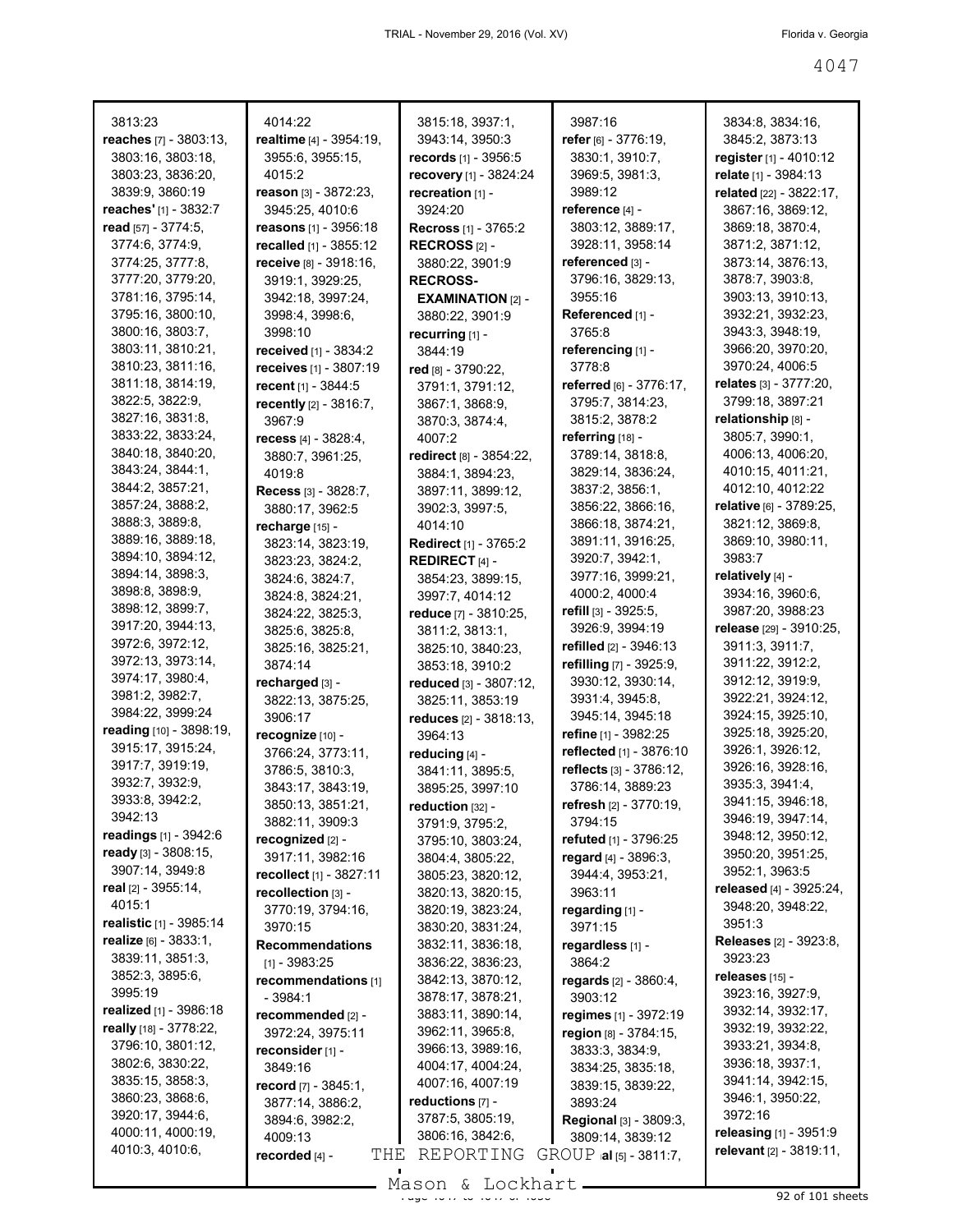| reliable [1] - 3862:5<br>3887:19, 3892:17,<br>reserves [1] - 3920:10<br>4001:6, 4003:9,<br>right-hand $[4]$ -<br>3894:15, 3896:12,<br>relied [19] - 3776:1,<br>reservoir [10] -<br>4013:6, 4013:12<br>3774:21, 3839:6,<br>3899:20, 3910:17,<br>3908:21, 3914:9,<br>ResSim's [1] -<br>3900:13, 3941:13<br>3777:25, 3778:3,<br>3921:9, 3921:19,<br>3963:10<br>3784:2, 3784:24,<br>3937:22, 3943:12,<br>RIOP [30] - 3910:21.<br>3831:3, 3834:24,<br>3922:5, 3929:14,<br>3943:13, 3948:23,<br>rest [1] - 3974:17<br>3910:25, 3911:6,<br>3929:19, 3929:23,<br>result [11] - 3788:13,<br>3911:21, 3911:23,<br>3837:18, 3851:17,<br>3972:16, 3974:23,<br>3931:6, 3931:15,<br>3949:17, 3949:23,<br>4000:14, 4004:6<br>3918:22, 3919:11,<br>3791:9, 3803:23,<br>3931:17, 3936:22,<br>3951:24, 3953:12,<br>reservoirs [27] -<br>3919:12, 3921:5,<br>3829:23, 3872:13,<br>3943:16, 3944:10,<br>3956:25, 3957:2,<br>3915:5, 3920:11,<br>3874:8, 3962:12,<br>3922:25, 3927:18,<br>3959:25, 3964:5,<br>3967:22, 3975:9,<br>3922:16, 3925:1,<br>3928:12, 3929:9,<br>4013:17, 4016:22,<br>3969:6, 3969:15,<br>3989:22, 4011:25<br>3925:5, 3925:9,<br>3931:14, 3938:17,<br>4017:4, 4017:10<br>3970:15, 3971:19,<br>3938:25, 3939:3,<br>relies [1] - 3833:2<br>3926:10, 3930:21,<br>resulting [1] - 3989:17<br>3997:16, 3999:17,<br>rely $[9] - 3776:4$ ,<br>3939:7, 3940:21,<br>3943:9, 3946:4,<br>results [30] - 3796:23,<br>4000:4, 4011:23<br>3808:16, 3831:6,<br>3946:14, 3946:16,<br>3941:5, 3943:8,<br>3806:7, 3823:18,<br><b>reported</b> $[1]$ - 3862:13<br>3945:20, 3957:19,<br>3833:5, 3838:18,<br>3947:4, 3947:11,<br>3835:17, 3861:25,<br>Reporter [1] - 4020:16<br>3963:2, 3963:19,<br>3893:15, 3955:7,<br>3948:13, 3988:5,<br>3862:13, 3864:23,<br>reports [11] - 3773:20,<br>3995:18, 3998:15,<br>3996:11, 4011:24<br>3994:19, 3998:20,<br>3865:16, 3873:23,<br>3773:22, 3798:16,<br>4000:20, 4006:7,<br>relying [5] - 3837:7,<br>4001:8, 4001:9,<br>3875:2, 3903:17,<br>4009:6<br>3857:13, 3913:4,<br>4004:9, 4004:10,<br>3837:9, 3858:2,<br>3957:19, 3964:4,<br><b>RIOP's</b> $[1]$ - 3932:14<br>3913:6, 3913:13,<br>4004:11, 4006:5,<br>3964:12, 3965:14,<br>3862:8, 3939:23<br>rise [8] - 3873:4,<br>3913:16, 3938:15,<br>4006:7, 4009:5<br>remain [4] - 3943:19,<br>3973:23, 3978:7,<br>3938:22, 3969:11<br>3873:7, 3873:9,<br>residue $[1]$ - 3824:17<br>3997:16, 3998:2,<br>3948:11, 3965:10,<br>represent [10] -<br>resolution [1] - 3936:5<br>3875:20, 3875:21,<br>3999:7, 4000:10,<br>3985:1<br>3791:6, 3791:13,<br>3905:24, 3906:15,<br>resolve [1] - 3860:24<br>4002:3, 4003:8,<br>remaining [1] -<br>3906:17<br>3803:15, 3817:25,<br>Resources [3] -<br>4004:7, 4004:23,<br>3883:22<br>3818:2, 3923:16,<br>River [60] - 3769:23,<br>4005:4, 4005:6,<br>remains [1] - 3824:17<br>3813:17, 3896:5,<br>4005:7, 4006:19<br>3770:5, 3770:10,<br>3959:10, 3992:9,<br>3896:22<br>remember [9] -<br>3996:7, 3996:24<br>3772:3, 3772:18,<br>respect [17] - 3797:4,<br>retain $[1]$ - 3948:12<br>3846:15, 3892:14,<br>representation [1] -<br>3781:12, 3782:18,<br>3812:2, 3820:25,<br><b>retained</b> [1] - 3799:7<br>3921:11, 3922:10,<br>3967:5<br>3783:3, 3795:11,<br>3857:8, 3866:12,<br>return [1] - 3875:22<br>3937:18, 3968:24,<br>3799:16, 3803:16,<br>representations [1] -<br>review [21] - 3771:15,<br>3874:17, 3875:13,<br>3987:6, 3987:10,<br>3972:19<br>3803:24, 3809:3,<br>4015:19<br>3917:24, 3918:21,<br>3771:23, 3773:20,<br>3809:5, 3809:13,<br>representative [1] -<br>remove [1] - 3853:23<br>3924:17, 3924:23,<br>3773:22, 3774:22,<br>3810:21, 3817:8,<br>3853:11<br>3993:21, 3995:16,<br>3779:18, 3781:14,<br>removed [2] -<br>3817:12, 3817:21,<br>representing [1] -<br>4000:24, 4002:12,<br>3797:11, 3798:22,<br>3849:15, 3853:21<br>3820:18<br>3818:11, 3818:17,<br>4004:23, 4005:19<br>3800:8, 3809:3,<br>render [1] - 3830:1<br>3820:12, 3827:3,<br>respectively [1] -<br>represents [9] -<br>3811:10, 3825:25,<br>rendered [2] -<br>3835:3, 3839:16,<br>3994:12<br>3817:7, 3818:4,<br>3827:6, 3827:21,<br>3808:22, 3890:16<br>3840:9, 3840:24,<br>3914:8, 3987:20,<br>responded [1] -<br>3833:21, 3840:21,<br><b>rendering</b> [1] - 3819:8<br>3841:7, 3841:11,<br>3988:23, 3992:16,<br>3842:17, 3842:23,<br>3916:5<br>repeat $[1] - 3801:18$<br>3841:23, 3859:4,<br>3993:12, 3994:22,<br>4010:13<br>responding [2] -<br>replenishment [2] -<br>3859:12, 3861:17,<br>4003:17<br>reviewed [12] -<br>3916:25, 4010:10<br>3823:14, 3823:19<br>3872:21, 3872:22,<br>3771:18, 3797:14,<br>reproduce [1] -<br>response [1] - 3915:5<br>report [63] - 3773:15,<br>3884:7, 3892:12,<br>4000:14<br>3809:10, 3816:6,<br><b>ResSim [36] -</b><br>3776:9, 3776:14,<br>3900:22, 3901:13,<br>3827:5, 3842:20,<br>reproduced [2] -<br>3938:11, 3962:22,<br>3785:1, 3786:9,<br>3901:15, 3901:22,<br>3842:22, 3843:3,<br>3791:18, 3820:19<br>3962:24, 3963:4,<br>3792:16, 3793:12,<br>3901:23, 3901:25,<br>3843:4, 3940:13,<br>request $[7] - 3768.8$ ,<br>3963:9, 3963:17,<br>3793:13, 3793:22,<br>3904:3, 3904:17,<br>3968:6, 3980:24<br>3773:8, 3777:5,<br>3963:23, 3964:3,<br>3794:8, 3794:17,<br>3904:18, 3910:2,<br>reviewing [9] -<br>3822:5, 3827:21,<br>3964:13, 3966:9,<br>3794:22, 3796:17,<br>3911:2, 3916:8,<br>3840:17, 3978:22<br>3794:19, 3794:24,<br>3966:12, 3966:24,<br>3796:25, 3797:9.<br>3917:12, 3917:25,<br>3809:15, 3814:17,<br>required [1] - 3995:18<br>3967:3, 3967:19,<br>3797:10, 3804:19,<br>3918:6, 3929:25,<br>3817:4, 3827:23,<br>requirement $[2]$ -<br>3967:22, 3968:8,<br>3819:3, 3820:22,<br>3930:19, 3942:18,<br>3835:7, 3884:20,<br>3912:12, 3930:19<br>3969:16, 3973:23,<br>3826:6, 3828:15,<br>3943:10, 3950:4,<br>3981:5<br>3975:4, 3975:17,<br>requirements $[6]$ -<br>3830:2, 3831:17,<br>3965:16, 4017:3<br>revised [1] - 3984:8<br>3976:3, 3977:7,<br>3864:18, 3911:1,<br>3843:14, 3846:16,<br><b>river</b> $[3] - 3801:16$ ,<br>Revised [1] - 3910:22<br>3977:9, 3981:7,<br>3911:7, 3911:23,<br>3849:4, 3851:25,<br>3842:24, 3973:23<br>3983:2, 3986:14,<br>revisions [1] -<br>3912:2, 3932:15<br>3852:2, 3856:16,<br>rivers [11] - 3772:17,<br>3954:11<br>3986:15, 3986:17,<br>research [1] - 3975:13<br>3857:14, 3857:16,<br>3801:2, 3802:24,<br>GROUP 3904:11,<br>3858:2, 3862:1,<br>researched [1] -<br>THE<br>REPORTING |         |                   |         |                   |         |
|----------------------------------------------------------------------------------------------------------------------------------------------------------------------------------------------------------------------------------------------------------------------------------------------------------------------------------------------------------------------------------------------------------------------------------------------------------------------------------------------------------------------------------------------------------------------------------------------------------------------------------------------------------------------------------------------------------------------------------------------------------------------------------------------------------------------------------------------------------------------------------------------------------------------------------------------------------------------------------------------------------------------------------------------------------------------------------------------------------------------------------------------------------------------------------------------------------------------------------------------------------------------------------------------------------------------------------------------------------------------------------------------------------------------------------------------------------------------------------------------------------------------------------------------------------------------------------------------------------------------------------------------------------------------------------------------------------------------------------------------------------------------------------------------------------------------------------------------------------------------------------------------------------------------------------------------------------------------------------------------------------------------------------------------------------------------------------------------------------------------------------------------------------------------------------------------------------------------------------------------------------------------------------------------------------------------------------------------------------------------------------------------------------------------------------------------------------------------------------------------------------------------------------------------------------------------------------------------------------------------------------------------------------------------------------------------------------------------------------------------------------------------------------------------------------------------------------------------------------------------------------------------------------------------------------------------------------------------------------------------------------------------------------------------------------------------------------------------------------------------------------------------------------------------------------------------------------------------------------------------------------------------------------------------------------------------------------------------------------------------------------------------------------------------------------------------------------------------------------------------------------------------------------------------------------------------------------------------------------------------------------------------------------------------------------------------------------------------------------------------------------------------------------------------------------------------------------------------------------------------------------------------------------------------------------------------------------------------------------------------------------------------------------------------------------------------------------------------------------------------------------------------------------------------------------------------------------------------------------------------------------------------------------------------------------------------------------------------------------------------------------------------------------------------------------------------------------------------------------------------------------------------------------------------------------------------------------------------------------------------------------------------------------------------------------------------------------------------------------------------------------------------------------------------------------------------------------------------------------------------------------------------------------------------------------------------------------------------------------------------------------------------------------------------------------------------------------------------------------------------------------------------------------------------------------------------------------------------------------------------------------------------------------------------------------------------------------------------------------------------------------------------------------------------------------------------------------------------------------------------------------------------------------------------------------------------------------------------------------------------------------------------------------------------------------------------------------------------------------------------------------------------------------------------------------------------------------------------------------------------------------------------------------------------------------------------------------------------------------------------------------------------------------------------------------------------------------------------------------------------------------------------------------------------------------------------------------------------------------------------------------------------------------------------|---------|-------------------|---------|-------------------|---------|
|                                                                                                                                                                                                                                                                                                                                                                                                                                                                                                                                                                                                                                                                                                                                                                                                                                                                                                                                                                                                                                                                                                                                                                                                                                                                                                                                                                                                                                                                                                                                                                                                                                                                                                                                                                                                                                                                                                                                                                                                                                                                                                                                                                                                                                                                                                                                                                                                                                                                                                                                                                                                                                                                                                                                                                                                                                                                                                                                                                                                                                                                                                                                                                                                                                                                                                                                                                                                                                                                                                                                                                                                                                                                                                                                                                                                                                                                                                                                                                                                                                                                                                                                                                                                                                                                                                                                                                                                                                                                                                                                                                                                                                                                                                                                                                                                                                                                                                                                                                                                                                                                                                                                                                                                                                                                                                                                                                                                                                                                                                                                                                                                                                                                                                                                                                                                                                                                                                                                                                                                                                                                                                                                                                                                                                                                                              | 3900:23 | 3887:15, 3887:17, | 4016:14 | 4000:13, 4000:25, | 4001:12 |
|                                                                                                                                                                                                                                                                                                                                                                                                                                                                                                                                                                                                                                                                                                                                                                                                                                                                                                                                                                                                                                                                                                                                                                                                                                                                                                                                                                                                                                                                                                                                                                                                                                                                                                                                                                                                                                                                                                                                                                                                                                                                                                                                                                                                                                                                                                                                                                                                                                                                                                                                                                                                                                                                                                                                                                                                                                                                                                                                                                                                                                                                                                                                                                                                                                                                                                                                                                                                                                                                                                                                                                                                                                                                                                                                                                                                                                                                                                                                                                                                                                                                                                                                                                                                                                                                                                                                                                                                                                                                                                                                                                                                                                                                                                                                                                                                                                                                                                                                                                                                                                                                                                                                                                                                                                                                                                                                                                                                                                                                                                                                                                                                                                                                                                                                                                                                                                                                                                                                                                                                                                                                                                                                                                                                                                                                                              |         |                   |         |                   |         |
|                                                                                                                                                                                                                                                                                                                                                                                                                                                                                                                                                                                                                                                                                                                                                                                                                                                                                                                                                                                                                                                                                                                                                                                                                                                                                                                                                                                                                                                                                                                                                                                                                                                                                                                                                                                                                                                                                                                                                                                                                                                                                                                                                                                                                                                                                                                                                                                                                                                                                                                                                                                                                                                                                                                                                                                                                                                                                                                                                                                                                                                                                                                                                                                                                                                                                                                                                                                                                                                                                                                                                                                                                                                                                                                                                                                                                                                                                                                                                                                                                                                                                                                                                                                                                                                                                                                                                                                                                                                                                                                                                                                                                                                                                                                                                                                                                                                                                                                                                                                                                                                                                                                                                                                                                                                                                                                                                                                                                                                                                                                                                                                                                                                                                                                                                                                                                                                                                                                                                                                                                                                                                                                                                                                                                                                                                              |         |                   |         |                   |         |
|                                                                                                                                                                                                                                                                                                                                                                                                                                                                                                                                                                                                                                                                                                                                                                                                                                                                                                                                                                                                                                                                                                                                                                                                                                                                                                                                                                                                                                                                                                                                                                                                                                                                                                                                                                                                                                                                                                                                                                                                                                                                                                                                                                                                                                                                                                                                                                                                                                                                                                                                                                                                                                                                                                                                                                                                                                                                                                                                                                                                                                                                                                                                                                                                                                                                                                                                                                                                                                                                                                                                                                                                                                                                                                                                                                                                                                                                                                                                                                                                                                                                                                                                                                                                                                                                                                                                                                                                                                                                                                                                                                                                                                                                                                                                                                                                                                                                                                                                                                                                                                                                                                                                                                                                                                                                                                                                                                                                                                                                                                                                                                                                                                                                                                                                                                                                                                                                                                                                                                                                                                                                                                                                                                                                                                                                                              |         |                   |         |                   |         |
|                                                                                                                                                                                                                                                                                                                                                                                                                                                                                                                                                                                                                                                                                                                                                                                                                                                                                                                                                                                                                                                                                                                                                                                                                                                                                                                                                                                                                                                                                                                                                                                                                                                                                                                                                                                                                                                                                                                                                                                                                                                                                                                                                                                                                                                                                                                                                                                                                                                                                                                                                                                                                                                                                                                                                                                                                                                                                                                                                                                                                                                                                                                                                                                                                                                                                                                                                                                                                                                                                                                                                                                                                                                                                                                                                                                                                                                                                                                                                                                                                                                                                                                                                                                                                                                                                                                                                                                                                                                                                                                                                                                                                                                                                                                                                                                                                                                                                                                                                                                                                                                                                                                                                                                                                                                                                                                                                                                                                                                                                                                                                                                                                                                                                                                                                                                                                                                                                                                                                                                                                                                                                                                                                                                                                                                                                              |         |                   |         |                   |         |
|                                                                                                                                                                                                                                                                                                                                                                                                                                                                                                                                                                                                                                                                                                                                                                                                                                                                                                                                                                                                                                                                                                                                                                                                                                                                                                                                                                                                                                                                                                                                                                                                                                                                                                                                                                                                                                                                                                                                                                                                                                                                                                                                                                                                                                                                                                                                                                                                                                                                                                                                                                                                                                                                                                                                                                                                                                                                                                                                                                                                                                                                                                                                                                                                                                                                                                                                                                                                                                                                                                                                                                                                                                                                                                                                                                                                                                                                                                                                                                                                                                                                                                                                                                                                                                                                                                                                                                                                                                                                                                                                                                                                                                                                                                                                                                                                                                                                                                                                                                                                                                                                                                                                                                                                                                                                                                                                                                                                                                                                                                                                                                                                                                                                                                                                                                                                                                                                                                                                                                                                                                                                                                                                                                                                                                                                                              |         |                   |         |                   |         |
|                                                                                                                                                                                                                                                                                                                                                                                                                                                                                                                                                                                                                                                                                                                                                                                                                                                                                                                                                                                                                                                                                                                                                                                                                                                                                                                                                                                                                                                                                                                                                                                                                                                                                                                                                                                                                                                                                                                                                                                                                                                                                                                                                                                                                                                                                                                                                                                                                                                                                                                                                                                                                                                                                                                                                                                                                                                                                                                                                                                                                                                                                                                                                                                                                                                                                                                                                                                                                                                                                                                                                                                                                                                                                                                                                                                                                                                                                                                                                                                                                                                                                                                                                                                                                                                                                                                                                                                                                                                                                                                                                                                                                                                                                                                                                                                                                                                                                                                                                                                                                                                                                                                                                                                                                                                                                                                                                                                                                                                                                                                                                                                                                                                                                                                                                                                                                                                                                                                                                                                                                                                                                                                                                                                                                                                                                              |         |                   |         |                   |         |
|                                                                                                                                                                                                                                                                                                                                                                                                                                                                                                                                                                                                                                                                                                                                                                                                                                                                                                                                                                                                                                                                                                                                                                                                                                                                                                                                                                                                                                                                                                                                                                                                                                                                                                                                                                                                                                                                                                                                                                                                                                                                                                                                                                                                                                                                                                                                                                                                                                                                                                                                                                                                                                                                                                                                                                                                                                                                                                                                                                                                                                                                                                                                                                                                                                                                                                                                                                                                                                                                                                                                                                                                                                                                                                                                                                                                                                                                                                                                                                                                                                                                                                                                                                                                                                                                                                                                                                                                                                                                                                                                                                                                                                                                                                                                                                                                                                                                                                                                                                                                                                                                                                                                                                                                                                                                                                                                                                                                                                                                                                                                                                                                                                                                                                                                                                                                                                                                                                                                                                                                                                                                                                                                                                                                                                                                                              |         |                   |         |                   |         |
|                                                                                                                                                                                                                                                                                                                                                                                                                                                                                                                                                                                                                                                                                                                                                                                                                                                                                                                                                                                                                                                                                                                                                                                                                                                                                                                                                                                                                                                                                                                                                                                                                                                                                                                                                                                                                                                                                                                                                                                                                                                                                                                                                                                                                                                                                                                                                                                                                                                                                                                                                                                                                                                                                                                                                                                                                                                                                                                                                                                                                                                                                                                                                                                                                                                                                                                                                                                                                                                                                                                                                                                                                                                                                                                                                                                                                                                                                                                                                                                                                                                                                                                                                                                                                                                                                                                                                                                                                                                                                                                                                                                                                                                                                                                                                                                                                                                                                                                                                                                                                                                                                                                                                                                                                                                                                                                                                                                                                                                                                                                                                                                                                                                                                                                                                                                                                                                                                                                                                                                                                                                                                                                                                                                                                                                                                              |         |                   |         |                   |         |
|                                                                                                                                                                                                                                                                                                                                                                                                                                                                                                                                                                                                                                                                                                                                                                                                                                                                                                                                                                                                                                                                                                                                                                                                                                                                                                                                                                                                                                                                                                                                                                                                                                                                                                                                                                                                                                                                                                                                                                                                                                                                                                                                                                                                                                                                                                                                                                                                                                                                                                                                                                                                                                                                                                                                                                                                                                                                                                                                                                                                                                                                                                                                                                                                                                                                                                                                                                                                                                                                                                                                                                                                                                                                                                                                                                                                                                                                                                                                                                                                                                                                                                                                                                                                                                                                                                                                                                                                                                                                                                                                                                                                                                                                                                                                                                                                                                                                                                                                                                                                                                                                                                                                                                                                                                                                                                                                                                                                                                                                                                                                                                                                                                                                                                                                                                                                                                                                                                                                                                                                                                                                                                                                                                                                                                                                                              |         |                   |         |                   |         |
|                                                                                                                                                                                                                                                                                                                                                                                                                                                                                                                                                                                                                                                                                                                                                                                                                                                                                                                                                                                                                                                                                                                                                                                                                                                                                                                                                                                                                                                                                                                                                                                                                                                                                                                                                                                                                                                                                                                                                                                                                                                                                                                                                                                                                                                                                                                                                                                                                                                                                                                                                                                                                                                                                                                                                                                                                                                                                                                                                                                                                                                                                                                                                                                                                                                                                                                                                                                                                                                                                                                                                                                                                                                                                                                                                                                                                                                                                                                                                                                                                                                                                                                                                                                                                                                                                                                                                                                                                                                                                                                                                                                                                                                                                                                                                                                                                                                                                                                                                                                                                                                                                                                                                                                                                                                                                                                                                                                                                                                                                                                                                                                                                                                                                                                                                                                                                                                                                                                                                                                                                                                                                                                                                                                                                                                                                              |         |                   |         |                   |         |
|                                                                                                                                                                                                                                                                                                                                                                                                                                                                                                                                                                                                                                                                                                                                                                                                                                                                                                                                                                                                                                                                                                                                                                                                                                                                                                                                                                                                                                                                                                                                                                                                                                                                                                                                                                                                                                                                                                                                                                                                                                                                                                                                                                                                                                                                                                                                                                                                                                                                                                                                                                                                                                                                                                                                                                                                                                                                                                                                                                                                                                                                                                                                                                                                                                                                                                                                                                                                                                                                                                                                                                                                                                                                                                                                                                                                                                                                                                                                                                                                                                                                                                                                                                                                                                                                                                                                                                                                                                                                                                                                                                                                                                                                                                                                                                                                                                                                                                                                                                                                                                                                                                                                                                                                                                                                                                                                                                                                                                                                                                                                                                                                                                                                                                                                                                                                                                                                                                                                                                                                                                                                                                                                                                                                                                                                                              |         |                   |         |                   |         |
|                                                                                                                                                                                                                                                                                                                                                                                                                                                                                                                                                                                                                                                                                                                                                                                                                                                                                                                                                                                                                                                                                                                                                                                                                                                                                                                                                                                                                                                                                                                                                                                                                                                                                                                                                                                                                                                                                                                                                                                                                                                                                                                                                                                                                                                                                                                                                                                                                                                                                                                                                                                                                                                                                                                                                                                                                                                                                                                                                                                                                                                                                                                                                                                                                                                                                                                                                                                                                                                                                                                                                                                                                                                                                                                                                                                                                                                                                                                                                                                                                                                                                                                                                                                                                                                                                                                                                                                                                                                                                                                                                                                                                                                                                                                                                                                                                                                                                                                                                                                                                                                                                                                                                                                                                                                                                                                                                                                                                                                                                                                                                                                                                                                                                                                                                                                                                                                                                                                                                                                                                                                                                                                                                                                                                                                                                              |         |                   |         |                   |         |
|                                                                                                                                                                                                                                                                                                                                                                                                                                                                                                                                                                                                                                                                                                                                                                                                                                                                                                                                                                                                                                                                                                                                                                                                                                                                                                                                                                                                                                                                                                                                                                                                                                                                                                                                                                                                                                                                                                                                                                                                                                                                                                                                                                                                                                                                                                                                                                                                                                                                                                                                                                                                                                                                                                                                                                                                                                                                                                                                                                                                                                                                                                                                                                                                                                                                                                                                                                                                                                                                                                                                                                                                                                                                                                                                                                                                                                                                                                                                                                                                                                                                                                                                                                                                                                                                                                                                                                                                                                                                                                                                                                                                                                                                                                                                                                                                                                                                                                                                                                                                                                                                                                                                                                                                                                                                                                                                                                                                                                                                                                                                                                                                                                                                                                                                                                                                                                                                                                                                                                                                                                                                                                                                                                                                                                                                                              |         |                   |         |                   |         |
|                                                                                                                                                                                                                                                                                                                                                                                                                                                                                                                                                                                                                                                                                                                                                                                                                                                                                                                                                                                                                                                                                                                                                                                                                                                                                                                                                                                                                                                                                                                                                                                                                                                                                                                                                                                                                                                                                                                                                                                                                                                                                                                                                                                                                                                                                                                                                                                                                                                                                                                                                                                                                                                                                                                                                                                                                                                                                                                                                                                                                                                                                                                                                                                                                                                                                                                                                                                                                                                                                                                                                                                                                                                                                                                                                                                                                                                                                                                                                                                                                                                                                                                                                                                                                                                                                                                                                                                                                                                                                                                                                                                                                                                                                                                                                                                                                                                                                                                                                                                                                                                                                                                                                                                                                                                                                                                                                                                                                                                                                                                                                                                                                                                                                                                                                                                                                                                                                                                                                                                                                                                                                                                                                                                                                                                                                              |         |                   |         |                   |         |
|                                                                                                                                                                                                                                                                                                                                                                                                                                                                                                                                                                                                                                                                                                                                                                                                                                                                                                                                                                                                                                                                                                                                                                                                                                                                                                                                                                                                                                                                                                                                                                                                                                                                                                                                                                                                                                                                                                                                                                                                                                                                                                                                                                                                                                                                                                                                                                                                                                                                                                                                                                                                                                                                                                                                                                                                                                                                                                                                                                                                                                                                                                                                                                                                                                                                                                                                                                                                                                                                                                                                                                                                                                                                                                                                                                                                                                                                                                                                                                                                                                                                                                                                                                                                                                                                                                                                                                                                                                                                                                                                                                                                                                                                                                                                                                                                                                                                                                                                                                                                                                                                                                                                                                                                                                                                                                                                                                                                                                                                                                                                                                                                                                                                                                                                                                                                                                                                                                                                                                                                                                                                                                                                                                                                                                                                                              |         |                   |         |                   |         |
|                                                                                                                                                                                                                                                                                                                                                                                                                                                                                                                                                                                                                                                                                                                                                                                                                                                                                                                                                                                                                                                                                                                                                                                                                                                                                                                                                                                                                                                                                                                                                                                                                                                                                                                                                                                                                                                                                                                                                                                                                                                                                                                                                                                                                                                                                                                                                                                                                                                                                                                                                                                                                                                                                                                                                                                                                                                                                                                                                                                                                                                                                                                                                                                                                                                                                                                                                                                                                                                                                                                                                                                                                                                                                                                                                                                                                                                                                                                                                                                                                                                                                                                                                                                                                                                                                                                                                                                                                                                                                                                                                                                                                                                                                                                                                                                                                                                                                                                                                                                                                                                                                                                                                                                                                                                                                                                                                                                                                                                                                                                                                                                                                                                                                                                                                                                                                                                                                                                                                                                                                                                                                                                                                                                                                                                                                              |         |                   |         |                   |         |
|                                                                                                                                                                                                                                                                                                                                                                                                                                                                                                                                                                                                                                                                                                                                                                                                                                                                                                                                                                                                                                                                                                                                                                                                                                                                                                                                                                                                                                                                                                                                                                                                                                                                                                                                                                                                                                                                                                                                                                                                                                                                                                                                                                                                                                                                                                                                                                                                                                                                                                                                                                                                                                                                                                                                                                                                                                                                                                                                                                                                                                                                                                                                                                                                                                                                                                                                                                                                                                                                                                                                                                                                                                                                                                                                                                                                                                                                                                                                                                                                                                                                                                                                                                                                                                                                                                                                                                                                                                                                                                                                                                                                                                                                                                                                                                                                                                                                                                                                                                                                                                                                                                                                                                                                                                                                                                                                                                                                                                                                                                                                                                                                                                                                                                                                                                                                                                                                                                                                                                                                                                                                                                                                                                                                                                                                                              |         |                   |         |                   |         |
|                                                                                                                                                                                                                                                                                                                                                                                                                                                                                                                                                                                                                                                                                                                                                                                                                                                                                                                                                                                                                                                                                                                                                                                                                                                                                                                                                                                                                                                                                                                                                                                                                                                                                                                                                                                                                                                                                                                                                                                                                                                                                                                                                                                                                                                                                                                                                                                                                                                                                                                                                                                                                                                                                                                                                                                                                                                                                                                                                                                                                                                                                                                                                                                                                                                                                                                                                                                                                                                                                                                                                                                                                                                                                                                                                                                                                                                                                                                                                                                                                                                                                                                                                                                                                                                                                                                                                                                                                                                                                                                                                                                                                                                                                                                                                                                                                                                                                                                                                                                                                                                                                                                                                                                                                                                                                                                                                                                                                                                                                                                                                                                                                                                                                                                                                                                                                                                                                                                                                                                                                                                                                                                                                                                                                                                                                              |         |                   |         |                   |         |
|                                                                                                                                                                                                                                                                                                                                                                                                                                                                                                                                                                                                                                                                                                                                                                                                                                                                                                                                                                                                                                                                                                                                                                                                                                                                                                                                                                                                                                                                                                                                                                                                                                                                                                                                                                                                                                                                                                                                                                                                                                                                                                                                                                                                                                                                                                                                                                                                                                                                                                                                                                                                                                                                                                                                                                                                                                                                                                                                                                                                                                                                                                                                                                                                                                                                                                                                                                                                                                                                                                                                                                                                                                                                                                                                                                                                                                                                                                                                                                                                                                                                                                                                                                                                                                                                                                                                                                                                                                                                                                                                                                                                                                                                                                                                                                                                                                                                                                                                                                                                                                                                                                                                                                                                                                                                                                                                                                                                                                                                                                                                                                                                                                                                                                                                                                                                                                                                                                                                                                                                                                                                                                                                                                                                                                                                                              |         |                   |         |                   |         |
|                                                                                                                                                                                                                                                                                                                                                                                                                                                                                                                                                                                                                                                                                                                                                                                                                                                                                                                                                                                                                                                                                                                                                                                                                                                                                                                                                                                                                                                                                                                                                                                                                                                                                                                                                                                                                                                                                                                                                                                                                                                                                                                                                                                                                                                                                                                                                                                                                                                                                                                                                                                                                                                                                                                                                                                                                                                                                                                                                                                                                                                                                                                                                                                                                                                                                                                                                                                                                                                                                                                                                                                                                                                                                                                                                                                                                                                                                                                                                                                                                                                                                                                                                                                                                                                                                                                                                                                                                                                                                                                                                                                                                                                                                                                                                                                                                                                                                                                                                                                                                                                                                                                                                                                                                                                                                                                                                                                                                                                                                                                                                                                                                                                                                                                                                                                                                                                                                                                                                                                                                                                                                                                                                                                                                                                                                              |         |                   |         |                   |         |
|                                                                                                                                                                                                                                                                                                                                                                                                                                                                                                                                                                                                                                                                                                                                                                                                                                                                                                                                                                                                                                                                                                                                                                                                                                                                                                                                                                                                                                                                                                                                                                                                                                                                                                                                                                                                                                                                                                                                                                                                                                                                                                                                                                                                                                                                                                                                                                                                                                                                                                                                                                                                                                                                                                                                                                                                                                                                                                                                                                                                                                                                                                                                                                                                                                                                                                                                                                                                                                                                                                                                                                                                                                                                                                                                                                                                                                                                                                                                                                                                                                                                                                                                                                                                                                                                                                                                                                                                                                                                                                                                                                                                                                                                                                                                                                                                                                                                                                                                                                                                                                                                                                                                                                                                                                                                                                                                                                                                                                                                                                                                                                                                                                                                                                                                                                                                                                                                                                                                                                                                                                                                                                                                                                                                                                                                                              |         |                   |         |                   |         |
|                                                                                                                                                                                                                                                                                                                                                                                                                                                                                                                                                                                                                                                                                                                                                                                                                                                                                                                                                                                                                                                                                                                                                                                                                                                                                                                                                                                                                                                                                                                                                                                                                                                                                                                                                                                                                                                                                                                                                                                                                                                                                                                                                                                                                                                                                                                                                                                                                                                                                                                                                                                                                                                                                                                                                                                                                                                                                                                                                                                                                                                                                                                                                                                                                                                                                                                                                                                                                                                                                                                                                                                                                                                                                                                                                                                                                                                                                                                                                                                                                                                                                                                                                                                                                                                                                                                                                                                                                                                                                                                                                                                                                                                                                                                                                                                                                                                                                                                                                                                                                                                                                                                                                                                                                                                                                                                                                                                                                                                                                                                                                                                                                                                                                                                                                                                                                                                                                                                                                                                                                                                                                                                                                                                                                                                                                              |         |                   |         |                   |         |
|                                                                                                                                                                                                                                                                                                                                                                                                                                                                                                                                                                                                                                                                                                                                                                                                                                                                                                                                                                                                                                                                                                                                                                                                                                                                                                                                                                                                                                                                                                                                                                                                                                                                                                                                                                                                                                                                                                                                                                                                                                                                                                                                                                                                                                                                                                                                                                                                                                                                                                                                                                                                                                                                                                                                                                                                                                                                                                                                                                                                                                                                                                                                                                                                                                                                                                                                                                                                                                                                                                                                                                                                                                                                                                                                                                                                                                                                                                                                                                                                                                                                                                                                                                                                                                                                                                                                                                                                                                                                                                                                                                                                                                                                                                                                                                                                                                                                                                                                                                                                                                                                                                                                                                                                                                                                                                                                                                                                                                                                                                                                                                                                                                                                                                                                                                                                                                                                                                                                                                                                                                                                                                                                                                                                                                                                                              |         |                   |         |                   |         |
|                                                                                                                                                                                                                                                                                                                                                                                                                                                                                                                                                                                                                                                                                                                                                                                                                                                                                                                                                                                                                                                                                                                                                                                                                                                                                                                                                                                                                                                                                                                                                                                                                                                                                                                                                                                                                                                                                                                                                                                                                                                                                                                                                                                                                                                                                                                                                                                                                                                                                                                                                                                                                                                                                                                                                                                                                                                                                                                                                                                                                                                                                                                                                                                                                                                                                                                                                                                                                                                                                                                                                                                                                                                                                                                                                                                                                                                                                                                                                                                                                                                                                                                                                                                                                                                                                                                                                                                                                                                                                                                                                                                                                                                                                                                                                                                                                                                                                                                                                                                                                                                                                                                                                                                                                                                                                                                                                                                                                                                                                                                                                                                                                                                                                                                                                                                                                                                                                                                                                                                                                                                                                                                                                                                                                                                                                              |         |                   |         |                   |         |
|                                                                                                                                                                                                                                                                                                                                                                                                                                                                                                                                                                                                                                                                                                                                                                                                                                                                                                                                                                                                                                                                                                                                                                                                                                                                                                                                                                                                                                                                                                                                                                                                                                                                                                                                                                                                                                                                                                                                                                                                                                                                                                                                                                                                                                                                                                                                                                                                                                                                                                                                                                                                                                                                                                                                                                                                                                                                                                                                                                                                                                                                                                                                                                                                                                                                                                                                                                                                                                                                                                                                                                                                                                                                                                                                                                                                                                                                                                                                                                                                                                                                                                                                                                                                                                                                                                                                                                                                                                                                                                                                                                                                                                                                                                                                                                                                                                                                                                                                                                                                                                                                                                                                                                                                                                                                                                                                                                                                                                                                                                                                                                                                                                                                                                                                                                                                                                                                                                                                                                                                                                                                                                                                                                                                                                                                                              |         |                   |         |                   |         |
|                                                                                                                                                                                                                                                                                                                                                                                                                                                                                                                                                                                                                                                                                                                                                                                                                                                                                                                                                                                                                                                                                                                                                                                                                                                                                                                                                                                                                                                                                                                                                                                                                                                                                                                                                                                                                                                                                                                                                                                                                                                                                                                                                                                                                                                                                                                                                                                                                                                                                                                                                                                                                                                                                                                                                                                                                                                                                                                                                                                                                                                                                                                                                                                                                                                                                                                                                                                                                                                                                                                                                                                                                                                                                                                                                                                                                                                                                                                                                                                                                                                                                                                                                                                                                                                                                                                                                                                                                                                                                                                                                                                                                                                                                                                                                                                                                                                                                                                                                                                                                                                                                                                                                                                                                                                                                                                                                                                                                                                                                                                                                                                                                                                                                                                                                                                                                                                                                                                                                                                                                                                                                                                                                                                                                                                                                              |         |                   |         |                   |         |
|                                                                                                                                                                                                                                                                                                                                                                                                                                                                                                                                                                                                                                                                                                                                                                                                                                                                                                                                                                                                                                                                                                                                                                                                                                                                                                                                                                                                                                                                                                                                                                                                                                                                                                                                                                                                                                                                                                                                                                                                                                                                                                                                                                                                                                                                                                                                                                                                                                                                                                                                                                                                                                                                                                                                                                                                                                                                                                                                                                                                                                                                                                                                                                                                                                                                                                                                                                                                                                                                                                                                                                                                                                                                                                                                                                                                                                                                                                                                                                                                                                                                                                                                                                                                                                                                                                                                                                                                                                                                                                                                                                                                                                                                                                                                                                                                                                                                                                                                                                                                                                                                                                                                                                                                                                                                                                                                                                                                                                                                                                                                                                                                                                                                                                                                                                                                                                                                                                                                                                                                                                                                                                                                                                                                                                                                                              |         |                   |         |                   |         |
|                                                                                                                                                                                                                                                                                                                                                                                                                                                                                                                                                                                                                                                                                                                                                                                                                                                                                                                                                                                                                                                                                                                                                                                                                                                                                                                                                                                                                                                                                                                                                                                                                                                                                                                                                                                                                                                                                                                                                                                                                                                                                                                                                                                                                                                                                                                                                                                                                                                                                                                                                                                                                                                                                                                                                                                                                                                                                                                                                                                                                                                                                                                                                                                                                                                                                                                                                                                                                                                                                                                                                                                                                                                                                                                                                                                                                                                                                                                                                                                                                                                                                                                                                                                                                                                                                                                                                                                                                                                                                                                                                                                                                                                                                                                                                                                                                                                                                                                                                                                                                                                                                                                                                                                                                                                                                                                                                                                                                                                                                                                                                                                                                                                                                                                                                                                                                                                                                                                                                                                                                                                                                                                                                                                                                                                                                              |         |                   |         |                   |         |
|                                                                                                                                                                                                                                                                                                                                                                                                                                                                                                                                                                                                                                                                                                                                                                                                                                                                                                                                                                                                                                                                                                                                                                                                                                                                                                                                                                                                                                                                                                                                                                                                                                                                                                                                                                                                                                                                                                                                                                                                                                                                                                                                                                                                                                                                                                                                                                                                                                                                                                                                                                                                                                                                                                                                                                                                                                                                                                                                                                                                                                                                                                                                                                                                                                                                                                                                                                                                                                                                                                                                                                                                                                                                                                                                                                                                                                                                                                                                                                                                                                                                                                                                                                                                                                                                                                                                                                                                                                                                                                                                                                                                                                                                                                                                                                                                                                                                                                                                                                                                                                                                                                                                                                                                                                                                                                                                                                                                                                                                                                                                                                                                                                                                                                                                                                                                                                                                                                                                                                                                                                                                                                                                                                                                                                                                                              |         |                   |         |                   |         |
|                                                                                                                                                                                                                                                                                                                                                                                                                                                                                                                                                                                                                                                                                                                                                                                                                                                                                                                                                                                                                                                                                                                                                                                                                                                                                                                                                                                                                                                                                                                                                                                                                                                                                                                                                                                                                                                                                                                                                                                                                                                                                                                                                                                                                                                                                                                                                                                                                                                                                                                                                                                                                                                                                                                                                                                                                                                                                                                                                                                                                                                                                                                                                                                                                                                                                                                                                                                                                                                                                                                                                                                                                                                                                                                                                                                                                                                                                                                                                                                                                                                                                                                                                                                                                                                                                                                                                                                                                                                                                                                                                                                                                                                                                                                                                                                                                                                                                                                                                                                                                                                                                                                                                                                                                                                                                                                                                                                                                                                                                                                                                                                                                                                                                                                                                                                                                                                                                                                                                                                                                                                                                                                                                                                                                                                                                              |         |                   |         |                   |         |
|                                                                                                                                                                                                                                                                                                                                                                                                                                                                                                                                                                                                                                                                                                                                                                                                                                                                                                                                                                                                                                                                                                                                                                                                                                                                                                                                                                                                                                                                                                                                                                                                                                                                                                                                                                                                                                                                                                                                                                                                                                                                                                                                                                                                                                                                                                                                                                                                                                                                                                                                                                                                                                                                                                                                                                                                                                                                                                                                                                                                                                                                                                                                                                                                                                                                                                                                                                                                                                                                                                                                                                                                                                                                                                                                                                                                                                                                                                                                                                                                                                                                                                                                                                                                                                                                                                                                                                                                                                                                                                                                                                                                                                                                                                                                                                                                                                                                                                                                                                                                                                                                                                                                                                                                                                                                                                                                                                                                                                                                                                                                                                                                                                                                                                                                                                                                                                                                                                                                                                                                                                                                                                                                                                                                                                                                                              |         |                   |         |                   |         |
|                                                                                                                                                                                                                                                                                                                                                                                                                                                                                                                                                                                                                                                                                                                                                                                                                                                                                                                                                                                                                                                                                                                                                                                                                                                                                                                                                                                                                                                                                                                                                                                                                                                                                                                                                                                                                                                                                                                                                                                                                                                                                                                                                                                                                                                                                                                                                                                                                                                                                                                                                                                                                                                                                                                                                                                                                                                                                                                                                                                                                                                                                                                                                                                                                                                                                                                                                                                                                                                                                                                                                                                                                                                                                                                                                                                                                                                                                                                                                                                                                                                                                                                                                                                                                                                                                                                                                                                                                                                                                                                                                                                                                                                                                                                                                                                                                                                                                                                                                                                                                                                                                                                                                                                                                                                                                                                                                                                                                                                                                                                                                                                                                                                                                                                                                                                                                                                                                                                                                                                                                                                                                                                                                                                                                                                                                              |         |                   |         |                   |         |
|                                                                                                                                                                                                                                                                                                                                                                                                                                                                                                                                                                                                                                                                                                                                                                                                                                                                                                                                                                                                                                                                                                                                                                                                                                                                                                                                                                                                                                                                                                                                                                                                                                                                                                                                                                                                                                                                                                                                                                                                                                                                                                                                                                                                                                                                                                                                                                                                                                                                                                                                                                                                                                                                                                                                                                                                                                                                                                                                                                                                                                                                                                                                                                                                                                                                                                                                                                                                                                                                                                                                                                                                                                                                                                                                                                                                                                                                                                                                                                                                                                                                                                                                                                                                                                                                                                                                                                                                                                                                                                                                                                                                                                                                                                                                                                                                                                                                                                                                                                                                                                                                                                                                                                                                                                                                                                                                                                                                                                                                                                                                                                                                                                                                                                                                                                                                                                                                                                                                                                                                                                                                                                                                                                                                                                                                                              |         |                   |         |                   |         |
|                                                                                                                                                                                                                                                                                                                                                                                                                                                                                                                                                                                                                                                                                                                                                                                                                                                                                                                                                                                                                                                                                                                                                                                                                                                                                                                                                                                                                                                                                                                                                                                                                                                                                                                                                                                                                                                                                                                                                                                                                                                                                                                                                                                                                                                                                                                                                                                                                                                                                                                                                                                                                                                                                                                                                                                                                                                                                                                                                                                                                                                                                                                                                                                                                                                                                                                                                                                                                                                                                                                                                                                                                                                                                                                                                                                                                                                                                                                                                                                                                                                                                                                                                                                                                                                                                                                                                                                                                                                                                                                                                                                                                                                                                                                                                                                                                                                                                                                                                                                                                                                                                                                                                                                                                                                                                                                                                                                                                                                                                                                                                                                                                                                                                                                                                                                                                                                                                                                                                                                                                                                                                                                                                                                                                                                                                              |         |                   |         |                   |         |
|                                                                                                                                                                                                                                                                                                                                                                                                                                                                                                                                                                                                                                                                                                                                                                                                                                                                                                                                                                                                                                                                                                                                                                                                                                                                                                                                                                                                                                                                                                                                                                                                                                                                                                                                                                                                                                                                                                                                                                                                                                                                                                                                                                                                                                                                                                                                                                                                                                                                                                                                                                                                                                                                                                                                                                                                                                                                                                                                                                                                                                                                                                                                                                                                                                                                                                                                                                                                                                                                                                                                                                                                                                                                                                                                                                                                                                                                                                                                                                                                                                                                                                                                                                                                                                                                                                                                                                                                                                                                                                                                                                                                                                                                                                                                                                                                                                                                                                                                                                                                                                                                                                                                                                                                                                                                                                                                                                                                                                                                                                                                                                                                                                                                                                                                                                                                                                                                                                                                                                                                                                                                                                                                                                                                                                                                                              |         |                   |         |                   |         |
|                                                                                                                                                                                                                                                                                                                                                                                                                                                                                                                                                                                                                                                                                                                                                                                                                                                                                                                                                                                                                                                                                                                                                                                                                                                                                                                                                                                                                                                                                                                                                                                                                                                                                                                                                                                                                                                                                                                                                                                                                                                                                                                                                                                                                                                                                                                                                                                                                                                                                                                                                                                                                                                                                                                                                                                                                                                                                                                                                                                                                                                                                                                                                                                                                                                                                                                                                                                                                                                                                                                                                                                                                                                                                                                                                                                                                                                                                                                                                                                                                                                                                                                                                                                                                                                                                                                                                                                                                                                                                                                                                                                                                                                                                                                                                                                                                                                                                                                                                                                                                                                                                                                                                                                                                                                                                                                                                                                                                                                                                                                                                                                                                                                                                                                                                                                                                                                                                                                                                                                                                                                                                                                                                                                                                                                                                              |         |                   |         |                   |         |
|                                                                                                                                                                                                                                                                                                                                                                                                                                                                                                                                                                                                                                                                                                                                                                                                                                                                                                                                                                                                                                                                                                                                                                                                                                                                                                                                                                                                                                                                                                                                                                                                                                                                                                                                                                                                                                                                                                                                                                                                                                                                                                                                                                                                                                                                                                                                                                                                                                                                                                                                                                                                                                                                                                                                                                                                                                                                                                                                                                                                                                                                                                                                                                                                                                                                                                                                                                                                                                                                                                                                                                                                                                                                                                                                                                                                                                                                                                                                                                                                                                                                                                                                                                                                                                                                                                                                                                                                                                                                                                                                                                                                                                                                                                                                                                                                                                                                                                                                                                                                                                                                                                                                                                                                                                                                                                                                                                                                                                                                                                                                                                                                                                                                                                                                                                                                                                                                                                                                                                                                                                                                                                                                                                                                                                                                                              |         |                   |         |                   |         |
|                                                                                                                                                                                                                                                                                                                                                                                                                                                                                                                                                                                                                                                                                                                                                                                                                                                                                                                                                                                                                                                                                                                                                                                                                                                                                                                                                                                                                                                                                                                                                                                                                                                                                                                                                                                                                                                                                                                                                                                                                                                                                                                                                                                                                                                                                                                                                                                                                                                                                                                                                                                                                                                                                                                                                                                                                                                                                                                                                                                                                                                                                                                                                                                                                                                                                                                                                                                                                                                                                                                                                                                                                                                                                                                                                                                                                                                                                                                                                                                                                                                                                                                                                                                                                                                                                                                                                                                                                                                                                                                                                                                                                                                                                                                                                                                                                                                                                                                                                                                                                                                                                                                                                                                                                                                                                                                                                                                                                                                                                                                                                                                                                                                                                                                                                                                                                                                                                                                                                                                                                                                                                                                                                                                                                                                                                              |         |                   |         |                   |         |
|                                                                                                                                                                                                                                                                                                                                                                                                                                                                                                                                                                                                                                                                                                                                                                                                                                                                                                                                                                                                                                                                                                                                                                                                                                                                                                                                                                                                                                                                                                                                                                                                                                                                                                                                                                                                                                                                                                                                                                                                                                                                                                                                                                                                                                                                                                                                                                                                                                                                                                                                                                                                                                                                                                                                                                                                                                                                                                                                                                                                                                                                                                                                                                                                                                                                                                                                                                                                                                                                                                                                                                                                                                                                                                                                                                                                                                                                                                                                                                                                                                                                                                                                                                                                                                                                                                                                                                                                                                                                                                                                                                                                                                                                                                                                                                                                                                                                                                                                                                                                                                                                                                                                                                                                                                                                                                                                                                                                                                                                                                                                                                                                                                                                                                                                                                                                                                                                                                                                                                                                                                                                                                                                                                                                                                                                                              |         |                   |         |                   |         |
|                                                                                                                                                                                                                                                                                                                                                                                                                                                                                                                                                                                                                                                                                                                                                                                                                                                                                                                                                                                                                                                                                                                                                                                                                                                                                                                                                                                                                                                                                                                                                                                                                                                                                                                                                                                                                                                                                                                                                                                                                                                                                                                                                                                                                                                                                                                                                                                                                                                                                                                                                                                                                                                                                                                                                                                                                                                                                                                                                                                                                                                                                                                                                                                                                                                                                                                                                                                                                                                                                                                                                                                                                                                                                                                                                                                                                                                                                                                                                                                                                                                                                                                                                                                                                                                                                                                                                                                                                                                                                                                                                                                                                                                                                                                                                                                                                                                                                                                                                                                                                                                                                                                                                                                                                                                                                                                                                                                                                                                                                                                                                                                                                                                                                                                                                                                                                                                                                                                                                                                                                                                                                                                                                                                                                                                                                              |         |                   |         |                   |         |
|                                                                                                                                                                                                                                                                                                                                                                                                                                                                                                                                                                                                                                                                                                                                                                                                                                                                                                                                                                                                                                                                                                                                                                                                                                                                                                                                                                                                                                                                                                                                                                                                                                                                                                                                                                                                                                                                                                                                                                                                                                                                                                                                                                                                                                                                                                                                                                                                                                                                                                                                                                                                                                                                                                                                                                                                                                                                                                                                                                                                                                                                                                                                                                                                                                                                                                                                                                                                                                                                                                                                                                                                                                                                                                                                                                                                                                                                                                                                                                                                                                                                                                                                                                                                                                                                                                                                                                                                                                                                                                                                                                                                                                                                                                                                                                                                                                                                                                                                                                                                                                                                                                                                                                                                                                                                                                                                                                                                                                                                                                                                                                                                                                                                                                                                                                                                                                                                                                                                                                                                                                                                                                                                                                                                                                                                                              |         |                   |         |                   |         |
|                                                                                                                                                                                                                                                                                                                                                                                                                                                                                                                                                                                                                                                                                                                                                                                                                                                                                                                                                                                                                                                                                                                                                                                                                                                                                                                                                                                                                                                                                                                                                                                                                                                                                                                                                                                                                                                                                                                                                                                                                                                                                                                                                                                                                                                                                                                                                                                                                                                                                                                                                                                                                                                                                                                                                                                                                                                                                                                                                                                                                                                                                                                                                                                                                                                                                                                                                                                                                                                                                                                                                                                                                                                                                                                                                                                                                                                                                                                                                                                                                                                                                                                                                                                                                                                                                                                                                                                                                                                                                                                                                                                                                                                                                                                                                                                                                                                                                                                                                                                                                                                                                                                                                                                                                                                                                                                                                                                                                                                                                                                                                                                                                                                                                                                                                                                                                                                                                                                                                                                                                                                                                                                                                                                                                                                                                              |         |                   |         |                   |         |
|                                                                                                                                                                                                                                                                                                                                                                                                                                                                                                                                                                                                                                                                                                                                                                                                                                                                                                                                                                                                                                                                                                                                                                                                                                                                                                                                                                                                                                                                                                                                                                                                                                                                                                                                                                                                                                                                                                                                                                                                                                                                                                                                                                                                                                                                                                                                                                                                                                                                                                                                                                                                                                                                                                                                                                                                                                                                                                                                                                                                                                                                                                                                                                                                                                                                                                                                                                                                                                                                                                                                                                                                                                                                                                                                                                                                                                                                                                                                                                                                                                                                                                                                                                                                                                                                                                                                                                                                                                                                                                                                                                                                                                                                                                                                                                                                                                                                                                                                                                                                                                                                                                                                                                                                                                                                                                                                                                                                                                                                                                                                                                                                                                                                                                                                                                                                                                                                                                                                                                                                                                                                                                                                                                                                                                                                                              |         |                   |         |                   |         |
|                                                                                                                                                                                                                                                                                                                                                                                                                                                                                                                                                                                                                                                                                                                                                                                                                                                                                                                                                                                                                                                                                                                                                                                                                                                                                                                                                                                                                                                                                                                                                                                                                                                                                                                                                                                                                                                                                                                                                                                                                                                                                                                                                                                                                                                                                                                                                                                                                                                                                                                                                                                                                                                                                                                                                                                                                                                                                                                                                                                                                                                                                                                                                                                                                                                                                                                                                                                                                                                                                                                                                                                                                                                                                                                                                                                                                                                                                                                                                                                                                                                                                                                                                                                                                                                                                                                                                                                                                                                                                                                                                                                                                                                                                                                                                                                                                                                                                                                                                                                                                                                                                                                                                                                                                                                                                                                                                                                                                                                                                                                                                                                                                                                                                                                                                                                                                                                                                                                                                                                                                                                                                                                                                                                                                                                                                              |         |                   |         |                   |         |
|                                                                                                                                                                                                                                                                                                                                                                                                                                                                                                                                                                                                                                                                                                                                                                                                                                                                                                                                                                                                                                                                                                                                                                                                                                                                                                                                                                                                                                                                                                                                                                                                                                                                                                                                                                                                                                                                                                                                                                                                                                                                                                                                                                                                                                                                                                                                                                                                                                                                                                                                                                                                                                                                                                                                                                                                                                                                                                                                                                                                                                                                                                                                                                                                                                                                                                                                                                                                                                                                                                                                                                                                                                                                                                                                                                                                                                                                                                                                                                                                                                                                                                                                                                                                                                                                                                                                                                                                                                                                                                                                                                                                                                                                                                                                                                                                                                                                                                                                                                                                                                                                                                                                                                                                                                                                                                                                                                                                                                                                                                                                                                                                                                                                                                                                                                                                                                                                                                                                                                                                                                                                                                                                                                                                                                                                                              |         |                   |         |                   |         |
|                                                                                                                                                                                                                                                                                                                                                                                                                                                                                                                                                                                                                                                                                                                                                                                                                                                                                                                                                                                                                                                                                                                                                                                                                                                                                                                                                                                                                                                                                                                                                                                                                                                                                                                                                                                                                                                                                                                                                                                                                                                                                                                                                                                                                                                                                                                                                                                                                                                                                                                                                                                                                                                                                                                                                                                                                                                                                                                                                                                                                                                                                                                                                                                                                                                                                                                                                                                                                                                                                                                                                                                                                                                                                                                                                                                                                                                                                                                                                                                                                                                                                                                                                                                                                                                                                                                                                                                                                                                                                                                                                                                                                                                                                                                                                                                                                                                                                                                                                                                                                                                                                                                                                                                                                                                                                                                                                                                                                                                                                                                                                                                                                                                                                                                                                                                                                                                                                                                                                                                                                                                                                                                                                                                                                                                                                              |         |                   |         |                   |         |
|                                                                                                                                                                                                                                                                                                                                                                                                                                                                                                                                                                                                                                                                                                                                                                                                                                                                                                                                                                                                                                                                                                                                                                                                                                                                                                                                                                                                                                                                                                                                                                                                                                                                                                                                                                                                                                                                                                                                                                                                                                                                                                                                                                                                                                                                                                                                                                                                                                                                                                                                                                                                                                                                                                                                                                                                                                                                                                                                                                                                                                                                                                                                                                                                                                                                                                                                                                                                                                                                                                                                                                                                                                                                                                                                                                                                                                                                                                                                                                                                                                                                                                                                                                                                                                                                                                                                                                                                                                                                                                                                                                                                                                                                                                                                                                                                                                                                                                                                                                                                                                                                                                                                                                                                                                                                                                                                                                                                                                                                                                                                                                                                                                                                                                                                                                                                                                                                                                                                                                                                                                                                                                                                                                                                                                                                                              |         |                   |         |                   |         |
|                                                                                                                                                                                                                                                                                                                                                                                                                                                                                                                                                                                                                                                                                                                                                                                                                                                                                                                                                                                                                                                                                                                                                                                                                                                                                                                                                                                                                                                                                                                                                                                                                                                                                                                                                                                                                                                                                                                                                                                                                                                                                                                                                                                                                                                                                                                                                                                                                                                                                                                                                                                                                                                                                                                                                                                                                                                                                                                                                                                                                                                                                                                                                                                                                                                                                                                                                                                                                                                                                                                                                                                                                                                                                                                                                                                                                                                                                                                                                                                                                                                                                                                                                                                                                                                                                                                                                                                                                                                                                                                                                                                                                                                                                                                                                                                                                                                                                                                                                                                                                                                                                                                                                                                                                                                                                                                                                                                                                                                                                                                                                                                                                                                                                                                                                                                                                                                                                                                                                                                                                                                                                                                                                                                                                                                                                              |         |                   |         |                   |         |
|                                                                                                                                                                                                                                                                                                                                                                                                                                                                                                                                                                                                                                                                                                                                                                                                                                                                                                                                                                                                                                                                                                                                                                                                                                                                                                                                                                                                                                                                                                                                                                                                                                                                                                                                                                                                                                                                                                                                                                                                                                                                                                                                                                                                                                                                                                                                                                                                                                                                                                                                                                                                                                                                                                                                                                                                                                                                                                                                                                                                                                                                                                                                                                                                                                                                                                                                                                                                                                                                                                                                                                                                                                                                                                                                                                                                                                                                                                                                                                                                                                                                                                                                                                                                                                                                                                                                                                                                                                                                                                                                                                                                                                                                                                                                                                                                                                                                                                                                                                                                                                                                                                                                                                                                                                                                                                                                                                                                                                                                                                                                                                                                                                                                                                                                                                                                                                                                                                                                                                                                                                                                                                                                                                                                                                                                                              |         |                   |         |                   |         |
|                                                                                                                                                                                                                                                                                                                                                                                                                                                                                                                                                                                                                                                                                                                                                                                                                                                                                                                                                                                                                                                                                                                                                                                                                                                                                                                                                                                                                                                                                                                                                                                                                                                                                                                                                                                                                                                                                                                                                                                                                                                                                                                                                                                                                                                                                                                                                                                                                                                                                                                                                                                                                                                                                                                                                                                                                                                                                                                                                                                                                                                                                                                                                                                                                                                                                                                                                                                                                                                                                                                                                                                                                                                                                                                                                                                                                                                                                                                                                                                                                                                                                                                                                                                                                                                                                                                                                                                                                                                                                                                                                                                                                                                                                                                                                                                                                                                                                                                                                                                                                                                                                                                                                                                                                                                                                                                                                                                                                                                                                                                                                                                                                                                                                                                                                                                                                                                                                                                                                                                                                                                                                                                                                                                                                                                                                              |         |                   |         |                   |         |
|                                                                                                                                                                                                                                                                                                                                                                                                                                                                                                                                                                                                                                                                                                                                                                                                                                                                                                                                                                                                                                                                                                                                                                                                                                                                                                                                                                                                                                                                                                                                                                                                                                                                                                                                                                                                                                                                                                                                                                                                                                                                                                                                                                                                                                                                                                                                                                                                                                                                                                                                                                                                                                                                                                                                                                                                                                                                                                                                                                                                                                                                                                                                                                                                                                                                                                                                                                                                                                                                                                                                                                                                                                                                                                                                                                                                                                                                                                                                                                                                                                                                                                                                                                                                                                                                                                                                                                                                                                                                                                                                                                                                                                                                                                                                                                                                                                                                                                                                                                                                                                                                                                                                                                                                                                                                                                                                                                                                                                                                                                                                                                                                                                                                                                                                                                                                                                                                                                                                                                                                                                                                                                                                                                                                                                                                                              |         |                   |         |                   |         |
|                                                                                                                                                                                                                                                                                                                                                                                                                                                                                                                                                                                                                                                                                                                                                                                                                                                                                                                                                                                                                                                                                                                                                                                                                                                                                                                                                                                                                                                                                                                                                                                                                                                                                                                                                                                                                                                                                                                                                                                                                                                                                                                                                                                                                                                                                                                                                                                                                                                                                                                                                                                                                                                                                                                                                                                                                                                                                                                                                                                                                                                                                                                                                                                                                                                                                                                                                                                                                                                                                                                                                                                                                                                                                                                                                                                                                                                                                                                                                                                                                                                                                                                                                                                                                                                                                                                                                                                                                                                                                                                                                                                                                                                                                                                                                                                                                                                                                                                                                                                                                                                                                                                                                                                                                                                                                                                                                                                                                                                                                                                                                                                                                                                                                                                                                                                                                                                                                                                                                                                                                                                                                                                                                                                                                                                                                              |         |                   |         |                   |         |
|                                                                                                                                                                                                                                                                                                                                                                                                                                                                                                                                                                                                                                                                                                                                                                                                                                                                                                                                                                                                                                                                                                                                                                                                                                                                                                                                                                                                                                                                                                                                                                                                                                                                                                                                                                                                                                                                                                                                                                                                                                                                                                                                                                                                                                                                                                                                                                                                                                                                                                                                                                                                                                                                                                                                                                                                                                                                                                                                                                                                                                                                                                                                                                                                                                                                                                                                                                                                                                                                                                                                                                                                                                                                                                                                                                                                                                                                                                                                                                                                                                                                                                                                                                                                                                                                                                                                                                                                                                                                                                                                                                                                                                                                                                                                                                                                                                                                                                                                                                                                                                                                                                                                                                                                                                                                                                                                                                                                                                                                                                                                                                                                                                                                                                                                                                                                                                                                                                                                                                                                                                                                                                                                                                                                                                                                                              |         |                   |         |                   |         |
|                                                                                                                                                                                                                                                                                                                                                                                                                                                                                                                                                                                                                                                                                                                                                                                                                                                                                                                                                                                                                                                                                                                                                                                                                                                                                                                                                                                                                                                                                                                                                                                                                                                                                                                                                                                                                                                                                                                                                                                                                                                                                                                                                                                                                                                                                                                                                                                                                                                                                                                                                                                                                                                                                                                                                                                                                                                                                                                                                                                                                                                                                                                                                                                                                                                                                                                                                                                                                                                                                                                                                                                                                                                                                                                                                                                                                                                                                                                                                                                                                                                                                                                                                                                                                                                                                                                                                                                                                                                                                                                                                                                                                                                                                                                                                                                                                                                                                                                                                                                                                                                                                                                                                                                                                                                                                                                                                                                                                                                                                                                                                                                                                                                                                                                                                                                                                                                                                                                                                                                                                                                                                                                                                                                                                                                                                              |         |                   |         |                   |         |
|                                                                                                                                                                                                                                                                                                                                                                                                                                                                                                                                                                                                                                                                                                                                                                                                                                                                                                                                                                                                                                                                                                                                                                                                                                                                                                                                                                                                                                                                                                                                                                                                                                                                                                                                                                                                                                                                                                                                                                                                                                                                                                                                                                                                                                                                                                                                                                                                                                                                                                                                                                                                                                                                                                                                                                                                                                                                                                                                                                                                                                                                                                                                                                                                                                                                                                                                                                                                                                                                                                                                                                                                                                                                                                                                                                                                                                                                                                                                                                                                                                                                                                                                                                                                                                                                                                                                                                                                                                                                                                                                                                                                                                                                                                                                                                                                                                                                                                                                                                                                                                                                                                                                                                                                                                                                                                                                                                                                                                                                                                                                                                                                                                                                                                                                                                                                                                                                                                                                                                                                                                                                                                                                                                                                                                                                                              |         |                   |         |                   |         |
|                                                                                                                                                                                                                                                                                                                                                                                                                                                                                                                                                                                                                                                                                                                                                                                                                                                                                                                                                                                                                                                                                                                                                                                                                                                                                                                                                                                                                                                                                                                                                                                                                                                                                                                                                                                                                                                                                                                                                                                                                                                                                                                                                                                                                                                                                                                                                                                                                                                                                                                                                                                                                                                                                                                                                                                                                                                                                                                                                                                                                                                                                                                                                                                                                                                                                                                                                                                                                                                                                                                                                                                                                                                                                                                                                                                                                                                                                                                                                                                                                                                                                                                                                                                                                                                                                                                                                                                                                                                                                                                                                                                                                                                                                                                                                                                                                                                                                                                                                                                                                                                                                                                                                                                                                                                                                                                                                                                                                                                                                                                                                                                                                                                                                                                                                                                                                                                                                                                                                                                                                                                                                                                                                                                                                                                                                              |         |                   |         |                   |         |
|                                                                                                                                                                                                                                                                                                                                                                                                                                                                                                                                                                                                                                                                                                                                                                                                                                                                                                                                                                                                                                                                                                                                                                                                                                                                                                                                                                                                                                                                                                                                                                                                                                                                                                                                                                                                                                                                                                                                                                                                                                                                                                                                                                                                                                                                                                                                                                                                                                                                                                                                                                                                                                                                                                                                                                                                                                                                                                                                                                                                                                                                                                                                                                                                                                                                                                                                                                                                                                                                                                                                                                                                                                                                                                                                                                                                                                                                                                                                                                                                                                                                                                                                                                                                                                                                                                                                                                                                                                                                                                                                                                                                                                                                                                                                                                                                                                                                                                                                                                                                                                                                                                                                                                                                                                                                                                                                                                                                                                                                                                                                                                                                                                                                                                                                                                                                                                                                                                                                                                                                                                                                                                                                                                                                                                                                                              |         |                   |         |                   |         |
|                                                                                                                                                                                                                                                                                                                                                                                                                                                                                                                                                                                                                                                                                                                                                                                                                                                                                                                                                                                                                                                                                                                                                                                                                                                                                                                                                                                                                                                                                                                                                                                                                                                                                                                                                                                                                                                                                                                                                                                                                                                                                                                                                                                                                                                                                                                                                                                                                                                                                                                                                                                                                                                                                                                                                                                                                                                                                                                                                                                                                                                                                                                                                                                                                                                                                                                                                                                                                                                                                                                                                                                                                                                                                                                                                                                                                                                                                                                                                                                                                                                                                                                                                                                                                                                                                                                                                                                                                                                                                                                                                                                                                                                                                                                                                                                                                                                                                                                                                                                                                                                                                                                                                                                                                                                                                                                                                                                                                                                                                                                                                                                                                                                                                                                                                                                                                                                                                                                                                                                                                                                                                                                                                                                                                                                                                              |         |                   |         |                   |         |
|                                                                                                                                                                                                                                                                                                                                                                                                                                                                                                                                                                                                                                                                                                                                                                                                                                                                                                                                                                                                                                                                                                                                                                                                                                                                                                                                                                                                                                                                                                                                                                                                                                                                                                                                                                                                                                                                                                                                                                                                                                                                                                                                                                                                                                                                                                                                                                                                                                                                                                                                                                                                                                                                                                                                                                                                                                                                                                                                                                                                                                                                                                                                                                                                                                                                                                                                                                                                                                                                                                                                                                                                                                                                                                                                                                                                                                                                                                                                                                                                                                                                                                                                                                                                                                                                                                                                                                                                                                                                                                                                                                                                                                                                                                                                                                                                                                                                                                                                                                                                                                                                                                                                                                                                                                                                                                                                                                                                                                                                                                                                                                                                                                                                                                                                                                                                                                                                                                                                                                                                                                                                                                                                                                                                                                                                                              |         |                   |         |                   |         |

Mason & Lockhart

 $\blacksquare$ 

 $\blacksquare$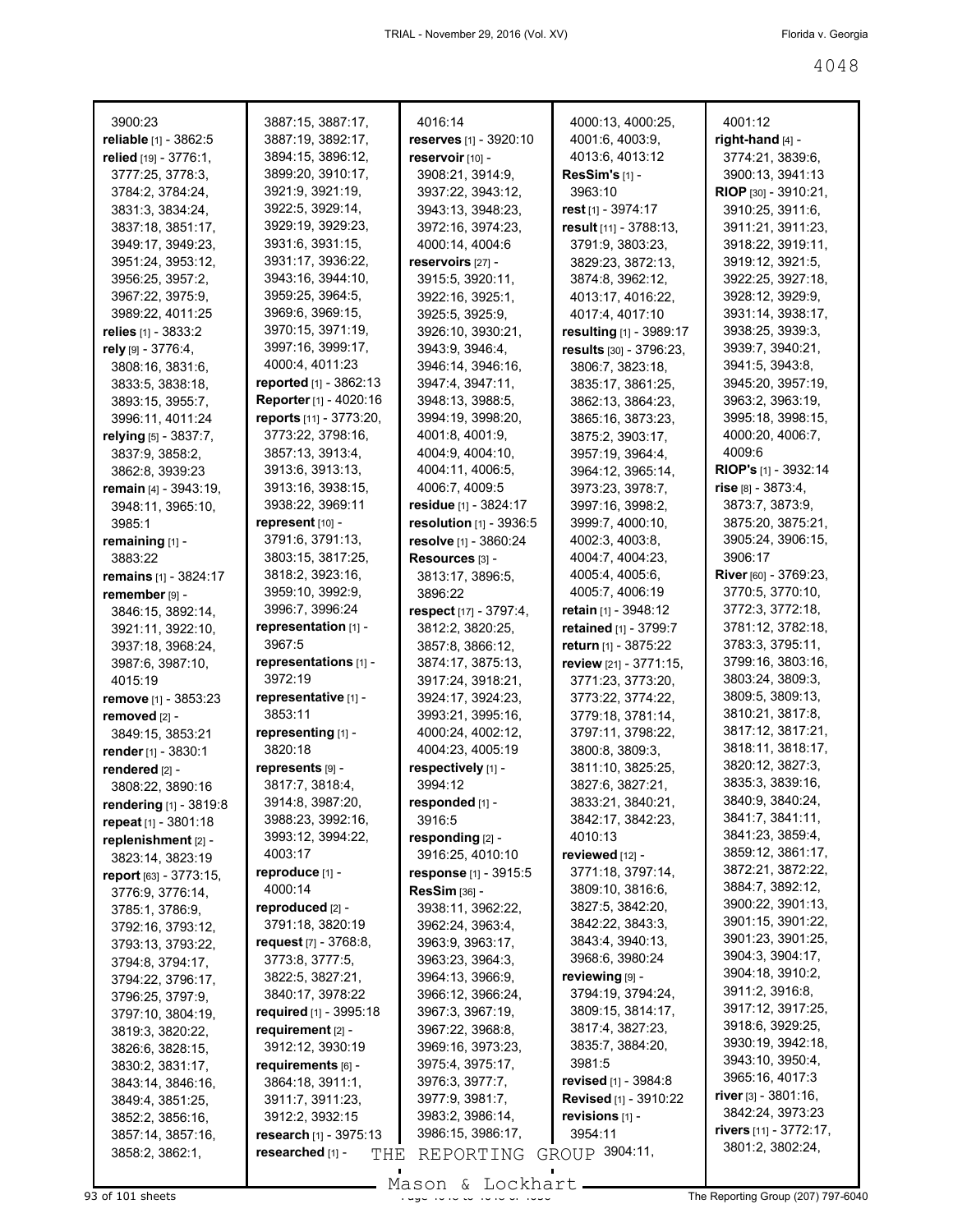| 3859:3, 3859:18,              | saved [1] - 3987:16                  | seasons [1] - 3824:8                  | 3867:25, 3868:5,                       | 4005:23, 4007:11,                    |
|-------------------------------|--------------------------------------|---------------------------------------|----------------------------------------|--------------------------------------|
| 3859:20, 3859:22,             | saw [7] - 3784:17,                   | seated [2] - 3766:11,                 | 3868:7, 3868:17,                       | 4008:8, 4009:8,                      |
| 3861:5, 3867:8,               | 3809:17, 3849:10,                    | 3908:14                               | 3868:22, 3869:22,                      | 4012:9, 4013:22                      |
| 4001:7                        | 3861:19, 3876:12,                    | second [16] - 3777:19,                | 3870:24, 3870:25,                      | seeing [3] - 3843:16,                |
| <b>RMR</b> $[2] - 3764:14$ ,  | 3904:1, 3969:12                      | 3808:17, 3827:13,                     | 3871:2, 3872:9,                        | 3916:3, 4008:10                      |
| 4020:15                       | scale [1] - 3862:17                  | 3827:20, 3831:24,                     | 3872:12, 3872:24,                      | seem [2] - 3872:7,                   |
| <b>Robin</b> [1] - 3813:19    | scaling [5] - 3862:2,                | 3832:15, 3870:20,                     | 3873:1, 3873:3,                        | 3960:14                              |
| rock $[2]$ - 3858:21,         | 3862:3, 3862:5,                      | 3875:2, 3876:17,                      | 3873:6, 3873:8,                        | <b>select</b> [3] - 3826:8,          |
| 3858:24                       | 3862:7, 3862:11                      | 3923:10, 3931:6,                      | 3873:11, 3873:19,                      | 3826:17, 3892:9                      |
| <b>Roman</b> [1] - 3971:20    | <b>scenario</b> [21] - 3787:1,       | 3954:19, 3973:8,                      | 3874:1, 3874:7,                        | selected [10] -                      |
| rotation [1] - 3778:21        | 3787:2, 3795:2,                      | 3974:12, 3980:3,                      | 3875:18, 3875:24,<br>3877:5, 3878:11,  | 3795:19, 3795:22,                    |
| roughly $[2] - 3808:7$ ,      | 3795:9, 3795:19,                     | 4007:3                                | 3882:15, 3882:16,                      | 3843:11, 3892:11,                    |
| 3838:9                        | 3795:22, 3839:5,                     | <b>secondly</b> [2] - 3872:2,         | 3885:6, 3887:25,                       | 3894:4, 3894:5,                      |
| row $[2] - 3817:18$ ,         | 3852:10, 3852:22,                    | 4009:5                                | 3888:1, 3888:20,                       | 3899:1, 3975:14,<br>3992:24, 3993:20 |
| 3818:7                        | 3853:9, 3854:15,<br>3863:22, 3895:7, | secretaries [1] -<br>3907:19          | 3888:22, 3892:1,                       | semiconfining [1] -                  |
| rule [2] - 3963:23,<br>4006:8 | 3964:12, 3964:17,                    | section [26] - 3776:24,               | 3897:21, 3900:12,                      | 3780:4                               |
| rules [7] - 3938:9,           | 3965:8, 3977:23,                     | 3777:4, 3779:1,                       | 3913:16, 3917:21,                      | Seminole [6] -                       |
| 3946:20, 3947:17,             | 3978:4, 3998:14,                     | 3779:19, 3795:1,                      | 3918:4, 3918:9,                        | 3819:16, 3832:19,                    |
| 3947:18, 4000:20,             | 4005:13                              | 3795:8, 3804:3,                       | 3918:12, 3918:13,                      | 3943:13, 3948:7,                     |
| 4001:9, 4001:10               | scenarios [28] -                     | 3821:4, 3823:12,                      | 3920:5, 3920:6,                        | 3948:8, 3949:1                       |
| run $[26] - 3802:7$ ,         | 3794:7, 3794:11,                     | 3823:13, 3827:18,                     | 3920:12, 3923:6,                       | sense [6] - 3789:17,                 |
| 3802:8, 3803:5,               | 3797:10, 3839:5,                     | 3827:21, 3829:3,                      | 3923:8, 3923:20,                       | 3926:16, 3995:2,                     |
| 3810:13, 3837:11,             | 3850:19, 3851:15,                    | 3831:11, 3832:18,                     | 3934:9, 3934:11,                       | 4005:25, 4010:18,                    |
| 3853:3, 3861:22,              | 3851:20, 3851:22,                    | 3833:20, 3835:13,                     | 3937:14, 3938:3,                       | 4018:12                              |
| 3861:24, 3862:12,             | 3852:1, 3852:6,                      | 3835:14, 3849:19,                     | 3940:18, 3940:23,                      | sensitivities [1] -                  |
| 3862:21, 3879:6,              | 3852:7, 3852:8,                      | 3884:5, 3889:17,                      | 3941:7, 3941:13,                       | 3801:7                               |
| 3938:12, 3955:6,              | 3853:17, 3854:10,                    | 3898:9, 3916:23,                      | 3941:16, 3942:25,                      | sensitivity [1] - 3802:8             |
| 3967:3, 3975:3,               | 3854:17, 3878:13,                    | 3916:24, 3929:20,                     | 3945:14, 3946:22,                      | <b>sentence [21] -</b>               |
| 3978:20, 3980:14,             | 3894:24, 3895:3,                     | 3983:25                               | 3947:19, 3951:20,                      | 3774:23, 3801:13,                    |
| 3985:10, 3986:17,             | 3923:17, 3962:20,                    | <b>sector</b> [1] - 3883:24           | 3954:2, 3954:5,                        | 3801:21, 3802:1,                     |
| 3986:20, 4001:24,             | 3973:5, 3976:6,                      | see [185] - 3768:21,                  | 3954:8, 3954:10,                       | 3802:12, 3821:7,                     |
| 4003:13, 4003:16,             | 3977:4, 4000:6,                      | 3770:16, 3776:8,                      | 3954:16, 3954:24,                      | 3889:8, 3889:18,                     |
| 4017:11                       | 4000:7, 4002:5,                      | 3776:24, 3782:10,                     | 3954:25, 3957:10,                      | 3917:16, 3917:18,                    |
| <b>running</b> [7] - 3862:6,  | 4002:14                              | 3783:22, 3784:14,                     | 3957:17, 3958:14,                      | 3917:22, 3918:4,                     |
| 3977:7, 3977:23,              | <b>scholars</b> $[4] - 3776:5$ ,     | 3785:24, 3790:22,                     | 3958:16, 3958:24,                      | 3933:19, 3972:7,                     |
| 3978:8, 3978:16,              | 3842:18, 3842:20,                    | 3792:22, 3795:4,                      | 3959:15, 3960:6,                       | 3972:8, 3973:13,                     |
| 4000:7, 4002:23               | 3842:24                              | 3795:5, 3795:17,                      | 3960:15, 3960:16,<br>3960:23, 3961:10, | 3974:12, 3974:18,                    |
| runoff [9] - 3906:18,         | <b>science</b> [1] - 3944:3          | 3798:2, 3798:5,                       |                                        | 3984:12, 3984:14,                    |
| 3985:10, 3985:13,             | scientist $[1] - 3781:25$            | 3798:10, 3801:13,                     | 3963:19, 3965:6,<br>3965:7, 3965:21,   | 3984:17                              |
| 3985:23, 3986:1,              | <b>scientists</b> $[1] - 3782:5$     | 3804:6, 3806:12,                      | 3965:23, 3967:7,                       | sentences [6] -                      |
| 3986:20, 4010:19,             | <b>scope</b> $[1] - 3774:5$          | 3808:5, 3808:7,                       | 3972:3, 3972:10,                       | 3800:8, 3800:16,                     |
| 4014:21, 4018:10              | Screen [8] - 3911:21,                | 3809:23, 3815:14,                     | 3972:14, 3972:17,                      | 3800:17, 3802:16,                    |
| runs $[8] - 3786:13$ ,        | 3916:13, 3916:20,                    | 3816:12, 3817:7,<br>3817:20, 3817:24, | 3973:11, 3973:16,                      | 3973:14, 3982:8                      |
| 3835:14, 3968:8,              | 3935:25, 3945:5,                     | 3818:14, 3818:15,                     | 3973:17, 3973:20,                      | separate [2] -                       |
| 3992:25, 4000:20,             | 3959:7, 3960:2,<br>3976:24           | 3818:18, 3819:22,                     | 3974:1, 3974:12,                       | 3860:25, 3935:15                     |
| 4002:2, 4003:2,               |                                      | 3823:16, 3825:21,                     | 3975:20, 3976:12,                      | separated [1] -<br>3824:19           |
| 4003:9                        | screened [6] -<br>3857:19, 3858:4,   | 3826:21, 3828:11,                     | 3976:14, 3976:15,                      | separately [2] -                     |
| S                             | 3858:10, 3858:12,                    | 3829:9, 3830:4,                       | 3977:3, 3980:1,                        | 3829:11, 3854:13                     |
|                               | 3858:13, 3858:14                     | 3830:17, 3830:19,                     | 3980:6, 3980:7,                        | September [6] -                      |
| $S-2$ [1] - 3826:20           | season [11] - 3823:16,               | 3831:19, 3835:19,                     | 3980:13, 3982:10,                      | 3823:5, 3943:3,                      |
| safe [3] - 3826:11,           | 3824:3, 3873:4,                      | 3835:20, 3836:7,                      | 3982:21, 3983:25,                      | 3990:3, 3990:7,                      |
| 3826:13                       | 3873:5, 3930:12,                     | 3838:4, 3841:8,                       | 3984:5, 3984:14,                       | 4008:9, 4009:9                       |
| safety [4] - 3937:23,         | 3930:15, 3930:17,                    | 3844:18, 3847:10,                     | 3984:24, 3985:8,                       | sequence [1] -                       |
| 3938:7, 3938:8,               | 3931:5, 3945:8,                      | 3849:6, 3849:12,                      | 3985:16, 3988:17,                      | 3990:25                              |
| 3963:25                       | 3945:14, 3945:18                     | 3853:4, 3855:19,                      | 3990:13, 3991:11,                      | series [2] - 3811:10,                |
| <b>salmon</b> [1] - 3769:9    | seasonal [3] -                       | 3856:15, 3857:19,                     | 3991:19, 3992:2,                       | 3955:21                              |
| <b>sample</b> [1] - 3778:10   | 3852:16, 3852:17,                    | 3864:9, 3864:10,                      | 3993:7, 3993:15,                       | serious [4] - 3926:24,               |
| save [1] - 3895:25            | 3853:1<br>THE                        | REPORTING                             | 2002.25, 3994.4,<br>GROUP 7, 4005:4,   | 3978:1, 4000:19,                     |
|                               |                                      |                                       |                                        |                                      |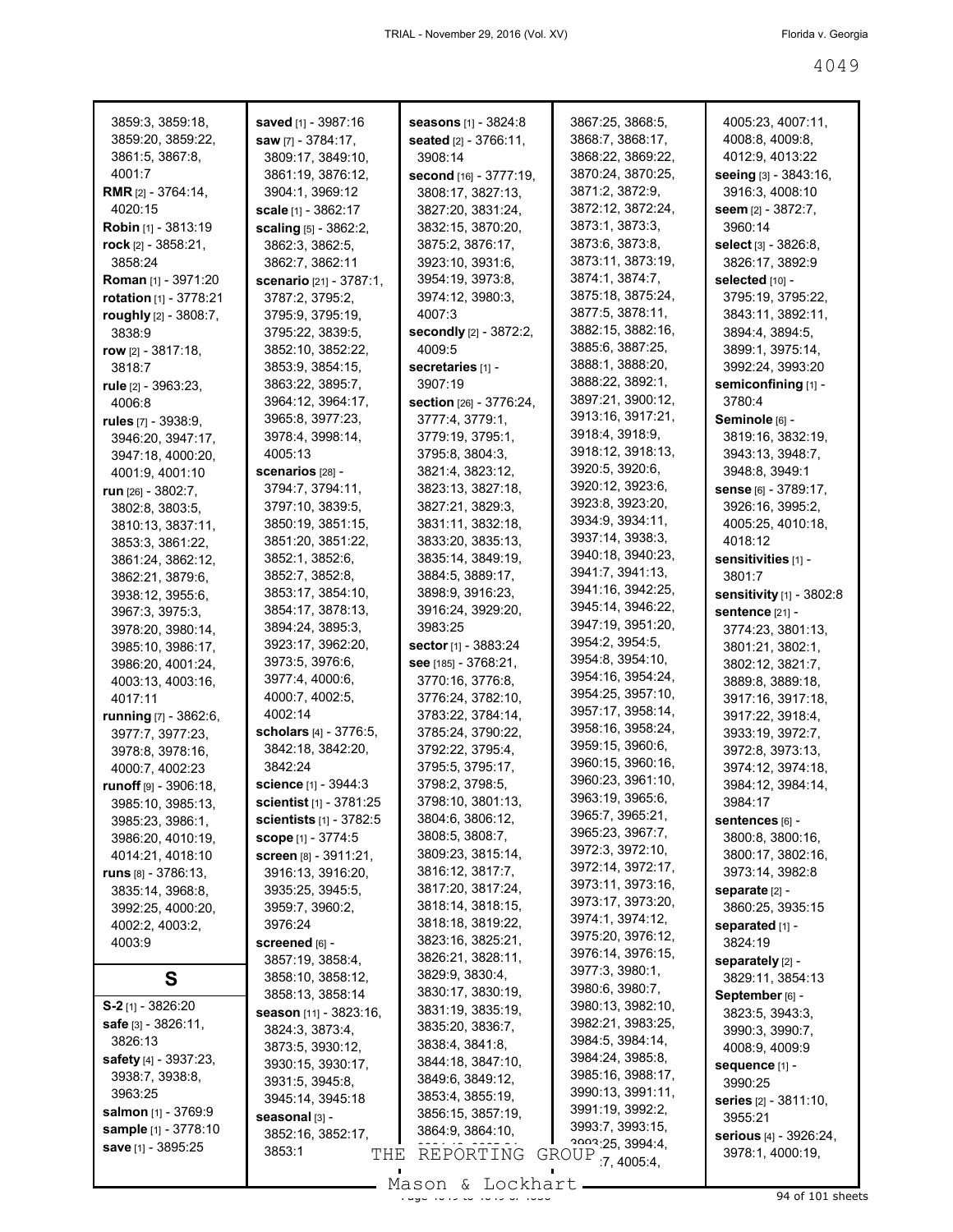| 4003:2                                              | 3865:16, 3868:20,                     | 3872:24, 3873:11,                          | slow-moving [1] -                    | 3953:23, 3956:18,                            |
|-----------------------------------------------------|---------------------------------------|--------------------------------------------|--------------------------------------|----------------------------------------------|
| service [1] - 3975:17                               | 3869:20, 3872:15,                     | 3873:15                                    | 4010:10                              | 4001:19                                      |
| Service [9] - 3827:7,                               | 3872:23, 3873:22,                     | signatures [1] -                           | slow-responding [1] -                | <b>sound</b> $[4] - 3892:19$ ,               |
| 3928:3, 3974:3,                                     | 3874:9, 3887:1,                       | 3872:25                                    | 4010:10                              | 3892:24, 3897:16,                            |
| 3974:9, 3974:13,                                    | 3897:18, 3915:6,                      | signed [1] - 3840:11                       | small [17] - 3783:24,                | 3992:11                                      |
| 3975:16, 3977:11,                                   | 3916:9, 3928:23,<br>3931:20, 3967:1,  | significance [1] -                         | 3815:24, 3820:8,                     | <b>source</b> [3] - 3952:19,                 |
| 3978:6, 4012:1                                      | 4002:20, 4003:8,                      | 3783:15                                    | 3825:7, 3825:9,                      | 3957:14, 3976:14                             |
| Service's [1] - 3828:22                             | 4004:22, 4005:19,                     | significant [7] -                          | 3832:18, 3836:19,                    | sources [1] - 3859:16<br>south [1] - 4016:16 |
| set [5] - 3829:16,<br>3835:25, 3911:22,             | 4006:19, 4007:16,                     | 3783:13, 3783:14,<br>3822:20, 3954:11,     | 3892:25, 3971:5,<br>3985:4, 3987:20, | South [2] - 3836:3,                          |
| 3939:24, 3983:16                                    | 4007:18, 4007:20,                     | 3954:23, 3988:20,                          | 3988:23, 3992:16,                    | 3922:1                                       |
| sets $[3] - 3911:3$ ,                               | 4008:13                               | 4006:3                                     | 3993:12, 3993:17,                    | southern [1] - 3768:18                       |
| 3939:20, 4002:6                                     | showed [9] - 3829:20,                 | significantly [3] -                        | 3994:22                              | southernmost [1] -                           |
| seven [9] - 3777:1,                                 | 3829:21, 3830:11,                     | 3784:8, 3822:11,                           | smaller [4] - 3784:8,                | 3768:21                                      |
| 3777:2, 3818:4,                                     | 3871:22, 3875:5,                      | 4010:20                                    | 3789:20, 3836:23,                    | Southwestern [1] -                           |
| 3892:19, 3892:24,                                   | 3877:18, 3886:6,                      | similar $[5]$ - 3809:21,                   | 3860:10                              | 3773:16                                      |
| 3893:2, 3924:18,                                    | 3886:12, 3904:1                       | 3844:17, 3872:25,                          | smooth [1] - 4004:12                 | southwestern [2] -                           |
| 3946:5                                              | showing [9] -                         | 3940:14, 4005:4                            | smoothing [1] -                      | 3774:14, 3843:11                             |
| seven-day [1] - 3818:4                              | 3837:25, 3866:21,                     | simple [2] - 3937:9,                       | 4006:8                               | spaces [1] - 3860:16                         |
| seven-zero [2] -                                    | 3872:17, 3885:7,                      | 4006:24                                    | soil [2] - 3858:20,                  | spatial [2] - 3854:3,                        |
| 3777:1, 3777:2                                      | 3900:15, 3934:16,                     | simplify [1] - 3913:21                     | 3858:24                              | 3854:5                                       |
| several [11] - 3789:9,                              | 3940:25, 3964:22,                     | simply [4] - 3913:9,                       | solemnly [2] - 3766:6,               | <b>SPECIAL [72] -</b>                        |
| 3799:15, 3850:24,                                   | 4008:7                                | 3917:18, 3925:15,                          | 3908:9                               | 3764:11, 3766:21,                            |
| 3853:15, 3860:20,                                   | shown [15] - 3791:4,                  | 4001:25                                    | <b>solved</b> [1] - 3979:1           | 3767:6, 3767:11,                             |
| 3860:21, 3871:22,                                   | 3846:23, 3847:21,                     | simulated [1] -                            | Someone [3] -                        | 3767:16, 3767:21,                            |
| 3893:13, 3961:7,                                    | 3869:16, 3879:10,<br>3897:10, 3934:5, | 3962:19                                    | 3772:15, 3773:5,                     | 3827:22, 3828:3,                             |
| 3961:11, 3966:4                                     | 3939:25, 3950:24,                     | simulating [1] -                           | 3891:5                               | 3828:9, 3854:20,                             |
| Severe [9] - 3822:7,                                | 3951:11, 3956:3,                      | 3833:8                                     | sometimes [5] -                      | 3880:6, 3880:12,                             |
| 3844:5, 3844:12,<br>3844:13, 3844:14,               | 3960:13, 3996:9,                      | simulation $[4]$ -                         | 3776:17, 3776:18,                    | 3880:14, 3880:19,                            |
| 3844:16, 3844:19,                                   | 4007:1, 4008:24                       | 3786:23, 3832:16,<br>3877:4, 3973:24       | 3809:5, 3965:25,<br>3969:5           | 3899:12, 3901:4,<br>3901:8, 3902:3,          |
| 3886:19, 4000:18                                    | shows [35] - 3787:16,                 | simulations [8] -                          | somewhere [5] -                      | 3902:6, 3902:8,                              |
| shaded [1] - 3900:20                                | 3790:16, 3790:18,                     | 3793:16, 3802:8,                           | 3791:2, 3834:4,                      | 3902:14, 3902:18,                            |
| shall $[4] - 3766:7$ ,                              | 3818:20, 3830:12,                     | 3802:9, 3832:12,                           | 3904:2, 3932:20,                     | 3902:24, 3903:15,                            |
| 3766:8, 3908:10,                                    | 3845:24, 3865:20,                     | 3833:6, 3863:14,                           | 3933:5                               | 3903:19, 3903:23,                            |
| 3908:11                                             | 3865:21, 3866:20,                     | 3863:15, 3864:14                           | <b>soon</b> $[1]$ - 3981:17          | 3904:4, 3904:10,                             |
| Shanahan [7] -                                      | 3866:23, 3867:1,                      | single [4] - 3917:18,                      | <b>Sorab</b> $[2] - 3766:3$          | 3904:15, 3904:21,                            |
| 3935:10, 3936:2,                                    | 3867:20, 3867:21,                     | 3965:9, 4009:2,                            | 3766:15                              | 3904:24, 3905:5,                             |
| 3940:7, 3940:18,                                    | 3867:24, 3872:20,                     | 4009:3                                     | sorab [1] - 3765:3                   | 3905:15, 3906:1,                             |
| 3942:12, 3944:17,                                   | 3874:5, 3874:22,                      | single-year [2] -                          | sorry [17] - 3770:9,                 | 3906:4, 3906:19,                             |
| 3949:16                                             | 3875:2, 3875:3,<br>3875:8, 3876:14,   | 4009:2, 4009:3                             | 3773:22, 3806:15,                    | 3906:25, 3907:7,                             |
| Shanahan's [5] -                                    | 3876:18, 3885:8,                      | $s$ it $[2] - 3961:16$ ,                   | 3819:18, 3826:15,                    | 3907:11, 3907:16,                            |
| 3935:5, 3940:9,                                     | 3885:16, 3885:18,                     | 3961:21                                    | 3838:9, 3843:12,                     | 3907:24, 3908:2,                             |
| 3940:12, 3944:22,                                   | 3885:19, 3888:23,                     | situation [5] - 3863:9,                    | 3856:25, 3922:5,                     | 3908:6, 3908:25,                             |
| 3944:23                                             | 3900:20, 3901:14,                     | 3926:3, 3926:6,                            | 3924:4, 3930:11,                     | 3909:17, 3909:21,<br>3949:9, 3961:24,        |
| sheet $[2] - 3958:23$ ,<br>4013:8                   | 3918:20, 3938:23,                     | 3948:17, 3987:25                           | 3930:14, 3938:19,                    | 3997:5, 3999:13,                             |
| shoot $[1]$ - 3994:16                               | 3956:5, 4008:6,                       | $\sin$ [4] - 3853:11,<br>3885:7, 3885:11,  | 3958:6, 3958:10,<br>3972:9, 3993:10  | 4007:24, 4014:10,                            |
|                                                     |                                       |                                            |                                      |                                              |
|                                                     | 4009:25, 4010:1                       |                                            |                                      |                                              |
| shooting [4] -                                      | <b>shrift</b> $[1]$ - 3918:6          | 3945:6                                     | <b>sort</b> $[20] - 3816:20$ ,       | 4015:9, 4015:12,                             |
| 3928:24, 3928:25,                                   | side [9] - 3774:21,                   | sixth $[1] - 3821:6$                       | 3912:8, 3913:19,                     | 4015:16, 4015:23,<br>4016:1, 4016:5,         |
| 3944:12, 4009:7<br><b>short</b> $[3]$ - $3896:14$ , | 3839:6, 3900:9,                       | $size$ [3] - 3767:19,                      | 3926:2, 3926:6,<br>3944:20, 3964:9,  | 4016:9, 4016:15,                             |
| 3918:6, 3943:21                                     | 3900:10, 3901:12,                     | 3779:15, 3971:7<br>sized [1] - 3985:4      | 3977:25, 3978:16,                    | 4016:19, 4016:25,                            |
| short-term [1] -                                    | 3941:13, 3960:11,                     |                                            | 3978:17, 3978:22,                    | 4017:7, 4017:13,                             |
| 3943:21                                             | 3988:6                                | slightly [5] - 3835:5,<br>3865:25, 3866:1, | 3980:17, 3983:16,                    | 4017:23, 4018:7,                             |
| shot [2] - 3960:2,                                  | sign $[4]$ - 3924:10,                 | 3868:9, 3872:9                             | 3988:4, 4001:14,                     | 4018:11, 4018:14,                            |
| 3976:24                                             | 3963:16, 3963:19,                     | <b>slip</b> [1] - 3958:23                  | 4001:17, 4002:18,                    | 4018:18, 4018:20,                            |
| show [28] - 3782:24,                                | 3967:21                               | <b>sloughs</b> [2] - 3904:22,              | 4007:12, 4008:17,                    | 4019:3, 4019:7                               |
| 3826:2, 3837:15,                                    | signature [5] -                       | 4017:8                                     | 4009:3                               | <b>species</b> $[1] - 3911.5$                |
| 3837:19, 3845:17,                                   | 3825:23, 3867:1                       | THE REPORTING GROUP 4] - 3915:20,          |                                      | specific [11] - 3830:1,                      |
|                                                     |                                       | Mason & Lockhart                           |                                      |                                              |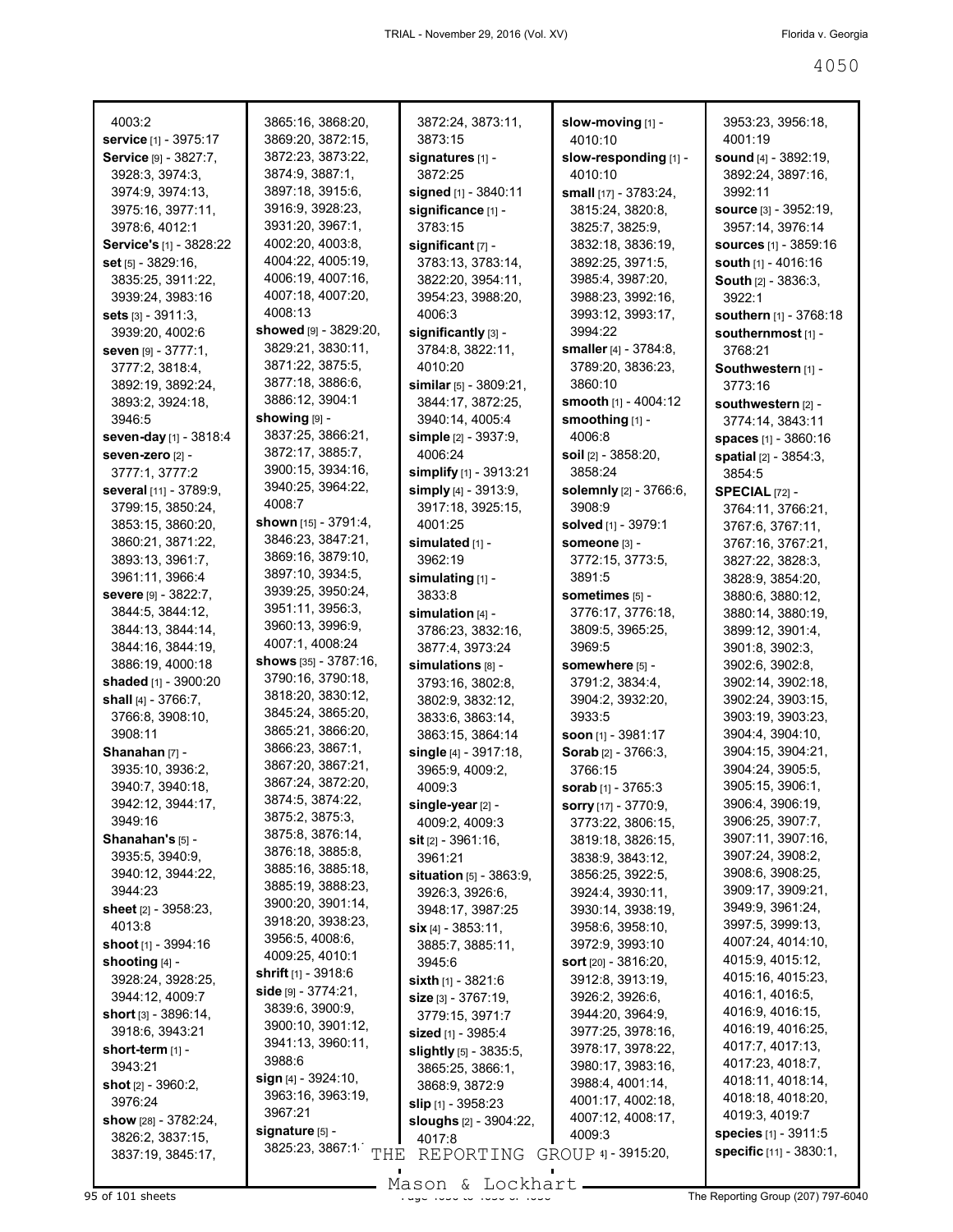| 3845:5, 3853:4,                  | standards [1] - 3911:3          | 4012:5, 4013:19                  | <b>still</b> $[14] - 3797:6$ , | 4010:16, 4010:19,             |
|----------------------------------|---------------------------------|----------------------------------|--------------------------------|-------------------------------|
| 3890:12, 3966:11,                | standing $[1] - 3950:15$        | <b>State</b> [12] - 3764:15,     | 3838:16, 3849:7,               | 4010:21, 4011:22,             |
| 3979:1, 3980:17,                 | standpoint [1] -                | 3764:17, 3764:20,                | 3849:13, 3879:19,              | 4012:11, 4012:22,             |
| 3983:14, 3983:16,                | 3948:24                         | 3827:8, 3909:12,                 | 3879:24, 3945:16,              | 4014:17, 4018:1,              |
| 4002:13, 4004:2                  | stands [1] - 3796:2             | 3968:5, 3971:4,                  | 3947:13, 3983:4,               | 4018:4                        |
| specifically [16] -              | start [17] - 3798:13,           | 3973:3, 3989:20,                 | 3984:9, 3992:15,               | streamflows [2] -             |
| 3789:13, 3823:24,                | 3810:19, 3854:25,               | 3996:16, 3999:6,                 | 3993:12, 3994:22               | 3818:10, 3845:1               |
| 3824:18, 3848:24,                | 3857:18, 3881:1,                | 4020:3                           | <b>stop</b> [2] - 3905:22,     | streams [45] - 3770:4,        |
| 3849:25, 3854:15,                | 3886:18, 3909:23,               | state-of-the-art $[1]$ -         | 3906:2                         | 3772:3, 3772:10,              |
| 3854:17, 3855:16,                | 3925:10, 3935:20,               | 4012:5                           | stopped [3] - 3833:8,          | 3772:12, 3772:17,             |
| 3861:15, 3884:13,                | 3997:9, 4001:17,                | statement [24] -                 | 3879:23, 3905:20               | 3775:19, 3775:21.             |
| 3888:9, 3889:7,                  | 4001:18, 4002:10,               | 3796:2, 3803:20,                 | storage [13] - 3779:13,        | 3783:23, 3785:20,             |
| 3891:10, 3997:14,                | 4010:5, 4010:6,                 | 3803:25, 3804:9,                 | 3823:15, 3823:20,              | 3785:23, 3786:1,              |
| 4006:17, 4009:23                 | 4019:1                          | 3811:7, 3813:6,                  | 3860:16, 3860:17,              | 3789:18, 3789:20,             |
| <b>specifics</b> $[1] - 3778:19$ | started $[4] - 3798:18$ ,       | 3858:9, 3915:16,                 | 3888:7, 3888:17,               | 3790:21, 3790:23,             |
| speculate [1] -                  |                                 | 3915:21, 3920:22,                | 3912:6, 3946:14,               | 3790:25, 3791:9,              |
| 3961:16                          | 3886:20, 3887:7,                | 3944:15, 3948:10,                |                                | 3800:19, 3801:2,              |
| speculating [1] -                | 3946:14                         | 3948:14, 3948:16,                | 3946:15, 3946:25,              | 3802:4, 3802:24,              |
|                                  | starting [5] - 3768:17,         |                                  | 3998:20, 4004:11               |                               |
| 3915:13                          | 3876:13, 3886:15,               | 3954:5, 3971:2,                  | <b>store</b> [2] - 3946:19,    | 3812:25, 3813:2,              |
| speculation [1] -                | 3886:23, 3954:19                | 3992:19, 3992:20,                | 3988:5                         | 3813:7, 3814:4,               |
| 3918:11                          | starts [10] - 3777:7.           | 3993:8, 3993:20,                 | stored [1] - 3930:21           | 3837:12, 3837:14,             |
| spell [2] - 3766:13,             | 3821:7, 3857:18,                | 3994:21, 3995:1,                 | <b>storms</b> [2] - 3946:12,   | 3843:11, 3853:22,             |
| 3908:16                          | 3887:23, 3916:23,               | 4008:3, 4008:14                  | 4014:23                        | 3859:3, 3859:5,               |
| spend [2] - 3783:25,             | 3929:20, 3950:9,                | statements [10] -                | straight [1] - 3994:24         | 3859:7, 3859:19,              |
| 3835:7                           | 3952:12, 4007:5,                | 3810:15, 3888:4,                 | strategies [1] -               | 3859:20, 3859:22,             |
| <b>spike</b> [1] - 4010:7        | 4010:3                          | 3889:19, 3920:15,                | 3974:24                        | 3860:1, 3860:3,               |
| spikes [1] - 3943:2              | <b>STATE</b> [2] - 3764:3,      | 3927:11, 3927:12,                | <b>stream</b> [11] - 3775:16,  | 3860:6, 3860:10,              |
| split [1] - 3767:20              | 3764:6                          | 3927:14, 3927:20,                | 3775:17, 3785:15,              | 3860:13, 3860:19,             |
| spoken [1] - 3810:12             | <b>state</b> $[65] - 3766:13$ , | 3929:9, 3944:10                  | 3789:8, 3830:18,               | 3861:5, 3861:8,               |
| spreadsheet [4] -                | 3792:2, 3792:23,                | States [5] - 3904:5,             | 3832:19, 3848:9,               | 3867:8, 3888:13               |
| 3786:12, 3786:14,                | 3801:6, 3801:9,                 | 3916:5, 3917:8,                  | 3848:11, 3848:14,              | <b>Street</b> [1] - 3764:12   |
| 3958:22, 3977:5                  | 3808:9, 3809:7,                 | 3917:10, 4016:20                 | 3860:8, 3895:13                | stretch [1] - 3830:18         |
| spreadsheets [2] -               | 3820:22, 3845:25,               | <b>STATES</b> $[1]$ - 3764:1     | streamflow [63] -              | strike [1] - 3905:16          |
| 3960:11, 3960:21                 | 3870:5, 3877:4,                 | stations [2] - 3893:9,           | 3771:7, 3782:15,               | studied [8] - 3819:7,         |
| spring [3] - 3815:1,             | 3877:5, 3881:13,                | 3893:11                          | 3783:18, 3804:4,               | 3844:22, 3912:21,             |
| 3815:6, 3815:10                  | 3884:6, 3908:16,                | statistical [4] -                | 3805:4, 3805:14,               | 3932:16, 3948:23,             |
| Spring [4] - 3817:15,            | 3930:1, 3931:1,                 | 3778:10, 3875:7,                 | 3805:19, 3806:16,              | 4016:23, 4017:5,              |
|                                  | 3932:14, 3933:13,               | 3885:15, 3885:17                 | 3807:12, 3810:25,              | 4017:20                       |
| 3817:22, 3822:18,                | 3933:20, 3942:15,               | <b>statistics</b> $[3] - 3885.8$ | 3811:3, 3811:23,               | studies [8] - 3840:21,        |
| 3876:3                           | 3942:19, 3962:13,               | 3886:4, 3886:6                   | 3812:9, 3812:16,               | 3840:25, 3841:2,              |
| <b>springs</b> $[6] - 3814:8$ ,  | 3962:19, 3963:24,               | stay [2] - 3798:25,              | 3817:7, 3818:13,               | 3841:5, 3841:8,               |
| 3814:10, 3814:12,                |                                 | 3937:24                          | 3822:12, 3824:5,               | 3841:12, 3841:15,             |
| 3814:21, 3814:23,                | 3964:16, 3965:10,               |                                  |                                | 3918:19                       |
| 3878:1                           | 3965:20, 3966:8,                | staying [1] - 3887:8             | 3824:10, 3825:16,              | <b>Study</b> [1] - 3914:5     |
| <b>Springs</b> [8] - 3815:3,     | 3966:14, 3976:4,                | steady [5] - 3792:2,             | 3825:20, 3825:22,              |                               |
| 3815:13, 3815:17,                | 3987:23, 3988:20,               | 3801:6, 3801:8,                  | 3831:25, 3832:11,              | study [16] - 3774:5,          |
| 3815:20, 3815:21,                | 3989:4, 3990:3,                 | 3877:4                           | 3836:18, 3842:4,               | 3774:12, 3784:24,             |
| 3878:2, 3878:3                   | 3990:16, 3990:21,               | steady-state [1] -               | 3842:6, 3843:7,                | 3802:18, 3809:16,             |
| $SS$ [1] - 3796:2                | 3991:13, 3991:22,               | 3792:2                           | 3844:10, 3848:5,               | 3841:2, 3841:3,               |
| SS7 [1] - 3796:1                 | 3992:6, 3992:18,                | stenographic [1] -               | 3850:18, 3862:25,              | 3857:6, 3857:8,               |
| stable [7] - 3871:24,            | 3993:14, 3994:2,                | 4020:5                           | 3863:21, 3863:25,              | 3857:10, 3857:11,             |
| 3872:8, 3875:6,                  | 3994:11, 3994:24,               | step [5] - 3787:4,               | 3867:1, 3867:21,               | 3877:23, 3890:4,              |
| 3875:9, 3884:17,                 | 3996:8, 3996:25,                | 3787:11, 3787:12,                | 3881:2, 3882:3,                | 3913:6, 3915:22,              |
| 3885:18, 3885:19                 | 3997:11, 3998:1,                | 3858:17                          | 3892:5, 3950:3,                | 3973:9                        |
| <b>stage</b> $[1] - 3831:9$      | 3998:4, 3998:10,                | Stephen [1] - 3843:13            | 3987:21, 3988:24,              | <b>studying</b> [3] - 3840:6, |
| Stakeholder [1] -                | 3998:24, 3998:25,               | steps [4] - 3973:19,             | 3989:16, 3992:3,               | 4014:16, 4014:19              |
| 3809:23                          | 4002:3, 4002:22,                | 3973:25, 3977:12,                | 3992:17, 3993:14,              | <b>stunning</b> [1] - 3824:25 |
| Stakeholders [2] -               | 4003:1, 4003:10,                | 3978:9                           | 3994:23, 4006:13,              | sub [3] - 3811:22,            |
| 3980:21, 3981:6                  | 4003:19, 4005:8,                | Steve [1] - 3921:10              | 4006:20, 4008:8,               | 3811:24, 3832:2               |
| stand [3] - 3907:17,             | 4005:21, 4006:3,                | <b>stick</b> [1] - 3973:7        | 4008:10, 4009:9,               | sub-areas [1] - 3832:2        |
| 3921:19, 4016:13                 | 4007:15, 4010:1<br>THE          | REPORTING                        | GROUP 11, 4010:14,             | sub-basins [2] -              |
|                                  |                                 |                                  |                                |                               |

 $\frac{200011}{1000011}$  to  $\frac{2000111}{1000}$  of  $\frac{2000011}{1000}$  of 101 sheets Mason & Lockhart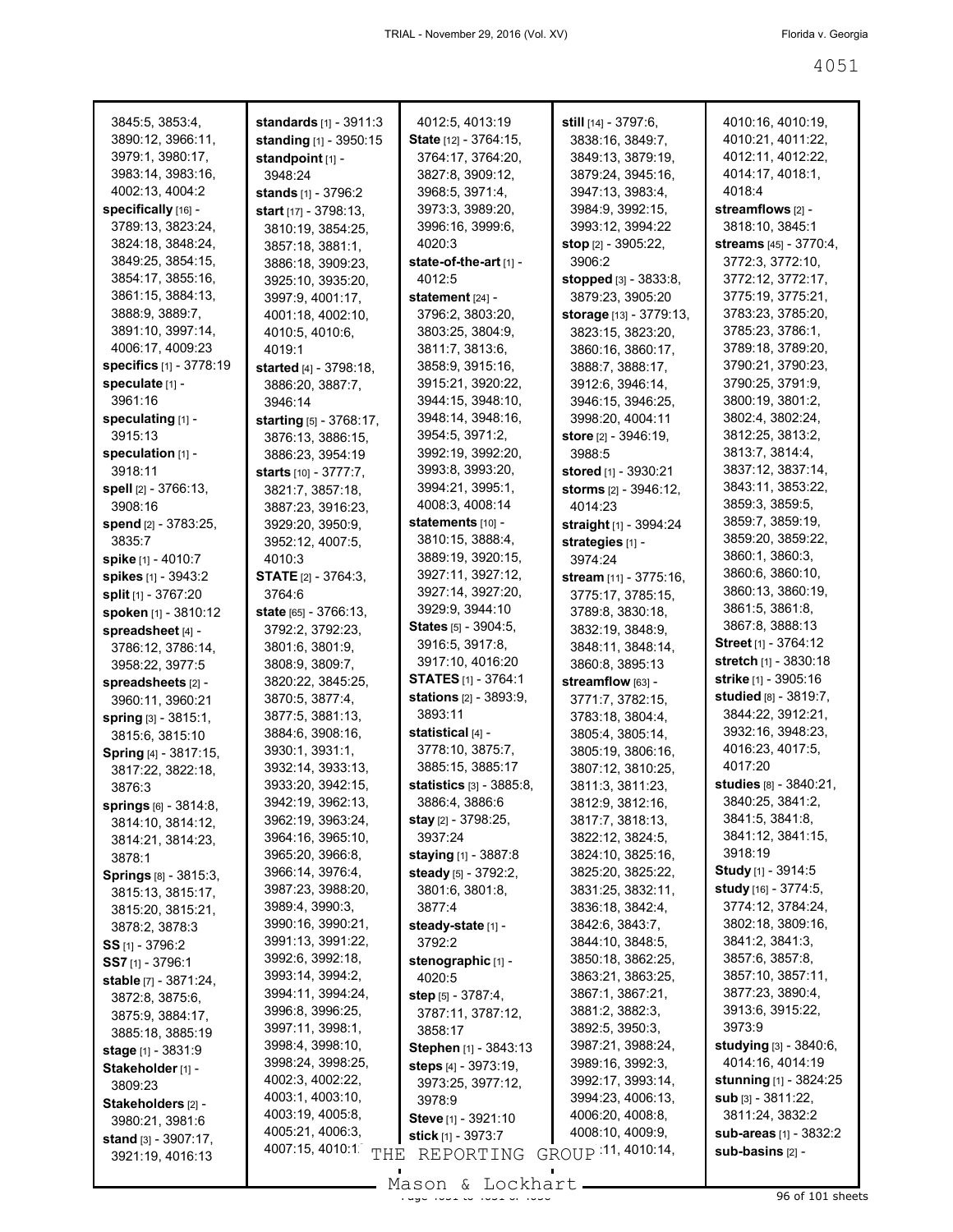| 3811:22, 3811:24<br>subject [7] - 3780:16, | Sunding's [6] -<br>3851:12, 3852:8,   | 3949:5, 3962:8,<br>3987:13                        | 3835:16, 3835:21,<br>3835:23, 3838:1,             | tens $[3] - 3868:18$ ,<br>3869:1, 4007:17 |
|--------------------------------------------|---------------------------------------|---------------------------------------------------|---------------------------------------------------|-------------------------------------------|
| 3915:21, 3943:6,                           | 3854:14, 3878:13,                     | switched [1] - 3856:7                             | 3838:11, 3839:7,                                  | term [20] - 3775:20,                      |
| 3943:8, 3954:11,                           | 3978:2, 4002:19                       | <b>sworn</b> [2] - 3767:2,                        | 3884:19, 3911:21,                                 | 3821:12, 3874:18,                         |
| 3954:23, 3978:25                           | supply [1] - 3924:20                  | 3909:6                                            | 3922:25, 3924:14,                                 | 3877:5, 3884:8,                           |
| submitted [10] -                           | support [8] - 3850:23,                | synonymous [1] -                                  | 3927:21, 3940:7,                                  | 3912:16, 3912:24,                         |
| 3771:15, 3786:9,                           | 3850:24, 3962:11,                     | 3785:9                                            | 3940:9, 3940:11,                                  | 3913:1, 3913:3,                           |
| 3798:20, 3848:20,                          | 3964:4, 3972:22,                      | system [28] - 3780:12,                            | 3940:14, 3940:18,                                 | 3913:9, 3913:12,                          |
| 3898:23, 3899:5,                           | 3977:21, 3989:1,                      | 3801:10, 3802:2,                                  | 3941:17, 3941:19,                                 | 3913:15, 3913:24,                         |
| 3928:17, 3929:4,                           | 3997:17                               | 3802:20, 3823:23,                                 | 3942:5, 3944:17,                                  | 3914:17, 3914:20,                         |
| 3936:24, 3969:10                           | supported [1] -                       | 3892:4, 3919:1,                                   | 3944:22, 3944:23,                                 | 3915:8, 3943:21,                          |
| subscribe [1] -                            | 3857:7                                | 3920:20, 3920:23,                                 | 3945:3, 3949:15,                                  | 3970:17, 3989:14,                         |
| 4020:10                                    | suppose [5] -                         | 3920:25, 3924:24,                                 | 3963:19                                           | 4013:21                                   |
| substantial [2] -                          | 3904:10, 3904:16,                     | 3928:21, 3930:21,                                 | tables $[2] - 3927:21$ ,                          | termed [2] - 3788:16,                     |
| 3845:8, 3961:11                            | 3904:24, 3939:11,                     | 3938:12, 3943:4,                                  | 3940:16                                           | 3788:18                                   |
| substantially [3] -                        | 4017:1                                | 3946:13, 3948:18,                                 | <b>talks</b> $[7] - 3780:3$ ,<br>3817:18, 3818:6, | terms [1] - 4006:25                       |
| 3965:25, 3966:25,<br>3996:1                | supposed [2] -                        | 3953:14, 3955:10,<br>3955:14, 3988:7,             | 3818:7, 3829:4,                                   | terrific [1] - 3880:14                    |
| subtract [2] - 3864:24,                    | 3830:21, 3939:7<br>SUPREME $[1]$ -    | 3994:16, 3995:17,                                 | 3850:18, 3927:8                                   | test [4] - 3970:14,<br>3975:20, 4000:12,  |
| 3968:14                                    | 3764:1                                | 4004:9, 4004:13,                                  | target [10] - 3926:17,                            | 4000:18                                   |
| sudden [1] - 3926:5                        | Supreme [7] - 3904:5,                 | 4006:10, 4013:25,                                 | 3927:3, 3927:5,                                   | tested [2] - 3982:22,                     |
| suggest [3] - 3919:2,                      | 3904:11, 3904:16,                     | 4018:6                                            | 3927:13, 3928:13,                                 | 3983:5                                    |
| 3984:1, 3987:17                            | 3904:25, 4016:20,                     | systematic [5] -                                  | 3928:16, 3929:6,                                  | testified [12] - 3805:7,                  |
| suggested [2] -                            | 4017:1, 4017:9                        | 3970:9, 3970:16,                                  | 3932:4, 3943:18,                                  | 3856:1, 3856:18,                          |
| 3932:21, 3983:13                           | surface [18] - 3769:16,               | 3971:14, 3972:8,                                  | 3962:25                                           | 3867:6, 3871:15,                          |
| suggesting [3] -                           | 3769:22, 3782:4,                      | 3972:9                                            | <b>targeting</b> [1] - 3926:25                    | 3911:10, 3911:11,                         |
| 3849:11, 3913:14,                          | 3806:25, 3807:6,                      | systems [3] - 3932:10,                            | targets [6] - 3926:22,                            | 3968:20, 3968:21,                         |
| 3918:6                                     | 3807:8, 3807:17,                      | 3955:6, 4015:3                                    | 3927:10, 3927:22,                                 | 3987:4, 4011:10,                          |
| suggestions [1] -                          | 3829:7, 3851:7,                       |                                                   | 3928:7, 3950:25,                                  | 4015:10                                   |
| 3984:9                                     | 3851:9, 3859:16,                      | Τ                                                 | 3963:8                                            | testifying [1] -                          |
| sum [1] - 3989:19                          | 3876:15, 3879:18,                     |                                                   | team [2] - 3782:6,                                | 3771:21                                   |
|                                            |                                       |                                                   |                                                   |                                           |
| Sumatra [13] -                             | 3879:19, 3881:25,                     | tab [48] - 3768:4,                                | 3996:14                                           | testimonies [2] -                         |
| 3845:17, 3845:23,                          | 3895:13, 3895:22,                     | 3773:8, 3773:12,                                  | Tech $[19] - 3969.5$ ,                            | 3798:17, 3898:23                          |
| 3846:1, 3846:17,                           | 3989:16                               | 3776:8, 3776:10,                                  | 3969:21, 3970:8,                                  | testimony [121] -                         |
| 3846:19, 3846:22,                          | surprise [3] - 3767:16,               | 3780:21, 3780:23,                                 | 3971:10, 3972:14,                                 | 3766:6, 3766:25,                          |
| 3847:13, 3847:19,                          | 3981:15, 3981:18                      | 3782:11, 3786:3,                                  | 3972:21, 3973:17,                                 | 3767:2, 3768:6,                           |
| 3847:24, 3849:2,                           | surprised [2] -                       | 3790:4, 3792:19,<br>3794:16, 3794:19,             | 3975:1, 3977:10,                                  | 3768:9, 3770:1,                           |
| 3849:17, 3905:18,                          | 3886:14, 3914:20                      | 3799:2, 3799:17,                                  | 3978:12, 3978:14,                                 | 3770:16, 3771:3,                          |
| 4016:17                                    | surprising [2] -                      |                                                   | 3980:7, 3980:18,                                  | 3771:15, 3771:24,                         |
| summarizes [1] -                           | 3775:9, 3886:22                       | 3807:25, 3809:12,<br>3823:3, 3823:4,              | 3983:13, 3984:7,                                  | 3774:10, 3775:2,                          |
| 3876:6                                     | <b>Survey</b> [4] - 3773:18,          | 3826:3, 3827:12,                                  | 3984:25, 3985:9,                                  | 3779:21, 3780:13,                         |
| Summary [1] -                              | 3773:19, 3774:12,                     | 3830:4, 3834:15,                                  | 3986:12, 4000:4                                   | 3784:10, 3784:17,                         |
| 3971:25                                    | 3775:3                                | 3840:15, 3843:9,                                  | tech [1] - 4015:4                                 | 3784:20, 3789:5,                          |
| <b>summary</b> [3] - 3796:2,               | <b>suspect</b> [1] - 3959:19          | 3864:6, 3882:10,                                  | Tech's $[2] - 3979.5$ ,<br>3981:5                 | 3791:19, 3792:9,                          |
| 3973:7, 3981:2                             | sustainable [20] -                    | 3882:11, 3884:22,                                 | technical [8] -                                   | 3792:12, 3792:16,<br>3792:19, 3796:15,    |
| <b>summer</b> [10] - 3771:4,               | 3826:14, 3826:15,                     | 3887:14, 3887:15,                                 | 3811:10, 3811:12,                                 | 3798:2, 3798:3,                           |
| 3850:17, 3852:11,                          | 3829:15, 3830:9,                      | 3896:16, 3899:19,                                 | 3811:19, 3812:1,                                  | 3798:12, 3798:13,                         |
| 3853:7, 3929:1,                            | 3830:14, 3831:19,<br>3832:8, 3833:16, | 3916:15, 3923:2,                                  | 3812:3, 3813:21,                                  | 3798:20, 3805:11,                         |
| 3991:19, 3998:8,<br>4003:2, 4003:25,       | 3834:11, 3835:24,                     | 3929:15, 3940:11,                                 | 3813:24, 3814:2                                   | 3806:19, 3807:25,                         |
| 4005:24                                    | 3836:12, 3836:17,                     | 3944:17, 3958:23,                                 | Technical [1] -                                   | 3808:3, 3814:22,                          |
| <b>Sunding [15] -</b>                      | 3837:25, 3838:8,                      | 3963:13, 3971:19,                                 | 3809:24                                           | 3814:24, 3829:25,                         |
| 3850:11, 3850:13,                          | 3838:13, 3840:1,                      | 3974:6, 3979:4,                                   | technically [1] -                                 | 3832:20, 3835:6,                          |
| 3850:18, 3851:16,                          | 3876:3, 3877:9,                       | 3981:3, 3981:20,                                  | 3879:8                                            | 3837:5, 3838:6,                           |
| 3851:21, 3852:2,                           | 3877:11, 3877:23                      | 3981:25, 3983:19<br><b>table</b> $[36] - 3770:16$ | temperatures [1] -                                | 3848:1, 3848:10,                          |
| 3852:6, 3853:5,                            | Sustainable [1] -                     | 3770:19, 3795:14,                                 | 4008:15                                           | 3848:21, 3848:25,                         |
| 3853:8, 3854:4,                            | 3980:25                               | 3817:2, 3817:3,                                   | temporal [1] - 3854:5                             | 3849:1, 3850:8,                           |
| 3879:2, 3879:25,                           | swear $[2] - 3766:6,$                 | 3817:7, 3818:15,                                  | tend [1] - 4004:12                                | 3850:10, 3850:25,                         |
| 3894:22, 3895:24,                          | 3908:9                                | 3818.10 3810.7                                    | Tennessee [2] -                                   | 3851:2, 3851:16,                          |
| 3896:2                                     | <b>switch [4] - 3949:4</b><br>THE     | REPORTING                                         | GROUP 17, 4017:2                                  | 3851:25, 3855:13,                         |

er and the state of the Hage 4052 to 4052 to 4052 to 4052 to 4052 to 4052 to 4052 to 4052 to 4052 to 4052 to 40<br>Page 4052 of 4052 of 4052 of 4052 to 4052 to 4052 to 4052 to 4052 to 4052 to 4052 to 4052 to 4052 to 4052 to 4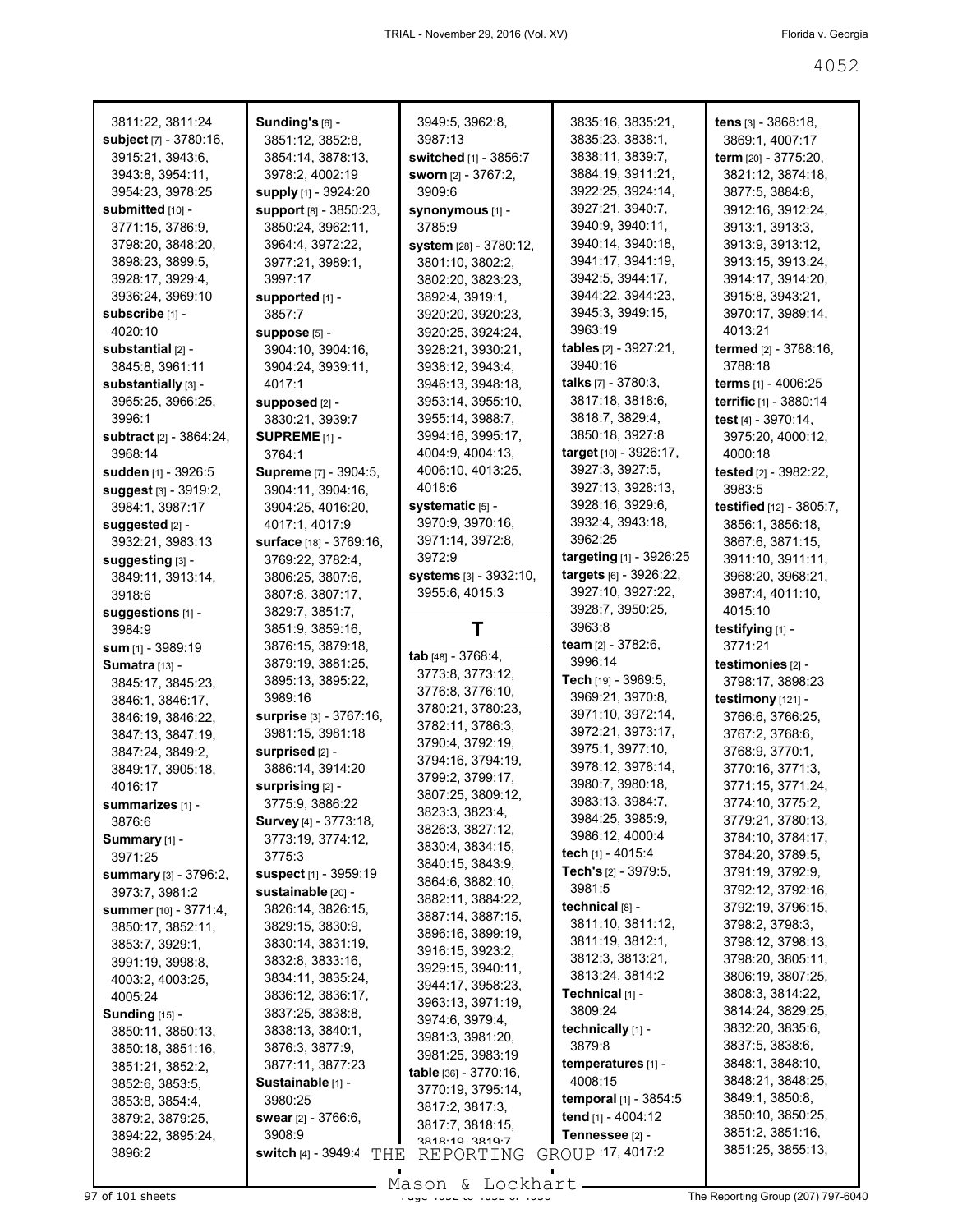| 3855:25, 3856:11,                      | 3785:21, 3787:8,                    | tip [1] - 3768:18                     | 3805:21, 3806:14,                  | true [14] - 3788:13,                  |
|----------------------------------------|-------------------------------------|---------------------------------------|------------------------------------|---------------------------------------|
| 3856:22, 3866:6,                       | 3950:11, 3952:5,                    | titled [4] - 3773:15,                 | 3806:15, 3807:10,                  | 3794:5, 3800:21,                      |
| 3872:14, 3873:22,                      | 3952:6, 3999:18                     | 3795:9, 3923:8,                       | 3808:6, 3831:12,                   | 3800:23, 3803:19,                     |
| 3874:12, 3876:5,                       | theorizing [1] -                    | 3929:21                               | 3833:2, 3881:11,                   | 3803:25, 3804:8,                      |
| 3882:11, 3883:17,                      | 3987:15                             | today [7] - 3767:10,                  | 3881:15, 3881:17,                  | 3886:8, 3915:2,                       |
| 3884:5, 3884:10,                       | theory $[6]$ - 3909:24,             | 3789:4, 3800:23,                      | 3882:8, 3882:17,                   | 3943:20, 3957:18,                     |
| 3887:9, 3889:3,                        | 3918:10, 3919:7,                    | 3810:9, 3938:21,                      | 3883:6, 3883:20,                   | 3968:15, 3991:25,                     |
| 3890:5, 3894:10,                       | 3919:10, 3921:8,                    | 4008:12, 4018:25                      | 3885:13, 3989:15,                  | 3994:25                               |
| 3894:13, 3896:15,                      | 3962:11                             | together [2] - 3813:8,                | 3993:9, 3993:11,                   | truly [1] - 3982:16                   |
| 3897:11, 3900:8,                       | <b>thereafter</b> $[1] - 3984:3$    | 3940:7                                | 3994:21, 3998:5                    | truth [6] - 3766:8,                   |
| 3905:7, 3908:9,                        | thereby [2] - 3918:1,               | token [1] - 3902:15                   | totally $[1]$ - 3840:4             | 3766:9, 3908:11,                      |
| 3908:24, 3909:4,                       | 3974:22                             | tomorrow [2] -                        | totals [3] - 3914:12,              | 3908:12                               |
| 3909:6, 3910:8,                        | therefore [5] -                     | 4019:2, 4019:8                        | 4012:15, 4012:16                   | try [4] - 3776:19,                    |
| 3912:19, 3912:23,                      | 3785:19, 3785:22,                   | took $[7] - 3837:5$ ,                 | <b>track</b> [1] - 4010:4          | 3925:10, 3926:9,                      |
| 3913:17, 3914:21,                      | 3802:2, 3810:25,                    | 3838:3, 3936:3,                       | TRANSCRIPT [1] -                   | 3984:4                                |
| 3921:9, 3924:22,                       | 3980:16                             | 3939:14, 3953:18,                     | 3764:9                             | trying [9] - 3809:18,                 |
| 3928:10, 3928:17,                      | therein [2] - 3982:24,              | 3968:1, 3976:24                       | transcript $[12]$ -                | 3892:22, 3901:19,                     |
| 3928:23, 3929:3,                       | 4001:8                              | tool [8] - 3975:8,                    | 3771:24, 3797:12,                  | 3913:21, 3919:2,                      |
| 3934:13, 3935:6,                       | third [4] - 3827:20,                | 3975:9, 3975:11,                      | 3797:15, 3855:15,                  | 3925:5, 3937:19,                      |
| 3936:24, 3938:14,                      | 3877:2, 3982:4,                     | 3975:15, 3975:22,                     | 3855:17, 3856:13,                  | 3951:15, 3958:21                      |
| 3938:21, 3940:10,                      | 3984:18                             | 3977:12, 3980:20,                     | 3894:14, 3897:18,                  | turn $[66] - 3768:3$ ,                |
| 3940:12, 3944:14,                      | <b>Thomas</b> $[4] - 3900:13$ ,     | 4013:18                               | 3897:25, 3898:4,                   | 3768:8, 3770:15,                      |
| 3949:22, 3955:4,                       | 3901:16, 3901:17,                   | top [14] - 3769:9,                    | 3898:20, 4020:5                    | 3773:8, 3774:18,                      |
| 3955:17, 3957:7,                       | 3901:21                             | 3770:13, 3817:2,                      | <b>transfer</b> [1] - $3953:2$     | 3776:8, 3776:23,                      |
| 3969:8, 3975:25,                       | thousand [7] -                      | 3830:12, 3830:13,                     | <b>transient</b> $[5] - 3801:9$ ,  | 3777:5, 3778:25,                      |
| 3976:9, 3976:11,                       | 3807:16, 3820:13,                   | 3832:14, 3840:19,                     | 3801:10, 3802:9,                   | 3780:21, 3782:11,                     |
| 3977:1, 3988:9,                        | 3820:16, 3879:10,                   | 3847:10, 3930:11,                     | 3802:19, 3855:23                   | 3782:24, 3786:3,                      |
| 3989:8, 3989:13,                       | 3936:13, 3961:11,                   | 3930:13, 3930:14,                     | transmissive [1] -                 | 3790:4, 3794:25,                      |
| 3992:13, 3993:3,                       | 3978:3                              | 3934:5, 3944:5,                       | 3860:14                            | 3795:25, 3799:2,                      |
| 3995:12, 3997:14,                      | thousands [3] -                     | 3964:10                               | transmissivities [1] -             | 3803:2, 3805:11,                      |
| 3999:16, 3999:21,                      | 3868:19, 3869:2,                    | topic [9] - 3798:25,                  | 3784.7                             | 3809:22, 3811:9,                      |
| 4000:1, 4003:5,                        | 4007:17                             | 3805:1, 3808:15,                      | transmissivity [4] -               | 3814:15, 3816:25,                     |
| 4004:22, 4006:17,<br>4009:21, 4011:23, | thousandths [1] -                   | 3809:1, 3814:16,                      | 3770:2, 3779:11,                   | 3821:1, 3822:4,                       |
| 4013:9                                 | 3784:10                             | 3878:12, 3961:23,                     | 3784:8, 3784:12                    | 3830:4, 3834:15,                      |
| Texas [1] - 4014:22                    | three $[24] - 3771.5$ ,             | 3986:23, 4006:11                      | transmits [1] -                    | 3843:9, 3843:20,                      |
| <b>THE</b> $[46] - 3764:1$ ,           | 3786:16, 3786:20,                   | topics [4] - 3949:4,                  | 3858:25                            | 3855:14, 3857:13,                     |
| 3766:4, 3766:10,                       | 3788:13, 3817:8,                    | 3949:5, 3962:8,                       | treated $[1] - 3962:24$            | 3864:4, 3865:13,<br>3866:14, 3867:17, |
| 3766:11, 3766:15,                      | 3818:11, 3826:18,                   | 3987:13                               | trend [23] - 3868:6,               | 3869:13, 3874:19,                     |
| 3902:7, 3902:12,                       | 3826:22, 3827:3,                    | <b>Torak</b> [38] - 3776:5,           | 3872:1, 3874:11,                   | 3882:9, 3887:21,                      |
| 3902:16, 3902:21,                      | 3827:17, 3836:1,<br>3885:7, 3885:9, | 3776:9, 3776:13,<br>3776:15, 3776:16, | 3874:22, 3875:1,                   | 3896:16, 3916:18,                     |
| 3903:2, 3903:18,                       | 3885:10, 3885:20,                   | 3776:20, 3777:14,                     | 3875:3, 3875:4,<br>3875:5, 3875:6, | 3953:25, 3954:13,                     |
| 3903:21, 3903:25,                      | 3885:21, 3912:5,                    | 3779:9, 3779:22,                      | 3875:8, 3884:23,                   | 3957:7, 3959:4,                       |
| 3904:8, 3904:14,                       | 3912:8, 3949:19,                    | 3780:14, 3781:19,                     | 3885:6, 3885:7,                    | 3960:1, 3960:9,                       |
| 3904:20, 3904:23,                      | 3975:14, 3979:15,                   | 3782:1, 3783:11,                      | 3885:10, 3885:12,                  | 3960:17, 3961:1,                      |
| 3905:2, 3905:14,                       | 4004:11, 4007:11,                   | 3783:20, 3783:25,                     | 3885:18, 3885:20,                  | 3963:13, 3964:5,                      |
| 3905:21, 3906:2,                       | 4013:23                             | 3785:3, 3790:11,                      | 3885:21, 3886:1,                   | 3965:17, 3971:20,                     |
| 3906:9, 3906:22,                       | three-year [1] -                    | 3793:19, 3793:22,                     | 3886:10, 3887:1,                   | 3974:6, 3976:8,                       |
| 3907:5, 3907:13,                       | 4013:23                             | 3794:2, 3796:6,                       | 3887:6, 3888:23                    | 3976:17, 3979:4,                      |
| 3908:7, 3908:13,                       | thresholds [1] -                    | 3796:12, 3797:5,                      | trends [10] - 3874:14,             | 3979:9, 3981:19,                      |
| 3908:14, 3908:18,                      | 3957:20                             | 3801:5, 3830:25,                      | 3874:18, 3891:13,                  | 3983:18, 3988:8,                      |
| 3962:2, 4015:11,                       | throughout [10] -                   | 3831:3, 3837:10,                      | 3891:22, 3892:9,                   | 3989:7, 3991:1,                       |
| 4015:15, 4015:21,                      | 3789:16, 3789:24,                   | 3843:3, 3852:19,                      | 3893:16, 3900:1,                   | 3993:2, 3993:22,                      |
| 4015:25, 4016:4,                       | 3791:12, 3829:22,                   | 3852:21, 3858:6,                      | 3900:3, 3900:4,                    | 3997:13                               |
| 4016:7, 4016:12,                       | 3829:24, 3876:22,                   | 3858:7, 3858:11,                      | 3900:24                            | turquoise [1] -                       |
| 4016:18, 4016:23,                      | 3893:11, 3928:16,                   | 3861:11, 3861:14,                     | <b>trial</b> $[1]$ - 3771:24       | 3768:25                               |
| 4017:5, 4017:11,                       | 3930:5, 3989:13                     | 3861:23, 3862:1,                      | tried [1] - 3804:16                | two $[51] - 3767:17$ ,                |
| 4017:18, 4018:2,                       | tied [1] - 3927:21                  | 3862:12                               | triggered [3] -                    | 3767:20, 3776:5,                      |
| 4018:9, 4018:13,<br>4018:19            | timing [3] - 3862:20,               | <b>total</b> $[23] - 3804:4,$         | 3832:10, 3833:11,                  | 3779:18, 3800:8,                      |
| themselves [6] -                       | 3863:6, 3879:5<br>THE               | REPORTING                             | GROUP 19                           | 3800:16, 3800:17,                     |
|                                        |                                     |                                       |                                    |                                       |
|                                        |                                     | Lockhart<br>Mason &                   |                                    | 98 of 101 sheets                      |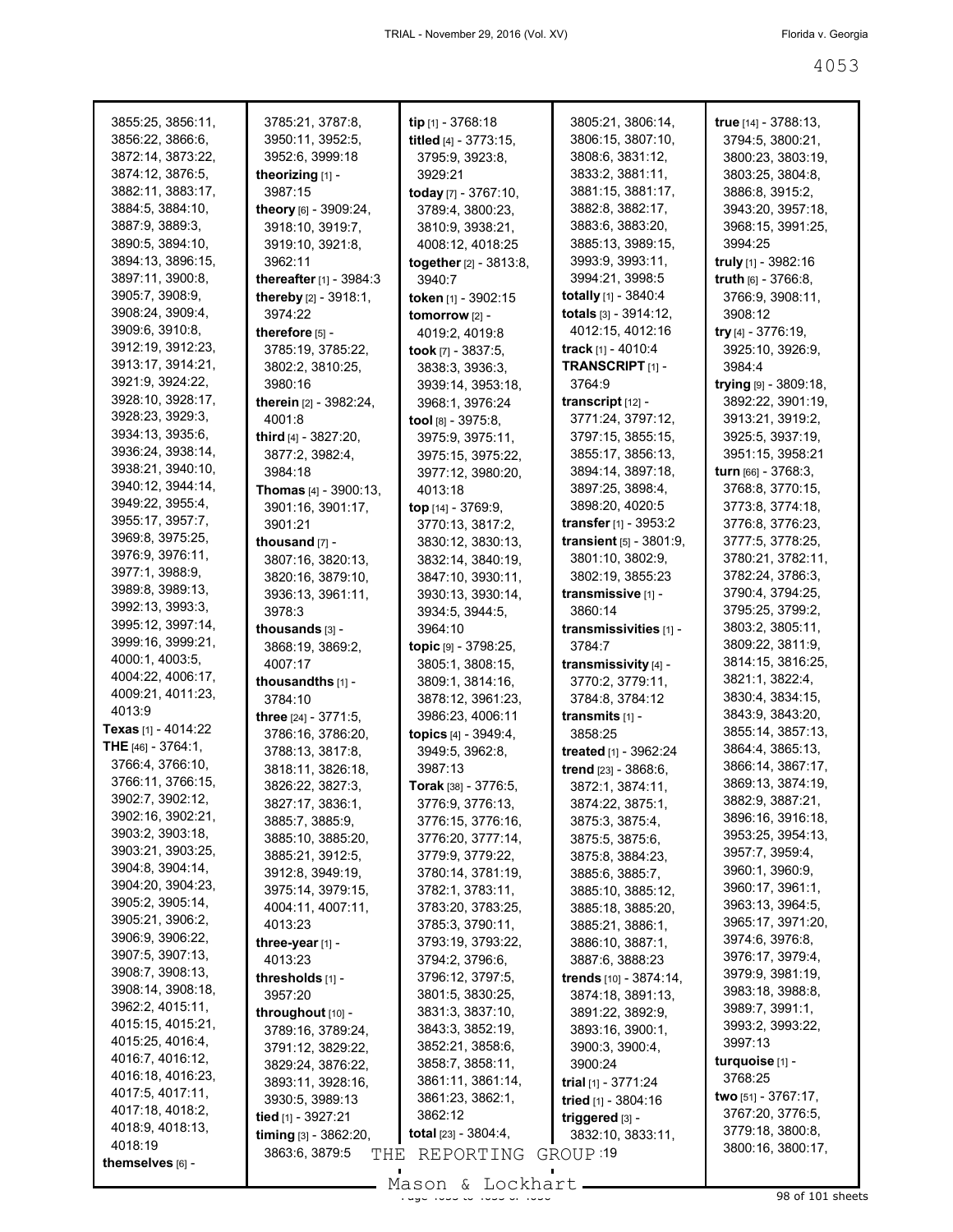| 3802:16, 3803:6,                   | 3978:12, 3981:6,            | 3916:5, 3917:8,             | 3922:15, 3922:18              | 3952:10, 3952:20,                       |
|------------------------------------|-----------------------------|-----------------------------|-------------------------------|-----------------------------------------|
| 3825:2, 3829:9,                    | 3981:7, 3982:24,            | 3917:10, 4016:19            | upped [1] - 3832:7            | 3953:3, 3953:21,                        |
| 3832:8, 3832:12,                   | 3983:1, 3983:7,             | <b>UNITED</b> [1] - 3764:1  | Upper [44] - 3768:22,         | 3953:24, 3954:4,                        |
| 3846:3, 3846:23,                   | 3984:2, 3984:4,             | units $[1] - 4007:17$       | 3769:20, 3770:3,              | 3954:8, 3954:16,                        |
| 3853:6, 3854:22,                   | 3984:8, 3999:10,            | University [1] -            | 3770:24, 3772:6,              | 3955:12, 3956:13,                       |
| 3863:10, 3863:17,                  | 3999:18                     | 3921:25                     | 3772:20, 3775:25,             | 3961:18                                 |
| 3867:3, 3869:20,                   | unable [2] - 3822:19,       | unpumped [1] -              | 3782:18, 3782:19,             | utility [3] - 3829:8,                   |
| 3870:3, 3870:11,                   | 3963:4                      | 3830:19                     | 3782:21, 3783:7,              | 3829:12, 4013:13                        |
| 3870:19, 3873:20,                  | <b>unaware</b> [1] - 3815:9 | unrealistic [1] -           | 3783:8, 3783:11,              |                                         |
| 3875:1, 3883:11,                   | Uncertainty [1] -           | 3972:18                     | 3784:9, 3784:11,              | v                                       |
| 3885:6, 3885:9,                    | 3779:2                      | unrequiated [2] -           | 3805:13, 3805:21,             |                                         |
| 3885:10, 3913:13,                  | uncertainty [7] -           | 3917:12, 3917:25            | 3806:1, 3821:14,              | vaguely [1] - 3921:11                   |
| 3913:16, 3939:20,                  | 3779:5, 3779:6,             | unwarranted [1] -           | 3826:24, 3835:1,              | valid [1] - 3972:22                     |
| 3960:11, 3960:21,                  | 3779:7, 3779:19,            | 3918:11                     | 3836:3, 3836:4,               | value [15] - 3789:15,                   |
| 3961:5, 3961:15,                   | 3780:16, 3979:21,           | up [82] - 3766:12,          | 3836:8, 3836:13,              | 3791:10, 3791:11,                       |
| 3969:14, 3973:14,                  | 3980:9                      | 3766:19, 3768:20,           | 3839:13, 3839:25,             | 3794:6, 3794:9,                         |
| 3982:8, 3984:12,                   | under [38] - 3774:5,        | 3798:5, 3803:9,             | 3855:21, 3855:24,             | 3794:13, 3797:9,                        |
| 3984:20, 3984:25,                  | 3818:12, 3831:11,           | 3807:20, 3814:20,           | 3872:20, 3873:1,              | 3816:15, 3818:14,                       |
| 3985:5, 3986:10,                   | 3858:19, 3858:24,           | 3820:9, 3820:10,            | 3874:6, 3874:23,              | 3864:2, 3953:18,                        |
| 3995:6, 4002:2,                    | 3912:2, 3916:24,            | 3826:12, 3830:13,           | 3875:15, 3875:16,             | 3968:2, 3992:3,                         |
| 4003:12, 4006:5,                   | 3918:22, 3919:12,           | 3832:6, 3837:13,            | 3876:18, 3881:10,             | 4009:16, 4009:17                        |
| 4007:1, 4008:22                    | 3919:13, 3920:9,            | 3838:3, 3838:15,            | 3882:5, 3884:8,               | values [11] - 3786:21,                  |
| type [10] - 3778:4,                | 3921:1, 3923:15,            | 3839:4, 3846:11,            | 3889:1, 3889:11,              | 3787:8, 3787:17,                        |
| 3891:8, 3919:17,                   | 3923:23, 3925:15,           | 3848:14, 3854:22,           | 3889:13, 3890:18,             | 3881:19, 3923:15,                       |
| 3926:3, 3932:22,                   | 3925:22, 3926:15,           | 3854:25, 3855:15,           | 3890:21                       | 3944:13, 3975:4,                        |
| 3939:21, 3963:2,                   | 3931:14, 3938:9,            | 3862:17, 3873:4,            | upper [5] - 3769:22,          | 3986:3, 3989:3,                         |
| 4000:9, 4009:3,                    | 3938:17, 3938:25,           | 3875:24, 3877:23,           | 3772:24, 3784:15,             | 3996:6, 3996:23                         |
| 4014:1                             | 3939:2, 3940:21,            | 3897:6, 3898:15,            | 3836:19, 3839:9               | variability [1] -                       |
| <b>types</b> $[3] - 3778:6,$       | 3941:4, 3947:13,            | 3906:15, 3908:15,           | upstream [5] - 3846:1,        | 3951:11                                 |
| 3789:10, 3917:17                   | 3947:16, 3962:19,           | 3908:23, 3911:21,           | 3846:2, 3916:7,               | <b>variables</b> [1] - 3860:6           |
| typical [2] - 3956:7,              | 3964:17, 3974:10,           | 3913:24, 3914:1,            | 3922:12, 3948:7               | <b>variation</b> $[2]$ -                |
| 4003:11                            | 3976:5, 3980:3,             | 3914:22, 3916:11,           | $US$ <sub>[1]</sub> - 3954:18 | 3868:16, 3868:18                        |
| typically $[3] - 3893:14$ ,        | 3983:16, 3983:25,           | 3916:12, 3917:3,            | users [2] - 3821:21,          | variety [5] - 3789:6,                   |
| 3997:11, 3998:7                    | 3987:24, 3995:18,           | 3919:18, 3919:21,           | 3963:10                       | 3876:2, 3921:2,                         |
| typo [1] - 3958:8                  | 4001:10, 4002:23            | 3922:25, 3929:15,           | <b>users'</b> [2] - 3963:9,   | 3956:12, 3986:18                        |
|                                    | underestimated [3] -        | 3931:2, 3935:13,            | 3963:14                       | $various$ [9] - 3802:3,                 |
| U                                  | 3995:24, 3996:6,            | 3936:2, 3936:9,             | <b>uses</b> $[12] - 3802:3$ , | 3841:1, 3923:16,                        |
| $U.S$ [11] - 3827:7,               | 3996:23                     | 3937:16, 3940:25,           | 3838:18, 3852:20,             | 3953:20, 3962:20,                       |
| 3828:21, 3829:5,                   | underlying [3] -            | 3942:4, 3944:5,             | 3859:11, 3939:17,             | 3974:23, 3976:6,                        |
| 3915:12, 3915:17,                  | 3770:23, 3772:6,            | 3945:5, 3946:25,            | 3968:7, 3978:22,              | 3980:11, 3982:18                        |
| 3919:3, 3928:3,                    | 3772:20                     | 3947:4, 3947:6,             | 3989:15, 3990:21,             | vary [6] - 3775:11,<br>3775:13, 3789:6, |
|                                    | undermine [1] -             | 3947:12, 3948:13,           |                               |                                         |
|                                    |                             |                             | 4001:19, 4005:23,             |                                         |
| 3952:4, 3974:2,                    | 3973:23                     | 3951:13, 3952:3,            | 4012:24                       | 3789:23, 3790:1,                        |
| 3974:8, 3977:10                    | understandable [2] -        | 3952:23, 3958:24,           | USGS [44] - 3776:9.           | 3791:25                                 |
| <b>UIF</b> [17] - 3896:12,         | 3913:23, 3914:23            | 3960:15, 3960:21,           | 3782:11, 3804:15,             | varying [1] - 3802:20                   |
| 3969:6, 3969:22,                   | understood [3] -            | 3960:25, 3961:11,           | 3845:23, 3846:10,             | verify [1] - 3953:9                     |
| 3970:9, 3970:15,                   | 3788:5, 3796:14,            | 3961:12, 3962:17,           | 3846:20, 3846:24,             | <b>version</b> $[1]$ - 3940:14          |
| 3971:19, 3974:4,                   | 3796:18                     | 3966:7, 3971:11,            | 3847:5, 3847:11,              | <b>versus</b> $[9] - 3785:5$ ,          |
| 3974:13, 3974:21,                  | uniformly $[1]$ -           | 3997:23, 3999:9,            | 3847:12, 3847:16,             | 3787:19, 3787:22,                       |
| 3975:18, 3976:3,                   | 3974:21                     | 3999:11, 4000:11,           | 3847:18, 3848:3,              | 3787:23, 3788:8,                        |
| 3979:5, 3981:11,                   | Unimpaired [1] -            | 4002:16, 4004:17,           | 3848:14, 3848:18,             | 3822:23, 3856:20,                       |
| 3982:12, 3983:14,                  | 3979:20                     | 4007:7, 4007:20,            | 3848:22, 3848:24,             | 3941:3, 3994:2                          |
| 3999:18, 4013:7                    | unimpaired [9] -            | 4007:21, 4007:23,           | 3849:15, 3849:19,             | <b>vested</b> [1] - $3953:15$           |
| <b>UIF's</b> $[26] - 3967:23$ ,    | 3967:23, 3974:11,           | 4008:14, 4011:2,            | 3849:25, 3887:15,             | <b>VIC</b> $[1]$ - 3986:8               |
| 3968:1, 3968:4,<br>3968:5, 3968:7, | 3979:7, 3980:1,             | 4013:2, 4016:13,            | 3899:20, 3939:25,             | <b>video</b> $[2] - 4018:23$ ,          |
| 3968:10, 3968:13,                  | 3980:8, 3986:16,            | 4018:4                      | 3940:4, 3942:6,               | 4019:1                                  |
| 3968:25, 3969:18,                  | 4001:13, 4001:14,           | update [1] - 3914:6         | 3942:13, 3945:2,              | <b>violated</b> [7] - 3830:22,          |
| 3970:7, 3972:15,                   | 4001:16                     | updated [2] - 3804:14,      | 3950:2, 3950:6,               | 3832:9, 3837:15,                        |
| 3972:21, 3973:2,                   | unit [1] - 3780:4           | 3857:10                     | 3950:10, 3950:18,             | 3837:19, 3838:4,                        |
| 3973:18, 3975:7,                   | United [5] - 3904:5<br>THE  | REPORTING GROUP 22, 3952:2, |                               | 3838:24, 3839:7                         |

Mason & Lockhart **Page 4054 of 101 sheets** Page 407) 797-6040 Mason & Lockhart **Page 4056 Page 4054 of 405**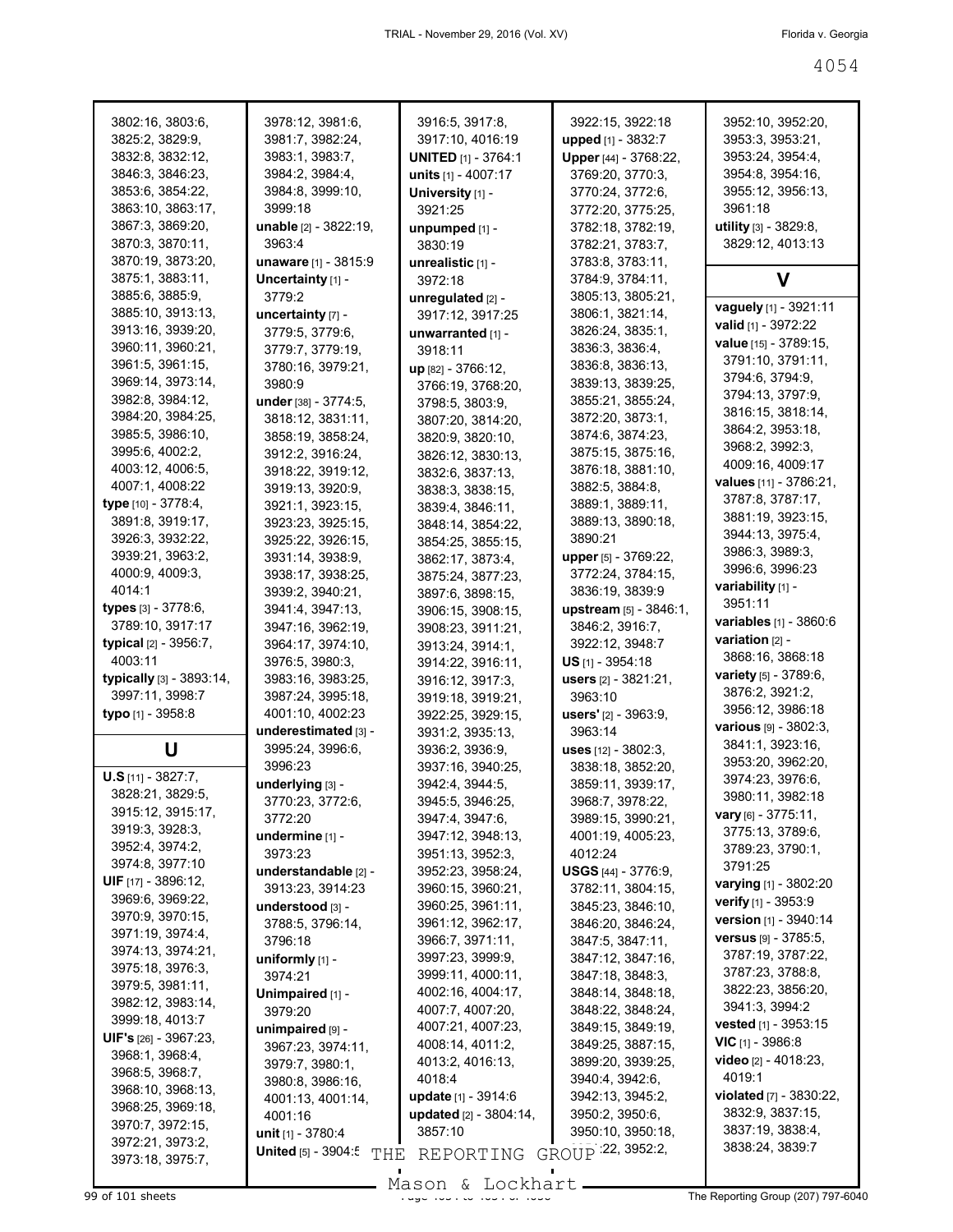| violating [1] - 3925:11<br><b>violation</b> $[2]$ -<br>3829:15, 3832:17<br><b>violations</b> $[1]$ - 3830:9<br><b>voids</b> $[2] - 3779:15$ ,<br>3858:20<br>VOLUME [1] - 3764:5<br>volume [2] - 3882:10, | 3875:18, 3875:19,<br>3875:24, 3876:16,<br>3877:2, 3877:6,<br>3879:18, 3879:19,<br>3881:25, 3883:10,<br>3886:12, 3886:15,<br>3886:20, 3886:25,<br>3889:22, 3889:25, | 3869:12, 3869:18,<br>3870:4, 3871:2,<br>3871:12, 3873:14,<br>3876:13, 3878:7,<br>3903:8, 3903:13<br><b>website</b> [16] - 3848:4,<br>3848:18, 3848:22,<br>3848:24, 3849:15, | 3829:21, 3835:8,<br>3908:11, 3914:14,<br>3941:1, 3942:24,<br>3971:5, 3990:24,<br>3998:2<br>wide [7] - 3789:11,<br>3795:23, 3832:6,<br>3872:1, 3877:6, | 3775:8, 3775:12,<br>3775:13<br>withheld $[2]$ - 3987:7,<br>3987:9<br><b>WITNESS</b> $[42] -$<br>3766:10, 3766:15,<br>3902:7, 3902:12,<br>3902:16, 3902:21, |
|----------------------------------------------------------------------------------------------------------------------------------------------------------------------------------------------------------|--------------------------------------------------------------------------------------------------------------------------------------------------------------------|-----------------------------------------------------------------------------------------------------------------------------------------------------------------------------|-------------------------------------------------------------------------------------------------------------------------------------------------------|------------------------------------------------------------------------------------------------------------------------------------------------------------|
| 3896:17<br><b>volumes</b> [1] - 3767:18                                                                                                                                                                  | 3890:13, 3892:6,<br>3895:13, 3895:16,                                                                                                                              | 3849:24, 3850:4,<br>3952:4, 3952:20,                                                                                                                                        | 3884:13, 3884:14<br>wildlife $[2] - 3911:4,$                                                                                                          | 3903:2, 3903:18,<br>3903:21, 3903:25,                                                                                                                      |
|                                                                                                                                                                                                          | 3895:20, 3895:22,                                                                                                                                                  | 3952:21, 3952:23,                                                                                                                                                           | 3924:19                                                                                                                                               | 3904:8, 3904:14,                                                                                                                                           |
| W                                                                                                                                                                                                        | 3895:23, 3896:22,<br>3905:20, 3905:22,                                                                                                                             | 3952:24, 3953:3,<br>3954:4, 4012:4                                                                                                                                          | Wildlife [8] - 3827:7,<br>3828:22, 3829:5,                                                                                                            | 3904:20, 3904:23,<br>3905:2, 3905:14,                                                                                                                      |
| wait $[2] - 3950:17$ ,<br>3955:12                                                                                                                                                                        | 3905:24, 3906:3,                                                                                                                                                   | Wednesday [1] -                                                                                                                                                             | 3928:3, 3974:3,                                                                                                                                       | 3905:21, 3906:2,                                                                                                                                           |
| waiting $[1] - 3945:5$                                                                                                                                                                                   | 3906:15, 3907:2,                                                                                                                                                   | 4019:12                                                                                                                                                                     | 3974:9, 3977:11,                                                                                                                                      | 3906:9, 3906:22,                                                                                                                                           |
| walk $[3] - 3768:16$ ,                                                                                                                                                                                   | 3907:3, 3910:3,<br>3915:14, 3917:13,                                                                                                                               | <b>week</b> [5] - 3896:11,<br>3911:9, 3927:24,                                                                                                                              | 3978:5                                                                                                                                                | 3907:5, 3907:13,<br>3908:13, 3908:18,                                                                                                                      |
| 3927:23, 3956:2                                                                                                                                                                                          | 3918:2, 3920:9,                                                                                                                                                    | 3936:6, 3953:17                                                                                                                                                             | <b>WINE</b> [36] - 3764:17,<br>3909:10, 3909:14,                                                                                                      | 3962:2, 4015:11,                                                                                                                                           |
| <b>walked</b> $[3] - 3857.5$ ,                                                                                                                                                                           | 3920:20, 3922:7,                                                                                                                                                   | weeks [2] - 3935:7,                                                                                                                                                         | 3909:18, 3909:22,                                                                                                                                     | 4015:15, 4015:21,                                                                                                                                          |
| 3923:1, 3927:23                                                                                                                                                                                          | 3922:11, 3922:15,                                                                                                                                                  | 3955:13                                                                                                                                                                     | 3916:12, 3916:14,                                                                                                                                     | 4015:25, 4016:4,                                                                                                                                           |
| <b>Walton</b> [7] - 3916:18,                                                                                                                                                                             | 3922:18, 3924:20,                                                                                                                                                  | Wei [3] - 3771:9,                                                                                                                                                           | 3916:18, 3916:22,                                                                                                                                     | 4016:7, 4016:12,                                                                                                                                           |
| 3917:3, 3923:4,                                                                                                                                                                                          | 3948:25, 3971:16,                                                                                                                                                  | 3823:6, 3911:12                                                                                                                                                             | 3917:2, 3917:6,                                                                                                                                       | 4016:18, 4016:23,                                                                                                                                          |
| 3929:12, 3933:17,                                                                                                                                                                                        | 3972:22, 3980:11,                                                                                                                                                  | welcome [3] -                                                                                                                                                               | 3919:20, 3919:23,                                                                                                                                     | 4017:5, 4017:11,                                                                                                                                           |
| 3944:19, 3945:10                                                                                                                                                                                         | 3982:18, 3987:15,                                                                                                                                                  | 3767:12, 3827:16,                                                                                                                                                           | 3923:4, 3929:11,                                                                                                                                      | 4017:18, 4018:2,                                                                                                                                           |
| wants [1] - 3949:13                                                                                                                                                                                      | 3987:20, 3988:19,                                                                                                                                                  | 3880:21                                                                                                                                                                     | 3929:13, 3933:17,                                                                                                                                     | 4018:9, 4018:13,                                                                                                                                           |
| <b>warned</b> $[3] - 3974:3$                                                                                                                                                                             | 3988:22, 3989:16,                                                                                                                                                  | wells $[32] - 3871:22$ ,                                                                                                                                                    | 3933:18, 3935:13,                                                                                                                                     | 4018:19, 4020:10                                                                                                                                           |
| 3977:11, 3978:12                                                                                                                                                                                         | 3989:17, 3990:6,                                                                                                                                                   | 3871:24, 3871:25,                                                                                                                                                           | 3935:14, 3935:24,                                                                                                                                     | witness [2] - 3907:15,                                                                                                                                     |
| <b>warning</b> $[6] - 3928.6$ ,                                                                                                                                                                          | 3992:14, 3992:15,                                                                                                                                                  | 3873:1, 3873:12,                                                                                                                                                            | 3936:1, 3944:19,                                                                                                                                      | 4018:23                                                                                                                                                    |
| 3955:6, 3963:21,                                                                                                                                                                                         | 3992:16, 3993:10,                                                                                                                                                  | 3874:19, 3874:24,                                                                                                                                                           | 3945:10, 3945:12,                                                                                                                                     | <b>Witness</b> $[1]$ - 3765:2                                                                                                                              |
| 3973:18, 3980:8,<br>4015:3                                                                                                                                                                               | 3993:12, 3993:13,<br>3994:18, 3994:21,                                                                                                                             | 3875:4, 3875:9,                                                                                                                                                             | 3949:3, 3949:11,                                                                                                                                      | wondering [2] -                                                                                                                                            |
| warnings $[2]$ -                                                                                                                                                                                         | 3994:22, 3997:10,                                                                                                                                                  | 3884:15, 3884:16,                                                                                                                                                           | 3949:14, 3961:22,<br>3962:1, 3962:7,                                                                                                                  | 3917:21, 3938:20                                                                                                                                           |
| 3928:12, 3955:2                                                                                                                                                                                          | 3997:25                                                                                                                                                            | 3884:17, 3884:23,<br>3885:24, 3886:3,                                                                                                                                       | 3997:4, 4011:1,                                                                                                                                       | <b>Woodruff</b> [8] -<br>3803:13, 3803:18,                                                                                                                 |
| <b>warns</b> $[1]$ - 3963:10                                                                                                                                                                             | <b>Water</b> [11] - 3799:8,                                                                                                                                        | 3886:7, 3886:12,                                                                                                                                                            | 4015:8, 4018:17,                                                                                                                                      | 3911:1, 3912:10,                                                                                                                                           |
| watching $[1]$ -                                                                                                                                                                                         | 3799:13, 3799:24,                                                                                                                                                  | 3889:22, 3890:1,                                                                                                                                                            | 4019.6                                                                                                                                                | 3923:12, 3937:1,                                                                                                                                           |
| 3950:15                                                                                                                                                                                                  | 3801:24, 3804:20,                                                                                                                                                  | 3890:8, 3890:9,                                                                                                                                                             | Wine [1] - 3909:12                                                                                                                                    | 3959:14, 4000:23                                                                                                                                           |
| water $[115] - 3770.11$ ,                                                                                                                                                                                | 3809:4, 3809:14,                                                                                                                                                   | 3890:20, 3899:25,                                                                                                                                                           | winter $[7] - 3824:2,$                                                                                                                                | <b>Woody</b> $[5]$ - 3781:3,                                                                                                                               |
| 3770:21, 3774:12,                                                                                                                                                                                        | 3896:4, 3896:21,                                                                                                                                                   | 3900:1, 3900:5,                                                                                                                                                             | 3930:12, 3930:14,                                                                                                                                     | 3810:6, 3810:8,                                                                                                                                            |
| 3774:16, 3774:20,                                                                                                                                                                                        | 3914:6, 3980:25                                                                                                                                                    | 3900:20, 3900:21,                                                                                                                                                           | 3931:4, 3945:8,                                                                                                                                       | 3843:18                                                                                                                                                    |
| 3775:8, 3775:12,                                                                                                                                                                                         | <b>waters</b> [2] - 3807:6,                                                                                                                                        | 3900:23, 3901:17,                                                                                                                                                           | 3945:13, 3945:17                                                                                                                                      | words [8] - 3793:3,                                                                                                                                        |
| 3775:14, 3779:12,                                                                                                                                                                                        | 3807:9                                                                                                                                                             | 3901:20                                                                                                                                                                     | withdrawal $[3]$ -                                                                                                                                    | 3858:4, 3922:13,                                                                                                                                           |
| 3779:16, 3785:18,                                                                                                                                                                                        | watersheds [2] -                                                                                                                                                   | wet [17] - 3785:20,                                                                                                                                                         | 3838:19, 3838:20,                                                                                                                                     | 3931:12, 3966:12,                                                                                                                                          |
| 3802:3, 3806:25,                                                                                                                                                                                         | 3813:25, 3814:1                                                                                                                                                    | 3824:3, 3824:6,                                                                                                                                                             | 3839:1                                                                                                                                                | 3990:20, 3998:18,                                                                                                                                          |
| 3807:18, 3809:8,                                                                                                                                                                                         | ways [3] - 3883:9,<br>3883:14, 3956:12                                                                                                                             | 3842:10, 3859:25,                                                                                                                                                           | withdrawals [30] -                                                                                                                                    | 4000:6                                                                                                                                                     |
| 3810:20, 3814:12,                                                                                                                                                                                        | weather $[24]$ -                                                                                                                                                   | 3868:10, 3868:24,                                                                                                                                                           | 3771:5, 3775:5,                                                                                                                                       | works [7] - 3929:10,                                                                                                                                       |
| 3821:21, 3824:4,<br>3829:7, 3833:3,                                                                                                                                                                      | 3828:15, 3842:8,                                                                                                                                                   | 3868:25, 3869:6,<br>3870:25, 3873:5,                                                                                                                                        | 3775:25, 3782:3,<br>3795:3, 3795:10,                                                                                                                  | 3964:2, 3967:5,                                                                                                                                            |
| 3834:9, 3834:16,                                                                                                                                                                                         | 3843:2, 3859:24,                                                                                                                                                   | 3875:20, 3878:10,                                                                                                                                                           | 3806:15, 3807:8,                                                                                                                                      | 3970:6, 4013:22,<br>4013:24, 4018:6                                                                                                                        |
| 3844:9, 3845:3,                                                                                                                                                                                          | 3860:2, 3867:8,                                                                                                                                                    | 3895:14, 3919:25,                                                                                                                                                           | 3808:23, 3810:25,                                                                                                                                     | worksheet [6] -                                                                                                                                            |
| 3845:18, 3848:15,                                                                                                                                                                                        | 3867:16, 3869:4,                                                                                                                                                   | 3990:23                                                                                                                                                                     | 3811:2, 3815:19,                                                                                                                                      | 3959:8, 3964:9,                                                                                                                                            |
| 3851:7, 3851:9,                                                                                                                                                                                          | 3869:9, 3869:12,                                                                                                                                                   | wetter [2] - 3875:23,                                                                                                                                                       | 3819:9, 3821:20,                                                                                                                                      | 3964:11, 3964:16,                                                                                                                                          |
| 3858:19, 3859:16,                                                                                                                                                                                        | 3869:18, 3870:4,                                                                                                                                                   | 4005:9                                                                                                                                                                      | 3822:11, 3822:16,                                                                                                                                     | 3964:20, 3964:24                                                                                                                                           |
| 3867:12, 3867:13,                                                                                                                                                                                        | 3871:2, 3871:12,                                                                                                                                                   | whatsoever [1] -                                                                                                                                                            | 3831:12, 3833:3,                                                                                                                                      | worksheets [1] -                                                                                                                                           |
| 3871:23, 3871:25,                                                                                                                                                                                        | 3873:14, 3876:13,                                                                                                                                                  | 4002:25                                                                                                                                                                     | 3834:3, 3835:24,                                                                                                                                      | 3959:11                                                                                                                                                    |
| 3872:1, 3872:6,                                                                                                                                                                                          | 3878:7, 3886:17,                                                                                                                                                   | whereas [1] - 3936:6                                                                                                                                                        | 3836:8, 3836:13,                                                                                                                                      | world [1] - 4015:1                                                                                                                                         |
| 3872:7, 3872:24,                                                                                                                                                                                         | 3895:14, 3895:15,                                                                                                                                                  | <b>WHEREOF</b> $[1]$ -                                                                                                                                                      | 3837:21, 3838:7,                                                                                                                                      | worry [1] - 3914:14                                                                                                                                        |
| 3872:25, 3873:3,                                                                                                                                                                                         | 3895:16, 3903:8,                                                                                                                                                   | 4020:10                                                                                                                                                                     | 3839:24, 3842:3,                                                                                                                                      | worst $[2] - 3992:23$ ,                                                                                                                                    |
| 3873:9, 3874:5,                                                                                                                                                                                          | 3903:13                                                                                                                                                            | white $[1] - 3868:12$                                                                                                                                                       | 3876:15, 3879:19,                                                                                                                                     | 4008:17                                                                                                                                                    |
| 3874:7, 3874:10,                                                                                                                                                                                         | Weather [1] - 4012:1                                                                                                                                               | whole [13] - 3766:8,                                                                                                                                                        | 3883:20, 4001:19                                                                                                                                      | <b>write</b> $[2] - 3804:3$ ,                                                                                                                              |
| 3874:13, 3874:23,                                                                                                                                                                                        | weather-related [<br>THE                                                                                                                                           | REPORTING                                                                                                                                                                   | GROUP awing [3] -                                                                                                                                     | 3812:13                                                                                                                                                    |
|                                                                                                                                                                                                          |                                                                                                                                                                    | $Mason$ , Lockhart                                                                                                                                                          |                                                                                                                                                       |                                                                                                                                                            |

Mason & Lockhart 100 of 101 sheets